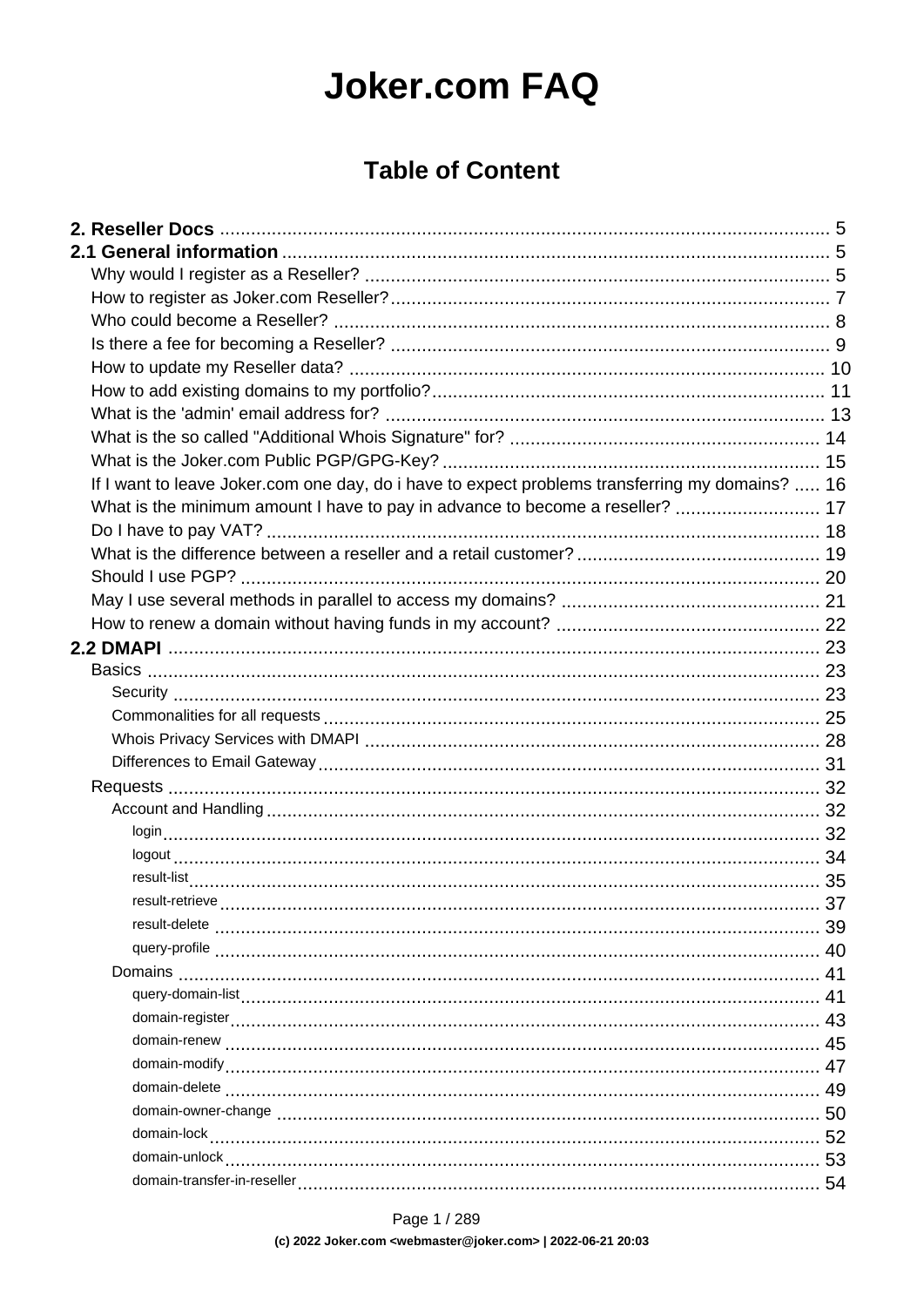Page 2 / 289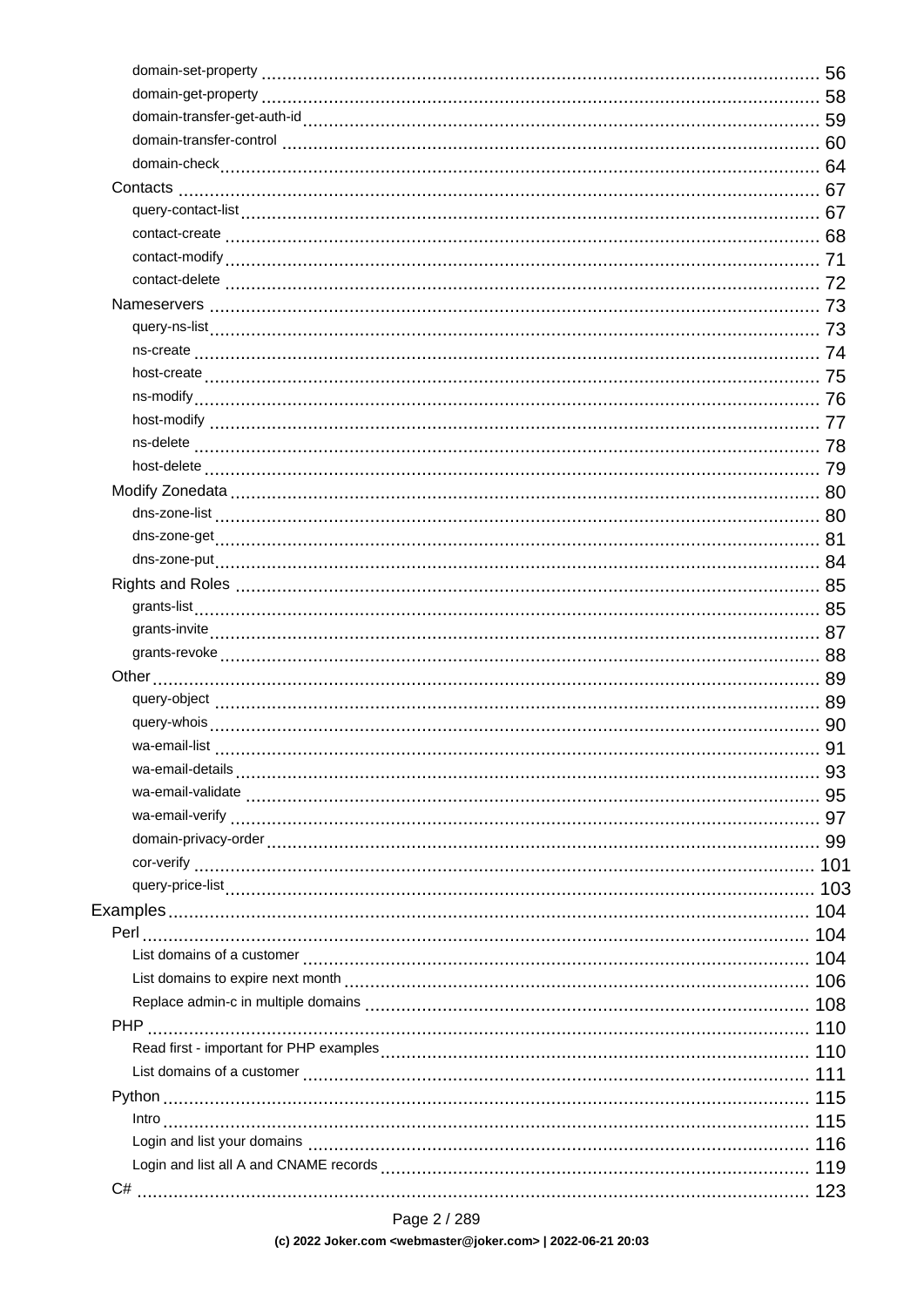Page 3 / 289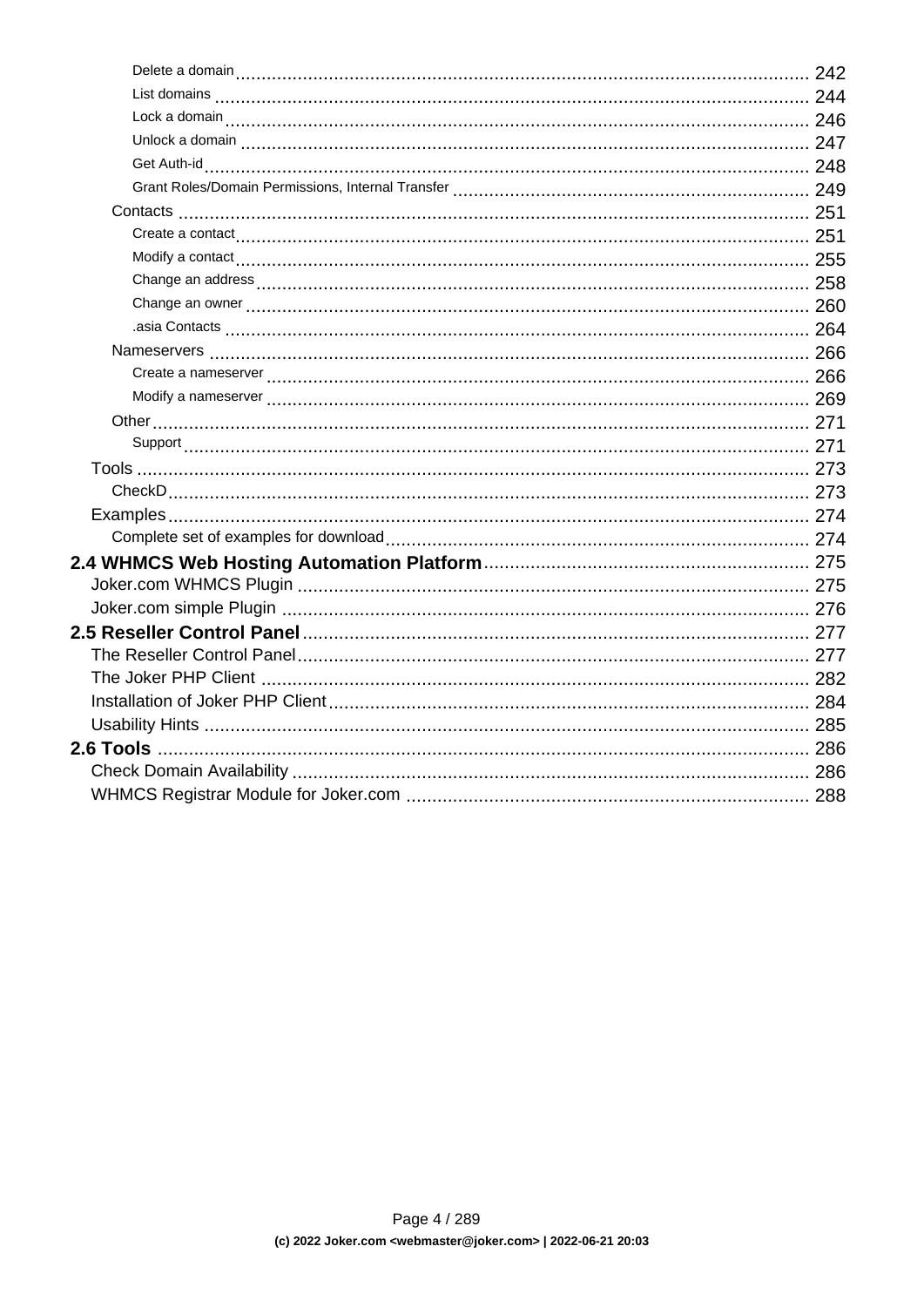## **2. Reseller Docs**

### **Why would I register as a Reseller?**

## <span id="page-4-0"></span>**Why becoming a Reseller of Joker.com**

If you register domains frequently you should consider register yourself at JOKER.COM as a **reseller**.

As a Joker.com reseller, you will not only benefit from **discounts of up to 40%** on all domain prices, but you also will be provided with a set of additional **tools** to register domains effectively, or to build your own sites for administration.

You will have access to an alternative web interface, an easy to use **API** and also an email gateway, using PGP-signed mails.

We also provide a [WHMCS Registrar Module](index.php?action=artikel&cat=84&id=488&artlang=en) to easily integrate our registrar services into your business.

#### **Benefit from Joker.com Reseller Tools:**

- [WHMCS](index.php?action=artikel&cat=84&id=488&artlang=en): Provided module to easily integrate Joker.com into your WHMCS installation
- [rpanel.io:](https://rpanel.io/) Reseller portal for easy domain management
- [www.ote.joker.com,](https://www.ote.joker.com) [ote.rpanel.io:](https://ote.rpanel.io) Test- and tryout system with virtual domains and registries
- Email gateway: Register domains by sending commands by email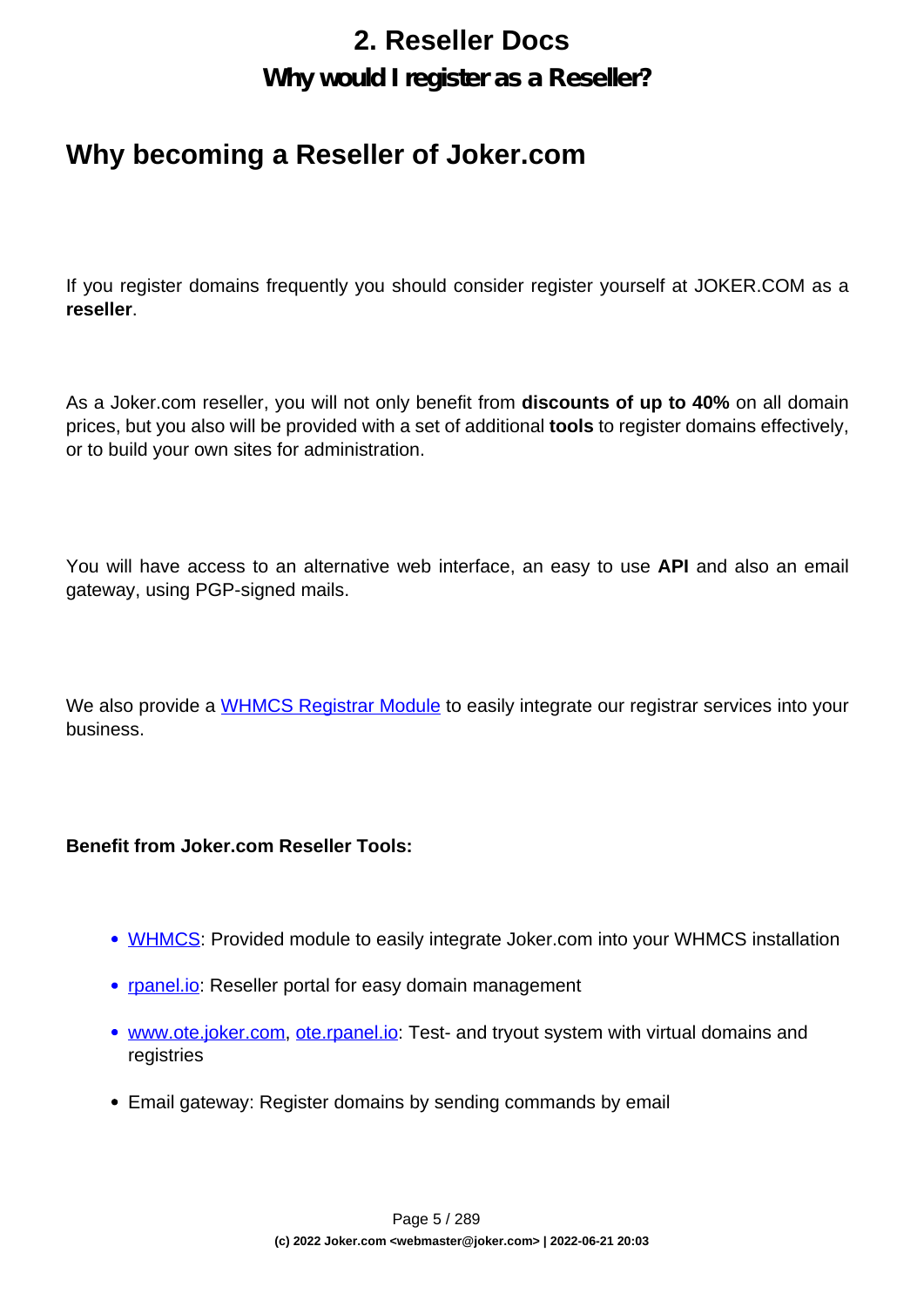## **2.1 General information**

For further information, please visit '[Resellers](/goto/2bres)' .

Keywords: reseller, registration, benefits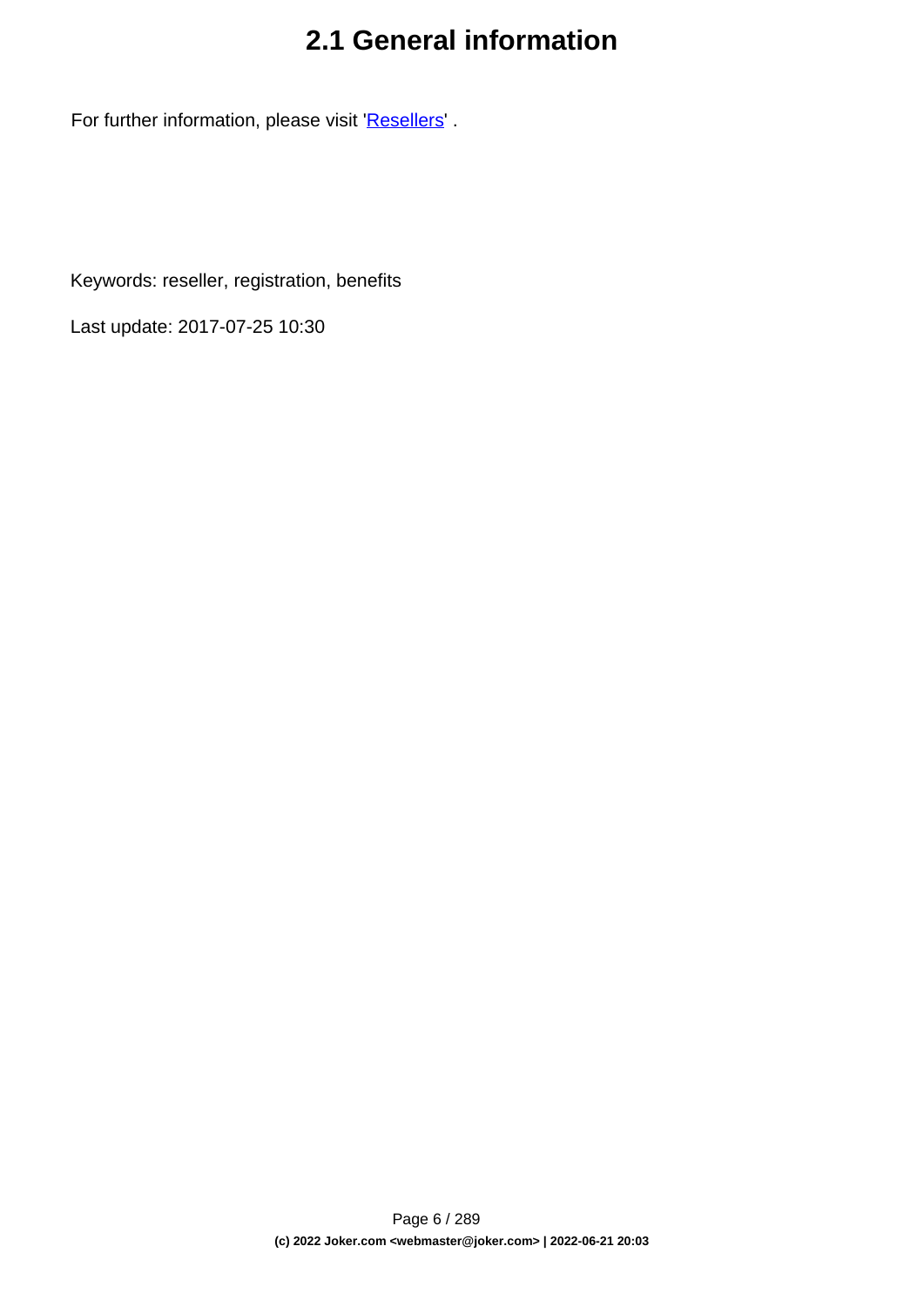## **2.1 General information How to register as Joker.com Reseller?**

<span id="page-6-0"></span>Please click [here](https://joker.com/goto/resreg) for more information on how to register as a Joker.com reseller.

Keywords: registration, reseller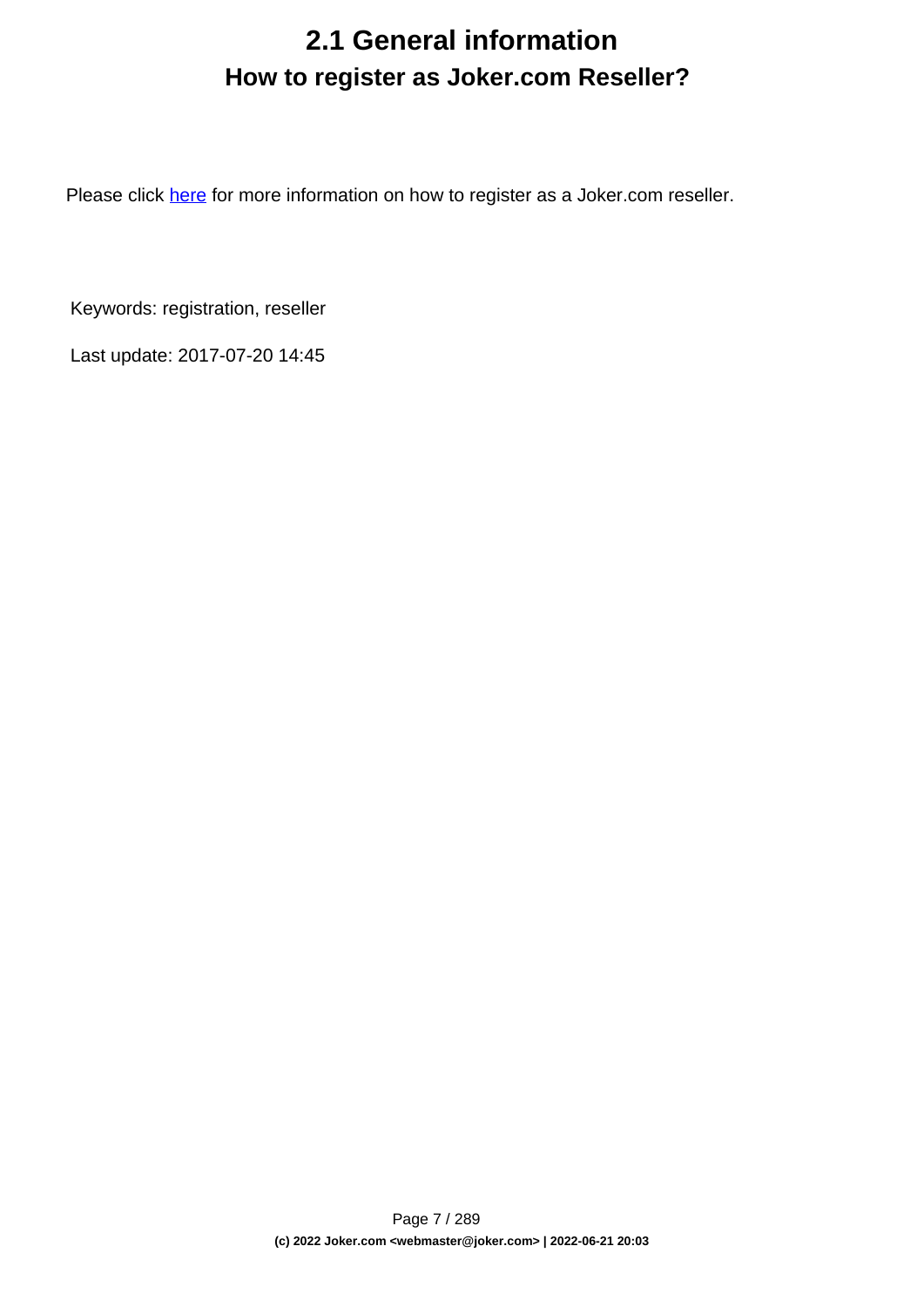## **2.1 General information Who could become a Reseller?**

<span id="page-7-0"></span>Any private person or any company is eligible to become a Joker.com reseller.

It is worth considering to become a reseller, if you have 5 domains ore more.

Keywords: become reseller

Last update: 2012-09-24 12:00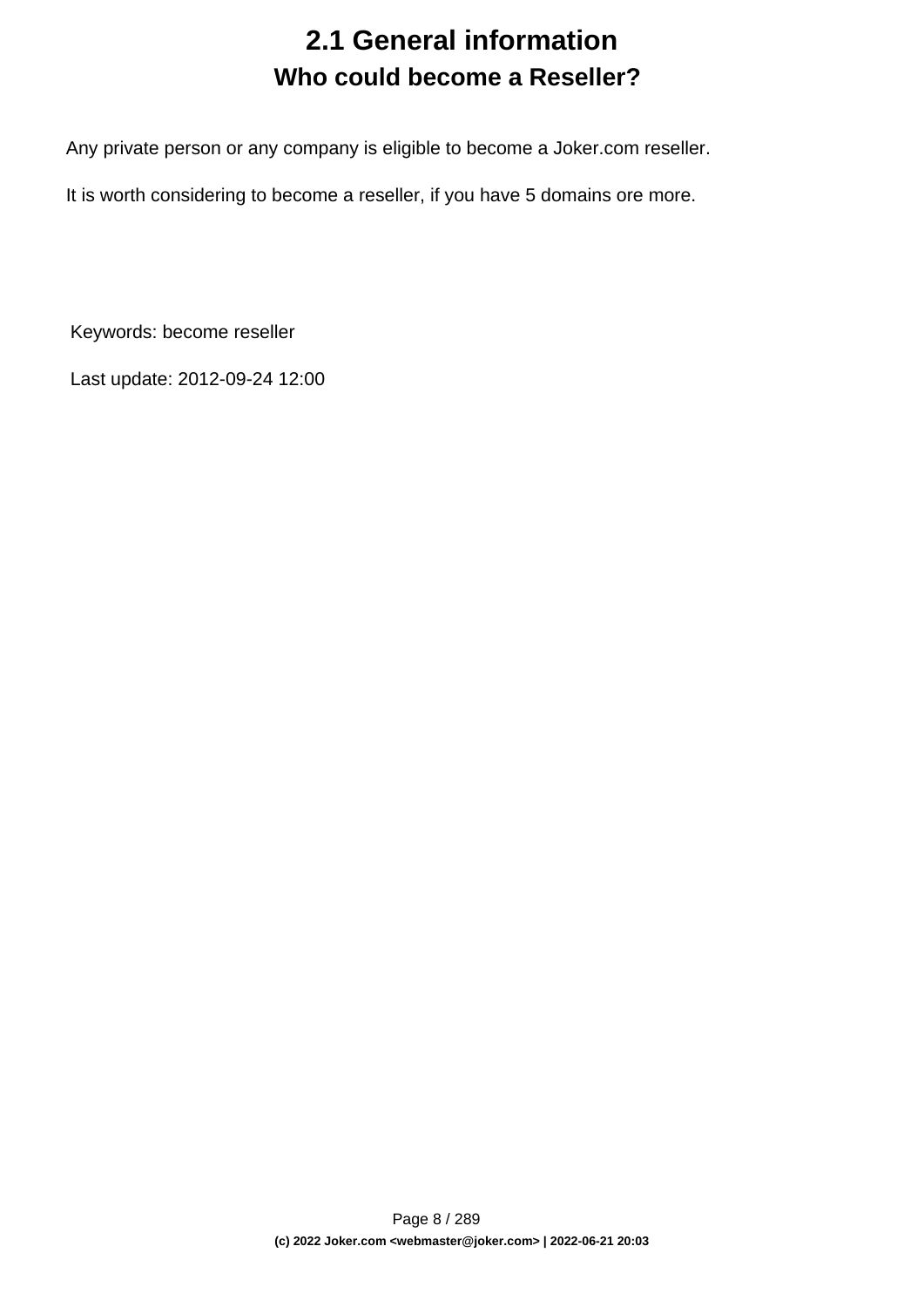## **2.1 General information Is there a fee for becoming a Reseller?**

<span id="page-8-0"></span>No, becoming a Joker.com reseller is **free**.

However, resellers have to fund their account with Joker.com in advance (pre-payment).

You are free to decide to what extend to fund your account.

Every time you place an order, the amount for this order will be deducted from your account.This is especially useful to guarantee reliable auto-renewals, in case you chose to make use of this feature.

Keywords: reseller, registration, discount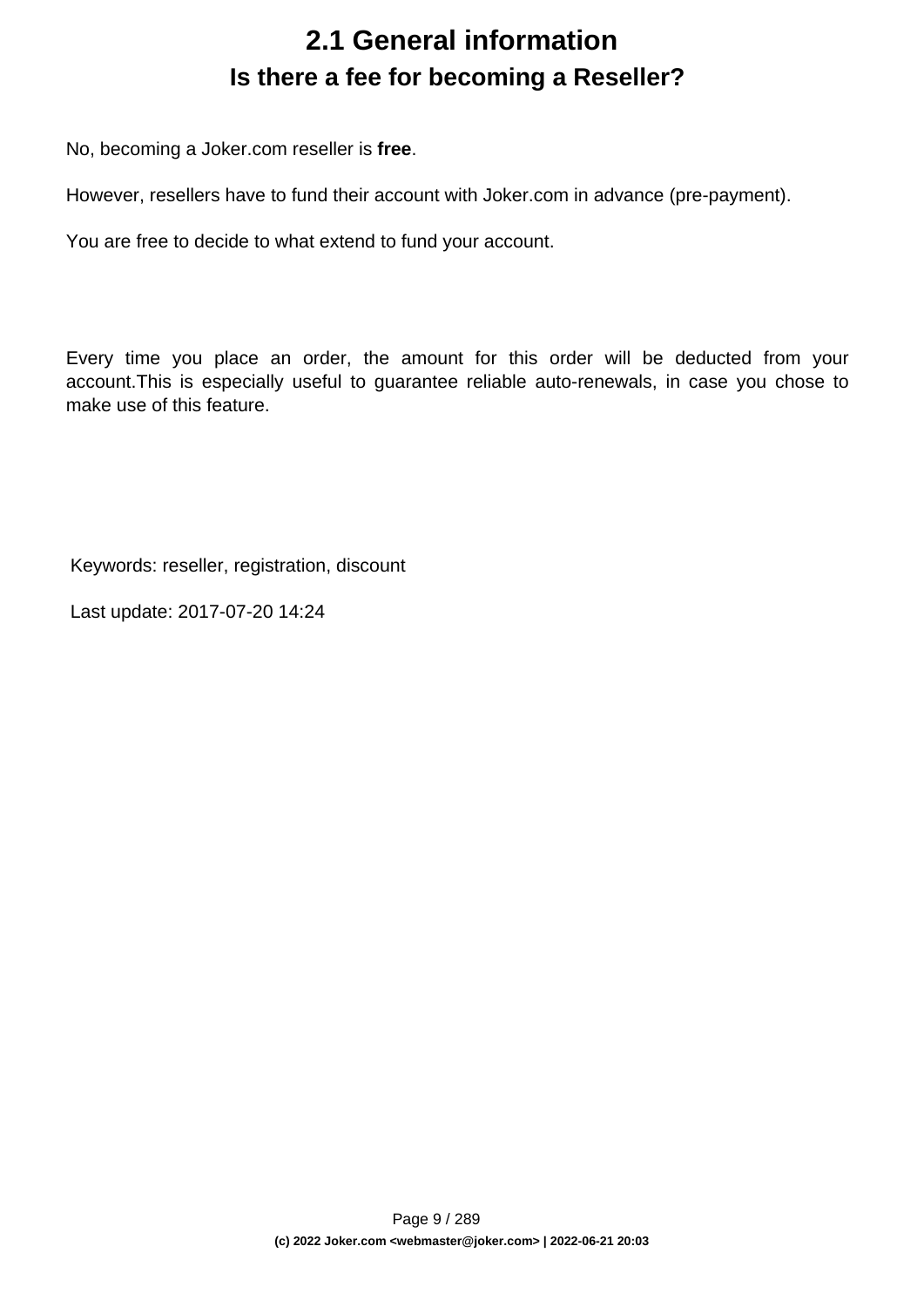## **2.1 General information How to update my Reseller data?**

## <span id="page-9-0"></span>**Change Reseller Info**

To modify your personal data, your standards for registration, whois templates and more, please login to Joker.com using your reseller credentials.

Then in the dashboard, click on "Settings" followed by '[Update Reseller Data](/goto/resprefs)', or use the menu 'My Joker', followed by '[Reseller Area](/goto/resprefs)'.

You will find more settings like 'language for system emails' or 'auto renewal' in '[Your Account](/goto/myjoker)', or also in the menu 'My Joker' followed by '[My Profile](/goto/myjoker)'.

Keywords: reseller, registration, information, templates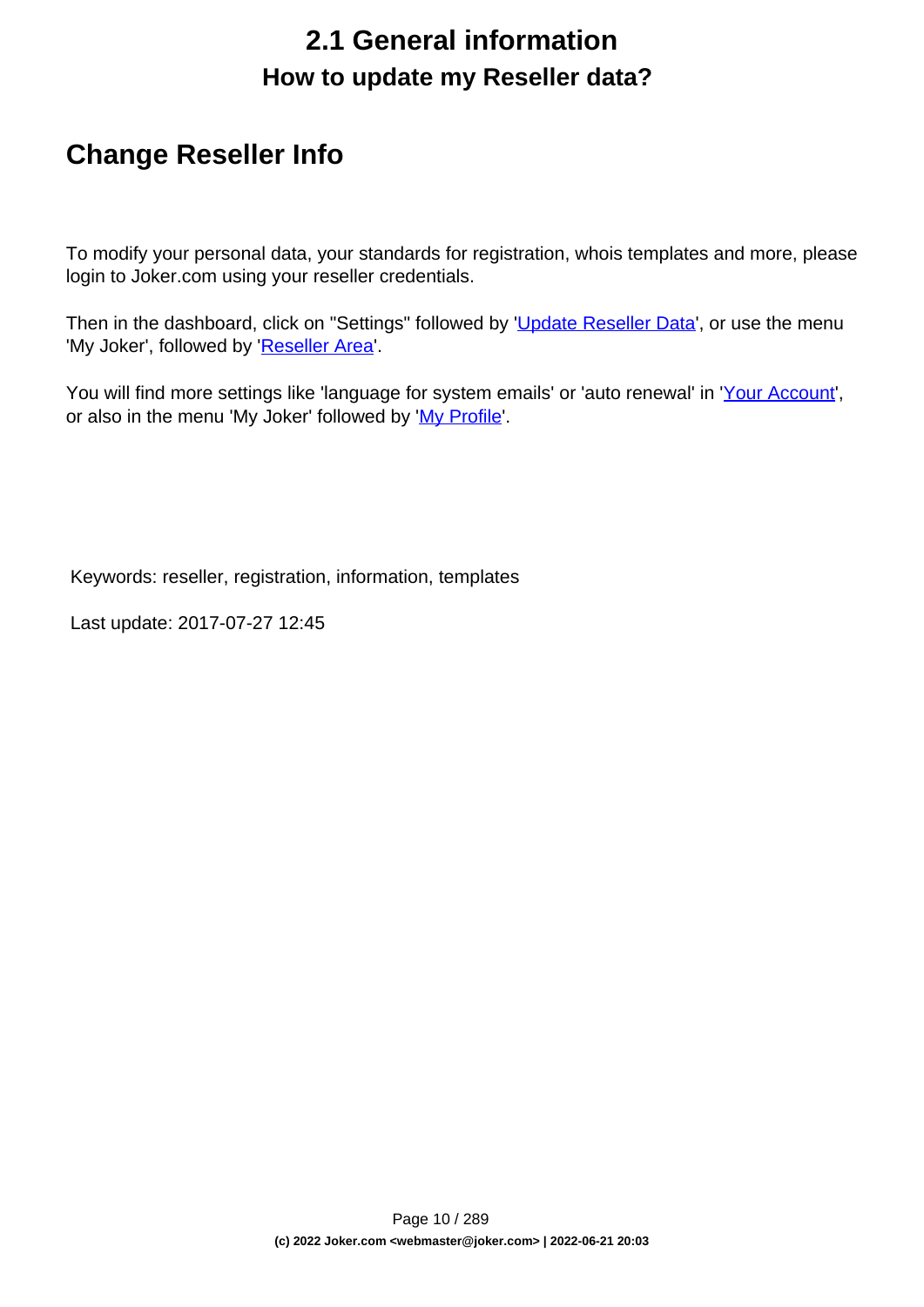## <span id="page-10-0"></span>**2.1 General information How to add existing domains to my portfolio?**

### **Transition to a reseller account**

If you decide to let your Joker.com login account migrate to a **Joker.com Reseller account**, all your domains will be added automatically to this Reseller account.

### **Moving a domain from Joker.com User A to User B (cooperative)**

If you own the existing domain, using another Joker.com account, please visit "**My Domains**" from the "**Domains**" menu.

Click on the "menu" icon ("hamburger" icon on the right) of the domain you want to move, and choose "**Grants**".

Choose "Assignement" (= "Internal transfer") as "Role", enter the email address of the account holder to whom the domain should be transferred to, add a comment/description if you which, and press "**add**".

You may then add more domains; please press "**save**" when you are done.

After this, a transfer-link is sent to the email address you entered. You will also find this as a "pending" record in the "Grants" dialogue mentioned above. The "transfer link" will be valid for 7 days.

The recipient of the transfer-link imports the domain simply by clicking on this link.

As an alternative, this email also contains an "internal transfer key", which can be used using "Domain Transfer" on Joker.com ("internal transfer").

Please also see **[How to grant roles \(= grant permissions to others\)?](index.php?action=artikel&cat=5&id=446&artlang=en)** 

### **Moving a domain from Joker.com User A to User B (claim)**

Page 11 / 289 **(c) 2022 Joker.com <webmaster@joker.com> | 2022-06-21 20:03**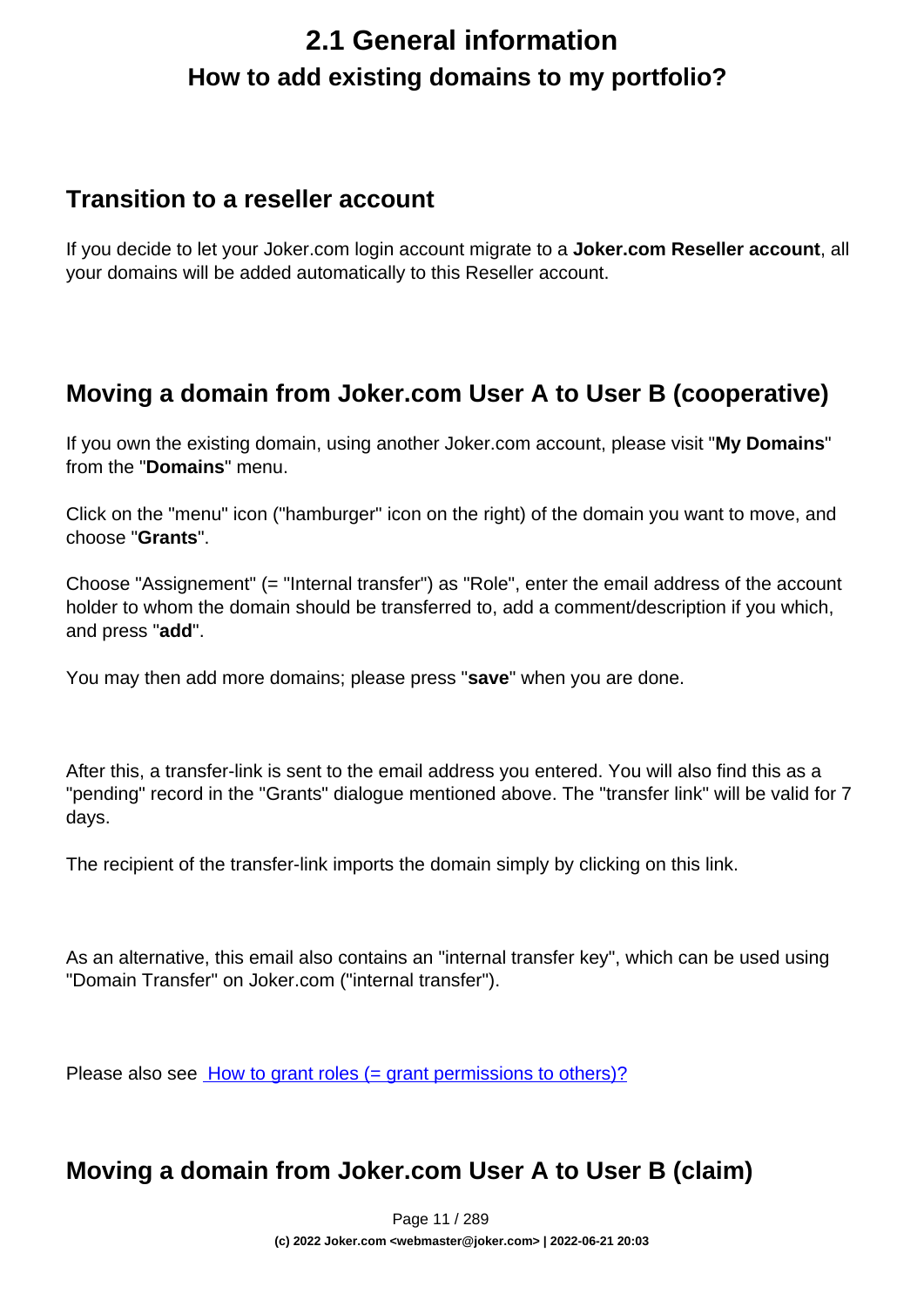# **2.1 General information**

If you want to "move" or claim domains from one Joker.com account (regular or reseller) to another Joker.com account (e.g. your new reseller account), please choose "**Change Ownership or Permissions of a Domain**" from the "**Domains**" menu.

Enter your domain, and "proceed" - depending on the Whois data and current ownership of the domain, you might have to send in a document.

### **Procedure with Email Gateway**

If you want to 'move' domains owned by other Joker.com login accounts, you can do this easily using th[e Roles & Grants](index.php?action=artikel&cat=69&id=456&artlang=en) system to perform an "[Internal Transfer"](index.php?action=artikel&cat=69&id=456&artlang=en) to the account of choice.

Keywords: reseller, internal transfer, account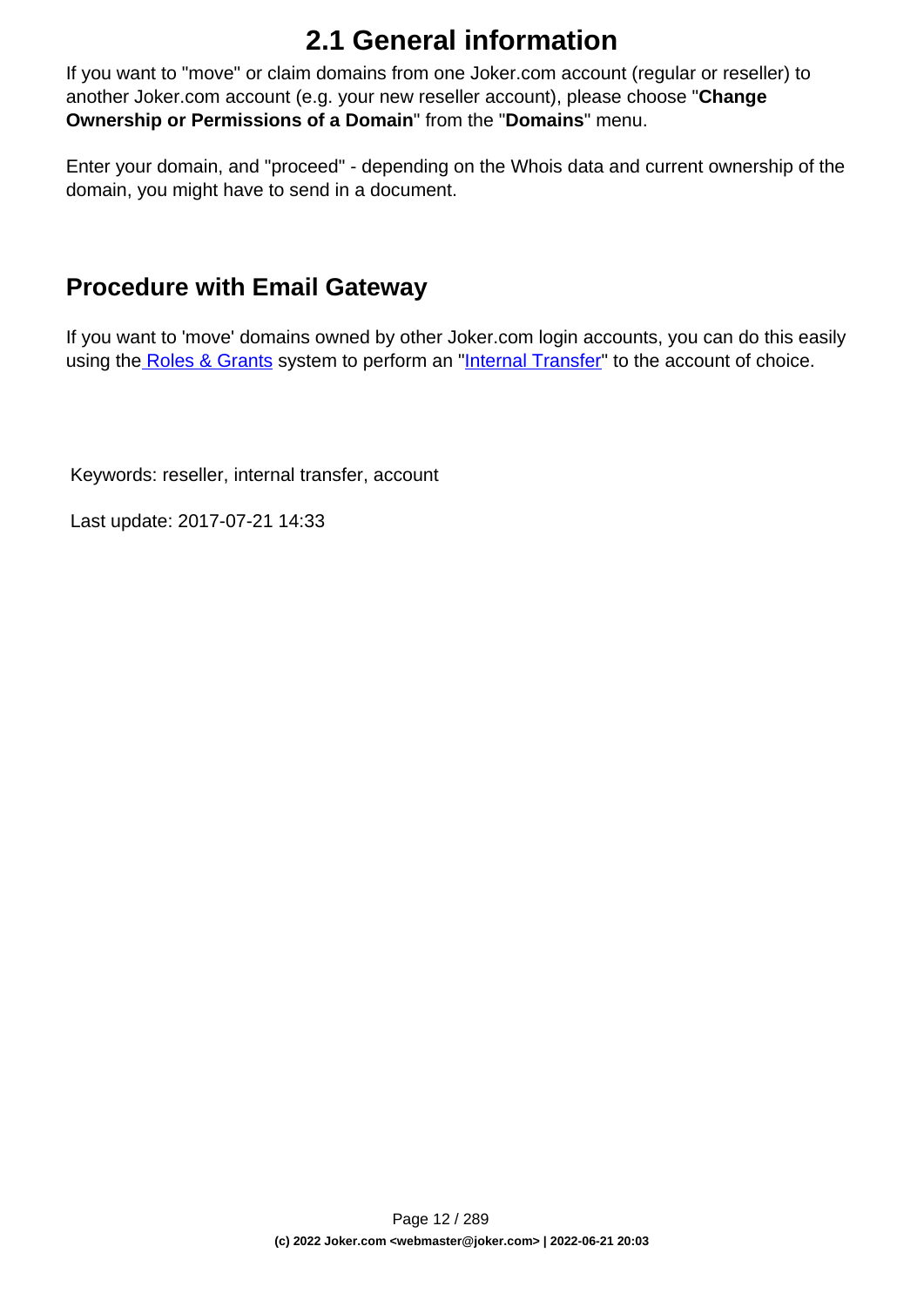## **2.1 General information What is the 'admin' email address for?**

<span id="page-12-0"></span>A Joker.com reseller usually has two registered email-addresses with Joker.com, one for the 'robot' emails, and another for administrative tasks.

Reseller **news and monthly invoices** will be sent to the **administrative address**.

The '**robot**' address corresponds to the standard address associated to the Joker.com login.

All **notifications resulting from domain orders, renewals and modifications** will be sent to this address.

This **address for notifications** can be changed easily in '[My Profile](/goto/myjoker)'.

Keywords: registration, reseller, account, notifications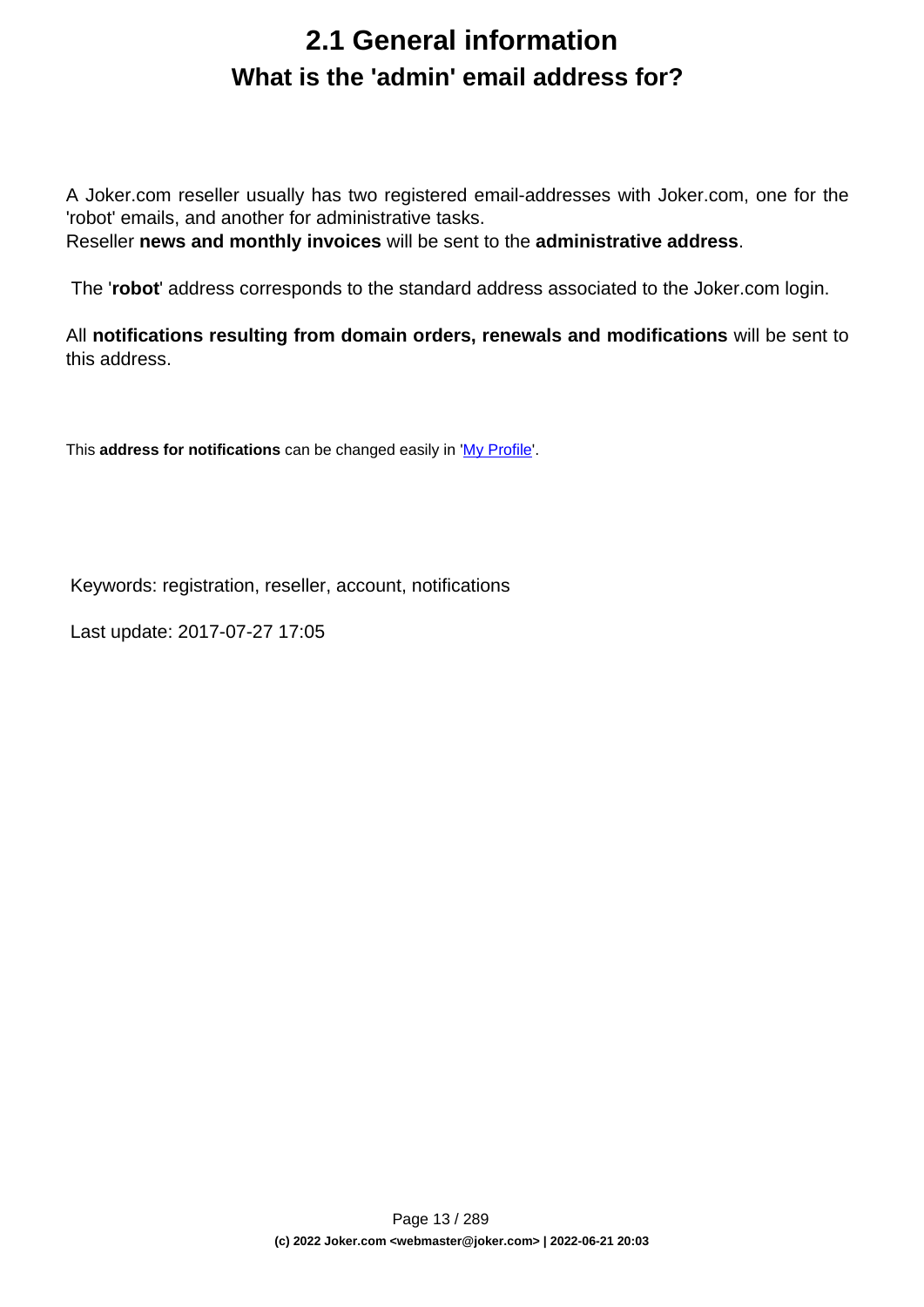## <span id="page-13-0"></span>**2.1 General information What is the so called "Additional Whois Signature" for?**

The "Additional Whois Signature" is part of the data asked during the registration as a Joker.com reseller.

Those input fields are optional, but if you provide them, they will be **used to publish your strings in global whois** for your domains.

This way your customers are able to **identify you as their domain provider**.

The strings you provide will be shown as "Sponsoring Reseller".

**Please note:** You can provide or modify this data at any time in the [Reseller's Area.](/goto/resprefs)

Keywords: reseller, registration, information, templates, whois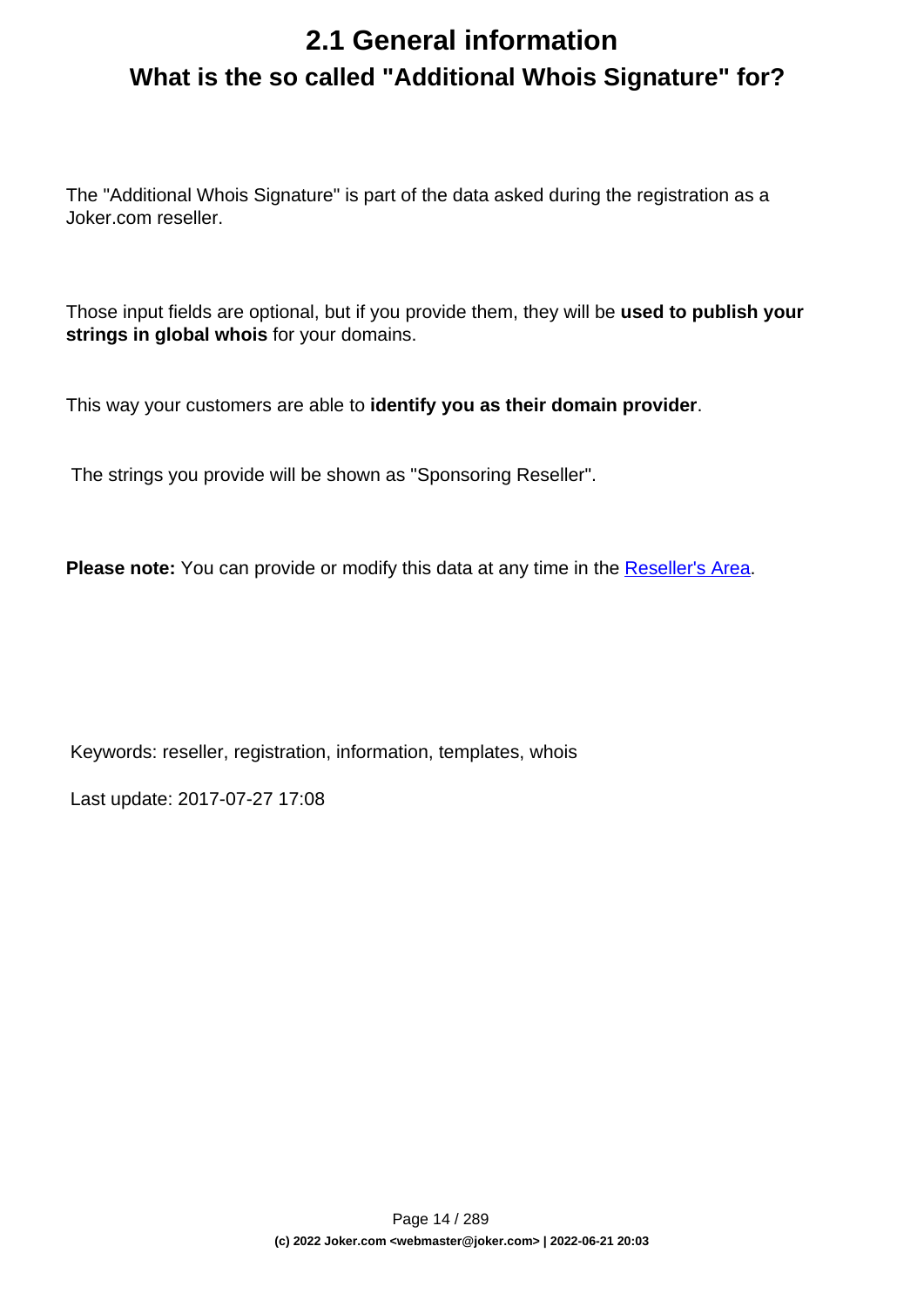## <span id="page-14-0"></span>**2.1 General information What is the Joker.com Public PGP/GPG-Key?**

This is Joker.com's public GPG/PGP key - you may **use it to verify signed mails sent from Joker.com**:

```
-----BEGIN PGP PUBLIC KEY BLOCK-----
Version: GnuPG v1.0.7 (GNU/Linux)
mIsEPOorJQEEAJauWOOvusxn9GFEPjZnQ3x/48OfaPwSN4cIF5ezpUT6FycZQa+q
eUnNlS+bj80ULXnyyigmkUGwEtW/Qoyd55RM983pr4KtuHSMSU9gCN1syuHlDOAm
71u6irfv5RaHbJXauMCAgUKn+dBNZVZyUTm9aW2pudcwY45apF2tieTZAAYptClq
b2tlci5jb20gc2lnbmVyIHNlcnZpY2UgPGluZm9Aam9rZXIuY29tPoiyBBMBAgAc
BQI8/NifAhsDBAsHAwIDFQIDAxYCAQIeAQIXgAAKCRAm3eE0EUTiIx9RA/9HGDrD
cVM6PjZHr5jpT4svpv7xrjVRn2OIR+s80RuBAnLyAWOflqJ9342SYD8C7BMAqYm4
wXvC3/yvbQEAqsmJ5Bbq2NV+KDepahTtL8SUQ6TkOSUd9NDOvLoQWVI6o1Dz/3MG
HLJfNtx6067Sq8pP8PuYyscPyZ7/uiUilyOrqg==
=O/7Q
```

```
-----END PGP PUBLIC KEY BLOCK-----
```
Keywords: reseller, PGP, signature, verification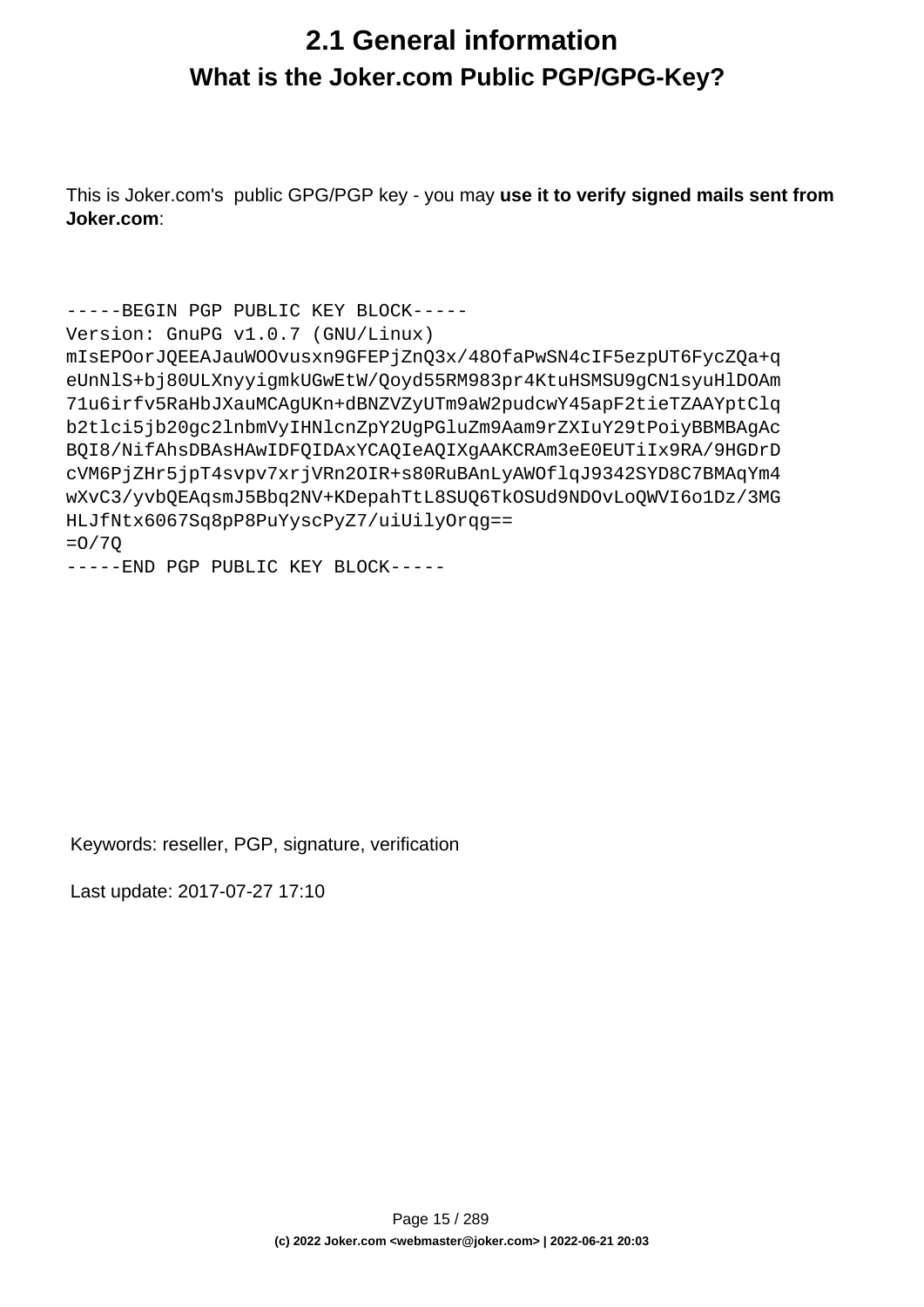## **2.1 General information**

## <span id="page-15-0"></span>**If I want to leave Joker.com one day, do i have to expect problems transferring my domains?**

Joker.com respects its customers and provides outgoing transfers as normal operations.

There are no additional of hidden fees associated with a outgoing transfer.

Keywords: transfer, account, loosing transfer, AUTH-ID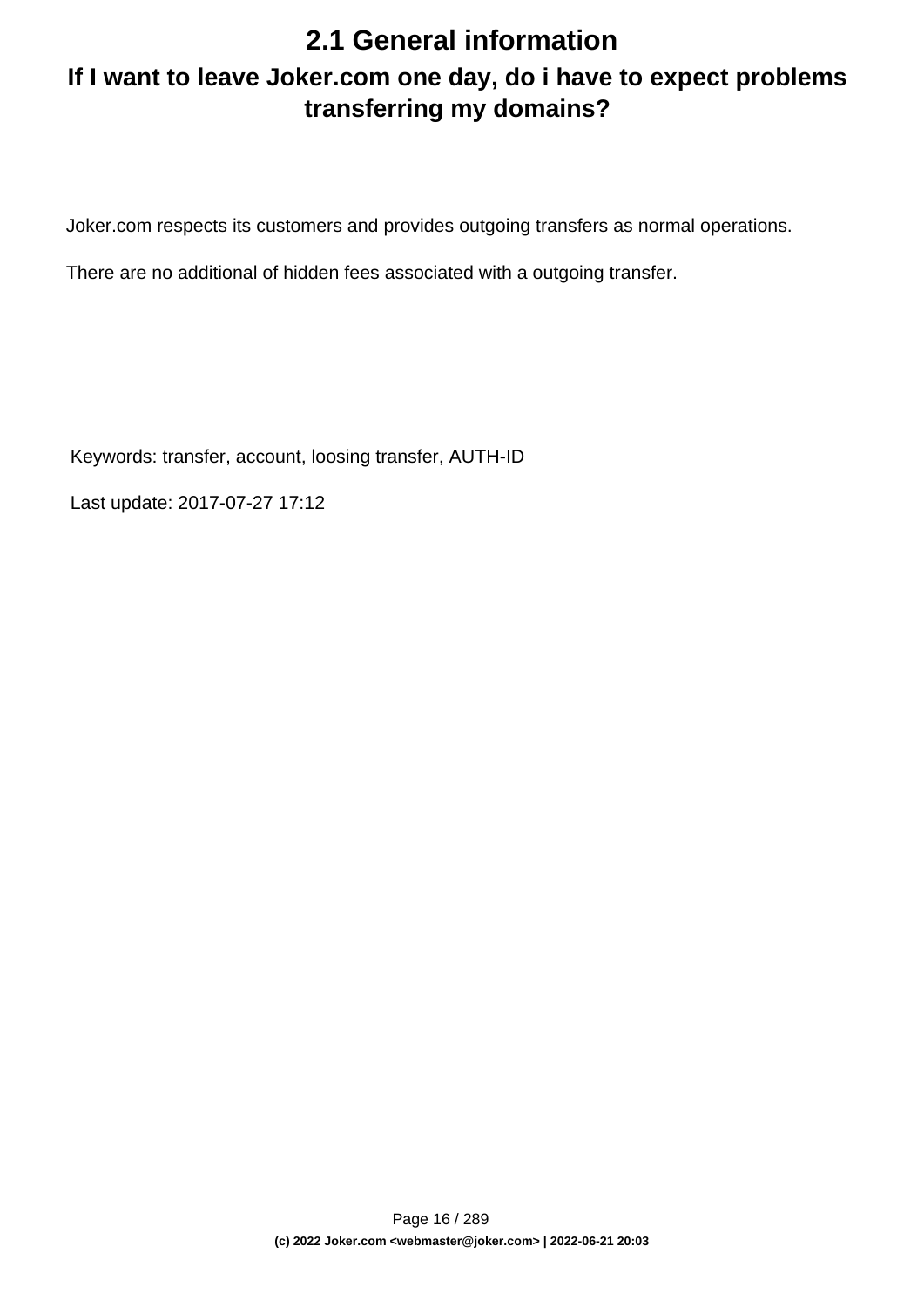## <span id="page-16-0"></span>**2.1 General information What is the minimum amount I have to pay in advance to become a reseller?**

Currently, there is no minimum amount for funding your account.

Your discount will be calculated based on the revenue you created during the past.

Please also see [Joker.com Reseller Subscription.](../goto/resreg)

Keywords: reseller, registration, discount, funding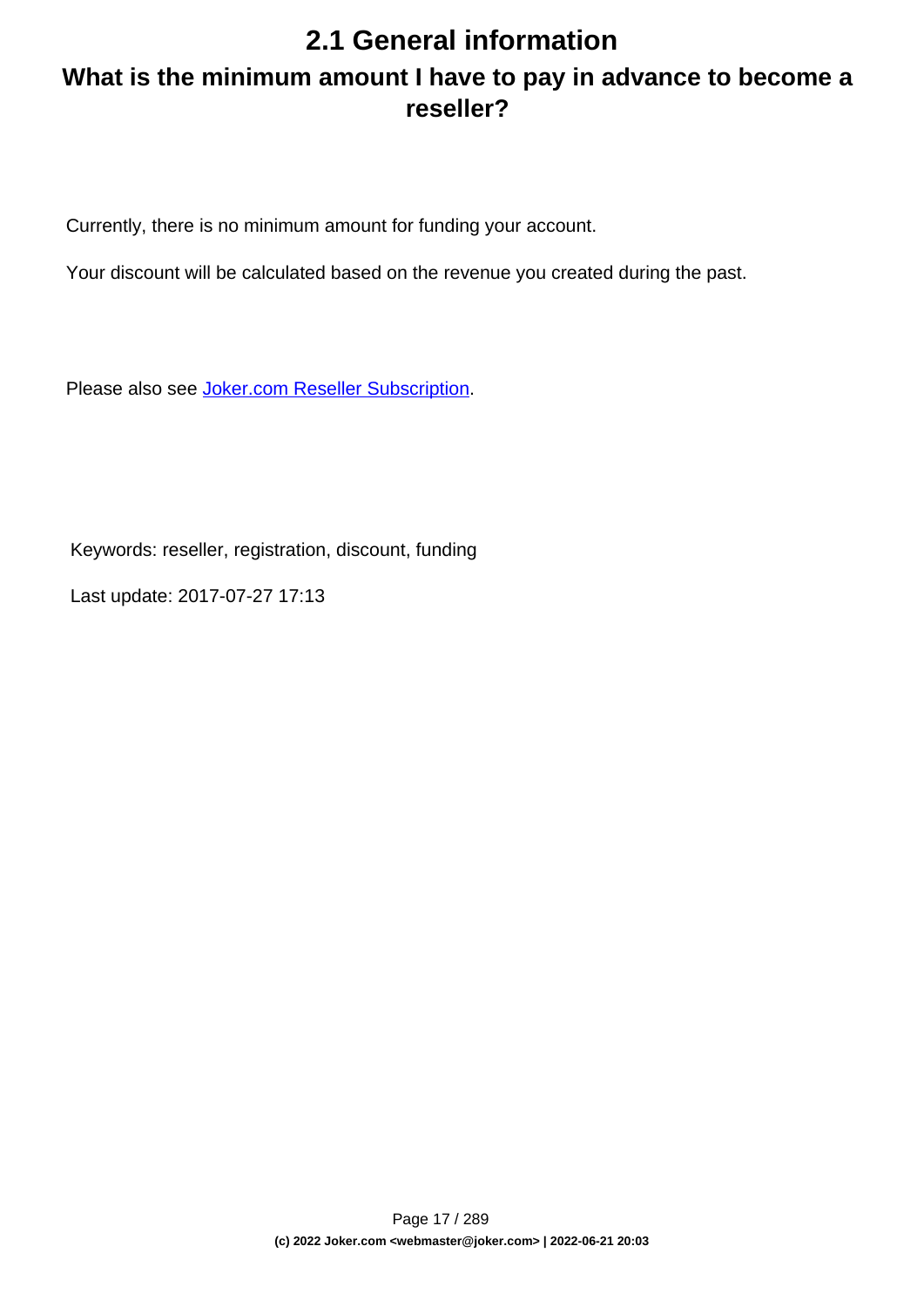# **2.1 General information Do I have to pay VAT?**

#### <span id="page-17-0"></span>**No VAT is charged** for:

- all resellers and other business customers from EU countries apart from Germany having provided a **valid VAT-ID**
- Swiss customers
- customers from **outside** the EU

### **VAT is charged** for

- customers from the EU who don't have a valid VAT-ID
- resellers and business customers from Germany, independent from VAT-ID (German customers with VAT-ID usually are eligible for regular VAT/tax refund)

Swiss and Liechtenstein customers are free from paying VAT until December 31st 2017. Legislation will change there on Jan 1st 2018, which means we have to charge the VAT rate there as well - **unless you provide us with a UID**.

Keywords: VAT,reseller, VAT-ID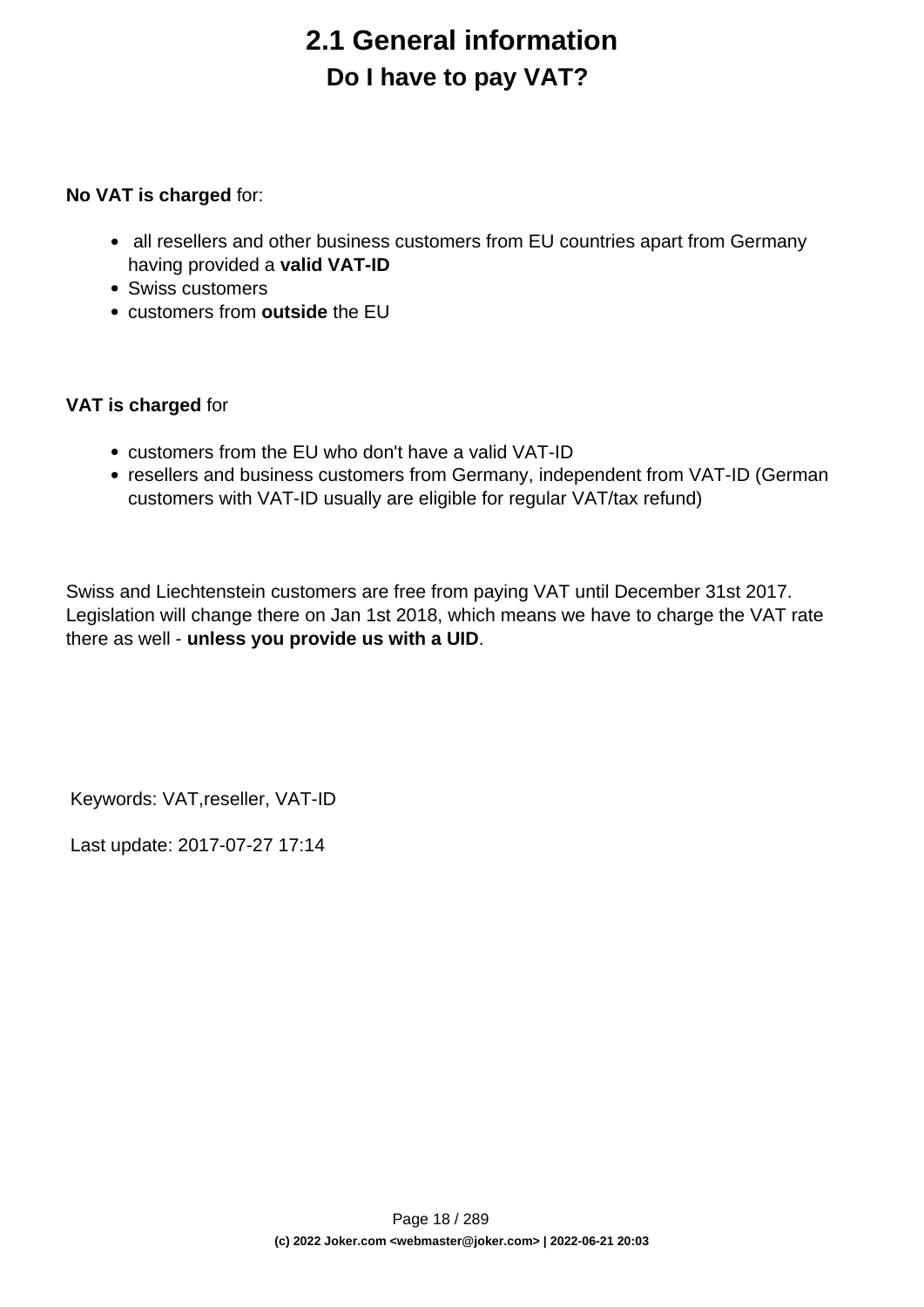## **2.1 General information**

### <span id="page-18-0"></span>**What is the difference between a reseller and a retail customer?**

As a reseller, you benefit from several additional options:

- better and competitive prices; the more revenue you generate, the higher the discount you get
- notification mails about **renewals** or inquiries are sent only to you
- ICANN WDPR mails are sent in your name (we are using [your address](/goto/resprefs) as sender)
- you are managing all your customer's domains within your portfolio; however, if needed or if you want to, you may let your customers - or only some of them - manage their domains on their own
- several tools are available free of charge (**WHMCS**, HTTP API, rpanel.io, web frontend, email gateway, OT&E test platforms)

Keywords: reseller, discount, registration, API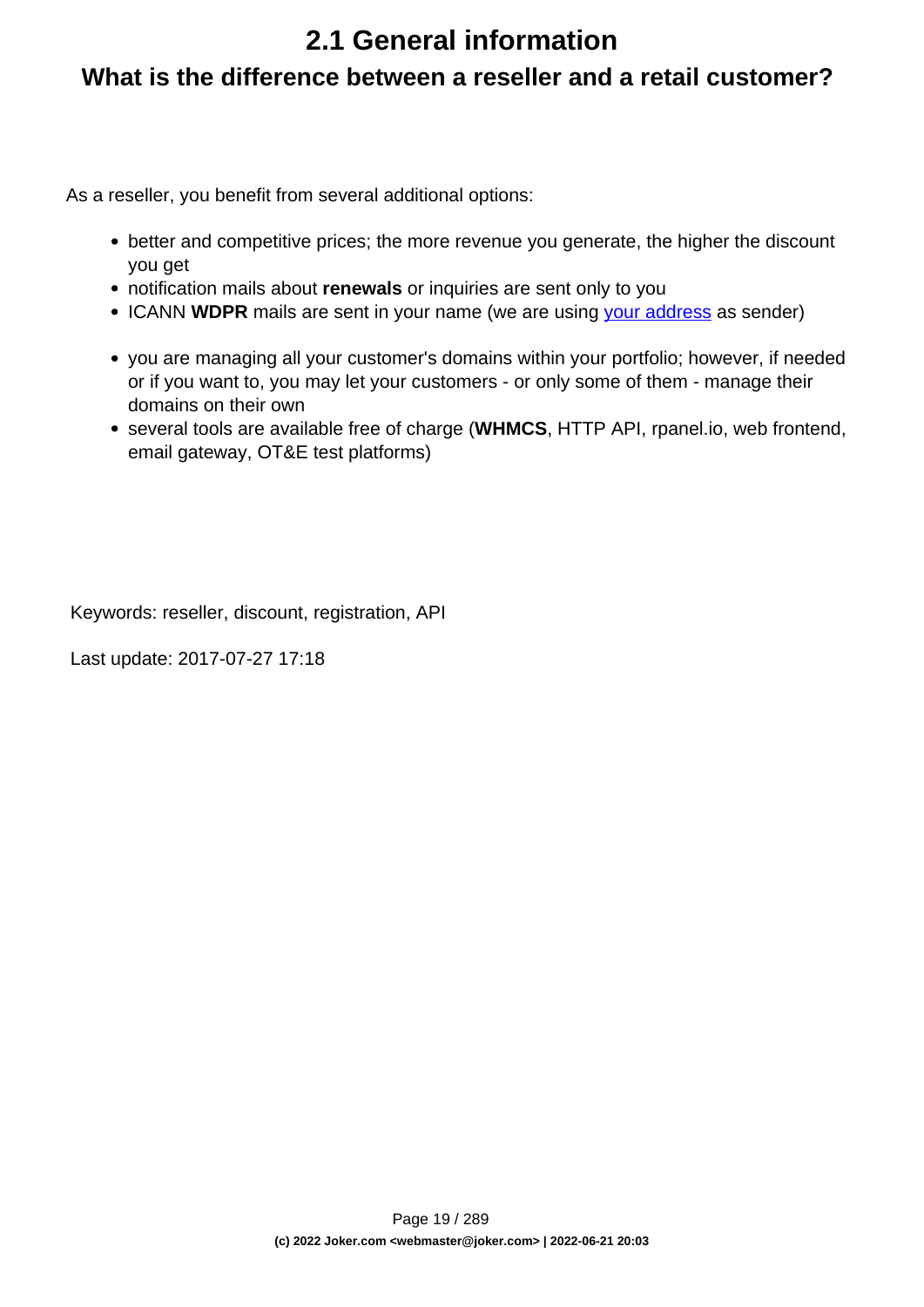## **2.1 General information Should I use PGP?**

<span id="page-19-0"></span>PGP or GPG is only needed in case you want to make use of the **email gateway** to order, renew or manage domains. If you want to use the API, RPanel or the Website, **PGP is not needed**.

Keywords: PGP

Last update: 2012-09-24 14:40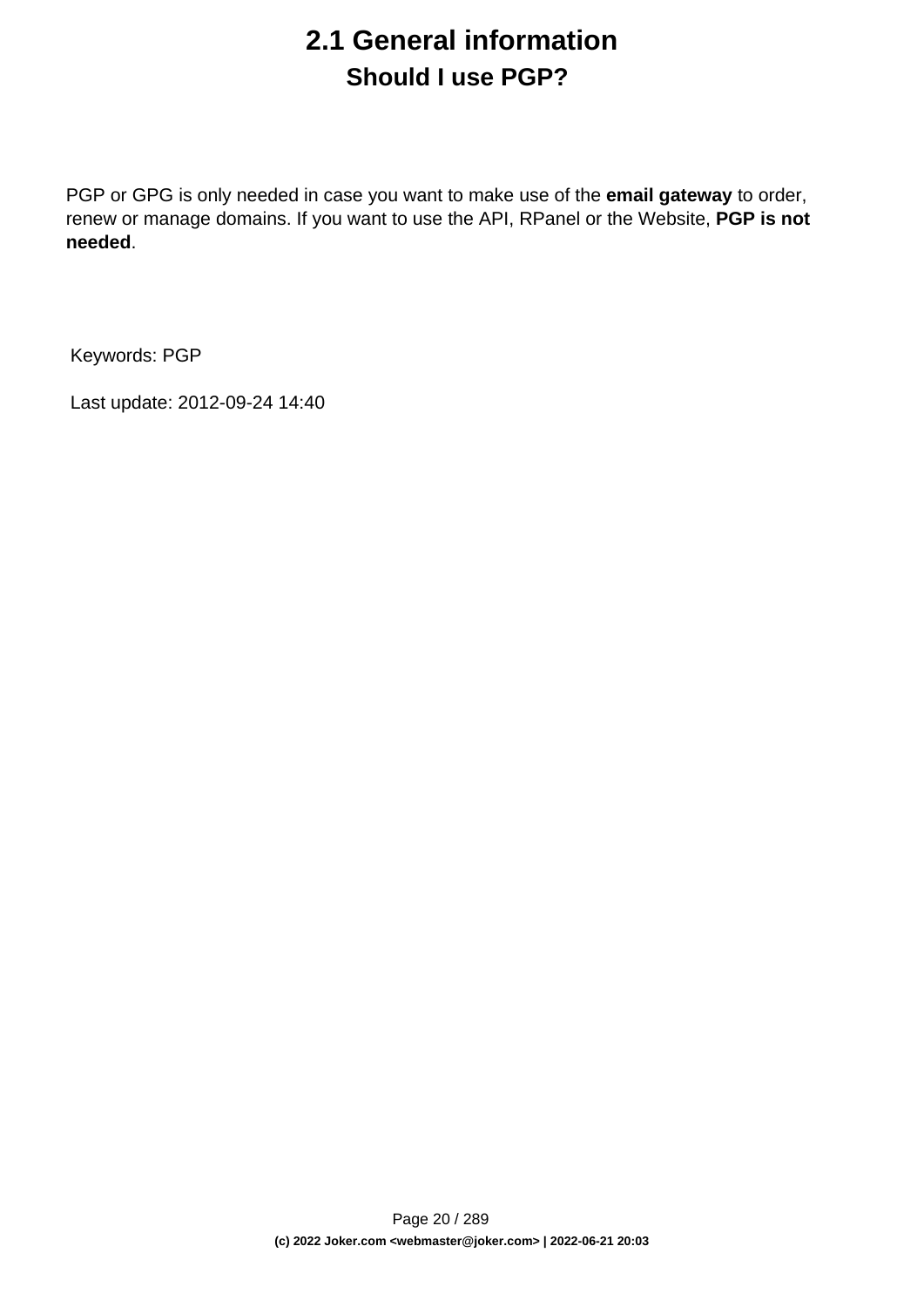# <span id="page-20-0"></span>**2.1 General information May I use several methods in parallel to access my domains?**

Yes, this is possible. However, you should make sure that you don't issue the same orders on the same object twice, i.e. if you you send a renewal request through the mail interface, and do the same using dmapi, the domain will be renewed twice.

Keywords: account dmapi rpanel email e-mail

Last update: 2012-09-24 14:43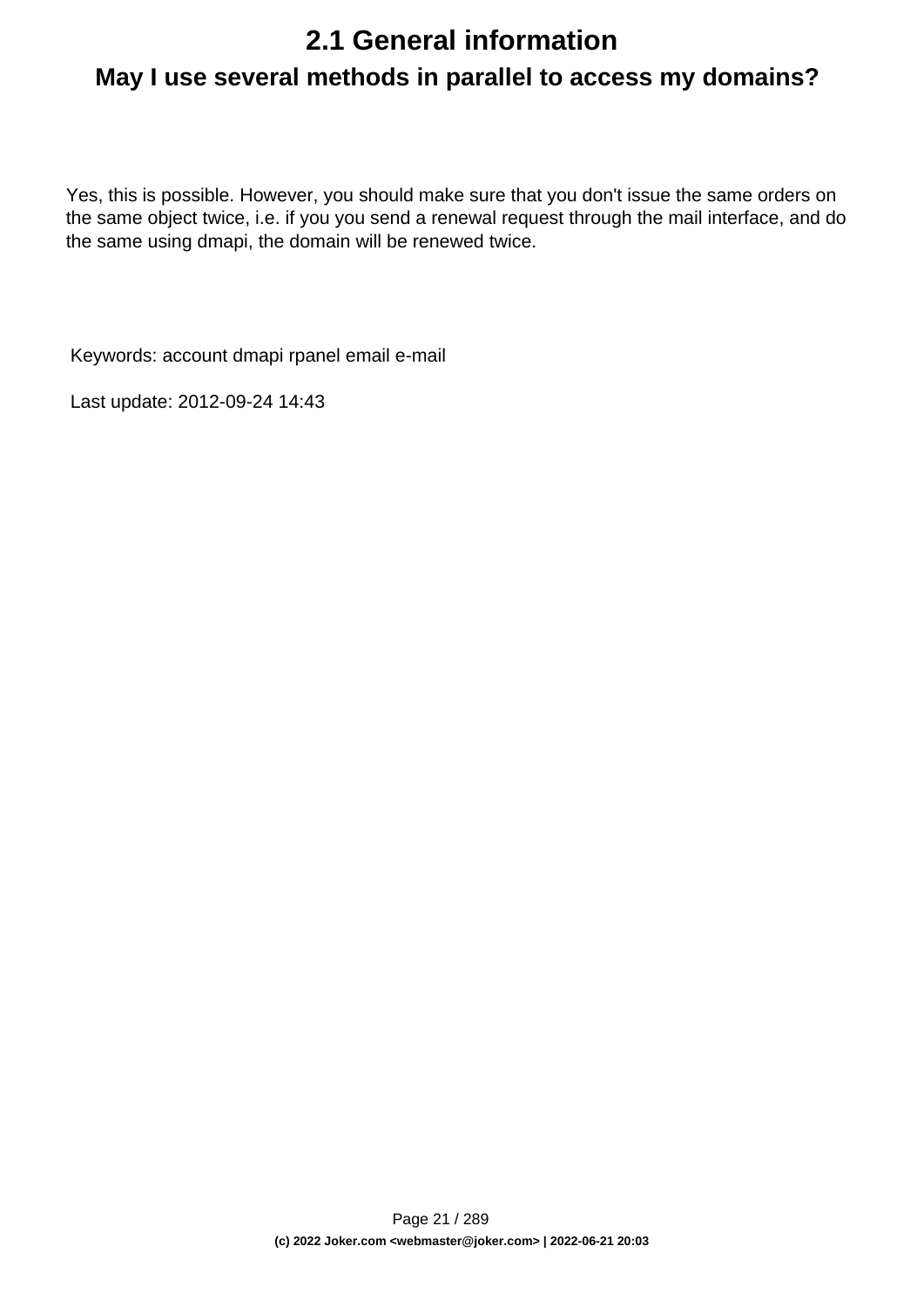# <span id="page-21-0"></span>**2.1 General information How to renew a domain without having funds in my account?**

Please **logoff** from Joker.com, and then visit "[Renew your Domains"](https://joker.com/goto/renew12) from the "Domains" menu.

You will then see a "Smimple Renewal", where you can renew any domain with **any payment method**.

You may also use another Joker.com account, or create a new one for this. Only if you are logged using your regular reseller account, the system always uses the reseller funds for payments.

As an alternative, you also may put only some small funds into your reseller account, just to allow for regular renewal.

Using PayPal instantly adds funds to your account.

Keywords: reseller, renewal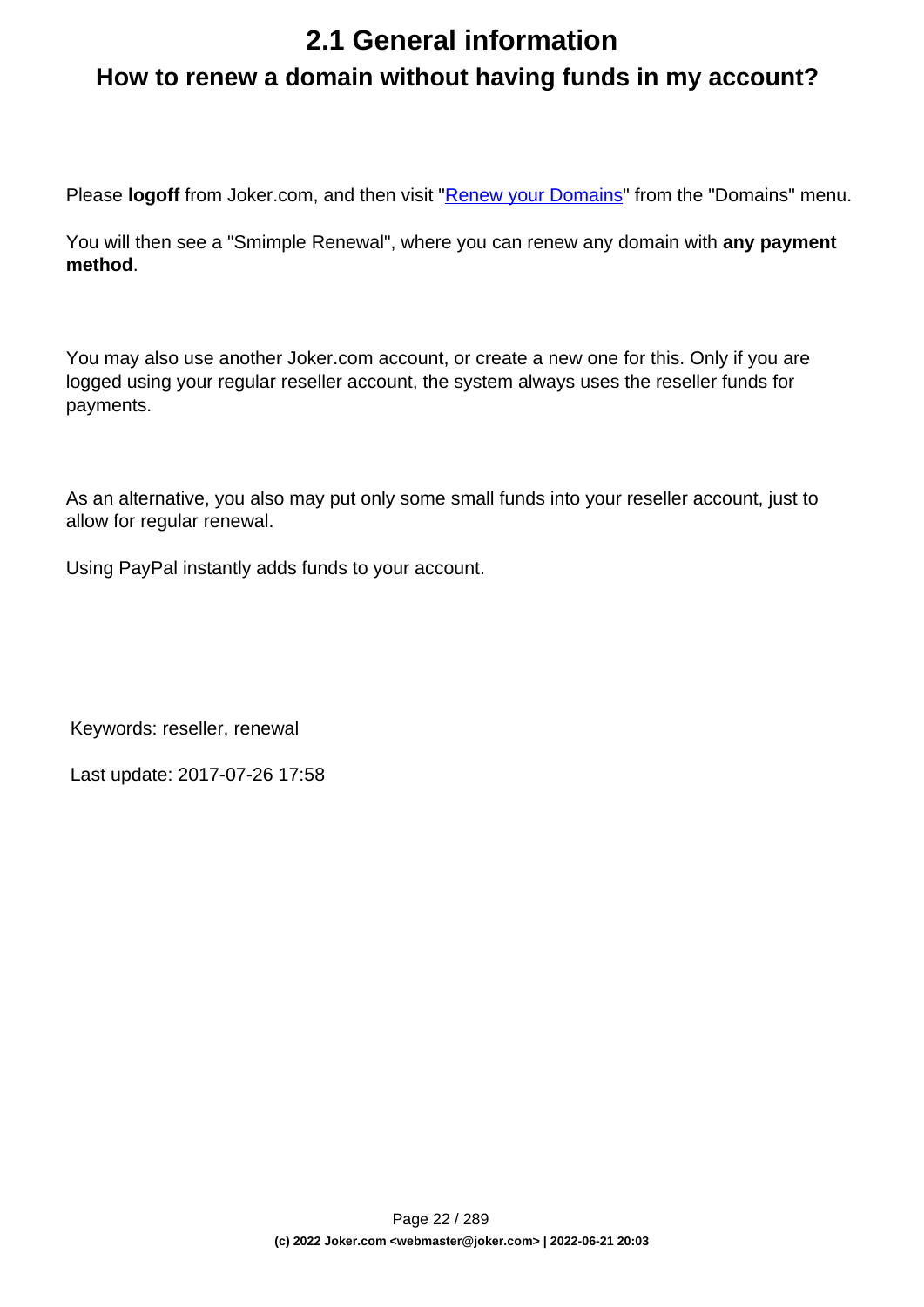## **2.1 General information Security**

## <span id="page-22-0"></span>**Login & Security**

All transactions are secured by SSL. The DMAPI server is using an official SSL certificate. Within the login procedure, the client is assigned an unique authorisation id ('**Auth-Sid**').

### **Username and Password**

Every request (except login, of course) requires the presence of this **Auth-Sid** variable. An active session will expire after a period of inactivity (default: 1 hour).

Example:

```
https://dmapi.joker.com/request/query-domain-list?auth-
sid=20ddb8c3b2ea758dcf9fa4c7f46c0784
```
In case you use a browser to access this interface, a session id will be set as a cookie, hence need not to be specified as Auth-Sid (unless cookies are not supported, or turned off). In any case, Auth-Sid has precedence if provided.

## **API Keys**

Instead of using your user- and password credentials, you may also use so called '**API keys**' for login. This way, you can create several DMAPI access facilities, which has several advantages:

- you do not need to expose username and password in your scripts
- API keys **can be restricted** to be "read only" (no modifications possible), or to allow 'modifications only' (can not produce costs)
- you may hand API keys to your staff to enable them to do specific things with Joker.com

Create your API keys in '**[My Profile](/goto/myjoker)**' in section '**Manage Joker.com API access keys**'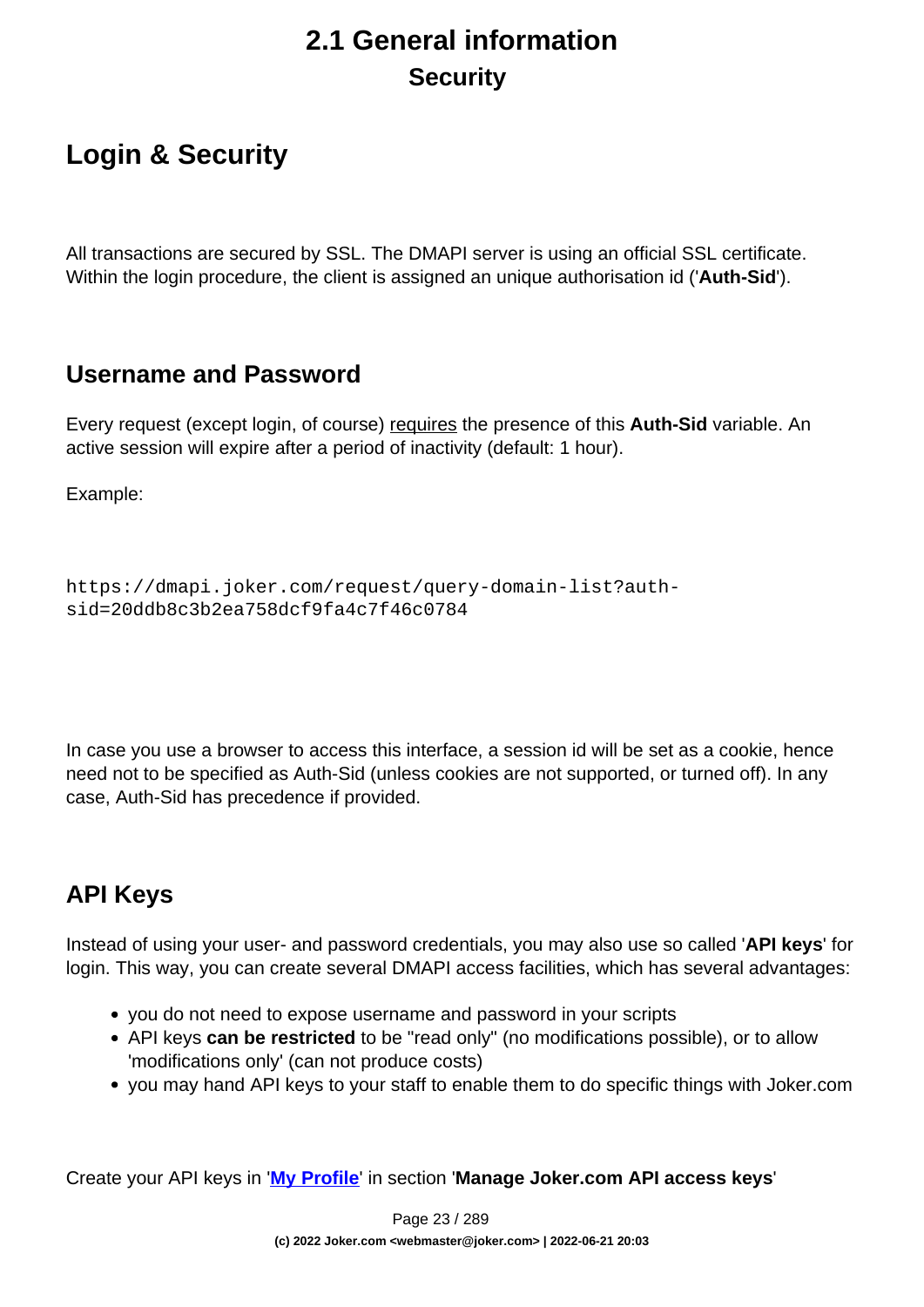## **Basics**

Example usage:

```
https://dmapi.joker.com/request/login?api-
key=Key_created_in_your_Profile_at_Joker.com
```
The result is the same as for "login"-request, you have to use the provided auth-sid for the subsequent actions.

Keywords: security, login, session, authentication, API keys

Last update: 2019-12-18 16:26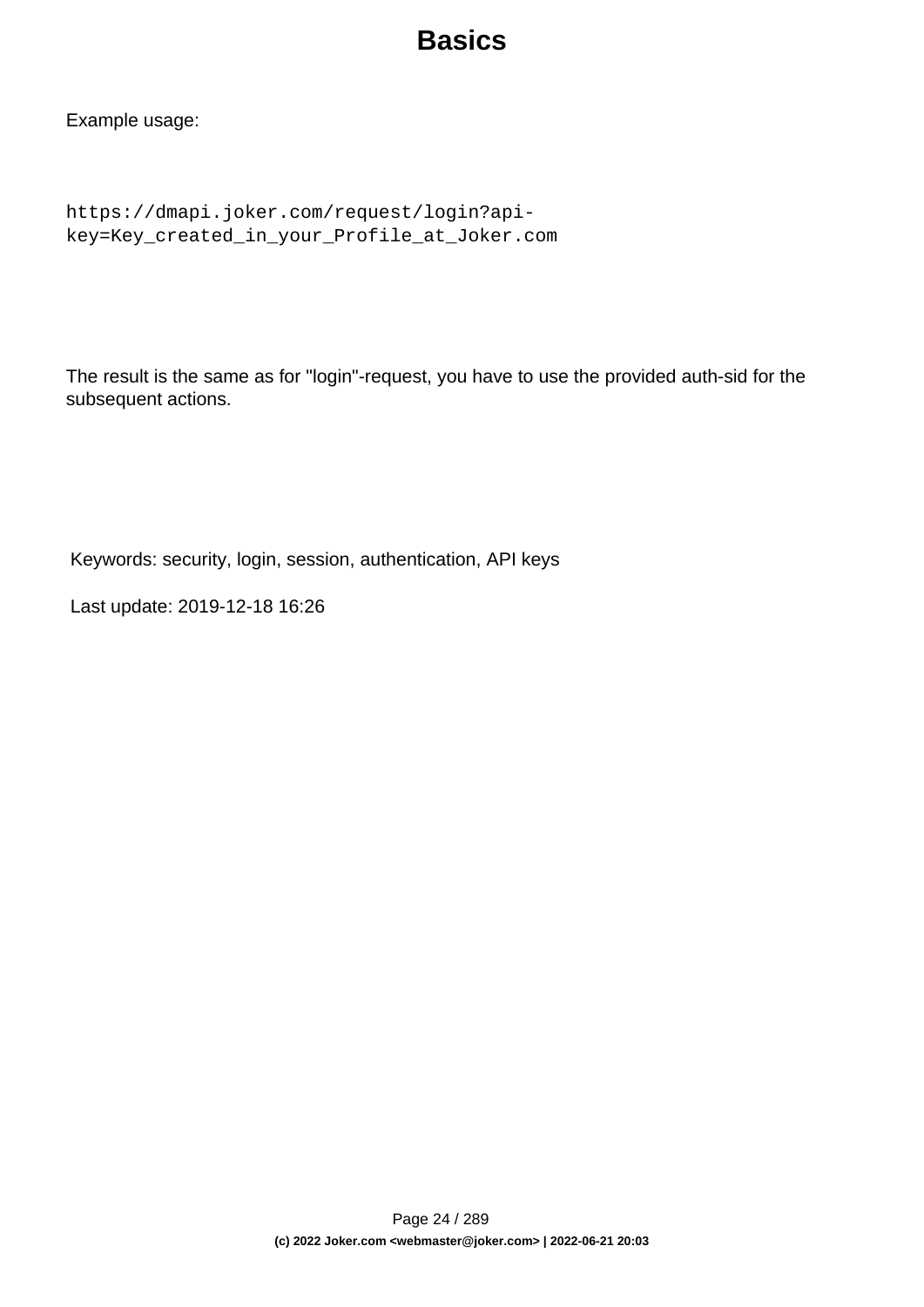## **Basics Commonalities for all requests**

#### <span id="page-24-0"></span>**DMAPI-Server URL**

This is the service address which has to be used for all requests:

#### **https://dmapi.joker.com**

#### This is how a request looks like:

```
https://dmapi.joker.com/request/<name-of-request>?<name-of-parameter-1>=<value-of-
parameter-1>
```
&<name-of-parameter-2>=<value-of-parameter-2>&auth-sid=<your-session-id>

#### **Header fields which are returned by most requests**

| Trackin<br>g Id | Unique<br>server-<br>assign<br>ed<br>trackin<br>g id, as<br>signed<br>to |
|-----------------|--------------------------------------------------------------------------|
|                 | almost<br>all requ<br>ests                                               |
| Status-<br>Code | $0$ if no<br>error o<br>ccured,<br>otherwi<br>se<br>other<br>than 0      |
| Status-<br>Text | Human<br>readabl<br>e error<br>descrip<br>tion                           |
| Result          | ACK or<br>NACK<br>$(= "Ack$<br>nowleg                                    |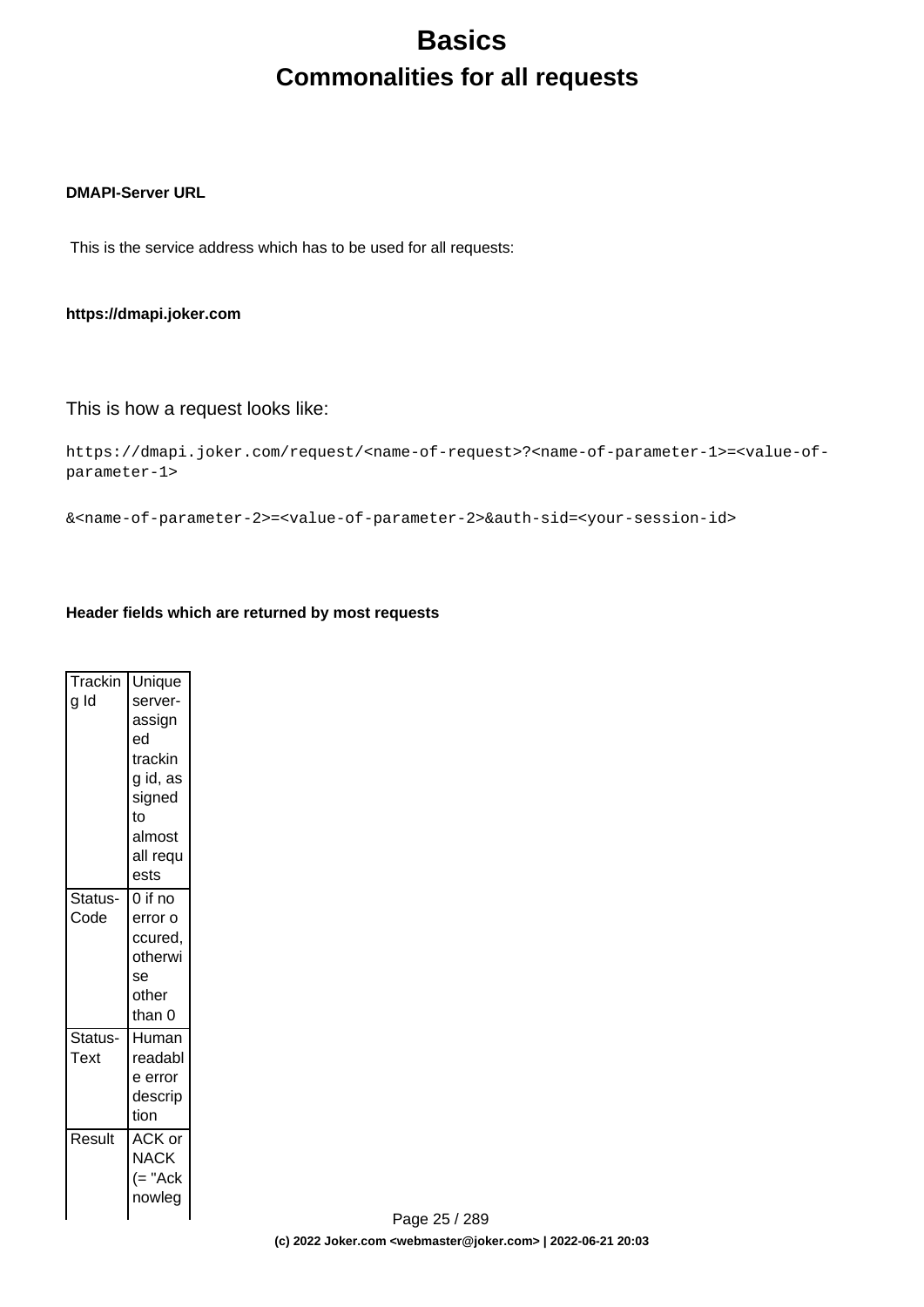# **Basics**

|             | ded" or            |  |
|-------------|--------------------|--|
|             | "Not Ac            |  |
|             | knowle             |  |
|             | dged")             |  |
| Error       | May be             |  |
|             | returne            |  |
|             | d if               |  |
|             | (and               |  |
|             | only if)           |  |
|             | the                |  |
|             | request            |  |
|             | was rej            |  |
|             | ected,             |  |
|             | in this            |  |
|             | case re            |  |
|             | ason(s)<br>will be |  |
|             | provide            |  |
|             | d. Pres            |  |
|             | ence of            |  |
|             | this line          |  |
|             | in                 |  |
|             | header             |  |
|             | s is indi          |  |
|             | cative             |  |
|             | for that           |  |
|             | proces             |  |
|             | sing<br>didn't     |  |
|             | take               |  |
|             | place.             |  |
| Warnin      | Indicati           |  |
| g           | ve of n            |  |
|             | on-fatal           |  |
|             | proces             |  |
|             | sing or            |  |
|             | validati           |  |
|             | on prob            |  |
|             | lems               |  |
| Proc-Id     | Joker.c            |  |
|             | om pro             |  |
|             | cessing            |  |
|             | ID                 |  |
| <b>HTTP</b> | 200 if e           |  |
| error       | verythi            |  |
| codes       | ng is<br>OK        |  |
|             | (reques            |  |
|             | t was a            |  |
|             | ccepte             |  |
|             | d and p            |  |
|             | rocess             |  |
|             | ed or              |  |
|             | queued             |  |
|             | for proc           |  |
|             | essing)            |  |
|             | , other            |  |
|             | wise               |  |
|             |                    |  |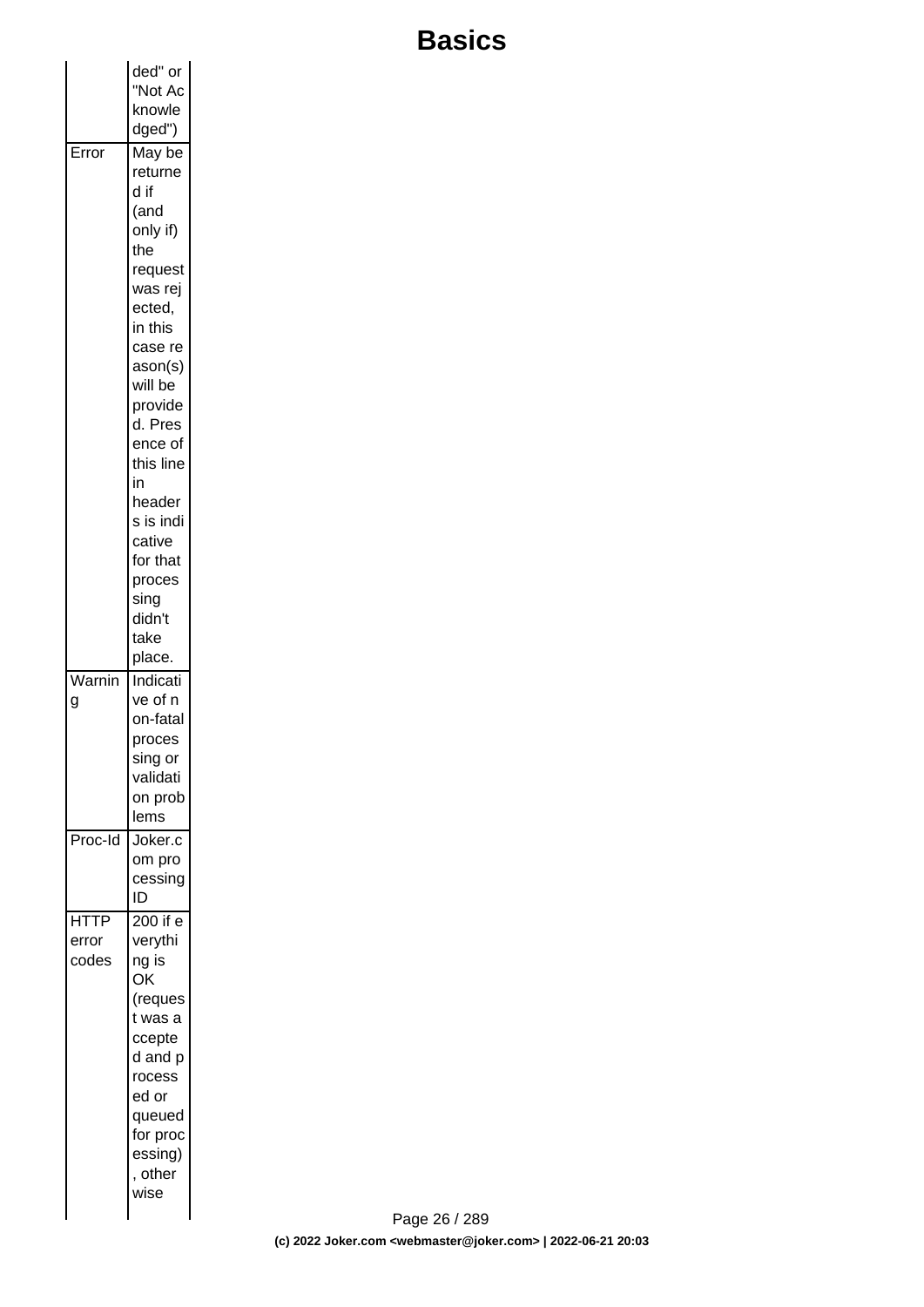## **Basics**

**IMPORTANT**: Every request (except "login") **requires** the presence of the **Auth-Sid** variable ("**Session ID**"), which is returned by the "login" request [\(login](index.php?action=artikel&cat=26&id=14&artlang=en)). An active session will expire after some inactivity period (default: 1 hour).

In case you are using a browser to access this service, the session id will be set as a cookie, hence need not to be specified as Auth-Sid (unless cookies are not supported or turned off). In any case, Auth-Sid has precedence, if provided.

Requests consist of these parts:

- **"Requires":** Defines variables (sometimes referred to as 'fields') that **MUST** be present
- **"Accepts":** Defines variables that **MAY** be present (but not required)
- **"Returns":** Describes the request's output header fields and extra data (if any). If "Returns" is omitted, then a standard reply should be expected (Status-Code, Status-Text, Proc-ID etc)

Keywords: dmapi, request, rpanel

Last update: 2019-12-18 16:27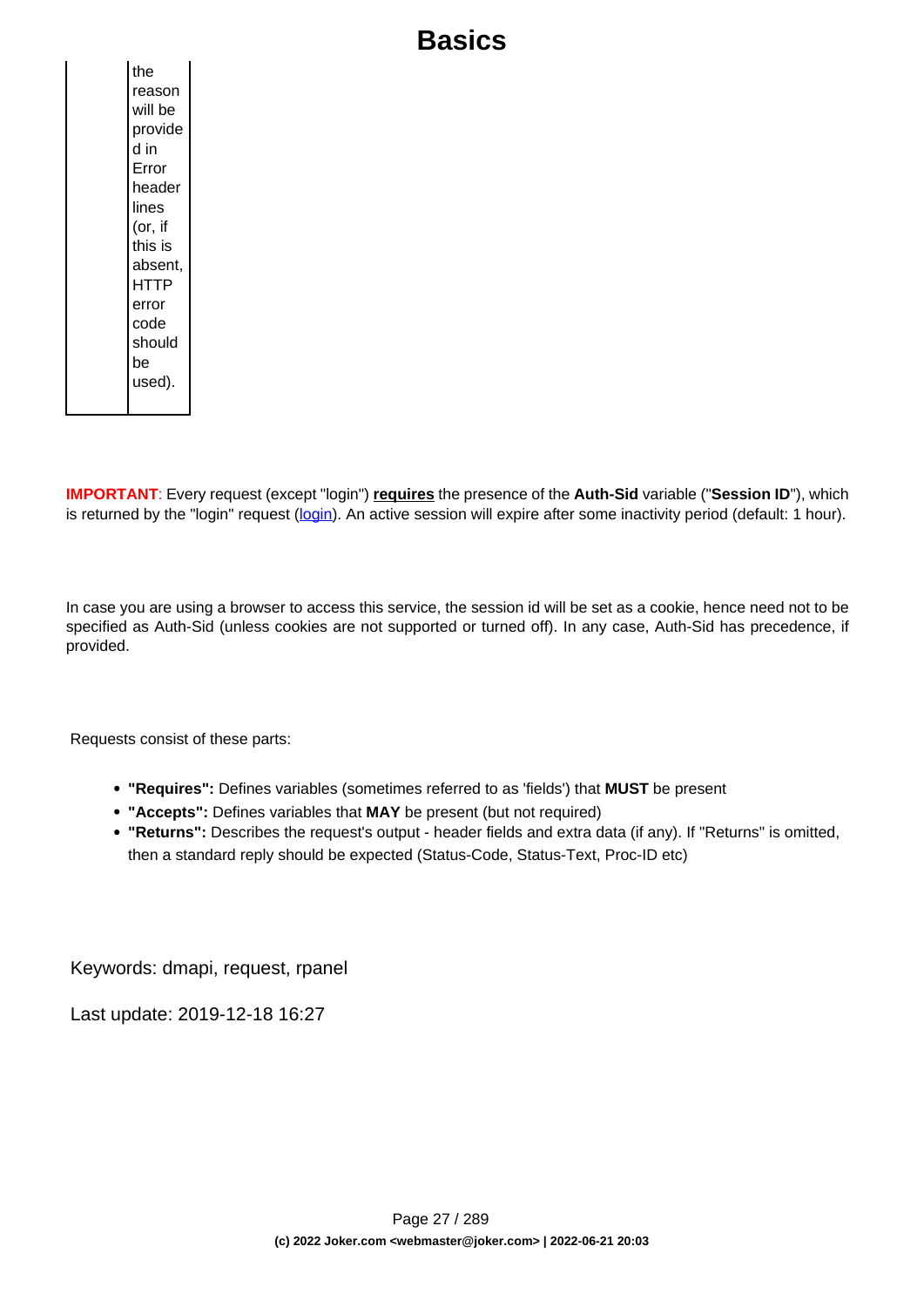## **Basics Whois Privacy Services with DMAPI**

### <span id="page-27-0"></span>**Whois Privacy Services**

Please find general details about Joker.com [Whois Privacy](index.php?action=artikel&cat=5&id=476&artlang=en) Services here: Whois Privacy **[Services](index.php?action=artikel&cat=5&id=476&artlang=en)** 

**Privacy services are available for most generic top level domain names.** The availablitiy of privacy services is indicated in Joker.com's [price list](https://joker.com/goto/prices) and [domain search.](https://joker.com/goto/order)

For requests "**domain-register**" and "**domain-transfer-in-reseller**", there exists an **additional parameter** "privacy":

- privacy=**basic** (owner contact name and/or organisation left intact, address & emails are masked)
- privacy=**pro** (everything is masked)
- privacy=**none** (same as "no privacy parameter provided")

For "**domain-renew**", the additional parameter privacy works similar:

- privacy=**basic** (owner contact name and/or organisation left intact, address & emails are masked)
- privacy=**pro** (everything is masked)
- privacy=**none** (explicitly do a renew without privacy services, even if currently privacy is enabled)
- privacy=**keep** (renew with the same level of privacy service which is currently active for the domain) - this now is also **default**; for domains without an existing privacy service subscription, "keep" means "none", so there will be no privacy service ordered. If there is an existing privacy service subscription active, and this privacy service is **not** set to "off", "keep" will also renew this privacy service subscription, together with the domain.

To **order privacy services for existing domains**, the new request "**domain-privacy-order**"can be used:

```
 domain=example.com
    period=12 (in months, as usual)
     expyear=2016 (privacy expiration year, similar to domain renewal r
equest)
```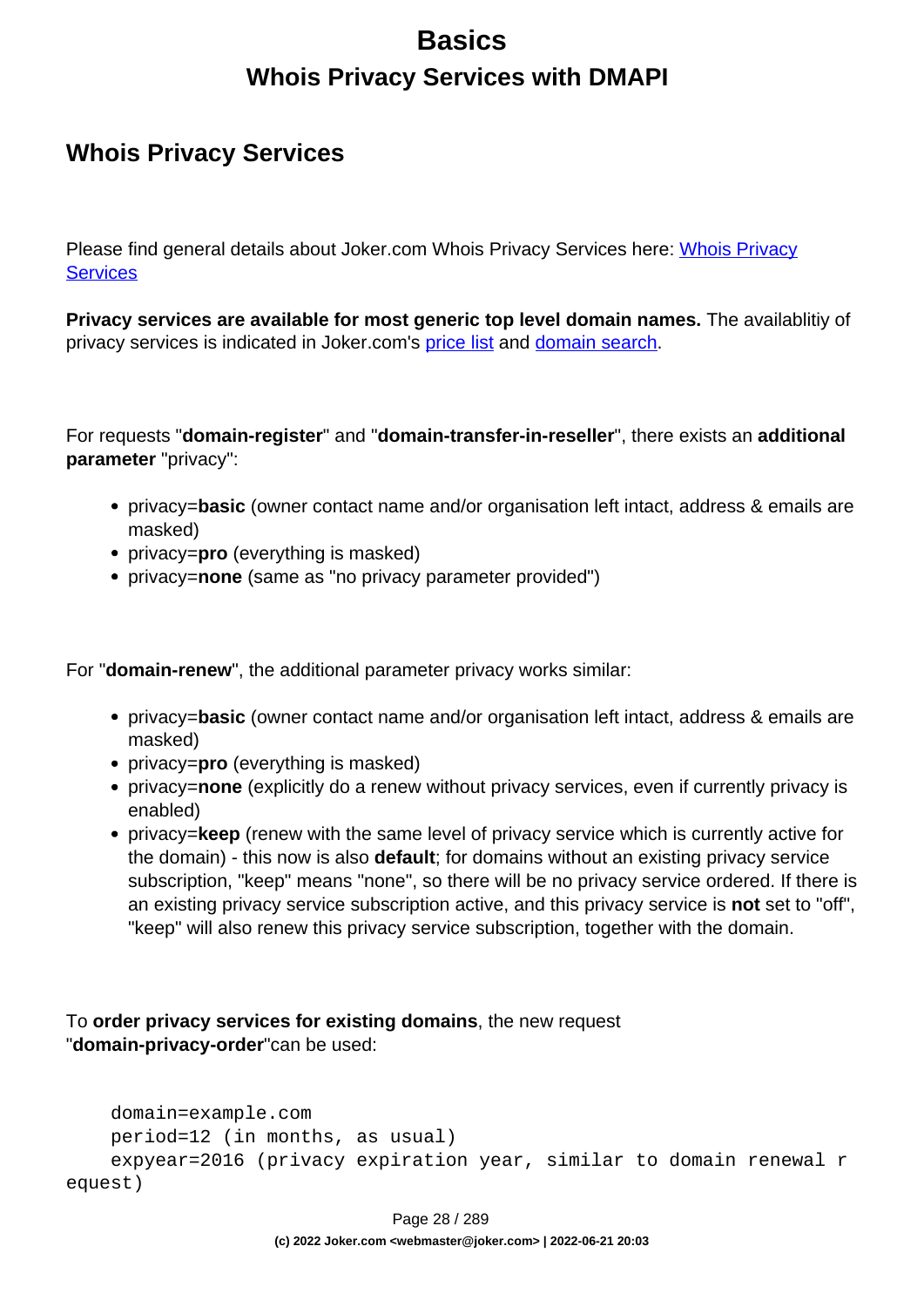## **Basics**

privacy=basic|pro

**If neither period nor expyear is provided, then privacy is ordered for remaining domain lifetime, whatever it is.**

#### Example:

```
 https://dmapi.joker.com/request/domain-privacy-order?domain=exampl
e.com&privacy=basic&auth-sid=<your-current-session-id>
```
The request "**domain-set-property"** allows to **manage privacy services** for domains which already do have a valid privacy service subscription:

- privacy=basic (activate "basic" privacy service)
- privacy=pro (activate "pro" privacy service)
- privacy=off (deactivate privacy service **Whois data will be disclosed**)

#### **Samples:**

Ordering domain with privacy:

```
https://dmapi.joker.com/request/domain-register?domain=example.com&period=12&owner-c=C
COM-1&billing-c=CCOM-1&admin-c=CCOM-1&tech-c=CCOM-1&ns-
list=a.ns.joker.com:b.ns.joker.com&privacy=pro&auth-sid=<your-current-session-id>
```
Renew domain and order privacy:

```
https://dmapi.joker.com/request/domain-
register?domain=example.com&period=12&privacy=basic&auth-sid=<your-current-session-id>
```
Request incoming transfer and enable privacy:

https://dmapi.joker.com/request/domain-transfer-in-reseller?domain=example.com&transfer-aut h-id=zigzag&billing-c=CCOM-1&admin-c=CCOM-1&tech-c=CCOM-1&privacy=pro&authsid=<your-current-session-id>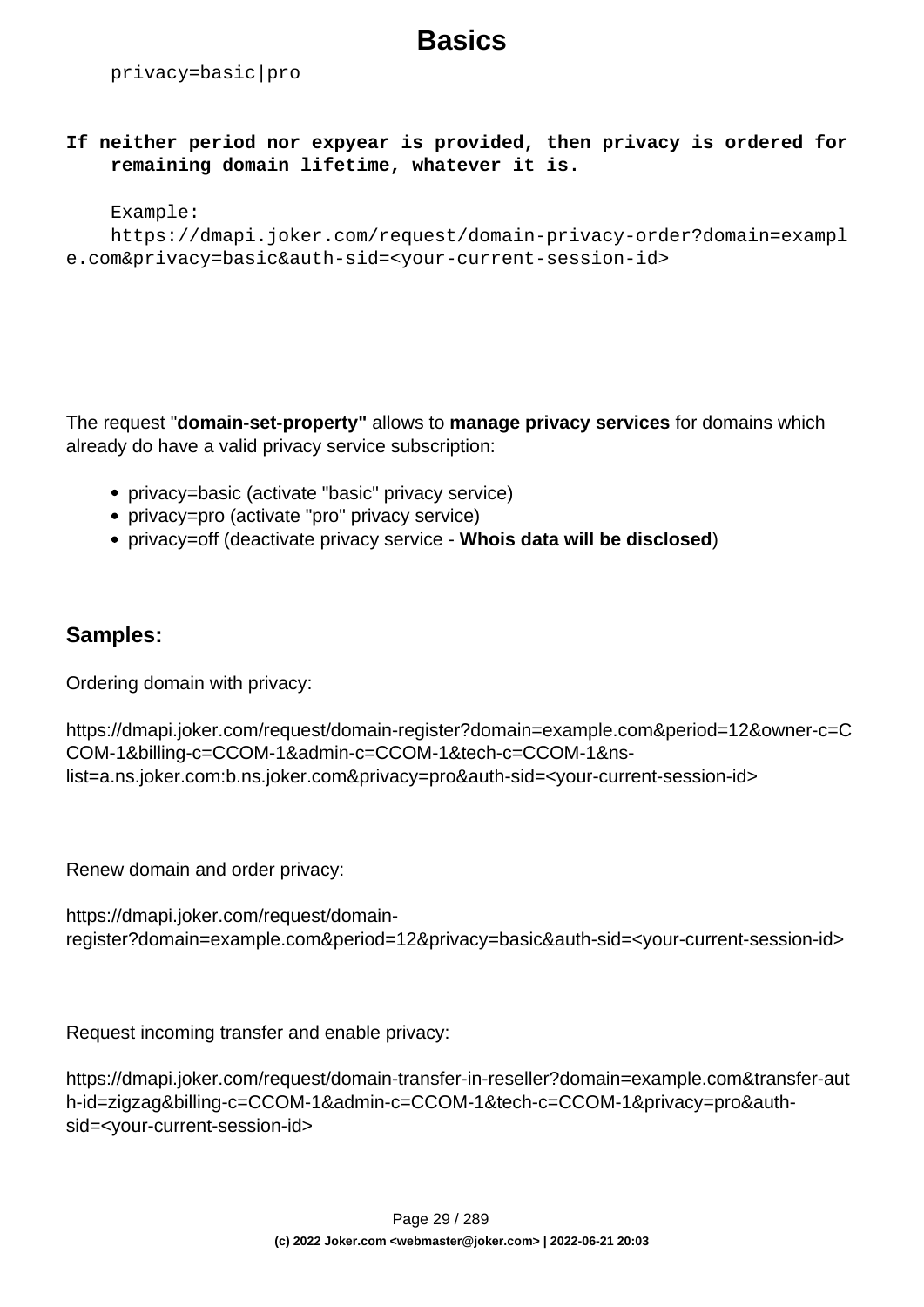## **Basics**

Temporarily disable privacy (assuming that it is active):

https://dmapi.joker.com/request/domain-set-property?domain=example.com&privacy=off&authsid=<your-current-session-id>

Fetch real contact data from privacy protected domain:

https://dmapi.joker.com/request/query-whois?domain=example.com&internal=1&auth-sid=<yourcurrent-session-id>

Keywords: proxy,privacy, whois, registration, privacy pro, privacy basic, whois-privacy

Last update: 2017-06-12 10:45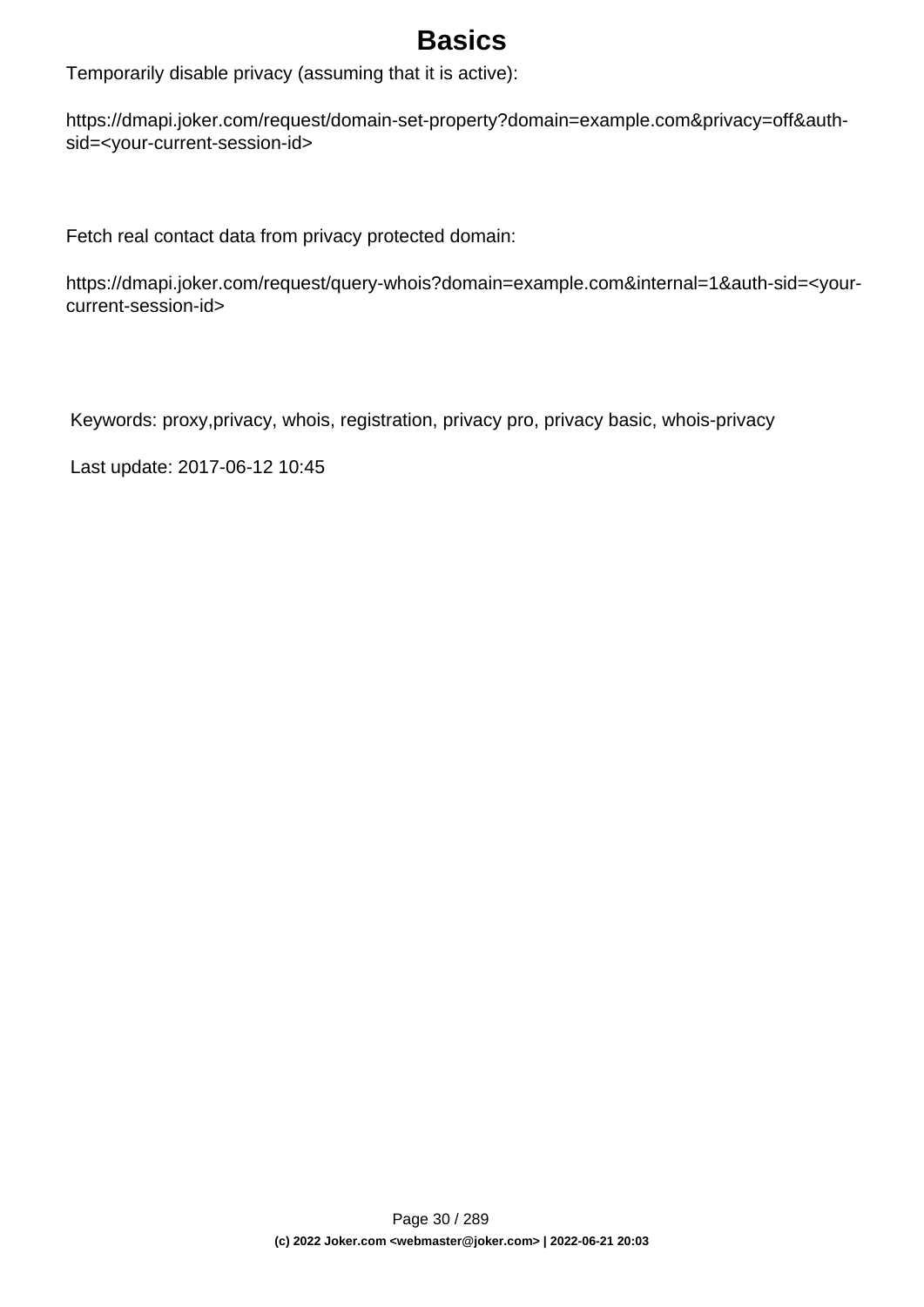## **Basics Differences to Email Gateway**

<span id="page-30-0"></span>The main differences in handling between DMAPI and Email Gateway at Joker.com are:

- DMAPI only accepts pre-registered contact and name-server handles. This means that before you can register (or modify) domains, you **MUST** create all necessary contacts and name-servers.
- universal requests unlike with the email interface, there is no differentiation in requests for different domain/contact types.
- some requests are asynchronous, means, they are processes within a queue in the background. The acceptance of a request by DMAPI not necessarily means that it is already processed (or will be processed at all because of later errors). The immediate request reply states, wether the request has been accepted by the system. The 'real' reply (results, acknowledgement or refusal) will be stored on the server and can be retrieved later. To list available replies, you should use the requests "result-list", "resultretrieve" and "result-delete" periodically.

**NOTE**: Not retrieved replies will be kept on the server for a period of 30 days, after this time, only the status of specific request will be available (success or failure).

**IMPORTANT**: Please also note that the registration/renewal period is in **MONTHS, NOT YEARS**! This is to allow future micro-registrations.

Keywords: email gateway, dmapi, API

Last update: 2016-04-04 13:43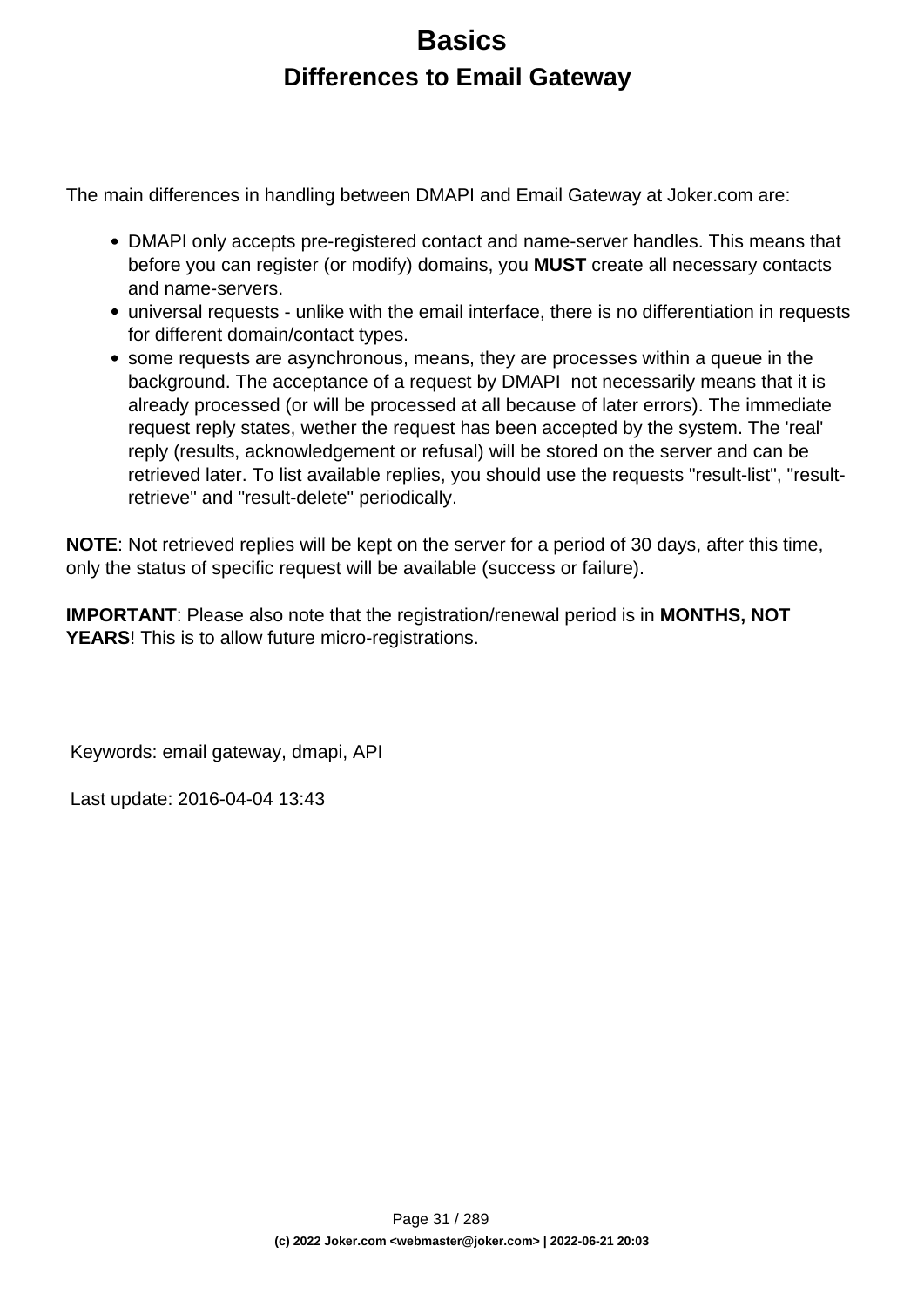# **Basics login**

### <span id="page-31-0"></span>**Login with Username & Password**

#### **Requires (mandatory):**

| I username | Uoker.com username (email address) |
|------------|------------------------------------|
| password   | Joker.com password                 |

#### **Returns:**

| Auth-SID     | Authenticated Session ID, must be provided<br>with any other request (parameter auth-sid) |
|--------------|-------------------------------------------------------------------------------------------|
| List of TLDs | List of domain TLDs which are available to<br>I the reseller.                             |

To be able to use the entire API, you must have a reseller account with Joker.com (and use this account to log in).

#### **Example:**

https://dmapi.joker.com/request/login?username=johndoe&password=mypass

### **Login with API Keys**

Instead of using your user- and password credentials, you may also use so called '**API keys**' for login. This way, you can create several DMAPI access facilities, which has several advantages:

- you do not need to expose username and password in your scripts
- API keys **can be restricted** to be "read only" (no modifications possible), or to allow 'modifications only' (can not produce costs)
- you may hand API keys to your staff to enable them to do specific things with Joker.com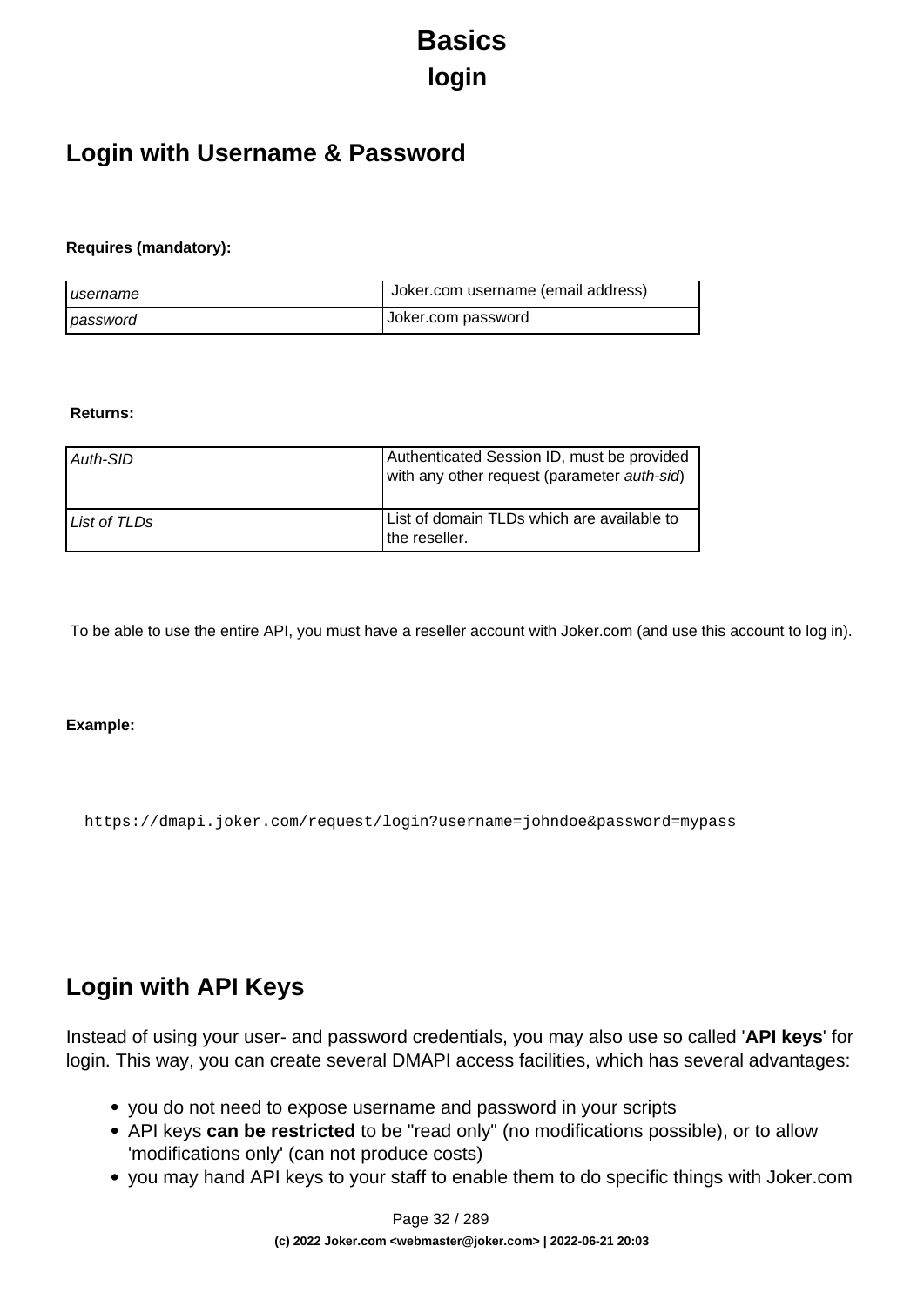## **Account and Handling**

Create your API keys in '**[My Profile](/goto/myjoker)**' in section '**Manage Joker.com API access keys**'

Example usage:

```
https://dmapi.joker.com/request/login?api-
key=Key_created_in_your_Profile_at_Joker.com
```
The result is the same as for "login"-request, you have to use the provided auth-sid for the subsequent actions.

Keywords: security, login, session, authentication, API keys

Last update: 2019-12-18 15:53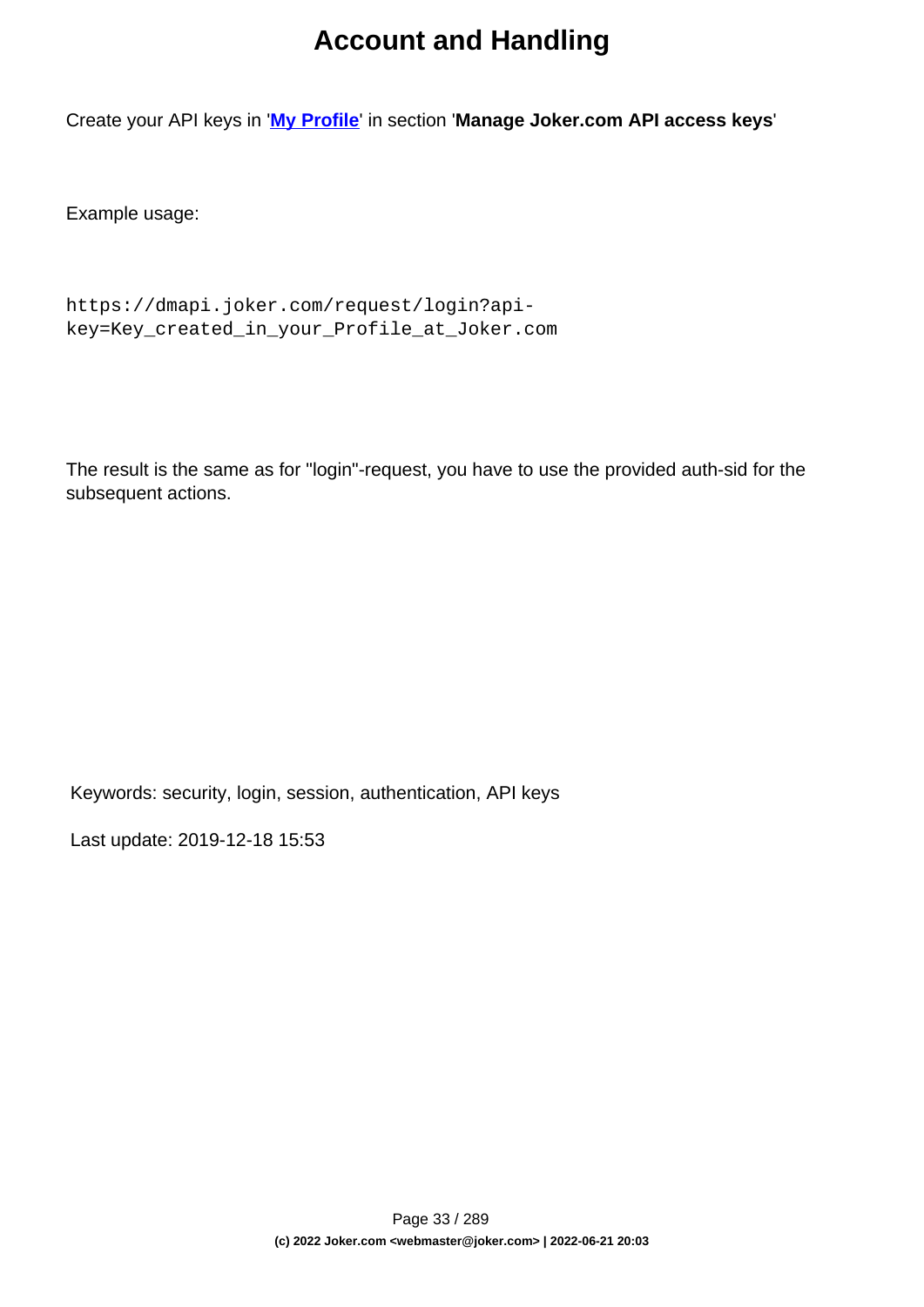## **Account and Handling logout**

#### <span id="page-33-0"></span>**Returns:**

nothing

 Used to forcibly close (terminate) a session. The session identified by Auth-SID may not be used anymore to send requests. Normally not required as session will timeout anyway (default: 1 hour).

**Example:**

https://dmapi.joker.com/request/logout?auth-sid=<your-current-session-id>

Keywords: security, login, session, authentication

Last update: 2019-12-18 15:54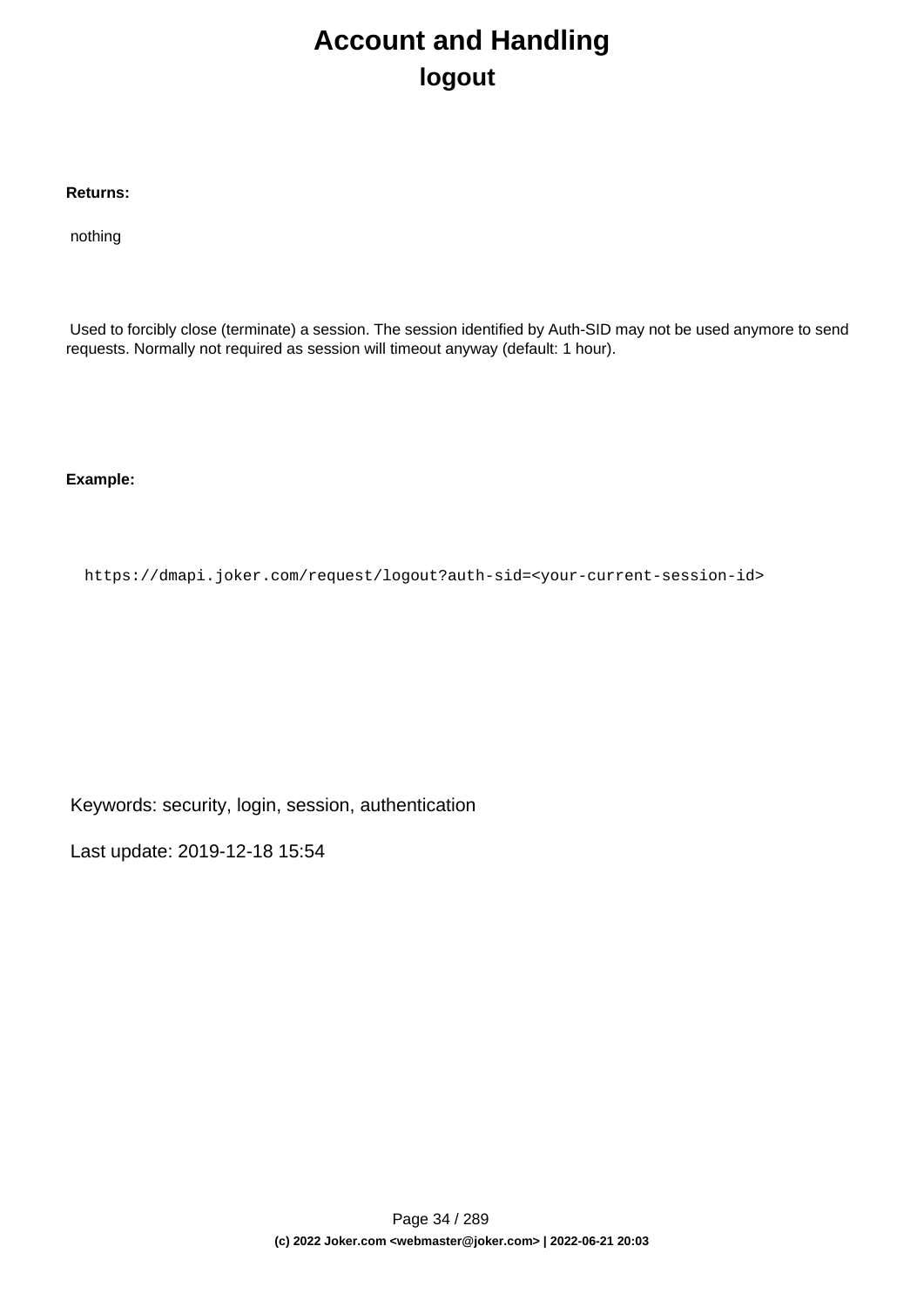## **Account and Handling result-list**

<span id="page-34-0"></span>

| <b>Accepts:</b> |                                                      |
|-----------------|------------------------------------------------------|
| pending         | get results of requests still in progress            |
| showall         | get all results incl. deletes using result-dele      |
| period          | get results for specifed period of days (defa        |
| date            | get results received on (or before) specified        |
|                 | date is specified, parameter "period" will be        |
|                 | date (instead of today) and defaults to 1            |
| offset          | start dispalying results from specified positi       |
| limit           | only get number of results specified by limit        |
| status          | get results having specified status (ack/nac         |
| count-only      | when set to 1, only count number of record           |
|                 | single line in format "Records: N"                   |
|                 | All following filters may use patterns ("*" and "?") |
| rtype           | get results for requests of specified type (do       |
|                 | register/etc)                                        |
| objid           | get results for specified object ids (domain         |
|                 | contacts, hosts)                                     |
| procid          | get results for specified proc-id                    |
| svtrid          | get results for specifued SvTrId                     |
| cltrid          | get results for specified CITrId                     |

#### **Returns:**

List of answers from joker.com (one per line):

TimeStamp SvTrId Proc-ID request-type status ClTrId

#### **Where:**

TimeStamp: The time when request was made, YYYYMMDDHHMMSS SvTrID: Tracking-Id associated with this request. Proc-ID: Proc-Id associated with this request.

Page 35 / 289

**(c) 2022 Joker.com <webmaster@joker.com> | 2022-06-21 20:03**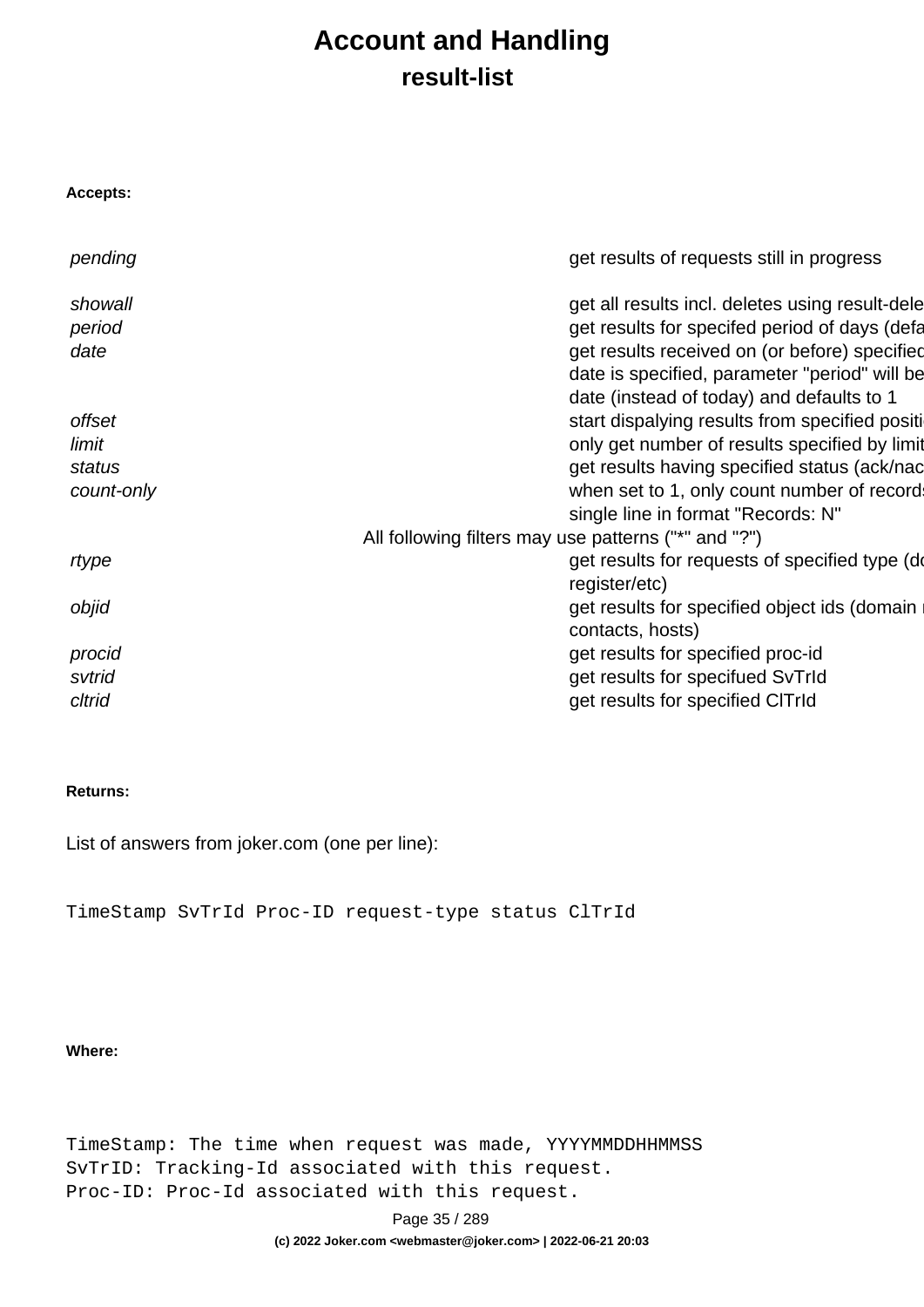## **Account and Handling**

request-type: The type of the request. request-object: The object name (host, domain or contact handle) status: ack, nack or ?, where ack means that request was completed suc cessfully. ClTrId: User specified transaction ID, or "-" if nothing was provided by the user

Example:

```
https://dmapi.joker.com/request/result-list?auth-
sid=20ddb8c3b2ea758dcf9fa4c7f46c0784
```
Keywords: dmapi, api, request, result-list

Last update: 2019-12-18 15:56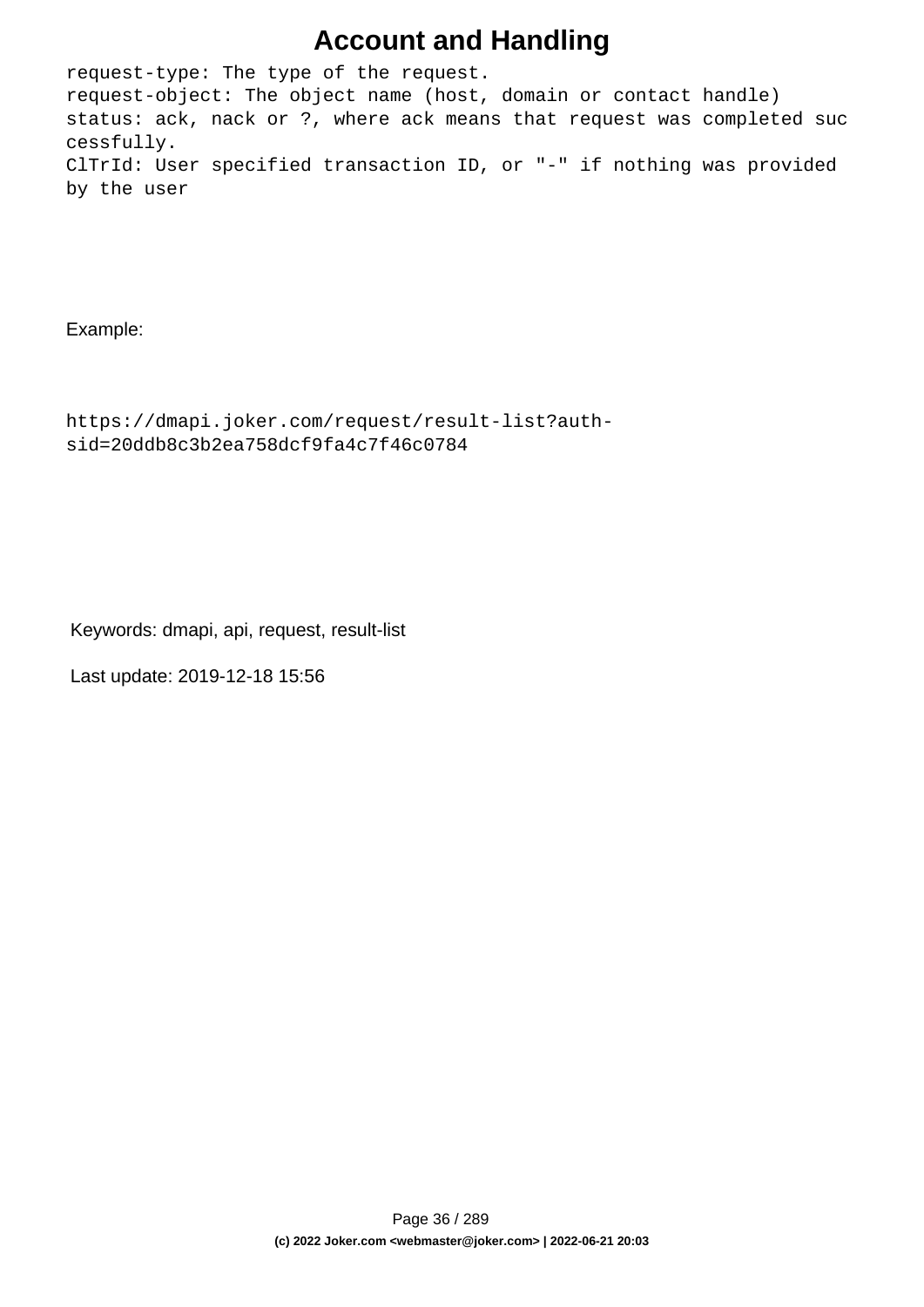## **Account and Handling result-retrieve**

#### **Accepts:**

| l Proc-ID     | One of these must be specified. If both are |
|---------------|---------------------------------------------|
| <i>SvTrID</i> | specified, SvTrId has precedence.           |

#### **Returns:**

Answer (processing result) associated with specified Tracking/Processing ID.

If detailed information (content) is not available, only status will be returned

#### **Please note:**

Since there is no requirement of uniqueness for user-specified transaction ids, it is not possible to use them to retrieve specific results.

#### **Example:**

 https://dmapi.joker.com/request/result-retrieve?proc-id=8181810&auth-sid=<yourcurrent-session-id>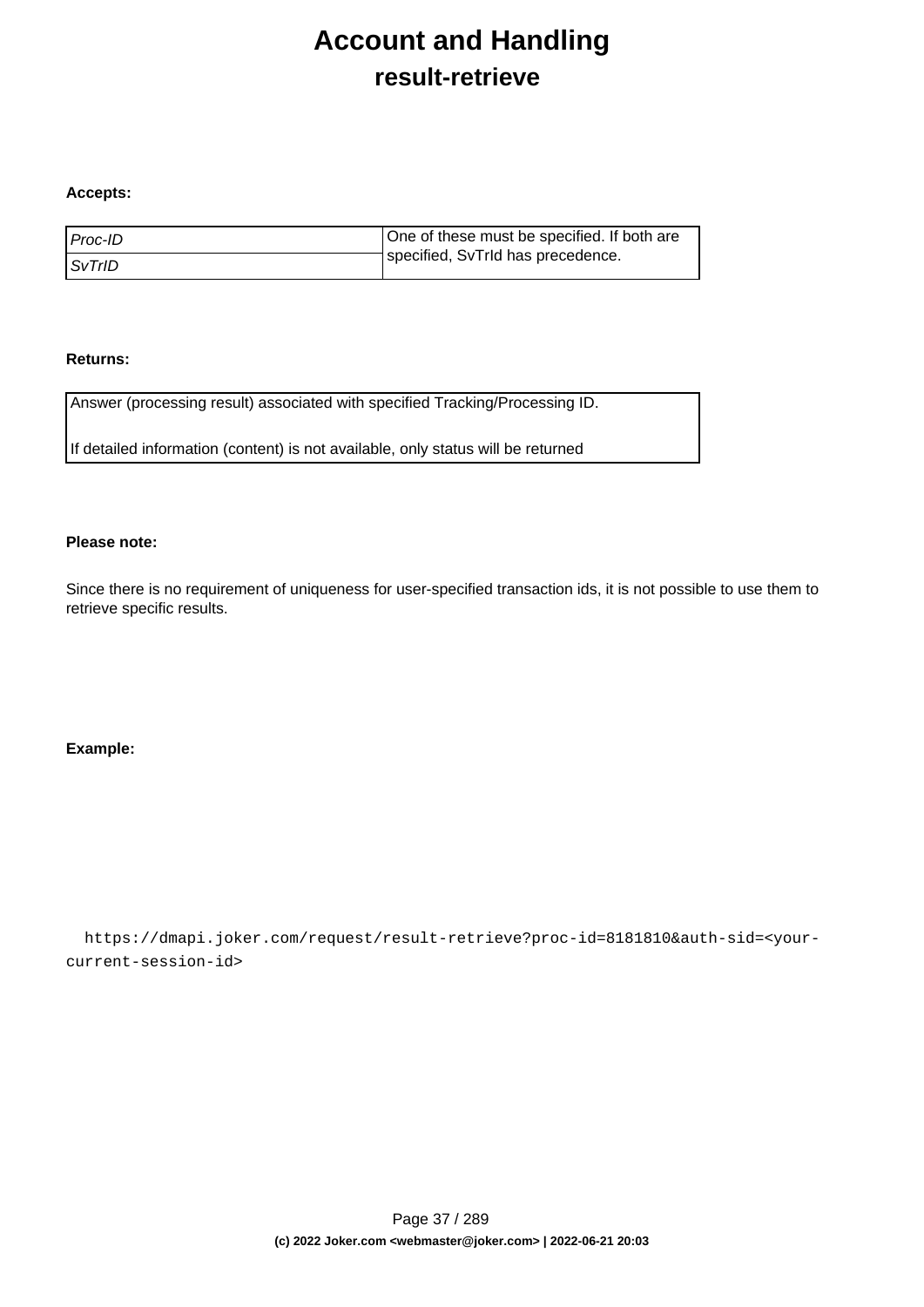# **Account and Handling**

Keywords: request, result-retrieve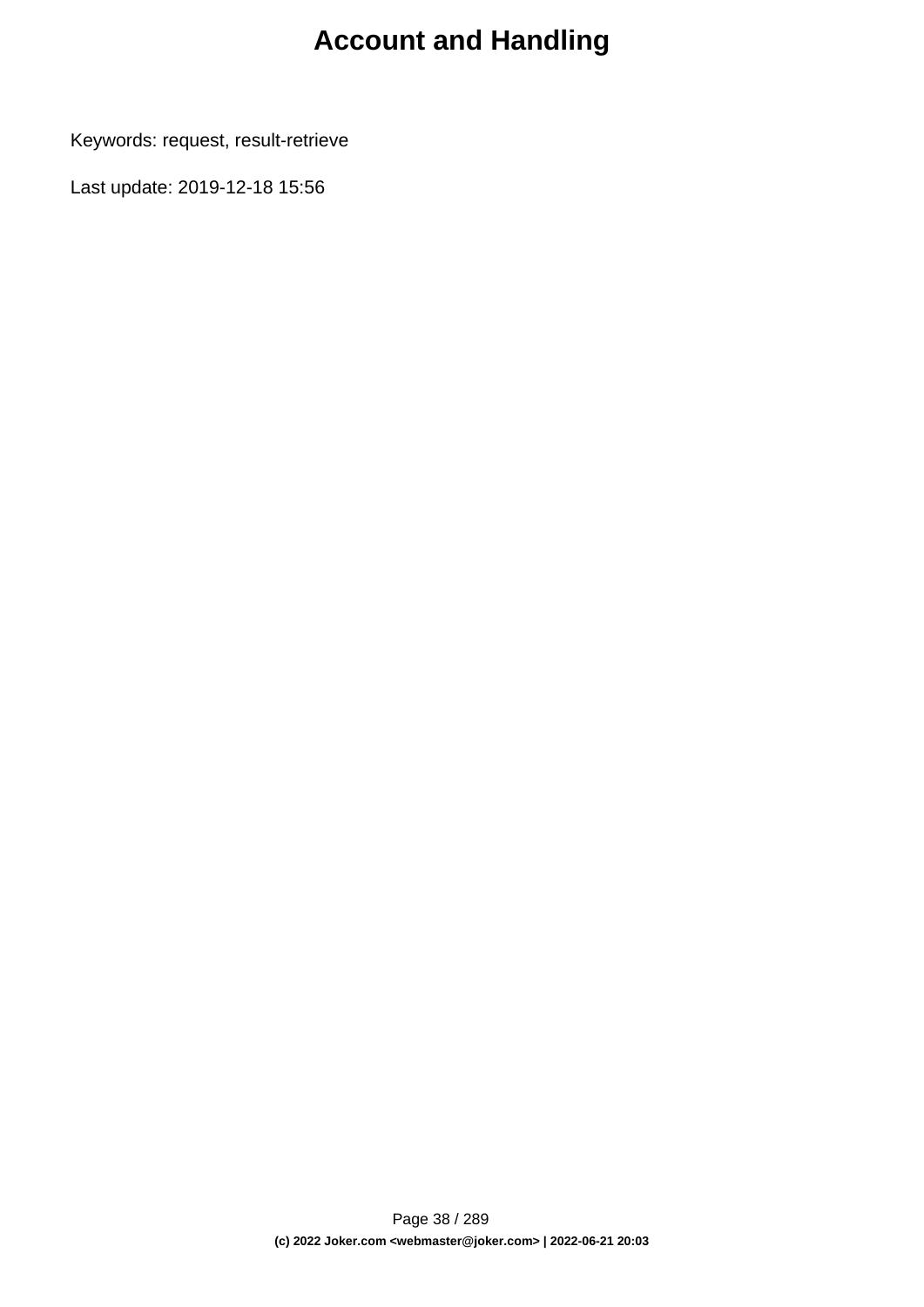# **Account and Handling result-delete**

#### **Accepts:**

| l Proc-ID     | One of these must be specified. If both are |
|---------------|---------------------------------------------|
| <i>SvTrID</i> | specified, SvTrId has precedence            |

#### **Returns:**

A descriptive message (confirmation) in case of success.

This request will delete the content (not the status) of a reply to an asynchronous request. Deleted results will not be listed anymore when using result-list.

Semantics of parameters are similar to [result-retrieve.](index.php?action=artikel&cat=26&id=17&artlang=en)

Keywords: result-delete,result-retrieve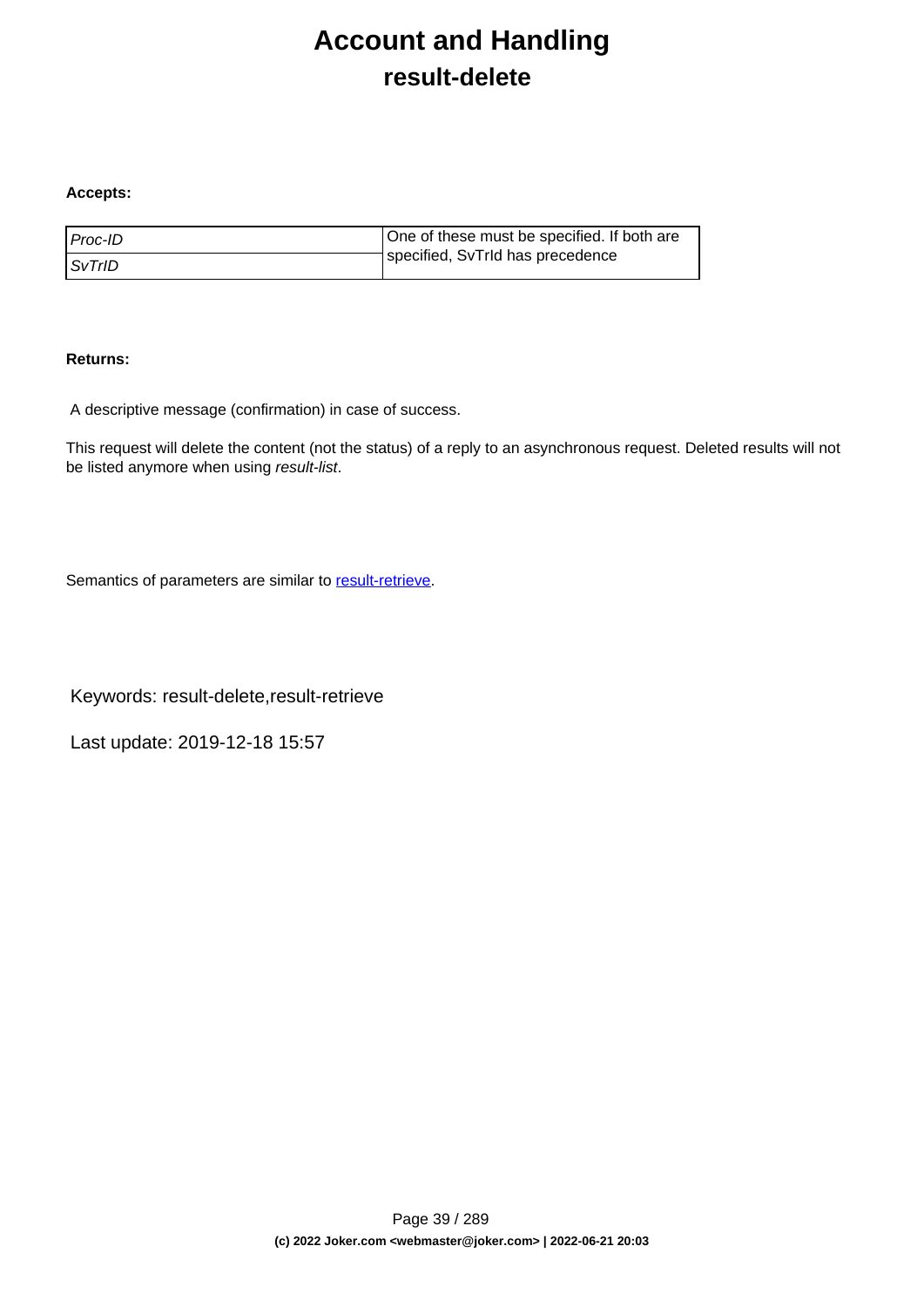# **Account and Handling query-profile**

#### **Returns:**

Returns reseller profile data in format "key: value". May be used to query account balance

### Example:

```
https://dmapi.joker.com/request/query-profile?auth-
sid=20ddb8c3b2ea758dcf9fa4c7f46c0784
```
Keywords: query-profile,balance,reseller profile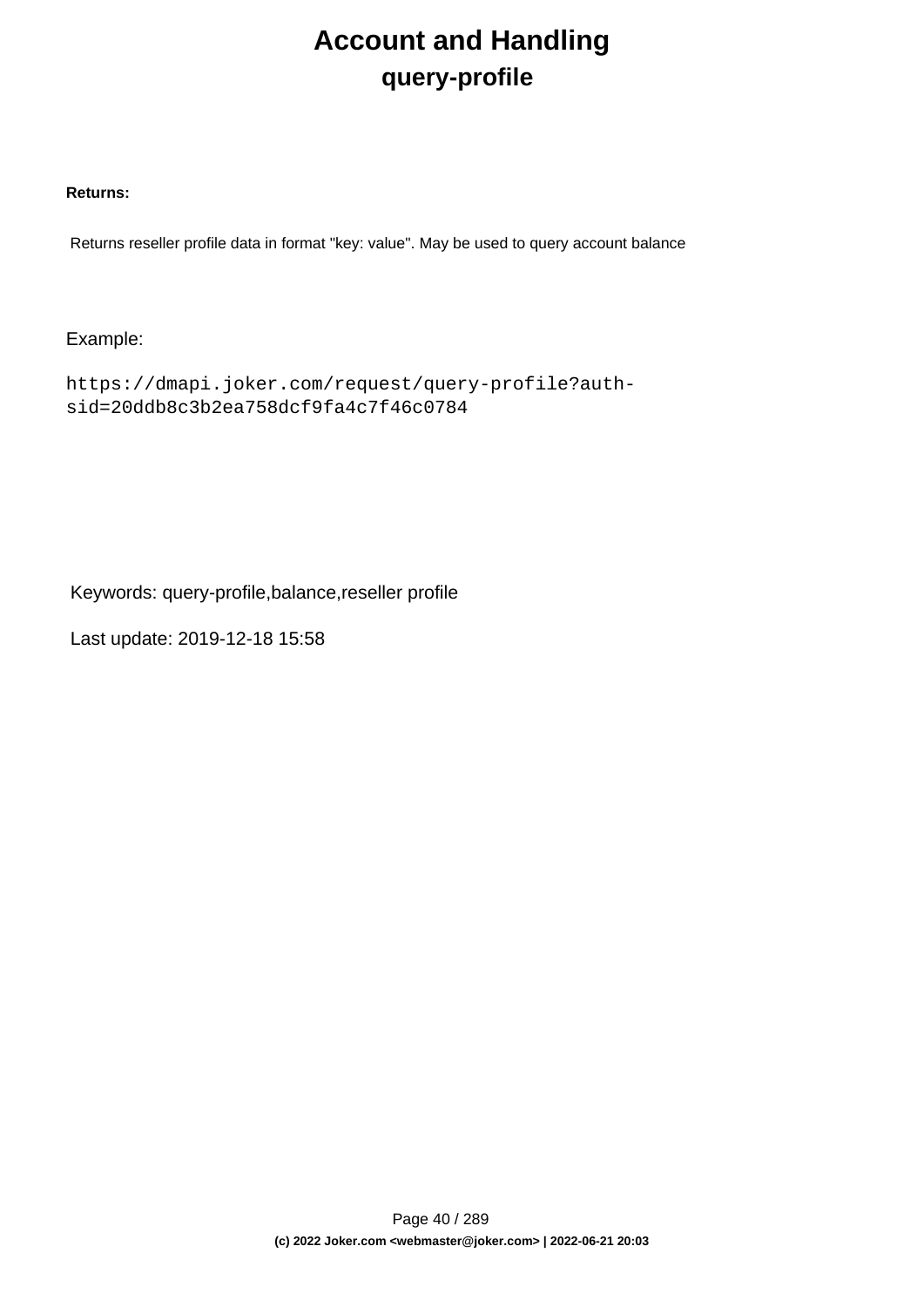## **Account and Handling query-domain-list**

### **Accepts (optional)**

| pattern     | Pattern to match (globbing, like "dom*")                                                                                                                                                        |
|-------------|-------------------------------------------------------------------------------------------------------------------------------------------------------------------------------------------------|
| from        | Start from this item in list                                                                                                                                                                    |
| to          | End by this item                                                                                                                                                                                |
| showstatus  | Returns additional column, showing domain<br>status; may be 0 or 1                                                                                                                              |
| showgrants  | Returns additional column, showing domain<br>grants; may be 0 or 1                                                                                                                              |
| showprivacy | Returns additional columns, showing privacy<br>status; may be 0 or 1                                                                                                                            |
|             | The following columns will be added:                                                                                                                                                            |
|             | privacy-status - shows the currently active<br>privacy status<br>privacy-origin - shows the privacy status,<br>which was bought<br>privacy-expiration - shows the expiration<br>date of privacy |

### **Returns**

List of registered domains and their expiration dates (one per line, separated by whitespace). If "showstatus" is present, the the list will be with three columns, the last one showing domain status (like "lock,autorenew" etc comma separated).

#### **Example:**

```
 https://dmapi.joker.com/request/query-domain-list?pattern=a*&showstatus=1&auth-
sid=<your-current-session-id>
```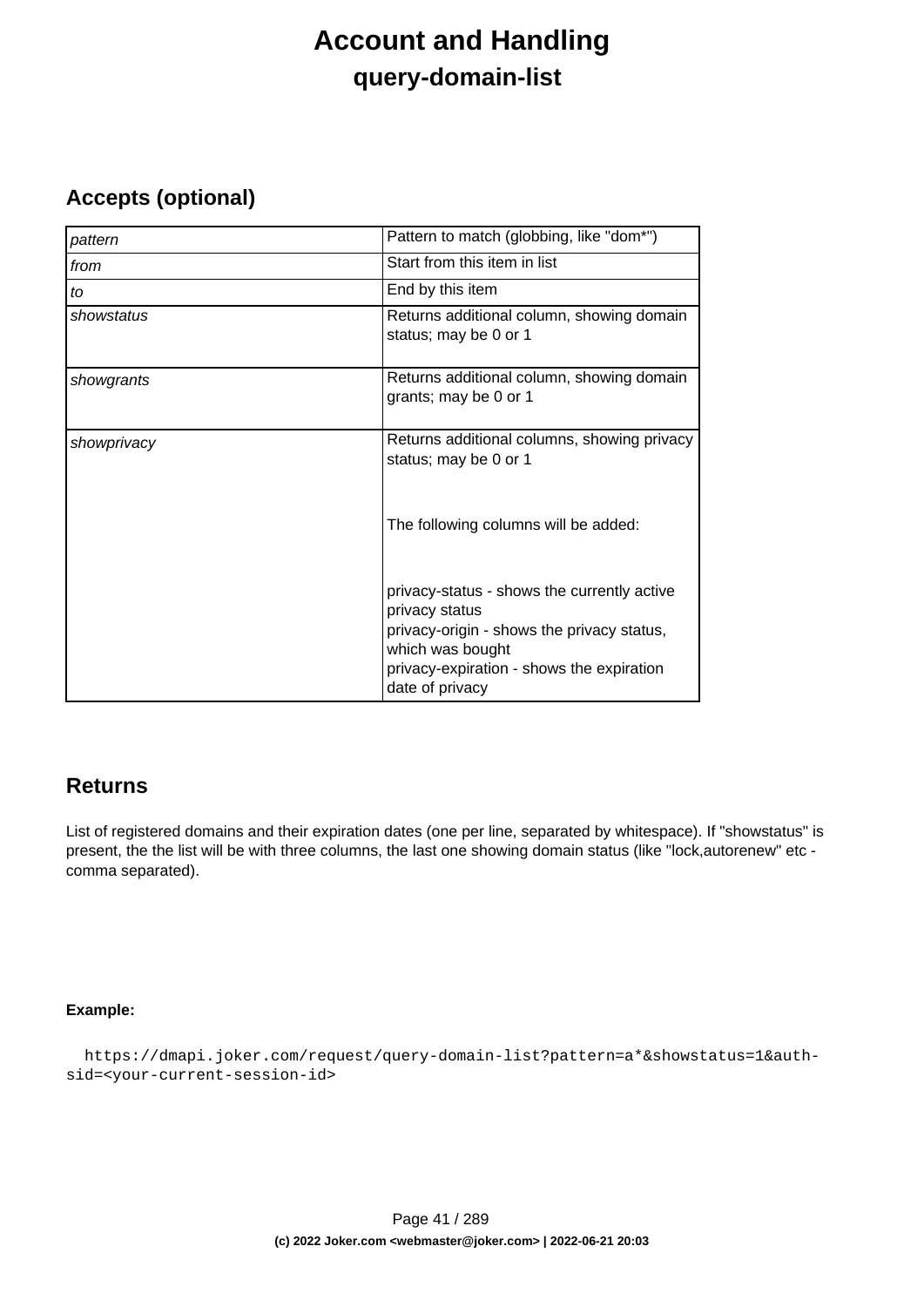Keywords: query-domain-list,list of domains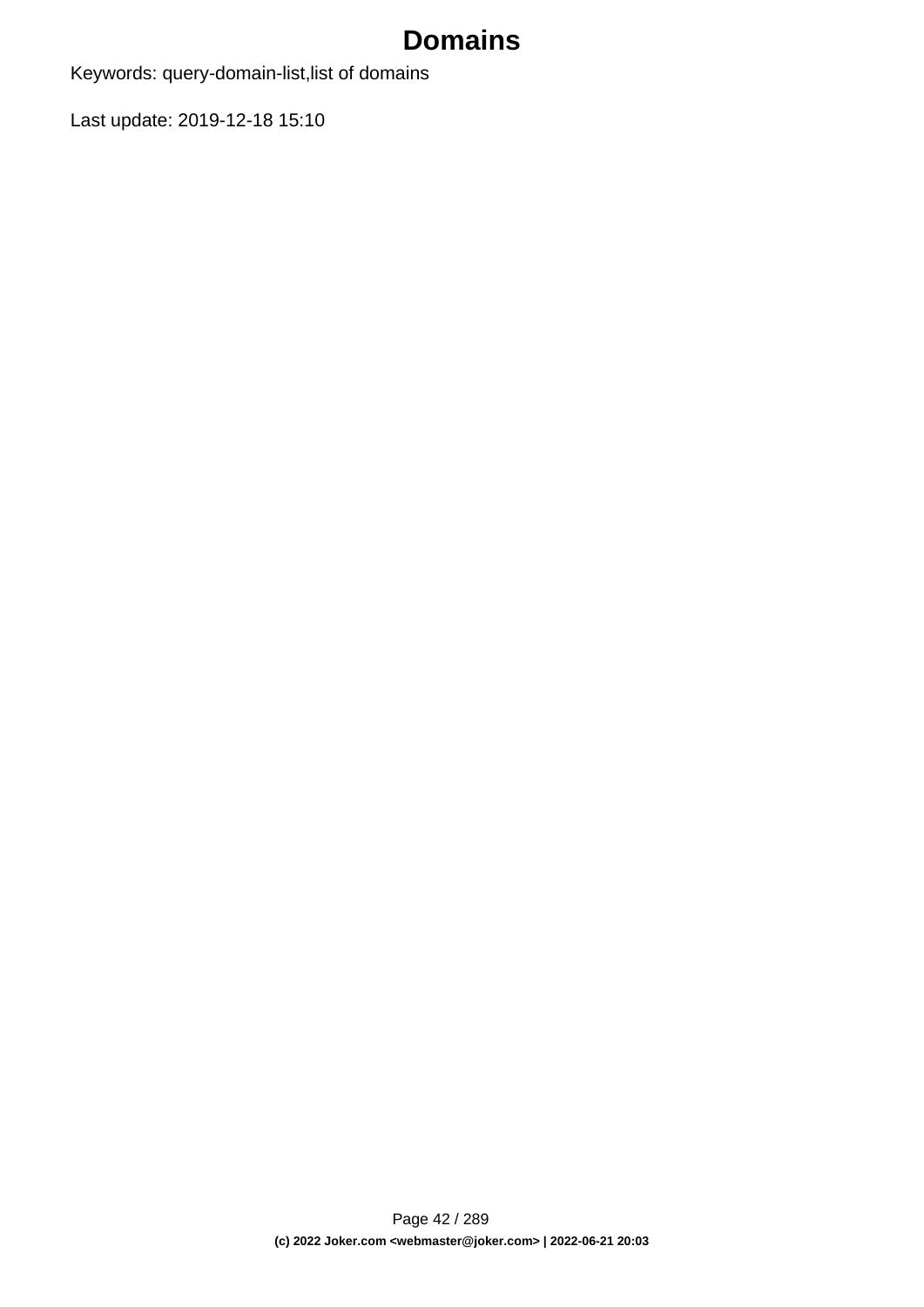# **Domains domain-register**

## **Requires (mandatory)**

| domain    | Domain name to register                              |
|-----------|------------------------------------------------------|
| period    | Registration period in <b>months</b> (not in years!) |
| status    | Set domain status (only "production" is accepted     |
|           | so far)                                              |
| owner-c   | Owner contact handle                                 |
| billing-c | <b>Billing contact handle</b>                        |
| admin-c   | Administrative contact handle                        |
| tech-c    | <b>Technical contact handle</b>                      |
| ns-list   | List of name servers, delimited by colon             |

## **Accepts (optional)**

| autorenew     | if set to "1", domain will be autorenewed upon           |
|---------------|----------------------------------------------------------|
|               | expiration                                               |
| language      | 3 letter language code for IDN domains                   |
| registrar-tag | Registrar tag, also known as "Membership toke            |
|               | currently only needed for .XXX domains                   |
| privacy       | basic pro none - adds whois privacy subscription         |
|               | domain order, see also <b>Whois Privacy Services</b>     |
| max-price     | maximum price user is willing to pay for a doma          |
|               | registration, renewal or transfer. If provided, it n     |
|               | a number (fractions allowed) above 0.                    |
|               |                                                          |
|               | If not provided and domain has non-standard p            |
|               | or if <i>max-price</i> is lower than actual domain price |
|               | moment of registration, the request will fail.           |
|               | If max-price is higher than the actual domain pr         |
|               | then only the actual price will be deducted              |

This request allows to **register** a domain.

You must have **registered contacts** (handles) to be able to register a domain.(=> [contact-create](index.php?action=artikel&cat=28&id=30&artlang=en), [query-contact](index.php?action=artikel&cat=28&id=29&artlang=en)[list\)](index.php?action=artikel&cat=28&id=29&artlang=en)

**Important:** Please note that the registration period is in **months, not years**. In most cases, this number is a Page 43 / 289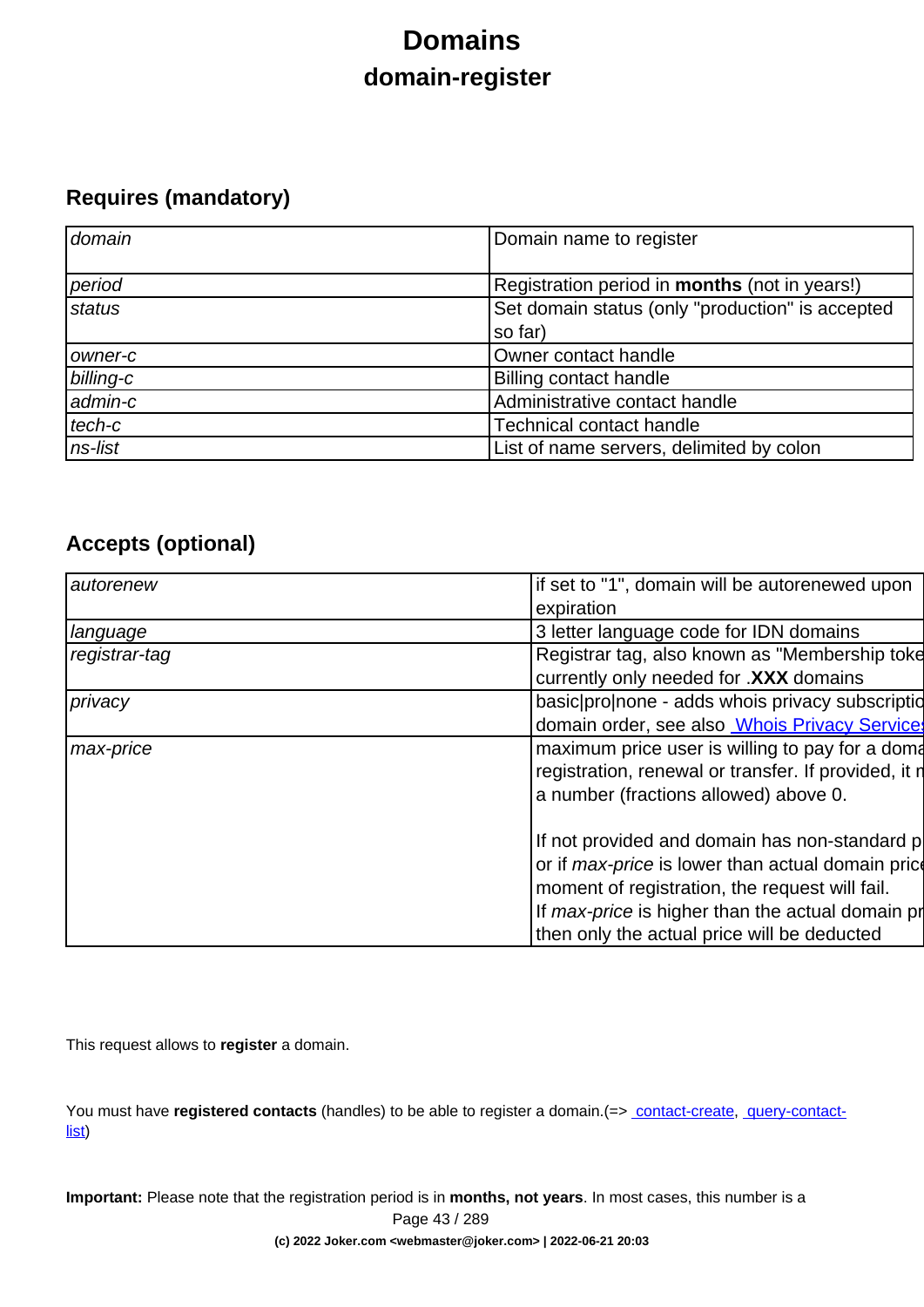#### **Example:**

 https://dmapi.joker.com/request/domain-register?domain=example.com&period=12&status =production&owner-c=COCO-4711&billing-c=COCO-4712&admin-c=COCO-4712&tech-c=COCO-4712& ns-list=a.ns.joker.com,b.ns.joker.com,c.ns.joker.com&auth-sid=<your-current-sessionid>

Keywords: domain-register, register domains, create domains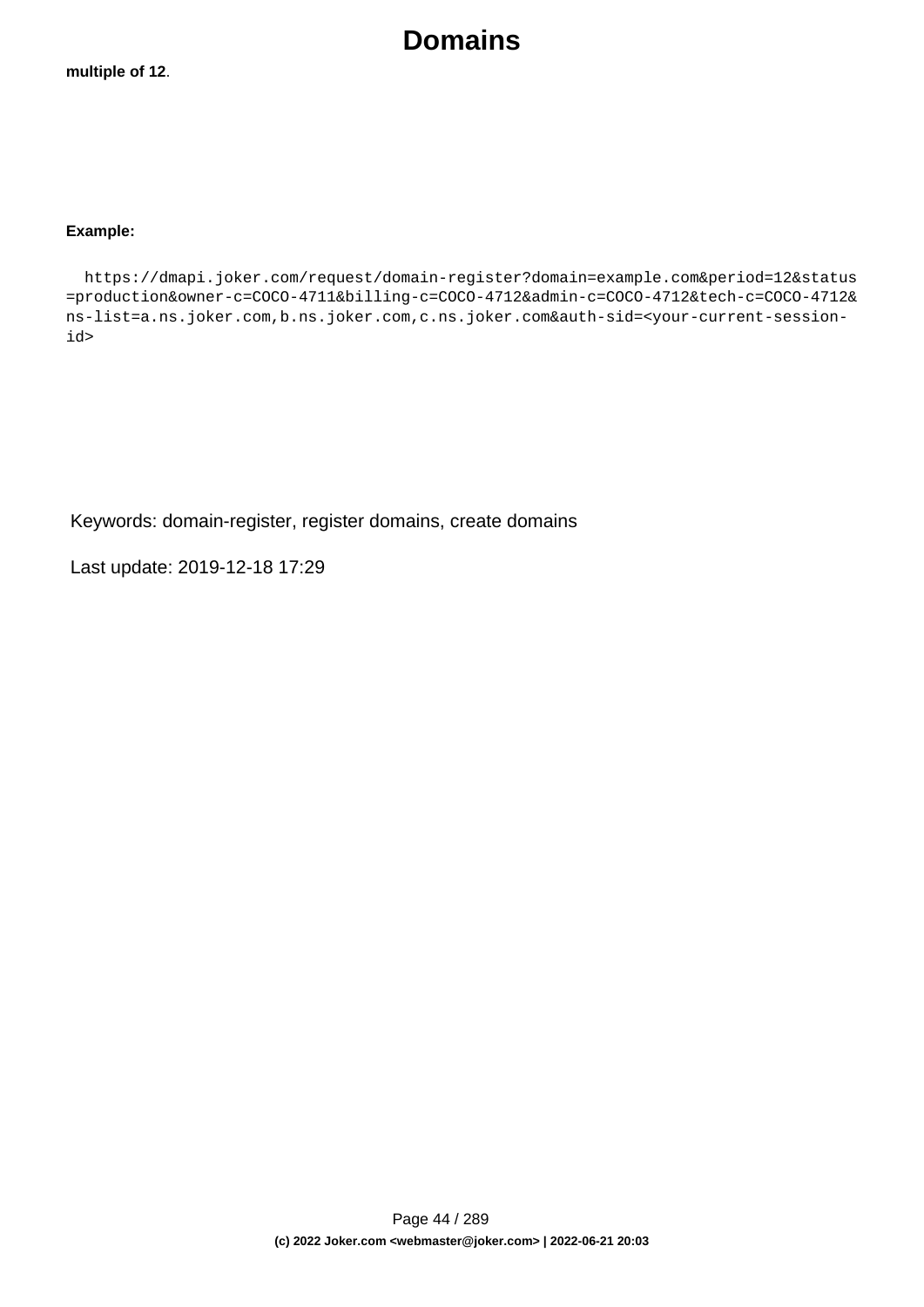# **Domains domain-renew**

## **Requires (mandatory)**

| domain  | domain name to renew                    |
|---------|-----------------------------------------|
| period  | renewal period in <b>months</b> (not in |
|         | (vears!)                                |
| expyear | the wanted expiration year (e.g.        |
|         | 2014')                                  |

## **Accepts (optional)**

privacy basic|pro|none|keep - adds whois privacy domain renewal none: explicitly do a renew without privac currently privacy is enabled

> keep: renew with the same level of priva currently active for the domain

see also **[Whois Privacy Services](index.php?action=artikel&cat=22&id=477&artlang=en)** 

| max-price | maximum      |
|-----------|--------------|
|           | to pay for   |
|           | registratio  |
|           | transfer. If |
|           | a number     |
|           | above 0.     |
|           |              |
|           | If not prov  |
|           | has non-s    |
|           | max-price    |
|           | domain pr    |
|           | registratio  |
|           | fail.        |
|           | If max-pri   |
|           | actual dor   |
|           | the actual   |
|           | deducted     |
|           |              |

With this request you can renew the domain. Please be aware that all renewals are not refundable.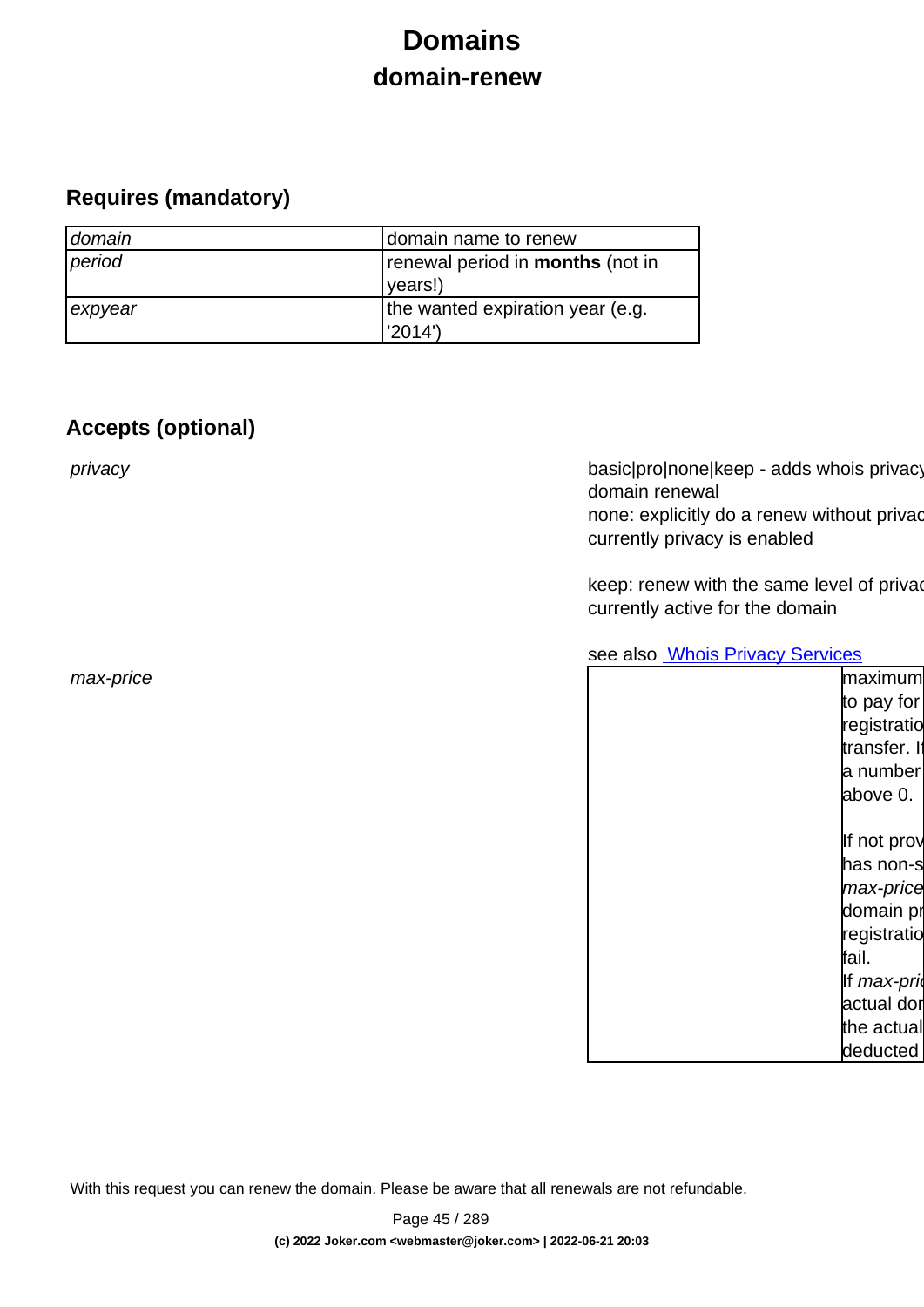"**expyear**" is a safety option which can be used **instead of "period"** to renew domain till specified year (not longer). If you use "period", and by mistake send the request more than once, domain will be renewed again, while with "expyear", it will not be renewed if it's expiration year is greater or equals to specified.

**Only one of "period" or "expyear" may be used, but not both.**

#### **Please note:**

- registration period is in **months, not years**! In most cases, this number is a **multiple of 12**.
- to prevent from unintended/errorneous multiple renewals, **a specific domain name can only be renewed once per 6 hours.** This means, if you want to renew a domain for 2 years, you should use a period of "24" - in case you want to renew using two requests with a period of "12", the 2nd request must not be sent before 6 hours after the 1st one.

#### **Example:**

```
 https://dmapi.joker.com/request/domain-renew?domain=example.com&period=12&auth-
sid=<your-current-session-id
```
Keywords: domain-renew, renew domain,autorenew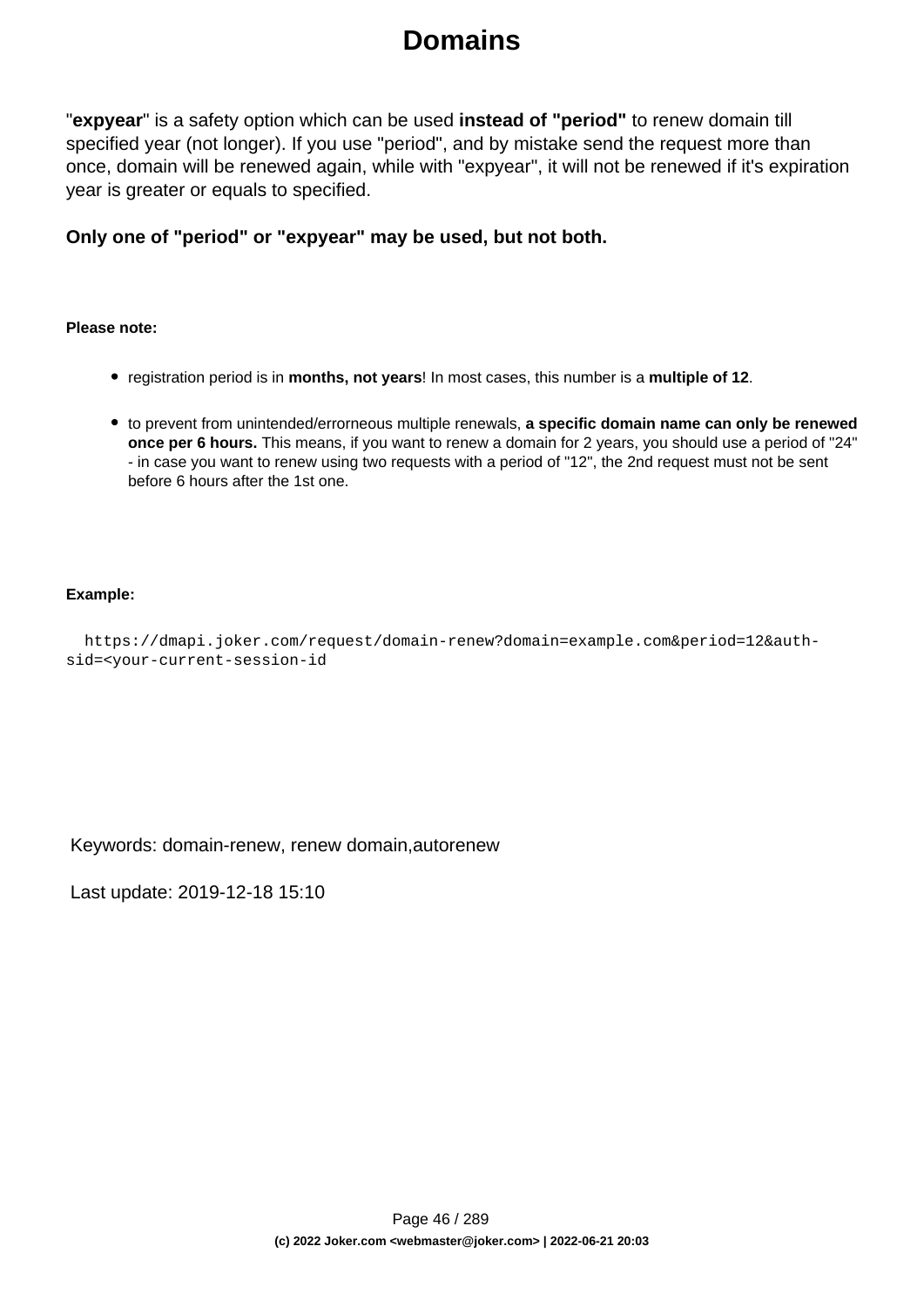# **Domains domain-modify**

## **Requires (mandatory)**

domain domain name to modify

## **Accepts (optional)**

| billing-c     | domain contact data to modify                                                                                                                                                                                                                                  |
|---------------|----------------------------------------------------------------------------------------------------------------------------------------------------------------------------------------------------------------------------------------------------------------|
| admin-c       |                                                                                                                                                                                                                                                                |
| tech-c        |                                                                                                                                                                                                                                                                |
| ns-list       | list of new nameservers delimited by colon ":" (it will<br>replace existing nameservers!)                                                                                                                                                                      |
| registrar-tag | Registrar tag, also known as "Membership"                                                                                                                                                                                                                      |
|               | token", currently used for <b>.XXX</b> domains                                                                                                                                                                                                                 |
| dnssec        | If specified, allows setting or removal of DNSSEC keys<br>for domain. If not specified, DNSSEC records will not be<br>changed. Value of "0" will remove DNSSEC, value of "1"<br>will add DNSSEC (and ds-N parameters must be<br>provided)                      |
|               | list of DNSSEC parameter sets (min. 2, max.<br>$ds-1$<br>6) for DNSSEC enabled domains<br>$ds-2$<br>for com/net/org/tv/cc each entry has format:<br>ds-3<br>tag:alg:digest-type:digest<br>for de:<br>lds-4<br>ds-5<br>protocol:alg:flags:pubkey-base64<br>ds-6 |

With this request you can modify

- contact handles
- nameservers
- DNSSEC parameters (for DNSSEC capable nameservers and TLDs supporting DNSSEC)

Please only specify contact handles which you want to modify, all unspecified handles will be left as is.

For DNSSEC, you will find more information here.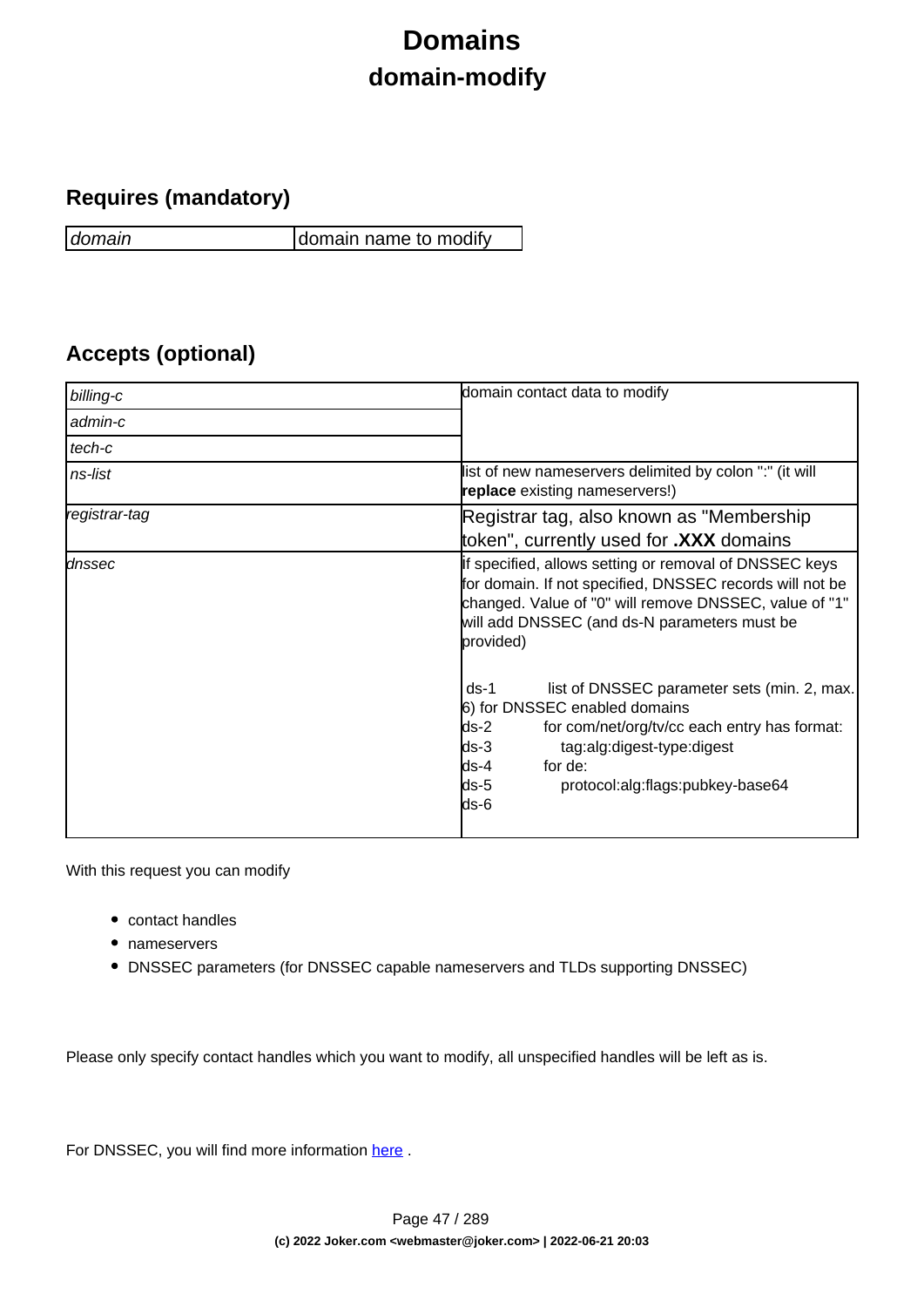### Example:

```
 https://dmapi.joker.com/request/domain-modify?ns-list=a.my-own-
ns.com:b.my-own-ns.com&auth-sid=<your-current-session-id>
```
### Example for adding a key (and enabling DNSSEC):

```
http://dmapi.joker.com/request/domain-modify?domain=example.de&dnssec=
1&ds-1=256:3:5:AwEAAd4TaRzEn0zJfw9w2qkazHTqOX97XwNzoDHMKgClJbX/jr9YGdC
YKpTfcKQbVmpI4EVBJOjNWawOJEgpVivw53yHbtEFLOCSYyjwHuXaWiEv0sESNAoPCXQur
p4tbHSlnRpyxyzV3dsh9/qUIkJEXxcEuFPaLG3bz1z0Ude6gMXr
```

```
http://dmapi.joker.com/request/domain-modify?domain=example.com&dnssec
=1&ds-1=38698:5:1:AFE249392848D0458B3967BA1EE9BDEA6C3ECB43
```
### Example for removing DNSSEC information:

```
https://dmapi.joker.com/request/domain-
modify?domain=example.com&dnssec=0
```
### Keywords: domain-modify,dnssec, modify domain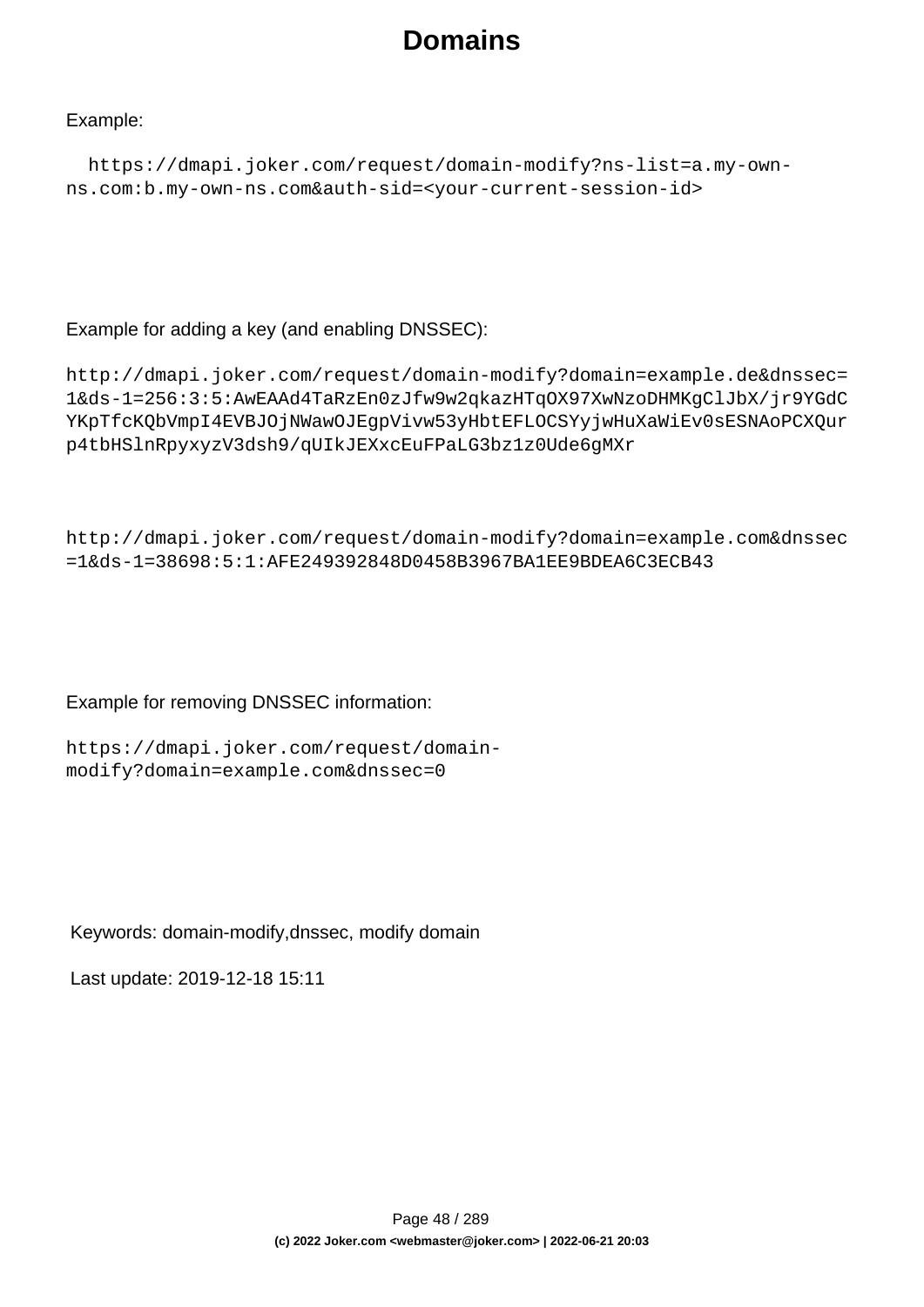# **Domains domain-delete**

## **Requires (mandatory)**

| domain | name to<br>delete<br>ы |
|--------|------------------------|
|        |                        |

## **Accepts (optional)**

| force | If present and set to '1', 'Y' or 'Yes', the<br>domain will be deleted even if older than 72 |
|-------|----------------------------------------------------------------------------------------------|
|       | Thours.                                                                                      |

With this request you can delete a domain.

 If you delete a domain within the **first 72 hours** after the registration, **the registration-fee will be refunded** to your account.

 To delete a domain which is registered for more than 72 hours, you must specify "force=1", otherwise the request will be rejected.

### **Example:**

```
 https://dmapi.joker.com/request/domain-
delete?domain=example.com&force=1&auth-sid=<your-current-session-id>
```
Keywords: domain-delete, delete domain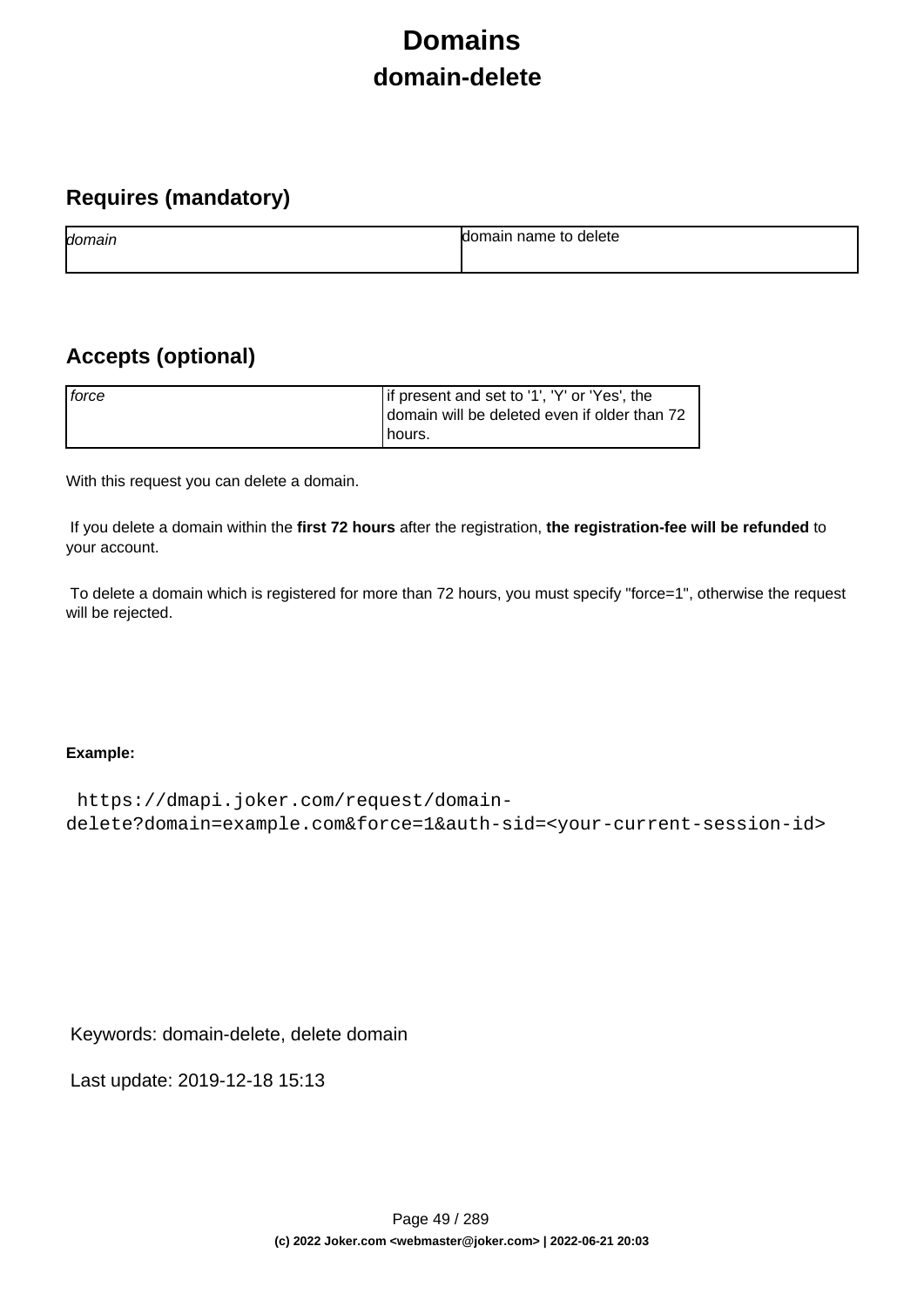# **Domains domain-owner-change**

### **Requires**

| domain       | domain name to change the owner of                                                        |
|--------------|-------------------------------------------------------------------------------------------|
| name         | (optional) full name (if empty, fname + lname<br>will be used)                            |
| fname        | first name                                                                                |
| <i>Iname</i> | last name                                                                                 |
| title        | (optional)                                                                                |
| individual   | (optional) Y, Yes, N, No                                                                  |
| organization | (optional if individual)                                                                  |
| email        | mailaddress of the contact                                                                |
| address-1    | street address                                                                            |
| address-2    | (optional)                                                                                |
| address-3    | $\overline{(\text{optional})}$                                                            |
| city         |                                                                                           |
| state        | (optional)                                                                                |
| postal-code  |                                                                                           |
| country      | ISO country code (2 letters)                                                              |
| phone        |                                                                                           |
| extension    | (optional)                                                                                |
| fax          | (optional)                                                                                |
| lock-opt-out | (optional) yes, no (new IRTP-C: do not<br>apply a 60 days transfer lock to the<br>domain) |

With this request you can change the visible **WHOIS owner** of a domain.

 Either "name" or "lname" and "fname" must be provided. Fields **not** marked as optional are mandatory, and must not be empty.

For the revised ICANN IRTP-C (change of registrar) policy, please also visit our [documentation](https://joker.com/goto/resdocs).

### **Example:**

 https://dmapi.joker.com/request/domain-owner-change?domain=example.c om&fname=John&lname=Doe&email=johnd@someisp.com&address-1=Smartroad 1& city=Smalltown&postal-code=40122&country=US&phone=+1.422.8001&auth-Page 50 / 289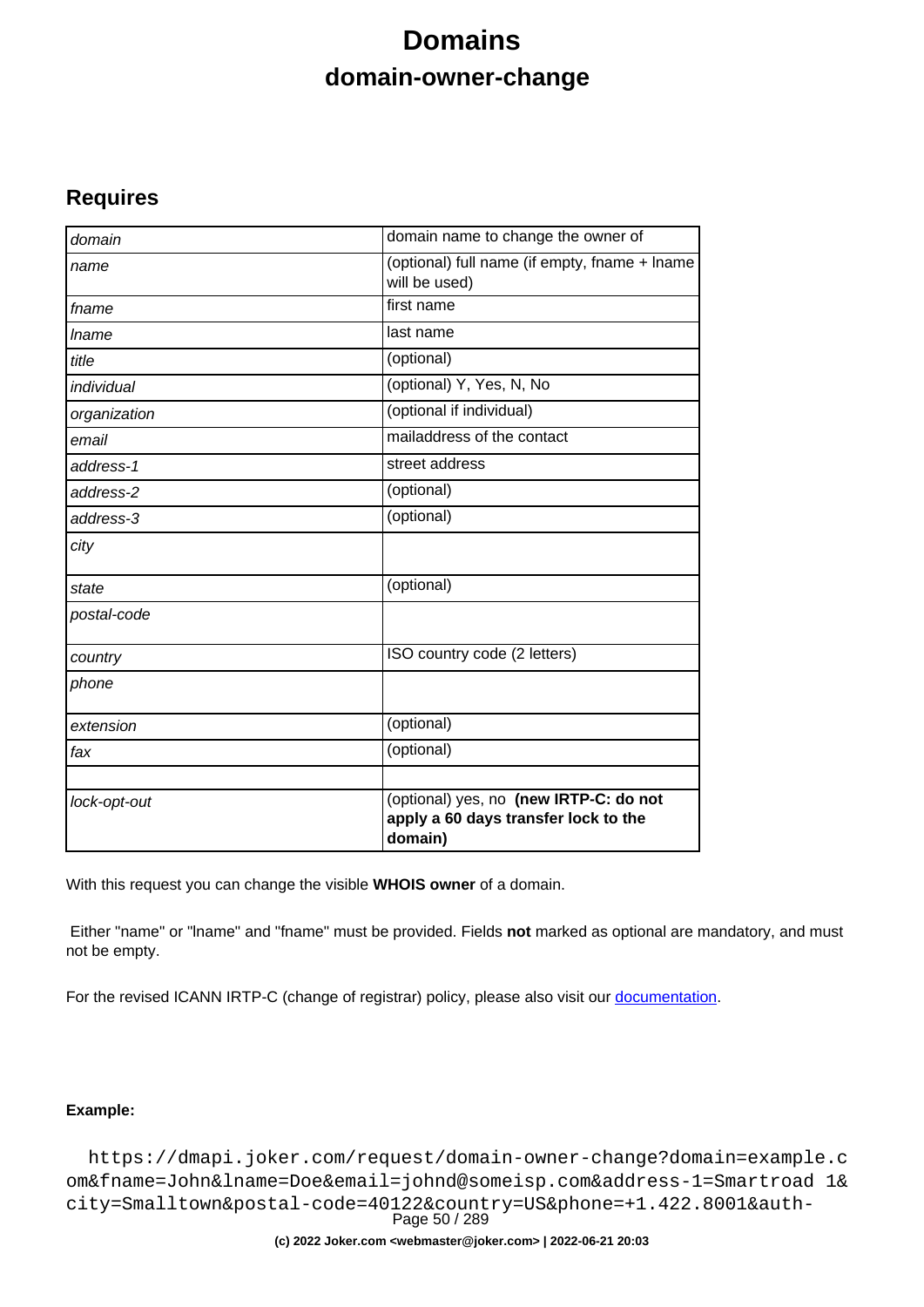sid=<your-current-session-id>

Keywords: domain-owner-change, domain modify, whois, whois accuracy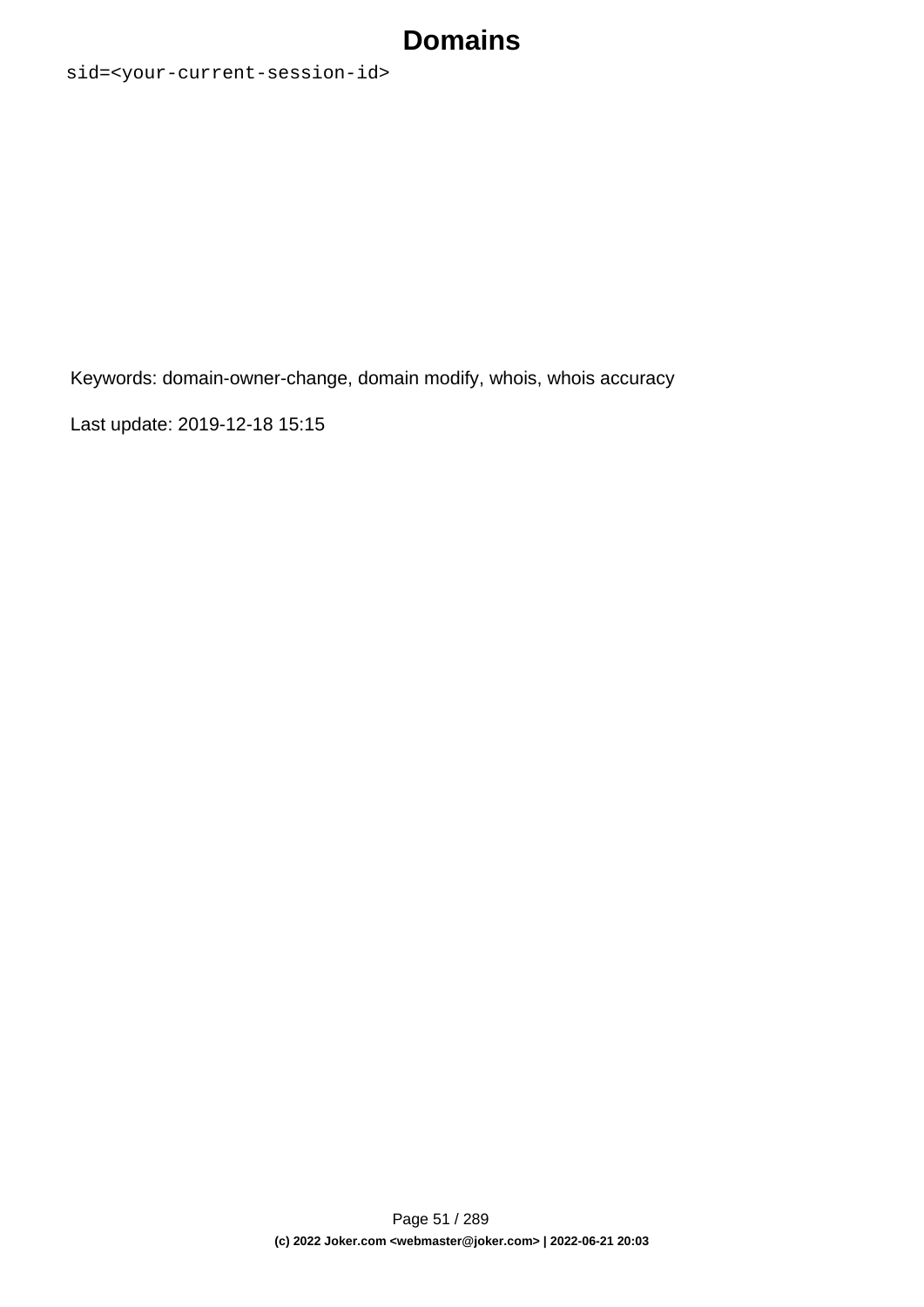# **Domains domain-lock**

## **Requires (mandatory)**

| I domain | I domain name to lock |
|----------|-----------------------|

With this request you can **lock a domain** to **prevent from fraudulent transfer attempts**.

If a domain is locked, each transfer-request from a foreign registrar will be declined.

**Example:**

 https://dmapi.joker.com/request/domain-lock?domain=example.com&auth-sid=<yourcurrent-session-id>

Keywords: domain-lock, domain create, register domain, transfer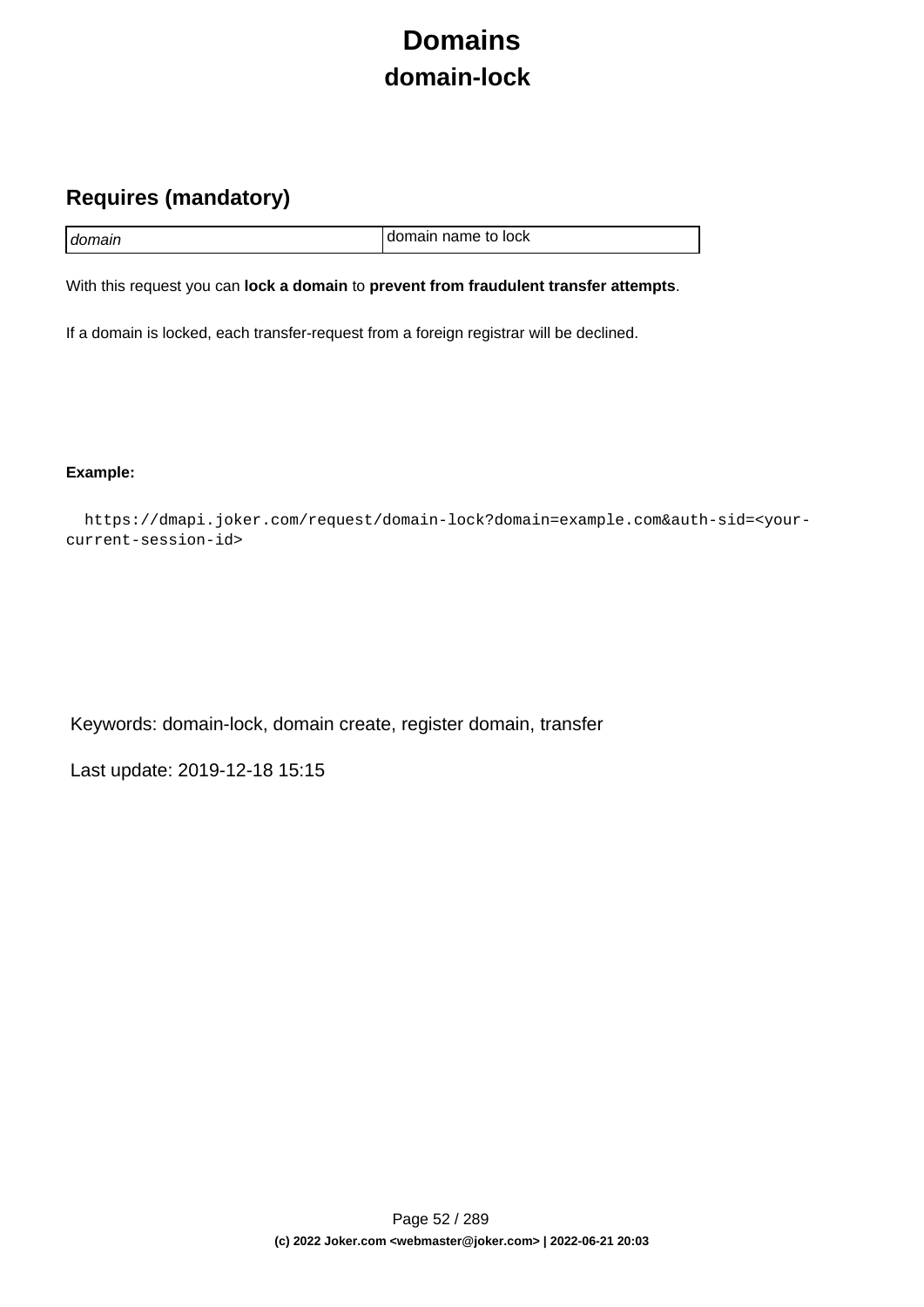# **Domains domain-unlock**

## **Requires (mandatory)**

|        | I domain name to unlock |
|--------|-------------------------|
| domain |                         |

With this request you can **unlock a domain**.

If you want to transfer a domain to a foreign registrar, it has to be unlocked.

**Example:**

 https://dmapi.joker.com/request/domain-unlock?domain=example.com&auth-sid=<yourcurrent-session-id>

Keywords: unlock domain, transfer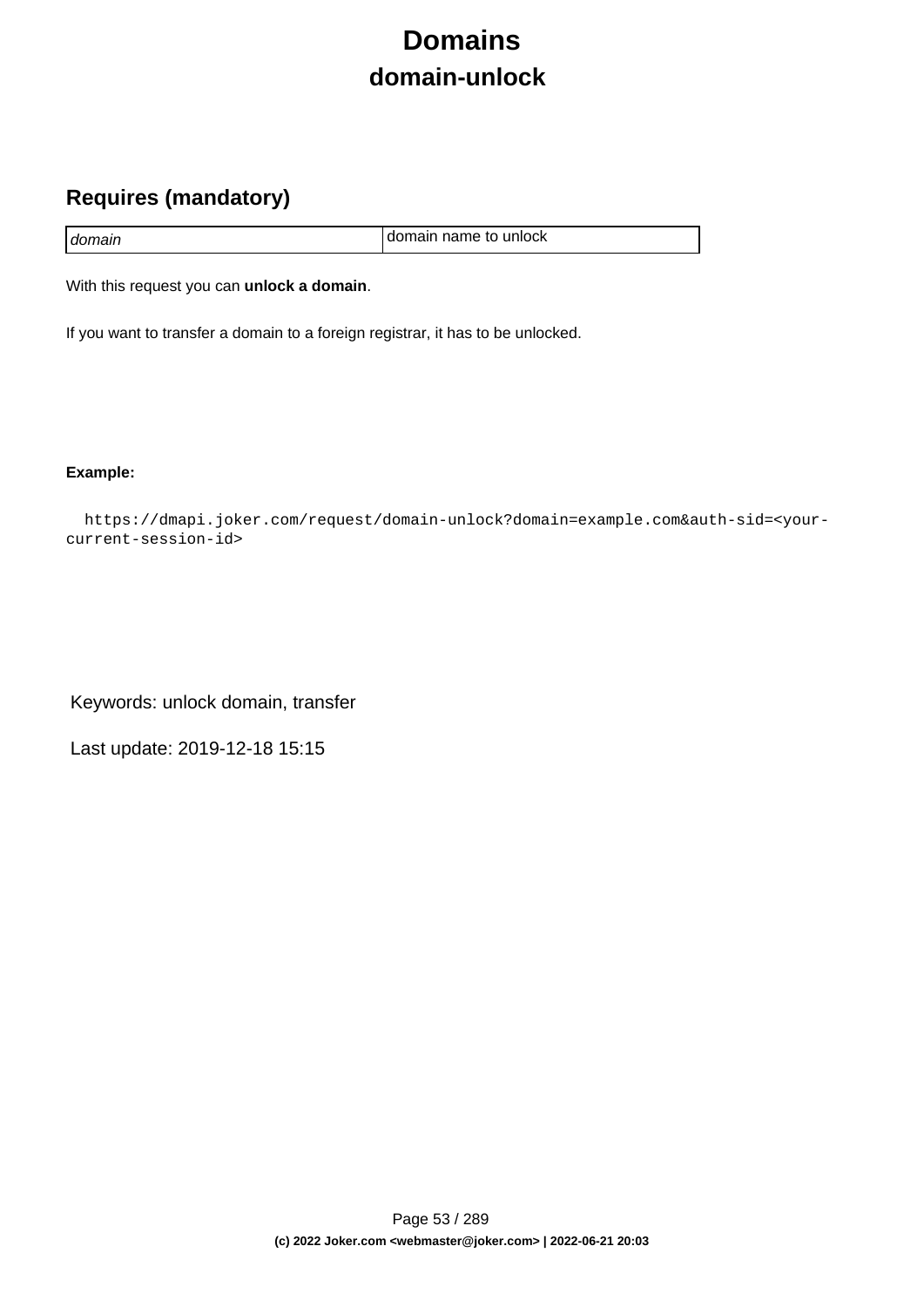# **Domains domain-transfer-in-reseller**

## **Requires (mandatory)**

| domain           | full qualified domain name to transfer to Joker.com |
|------------------|-----------------------------------------------------|
| transfer-auth-id | AUTH-ID required for all domains except .eu         |
| Towner-c         | Inew owner contact handle to be used for transfe    |
|                  | Idomain                                             |

## **Accepts (optional)**

| admin-c   | new admin contact handle                                                                                                                                                                                                                                                |
|-----------|-------------------------------------------------------------------------------------------------------------------------------------------------------------------------------------------------------------------------------------------------------------------------|
| tech-c    | new tech contact handle                                                                                                                                                                                                                                                 |
| billing-c | new billing contact handle                                                                                                                                                                                                                                              |
| status    | new domain status to be set after transfer (lock,<br>production)                                                                                                                                                                                                        |
| period    | renewal period in months, not in years! [not in u<br>please leave empty]                                                                                                                                                                                                |
| autorenew | Autorenew flag for the domain (0 or 1); if not set<br>explicitly, defaults to 1                                                                                                                                                                                         |
| ns-list   | list of colon-separated nameservers                                                                                                                                                                                                                                     |
| privacy   | basic pronone - adds whois privacy subscription                                                                                                                                                                                                                         |
|           | domain transfer, see also <b>Whois Privacy Servic</b>                                                                                                                                                                                                                   |
| max-price | maximum price user is willing to pay for a domain<br>registration, renewal or transfer. If provided, it m<br>a number (fractions allowed) above 0.                                                                                                                      |
|           | If not provided and domain has non-standard pri<br>or if <i>max-price</i> is lower than the actual domain p<br>the moment of registration, the request will fail.<br>If max-price is higher than the actual domain prior<br>then only the actual price will be deducted |

With this request you can initiate a transfer of the domain from another registrar to Joker.com.

You have to provide a valid **AUTH-ID** (you have to request this from the **current** provider of the domain).

### **Please note:**

- please make sure, that there is no so-called 'registry lock' active for the domain to be transferred. Please verify, that the current registrar does not block the domain, resp. deactivates the blocking
- the domain to be transferred must have been active for at least 60 days at the current registrar, otherwise the transfer may fail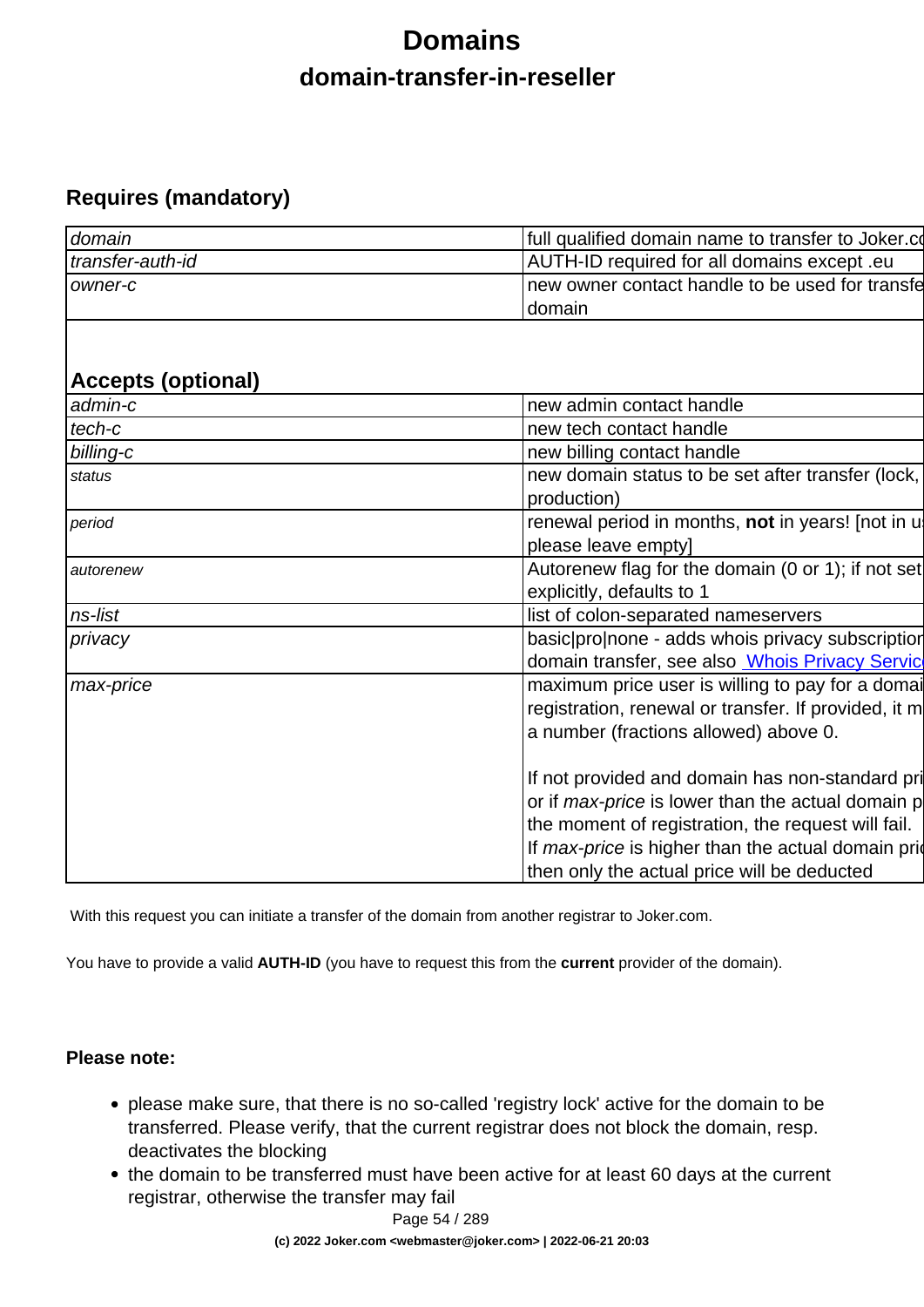- the domain to be transferred must not be object of an active ICANN UDRP dispute procedure
- the domain should have a remaining term of least 7 days, to ensure that the transfer succeeds within the time limits (a maximum of 5 days is granted to confirm or object a transfer). In case the domain has less than 7 days of remaining term, a successful transfer cannot be warranted.
- this procedure will trigger email notifications to the owner and the admin contact of the domain to be transferred (this is following mandatory ICANN transfer provisions)

### **Example:**

 https://dmapi.joker.com/request/domain-transfer-in-reseller?domain=e xample.com&transfer-auth-id=abc123xyz&owner-c=COCO-4711&admin-c=COCO-4 712&tech-c=COCO-4712&billing-c=COCO-4712&auth-sid=<your-currentsession-id>

Keywords: transfer, lock, unlock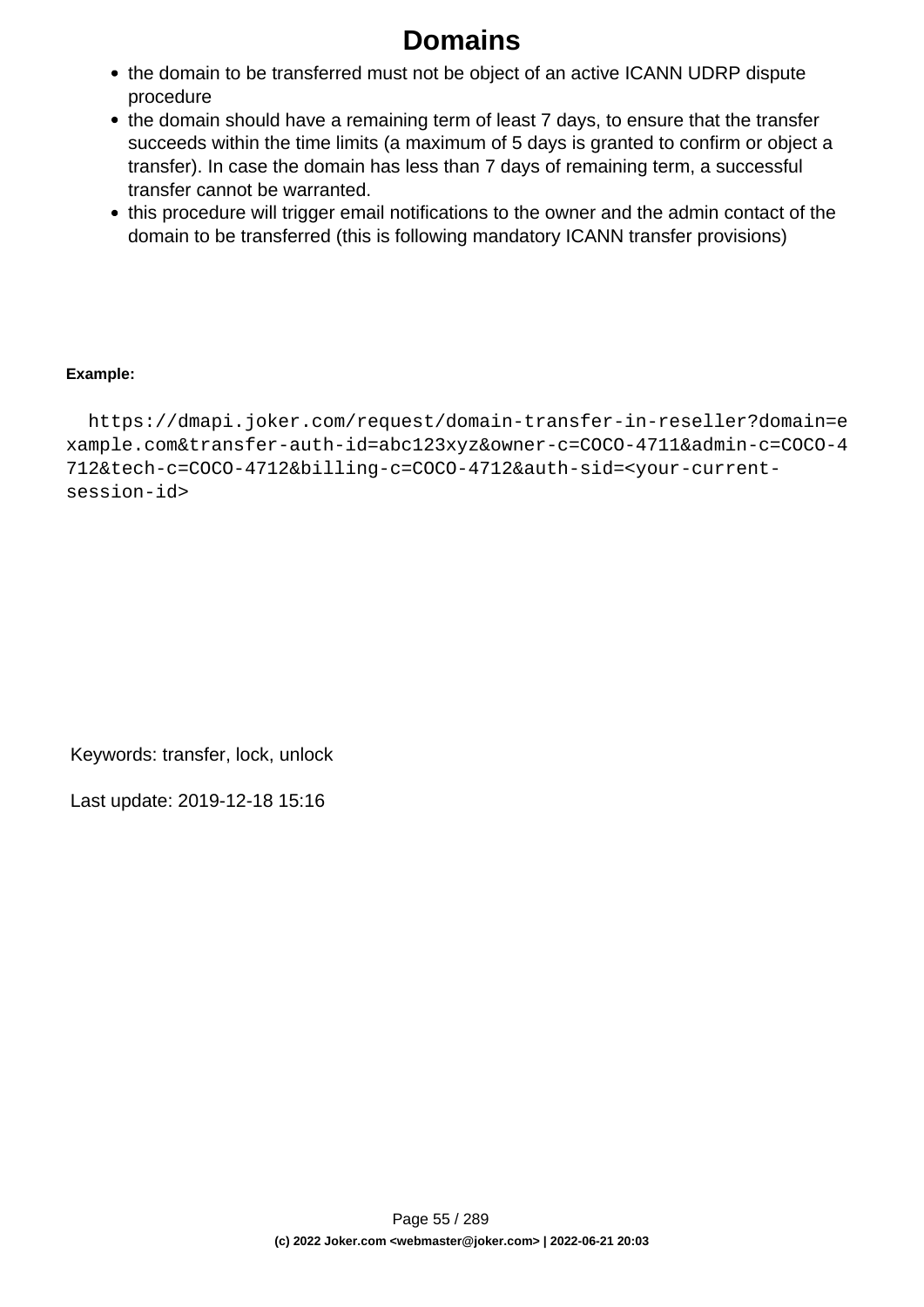# **Domains domain-set-property**

## **Requires (mandatory)**

| domain         | domain name or pattern        |
|----------------|-------------------------------|
| <i>I pname</i> | property name                 |
| pvalue         | property value (may be empty) |

With this request you can set a property (flag) for a domain or a set of domains, selected by wildcard pattern.

List of available properties and their effects:

| autorenew     | 0 or 1                                                                                                                             |
|---------------|------------------------------------------------------------------------------------------------------------------------------------|
| whois-opt-out | If set to 1, the domain will be automatically ren<br>expiration (if you have enough funds in your ad<br>0 or 1                     |
| privacy       | currently only used for .tel domains; if set to 1,<br>information will not be shown in whois<br>off or basic or pro (if available) |

If an empty value is provided, then the property will be cleared, i.e. the default will be used.

### **Example:**

 https://dmapi.joker.com/request/domain-set-property?domain=example.c om&pname=autorenew&pvalue=1&auth-sid=<your-current-session-id>

Keywords: property, auto-renew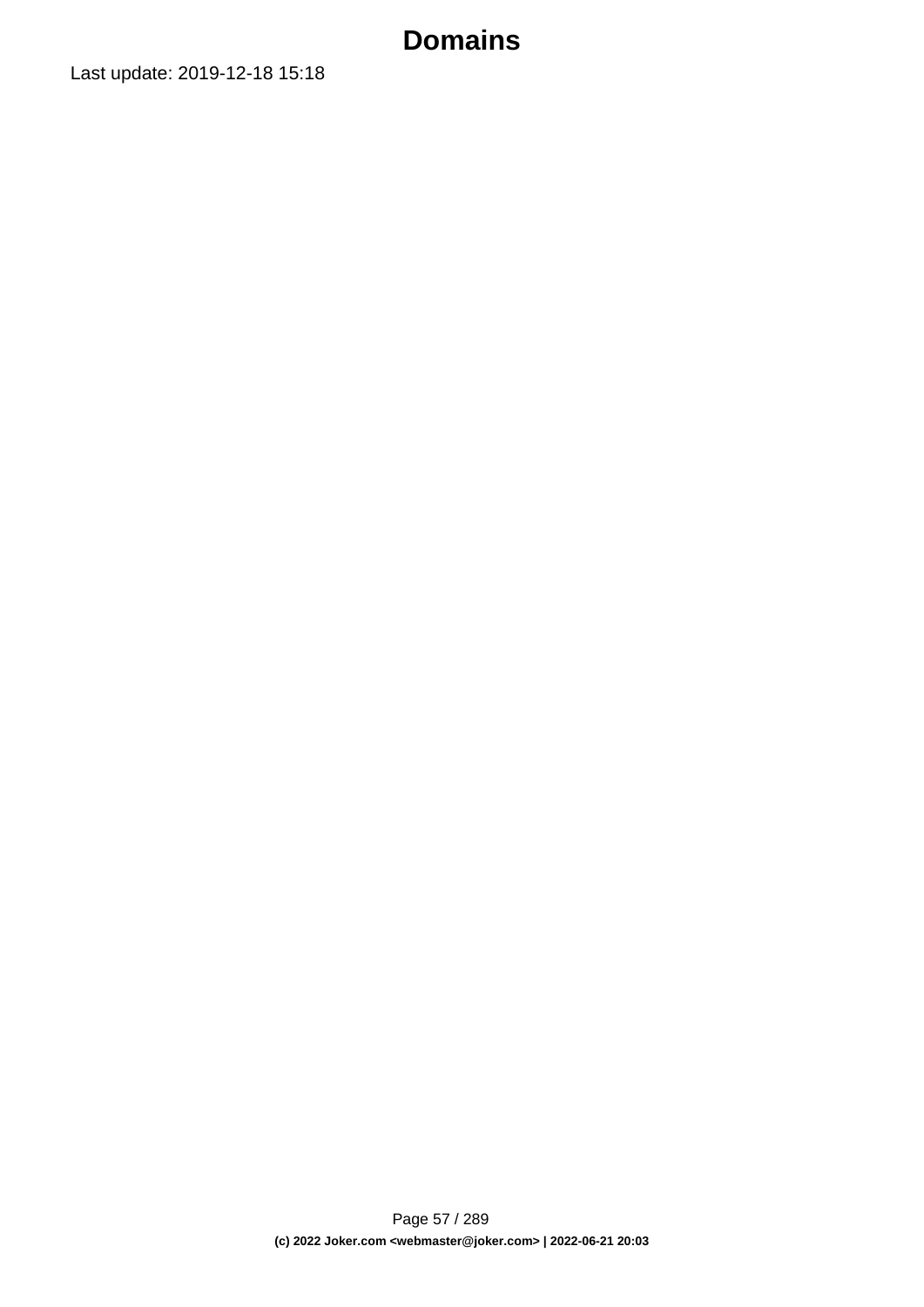# **Domains domain-get-property**

### **Requires**

| domain         | I domain name                                      |
|----------------|----------------------------------------------------|
| <b>∣</b> pname | property name (same as in domain-set-<br>property) |

With this request you can query the value of a specific property set for a domain.

It returns a single line, which looks like:

autorenew: 0

### **Example:**

 https://dmapi.joker.com/request/domain-get-property?domain=example.c om&pname=autorenew&auth-sid=<your-current-session-id>

Keywords: property, auto-renew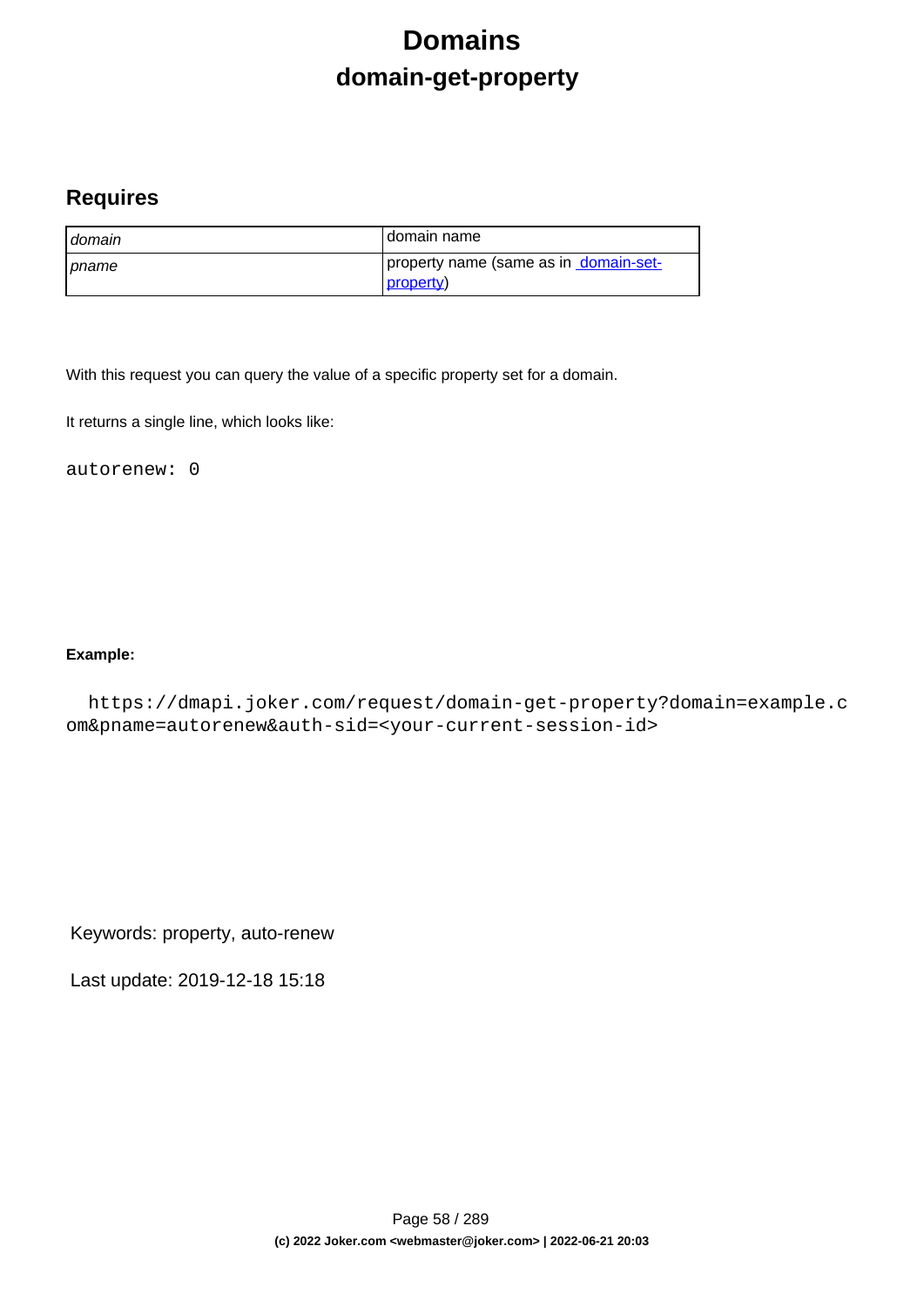# **Domains domain-transfer-get-auth-id**

### **Requires**

domain domain name to get AUTH-ID for

Retrieves domain's **Auth-ID**, which is required when transfering domains to another registrar.

This request is not real-time, i.e. you have to check detailed reply (use "[result-retrieve"](index.php?action=artikel&cat=26&id=17&artlang=en)) to get the Auth-ID.

**Please note**:

**Every request will generate a new Auth-ID**, thus rendering any previously requested Auth-ID invalid.

### **Example:**

https://dmapi.joker.com/request/domain-transfer-get-authid?domain=example.com&auth-sid=<your-current-session-id>

Keywords: transfer, auth-id, change of registrar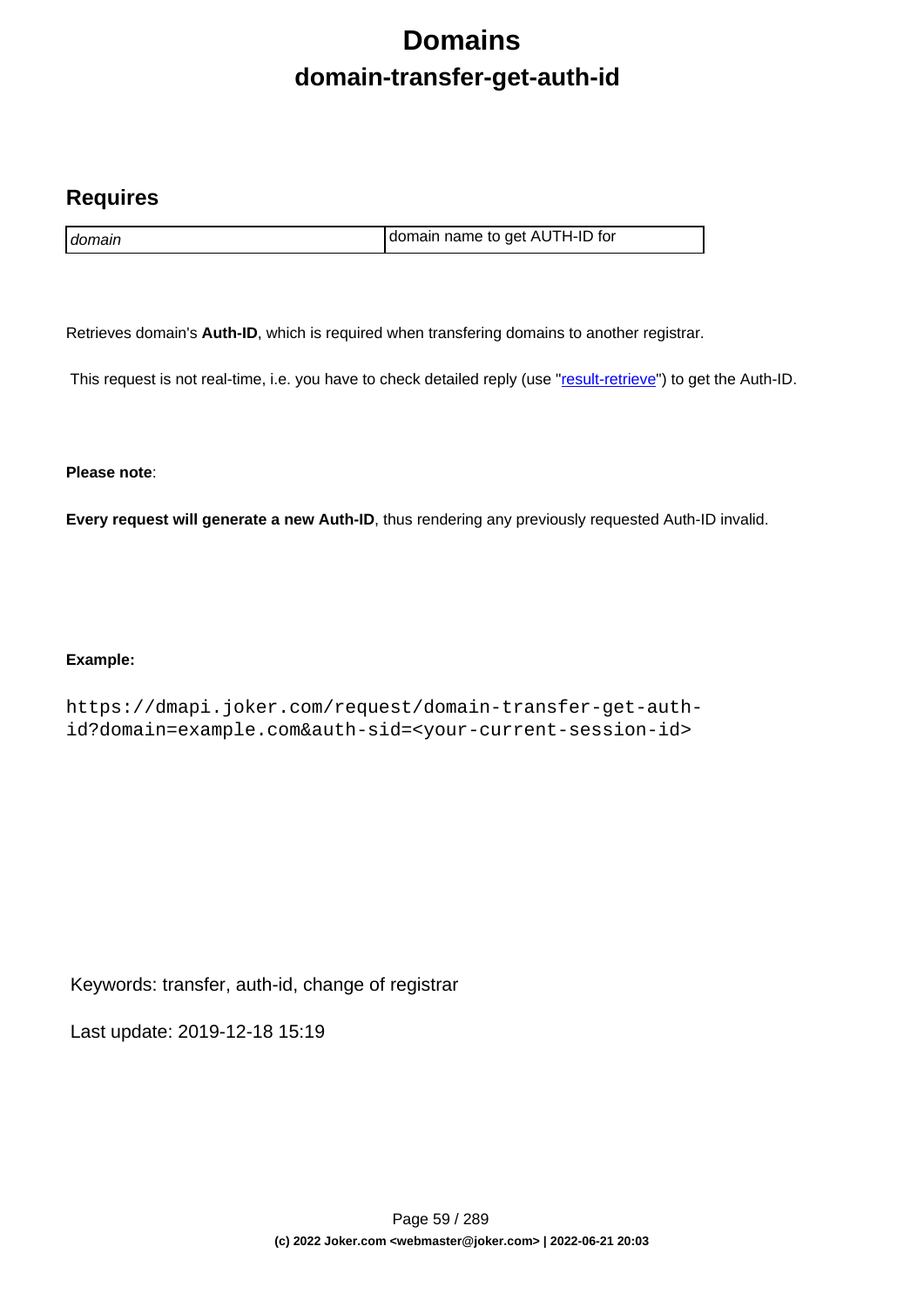# **Domains domain-transfer-control**

This request allows to retrieve status information for all pending transfers. Additionally, transfers can be cancelled, or the FOA email can be re-sent.

### **Parameters:**

nored when action=list)

 action One of: list, show, resend-foa, cancel domain Domain name to control transfer of (ig

### **action=list**

When action=list, this request returns a list (columns are separated by tabs) of all currently pending transfers:

<domain> <state> <owner-email> <admin-email>

where <state> is one of (listed in "natural" transition order):

 IN\_DB PAYMENT\_PREPARED PAYMENT\_ACQUIRED

#### PENDING\_FOA\_SENDING

|        | few days (during weekend or holidays).<br>Page 60 / 289 |
|--------|---------------------------------------------------------|
| take   |                                                         |
| appens | during office hours, thus in worst case it may          |
|        | Manual action from Joker.com is required and h          |
| FOA.   |                                                         |
|        | Joker.com could not parse the recipient of the          |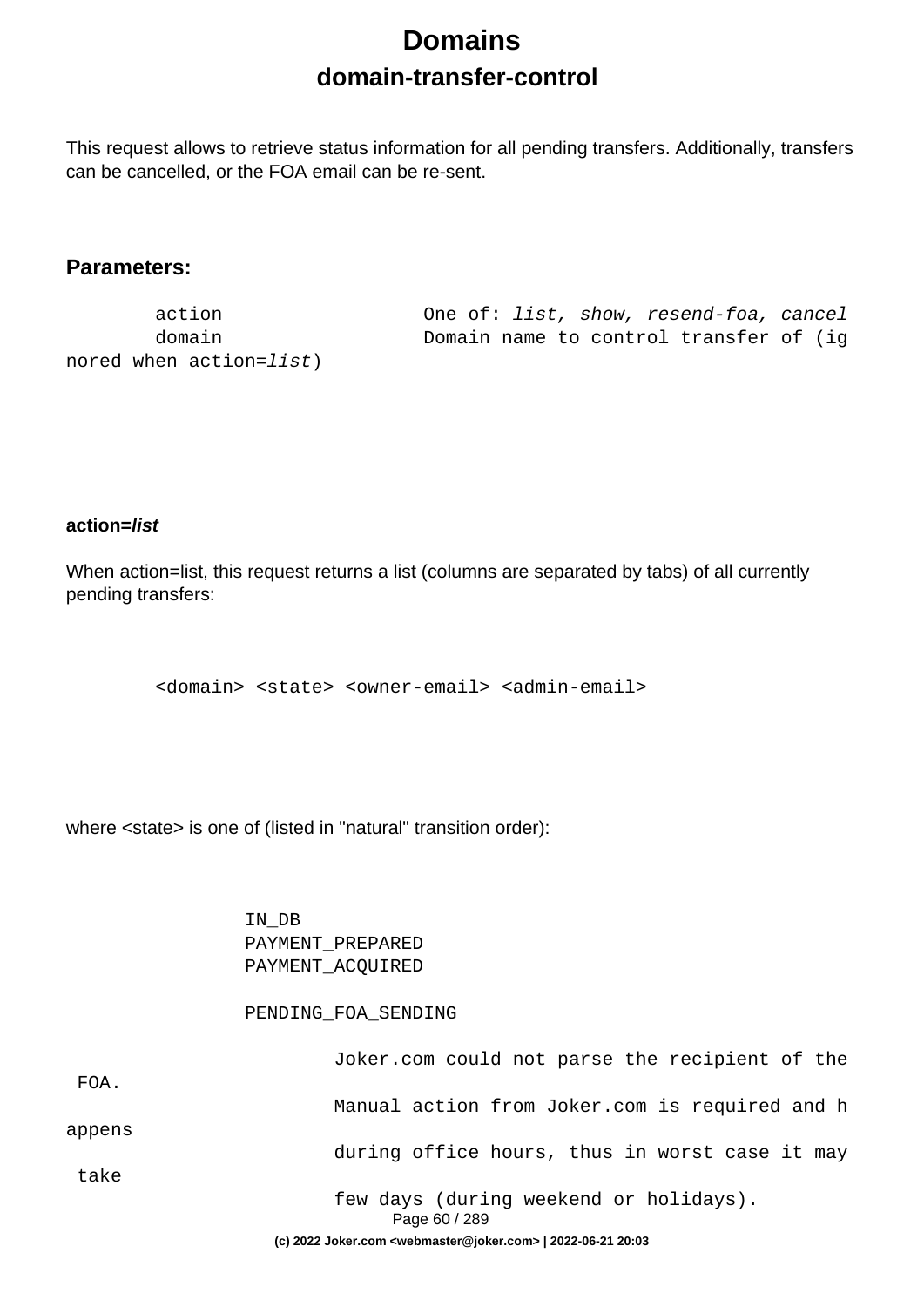#### FOA\_BEEN\_SENT

| 's      |                     | FOA is sent and Joker.com is waiting for owner                                                 |                                    |  |
|---------|---------------------|------------------------------------------------------------------------------------------------|------------------------------------|--|
|         |                     | reaction. Owner has 5 days to react, thus the                                                  |                                    |  |
| state   |                     | may last up to 5 days.                                                                         |                                    |  |
|         | FOA_NACK<br>FOA_ACK |                                                                                                | FOA is rejected<br>FOA is accepted |  |
|         |                     | REGISTRY_REQUEST_SENT                                                                          |                                    |  |
|         |                     | REGISTRY_REQUEST_RECEIVED_NOW_WAITING                                                          |                                    |  |
| t       |                     | FOA had been accepted, transfer request is sen                                                 |                                    |  |
| main.   |                     | and the losing registrar has to release the do                                                 |                                    |  |
| nothing |                     | This state may take up to 5 days, we could do                                                  |                                    |  |
|         |                     | to speed it up.<br>While in this state, transfer may be cancelled<br>by using "action=cancel". |                                    |  |
|         |                     | REGISTRY_CANCELATION_PENDING                                                                   |                                    |  |
|         |                     | The user has requested cancel of domain transf                                                 |                                    |  |
| er      |                     | by using "action=cancel".                                                                      |                                    |  |
|         |                     | DOMAIN_WITH_JOKER_PENDING_COMPLETE                                                             |                                    |  |
| her     |                     | The domain is actually with Joker.com, but eit                                                 |                                    |  |
| al      |                     | we haven't noticed yet (batch pending) or manu                                                 |                                    |  |
|         |                     | work is necessary.<br>Please contact Joker.com if this state lasts 1                           |                                    |  |
| onger   |                     | than 1 hour.                                                                                   |                                    |  |
|         |                     | PAYMENT_COMMITTED                                                                              |                                    |  |
|         |                     | TRANSFER_PROCESSED_SUCCESSFULLY                                                                |                                    |  |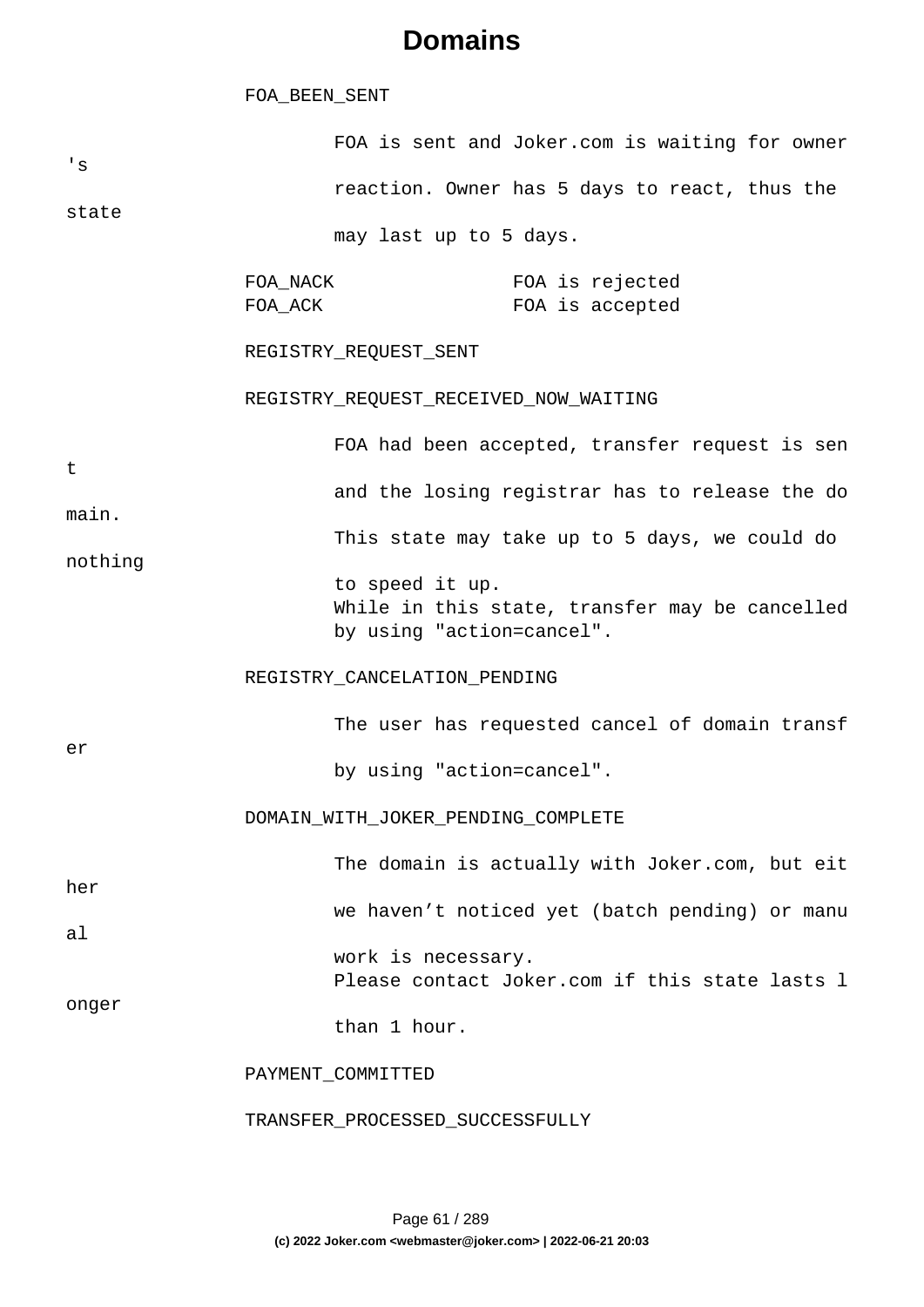### **action=show**

When action=show, the status of a specified domain is returned like:

 domain: example.com status: FOA\_BEEN\_SENT owner email: **owner@example.com**  admin\_email: admin@example.com transfer-id: 123456

### **action=resend-foa**

When action=resend-foa, FOA will be resent (only possible in state FOA\_BEEN\_SENT).

### **action=cancel**

When action=cancel, the (pending) transfer will be cancelled.

### **Returns**

Status code is 1000 for successful request, or >= 2000 otherwise.

### **Example**

Example request:

 https://dmapi.joker.com/request/domain-transfercontrol?domain=example.com&action=resend-foa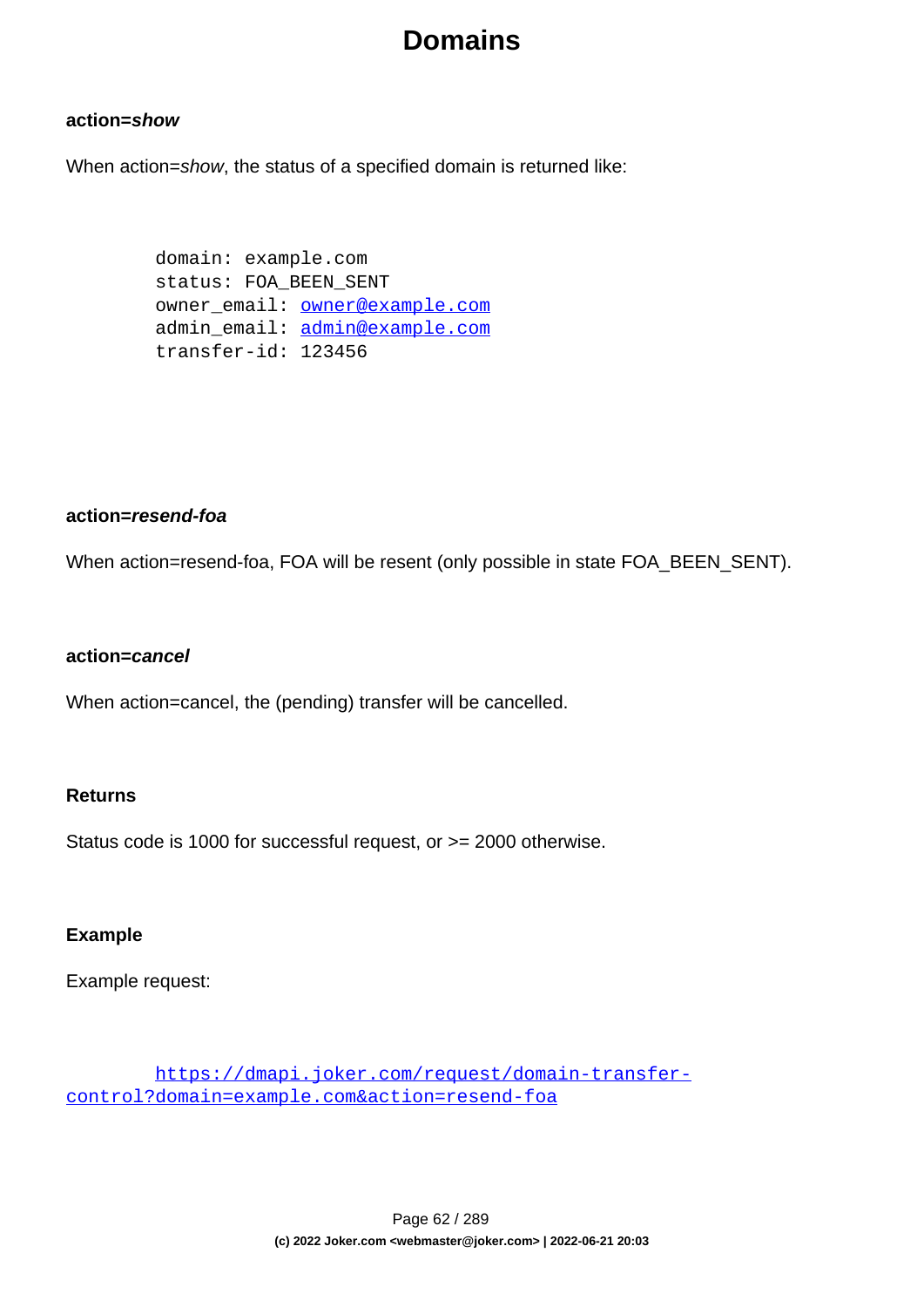Keywords: reseller,dmapi, API, transfer

Last update: 2018-01-29 14:28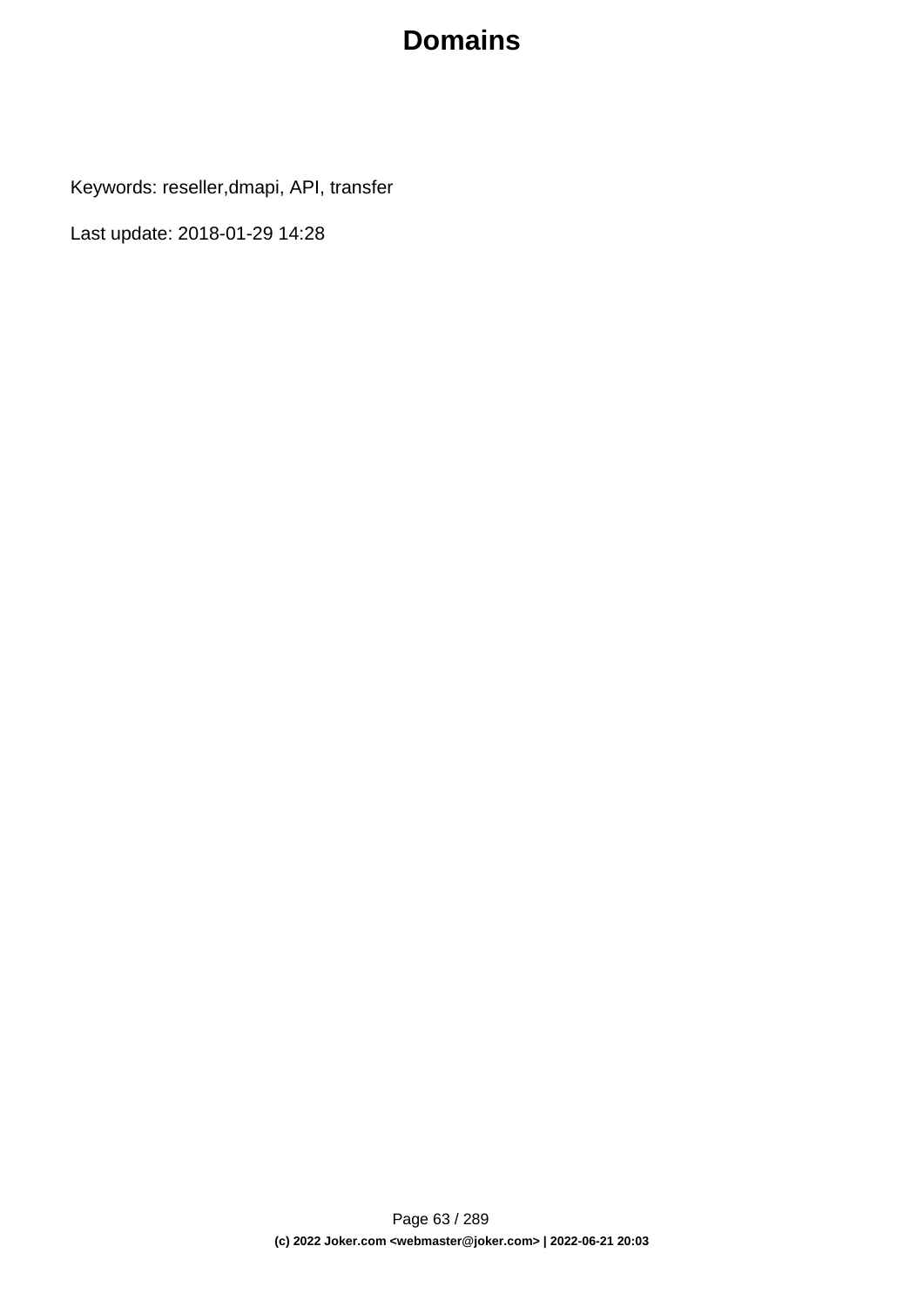# **Domains domain-check**

### **Requires (mandatory)**

domain domain name to check

## **Accepts (optional)**

| check-price | If provided, specifically check the price for:                                                                                                                                                               |
|-------------|--------------------------------------------------------------------------------------------------------------------------------------------------------------------------------------------------------------|
|             | create, renew, transfer, restore                                                                                                                                                                             |
| period      | If provided, price will be calculated based on<br>specified period. Period may be specified in<br>years (values from 1 to 10) or in traditional for<br>DMAPI months (>= 12, must be a multiple of<br>$12)$ . |
| language    | Relevant only for IDN domains, specifies<br>language as 2 letter (ISO 639.1) or 3 letter (ISO<br>639.2) code:<br>https://www.loc.gov/standards/iso639-2/php/cod<br>e list.php                                |
|             |                                                                                                                                                                                                              |

With this request you can **check if a domain is available for registration, and what type of domain pricing will be applied for different types of orders.**

**Returns** one or more lines with key-value pairs as follows:

**domain-status:** <status>

<status> can be one of:

**available** regular domain (non-premium) available for registration **premium premium** premium domain available for registration **unavailable domain is not available for registration** 

If <status> is "unavailable", then domain-register request will fail, though domain-transfer-\* and

Page 64 / 289

**(c) 2022 Joker.com <webmaster@joker.com> | 2022-06-21 20:03**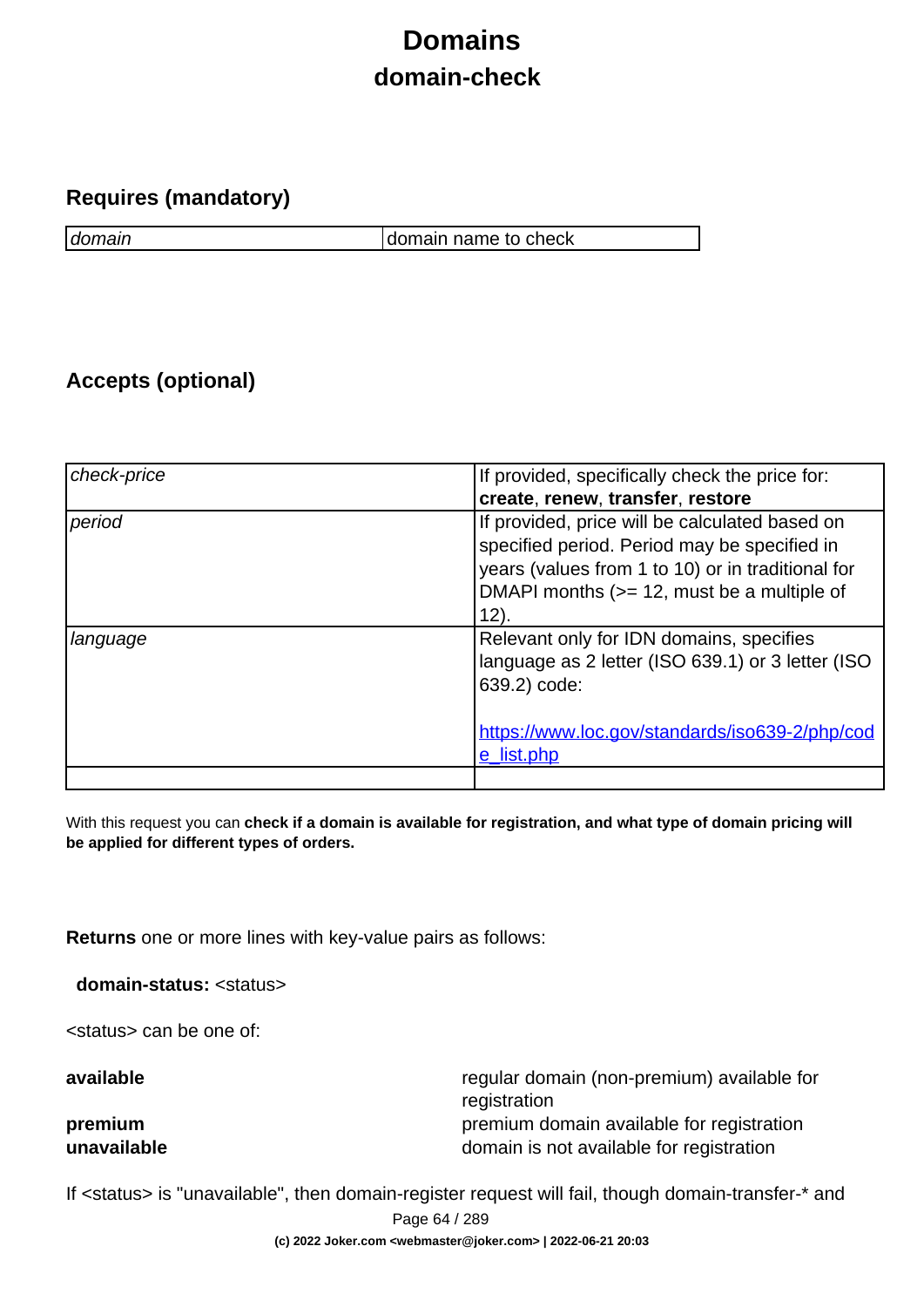domain-renew (if domain is with Joker.com) are possible, of course.

### **domain-status-reason:** <status-reason>

Provides human-readable description why domain is unavailable for registration, like blocked, reserved, registered etc.

May be absent if registry does not provide specific reason. Should not be parsed as value is registry dependent and could be virtually anything.

### **domain-class:** <class>

Specifies price-class. Anything but "standard" is considered "premium", though some registries use "tier-1", "premium", "BBB" etc.

Mostly a hint, values except "standard" should not be interpreted as they have no useful meaning and vary among registries.

### **domain-price-<type>:** <price> <currency> <period>y

Reports domain price, where <type> will be value provided in check-price parameter, i.e. create, renew, transfer, restore.

- <price> is the final price, i.e. amount that will be deducted from the user's account, considering all discounts, promos etc.
- <currency> is a 3-letter currency code, serves only as information.
- < period > is reported in years and suffixed by "y", like "5y", and it may be different from "period" parameter value (depends on registry), for instance when requested period is not available, too low or too high.

The price reported is valid only for specified period, i.e. if price is 100 for 2 years it does not necessarily mean that price for 1 year is 50, thus it only makes sense to check price for the period which will be used verbatim in subsequent request of specified <type>.

### **domain-price-promo:** <start> <end>

<start> and <end> are ISO timestamps in format like 2019-07-01T00:00:00.000Z

For domains that have promotional pricing, this provides start and end timestamps of promotional period. Usually its mere presence means that promo-pricing is in effect, but to be sure values have to be checked explicitly.

**If "domain-status" returned "premium" or "domain-class" returned anything but "standard", then the parameter max-price must be present in register/transfer/renew requests.** 

Full response example (web.blog):

 domain-status: unavailable domain-status-reason: blocked domain-class: standard

Page 65 / 289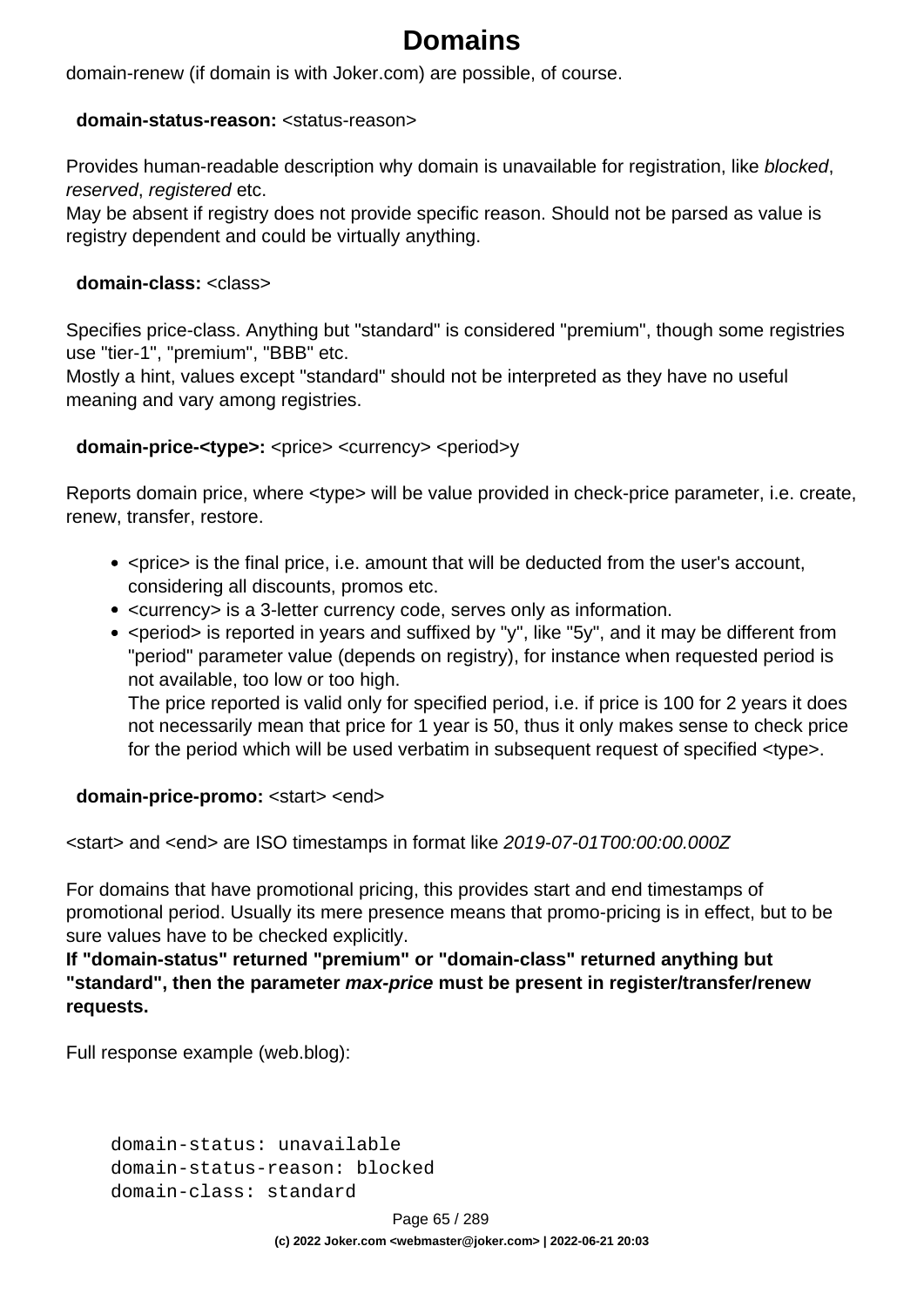domain-price-create: 8.21 USD 1y domain-pricepromo: 2019-09-01T00:00:00.000Z 2019-12-31T23:59:59.000Z

#### **Example:**

 https://dmapi.joker.com/request/domain-check?domain=example.com&auth-sid=<yourcurrent-session-id>

Keywords: checkd, whois, domain check, reseller, API, domain availability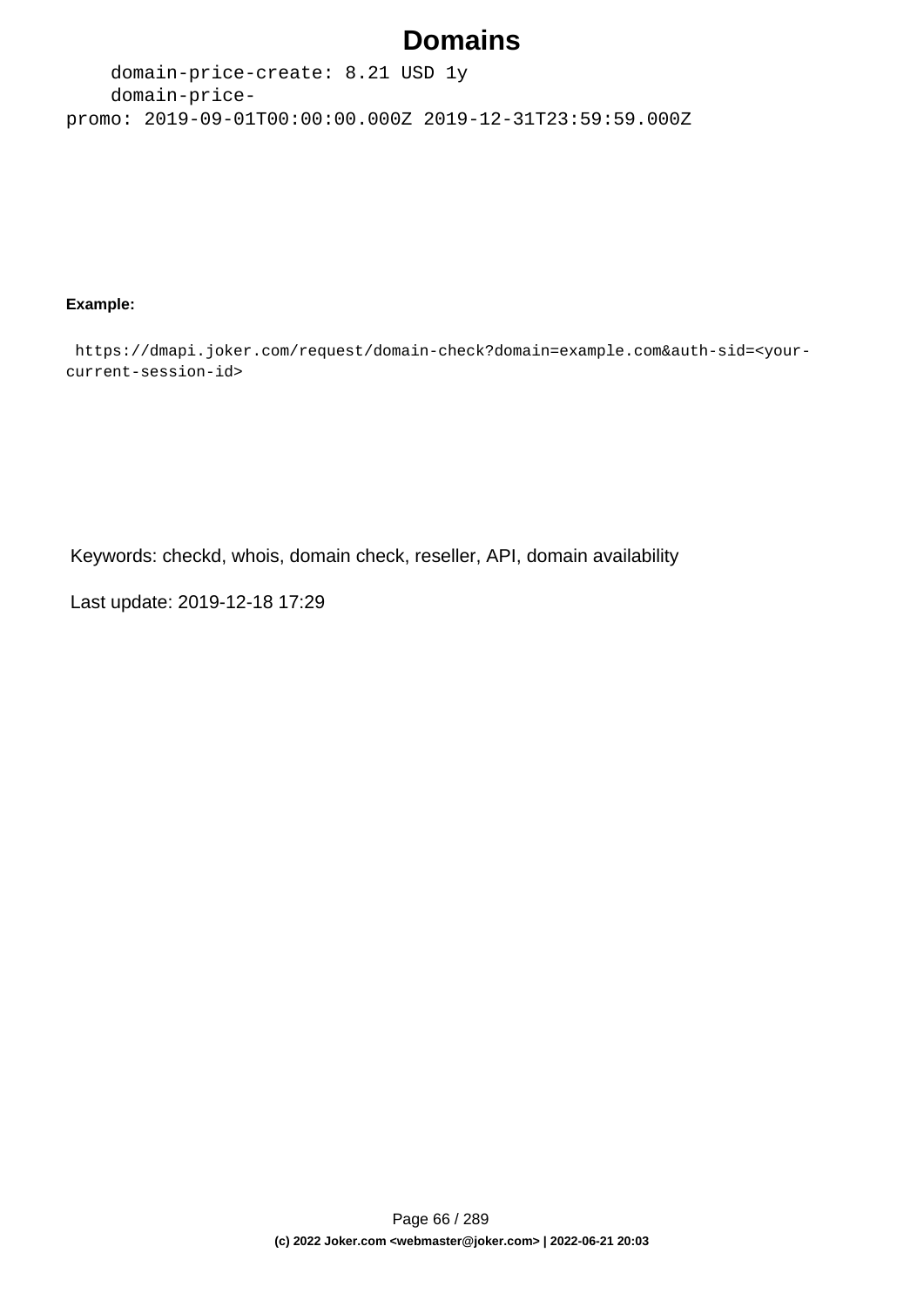# **Domains query-contact-list**

#### **Accepts:**

| pattern           | pattern to match (against handle)                                                                           |
|-------------------|-------------------------------------------------------------------------------------------------------------|
| from              | start from this item in list                                                                                |
| $\overline{1}$ to | end by this item in list                                                                                    |
| tld               | limits output to contact handles which may be used v<br>toplevel domain (tld), like "com".                  |
| extended-format   | provides additional information for every contact liste<br>organization. May be "1" or "0", defaults to "0" |

### **Returns:**

List of registered contacts (handles), one per line.

When "extended-format" is requested, output columns are separated by tabs ("\t"), and "Columns" header provides column names.

### **Example:**

 https://dmapi.joker.com/request/query-contact-list?pattern=coco-47\*&tld=com&authsid=<your-current-session-id>

Keywords: query contacts, contact-list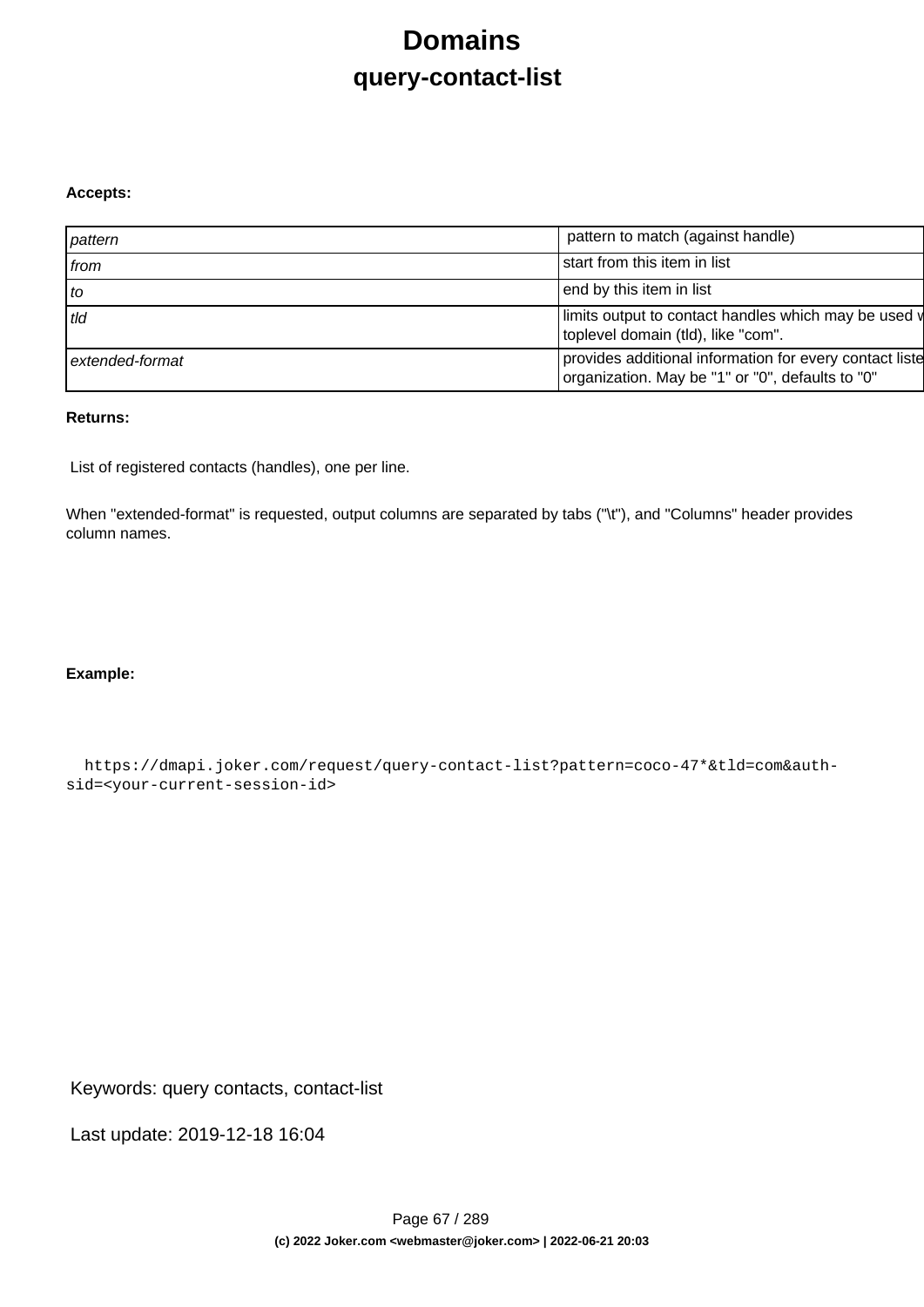# **Contacts contact-create**

### **Requires:**

| tld                     | target TLD where this contact is intended to<br>be used. |
|-------------------------|----------------------------------------------------------|
| name                    | full name (if empty, fname + lname will be<br>used)      |
| fname                   | first name (required for .FI contacts)                   |
| <i>Iname</i>            | last name (required for .FI contacts)                    |
| title                   | (optional)                                               |
| individual              | (optional) Y, Yes, N, No                                 |
| organization            | (optional if individual)                                 |
| email                   | mailaddress of the contact                               |
| address-1               | street address                                           |
| address-2               | (optional)                                               |
| city                    |                                                          |
| state                   | (optional)                                               |
| postal-code             |                                                          |
| country                 | ISO country code (2 letters)                             |
| phone                   |                                                          |
| fax                     | (optional)                                               |
| lang                    | language to use for .EU contacts                         |
| app-purpose             | required for .US contacts                                |
| nexus-category          | required for .US contacts                                |
| nexus-category-country  | required for .US contacts                                |
| account-type            | required for . UK contacts, if used as                   |
|                         | owner contact                                            |
| company-number          | required for .UK contacts with                           |
|                         | specific account types                                   |
| orgid                   | required for .SE/.NU contacts                            |
| vatid                   | (optional) for .SE/.NU contacts                          |
| x-ficora-type           | required for .FI contacts                                |
| x-ficora-is-finnish     | (yes/no) required for .FI contacts                       |
| x-ficora-registernumber | required for .FI contacts, if ficora-<br>type is company |
| x-ficora-identity       | required for .FI contacts, if type is                    |
|                         | person and finnish                                       |
| x-ficora-birthdate      | required for .FI contacts, if type is                    |
|                         | persion and not finnish                                  |
| x-ficora-legalemail     | (optional) for .FI contacts                              |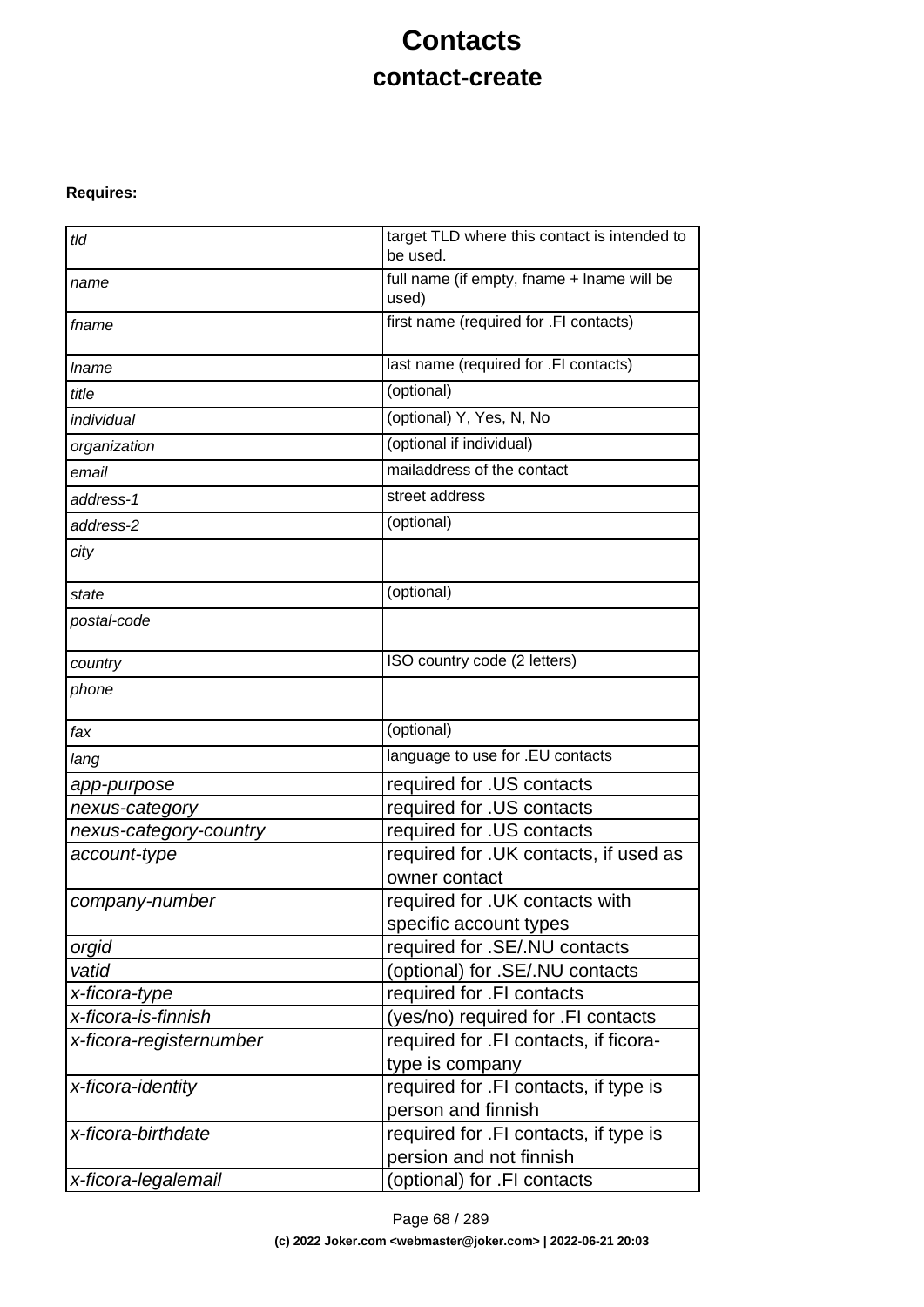# **Contacts**

Either "name" or "lname" and "fname" must be provided.

Fields **not** marked '(optional)' are mandatory (and must not be empty).

Parameters "lname" and "fname", if provided, will be converted to "name" (simple concatenation of "fname" and "lname"), because registries support only "name" format. In general, use of "fname" and "lname" is deprecated, and support for these fields will be removed in version 1.2.

"**orgid**" represents Swedish personal or organisational number and is required for .SE/.NU contacts.

It starts with ISO 3166 Alpha-2 country code in square brackets. If the country code for Sweden is given [SE] a valid Swedish personal or organisational number must be given (6 digits, dash, 4 digits), otherwise 1 to 123 characters can follow.

If organization is empty and the country code for Sweden [SE] is given, orgid must be a personal number, not an organisational number.

"**vatid**" is optional for .SE/.NU contacts. It starts with a two letter country code (uppercase), followed by an optional space, followed by a country specific string containing digits 0-9, and letters a-z and A-Z, maximum 64 Chars.

### **For .fi contacts:**

**"x-ficora-type"** is required for .fi contacts. The following values are accepted: privateperson, company, corporation, institution, politicalparty, township, government, publiccommunity

**"x-ficora-registernumber"** is required if x-ficora-type is set to "company".

**"x-ficora-is-finnish"** is always required for .fi contacts: yes = finnish company or person, no = not a finnish person or company

**"x-ficora-identity"** is required for .fi contacts, if x-ficora-type is set to 'privateperson' and x-

Page 69 / 289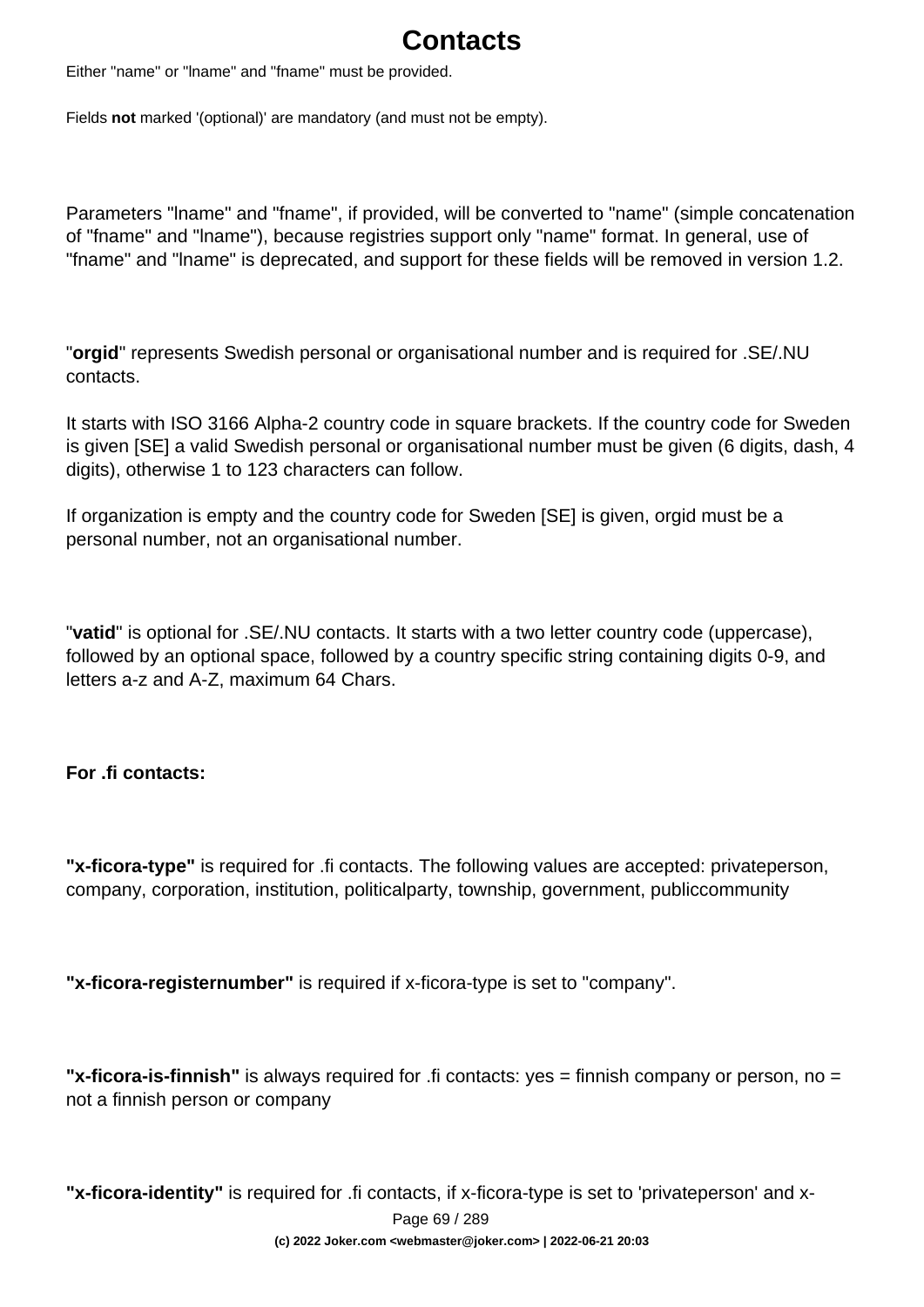## **Contacts**

**"x-ficora-birthdate"** is required for .fi contacts, if x-ficora-type is set to 'privateperson' and xficora-is-finnish is set to 'no' in the following date format "YYYY-MM-DD".

### **Please note:**

- Parameters listed here (except "tid") may be used (or are required) in other requests, this is indicated by referring to "Contact fields".
- "lang" must contain two-letter ISO country (language) code, and is only required when creating .EU contacts. The purpose is to specify language to be used in notifications emails, sent from EURid. Please note - this field cannot be modified later, and the default is 'EN' (English)!
- "app-purpose", "nexus-category" and "nexus-category-contry" are required only when creating .US contacts, and cannot be modified later.

### **Example:**

 https://dmapi.joker.com/request/contact-create?tld=com&name=John Doe&email=johnd@someisp.com&address-1=Smartroad 1&city=Smalltown&postalcode=40122&country=US&phone=+1.422.8001&auth-sid=<your-current-session-id>

Keywords: contact-create, whois contacts, whois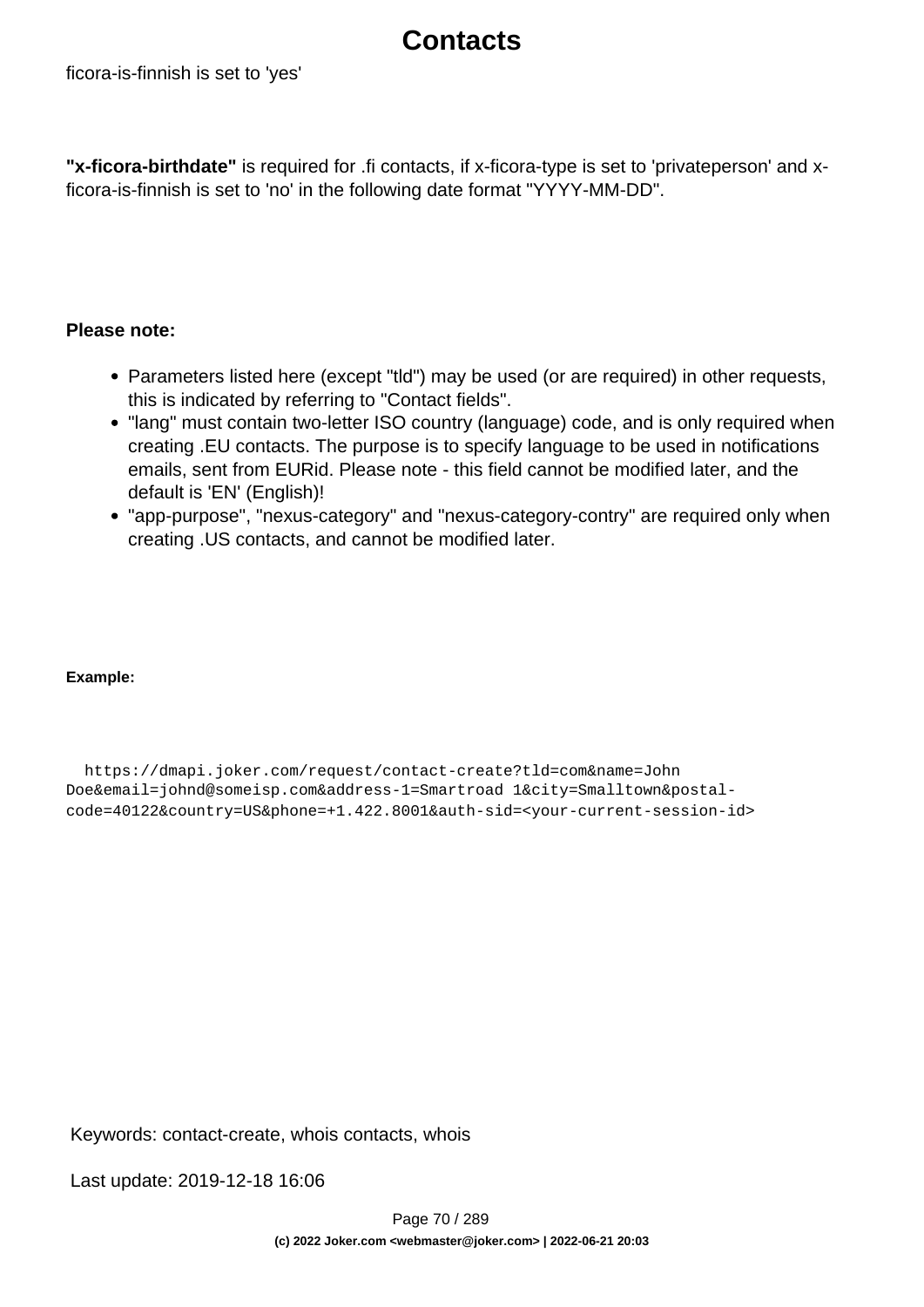# **Contacts contact-modify**

#### **Requires:**

handle contact handle to modify.

#### **Accepts:**

Field names exactly like in [contact-create](index.php?action=artikel&cat=28&id=30&artlang=en) request, except that omitted fields won't be modified. That is, if you specify a field, it will be used as a new value, if you omit it, the old value will remain.

The field "tld" is not relevant for this request and will be ignored if present.

Keywords: modify contact, whois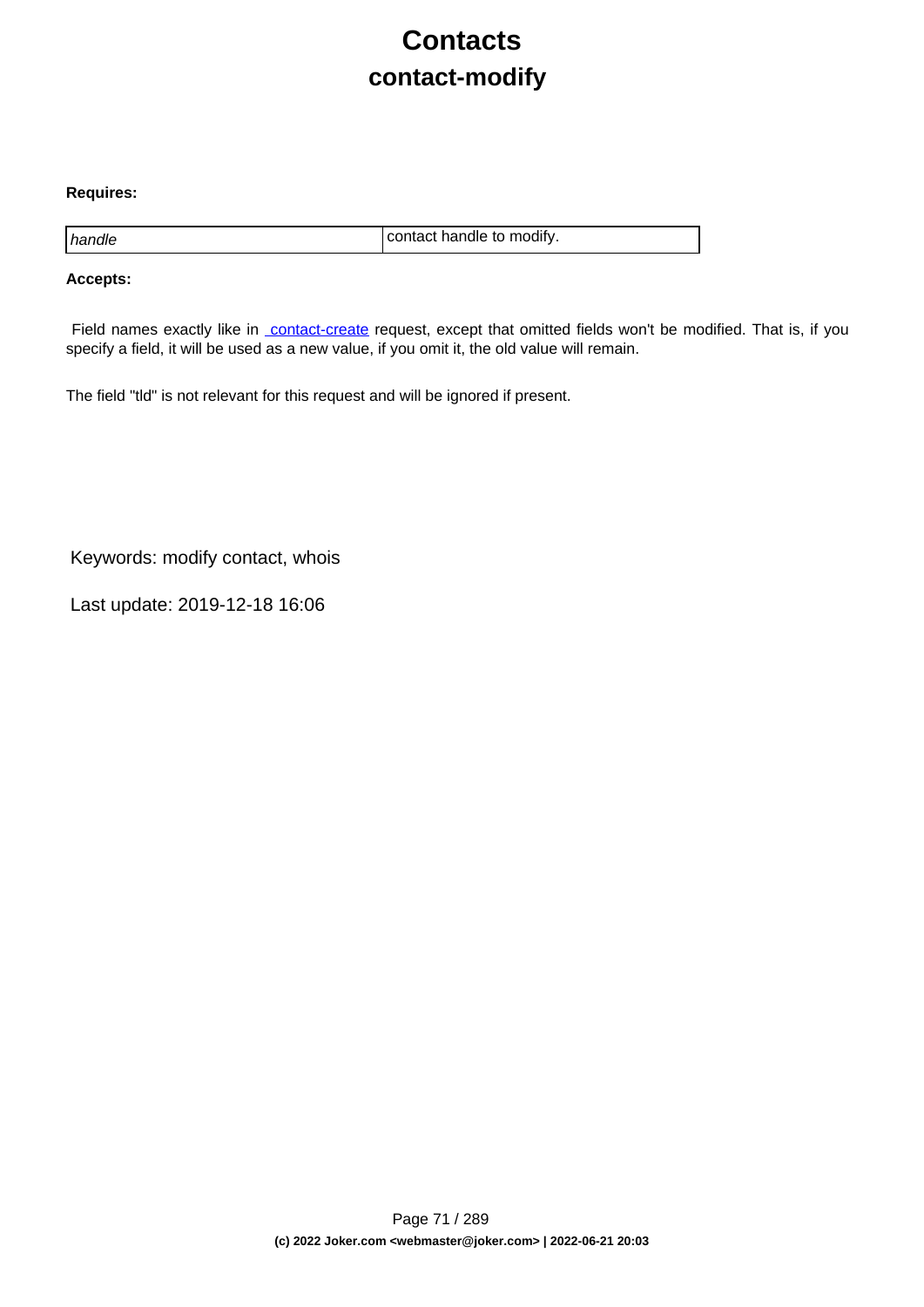# **Contacts contact-delete**

#### **Requires:**

handle handle contact handle to delete

With this request you can delete previously registered contacts

**Example:**

 https://dmapi.joker.com/request/contact-delete?handle=coco-4711&auth-sid=<yourcurrent-session-id>

Keywords: contact-delete contact delete handle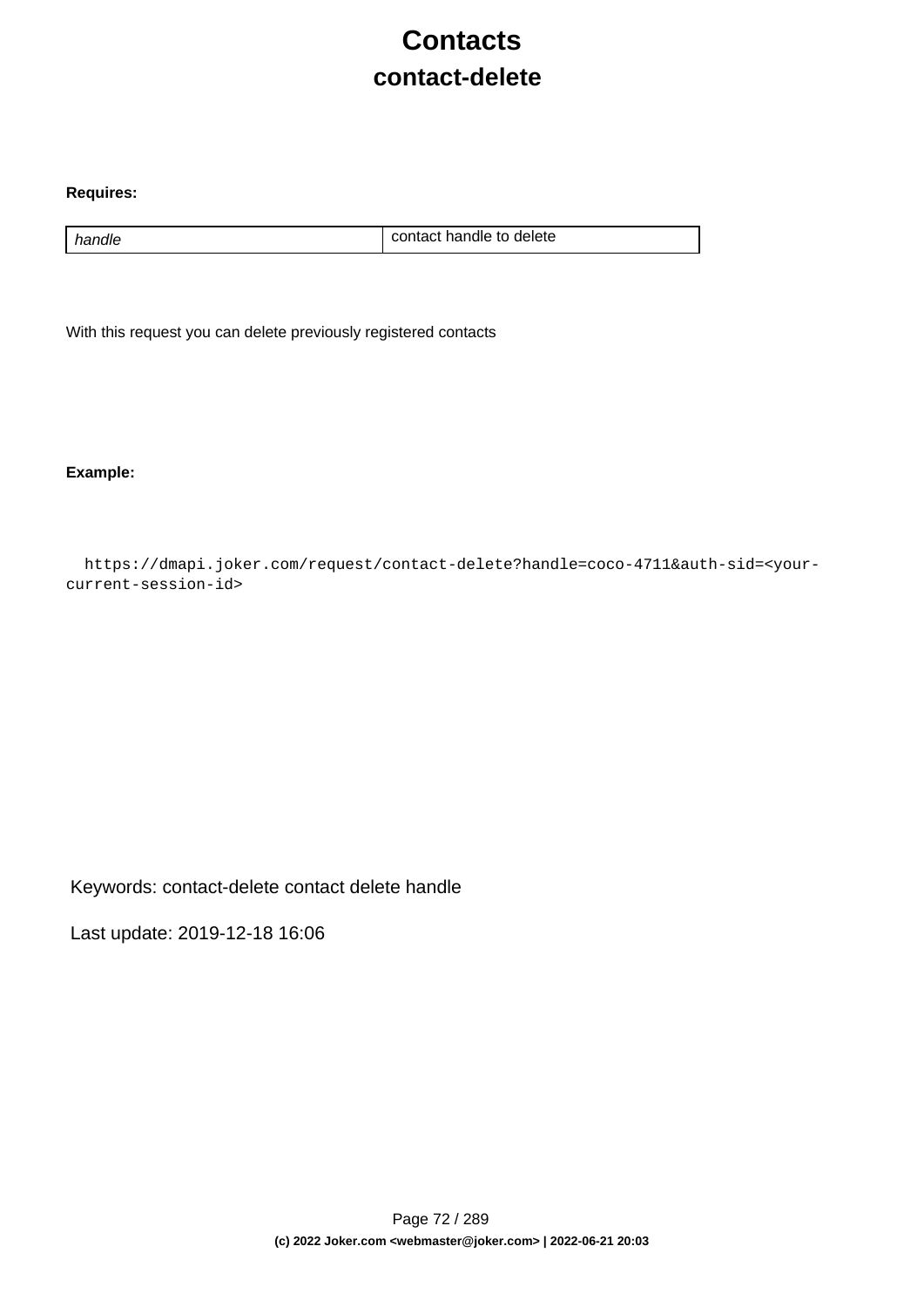# **Contacts query-ns-list**

#### **Accepts:**

| pattern | pattern to match (against host name, like<br>l "ns.dom*") |
|---------|-----------------------------------------------------------|
| l full  | include IPs if non-zero (0 or 1)                          |

#### **Returns:**

List of registered name servers, one per line.

If "full" is non-zero, then the list will include IP addresses, IPv4 (2nd column) and IPv6 (3rd column).

Columns will be separated by tab ("\t") character. If specific IP is not present (say, there is only IPv4 or IPv6), it will be listed as "-".

Example of list with IPs:

```
ns.example.com 1.2.3.4 - 
ns6.example.com - FE80:0000:0000:0000:0202:B3FF:FE1E:8329
```
### **Example:**

```
 https://dmapi.joker.com/request/query-ns-list?pattern=*my-own-ns*&full=1&auth-
sid=<your-current-session-id>
```
Keywords: query-ns-list, nameserver,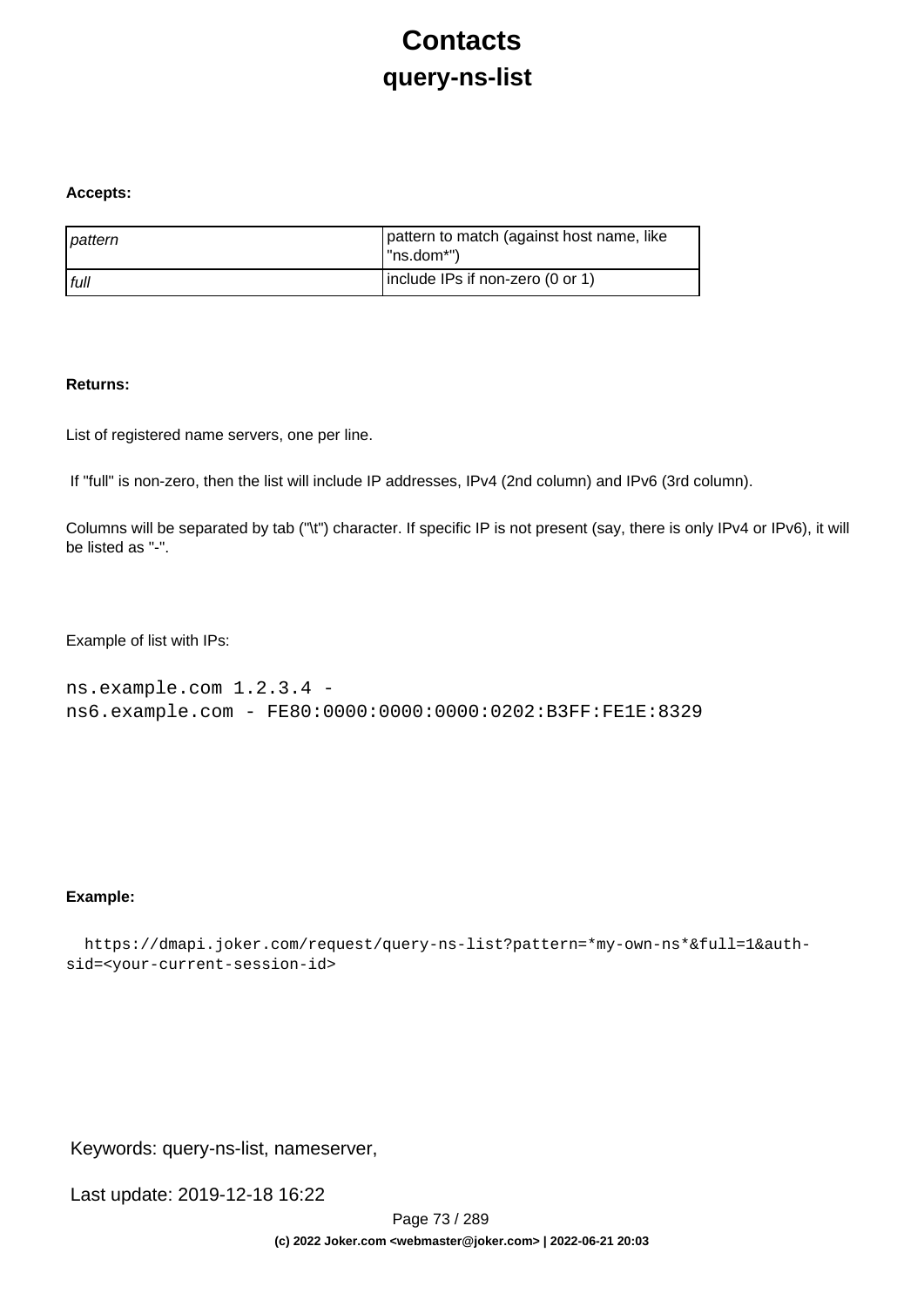## **Nameservers ns-create**

### **Requires:**

| host | Full qualified host name                                   |
|------|------------------------------------------------------------|
| l ip | IPv4 address (must not be from IANA's<br>reserved range)   |
| ipv6 | IPv6 address (short notation like fec0::17 is<br>accepted) |

With this request a new nameserver can be registered with the registry. This is needed to use a nameserver with glue records.

Either an IPv4 or IPv6 address is required.

Keywords: nameserver, nameservice, dns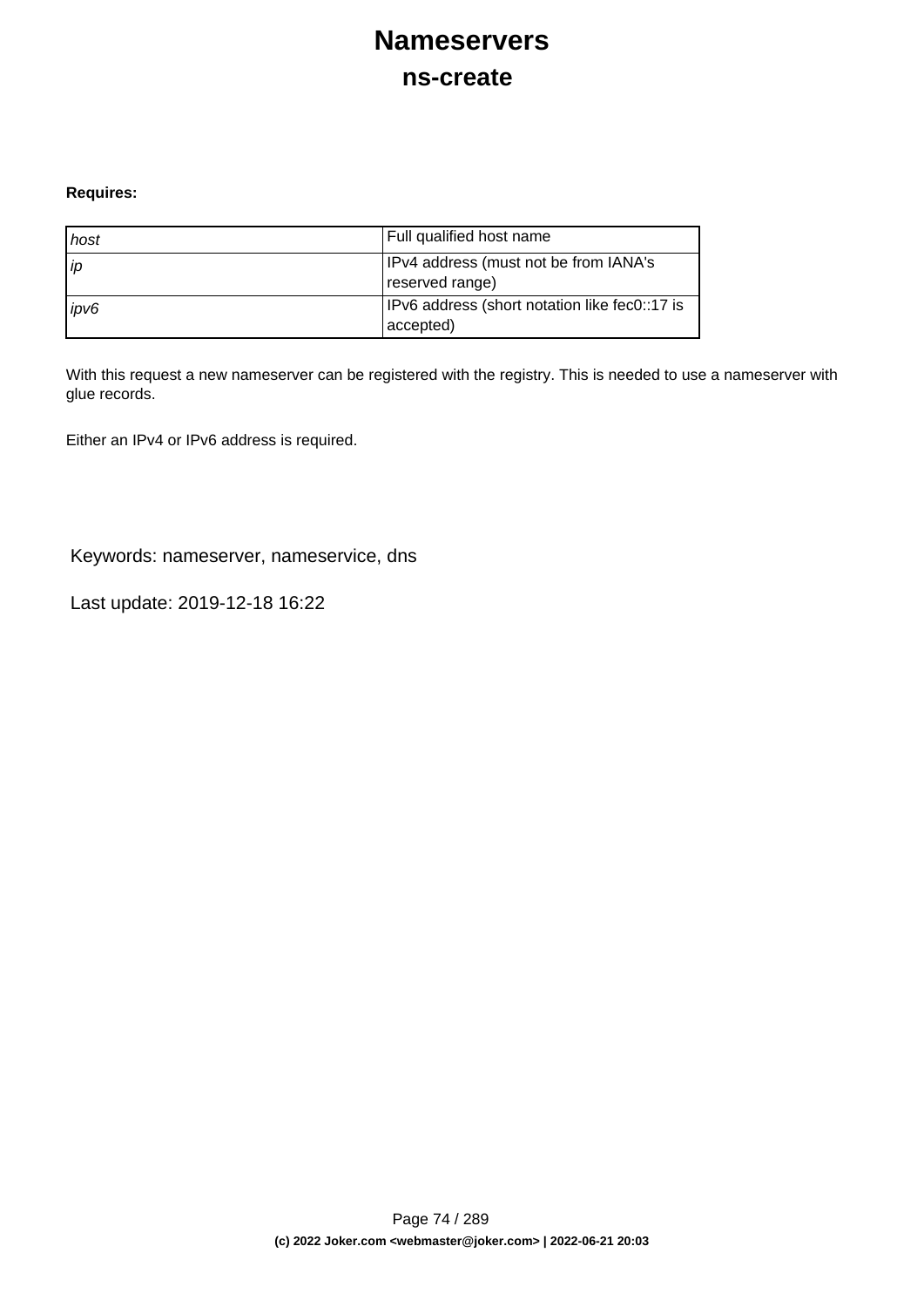## **Nameservers host-create**

This is an alias for [ns-create.](index.php?action=artikel&cat=29&id=34&artlang=en)

Keywords: nameserver,dns

Last update: 2016-10-06 17:27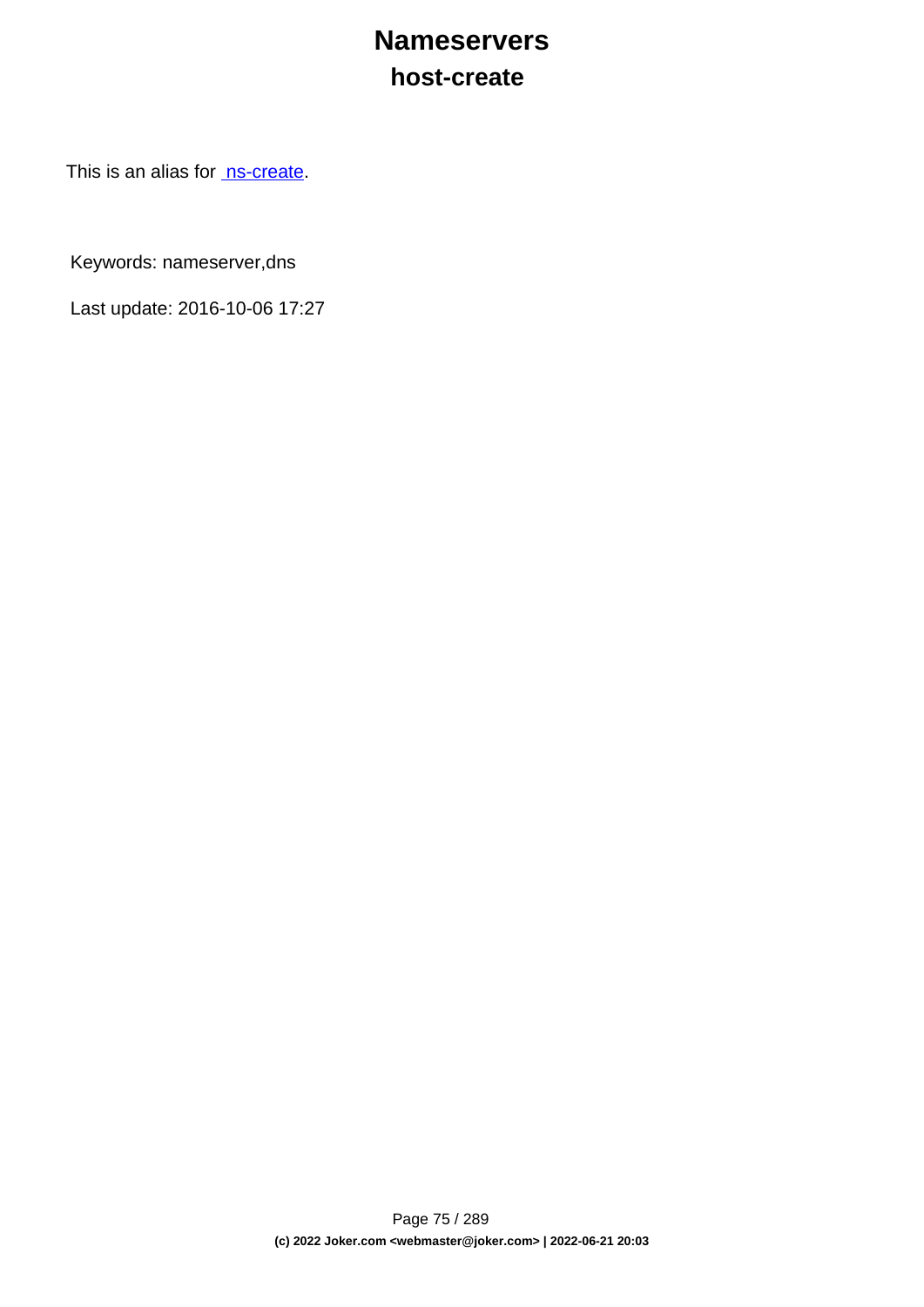## **Nameservers ns-modify**

### **Requires:**

| host | full qualified host name                                     |
|------|--------------------------------------------------------------|
| l ip | IPv4 address (must not be from IANA's<br>reserved range)     |
| ipv6 | IPv6 address (short notation like 'fec0::17' is<br>accepted) |

With this request you can modify the IP address of a registered nameserver.

Keywords: ns-modify, host-modify, host IP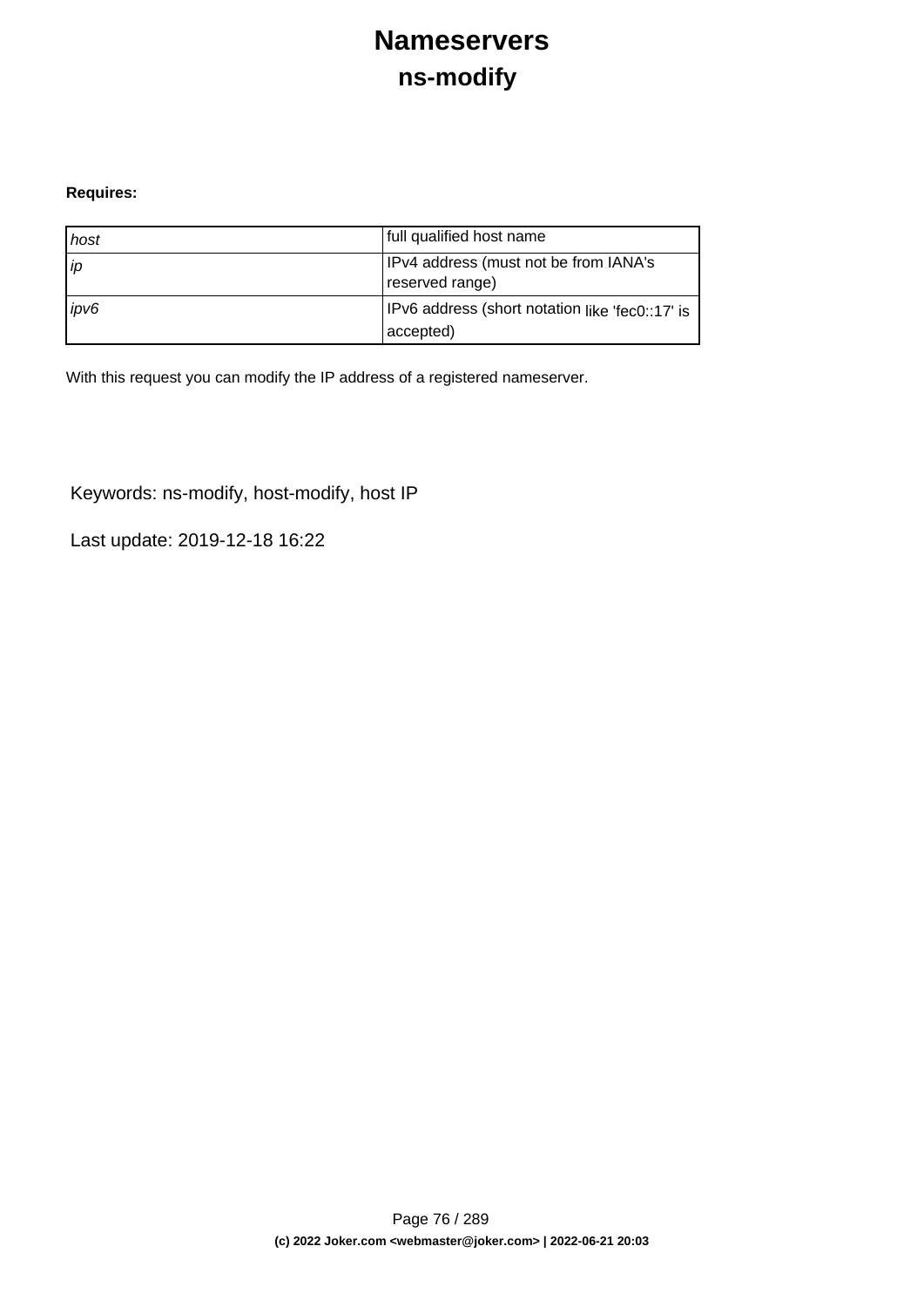# **Nameservers host-modify**

This is an alias for **ns-modify**.

Keywords: host-modify ns-modify

Last update: 2012-09-27 15:05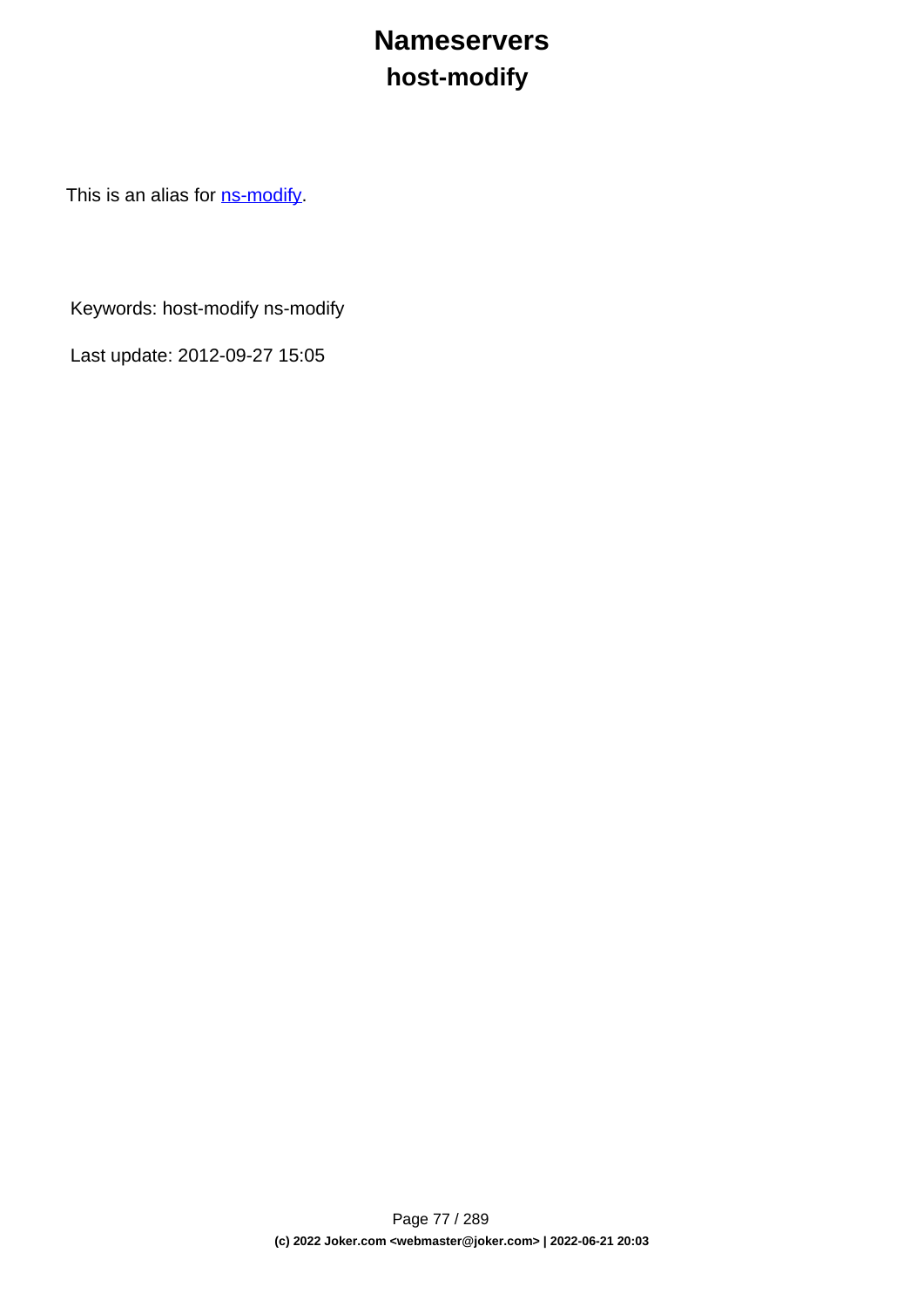## **Nameservers ns-delete**

### **Requires:**

host host host name host name host name host name host name

With this request you can delete a registered nameserver.

Keywords: ns-delete, host-delete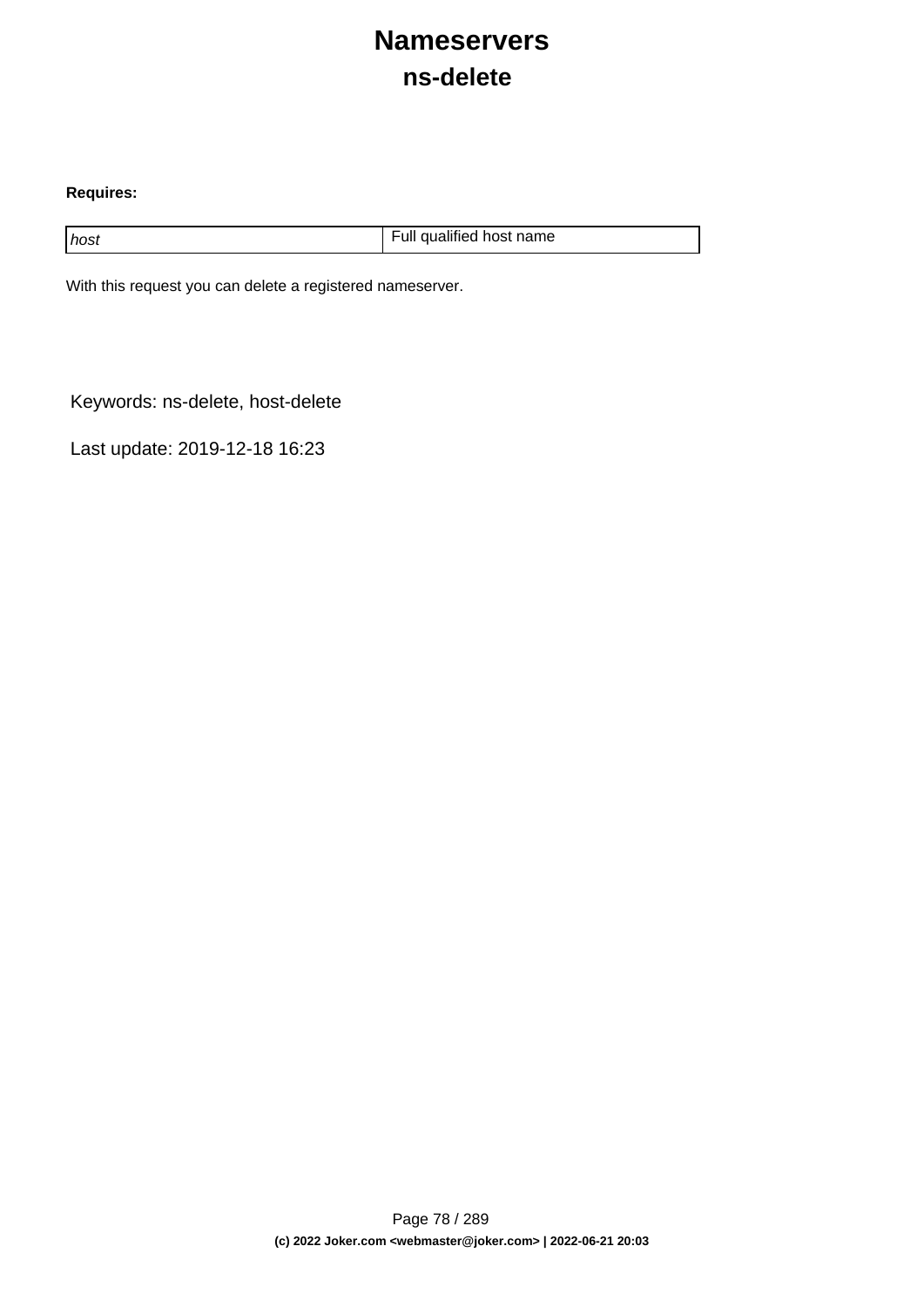## **Nameservers host-delete**

This is an alias for **[ns-delete](index.php?action=artikel&cat=29&id=38&artlang=en)**.

Keywords: ns-delete host-delete

Last update: 2012-09-27 15:07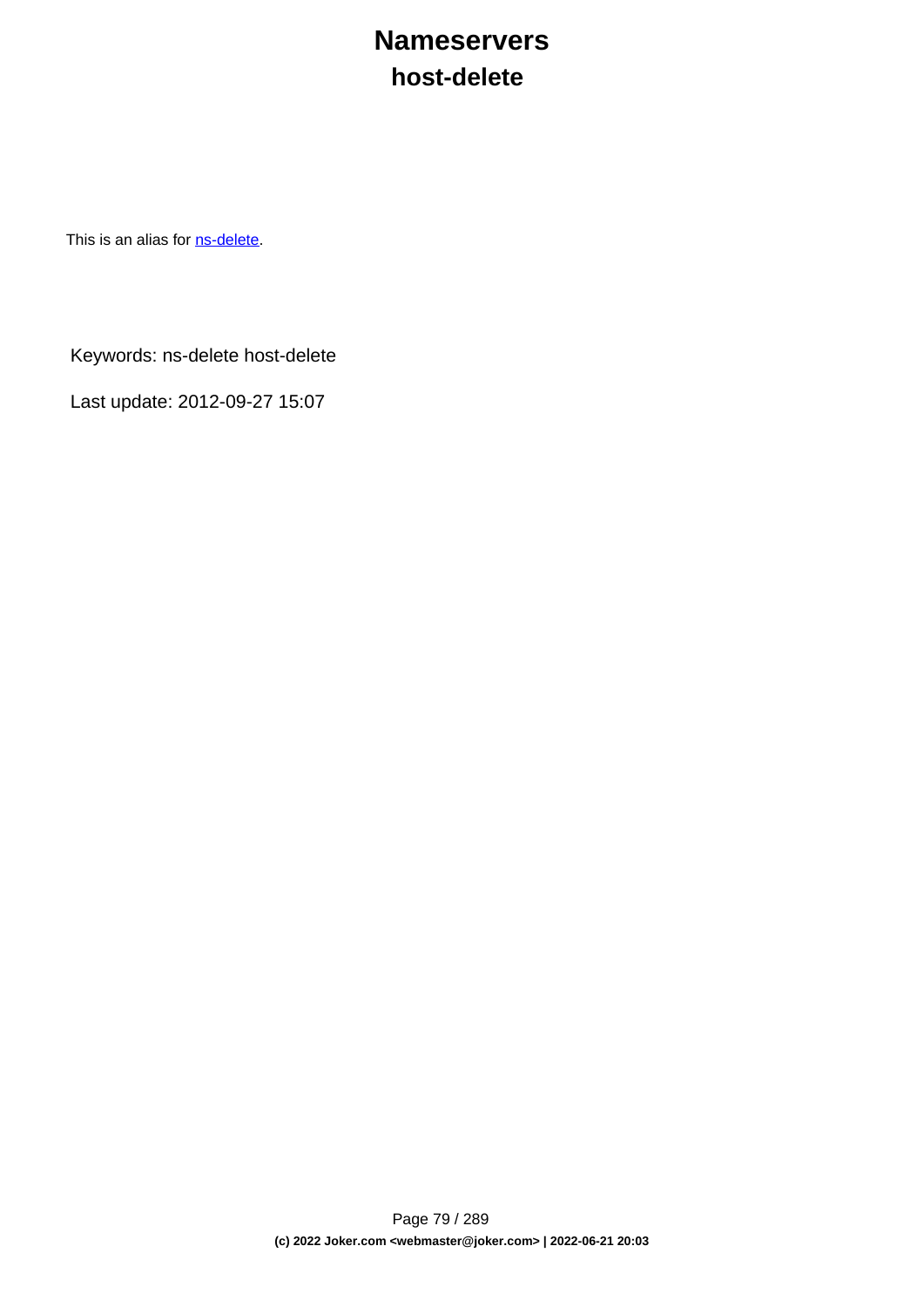# **Nameservers dns-zone-list**

### **Accepts:**

pattern **Pattern is a pattern to match (globbing, like "dom\*")** 

#### **Returns:**

List zones (domains) which are managed and served by Joker.com name servers. Zones are listed one per line.

Keywords: zone, dns, nameservice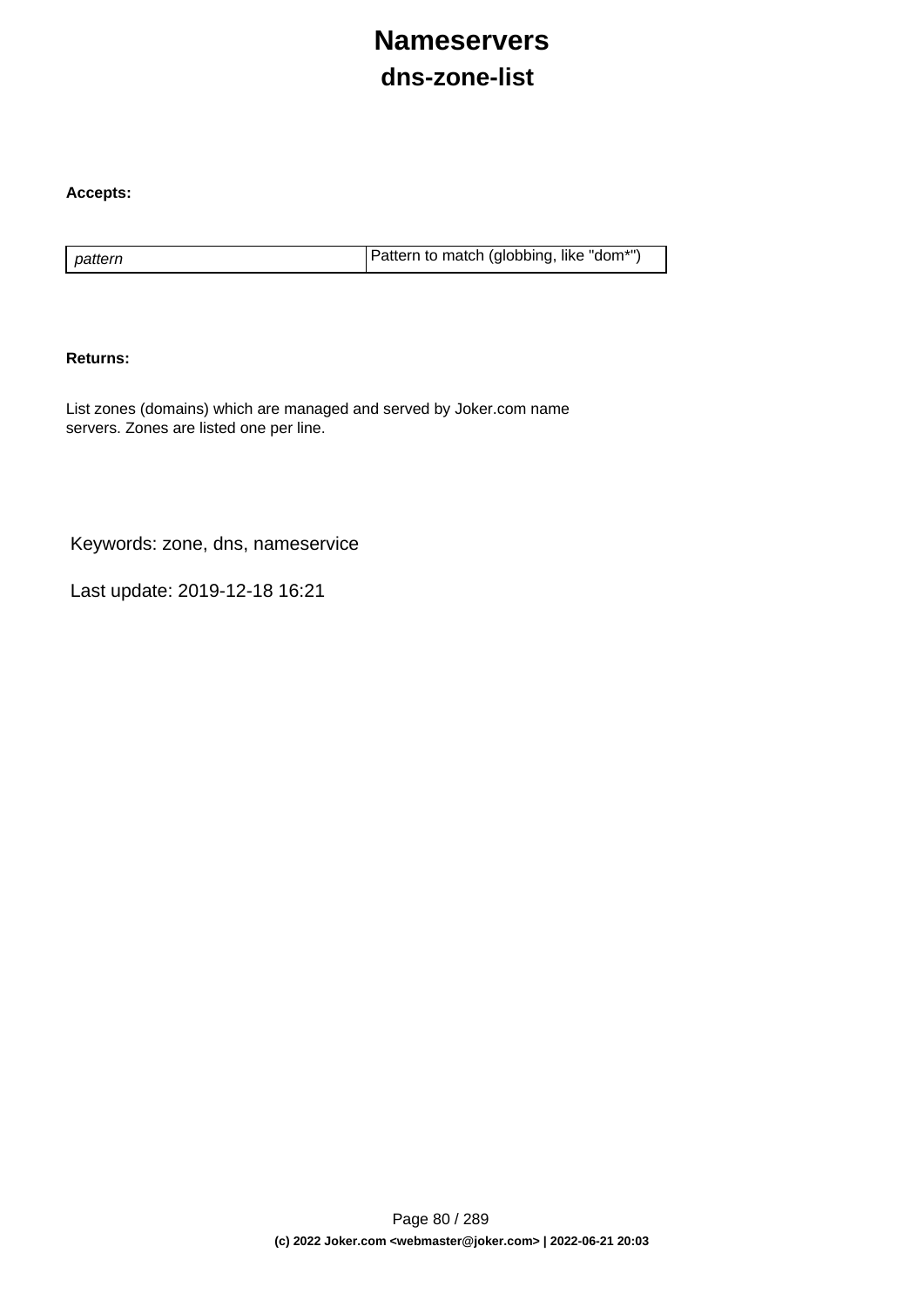# **Modify Zonedata dns-zone-get**

### **Requires:**

domain domain and a contract a contract a late of  $\vert$  Zone (domain) name to fetch data from

### **Returns:**

Returns list of zone records.

The format of zone is as follows (one record per line):

```
<label> <type> <pri> <target> <ttl> <valid-from> <valid-
to> <parameters(s)>
```
### Where:

| label      | subdomain/redirection label, relative to current zone, or '@'<br>(which means current zone name) |
|------------|--------------------------------------------------------------------------------------------------|
| type       | record type (A, AAAA, MX, CNAME, URL, MAILFW, TXT,<br>NAPTR, DYNA, DYNAAAA, SRV)                 |
| pri        | numeric value, meaningful only for types MX, NAPTR and<br>SRV, must be 0 for all other types     |
| target     | record target/value. Must be quoted if contains spaces                                           |
| ttl        | record TTL (time to live) in seconds                                                             |
| valid-from | record is not valid before this time (UNIX timestamp) or 0                                       |
| valid-to   | record is not valid after this time (UNIX timestamp) or 0                                        |
| parameters | record-specific parameter(s)                                                                     |

All values from "name" to "ttl" are mandatory for every record.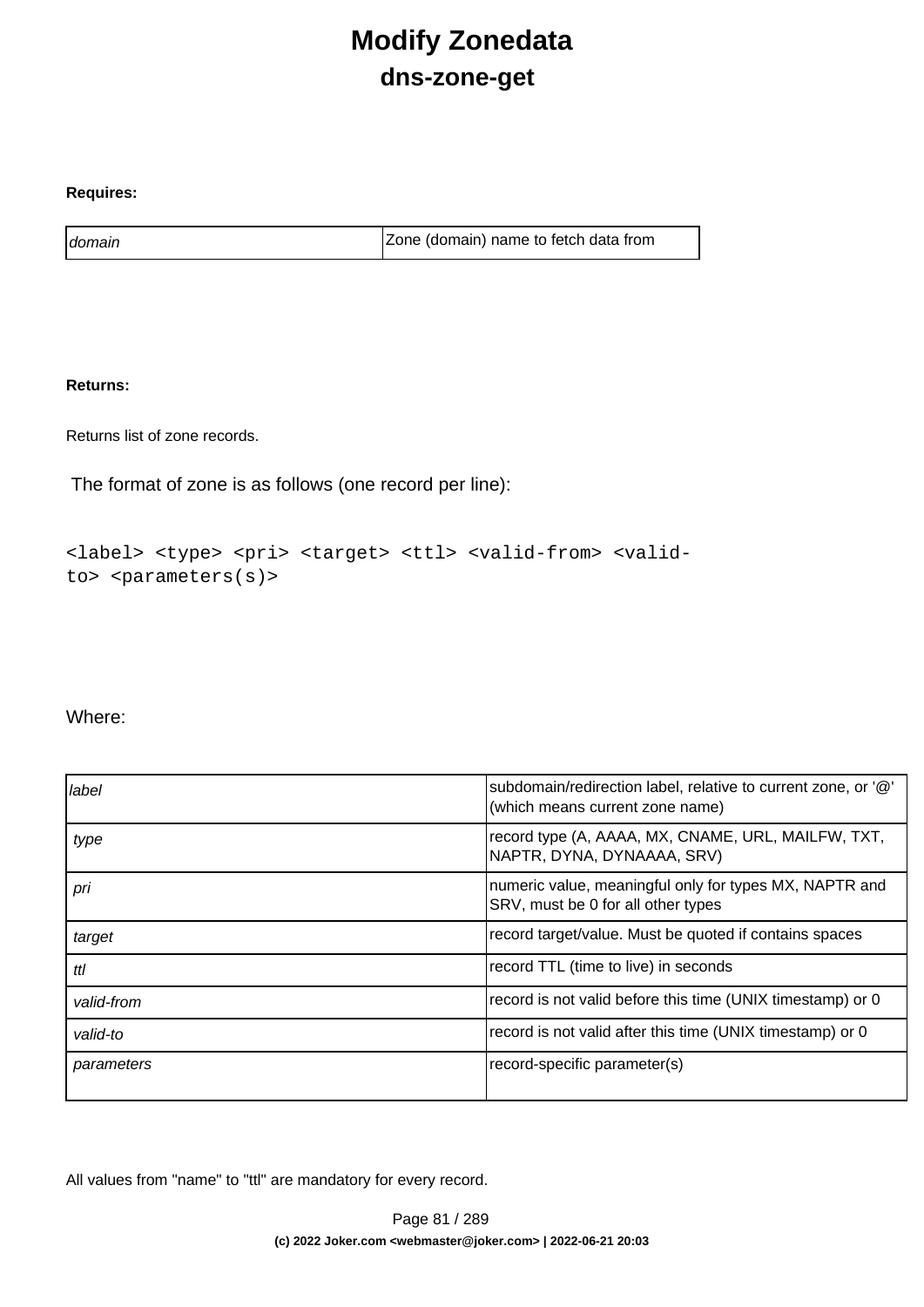## **Modify Zonedata**

<valid-to> and <valid-from> are not implemented yet, so usually are 0, and may be omitted if there are no other parameters required.

<parameters(s)> are record dependent, used in NAPTR, MAILFW, FRAME and URL records.

<ttl> must be at least 60 for all records except NAPTR and SVC, where it can be 0 (meaning: no caching). For MAILFW/URL/FRAME <ttl> is irrelevant and assumed to be 60 seconds (i.e., any change will be in effect within 60 seconds from zone change).

<pri> preference value for MX records, priority/weight for SRV records and order/preference for NAPTR records. For any other record, the value must be 0.

Examples of zone records:

www A 0 127.0.0.1 86400 www AAAA 0 fec0::17 86400 @ MX 10 mail.example.com. 86400

```
redirect URL 0 http://joker.com 86400
```
Sets redirection from redirect.joker.com to [http://joker.com](..//) (assuming that current zone is "joker.com").

```
 frame FRAME 0 http://joker.com 86400 0 0 "Header: Frame-Forward" "head" "title"
"body"
```
Sets frame-based redirection similar to URL redirection.

For FRAME record, extra parameters are as follows:

- Extra HTTP headers. (newlines may be escaped as \n)
- Extra text placed in <head></head> section of generated HTML.
- Title text (<title></title>) of generated HTML.
- Body text (used for <noframes> section)

username MAILFW 0 [redirected@example.com](mailto:redirected@example.com) 86400 0 0 1

This MAILFW records makes redirection of mail sent to [username@joker.com](mailto:username@joker.com) (assuming that current zone name is "joker.com") to [redirected@example.com](mailto:redirected@example.com), extra parameter ("1") specifies that spam-filtering should be used.

naptr NAPTR 10/100 replacement 86400 0 0 "flags" "service" "regex"

This NAPTR record has order 10 and preference 100. Only one of "replacement" or "regex" may be specified, if "regex" is specified, "replacement" must be "." (without quotes), if "replacement" is specified, "regex" must be empty string. Quotes are mandatory for all extra parameters. For details please consult RFC 2915, or look here:<http://de.wikipedia.org/wiki/NAPTR>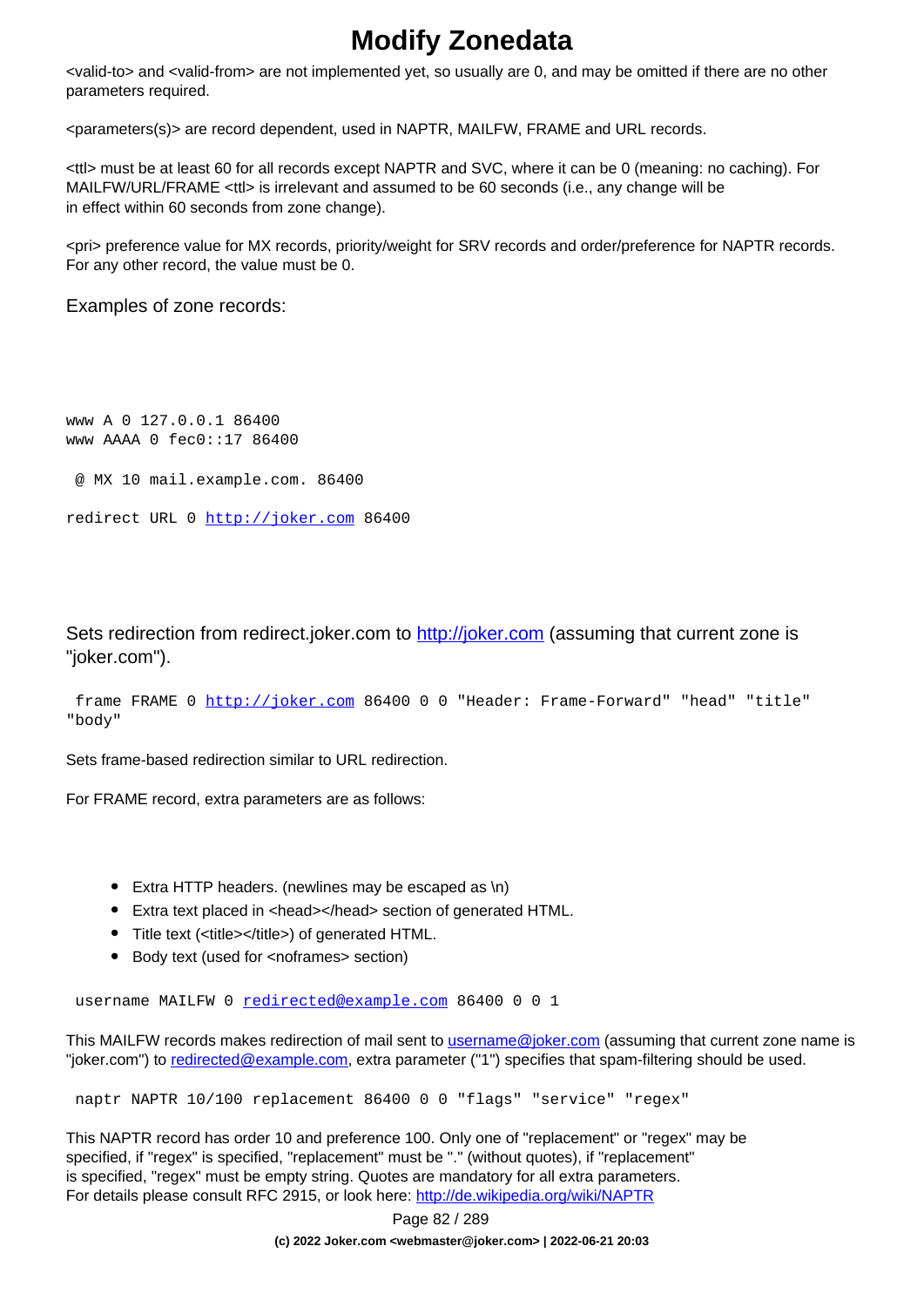## **Modify Zonedata**

\_ldap.\_tcp SRV 10/100 ldap.example.com:389 60

This SRV record has priority 10, weight 100, target "ldap.example.com" and port "389" with TTL 60 seconds. Please consult RFC 2782 for details.

txt TXT 0 "key=value" 86400

Quoting of values for TXT records is mandatory.

www CNAME 0 example.com. 86400

Two special record types, DYNA and DYNAAAA, are used in case if DynDNS is active. They have same meaning as corresponding "A" and "AAAA" records, except that their targets may be updated using Joker DynDNS service.

To enable/disable DynDNS service, and to define username/password used to access it, the record format is as follows:

\$dyndns=yes:username:password

username/password may not contain spaces or colon (":") characters. If "no" is specified instead of "yes", DynDNS will be turned off (i.e. DYN<sup>\*</sup> entries will have no effect).

In case if there are any errors, zone modification will not be accepted. All errors will be reported for every erroneous line, so if there are more than one, you will be able to see all detected errors.

Keywords: zone dns nameservice modfiy\_zone modify-zone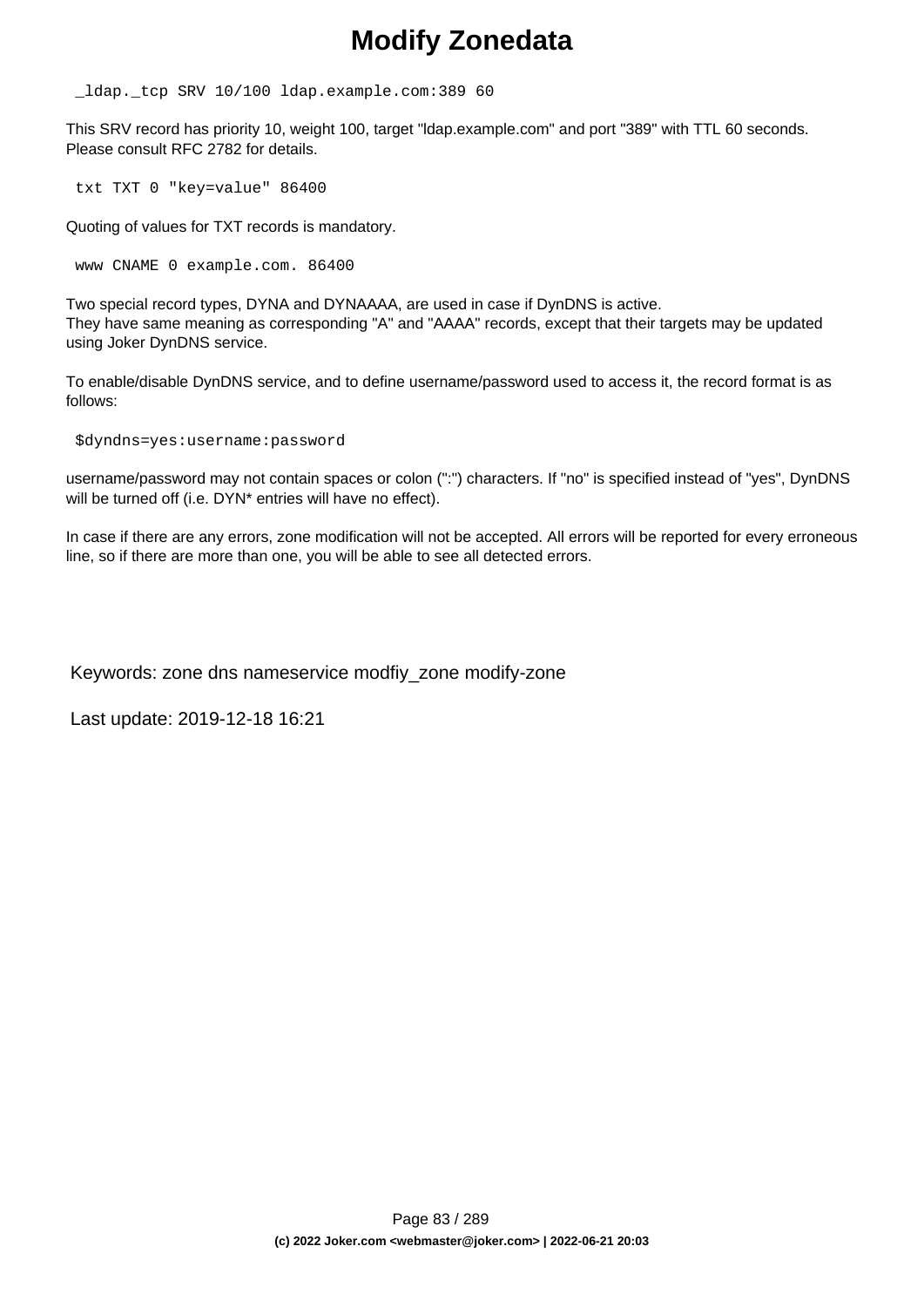## **Modify Zonedata dns-zone-put**

#### **Requires:**

| <b>I</b> domain     | Zone (domain) name to store data to |
|---------------------|-------------------------------------|
| <i><b>Izone</b></i> | URL encoded zone data               |

#### **Returns:**

Replace current zone for provided domain with specified value.

Field "zone" will be parsed as multiline text (so usual line erminators are expected).

### **Warning: This request will overwrite current zone, i.e. all current ecords will be replaced by new records.**

The format of zone is as follows (one record per line):

```
<label> <type> <pri> <target> <ttl> <valid-from> <valid-
to> <parameters(s)>
```
Please find a detailed description of format syntax at section [dns-zone-get.](index.php?action=artikel&cat=1&id=435&artlang=en)

Keywords: zone, dns, nameservice, modify-zone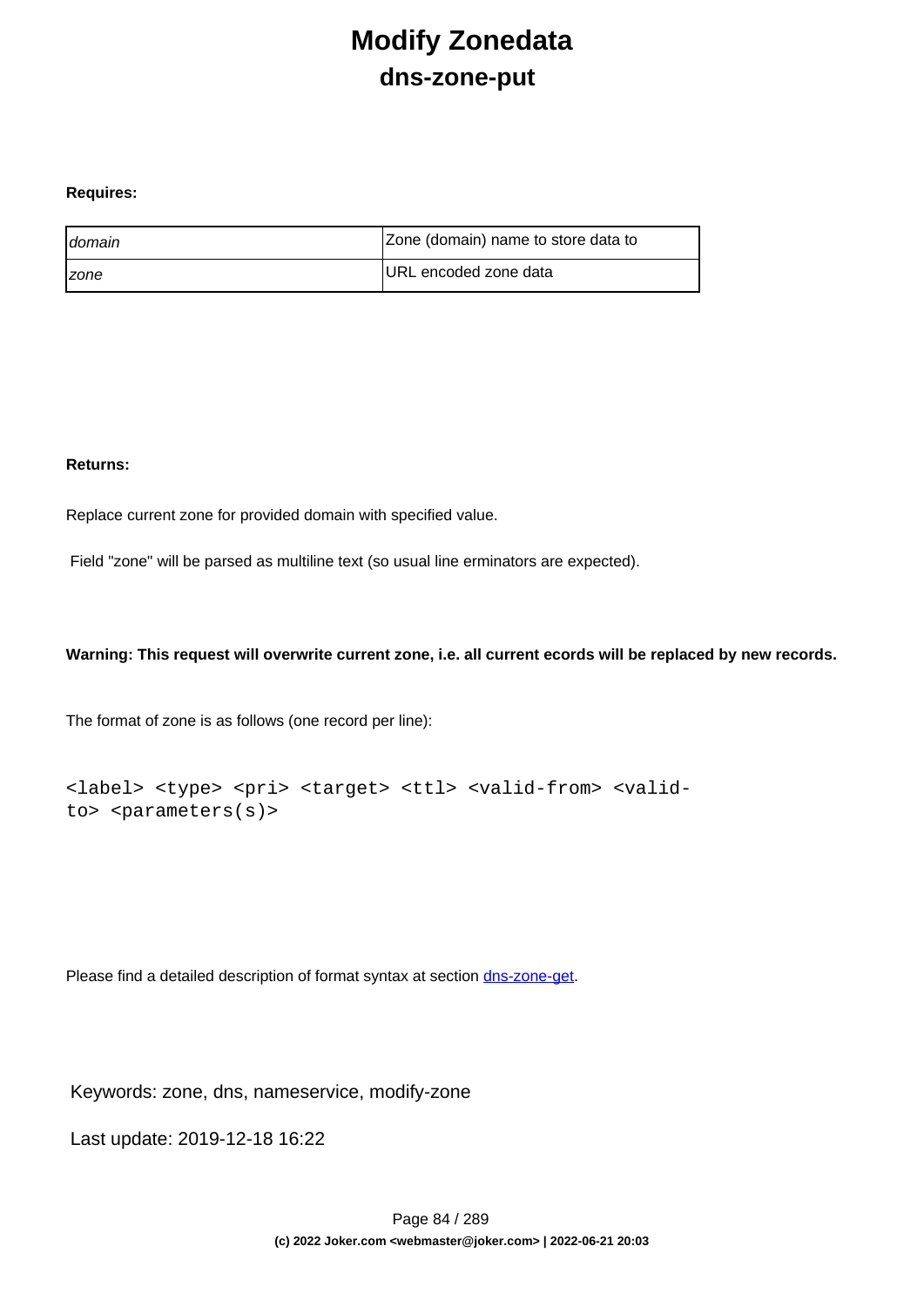## **Modify Zonedata grants-list**

| domain | <br>. .<br>name<br>ull<br>.<br>l domain<br>ш<br>ашес |
|--------|------------------------------------------------------|

#### **Accepts:**

**Requires:**

| showke <sup>.</sup> | kev<br>nn 1<br>invitation<br>700<br>א∩חר<br>auudoo |
|---------------------|----------------------------------------------------|
|                     |                                                    |

Get a list of active and pending grants.

Returns lines in the following format (space-separated):

invitation <nr> <scope> <key> domain <domain-name> <role> - - - <invit ee-email> <nick-name> grant <nr> <scope> domain <domain-name> <role> < inviter-username> <invitee-username> <invitee-userid> <inviteeemail> <nick-name>

#### **Where**:

| $<$ nr $>$                            | record number                                   |  |
|---------------------------------------|-------------------------------------------------|--|
| <scope></scope>                       | Grant/Invite id (used to uniquely identify reco |  |
|                                       | revocation)                                     |  |
| $<$ key $>$                           | Invitation access key, present only when "sho   |  |
|                                       | non-zero; it has meaning only for pending inv   |  |
|                                       | always is "-" for grants                        |  |
| <domain-name></domain-name>           | domain name (identical to domain in request)    |  |
| <role></role>                         | one of @admin/@billing/@tech/@creator           |  |
| <inviter-username></inviter-username> | your username (owner of the domain)             |  |
| <invitee-username></invitee-username> | Username of invited user                        |  |
| <invitee-userid></invitee-userid>     | [leave empty] user-ID of invited user           |  |
|                                       |                                                 |  |
| <nick-name></nick-name>               | name or comment you want to assign to this role |  |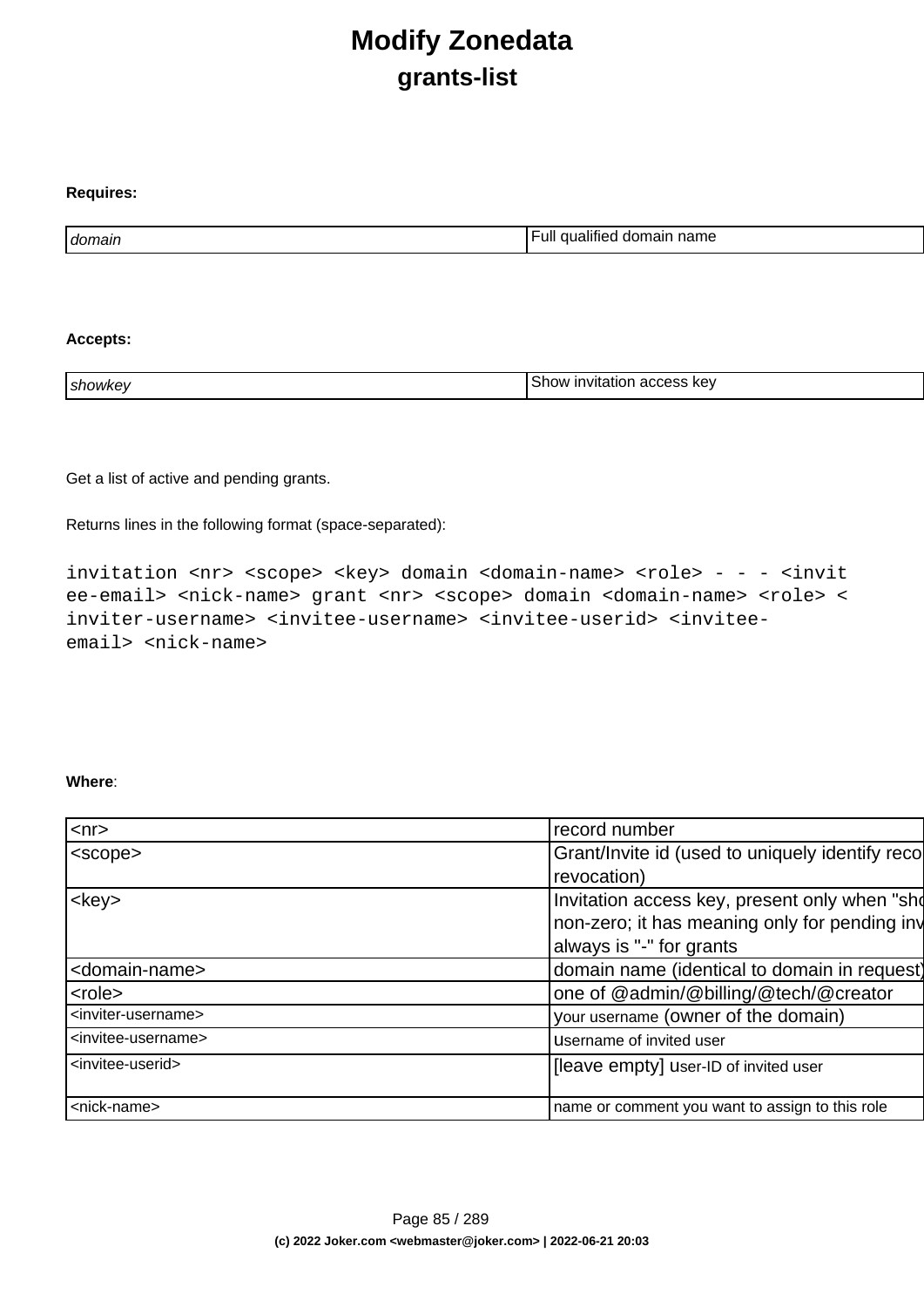# **Rights and Roles**

Keywords: grants, roles, permissions, assignment, re-assignment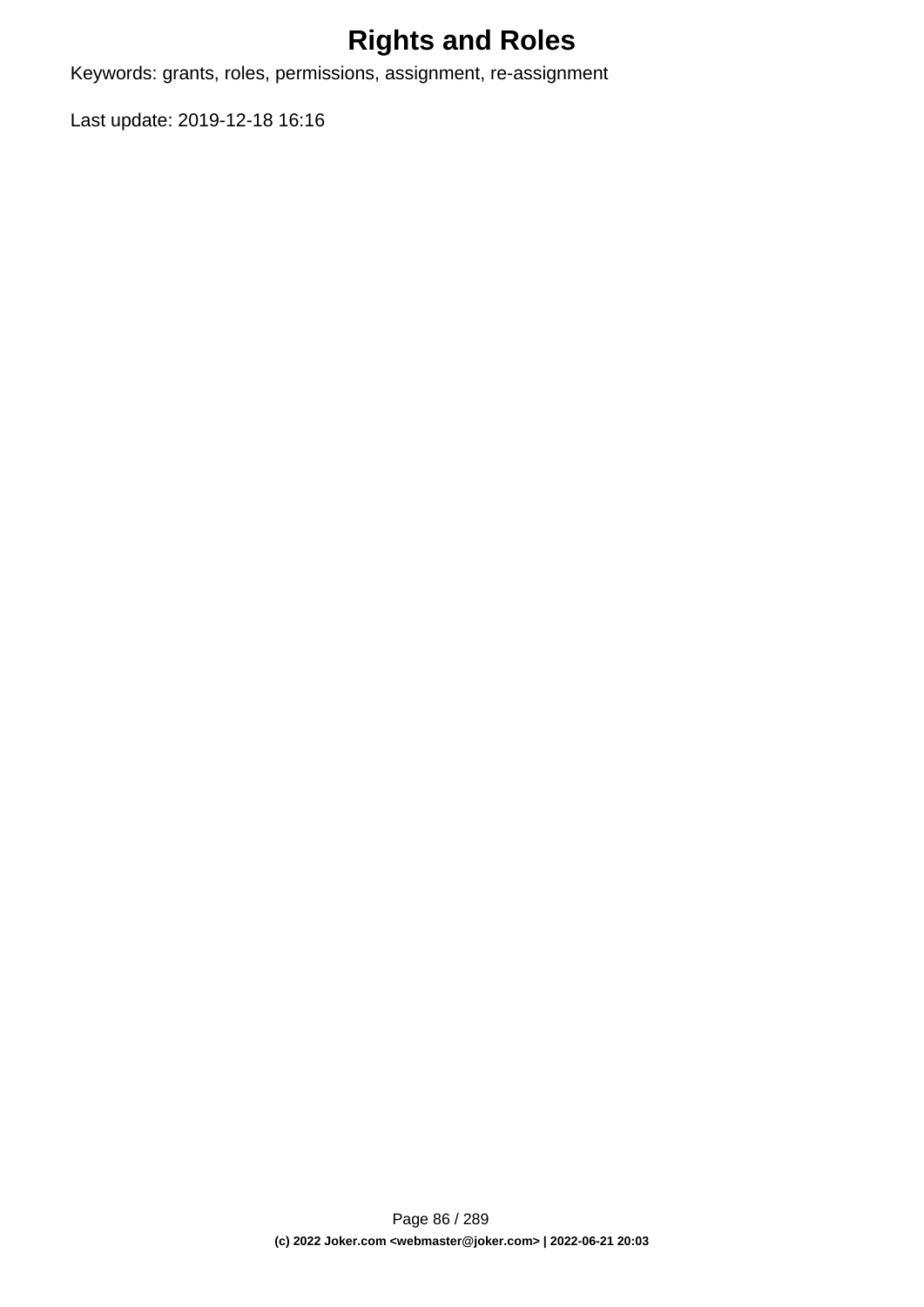## **Rights and Roles grants-invite**

#### **Request parameters:**

| name       | value                                                                                  | mandatory |
|------------|----------------------------------------------------------------------------------------|-----------|
| domain     | Full qualified domain name                                                             | yes       |
| email      | Email of user to be invited to accept a<br>role for 'domain'                           | yes       |
| role       | <b>Role offered</b><br>(@admin/@billing/@tech/@creator)                                | yes       |
| client-uid | receiving Joker.com user id as shown<br>on Joker.com - also conforms to<br>reseller-id | no        |
| nick-name  | Name or comment for this role/grant for<br>later identification (defaults to email)    | no        |

With this request you can assign ['Roles' \(permissions\)](index.php?action=artikel&cat=5&id=446&artlang=en) of domains to other Joker.com users. The special role "creator" is an equivalent to an **internal transfer** of that domain to another Joker.com user. In this case, the domain is **assigned** to the receiving account's portfolio, including all rights and permissions on this domain.

There are two variants to use this functionality: If the **client-uid** (**Joker.com user account id**) is given, and the client-uid **matches** the **associated user's email address** in our system, the role is **applied immediately** - there will be no request for confirmation on the receiver's side. In case the client-uid is not given, but only the email address, the transaction has to be acknowledged by the receiving user. For this, he will get an email ('invitation'), containing a link and a key. Either the link has to be clicked, or the key has to be applied using Joker.com (=> Transfer). This can also be used for **users which do not yet have a Joker.com account**.

Please see more details: [How to grant roles \(= grant permissions to others\)?](index.php?action=artikel&cat=5&id=446&artlang=en)

Returns status only (ok or not). Email is sent if request was succesfull.

Keywords: grants, roles, contacts, permissions, invitations,transfer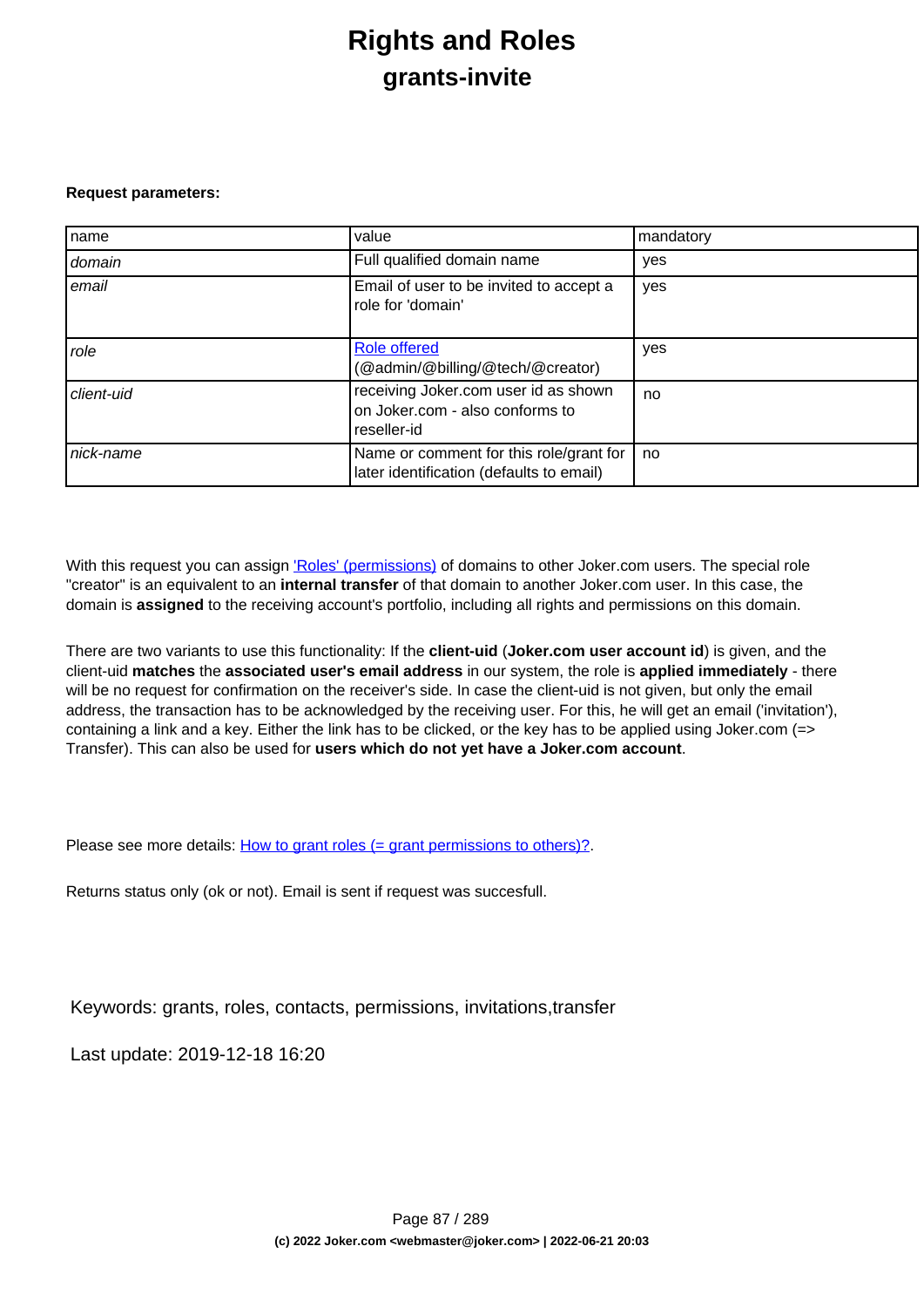# **Rights and Roles grants-revoke**

### **Requires:**

| domain      | full qualified domain name                                         |
|-------------|--------------------------------------------------------------------|
| <i>role</i> | Role to be revoked from<br>domain (@admin/@billing/@tech/@creator) |
| Scope       | lidentifier from 'grants-list' request                             |
| type        | type of the record to revoke - "grant" or "invitation"             |

Deletes an issued grant (permission) of a domain, or a pending invitation for a grant.

Returns status only (ok or not). Email is sent if request was succesfull.

Keywords: grants, roles, contacts, permissions, invitations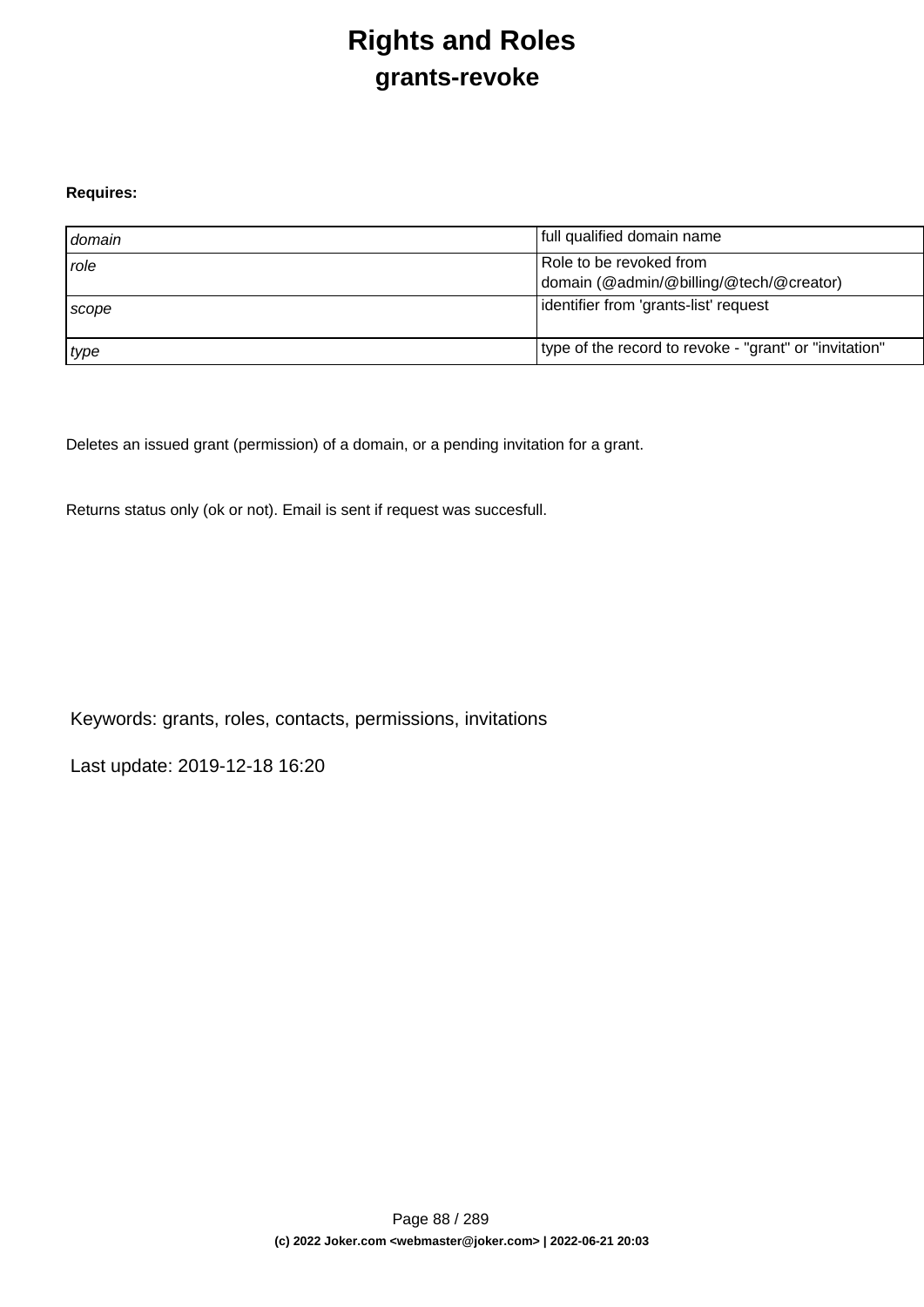## **Rights and Roles query-object**

### **Accepts:**

| domain  | l Domain name  | Exactly one of those must be<br>specified. Only objects registered with |
|---------|----------------|-------------------------------------------------------------------------|
| contact | Contact handle | Joker.com may be queried.                                               |
| host    | l Nameserver   |                                                                         |

#### **Returns:**

Information about specified object (similar to whois), in format "key: value".

This request is **deprecated** - please use ' [query-whois](index.php?action=artikel&cat=79&id=455&artlang=en)' instead.

Keywords: query-object, contact, host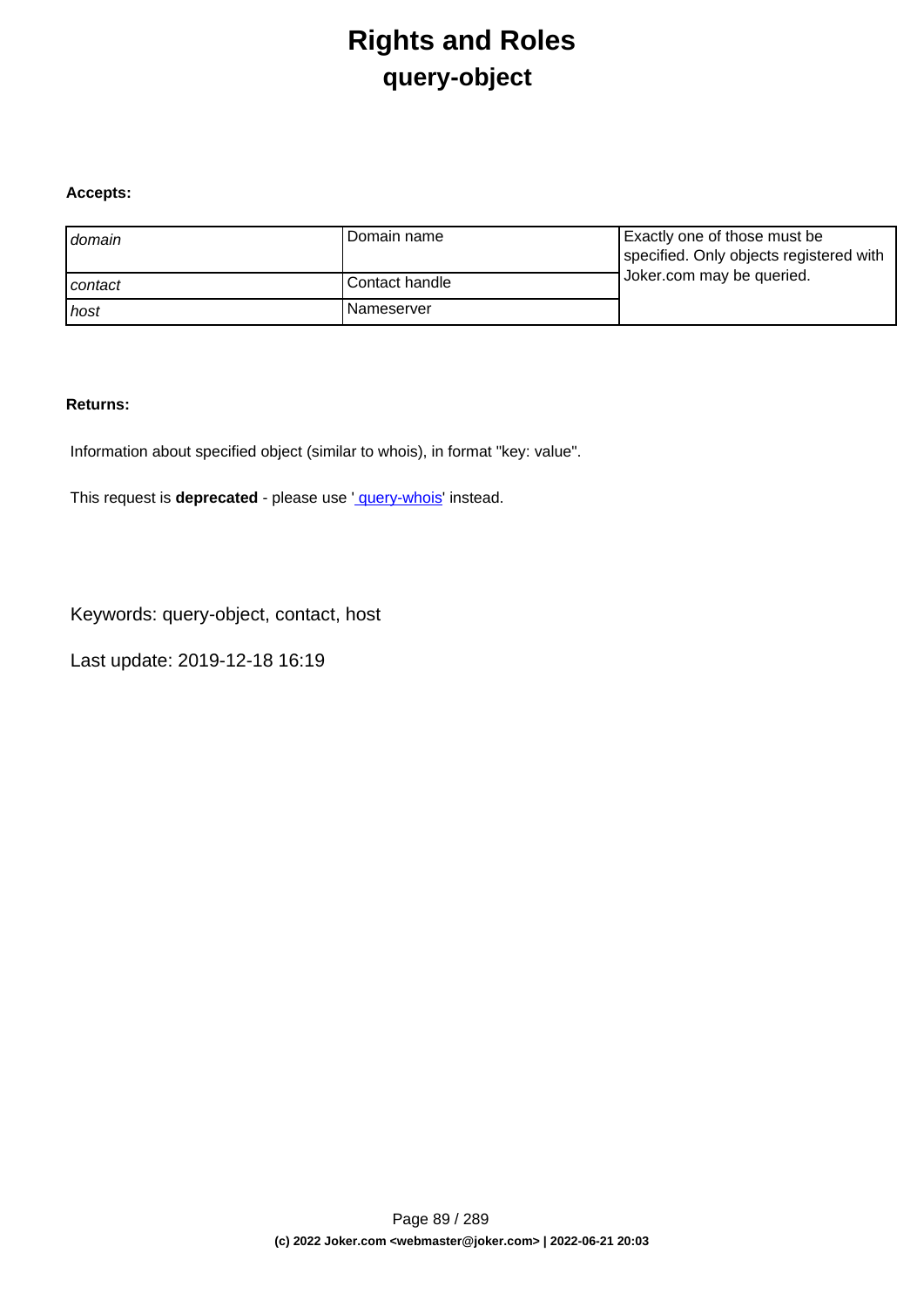# **Other query-whois**

### **Accepts:**

| domain  | Domain name       | Exactly one of those must be specified.<br>Only objects registered with Joker.com |
|---------|-------------------|-----------------------------------------------------------------------------------|
| contact | l Contact handle  | may be queried.                                                                   |
| ı host  | <b>Nameserver</b> |                                                                                   |

#### **Returns:**

Information about specified object (similar to whois), in the format "key: value".

The difference to the *query-object* request is, that this request reflects actual (live) data in Joker.com database, while *query-object* may show data which not yet up-to-date.

Keywords: whois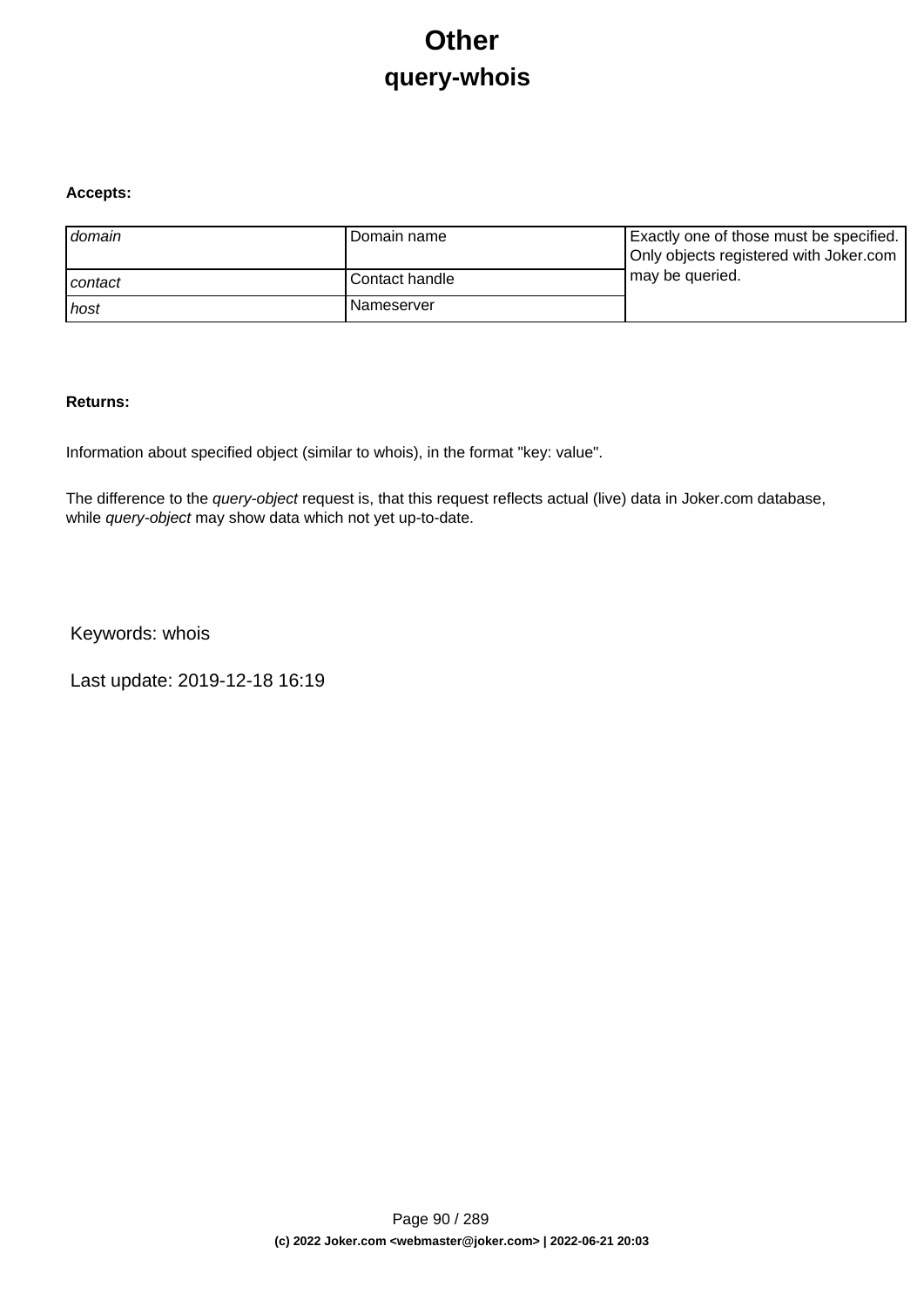# **Other wa-email-list**

Lists all domains and owner emails **of domains from your portfolio** which are **pending whois (email) verification**.

For Whois validation, the email address of the owner contact of a newly created, transfered or modifed gTLD has to be verified.This verification is done by sending an email to the owner contact, which contains a unique key in a link. When this link is clicked, the related email address is set to "validated".

For full ICANN policy, please see [Whois-Validation](https://joker.com/goto/icann_ra_whois).

#### **Requires:**

-

#### **Returns:**

email-address<TAB>domain-name<TAB>verification-expiration-date

#### **Where:**

| email-address                | email address of the domain owner which is pending<br>verification                                                                                                           |  |  |  |  |
|------------------------------|------------------------------------------------------------------------------------------------------------------------------------------------------------------------------|--|--|--|--|
| domain-name                  | domain name where email is the owner                                                                                                                                         |  |  |  |  |
| verification-expiration-date | verification deadline, i.e. if by this date and time<br>(specified in standard ISO format) email is not<br>positively verified, the domain name listed may be<br>deactivated |  |  |  |  |

#### **Example:**

https://dmapi.joker.com/request/wa-email-list?auth-sid=<your-current-session-id>

Page 91 / 289

#### **(c) 2022 Joker.com <webmaster@joker.com> | 2022-06-21 20:03**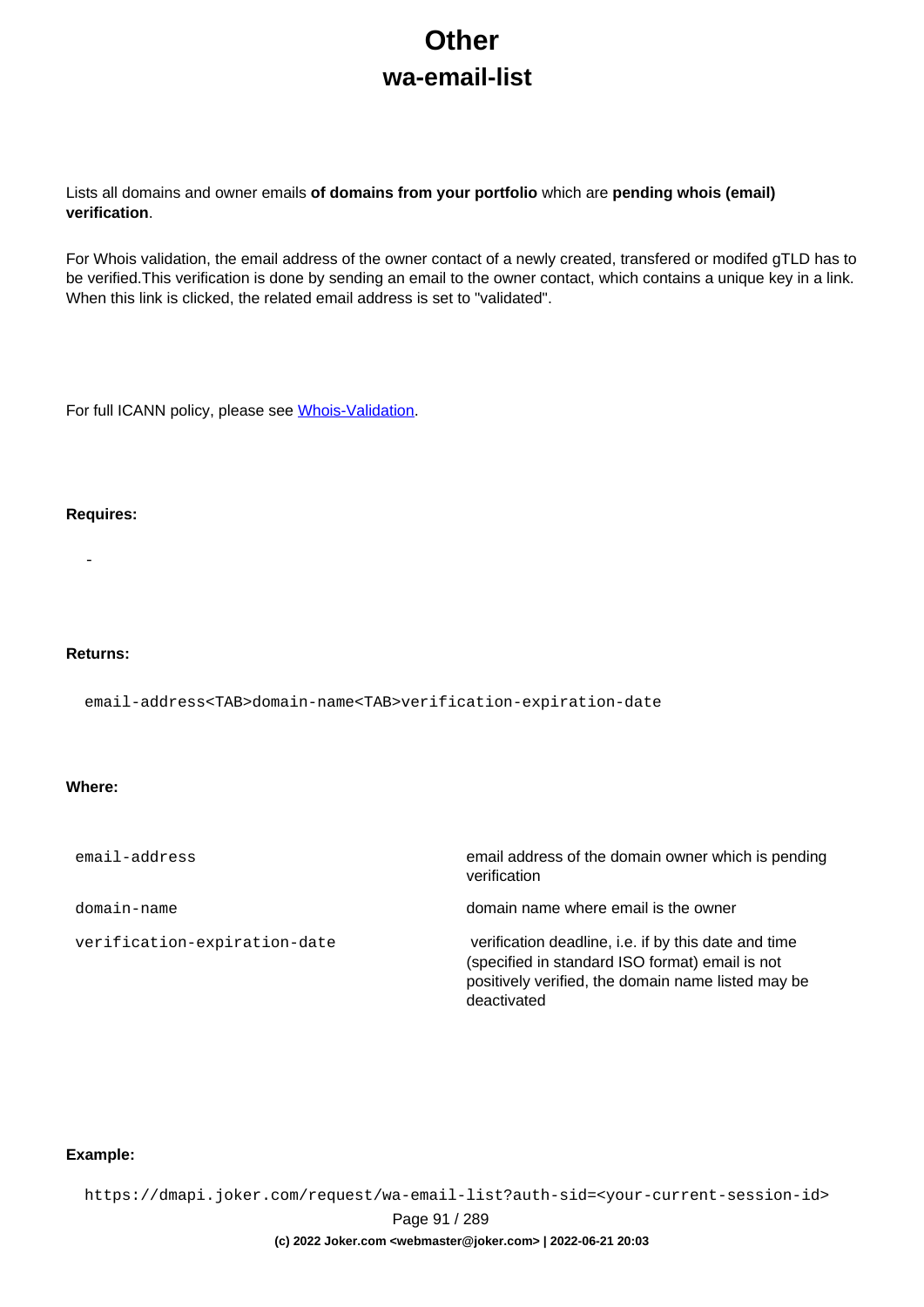## **Other**

Keywords: whois-accuracy,email-verification,whois-validation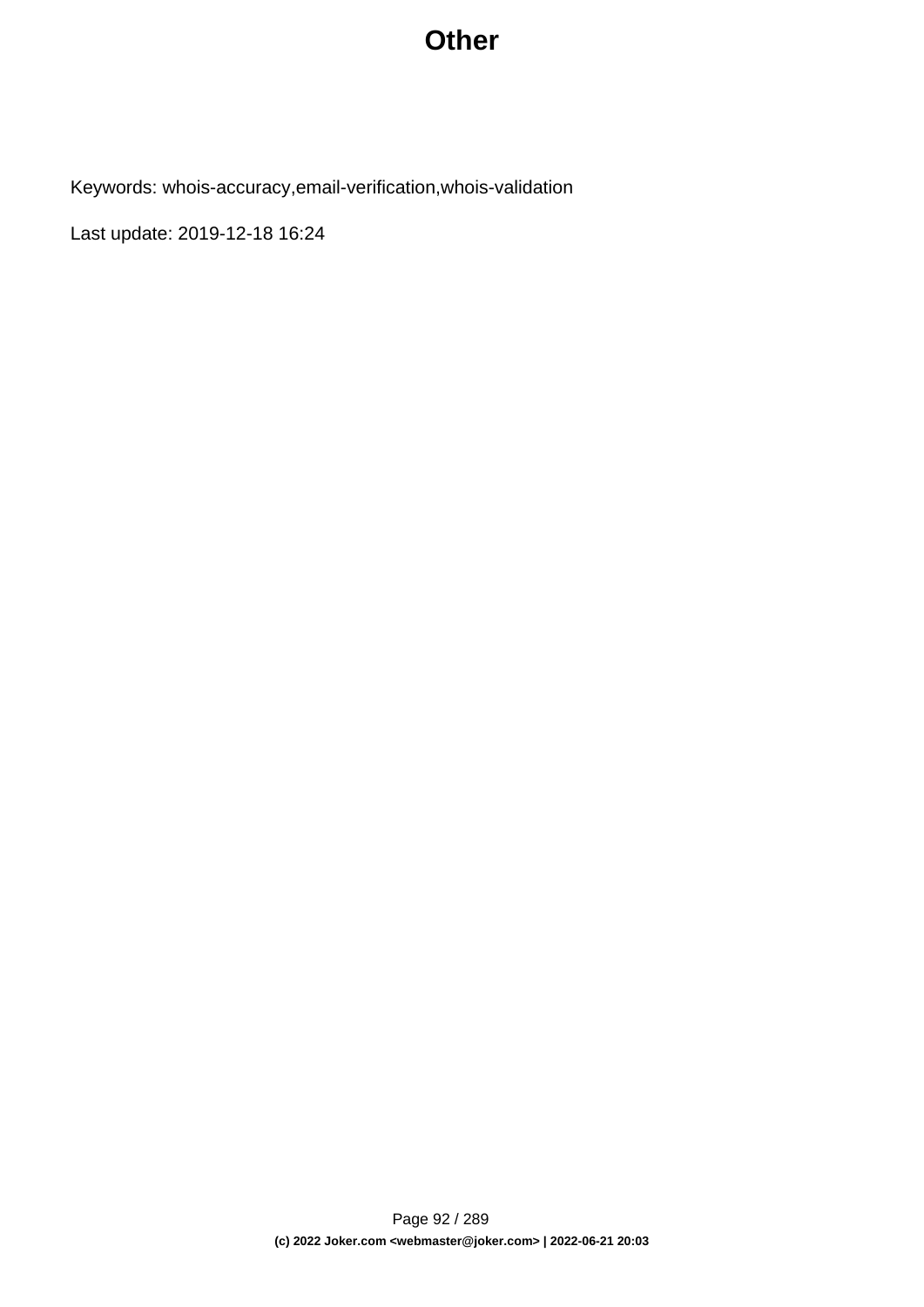# **Other wa-email-details**

Returns email **verification status** and the **associated domain** for provided verification key (whois verification, email validation).If there is more than one domain using the email address to be verified, output will have one line per domain.

For full ICANN policy, please see [Whois-Validation](https://joker.com/goto/icann_ra_whois).

#### **Requires:**

key Verification key sent to owner by verification email

#### **Returns:**

status<TAB>email<TAB>domain

#### **Where:**

| status | is 'verification', if 'key' is a valid verification key |
|--------|---------------------------------------------------------|
| email  | email address 'key' has been sent to                    |
| domain | related domain                                          |

### **Sample:**

https://dmapi.joker.com/request/wa-email-details?key=<key-to-query>&auth-sid=<yourcurrent-session-id>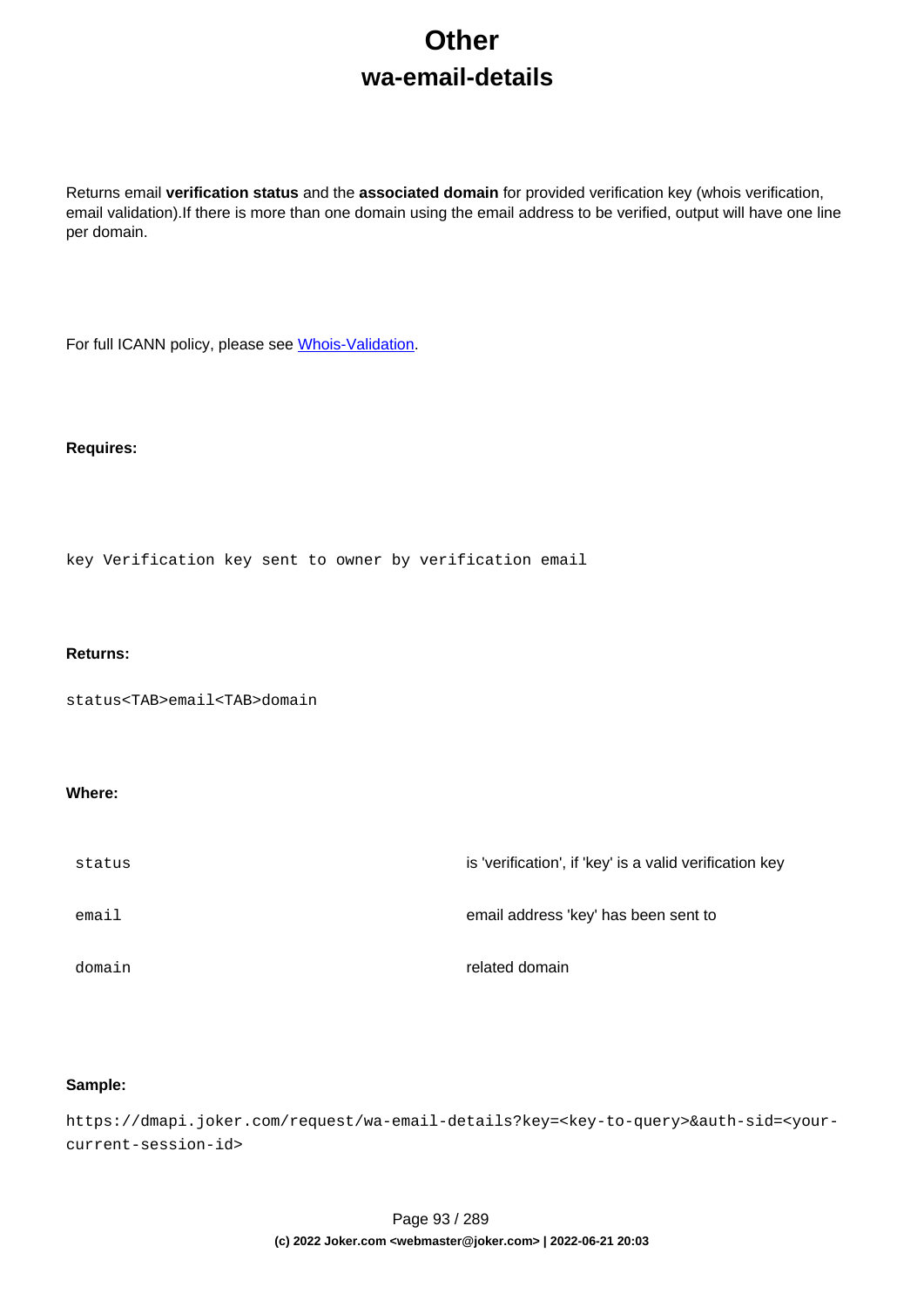## **Other**

Keywords: whois-accuracy,email-verification,whois-validation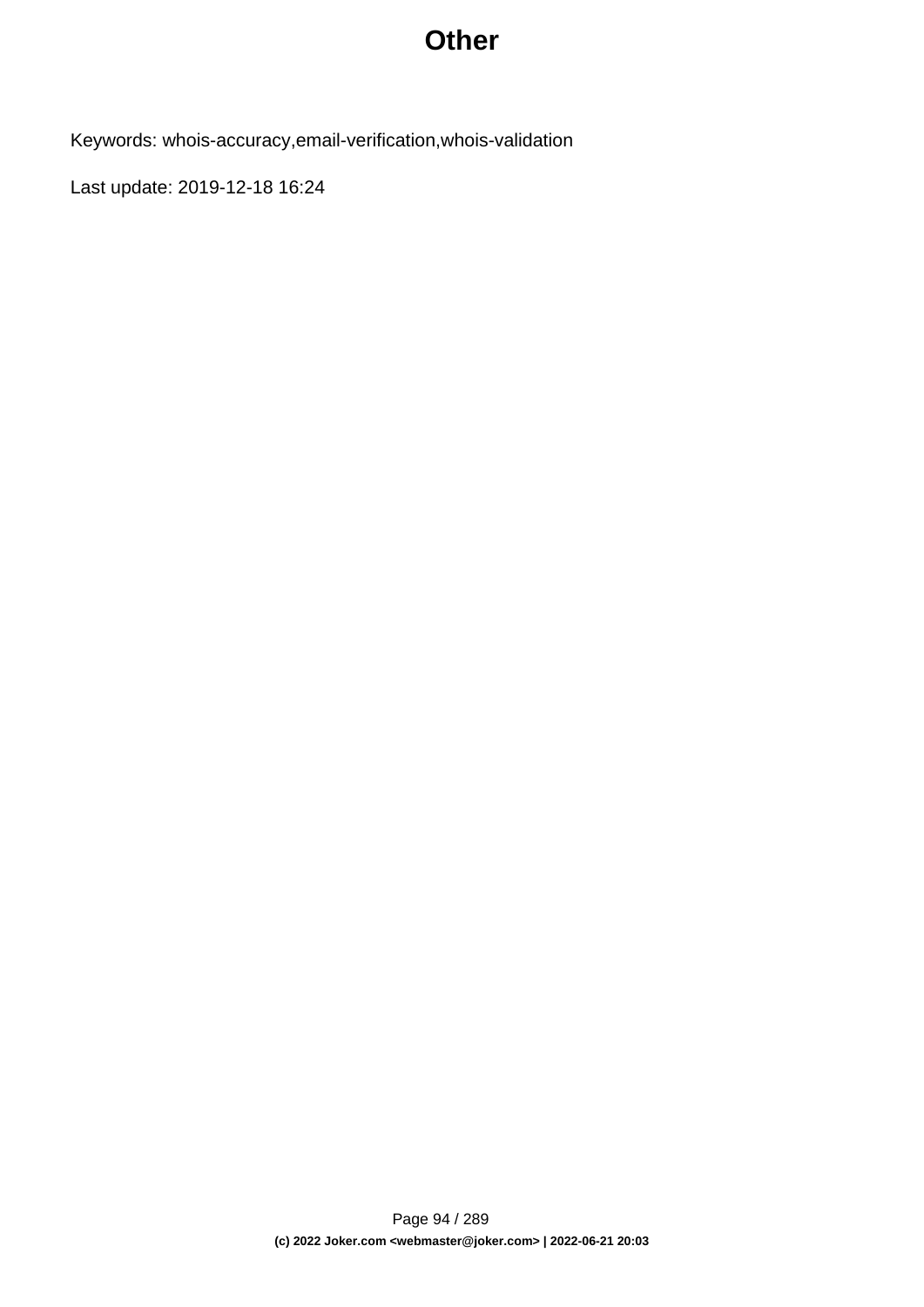# **Other wa-email-validate**

**Triggers a new email verification**. In case the original verification email got lost or did not succeed otherwise, this request will send a new email. The original key will be **automatically included**.

This request returns special response header "Result", which will contain "ACK" if the validation request has been sent successfully, or "NACK" otherwise, e.g. if the email address is not in "verification pending" status, or already verified (whois verification, email validation).

For full ICANN policy, please see [Whois-Validation](https://joker.com/goto/icann_ra_whois).

#### **Requires:**

email Email address to send validation request to. This must be doma in owner's email address.

#### **Returns:**

| Result: ACK | validation request has been sent                                |
|-------------|-----------------------------------------------------------------|
|             | Result: NACK no validation request has been sent for this email |

#### **Sample:**

 https://dmapi.joker.com/request/wa-email-validate?email=<email-of-owner>&authsid=<your-current-session-id>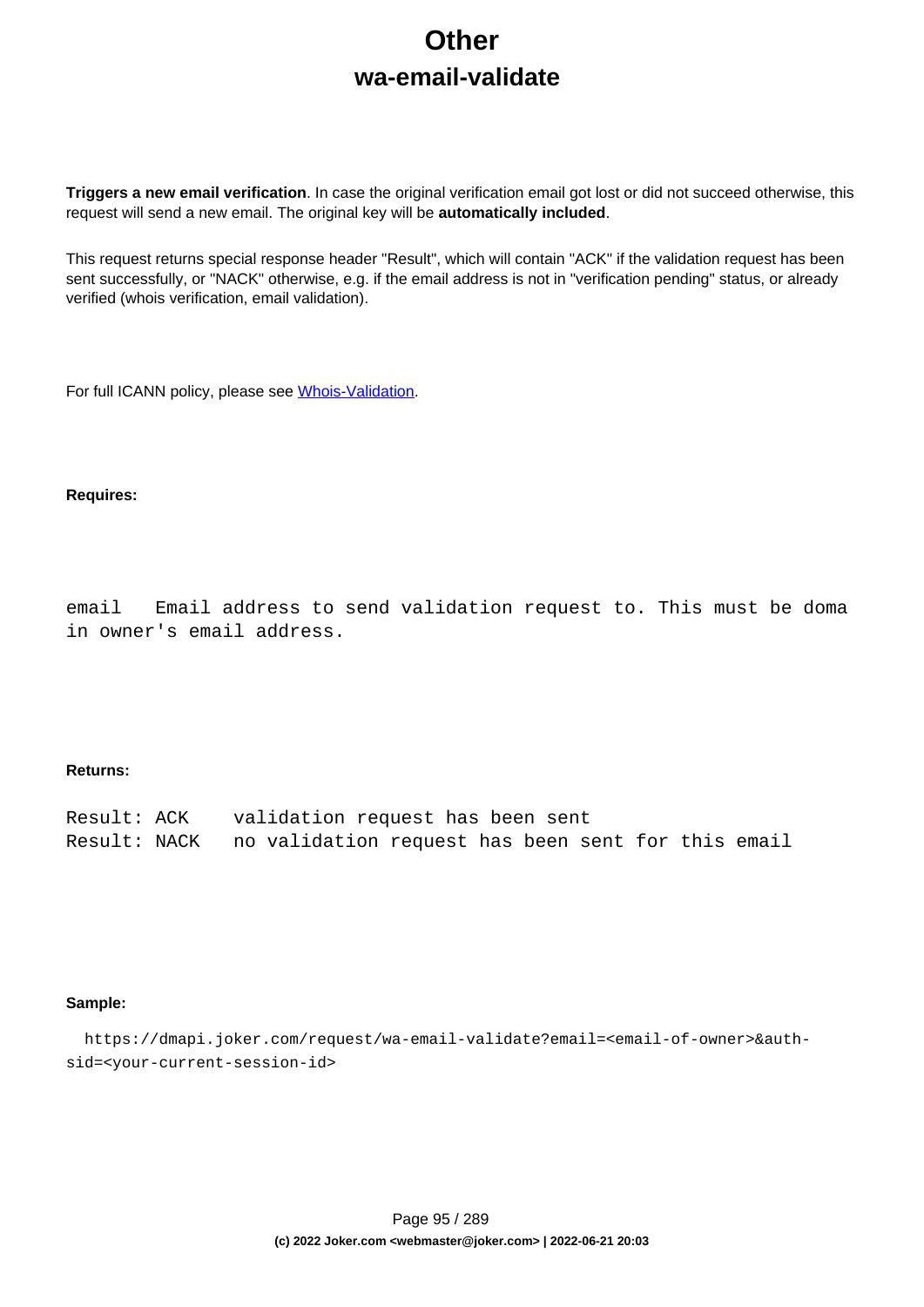## **Other**

Keywords: wa-email-validate,wa-email-list,email verification,whois validation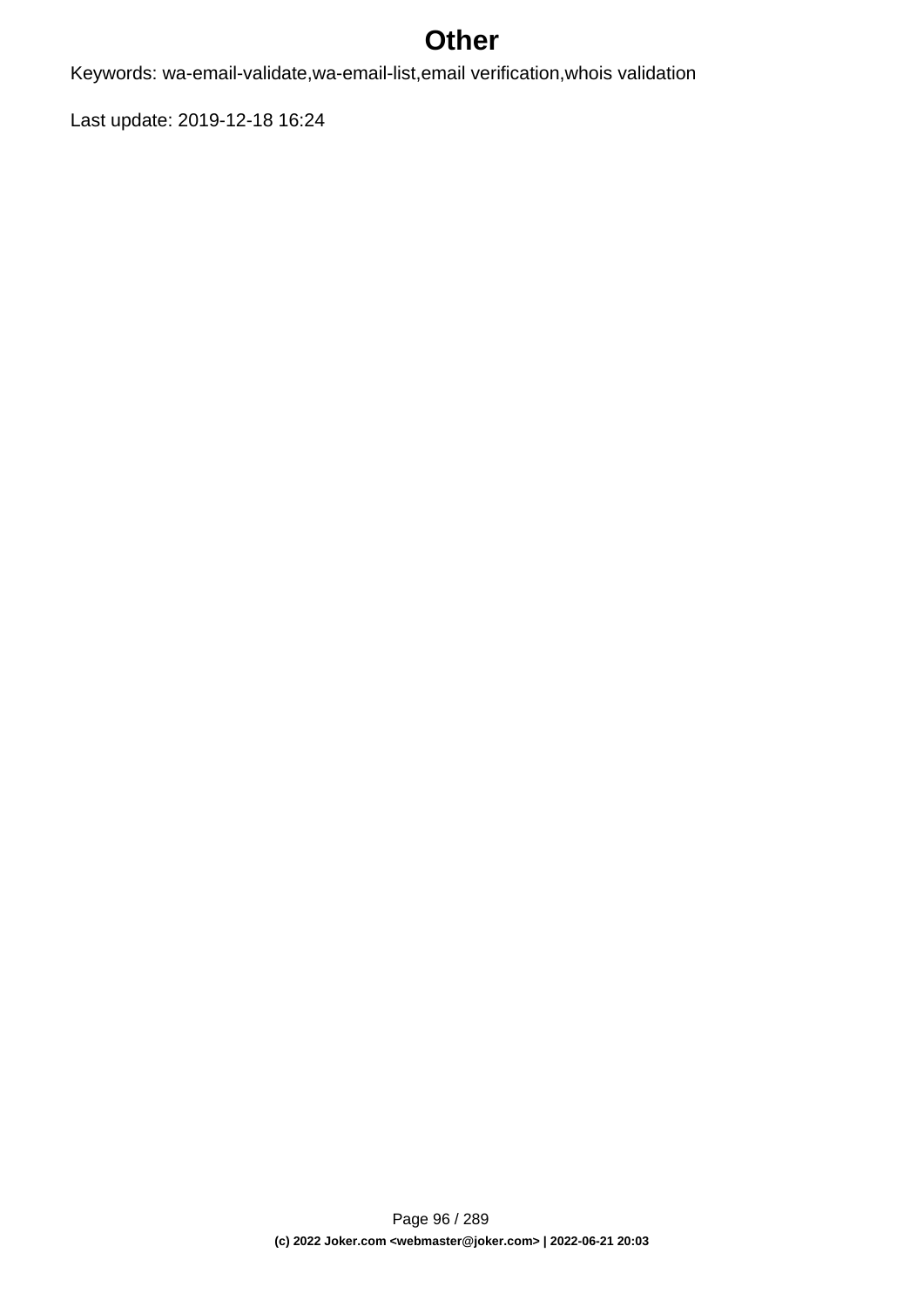# **Other wa-email-verify**

**Set an email address to 'validated'** by using the correct key, and voting with 'yes'.

This request returns a special response header "Result", which will contain "ACK" if the verification has been accepted or "NACK" otherwise, e.g. in case the key is not correct (whois verification, email validation).

This is usefull e.g. in case you want to implement your own indivídual landing page for your customers. The URL for this landing page can be set in Joker.com's 'Reseller Settings'.

For full ICANN policy, please see [Whois-Validation](https://joker.com/goto/icann_ra_whois).

#### **Requires:**

| key    | Verification key sent to owner by verification email |  |
|--------|------------------------------------------------------|--|
| answer | Answer to verification request - "yes" or "no"       |  |

If the answer is "yes", the verification status is set to "verified" and email is confirmed as valid, if the answer is "no", then verification status is set to "invalid". If there is no answer before verification deadline (normally 15 days), the status is also set to "invalid".

### **Returns:**

| Result: ACK | validation request has been successful                      |  |  |  |
|-------------|-------------------------------------------------------------|--|--|--|
|             | Result: NACK validation request has been rejected or failed |  |  |  |

#### **Sample:**

https://dmapi.joker.com/request/wa-email-verify?key=<key-to-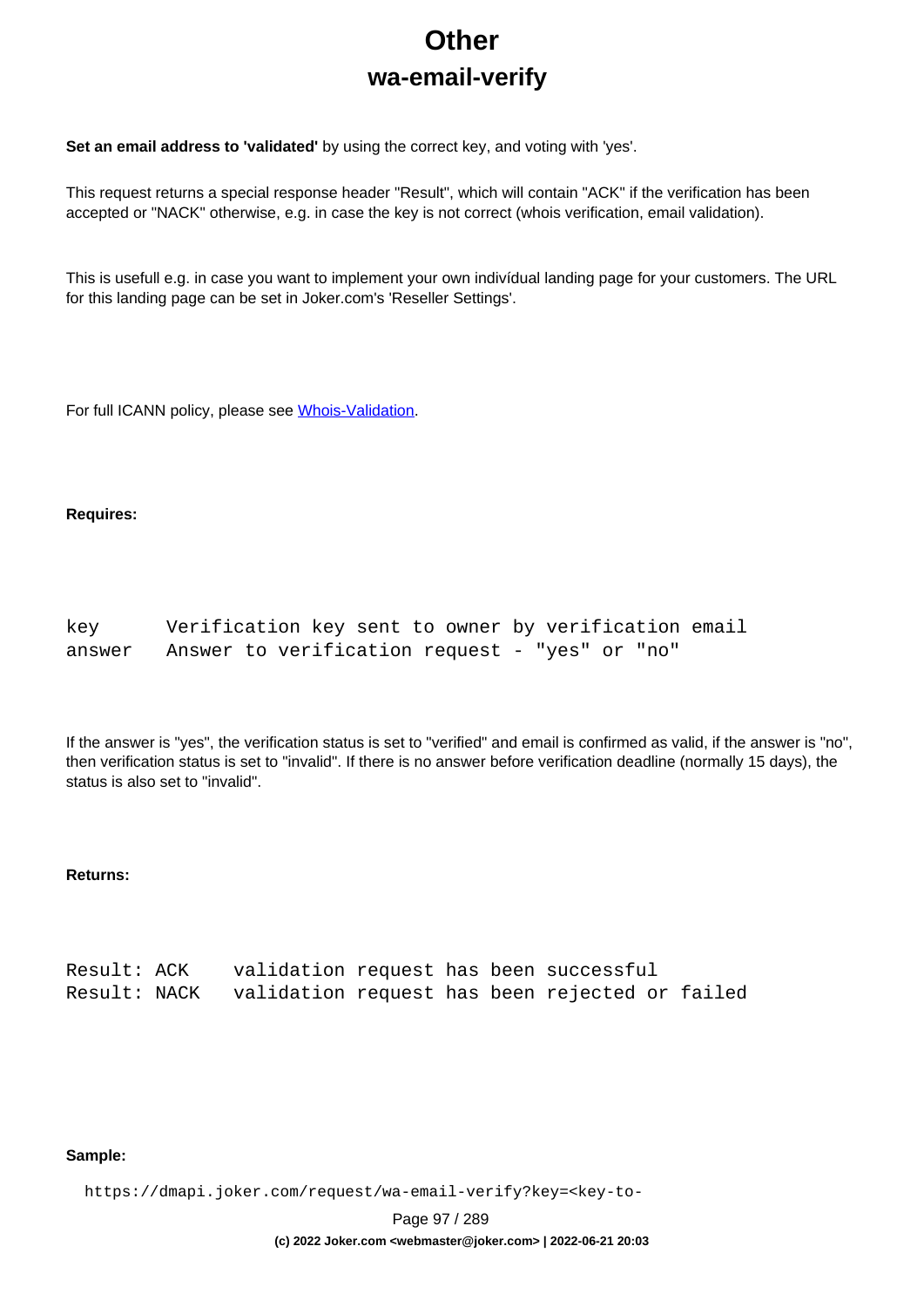## **Other**

use>&answer=[yes|no]&auth-sid=<your-current-session-id>

Keywords: wa-email-verify,wa-email-list,wa-email-details,email verification,whois validation

Last update: 2014-07-15 15:23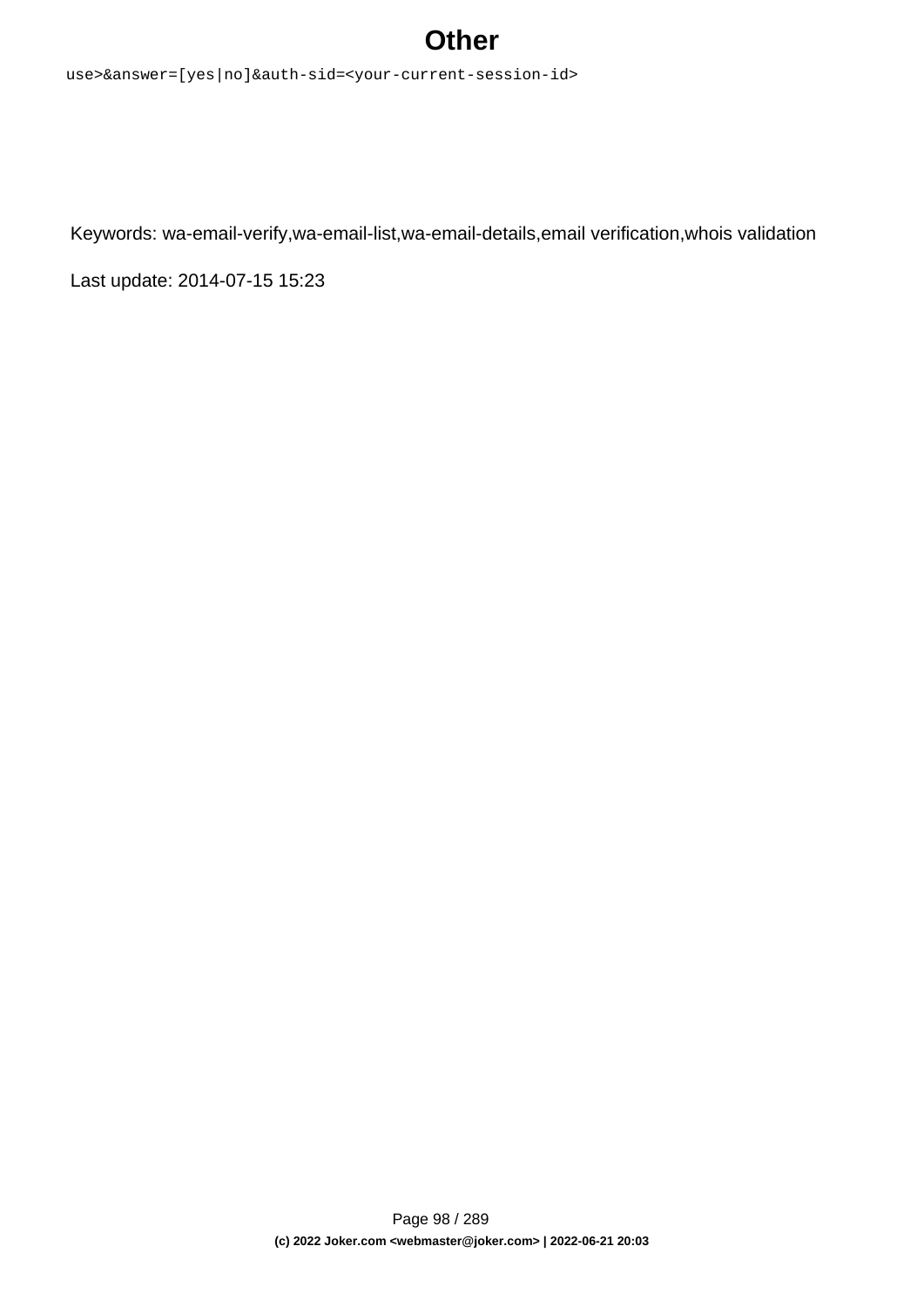# **Other domain-privacy-order**

This request adds a subscription to **Whois Privacy Services** to an existing domain name.

A summary of all privacy related DMAPI commands is also available at [DMAPI Whois Privacy Services](index.php?action=artikel&cat=22&id=477&artlang=en).

### **Requires (mandatory):**

| domain  | domain name to order privacy |  |  |  |
|---------|------------------------------|--|--|--|
|         | service for                  |  |  |  |
| privacy | basic pro                    |  |  |  |

### **Accepts (optional):**

| period  | renewal period in <b>months</b> (not in |  |  |  |
|---------|-----------------------------------------|--|--|--|
|         | ( <i>vears!</i>                         |  |  |  |
| expyear | the wanted expiration year (e.g.        |  |  |  |
|         | l'2016')                                |  |  |  |

"**expyear**" is a safety option which can be used **instead of "period"** to order privacy until the specified year (not longer).

If you use "period", and by mistake send the request more than once, the order would be executed again, while with "expyear", it will not be renewed if it's expiration year is greater or equals to the specified one.

**Only one of "period" or "expyear" may be used, but not both.**

**If neither period nor expyear is provided, then privacy is ordered for the remaining domain lifetime, whatever it is.**

**Important:** Please note that registration period is in **months, not years**! In most cases, this number is a **multiple of 12**.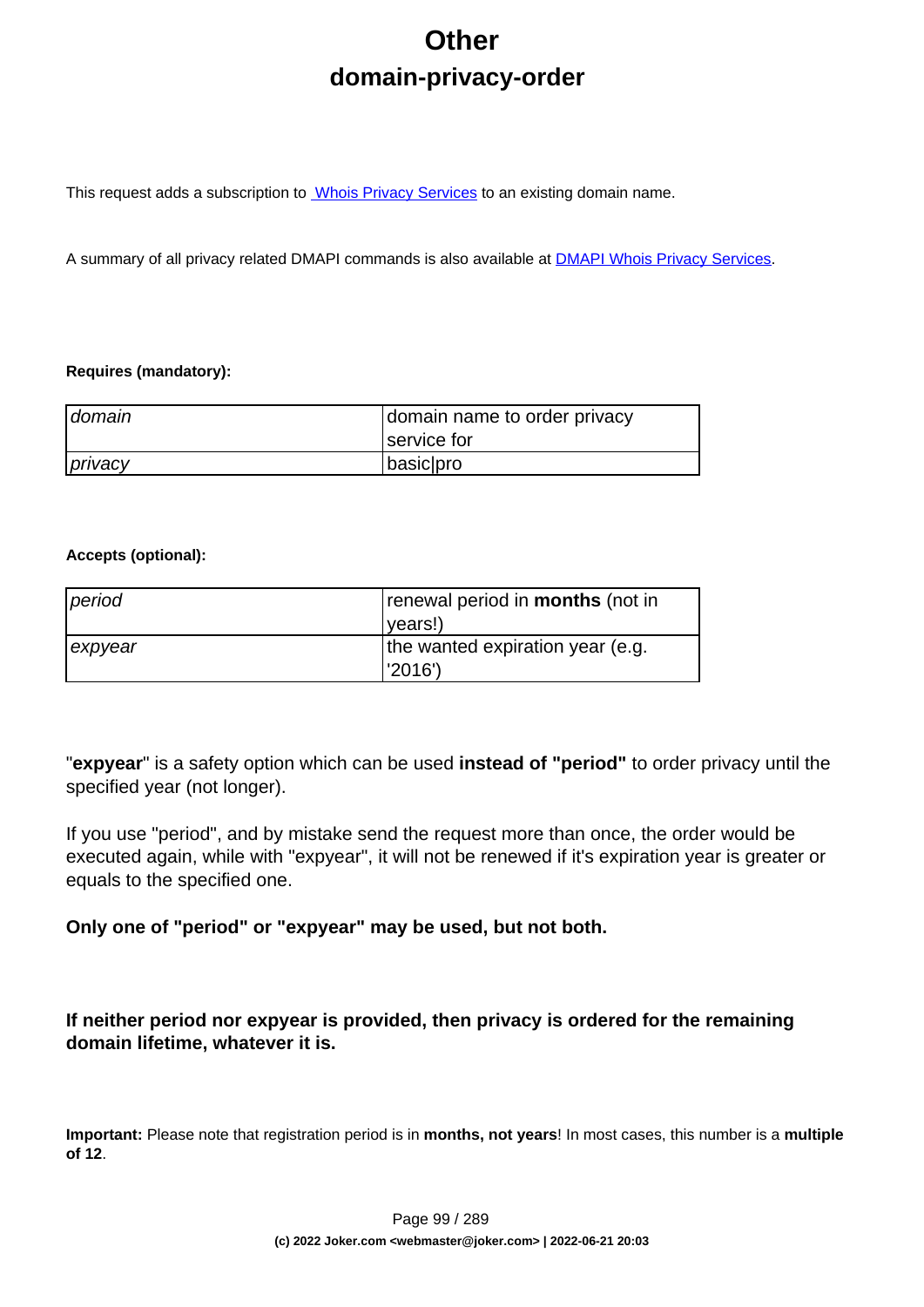## **Other**

### **Example:**

```
 https://dmapi.joker.com/request/domain-privacy-
order?domain=example.com&privacy=pro&auth-sid=<your-current-session-id
```
This would order privacy service "pro" for the same period as the current term of the domain "example.com".

Keywords: proxy,privacy, whois, whois privacy services, registration, privacy pro, privacy basic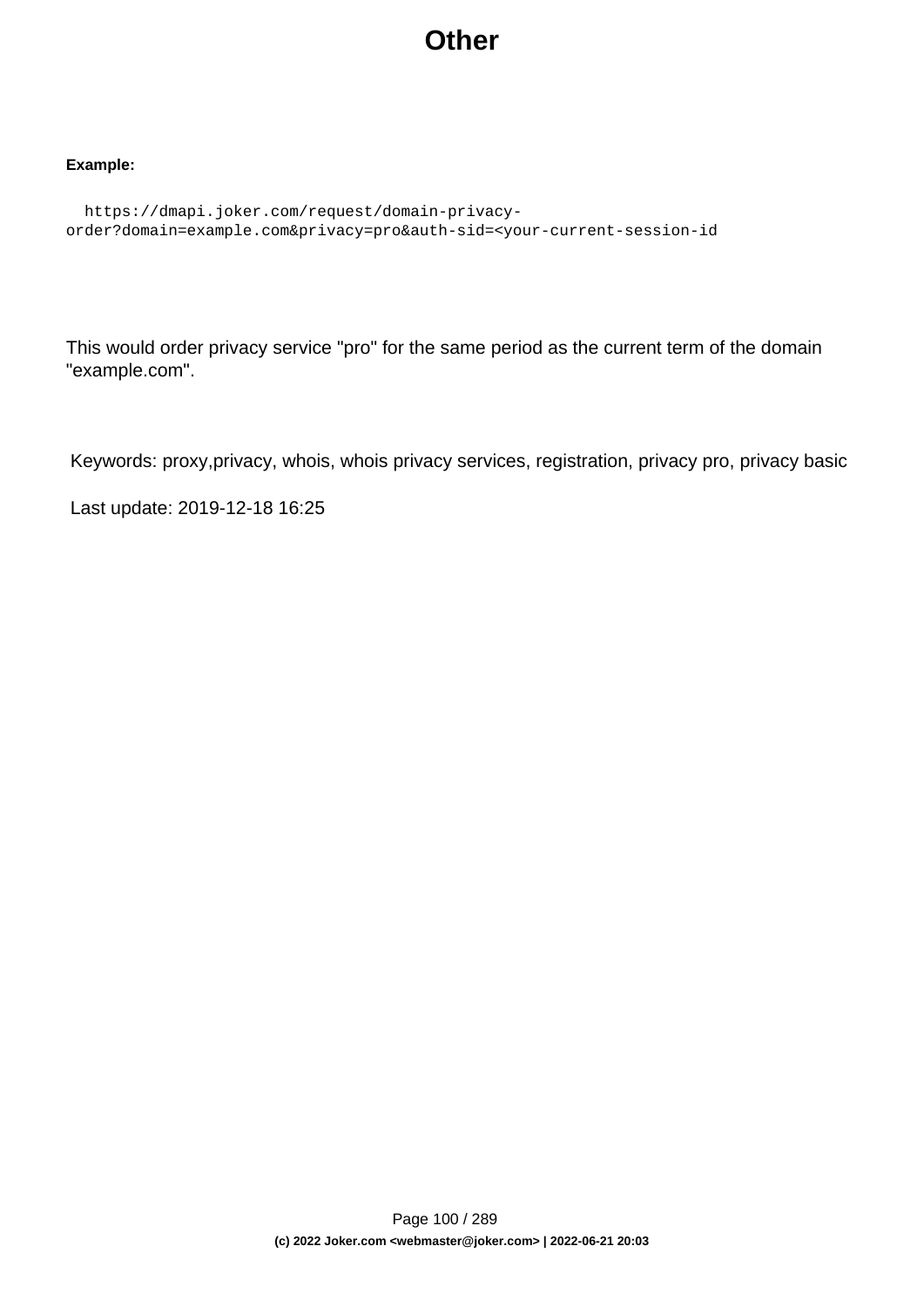# **Other cor-verify**

**Authorizes a 'Change of Registrant' (COR)** according to the ICANN IRTP-C policy as of 2016-12-01.

Please find the full documentation of the process at Joker.com [here,](https://joker.com/goto/resdocs) the original ICANN policy is available [here.](https://joker.com/goto/icann_irtp)

This request can be used if you did not setup a verification 'push' URL with our provided module (see link above), or you want to use the standard email procedure.

This request returns special response header "Result", which will contain "ACK" if the authorization request has been sent successfully, or "NACK" otherwise, e.g. if the key sent does not match the transaction.

### **Requires:**

```
key authorization key (provided in COR confirmation request)
answer answer to confirm the COR - "yes" or "no"
```
If the answer is "yes", the change-of-registrant will be executed, if in case of "no", it will be rejected. Please also note the new flag 'lock-opt-out' in 'domain-owner-change' if you do **not** want to lock the domain after the COR for 60 days.

### **Returns:**

| Result: ACK  | authorization key has been accepted     |  |  |  |
|--------------|-----------------------------------------|--|--|--|
| Result: NACK | authorization key has not been accepted |  |  |  |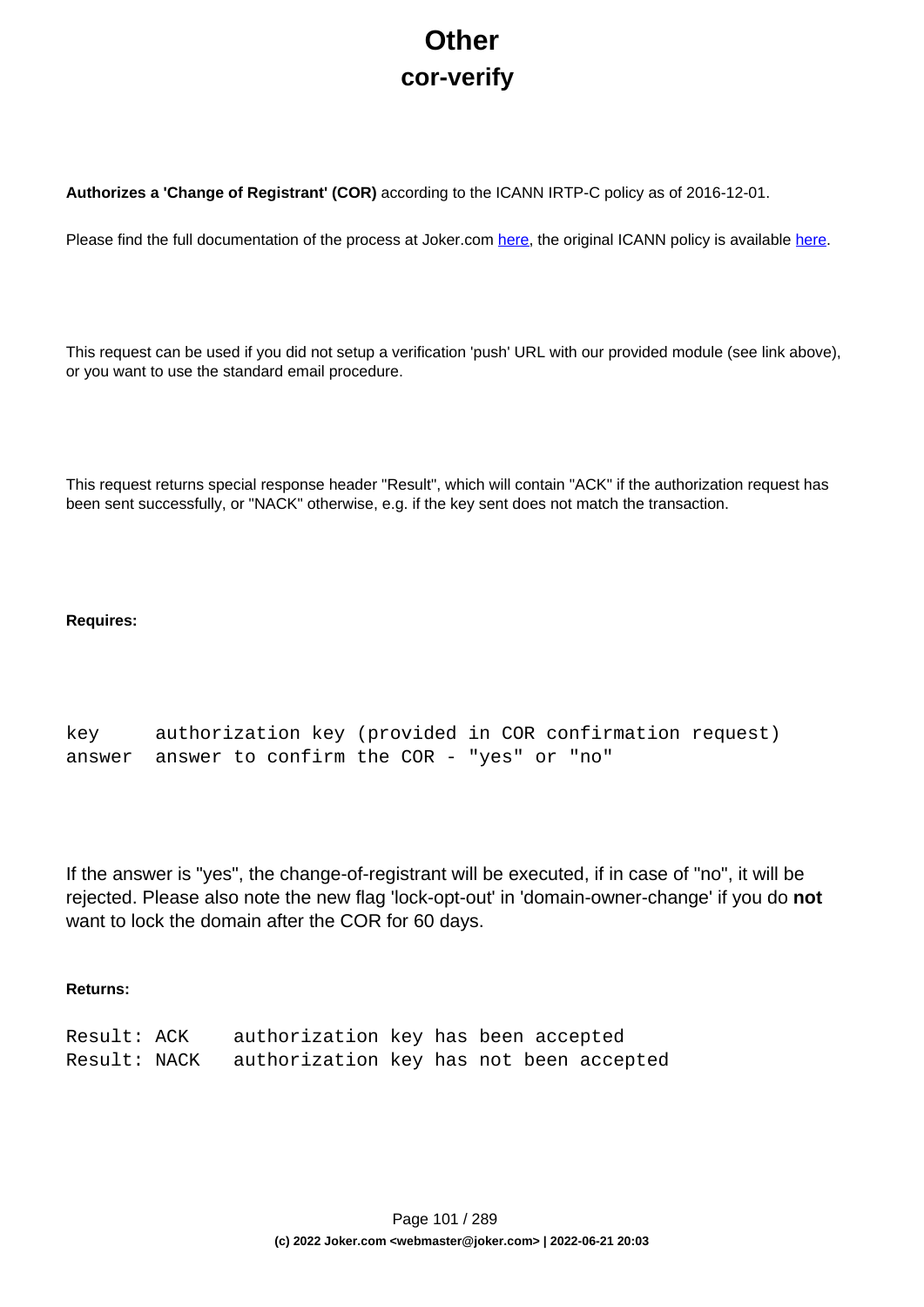## **Other**

#### **Sample:**

 https://dmapi.joker.com/request/cor-verify?key=<authorization key sent by Joker.com>&answer=yes&auth-sid=<your-current-session-id>

Keywords: dmapi, API, owner change, cor, irtp-c

Last update: 2016-11-14 16:10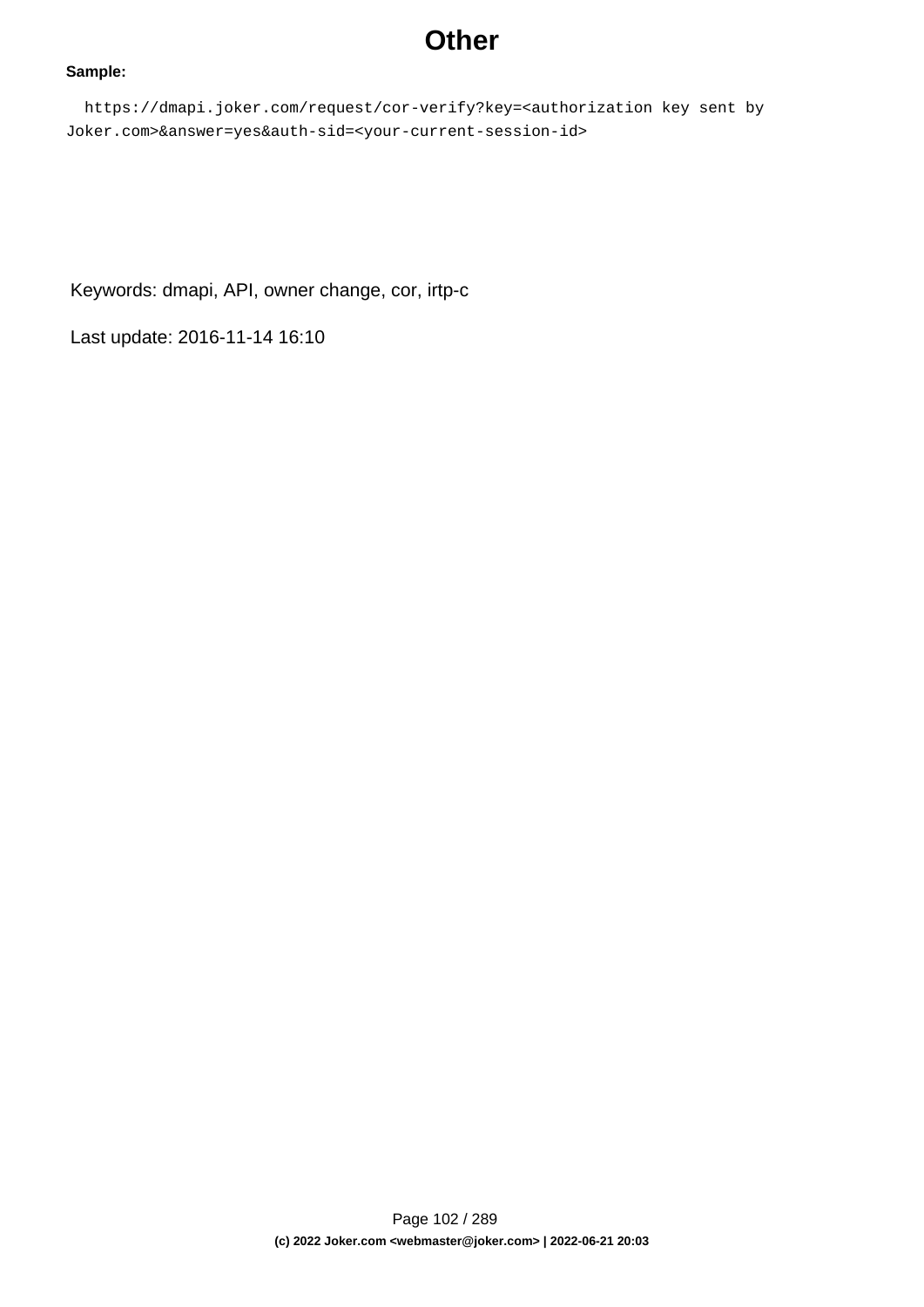# **Other query-price-list**

### **Returns**

List of domain prices per action and year (separated by tab) in the currency of the reseller account. The prices already include the reseller discount and also vat if it applies.

### **Example:**

https://dmapi.joker.com/request/query-price-list?auth-sid=<your-current-session-id>

Keywords: query-price-list,list of prices

Last update: 2020-12-14 11:23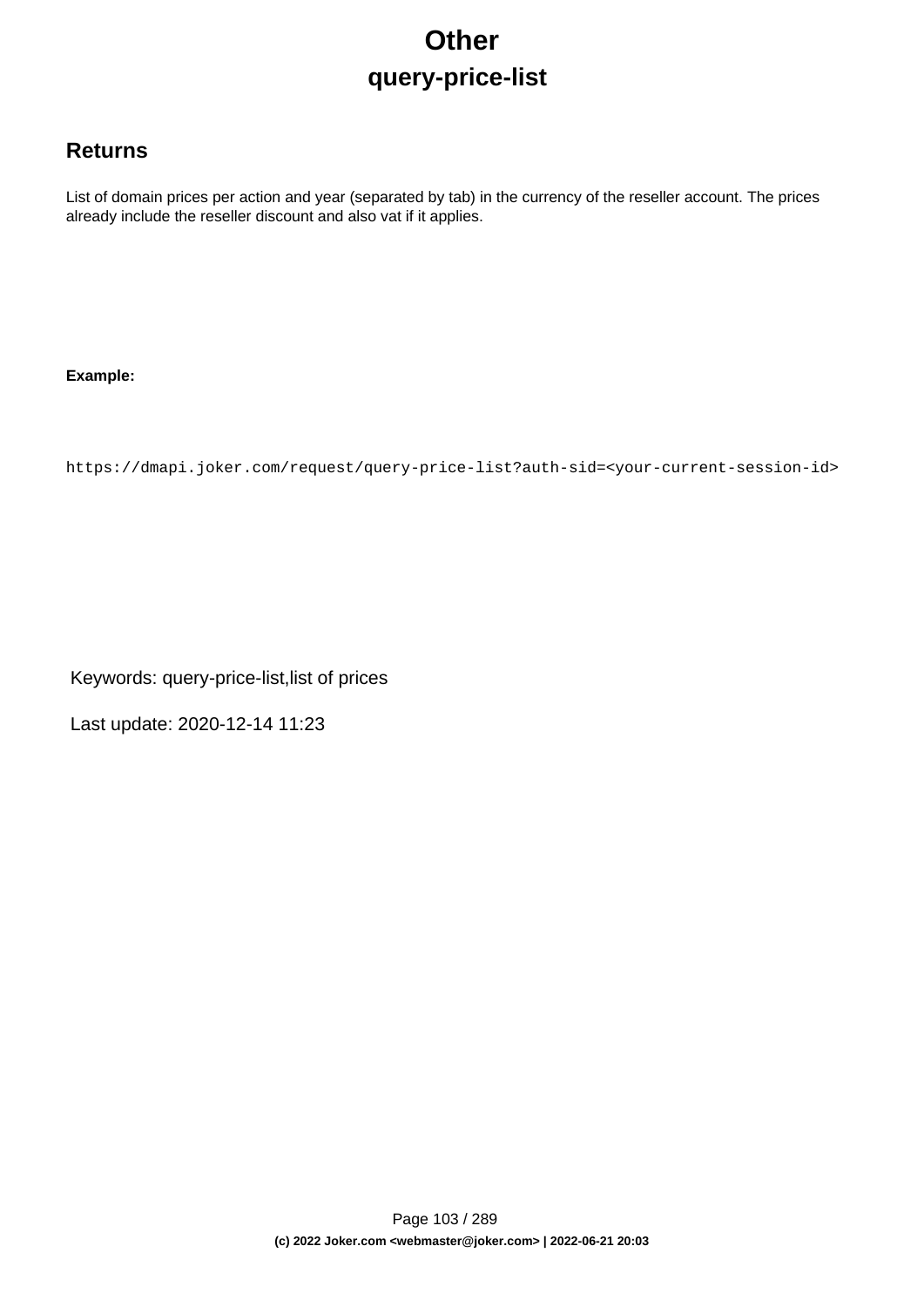# **Other List domains of a customer**

```
#!/usr/bin/perl
use LWP::UserAgent;
use Data::Dumper;
my $dmapiURL = "https://dmapi.joker.com/request";
my $ua = LWP::UserAgent-> new;
my $req = HTTP::Request->
new(GET => $dmapiURL.'/login?username='.shift().'&password='.shift());
my $res = $ua-> request($req);
unless ($res-> is_success) {
print "Failed: ", $res-> status_line, "n";
exit -1;
}
my $auth=$res-> as_string;
my $output;
if (Sauth = \sim /Author-Sid:s^*(w+)/ms) {
$req=HTTP::Request-> new(GET => $dmapiURL.'/query-domain-list?auth-sid='.$1);
$res = $ua->request($req);if ($res-> is {}success) {
$output=$res-> content;
}
 else{
print "Failed: ", $res-> status_line, "n";
exit -2;
}
}
else {
print "Failed: Got no auth-id from DMAPI:n";
print $res-> content;
exit -3;
}
my @lines=split ("n",$output);
my $month=now + ("2M");
```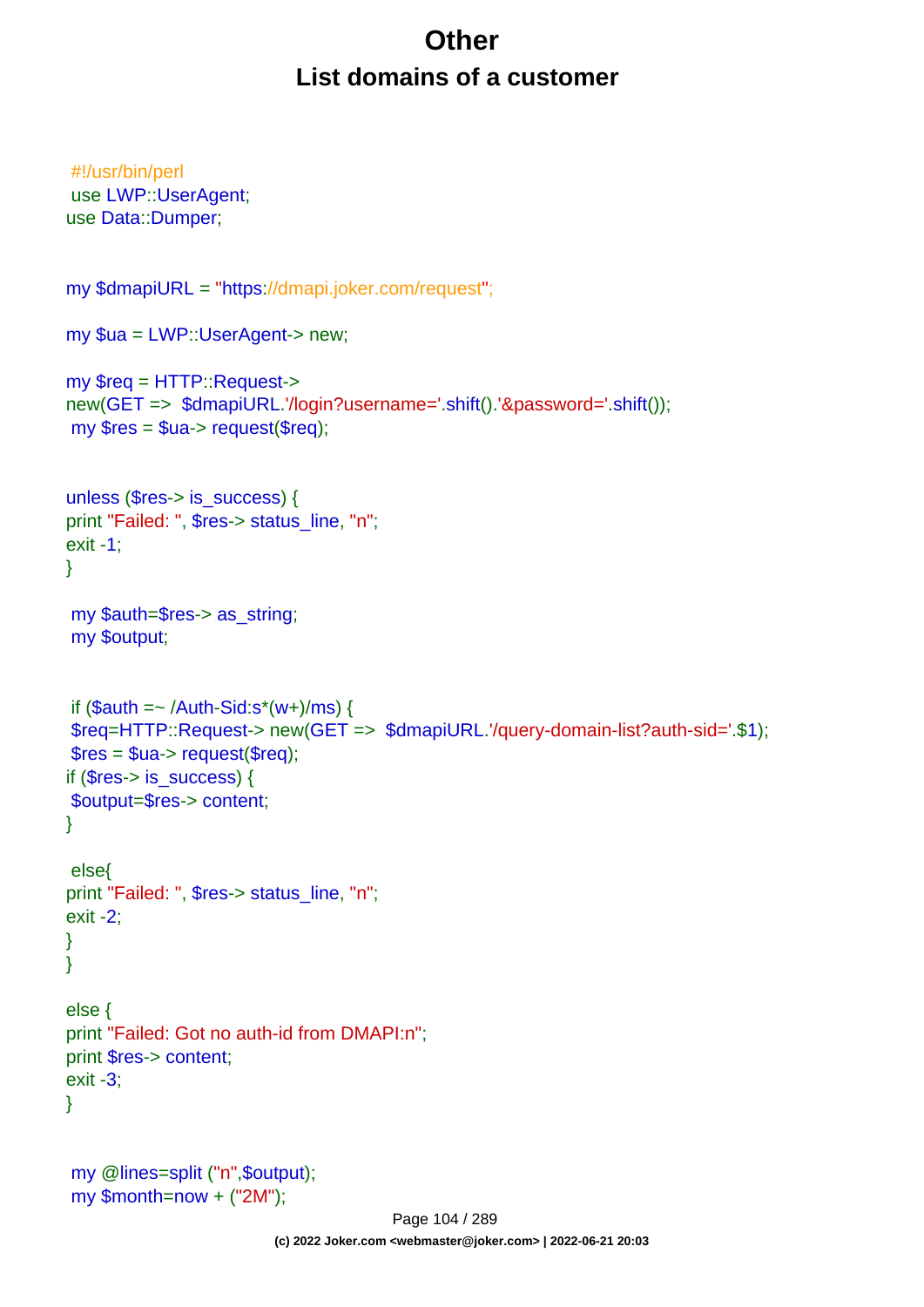## **Perl**

my %list;

```
my $p=0;
for my $line(@lines) {
#Skip first line
next unless $p or $line =~ /^s*$/;
unless ($p) { $p=1; next};
my ($fqdn,$exp)=split ("[ t]+",$line);
$list{$fqdn}=$exp;
}
```

```
for (sort keys %list) {
print "$_n";
}
```
Keywords: DMAPI, examples, code, perl

Last update: 2016-01-13 16:59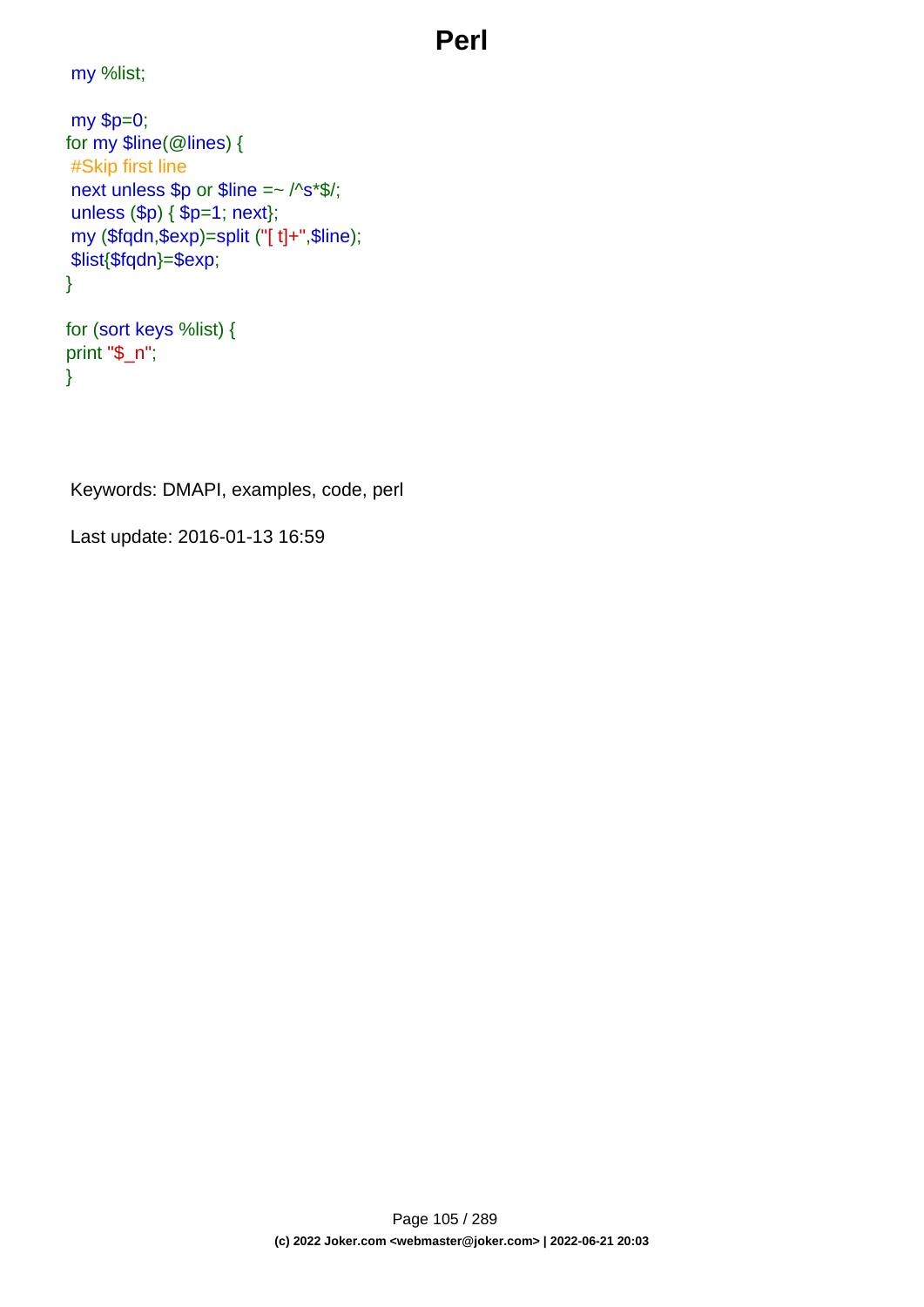# **Perl List domains to expire next month**

### **Needs:**

Class::Date and Date::Parse from CPAN!

```
#!/usr/bin/perl
```

```
use LWP::UserAgent;
use Data::Dumper;
use Class::Date qw(:errors date localdate gmdate now -DateParse);
my $dmapiURL = "https://dmapi.joker.com/request";
my $ua = LWP::UserAgent-> new;
my $req = HTTP::Request->
new(GET => $dmapiURL. '/login?username='.shift().'&password='.shift());
my Sres = Sua - z request(Sreq);
unless ($res-> is_success) {
print "Failed: ", $res-> status_line, "n";
exit -1;
}
my $auth=$res-> as_string;
my $output;
if $auth = \sim /Auth-Sid:s^*(w+)/ms) {
$req=HTTP::Request-> new(GET => $dmapiURL. '/query-domain-list?auth-sid='.$1);
$res = $ua->request($rea):if ($res-> is {}success) {
$output=$res-> content;
}
else {
print "Failed: ", $res-> status_line, "n";
exit -2;
}
}
else {
print "Failed: Got no auth-id from DMAPI:n";
print $res-> content;
exit -3;
}
```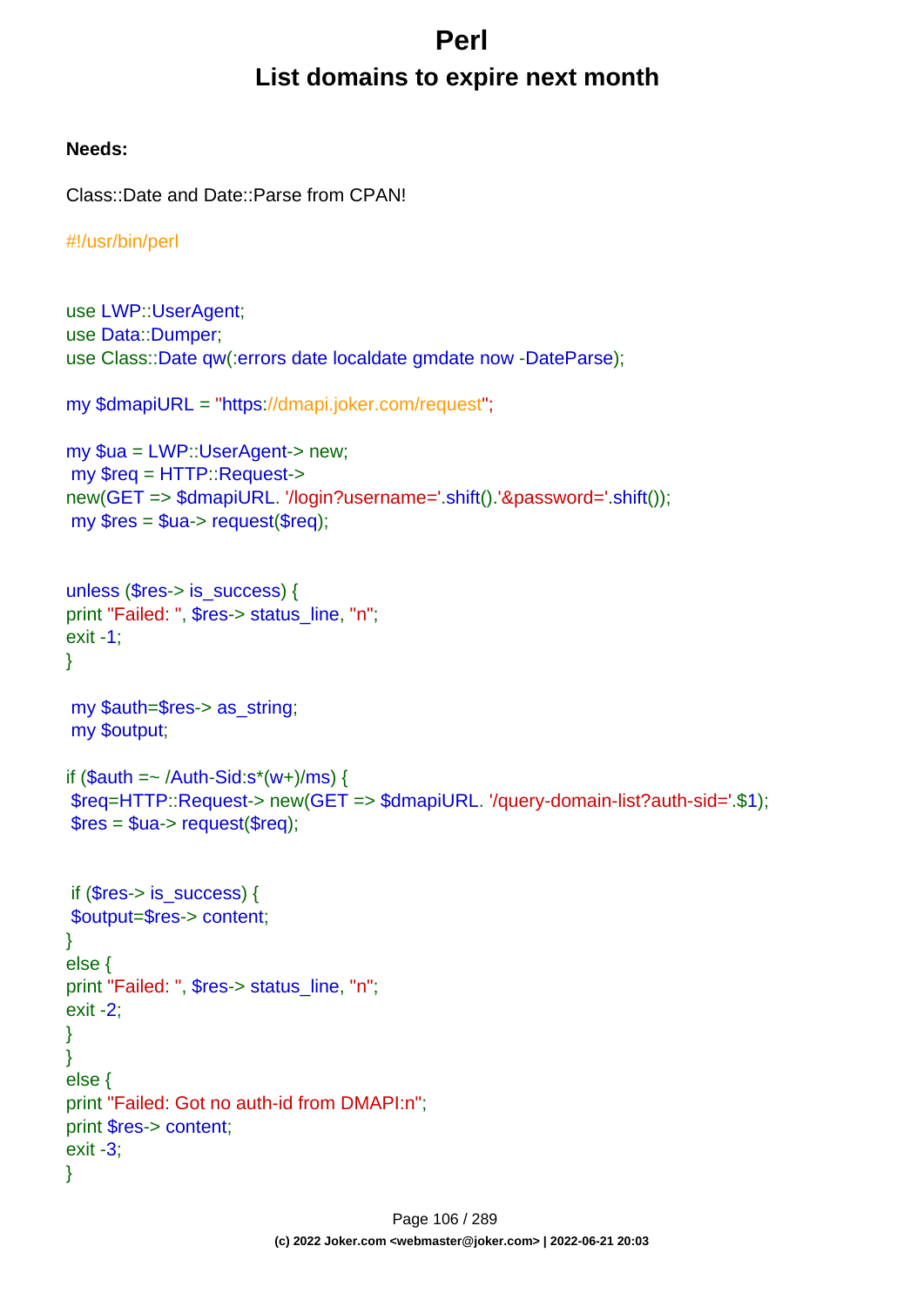## **Perl**

```
my @lines=split ("n",$output);
my $month=now + ("2M");
my %list;
my $p=0;
for my $line(@lines) {
#Skip first line
next unless $p or $line =~ /^s*$/;
unless ($p) { $p=1; next};
my ($fqdn,$exp)=split ("[ t]+",$line);
next unless localdate($exp) < $month;
$list{$fqdn}=$exp;
}
for ( map \{\$<sub>-</sub>>[0]\}sort {
a > [1] < \Rightarrow $b-> [1]
||
$a-> [2] cmp $b-> [2]
}
map {[$_, localdate $list{$_},$_]}
keys %list ) {
print "$_:".$list{$_}."n";
}
```
Keywords: list domains expire

Last update: 2012-09-27 15:45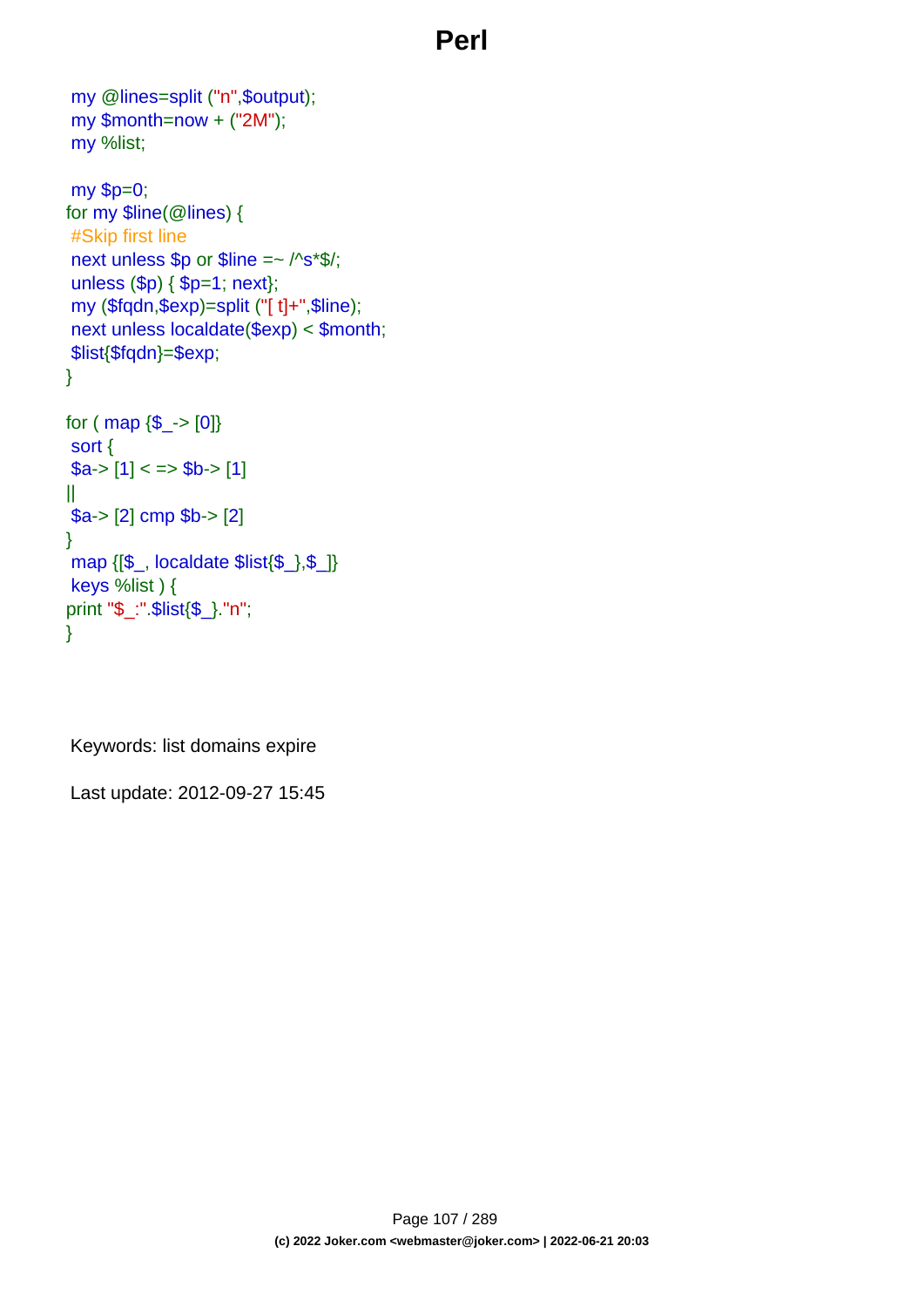## **Perl Replace admin-c in multiple domains**

```
#
# replace admin-c in multiple domains
#
#!/usr/bin/perl
use LWP::UserAgent;
use Data::Dumper;
my $ua = LWP::UserAgent->new;
my $req = HTTP::Request->new(GET => 'https://dmapi.joker.com/request/l
ogin?username='.shift().'&password='.shift());
my $res = $ua->request($req);
#--Admin-C :
my %ADMIN = ( de =>'CODE-12345' , org => 'CORG-12345', com => 'CCOM-12
345', 'eu' => 'c12345' );
unless ($res->is_success) {
  print "Failed: ", $res->status_line, "\n";
  exit -1;
}
my $auth=$res->as_string;
my $output;
if ($auth =~ /Auth-Sid:\s*([a-z0-9]+)/m) {
Sauth = S1;} else {
 print "Failed: Got no auth-id from DMAPI:\n";
   print $res->content;
  exit -3;
}
while ( <DATA> ) {
   chomp;
  my $fqdn = $;
   ## for 3rd level domains this must be changed!
  my ( $sld, $tld ) = split ( /\backslash . / , $fqdn );
  my $admin = $ADMIN{ $tld };
$req=HTTP::Request->new(GET => 'https://dmapi.joker.com/request/domain-
modify?domain='.$fqdn.'&admin-c='.$admin.'&auth-sid='.$auth);
$res = $ua->request ($req); if ($res->is_success) {
$output=$res->content;
      print $output;
   } else {
      print "Failed: ", $res->status_line, "\n";
     exit -2i }
                              Page 108 / 289
```
**(c) 2022 Joker.com <webmaster@joker.com> | 2022-06-21 20:03**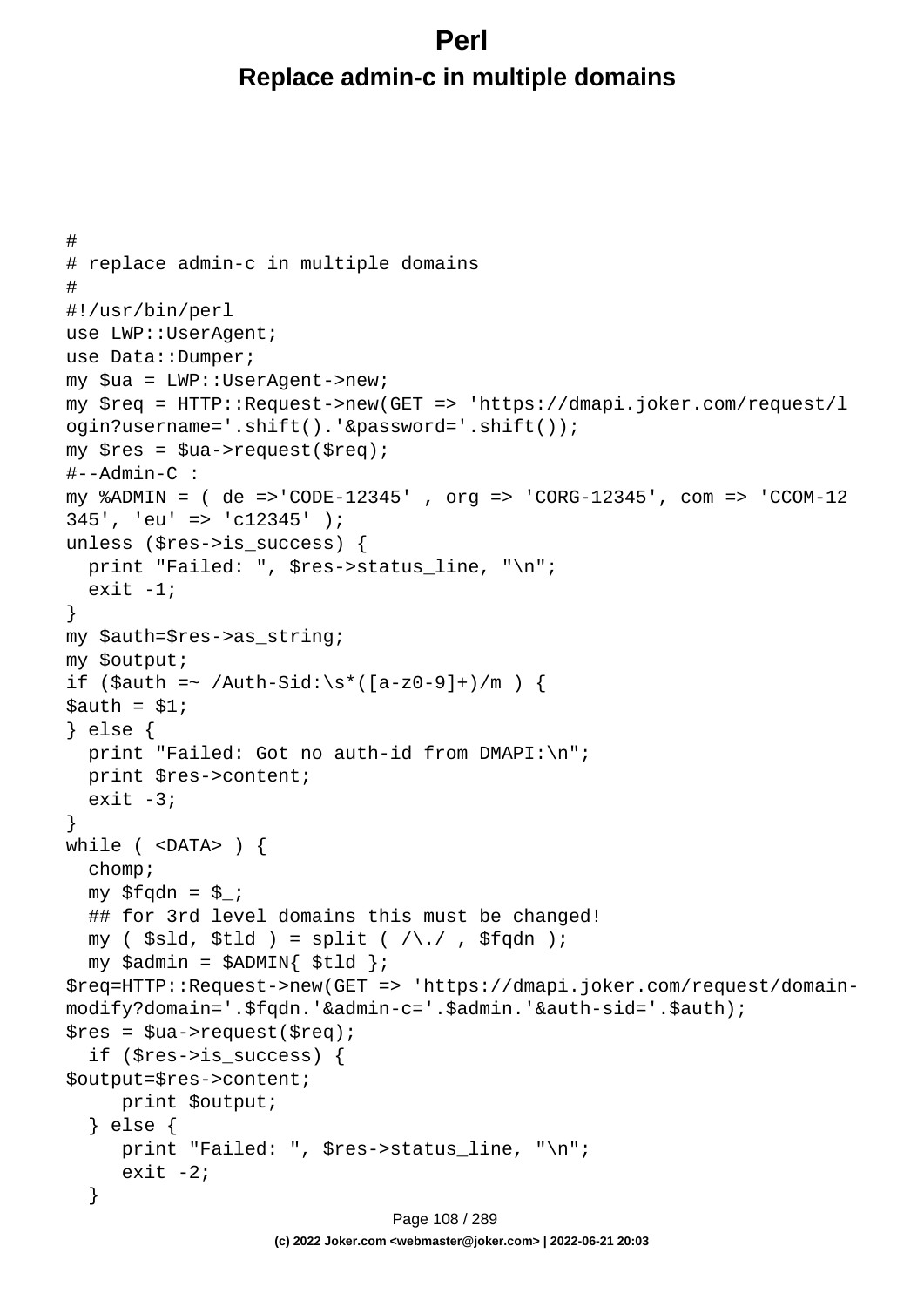### **Perl**

} \_\_DATA\_\_ domain1.de domain2.eu domain3.org domain4.com END

Keywords: DMAPI, examples, code, perl

Last update: 2016-01-13 16:59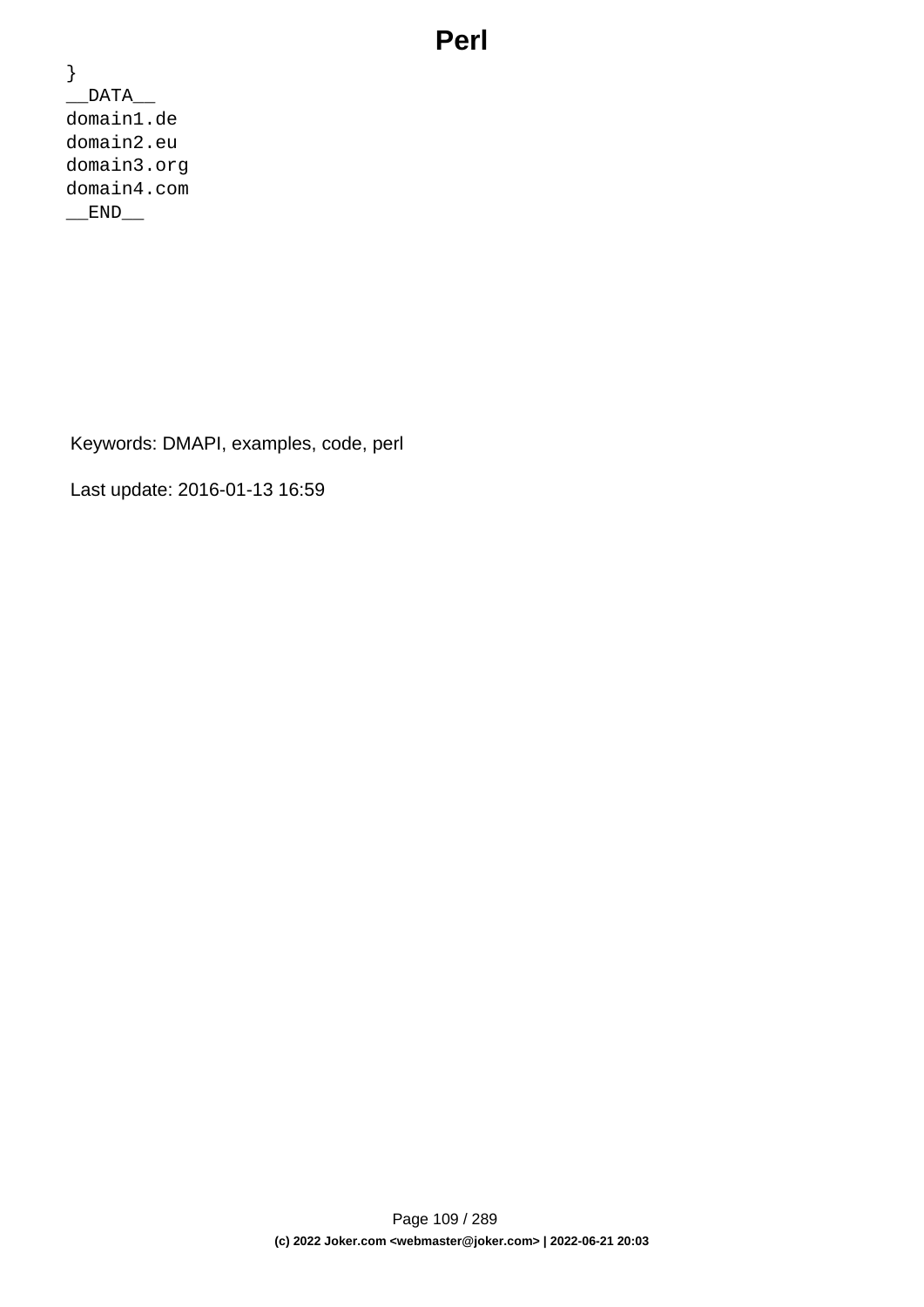# **Perl Read first - important for PHP examples**

Please note that there is full DMAPI based interface written in PHP available. It is free to download and modify, and could be [downloaded from Sourceforge](http://sourceforge.net/projects/joker-client/).

Please read more at section [Reseller Control Panel.](index.php?action=artikel&cat=32&id=44&artlang=en)

The published examples in PHP are parts of this project and are stripped in terms of functionality and error handling. It is strongly recommended to use the complete code base from Sourceforge.

Keywords: DMAPI, examples, code, php

Last update: 2016-01-13 16:57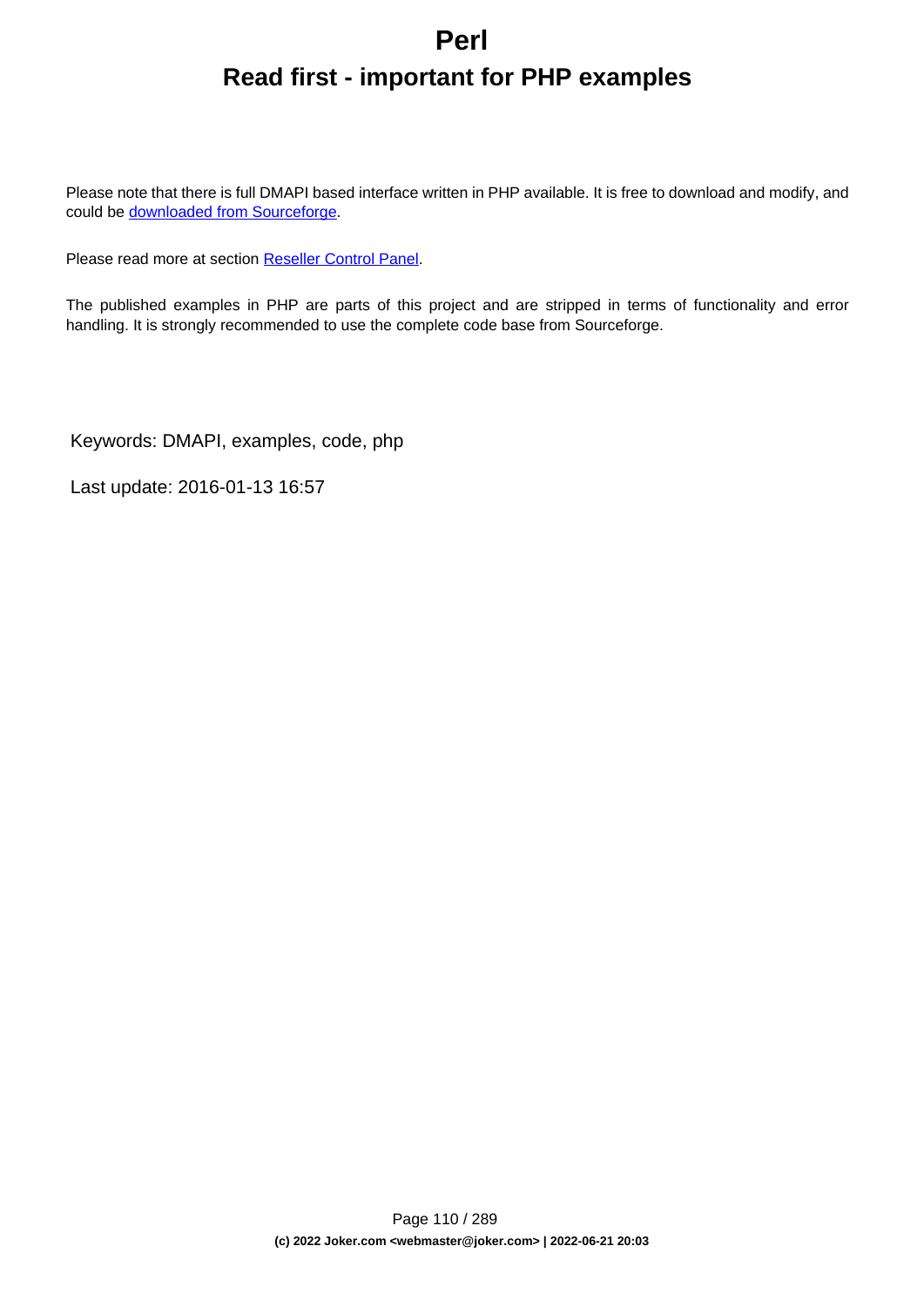# **PHP List domains of a customer**

```
<?php
//sends HTTP request using CURL
function query_host($conn_server, $params = "", $get_header = false)
{
    $ch = curl_init();
     curl_setopt($ch, CURLOPT_URL, $conn_server.$params);
    if (preg_match("/^https:\/\//i", $conn_server)) {
         curl_setopt($ch, CURLOPT_SSL_VERIFYHOST, 0);
         curl_setopt($ch, CURLOPT_SSL_VERIFYPEER, 0);
     }
    curl_setopt($ch, CURLOPT_RETURNTRANSFER, 1);
     if ($get_header) {
        curl_setopt($ch, CURLOPT_HEADER, 1);
     }
     else {
         curl_setopt($ch, CURLOPT_HEADER, 0);
     }
    $result = curl\_exec({\text{5ch}}); if (curl_errno($ch)) {
         print "curl error";
     }
     else {
         curl_close($ch);
     }
     return $result;
}
//builds query, sends request and gets the answer back
function execute_request($request, $params, &$sessid)
{
     //build the query
     $http_query = "/request/" . $request . "?" . $params ."&auth-
sid=".$sessid."&client-ip=".$_SERVER["REMOTE_ADDR"];
                                Page 111 / 289
                    (c) 2022 Joker.com <webmaster@joker.com> | 2022-06-21 20:03
```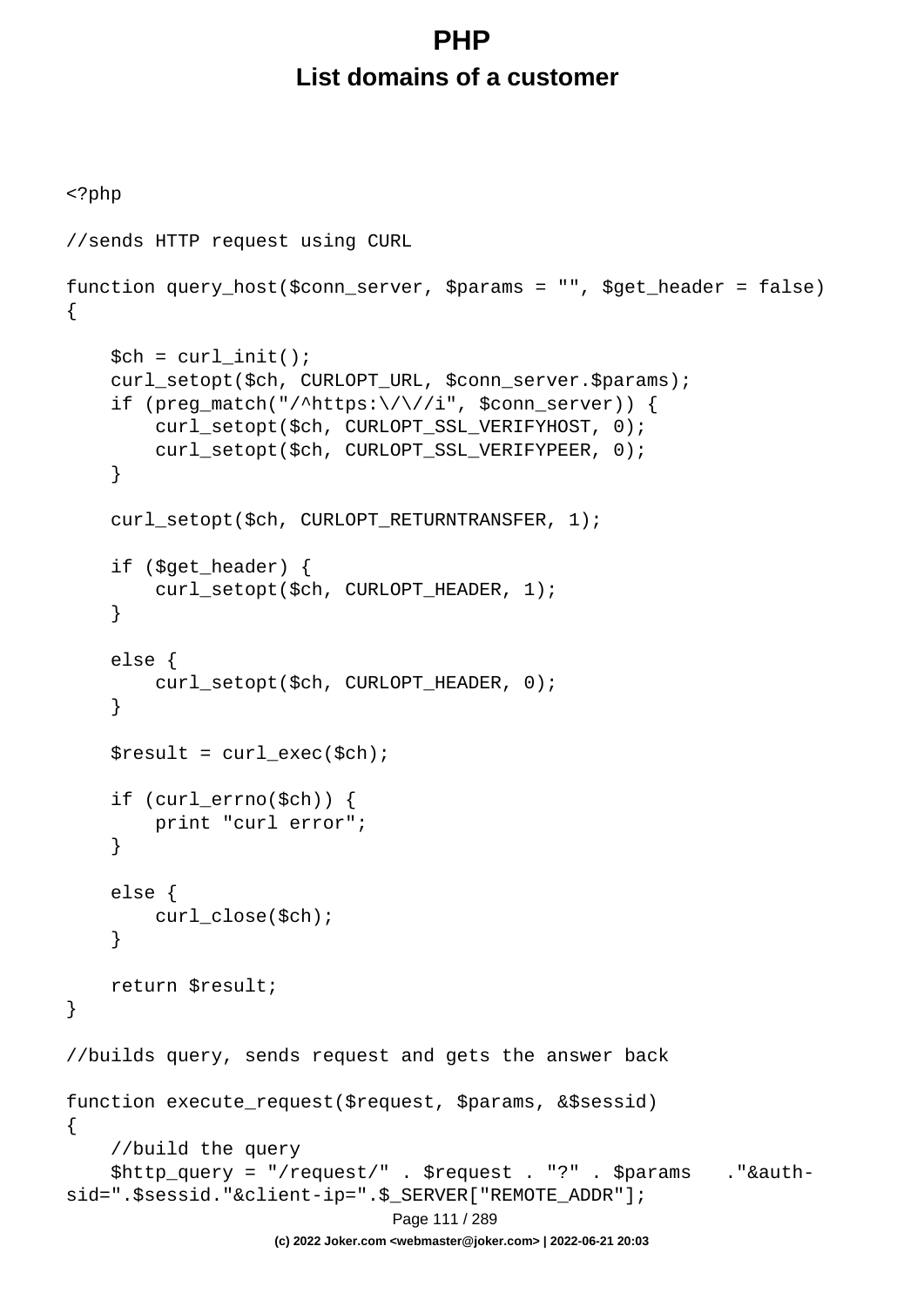### **PHP**

```
 //send the request
     $raw_res = query_host("https://dmapi.joker.com", $http_query, true
);
     $temp_arr = @explode("\r\n\r\n", $raw_res, 2);
     //split the response for further processing
    if (is_array($temp_arr) && 2 == count($temp_arr)) {
         return $temp_arr[1];
     }
     else {
         return false;
     }
}
//basic parsing of the DMAPI header
function parse_response_header($header)
\{$raw_arr = explode("n", trim({Sheader}));$result = array();
     if (is_array($raw_arr)) {
         foreach ($raw_arr as $key => $value)
\{$keyval = array();
            if (preg_match("/^([^\s]+):\s+(.+)\s*$/", $value, $keyval)
) {
                 $arr[strtolower($keyval[1])] = $keyval[2];
 }
             else {
                 print "Header line not parseable - pattern does not ma
tch\nRaw header:\n$value";
 }
 }
     }
     else {
        \text{Sarr} = " " print "Unidentified error\nRaw header:\n$header";
     }
    return $arr;
}
//parses the reply from DMAPI into a header and body
function parse_response($res)
\{$raw_arr = explode('\\n\\n", trim(Sres)); $arr_elements = count($raw_arr);
                              Page 112 / 289
```
**(c) 2022 Joker.com <webmaster@joker.com> | 2022-06-21 20:03**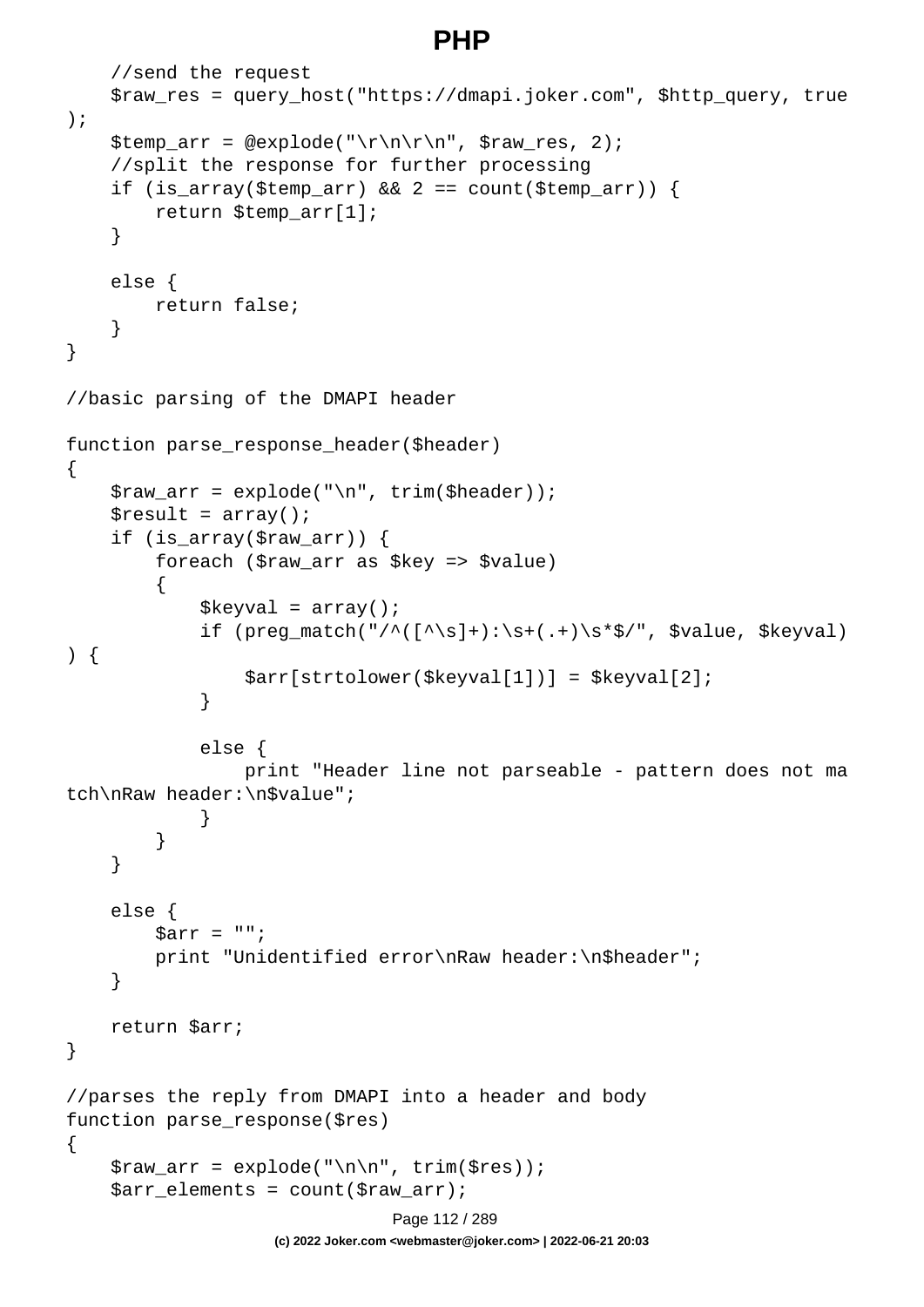### **PHP**

```
if ($arr elements > 0) {
         $temp["response_header"] = parse_response_header($raw_arr["0"]
);
        $temp['response body"] = $raw arr['1"]; }
     else {
         print "Couldn't split the response into response header and re
sponse body\nRaw result:\n$res";
        $temp = ""; }
return $temp;
}
$response = "";
$authid = "none";
//first obtaining an Auth-ID
$username = "<your username here>";
$password = "<your password here>";
$fields = "username=".urlencode($username)."&password=".urlencode($pas
sword);
$result = execute_request("login", $fields, $authid);
$result = parse response(Sresult);$authid = $result["response_header"]["auth-sid"];
if (!$authid) {
    print "no auth-
id was obtained - probably due to wrong username or password";
     exit;
}
//now asking for the domain list
$pattern = "*";
$fields = "pattern=".urlencode($pattern);
$result = execute_request("query-domain-list", $fields, $authid);
$result = parse_response($result);
print_r($result["response_header"]);
print "< br /> ";
print_r($result["response_body"]);
```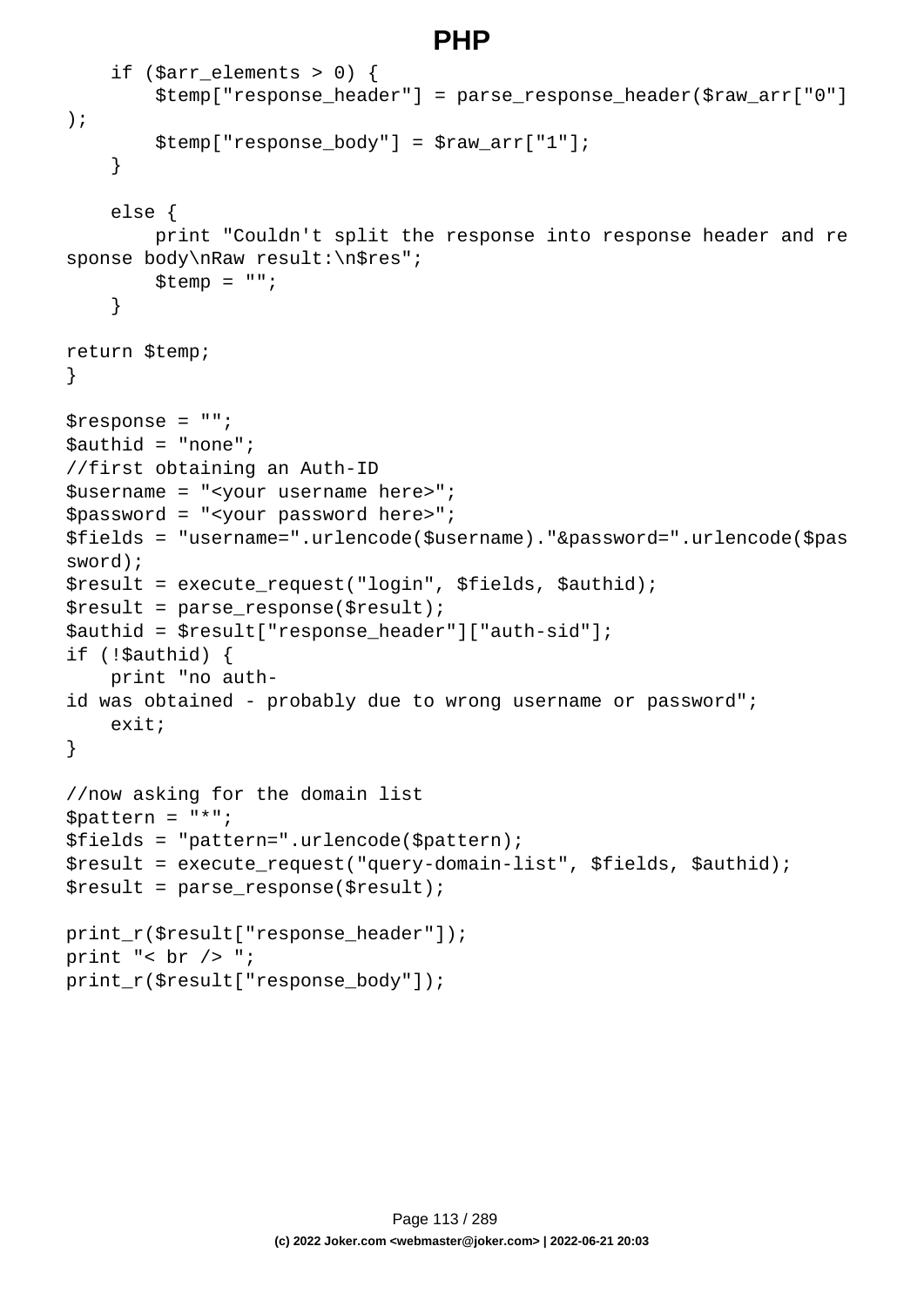### **PHP**

Keywords: DMAPI, examples, code, php

Last update: 2016-01-13 16:58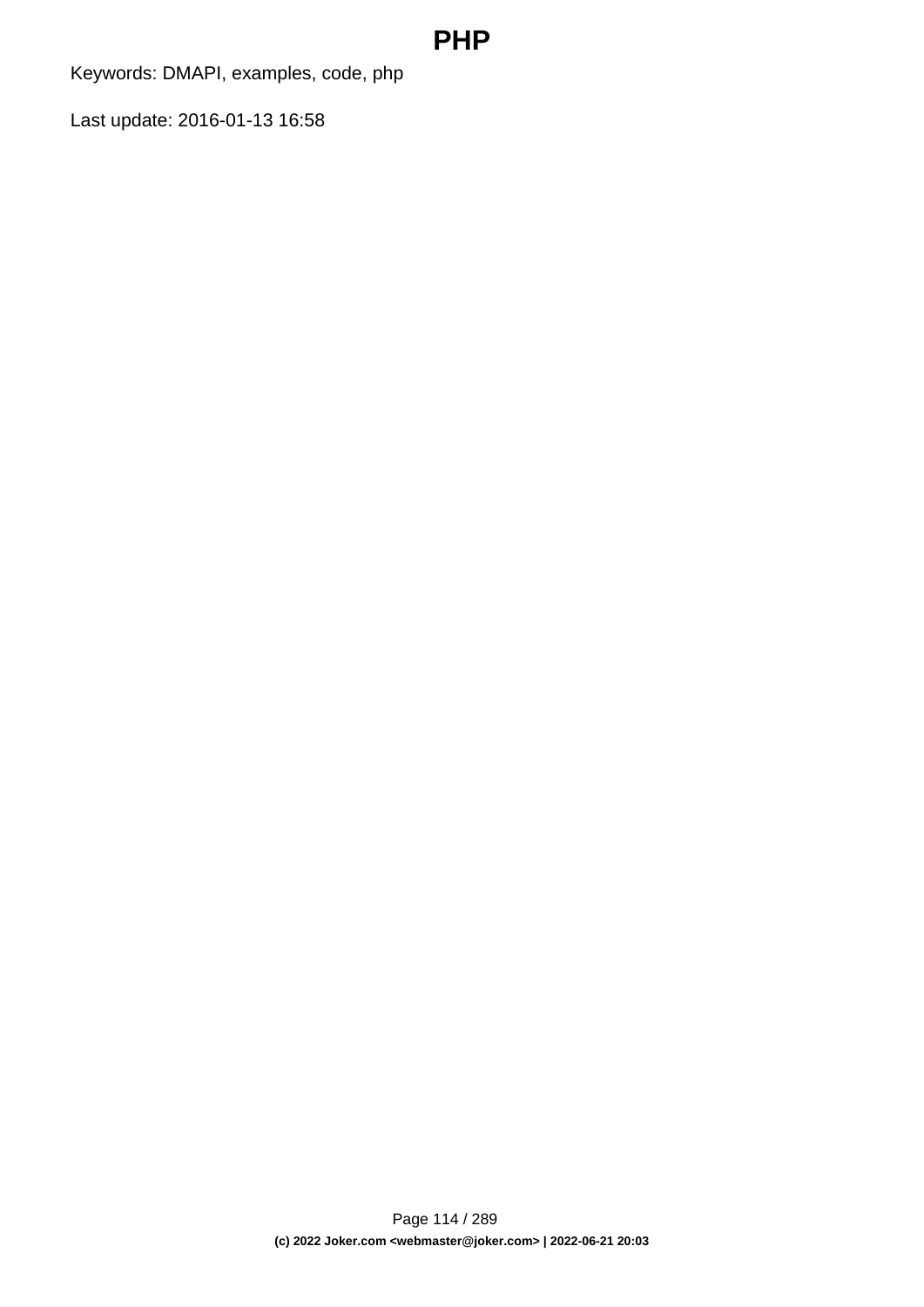# **PHP Intro**

Python is easy to use with DMAPI. Our examples are tested with python 3 on Windows and Linux, but should work on all platforms.

Running the **Python example** will look like:

```
$ ./dmapi-example.py 
Request-URL: https://dmapi.ote.joker.com/request/login
Login: Status-Code: 0
Request-URL: https://dmapi.ote.joker.com/request/query-domain-list
Domain List: Status-Code: 0
  domain: another-privacy-test.com
  expiration_date: 2018-06-30
  domain: another-privacy-test.net
  expiration_date: 2020-06-30
Request-URL: https://dmapi.ote.joker.com/request/logout
Logout: Status-Code: 0
```
Keywords: DMAPI, examples, code, python

Last update: 2021-07-05 09:39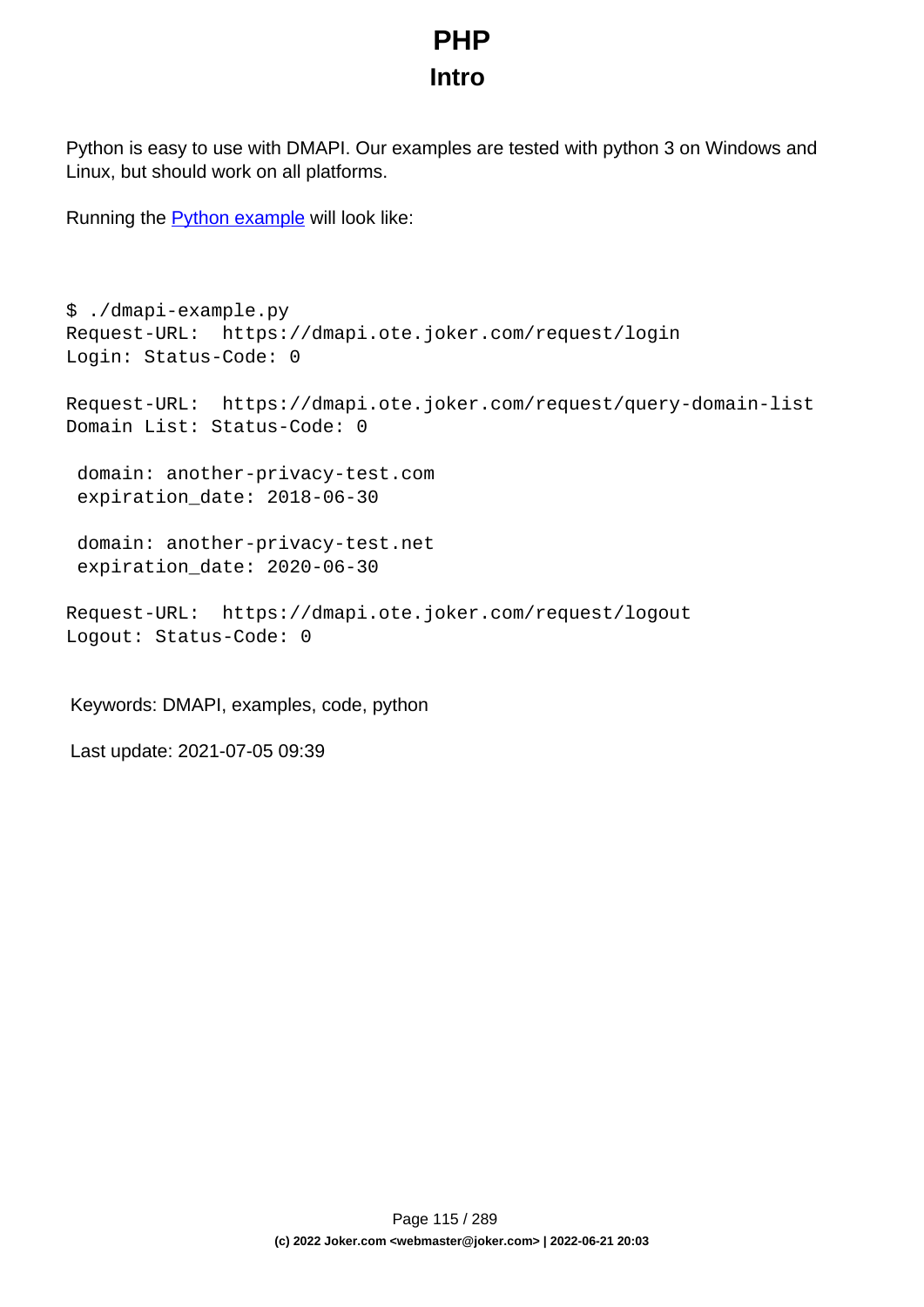# **Python Login and list your domains**

```
#!/usr/bin/env python
import requests
dmapiURL = 'https://dmapi.ote.joker.com'
dmapiUser = 'username'
dmapiPassword = 'password'
def main():
     loginResponse = login(dmapiUser,dmapiPassword)
     print("Login: Status-Code:", loginResponse.header['Status-Code'])
     if loginResponse.header['Status-Code'] !='0':
         print(loginResponse.header['Status-Text'])
         return
     sessionId = loginResponse.header['Auth-Sid'];
     print("")
    domainResponse = domainList(sessionId, 1, 5) print("Domain List: Status-Code:", domainResponse.header['Status-
Code'])
     print("")
     domains = domainResponse.resultListWithNames()
     for domain in domains:
         for key, value in domain.items():
             print(" %s: %s" % (key, value))
         print("")
     logoutResponse = logout(sessionId)
     print("Logout: Status-Code:", logoutResponse.header['Status-
Code'])
# implement dmapi commands as functions
def login(username,password):
     parameters = { 'username': username, 'password': password }
     message = sendCommand('login', parameters)
     return message;
def logout(sessionId):
    parameters = \{ 'auth-sid': sessionId \} message = sendCommand('logout', parameters)
     return message;
def domainList(sessionId, list_from=1, list_to=""):
    parameters = \{ 'auth-
sid': sessionId, 'from': list_from, 'to': list to }
     message = sendCommand('query-domain-list', parameters)
     return message;
                              Page 116 / 289
```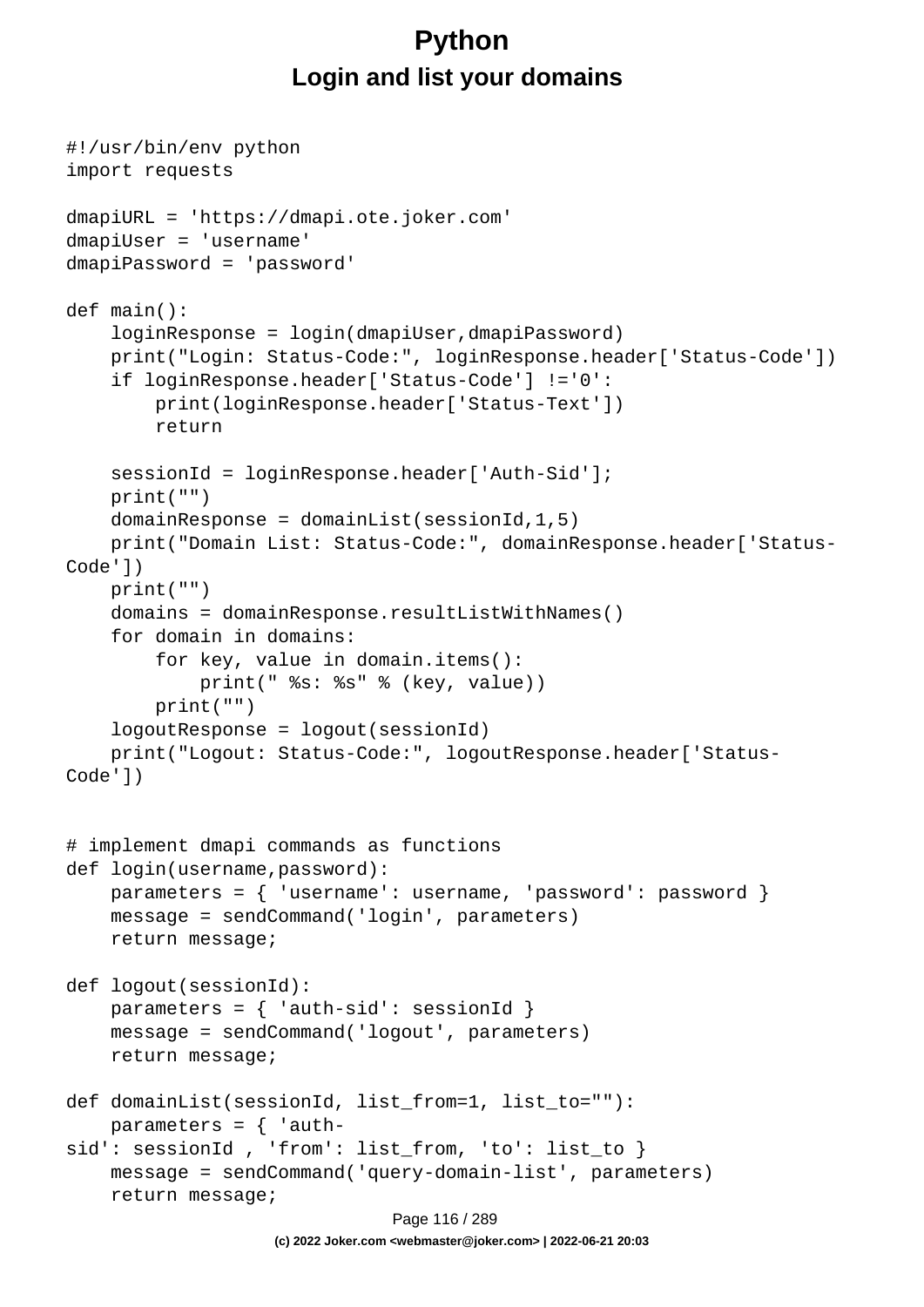```
# general dmapi command call
def sendCommand(command,parameter={}):
     try:
         url = dmapiURL+'/request/'+command
         print("Request-URL: ", url)
         response = requests.get(url, params=parameter)
         # print URL with parameters for debugging purposes
         # print("Request-URL: ", response.url)
         if response.status_code != requests.codes.ok:
             raise CommandError("Command Failed! HTTP Status Code: %s" 
% response.status_code)
         return DmapiResponse(response.text)
     except requests.ConnectionError as e:
         raise CommandError("Connection Error: %s" % str(e))
     except requests.HTTPError as e:
         raise CommandError("Http Error: %s" % str(e))
     except CommandError as e:
         raise
     except Exception as e:
        raise CommandError("Unexpected Error: %s" % str(e))
class DmapiResponse():
     def __init__(self,responseBody):
        parts = responseBody.split("\n\n",1)
         if len(parts)>0:
             self.header = self.__parseKeyValueList(parts[0])
         if len(parts)>1:
             self.body = parts[1]
    def __parseKeyValueList(self,text):
        lines = text.split("\ln")
        keyValueList = \{\} for line in lines:
            keyValue = line.split(' ' , 1) key = keyValue[0].rstrip(':')
             value = keyValue[1]
             keyValueList[key] = value
         return keyValueList
     def __getSeparator(self):
         if self.header.get('Separator') == 'TAB':
             return "\t"
         else:
             return " "
     def resultList(self):
        lines = self.body.split("\n'\n resultList = []
                               Page 117 / 289
```
**(c) 2022 Joker.com <webmaster@joker.com> | 2022-06-21 20:03**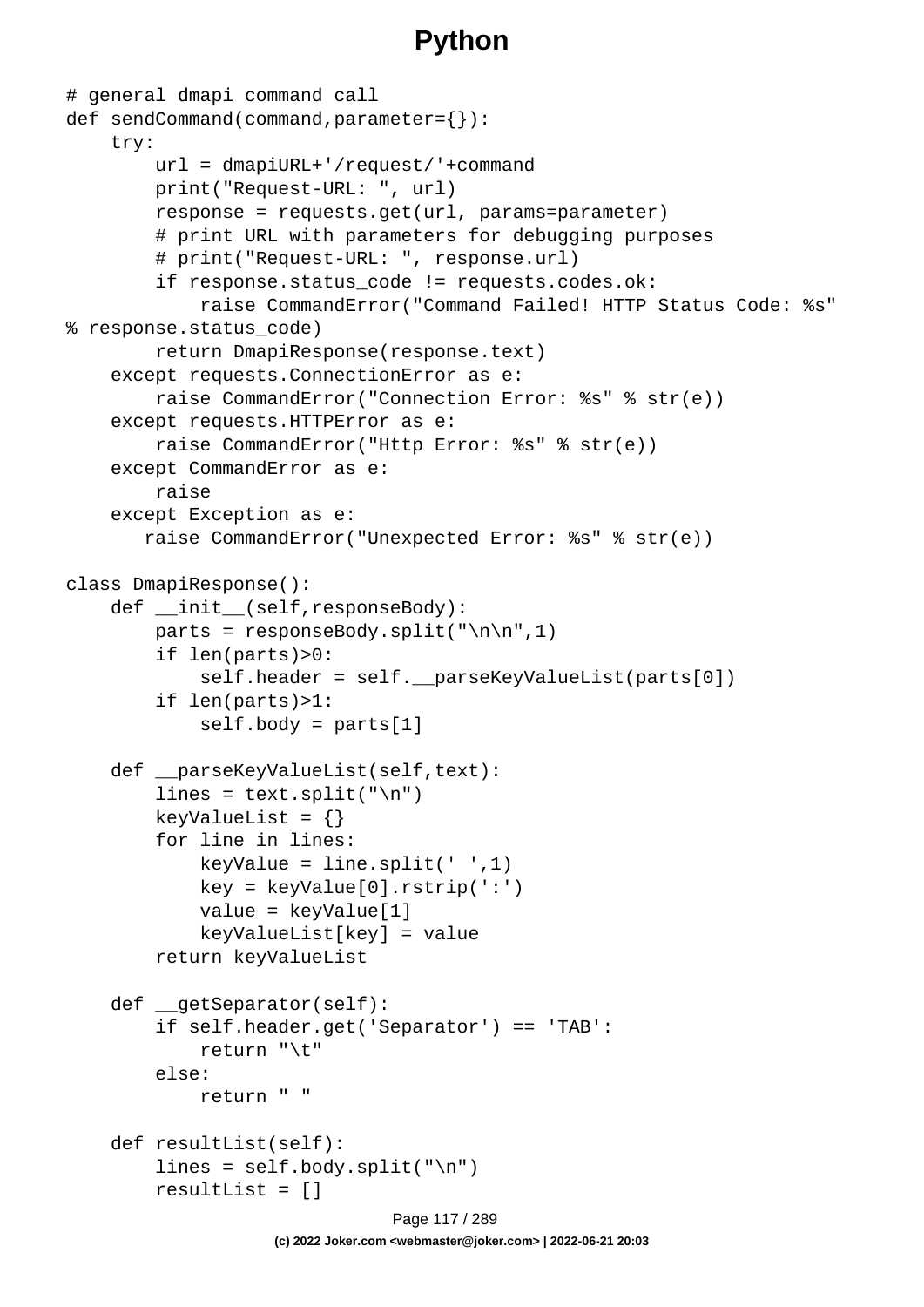```
separation = self. qetseparator() for line in lines:
             values = line.split(separator)
             resultList.append(line.split(separator))
         return resultList
     def resultListWithNames(self):
         columnNames = self.resultListColumns()
         resultList = []
         if len(columnNames) > 0:
             rawList = self.resultList()
             resultList = []
             for row in rawList:
                 columns = \{\} for idx, column in enumerate(row):
                      columns[columnNames[idx]] = column
                  resultList.append(columns)
         return resultList
     def resultListColumns(self):
         if 'Columns' in self.header:
             columnsText = self.header['Columns']
             columns = columnsText.split(',')
             return columns
         else:
             return []
     def resultValues(self):
         return self.__parseKeyValueList(self.body)
class CommandError(Exception):
    def __init__(self, value):
         self.value = value
     def __str__(self):
         return repr(self.value)
# call main function
try:
     main()
except CommandError as e:
     print("Error:", str(e).strip("'"))
```
Keywords: DMAPI, examples, code, python

Last update: 2021-07-05 09:35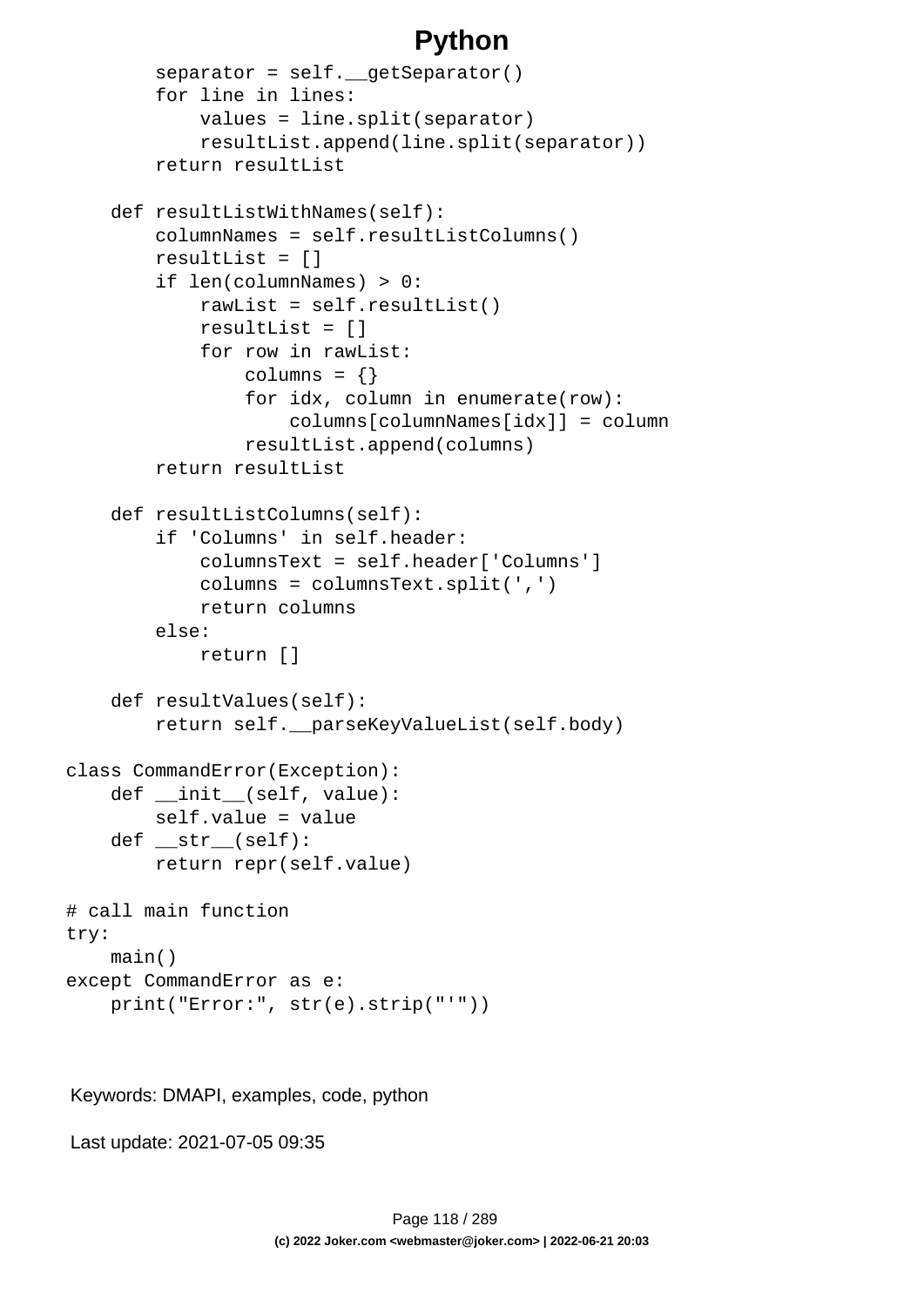# **Python Login and list all A and CNAME records**

```
#!/usr/bin/env python
import requests
dmapiURL = 'https://dmapi.joker.com'
dmapiUser = 'username'
dmapiPassword = 'password'
def main():
     loginResponse = login(dmapiUser,dmapiPassword)
     #print("Login: Status-Code:", loginResponse.header['Status-Code'])
     if loginResponse.header['Status-Code'] !='0':
         print(loginResponse.header['Status-Text'])
         return
     sessionId = loginResponse.header['Auth-Sid'];
     #print("")
     dnsZoneListResponse = dnsZoneList(sessionId,"")
     #print("DNS Zone List: Status-
Code:", dnsZoneListResponse.header['Status-Code'])
    dnslist = dnsZoneListResponse.resultList()
     for row in dnslist:
        domain = row[0]expiration = row[1] #print(" domain: %s" % (domain))
         #print(" expiration: %s" % (expiration))
         #print("")
         dnsZoneResponse = dnsZoneGet(sessionId, domain)
         #print("DNS Zone GET for %s: Status-
Code:" % (domain), dnsZoneResponse.header['Status-Code'])
         zoneEntries = dnsZoneResponse.resultList()
         for entry in zoneEntries:
             #print(' '.join(entry))
             if len(entry)<5:
                  continue
            eLabel = entry[0]eType = entry[1] ePriority = entry[2]
            \text{er}_{\text{target}} = \text{entry}[3]erTL = entry[4] if eType == 'A' or eType == 'CNAME':
                  print(("%s.%s\t%s" % (eLabel,domain,eTarget)).lstrip('
@.'))
     logoutResponse = logout(sessionId)
     #print "Logout: Status-Code:", logoutResponse.header['Status-
Code']
                               Page 119 / 289
```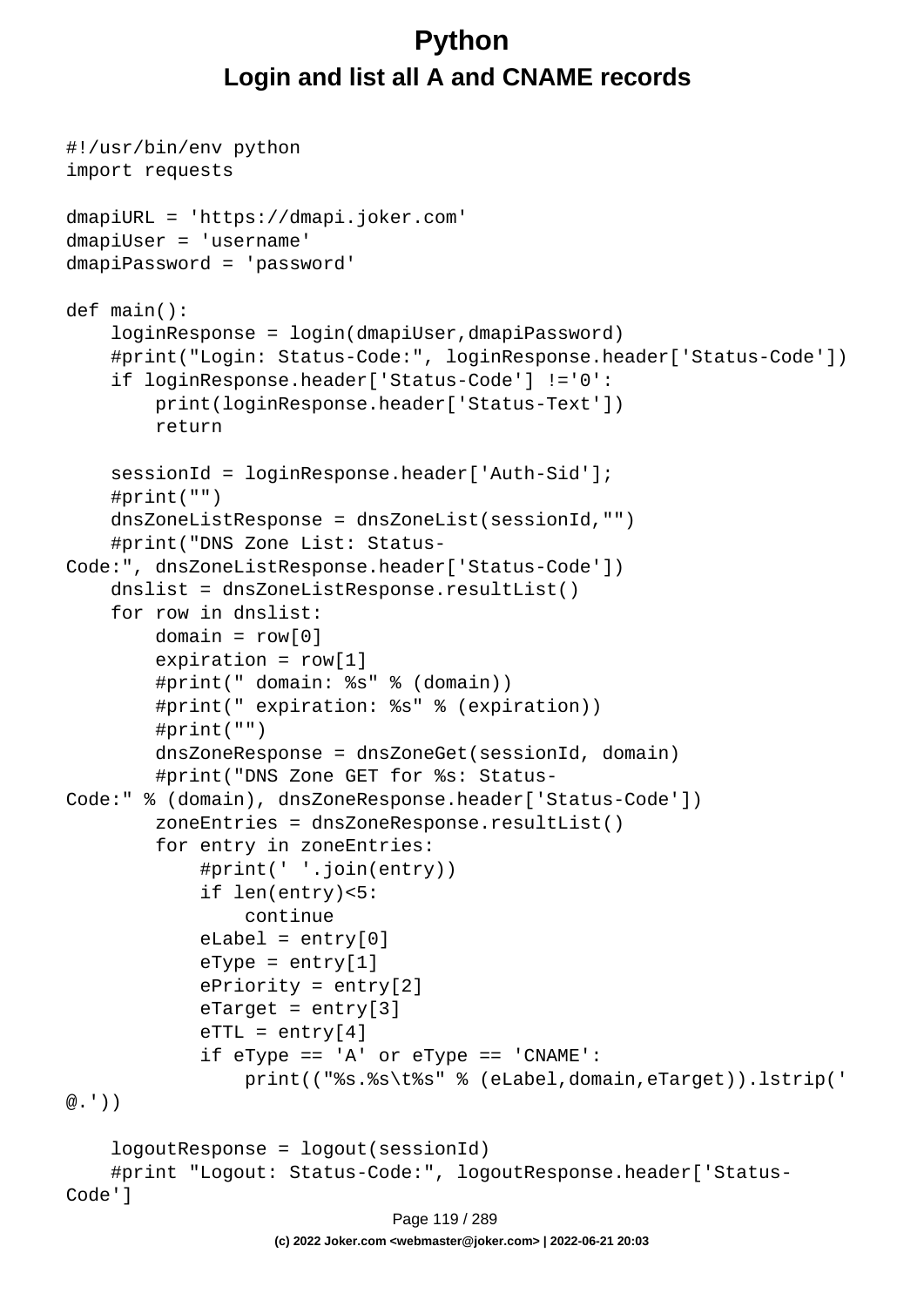```
# implement dmapi commands as functions
def login(username,password):
     parameters = { 'username': username, 'password': password }
     message = sendCommand('login', parameters)
     return message;
def logout(sessionId):
    parameters = \{ 'auth-sid': sessionId \} message = sendCommand('logout', parameters)
     return message;
def domainList(sessionId, pattern="", list_from=1, list_to=""):
     parameters = { 'auth-sid': sessionId , 'from': list_from, 'to': li
st_to, 'pattern': pattern }
     message = sendCommand('query-domain-list', parameters)
     return message;
def dnsZoneList(sessionId, pattern="", list_from=1, list_to=""):
     parameters = { 'auth-sid': sessionId , 'from': list_from, 'to': li
st_to, 'pattern': pattern }
     message = sendCommand('dns-zone-list', parameters)
     return message;
def dnsZoneGet(sessionId, domain):
    parameters = \{ 'auth-sid': sessionId , 'domain': domain \} message = sendCommand('dns-zone-get', parameters)
     return message;
# general dmapi command call
def sendCommand(command,parameter={}):
     try:
         url = dmapiURL+'/request/'+command
         #print("Request-URL: ", url)
         response = requests.get(url, params=parameter)
         # print URL with parameters for debugging purposes
         # print("Request-URL: ", response.url)
         if response.status_code != requests.codes.ok:
             raise CommandError("Command Failed! HTTP Status Code: %s" 
% response.status_code)
         return DmapiResponse(response.text)
     except requests.ConnectionError as e:
         raise CommandError("Connection Error: %s" % str(e))
     except requests.HTTPError as e:
         raise CommandError("Http Error: %s" % str(e))
     except CommandError as e:
         raise
     except Exception as e:
                              Page 120 / 289
```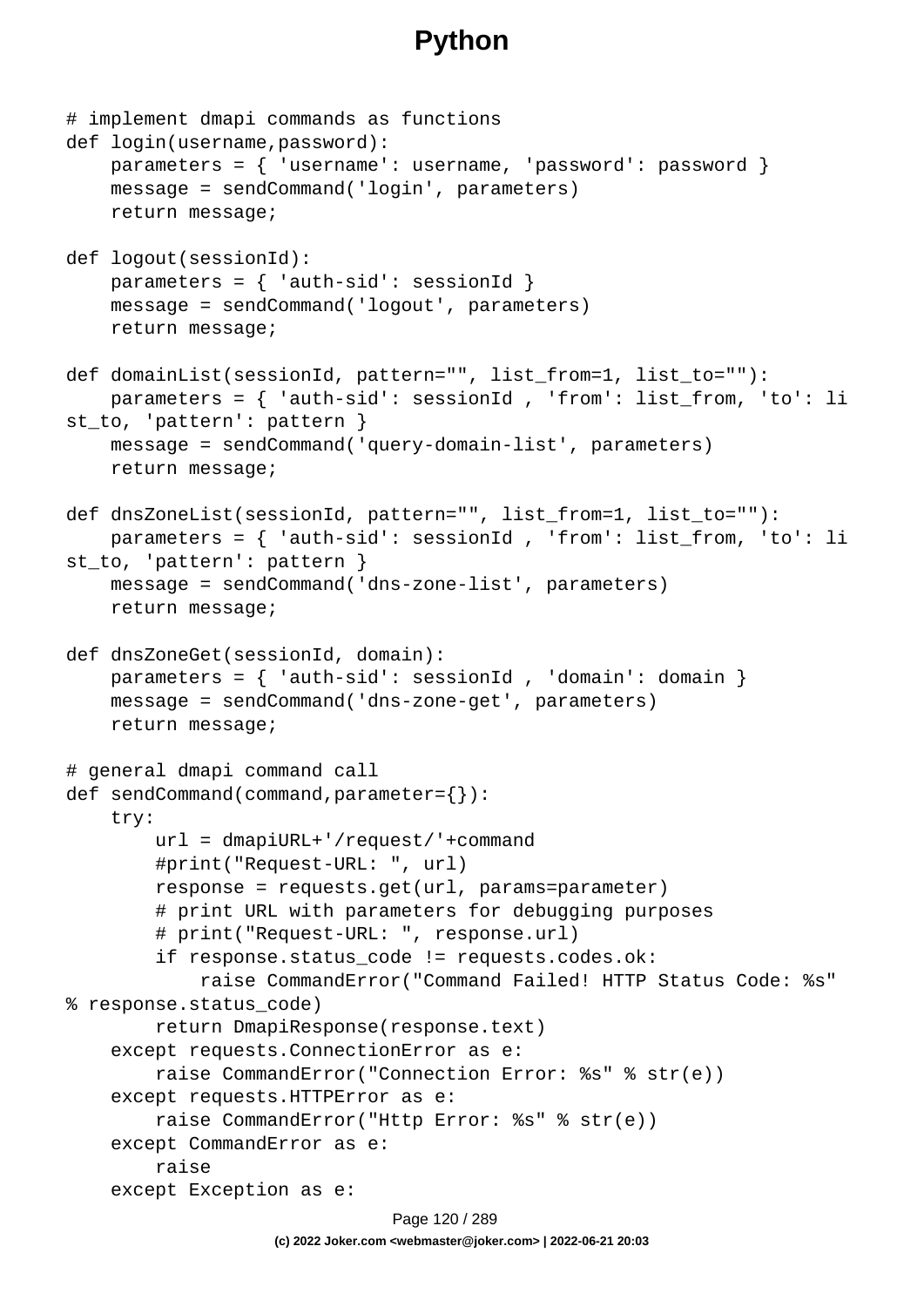```
 raise CommandError("Unexpected Error: %s" % str(e))
class DmapiResponse():
    def __init (self,responseBody):
        parts = responseBody.split("\n\n",1)
         if len(parts)>0:
            self.header = self. parseKeyValueList(parts[0])
         if len(parts)>1:
             self.body = parts[1]
    def parseKeyValueList(self,text):
        lines = text.split("\n \n \cdot")
        keyValueList = \{\} for line in lines:
            keyValue = line.split(' ' , 1) key = keyValue[0].rstrip(':')
             value = keyValue[1]
             keyValueList[key] = value
         return keyValueList
     def __getSeparator(self):
         if self.header.get('Separator') == 'TAB':
             return "\t"
         else:
             return " "
     def resultList(self):
        lines = self.body.split("n") resultList = []
         separator = self.__getSeparator()
         for line in lines:
             values = line.split(separator)
             resultList.append(line.split(separator))
         return resultList
     def resultListWithNames(self):
         columnNames = self.resultListColumns()
         resultList = []
         if len(columnNames) > 0:
             rawList = self.resultList()
             resultList = []
             for row in rawList:
                 columns = \{\} for idx, column in enumerate(row):
                      columns[columnNames[idx]] = column
                  resultList.append(columns)
         return resultList
     def resultListColumns(self):
```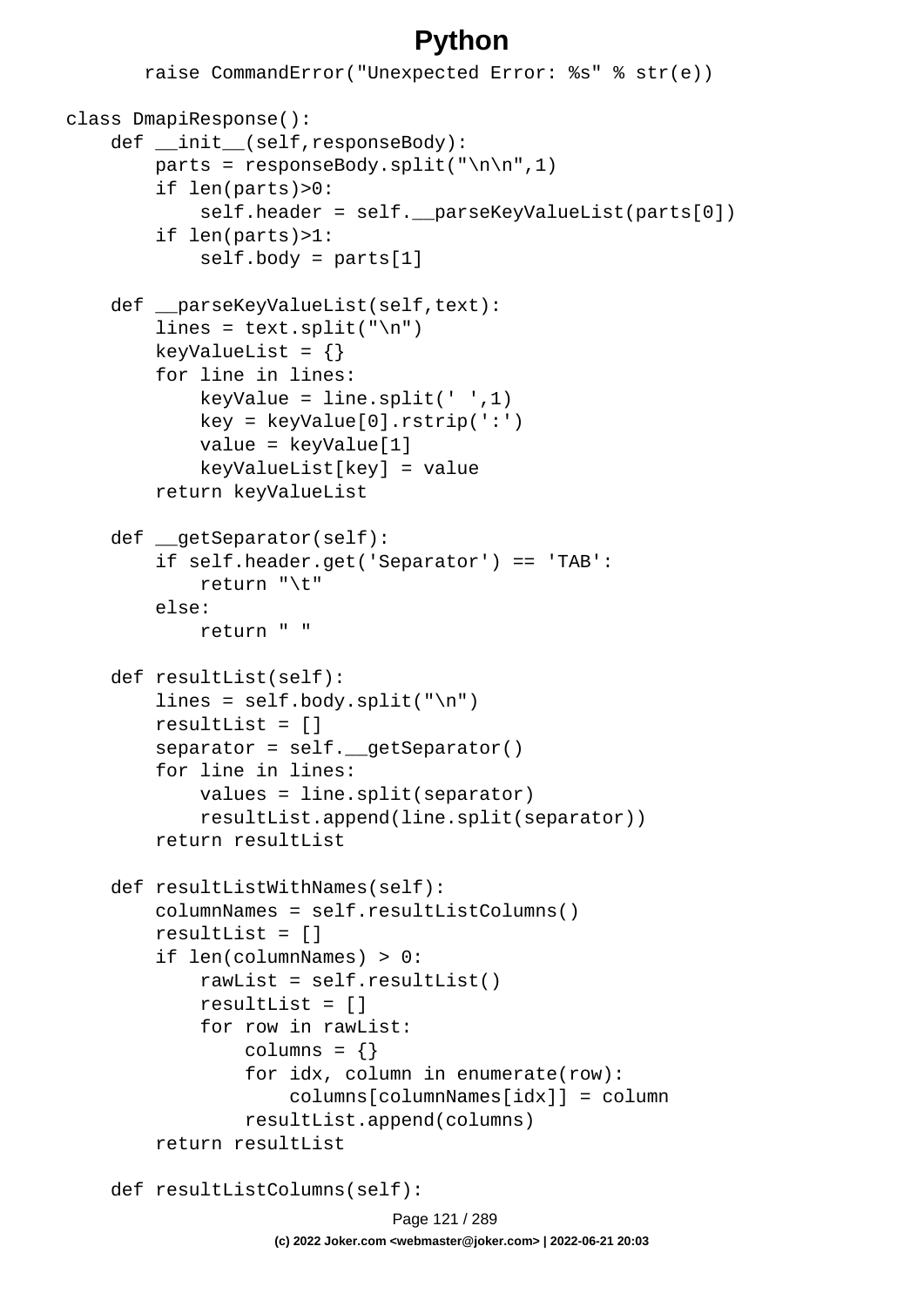```
 if 'Columns' in self.header:
             columnsText = self.header['Columns']
             columns = columnsText.split(',')
             return columns
         else:
             return []
     def resultValues(self):
         return self.__parseKeyValueList(self.body)
class CommandError(Exception):
     def __init__(self, value):
         self.value = value
     def __str__(self):
         return repr(self.value)
# call main function
try:
     main()
except CommandError as e:
     print("Error:", str(e).strip("'"))
```
Keywords: DMAPI, examples, code, python

Last update: 2021-07-05 09:52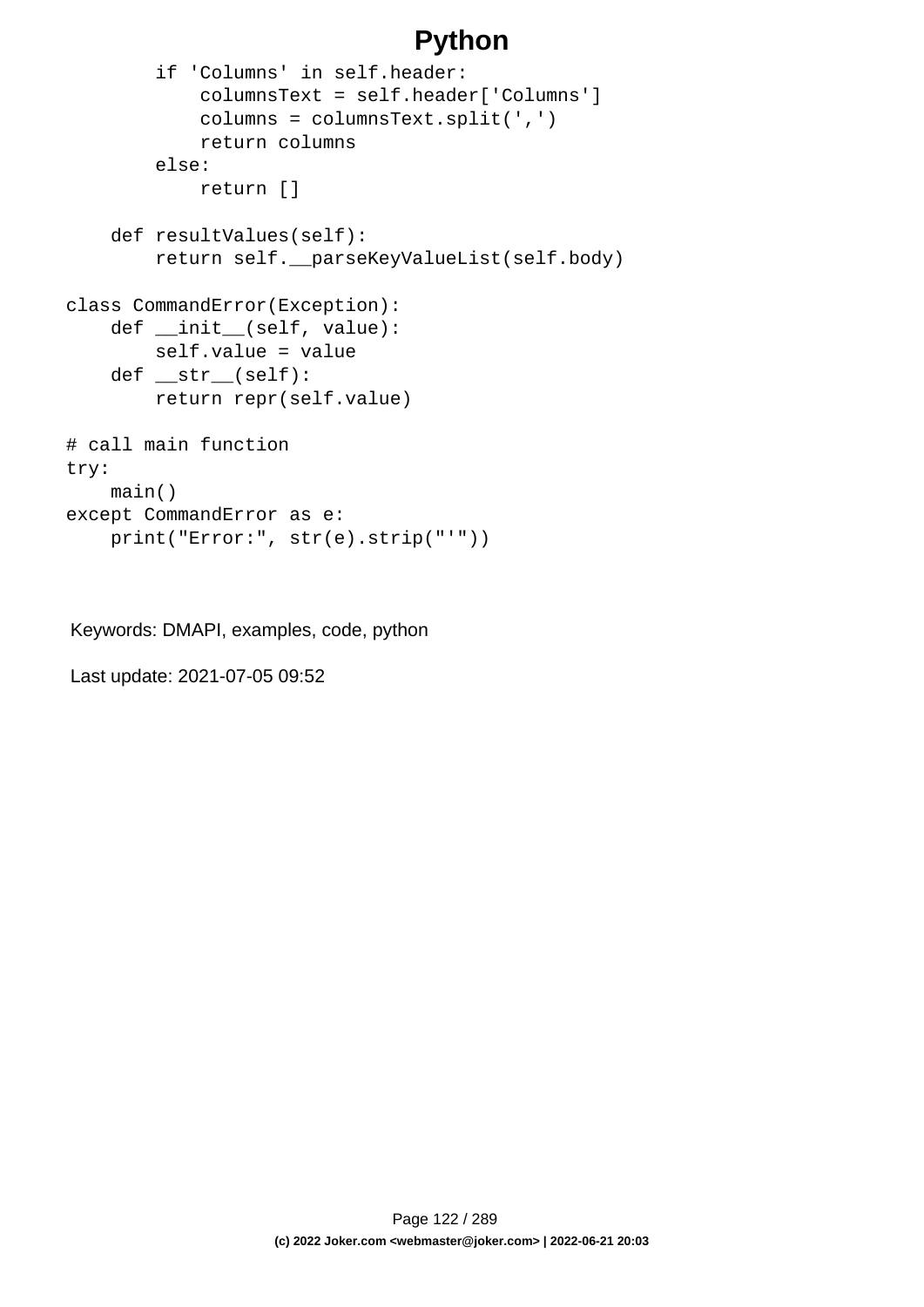# **Python C# / .NET Demonstration /w Code**

Applications for domain management with DMAPI are very easy to create using MS Visual Studio. This example code logs into the Joker.com system using DMAPI requests.

It provides a domain listing, whois lookup and "Email verification".

This has been tested using Visual Studio 2008 and 2010, but should work with any version, and also with free Visual Studio Express and .NET versions from 3.5 onwards. Please find the source code as an attachment below.

We also provide this as a windows binary to try without the need of building it before. In case you run Windows 10 with "Smartscreen", you have to click on "more information" to execute this, since this binray of course is not signed by a "manufacturer"...

This is how this will look like: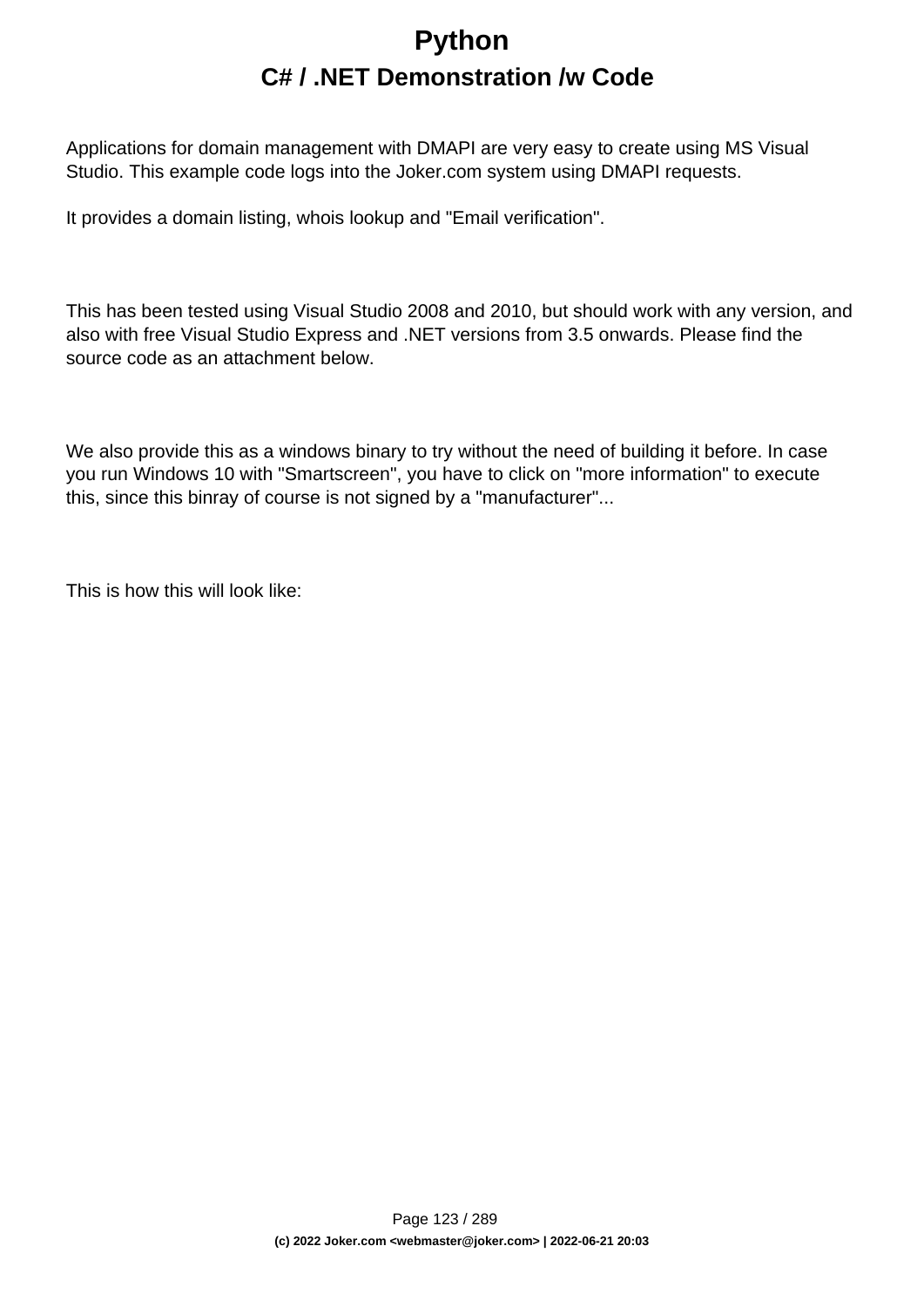Keywords: DMAPI, examples, code, c#, .NET

Last update: 2016-01-20 16:15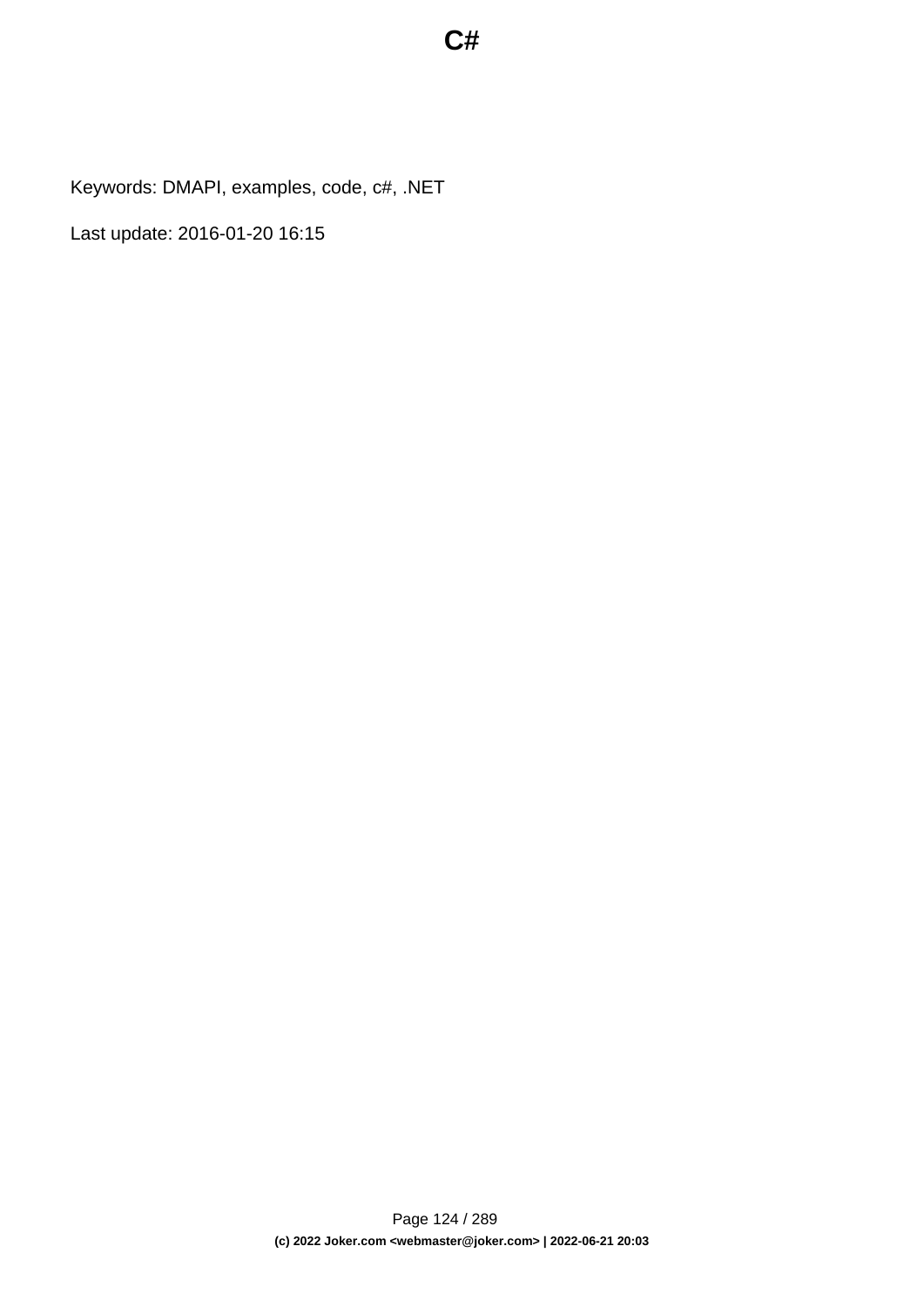# **C# WHMCS Registrar Module**

### **WHMCS Registrar Module**

[WHMCS](https://www.whmcs.com/) is a popular web hosting and automation solution, which includes billing and support

options.

If you are using WHMCS for your hosting activities, you may interface Joker.com with WHMCS' domain functionality to easily order and manage domains from within WHMCS.  $1$ 

Joker.com maintains a registrar module for WHMCS, which offers a great load of features to interface Joker.com seamlessly from within WHMCS:

The following registrar core functionality is provided:

- register domains
- initiate transfers
- perform renewals
- allow viewing and changing of nameservers
- allow viewing and changing of WHOIS information of domains
- usable with any TLD Joker.com offers
- TLD & Pricing Sync

Additionally, also these features are provided:

- create/edit email forwards
- create/edit dns records for joker-ns
- fetch auth id ("EPP Code")
- sync of expiration date

Page 125 / 289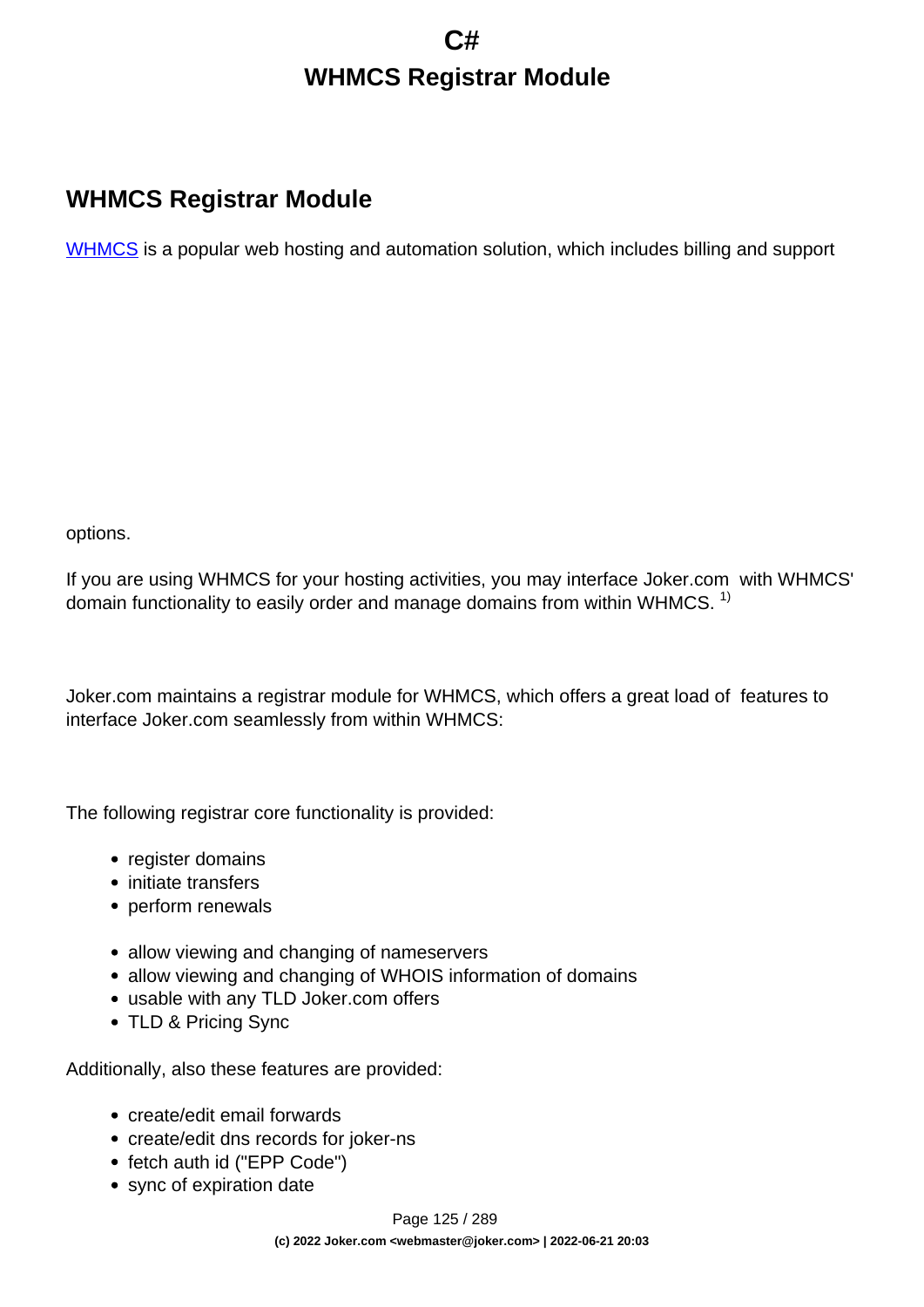- order whois privacy protection with domain registration, transfer and renewal
- switch easily between production and testing environment (OT&E)

#### **Installation:**

Please extract the contents of the **below attached ZIP archive** into the folder

 **modules/registrars/joker/**



of your **WHMCS** installation.

The configuration of the Joker.com registrar module is done by using the **WHMCS admin section**. For this, please login as "admin" into your WHMCS installation, and navigate to

#### **Setup -> Products/Services -> Domain Registrars**

Pick "Joker.com" from the list, "Activate" the plugin, and enter your Joker.com Reseller's credentials - **the same you are using for DMAPI**.

Alternatively, you also may use Joker.com [API keys](index.php?action=artikel&cat=26&id=14&artlang=en).

You also may choose to use the "TestMode" for dry run on our OT&E platform, or to configure the free Joker.com nameservers as a default for new domains.

Once activated, you may always change these settings by clicking on "Configure". Don't forget to "Save Changes" after doing so.

#### **Usage:**

You will find most options for domains in section "**Clients -> Domain registrations**" - **click on the domain name** to see all domain details.

A special command there is "**Sync**" at the '**Registrar Commands**' - this will trigger a manual sync of a domain's status and expiration date with Joker.com, in case it was modified outside of WHMCS.

This is usually also done automatically by the '**WHMCS domainsync cron**' - please make sure that you added this with your WHMCS installation.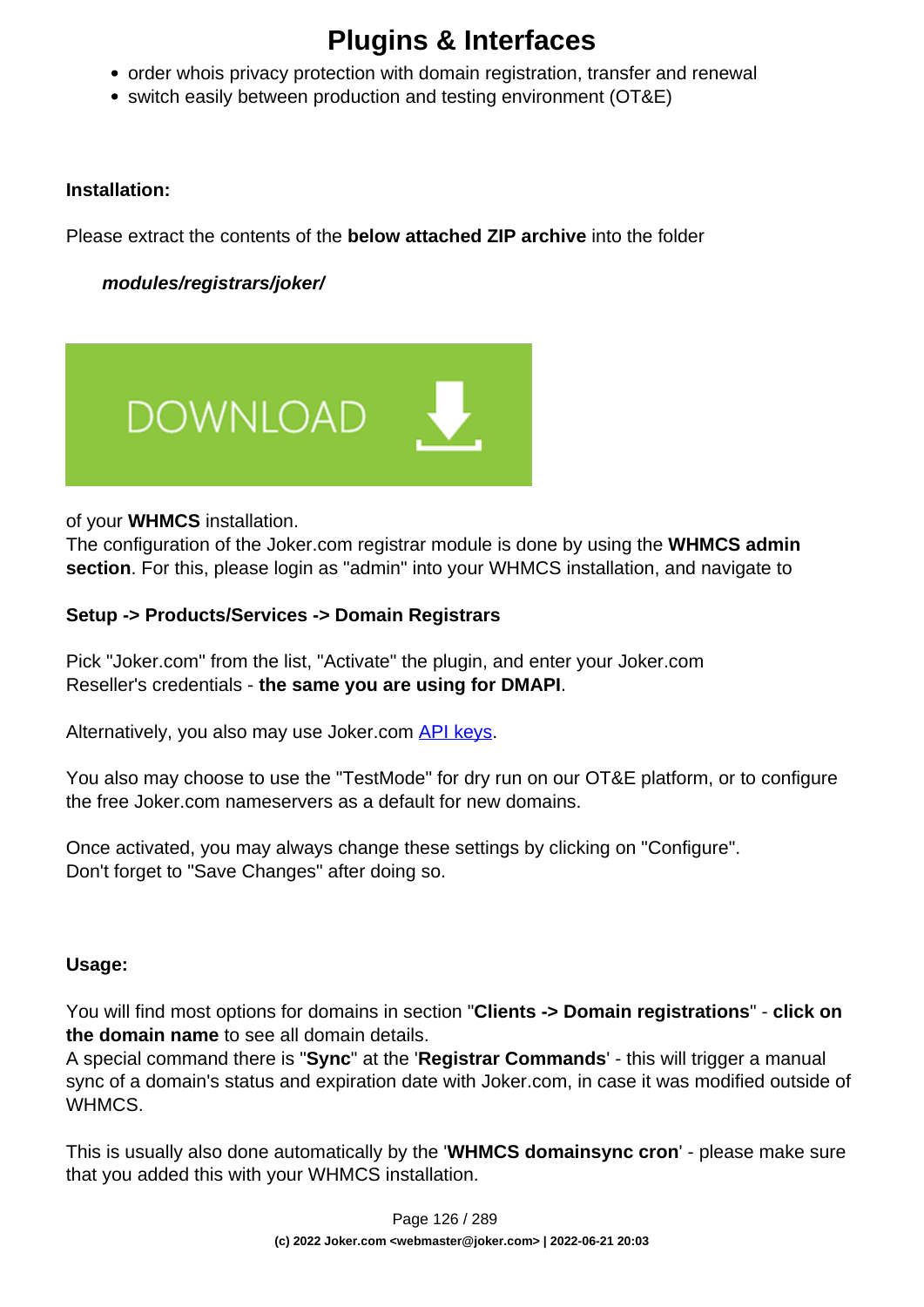Please send us your feedback: [reseller-support@joker.com](mailto:reseller-support@joker.com) Enjoy!

 $1)$  the WHMCS plugin is provided "as-is" without any further obligation or promise of quality or reliability. The normal Joker.com Terms & Conditions apply. WHMCS Limited is responsible for the functionality and availability of the WHMCS system.

#### **Version History**

New in version 1.3.3

• added premium renewal price update in manual sync

New in version 1.3.2

• added support for language of IDN domains

New in version 1.3.1

- added support for .eu country of citizenship
- added use of WHMCS admin contact

New in version 1.3.0

• added support for TLD & Pricing Sync

New in version 1.2.5

• added support for premium domains

New in version 1.2.4

• fixed issue with domain syncronisation cron

Page 127 / 289 **(c) 2022 Joker.com <webmaster@joker.com> | 2022-06-21 20:03**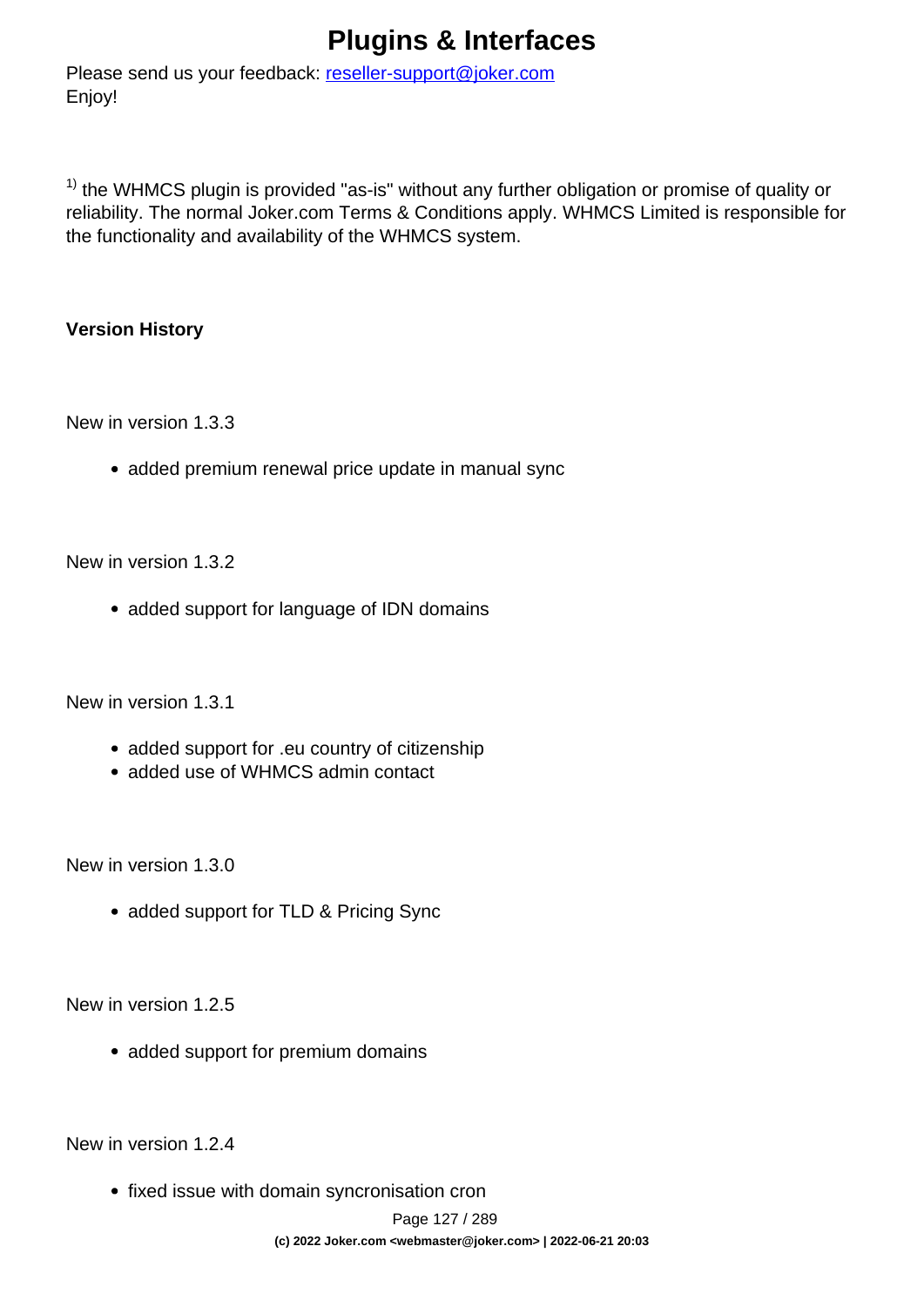New in version 1.2.3

• fixed issue with puny code in the domain availability check

New in version 1.2.2

• fixed an issue with .uk domain contacts

New in version 1.2.1

• fixed some issues with the domain availability check

New in version 1.2.0

• added dnssec management

New in version 1.1.5

• fix for .eu expiration date / redemption grace period problem

New in version 1.1.4

- added account balance check for domain transfers
- added a config option to enable automatic restore from redemption grace period if renew is not possible

New in version 1.1.3

• added account balance check for domain renewals

New in version 1.1.2

• fixed contact information change for WHMCS 7.x

Page 128 / 289 **(c) 2022 Joker.com <webmaster@joker.com> | 2022-06-21 20:03**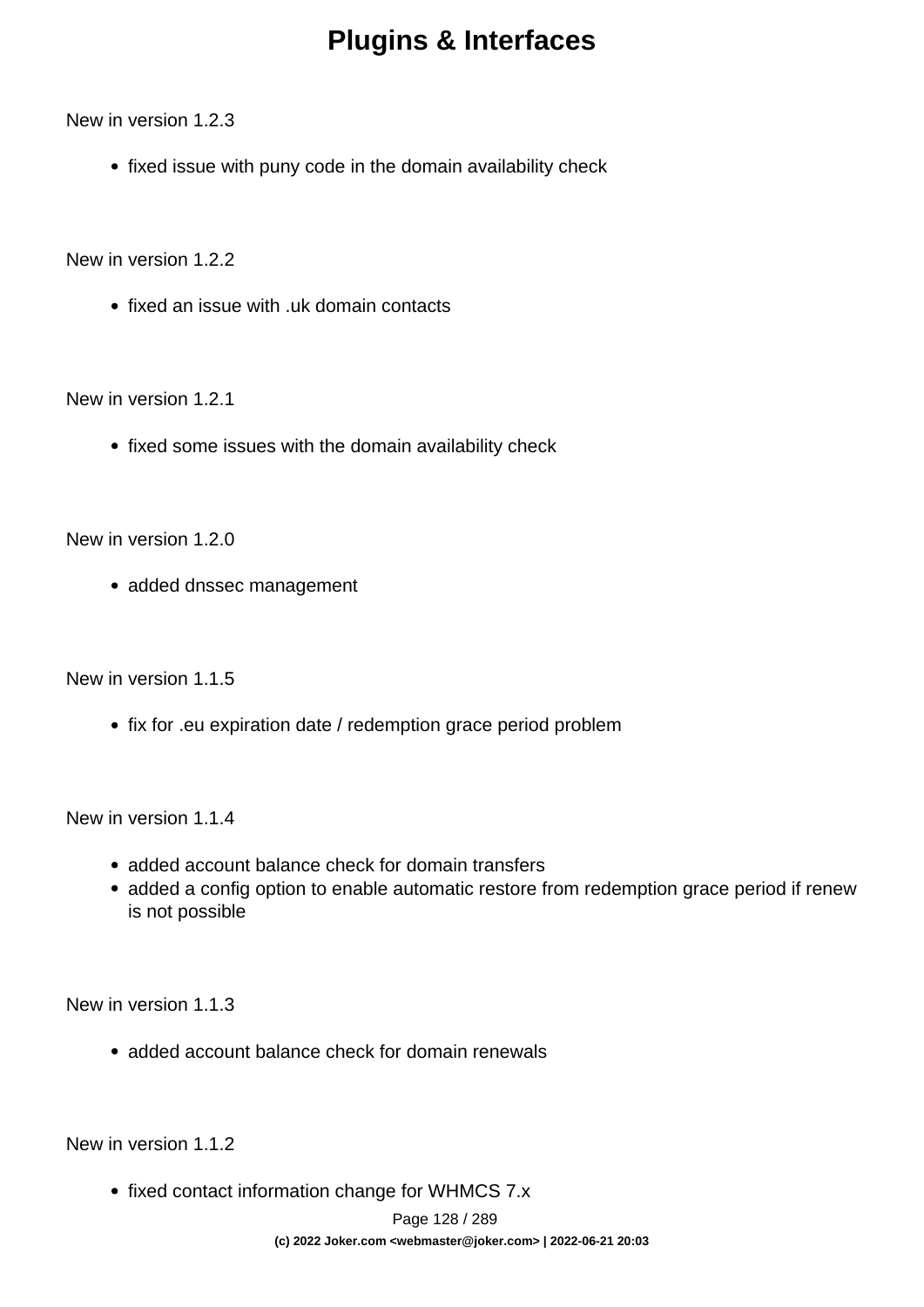New in version 1.1.1

• fixed toggling of id protection

New in version 1.1.0

- domain availability check
- own CRON job script, for registration status check

New in version 1.0.4:

- use **API key** instead of user/password credentials
- maintain privacy settings for domai

#### **This version has been tested with WHMCS 6.x, WHMCS 7.10.2 and WHMCS 8.0.4**

Keywords: reseller,WHMCS, dmapi, API, plugin

Last update: 2022-03-29 09:41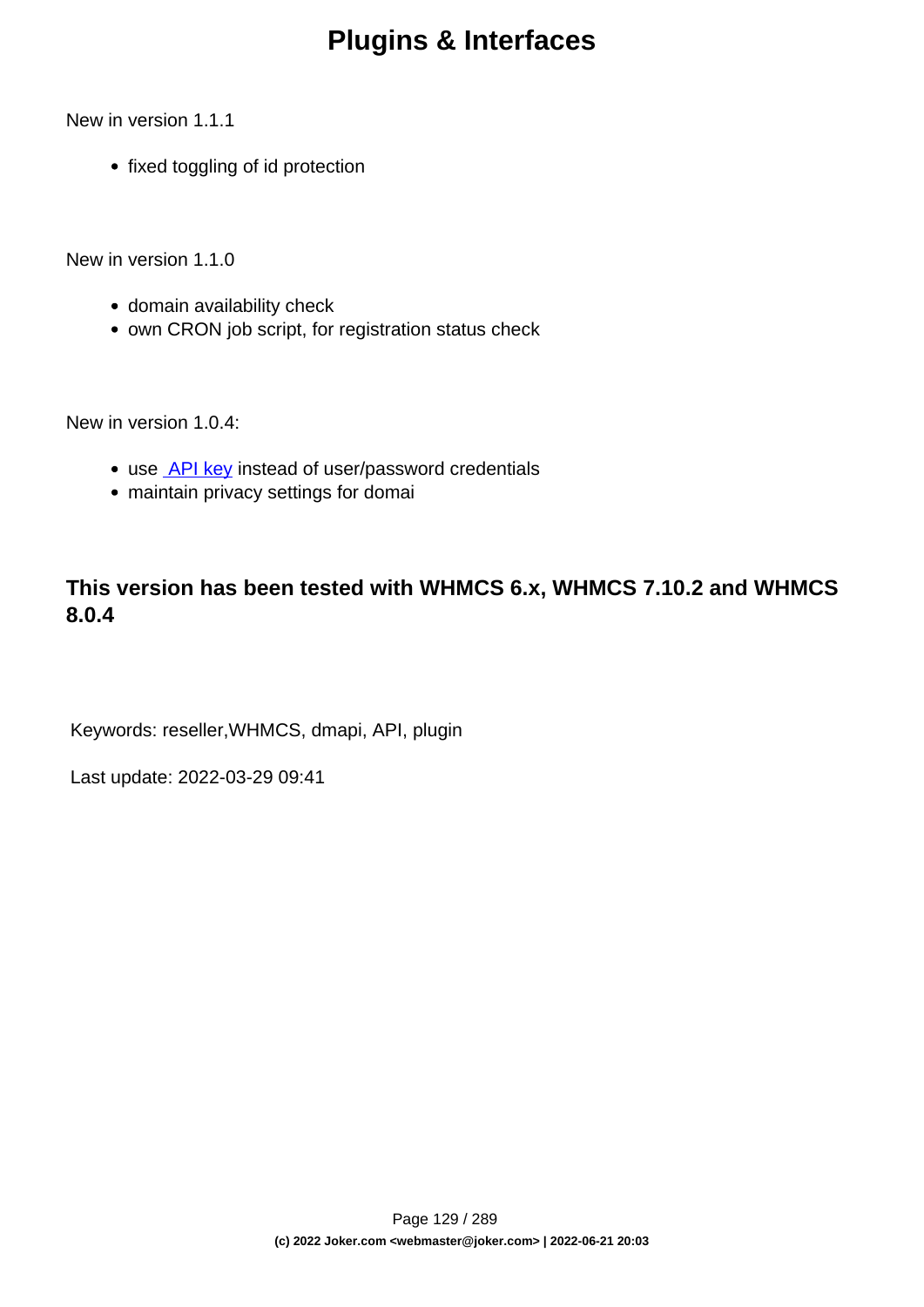# **Plugins & Interfaces Simple WHMCS Plugin**

[WHMCS](https://www.whmcs.com/) is a popular web hosting and automation solution, which includes billing and support options.

If you are using WHMCS for your hosting activities, you may interface Joker.com with WHMCS' domain functionality to easily order and manage domains from within WHMCS.

This is a very light weight and simple plugin, therefore very easy to install (you will find instructions in the readme of the zip archive below).

However, features are basic, and you have to configure a fixed set of contact handles for each TLD you want to use.

Any TLD of Joker.com should work.

This plugin is provided as an example to show, how easy it is to connect Joker.com to WHMCS using DMAPI. You may also use it as a starting point for your own experiments**.**

**For a full integration of Joker.com into WHMCS**, please use our official fully-featured Joker.com [WHMCS Registrar Module.](index.php?action=artikel&cat=84&id=488&artlang=en)

Keywords: WHMCS, dmapi, API, plugin

Last update: 2016-04-11 14:06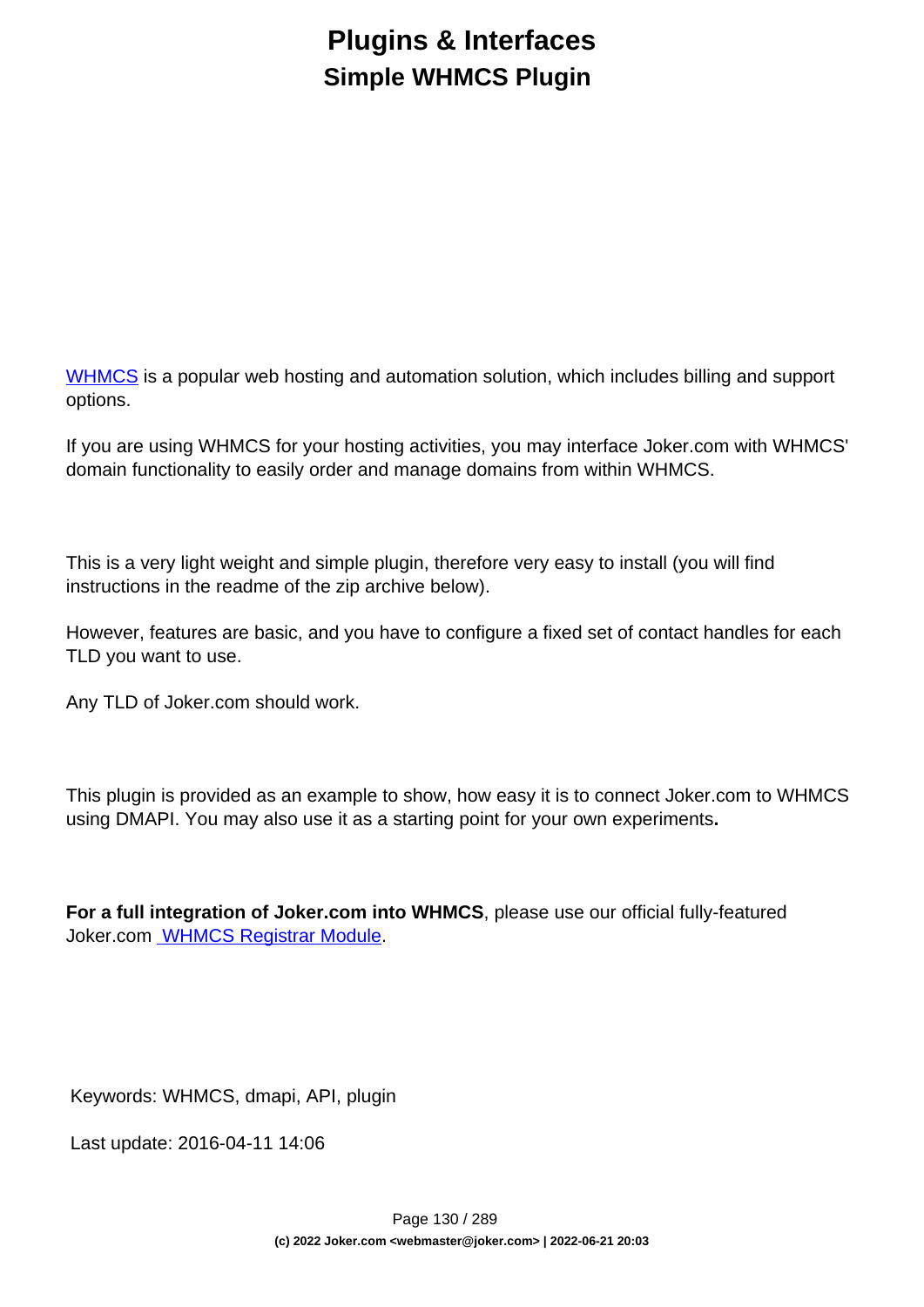# **Plugins & Interfaces Clientexec Registrar Plugin**

### **Clientexec Registrar Plugin**

[Clientexec](https://www.clientexec.com/) is a popular web hosting and automation solution, which includes billing and support

options.

If you are using Clientexec for your hosting activities, you may interface Joker.com with Clientexec domain functionality to easily order and manage domains from within Clientexec.<sup>1)</sup>

Joker.com maintains a registrar module for Clientexec, which offers a great load of features to interface Joker.com seamlessly from within Clientexec:

The following registrar core functionality is provided:- domain availability check

- domain registration
- domain transfer
- domain renew
- domain transfers
- set autorenew
- set registrar lock
- set nameservers
- modify dns zone records (if joker nameservice is used)
- pricelist
- domain import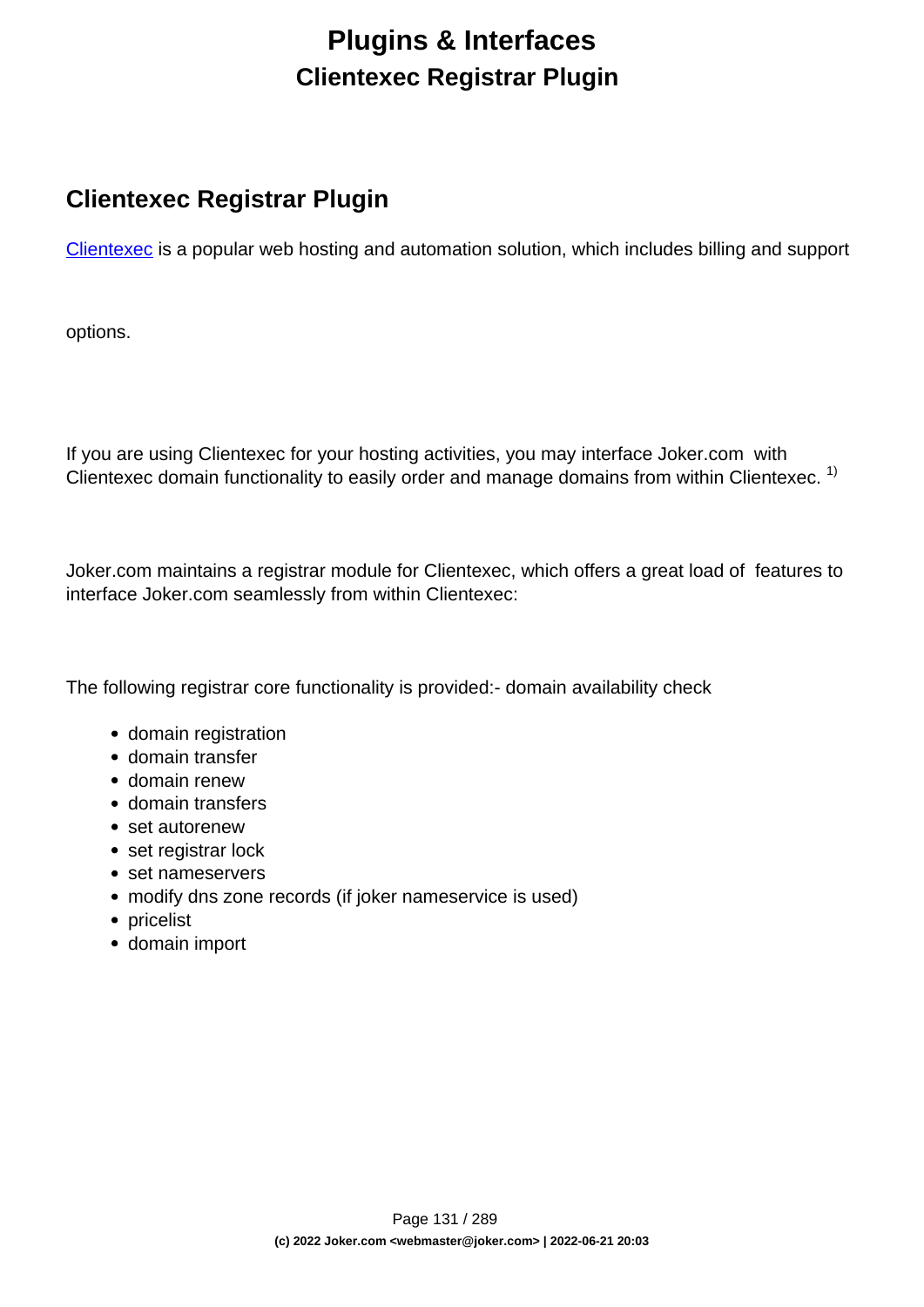#### **Installation:**

The installation is easy, **the plugin is already included with each copy of Clientexec**, just activate the "Joker.com plugin" from within Clientexec:

**Settings => Plugins => Registrars**: Select "Joker.com" from the list, and enter your **Joker.com** [API key](index.php?action=artikel&cat=26&id=14&artlang=en).

#### **Usage:**

Create customers, and register domains with "**Packages => Order Domain Services**"...

#### **Known Issues:**

- $\bullet$  IDN domains are currently not supported  $\dot{\phantom{\phi}}$
- some ccTLDs may not supported by default
- Premium domains are currently not supported<sup>\*)</sup>

\*) this is a limitation of Clientexec

Please send us your feedback: [reseller-support@joker.com](mailto:reseller-support@joker.com) Enjoy!

 $1)$  the Clientexec plugin is provided "as-is" without any further obligation or promise of quality or reliability. The normal Joker.com Terms & Conditions apply.

#### **Version History**

• 1.0 initial release

Keywords: reseller,WHMCS, dmapi, API, plugin

Last update: 2022-03-29 09:56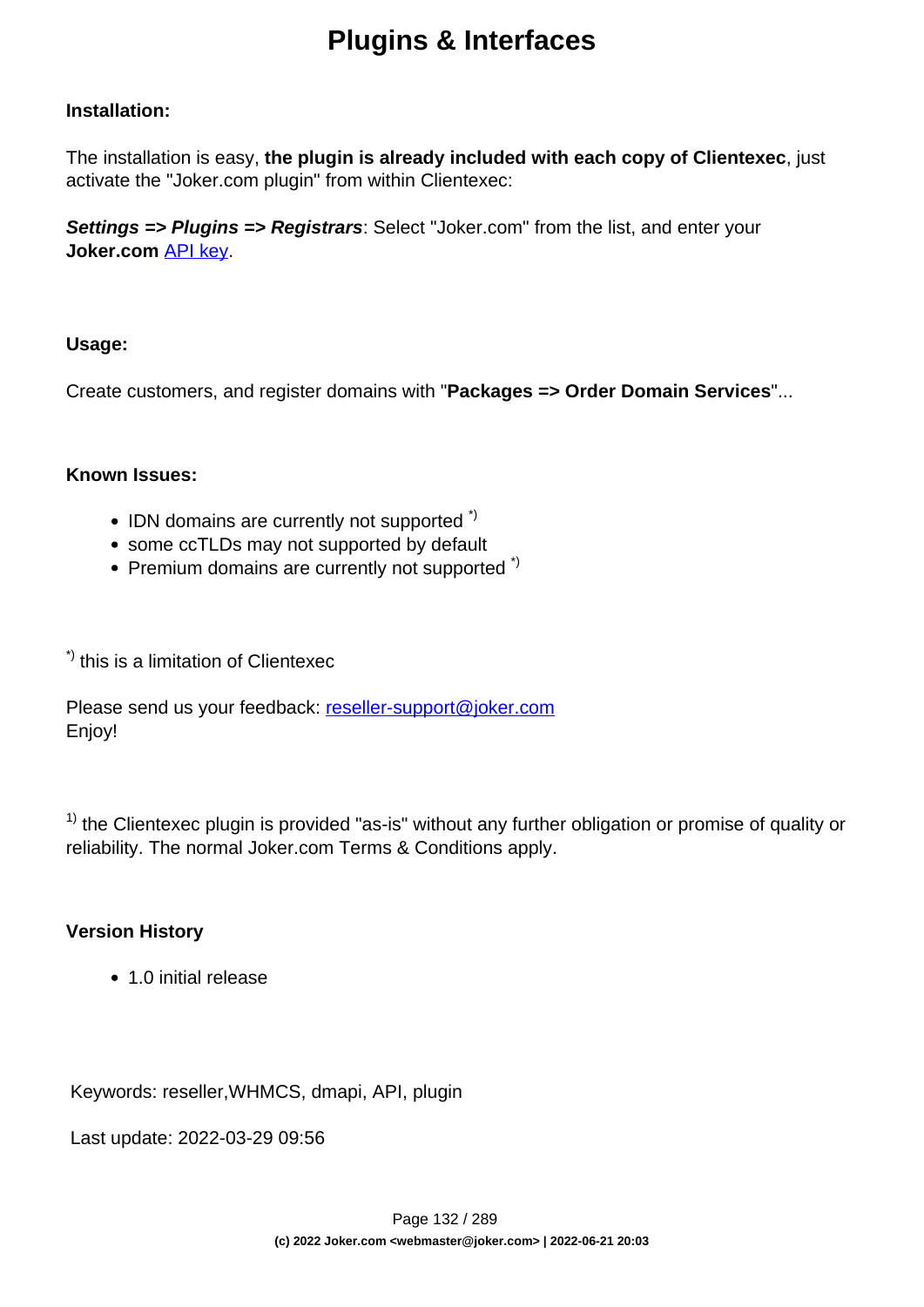# **Plugins & Interfaces Hostbill Joker.com Module**

## **Hostbill Registrar Plugin**

[Hostbill](https://hostbillapp.com/) is a popular web hosting and automation solution, which includes

- Hosting Automation
- Client Management
- Help Desk System
- Automated Billing
- Domain Management

If you are using Hostbill for your hosting activities, you can integrate Joker.com for the domain management within Hostbill using the Joker.com plugin.  $1$ )

At [Hostbill's Joker.com-plugin page](https://hostbillapp.com/hostbill/domainmanagement/registrars/joker.com/) you find an overview of what is provided by our module:

#### **Registration**

Automated domain registration. When enabled, domain module connects registrar API to register new domain name ordered by client.

**Transfer**

Automated domain transfers. Customers can request domain transfer from other registrar to you. During signup customers are asked for EPP/transfer code used in transfer process.

**Renew**

Automated domain renewals. Renew function gives the ability to renew the domain name by customer-purchased period when domain is about to expire

**Synchronize**

Registry <-> HostBill synchronization. Domain synchronization allows your staff members to update HostBill domain records with registry details, ie. to make sure that domain renewal/expiration dates are in sync.

**Import**

Automatically import existing domains from Registry -> HostBill.

**Premium names**

Get premium domain price on registration page and register premium domain names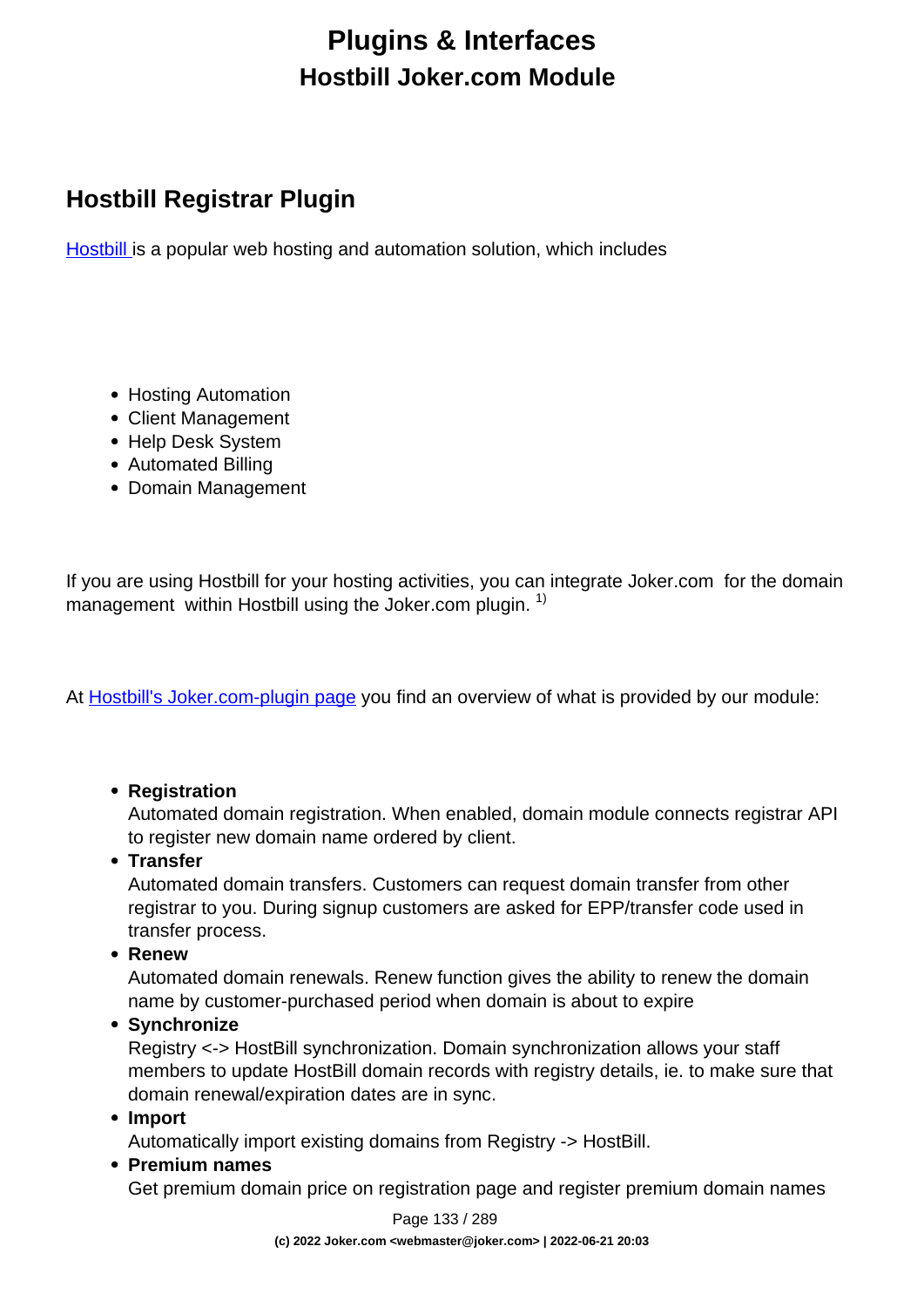#### **Lookup engine**

Use registry API as lookup engine for fast & accurate domain searches

#### **Manage contacts**

Update domain registration contacts. Customers can manage contact details related to domains they have registered with you.

#### **DNSSEC Management**

Allow your customer to manage his domains DNSSEC keys at registry

#### **Get EPP Code**

This functionality lets your clients get domain EPP Code, allowing to transfer domain out.

**ID Protection**

This feature enables your customers to protect identity of their contact details stored.

- **Update Nameservers** Customers have the ability to change nameservers the domain is pointing to.
- **Register Nameservers**

Clients can register their custom name servers using domain registrar API.

#### **Installation:**

The installation is easy, **the plugin is already included with Hostbill**, just activate the "Joker.com plugin" from within Hostbill:

**SelectSettings -> Modules -> Domain Modules**, choose Joker.com from the list and "activate".

#### **Usage:**

Please find an easy step-by-step documentation at **Hostbill's Joker.com plugin wiki**.

Please send us your feedback: [reseller-support@joker.com](mailto:reseller-support@joker.com) Enjoy!

 $1)$  the Hostbill plugin is provided without any further obligation or promise of quality or reliability. The normal Joker.com restriction conditions apply.

Keywords: reseller,WHMCS, Hostbill,dmapi, API, plugin

Last update: 2022-03-29 09:59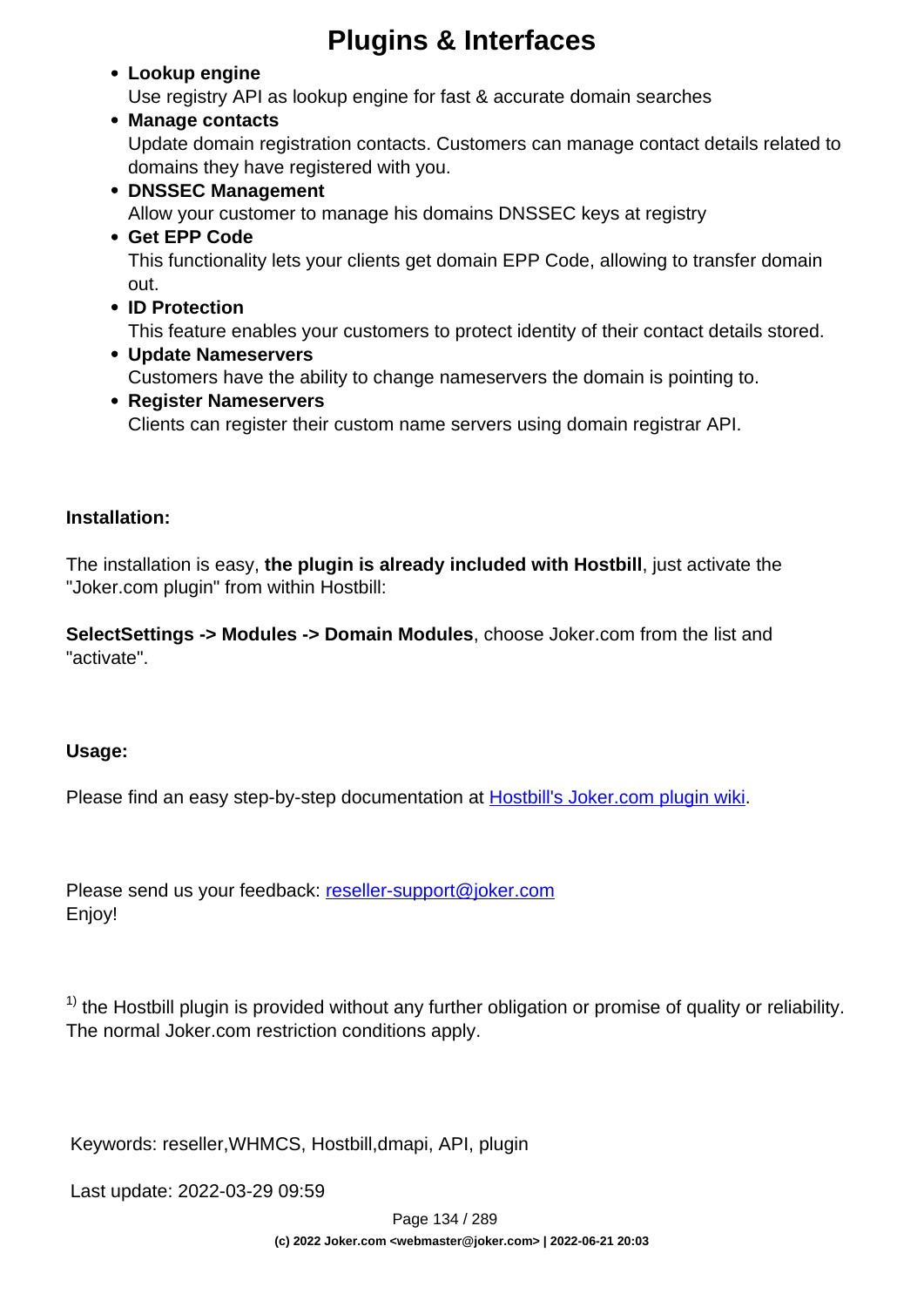## **Plugins & Interfaces How does the PGP/GPG-Mailinterface work?**

Using the Joker.com email interface, you may send 'commands' to a special address at Joker.com by email. Those commands may consist of registration orders, domain renewals or modifications.

The Joker.com mail interface address is disclosed once you signed up as a reseller.

The emails making up the commands follow a simple format, which is described here in section 'Requests'.

For security reasons, each request which is sent to the mail gateway has to be signed using PGP or GPG. This means, you need to have a pgp/gpg-installation on your machine. Some tools which can be used for this:

- [Gnu GPG](http://www.gnupg.org/)
- [Enigmail for Thunderbird](http://www.enigmail.net/home/)

Emails which are not signed correctly will not be processed. All requests to the gateway have to be sent as PGP/GPG signed mails to the Joker mail-robot (you will receive the exact address if you have registered yourself as a reseller).

Mails are expected to be sent in the "**traditional**" format (signature is part of the message body), **not** (for example) in MIME encapsulated format!

The actual request (the command to be peroformed) has to be put into the subject of the email. Further details (for example the full qualified domain name) have to be put in the message body.

Example:

 **Subject**: modify domain

-----BEGIN PGP SIGNED MESSAGE-----

Hash: SHA1

tld:org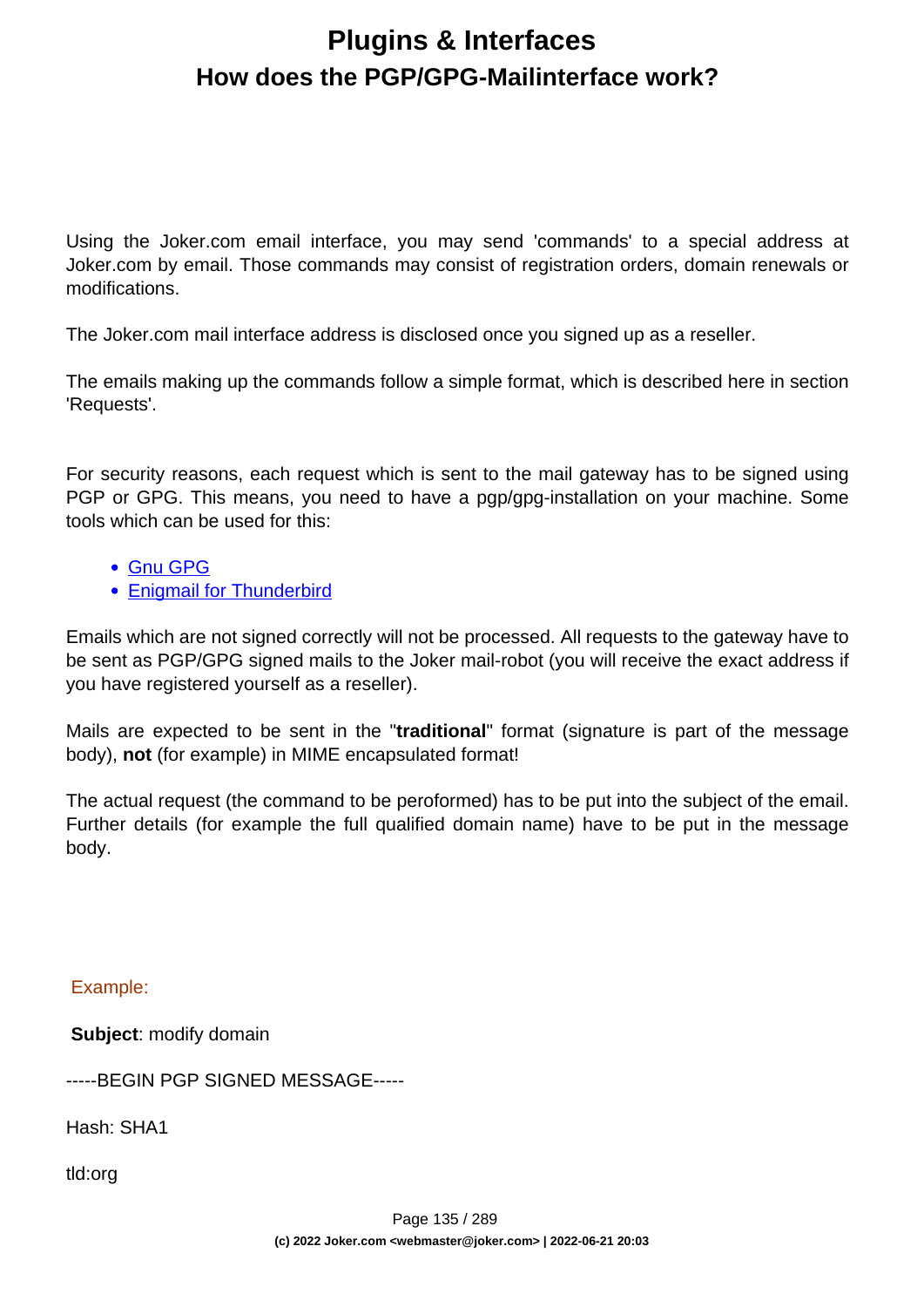# **Basics**

sld:dummy

ns1-handle:ns1.dummy.org

ns2-handle:ns2.dummy.org

-----BEGIN PGP SIGNATURE-----

Version: GnuPG v1.0.2 (GNU/Linux)

Comment: For info see http://www.gnupg.org

iD7DBQE6ZtMfzWqd+drNYRURAuW4AJ4nRewOrNc+yLMmmCouVcMP3v5nWQCdHUlf

tJk/gOuFmDnIs3JS+7eRjnA=

=Fwmc

-----END PGP SIGNATURE-----

Keywords: PGP GPG PGP/GPG mail-interface

Last update: 2012-10-11 10:19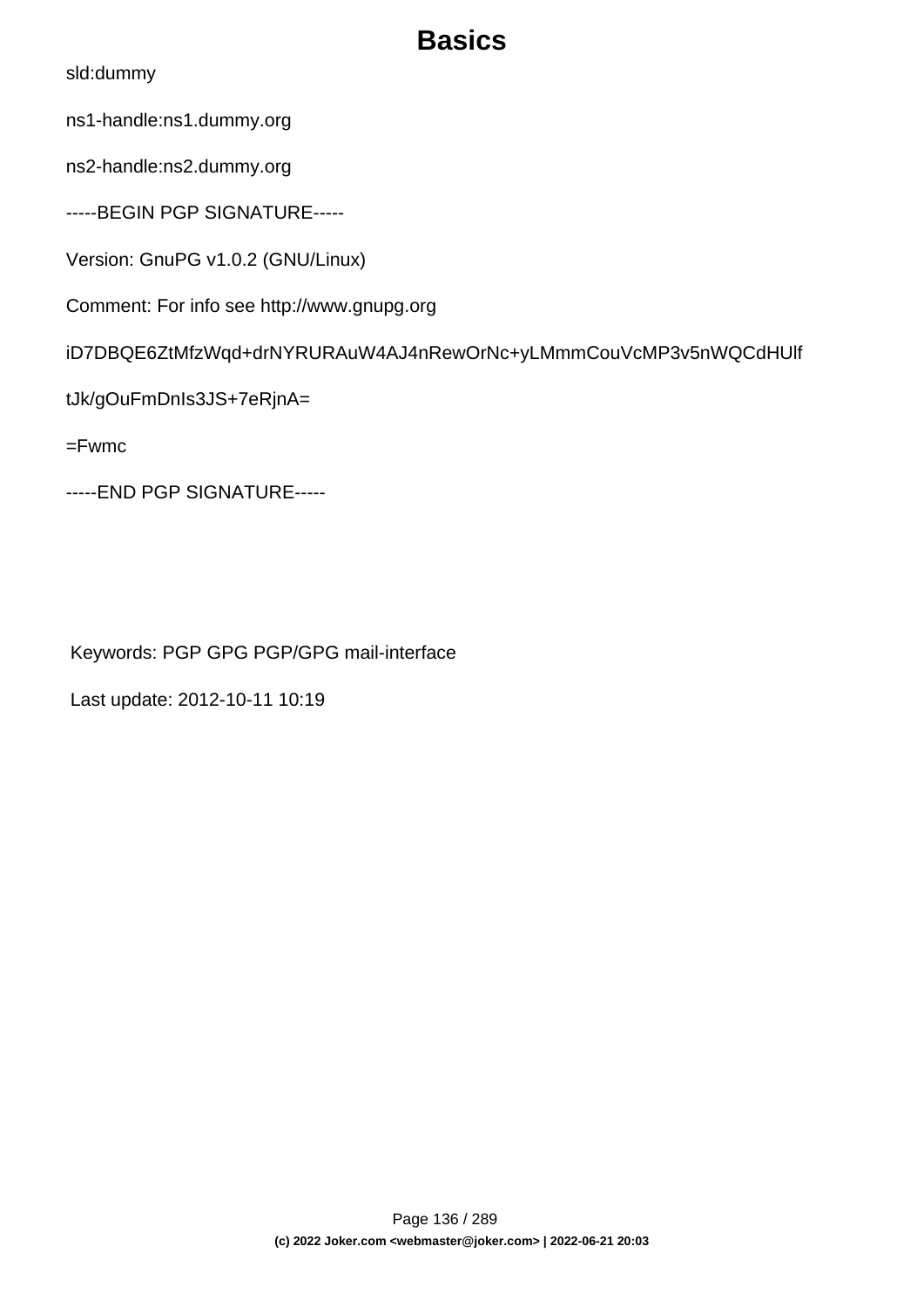### **Basics**

**Where are the replies of the mail-gateway sent?**

The replies of the gateway are generally sent to the "reply-to"-address. In order to specify that address, you will have to fill in the reply-to-field within the e-mails you send to the mail-gateway.

Keywords: replies mail-gateway reply-to

Last update: 2007-03-27 15:15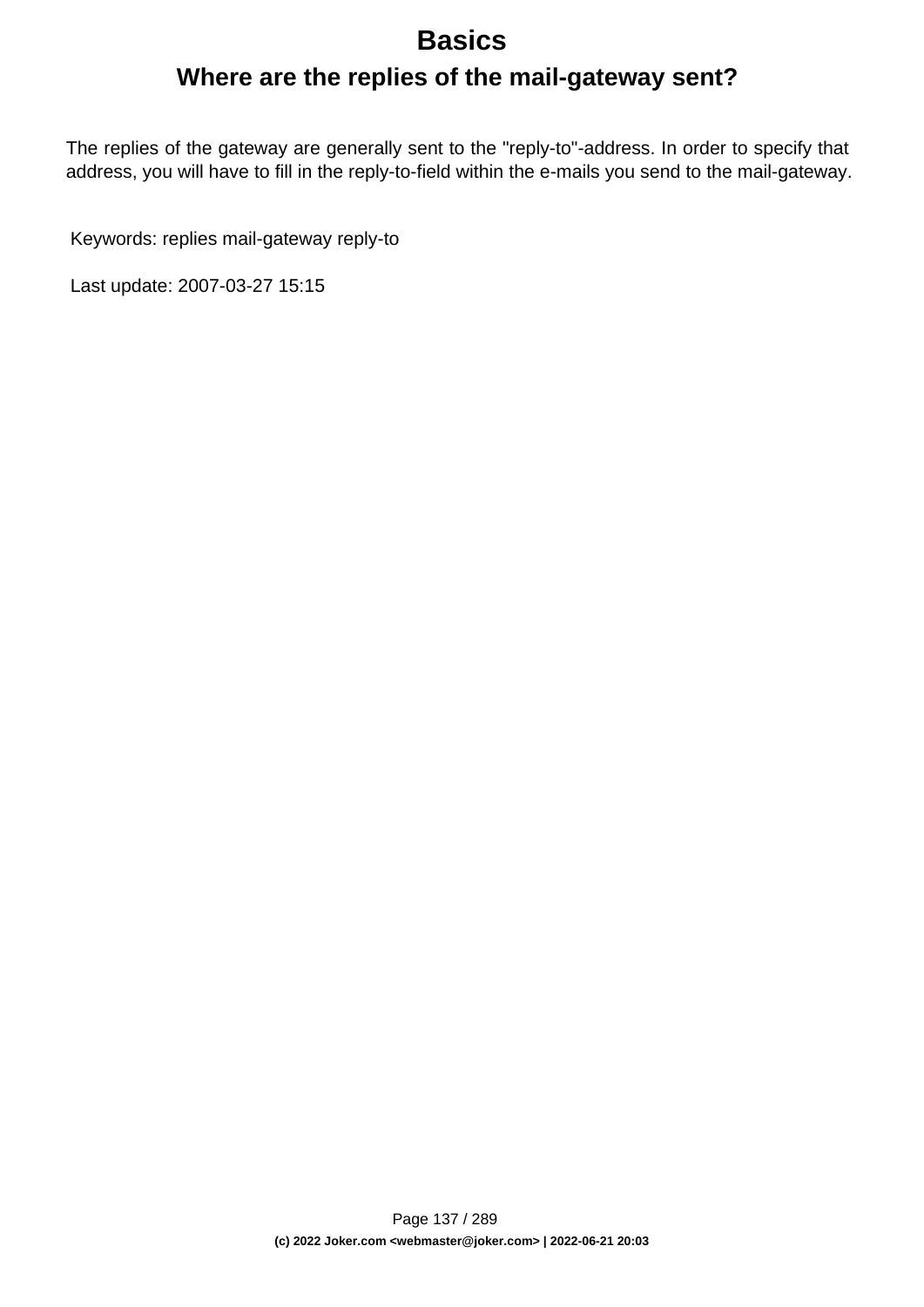### **Basics**

### **How do I change my robot-email-address?**

The Joker.com system identifies you using your pgp-signature and your email-address, so you have to provide a new pgp-key, if you want to change your robot-email-address. Without changing the pgp-key, our system cannot grant you access to the domains, you have registered at joker.com.

Please, follow the 3 steps below to **change your robot-email-address**.

- 1. Create a new contact with your new email-address using the mail-gateway.
- 2. Change the billing-c of **all** your domains using this new contact, which contains the new robot-email-address. Use the ["list domains"-request](https://joker.com/static/docs_reseller/mailgateway/requests/list_domains/01.html) for a listing of your domains.
- 3. Go to <https://joker.com/index.joker?mode=resellerpages&stage=step13b> and provide your new email-address and your new pgp-key and wait for our response mail.

Keywords: change robot-email-address robot e-mail address

Last update: 2007-03-27 15:23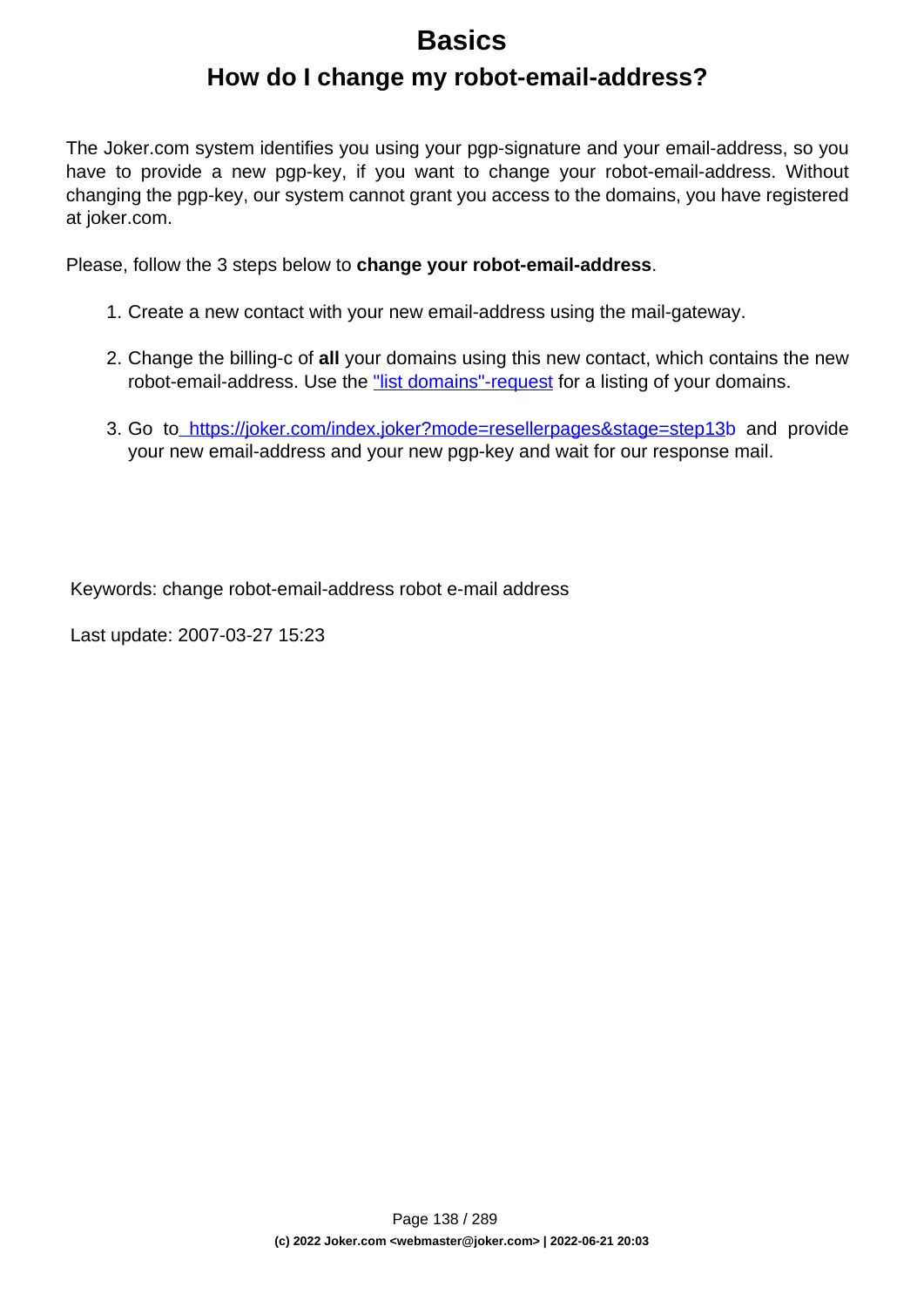# **Basics What is the Joker.com public key?**

-----BEGIN PGP PUBLIC KEY BLOCK----- Version: GnuPG v1.0.7 (GNU/Linux) mIsEPOorJQEEAJauWOOvusxn9GFEPjZnQ3x/48OfaPwSN4cIF5ezpUT6FycZQa+q eUnNlS+bj80ULXnyyigmkUGwEtW/Qoyd55RM983pr4KtuHSMSU9gCN1syuHlDOAm 71u6irfv5RaHbJXauMCAgUKn+dBNZVZyUTm9aW2pudcwY45apF2tieTZAAYptClq b2tlci5jb20gc2lnbmVyIHNlcnZpY2UgPGluZm9Aam9rZXIuY29tPoiyBBMBAgAc BQI8/NifAhsDBAsHAwIDFQIDAxYCAQIeAQIXgAAKCRAm3eE0EUTiIx9RA/9HGDrD cVM6PjZHr5jpT4svpv7xrjVRn2OIR+s80RuBAnLyAWOflqJ9342SYD8C7BMAqYm4 wXvC3/yvbQEAqsmJ5Bbq2NV+KDepahTtL8SUQ6TkOSUd9NDOvLoQWVI6o1Dz/3MG HLJfNtx6067Sq8pP8PuYyscPyZ7/uiUilyOrqg== =O/7Q

-----END PGP PUBLIC KEY BLOCK-----

Keywords: public pgp/gpg-key key

Last update: 2007-03-30 15:48

Please verify e-mails from Joker.com using the following public key: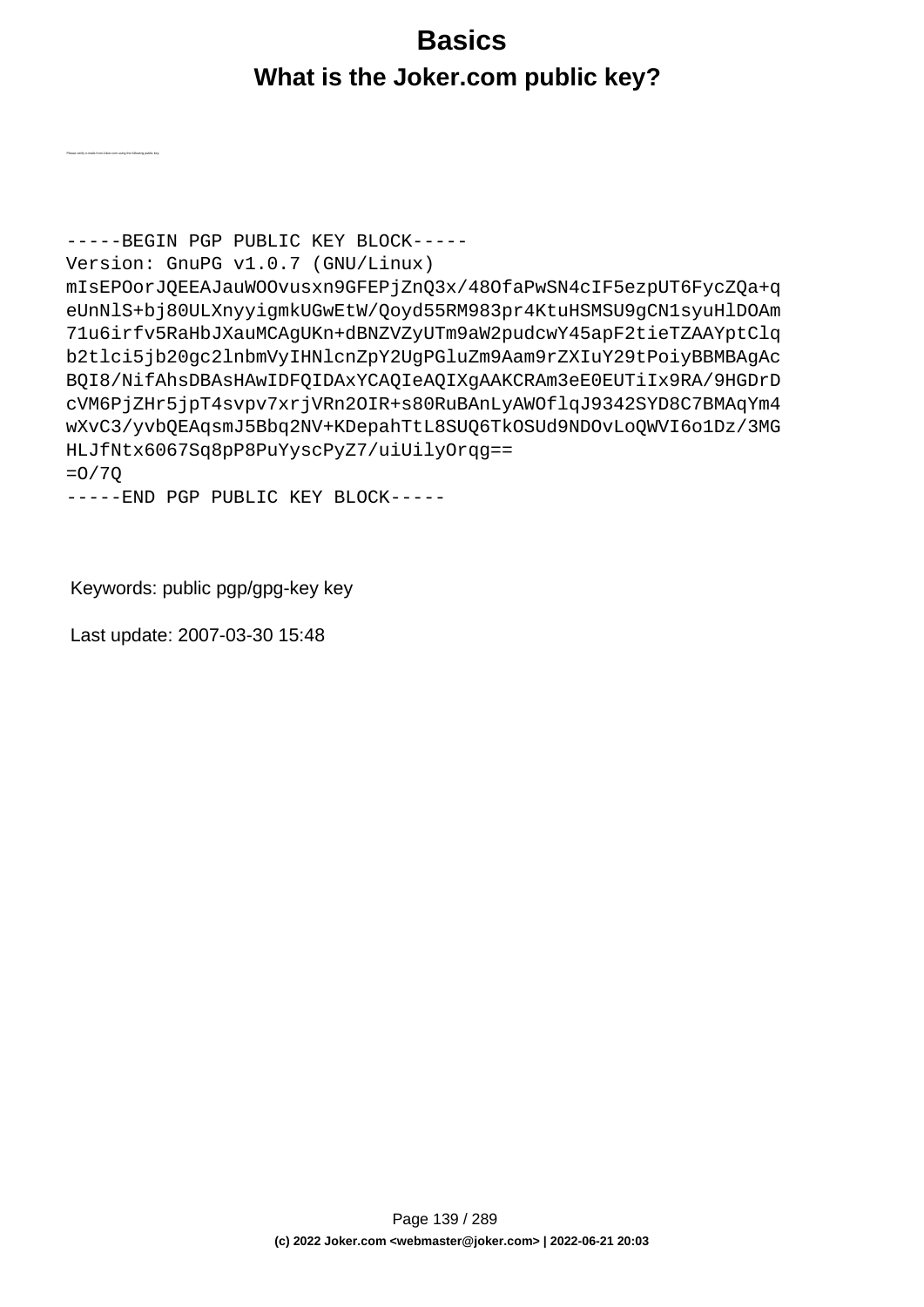# **Basics Should I use PGP or GPG?**

It does not matter if you use PGP or GPG, the version is not important as well. Just make sure that your program is able to put PGP signatures into your mail in the format described above.

Please have a look at the following web sites to get the newest versions and lots of explanation on the programs.

<http://www.pgpi.org/>

<http://www.gnupg.org/>

#### ATTENTION:

Users of GPG have to use the following flag:

gpg --clearsign --force-v3-sigs ....

Otherwise our system will reject your signed mails.

Keywords: PGP GPG signature

Last update: 2007-03-30 15:53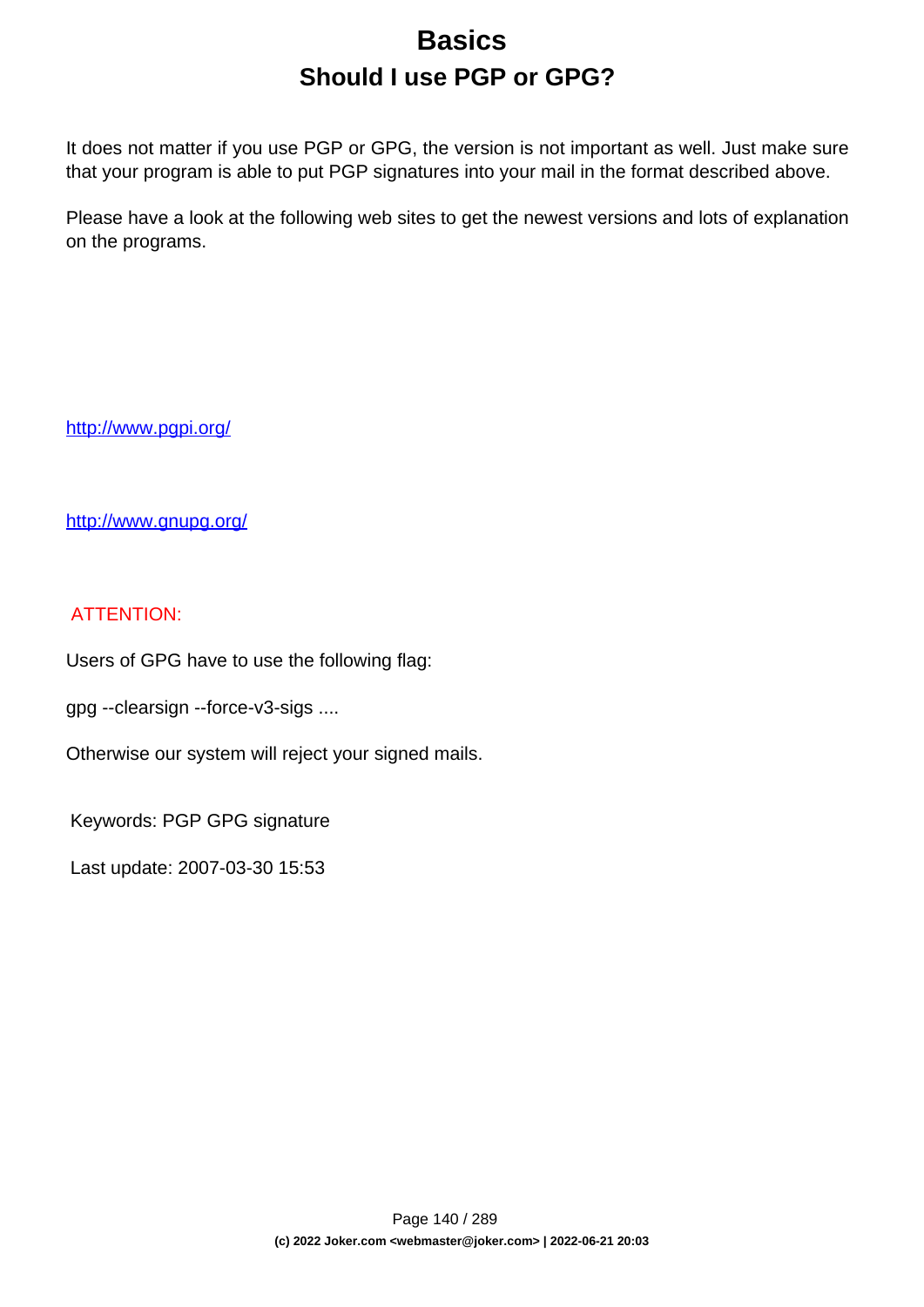## **Basics General Instructions**

All requests do follow the same scheme:

- each key: value pair is unique in application.
- each key: value pair is one line finished with carriage return
- each key is delimited by a colon ":" from the value

You have to send the request a[s signed email](index.php?action=artikel&cat=41&id=159&artlang=en) to the Joker.com mail gateway address. This address is disclosed once you signed up as a reseller of Joker.com.

Each email uses a simple, special format, which is described under the different request-types.

 For security reasons you have to pgp-sign each mail you send to the mail-gateway, so you need a pgp-installation on your machine. Unsigned or invalid mails will be ignored.

 Emails without a valid subject (request-type) will produce an error. In this case you will receive an error message as response.

**Valid requests are normaly processed in realtime. Under certain circumstances (Registry-Downtimes, System maintenance, etc.) it is possible, that requests have to wait for processing. It is highly recommended to ask our support before you repeat such requests.**

The descriptions for the requests do all follow the same scheme:

Topic 'introduction' - a short introduction of the request, what is the request for.

Topic 'request fields'

- which fields are required or allowed for a request
- which character are allowed for a request field (the valid character sets are described with PERL-REGULAR-EXPRESSIONS)
- one or more examples for a valid request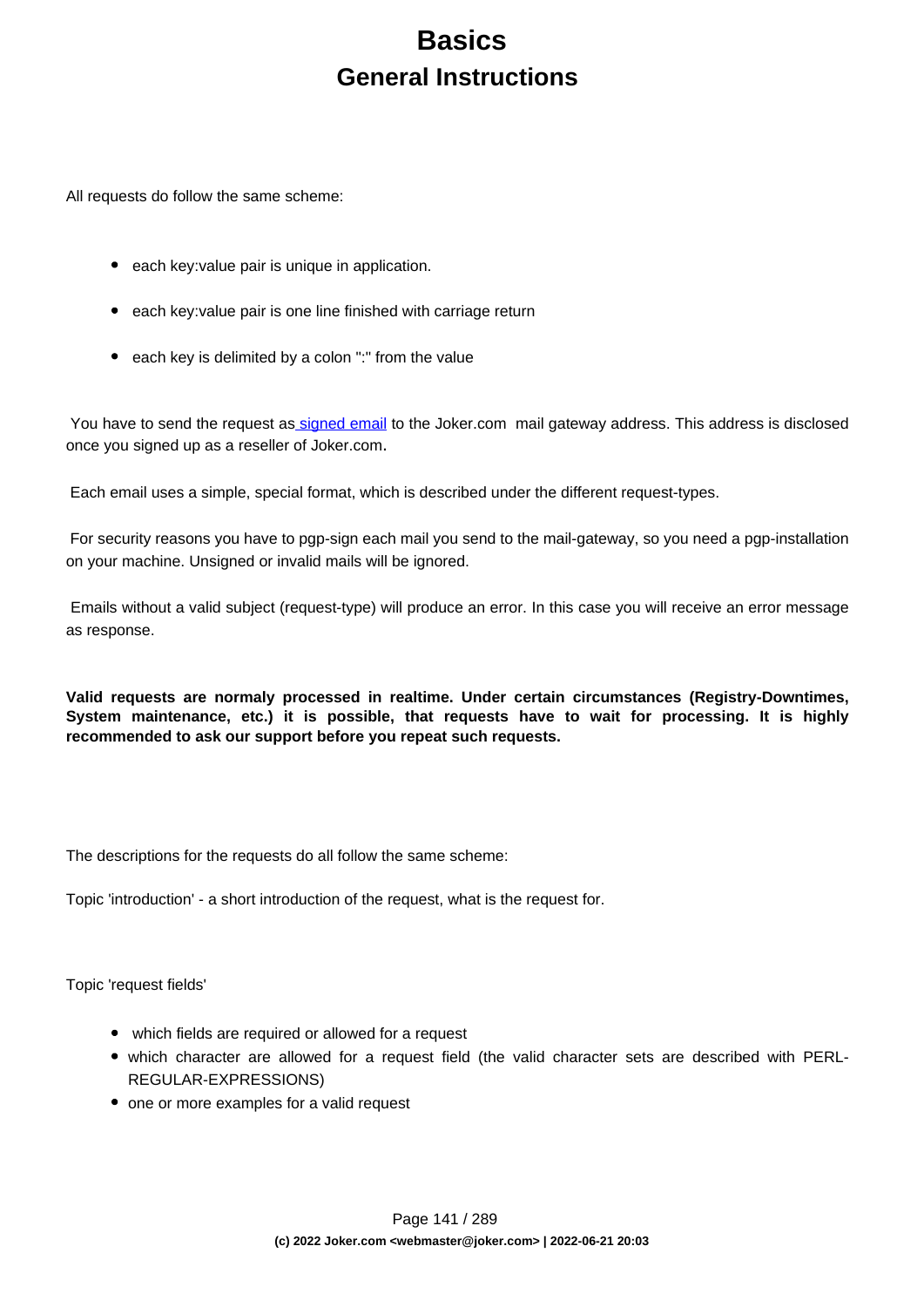## **Requests**

Keywords: instructions introduction requests

Last update: 2012-10-11 10:29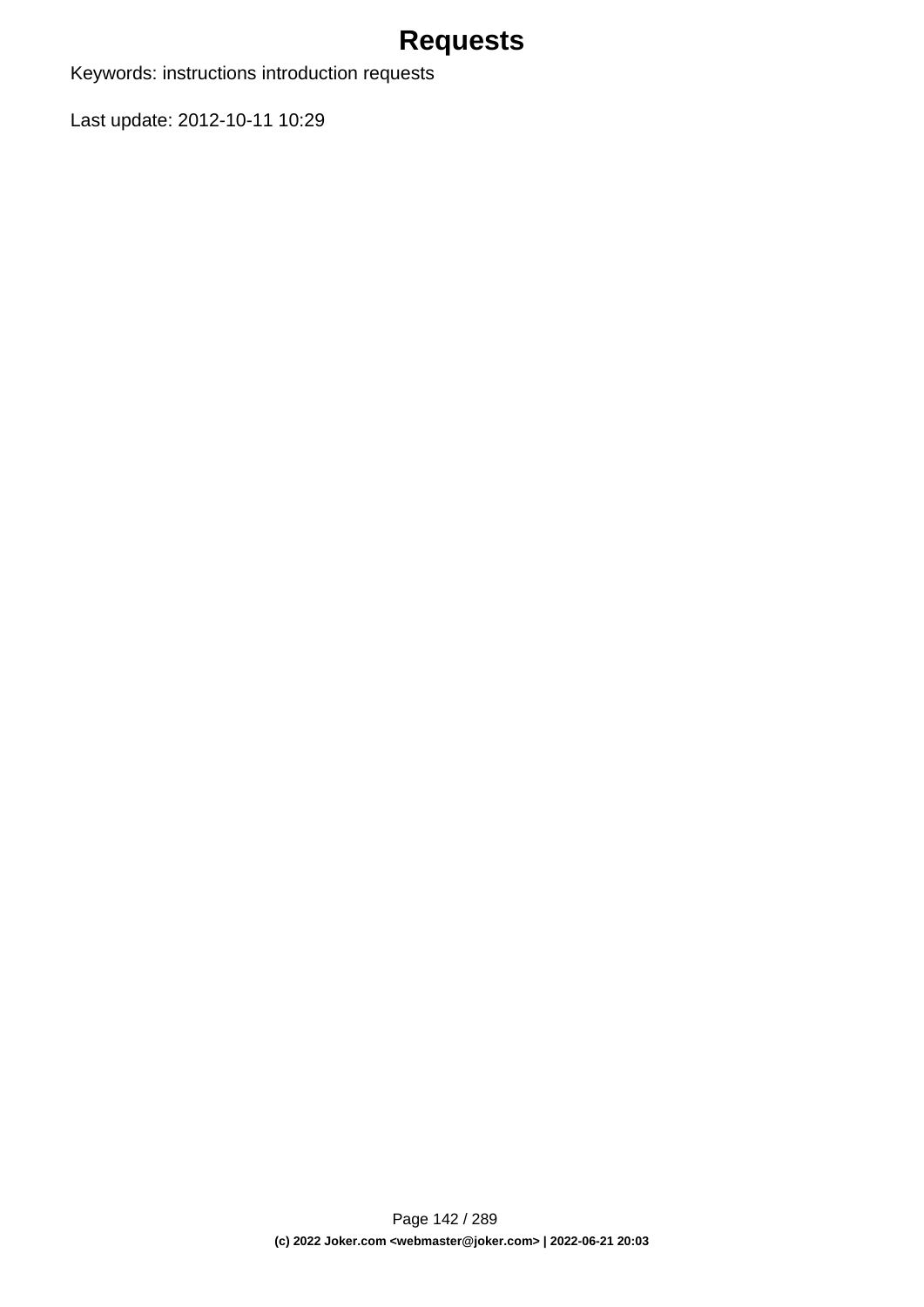# **Requests List of currently working requests**

available

Here you will find the list of the currently working requests. there are 2 types of status for each request.

not yet implemented

All requests marked with "not yet implemented" will be available during the next weeks.

| ${target}$    | request-type                                  |                                                                          |
|---------------|-----------------------------------------------|--------------------------------------------------------------------------|
|               | $\begin{array}{c} \text{support} \end{array}$ | nalabis                                                                  |
|               | $\alpha$ eate order                           | <i>malable</i>                                                           |
|               | change owner                                  | nalabis                                                                  |
|               | change address                                | malable                                                                  |
|               | transfer domain                               | <i>malable</i>                                                           |
|               | renew domain                                  | malable                                                                  |
|               | delete domain                                 |                                                                          |
|               | $mod \eta$ domain                             | $_{\rm multiable}$                                                       |
|               | create contact                                | $\label{eq:1} \begin{aligned} \text{models} \end{aligned}$               |
|               | modly contact                                 | available                                                                |
|               | create names erver                            | $\label{eq:1} \begin{aligned} \text{models} \end{aligned}$               |
|               | $\operatorname{\textsf{modl}}_f$ raneserver   | malable                                                                  |
|               | lat domains                                   | <i>malable</i>                                                           |
|               | lock domain                                   | $_{\rm multidisk}$                                                       |
|               |                                               | stable                                                                   |
| $\frac{1}{2}$ | suppor                                        | stable                                                                   |
|               | iale org-order<br><del>Page 143 / 2</del> 89  | $\footnotesize \textbf{multi} \footnotesize \textcolor{red}{\downarrow}$ |

**(c) 2022 Joker.com <webmaster@joker.com> | 2022-06-21 20:03**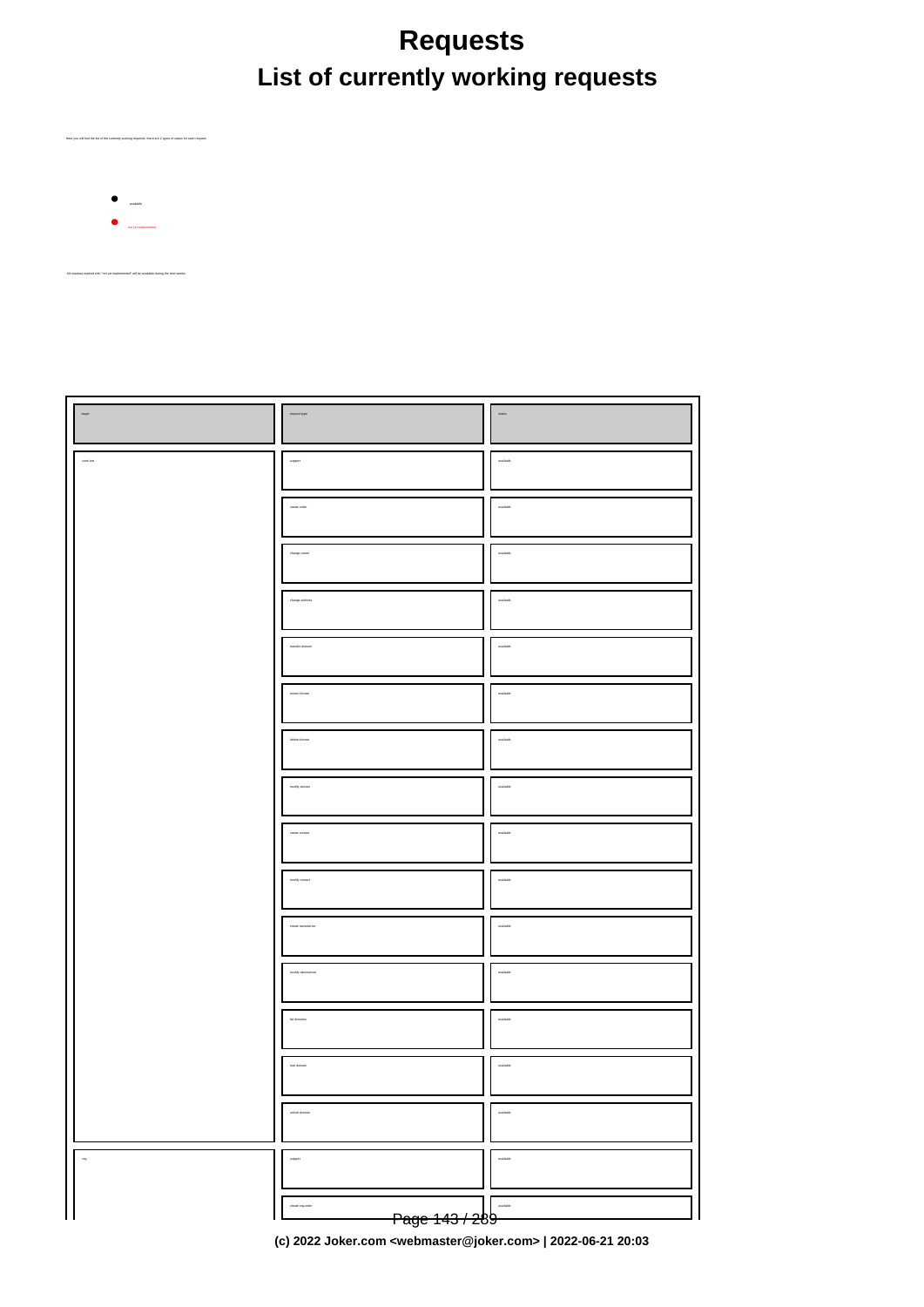# **Requests**

|          | change or<br>g-owner                             | $_{\rm multidisk}$                                                                                                                                                                                                                                                                                                                                                                                                                                          |
|----------|--------------------------------------------------|-------------------------------------------------------------------------------------------------------------------------------------------------------------------------------------------------------------------------------------------------------------------------------------------------------------------------------------------------------------------------------------------------------------------------------------------------------------|
|          | $\alpha$ and $\alpha$ and $\alpha$               | $_{\rm model}$                                                                                                                                                                                                                                                                                                                                                                                                                                              |
|          | transfer org-domain                              | $_{\rm multiabs}$                                                                                                                                                                                                                                                                                                                                                                                                                                           |
|          | $\cos\omega$ org-domain                          | $$\tt{mmin}$                                                                                                                                                                                                                                                                                                                                                                                                                                                |
|          | delete org-domain                                | $_{\rm multiable}$                                                                                                                                                                                                                                                                                                                                                                                                                                          |
|          |                                                  |                                                                                                                                                                                                                                                                                                                                                                                                                                                             |
|          | $\operatorname{mod} \mathfrak{h}$ org-domain     | $_{\rm multi$                                                                                                                                                                                                                                                                                                                                                                                                                                               |
|          | $\alpha$ and $\alpha$ are $\alpha$               | $_{\rm multidisk}$                                                                                                                                                                                                                                                                                                                                                                                                                                          |
|          | $\operatorname{mod} \mathfrak{h}_f$ org-contact  | $\,$ matches                                                                                                                                                                                                                                                                                                                                                                                                                                                |
|          | $\alpha$                                         | $_{\rm available}$                                                                                                                                                                                                                                                                                                                                                                                                                                          |
|          | $\operatorname{mod} \mathfrak{h}$ organizations. | $\,$ watchs $\,$                                                                                                                                                                                                                                                                                                                                                                                                                                            |
|          | lat domains                                      | $_{\rm multiable}$                                                                                                                                                                                                                                                                                                                                                                                                                                          |
|          | $\operatorname{\sf lock}$ domain                 | $\overline{\phantom{a}}$ available                                                                                                                                                                                                                                                                                                                                                                                                                          |
|          | unlock domain                                    | $_{\rm multiabs}$                                                                                                                                                                                                                                                                                                                                                                                                                                           |
|          |                                                  |                                                                                                                                                                                                                                                                                                                                                                                                                                                             |
|          | $\mathfrak{gen}$ auth-id                         | $\footnotesize \begin{minipage}{0.5\linewidth} \centering \begin{tabular}{ l l } \hline \multicolumn{3}{ l l } \multicolumn{3}{ l } \multicolumn{3}{ l } \multicolumn{3}{ l } \multicolumn{3}{ l } \multicolumn{3}{ l } \multicolumn{3}{ l } \multicolumn{3}{ l } \multicolumn{3}{ l } \multicolumn{3}{ l } \multicolumn{3}{ l } \multicolumn{3}{ l } \multicolumn{3}{ l } \multicolumn{3}{ l } \multicolumn{3}{ l } \multicolumn{3}{ l } \multicolumn{3}{$ |
| .<br>dni | ${\tt support}$                                  | $_{\rm multiable}$                                                                                                                                                                                                                                                                                                                                                                                                                                          |
|          | create info-order                                | aldele                                                                                                                                                                                                                                                                                                                                                                                                                                                      |
|          | dange into owner                                 | $\cdots$                                                                                                                                                                                                                                                                                                                                                                                                                                                    |
|          |                                                  | $_{\rm model}$                                                                                                                                                                                                                                                                                                                                                                                                                                              |
|          | .<br>Itanafer info-domain                        | $\,$ matches                                                                                                                                                                                                                                                                                                                                                                                                                                                |
|          |                                                  | $_{\rm multidisk}$                                                                                                                                                                                                                                                                                                                                                                                                                                          |
|          | delete info-domain                               | $\,$ matches                                                                                                                                                                                                                                                                                                                                                                                                                                                |
|          |                                                  | available                                                                                                                                                                                                                                                                                                                                                                                                                                                   |
|          | create info-contact                              | $\,$ matches                                                                                                                                                                                                                                                                                                                                                                                                                                                |
|          |                                                  |                                                                                                                                                                                                                                                                                                                                                                                                                                                             |
|          |                                                  | available                                                                                                                                                                                                                                                                                                                                                                                                                                                   |
|          | .<br>Nata informamen                             | $\begin{array}{c} \begin{array}{c} \begin{array}{c} \begin{array}{c} \end{array}\\ \end{array} \end{array} \end{array}$                                                                                                                                                                                                                                                                                                                                     |
|          | <del>Page 144 / 2</del> 89                       |                                                                                                                                                                                                                                                                                                                                                                                                                                                             |

**(c) 2022 Joker.com <webmaster@joker.com> | 2022-06-21 20:03**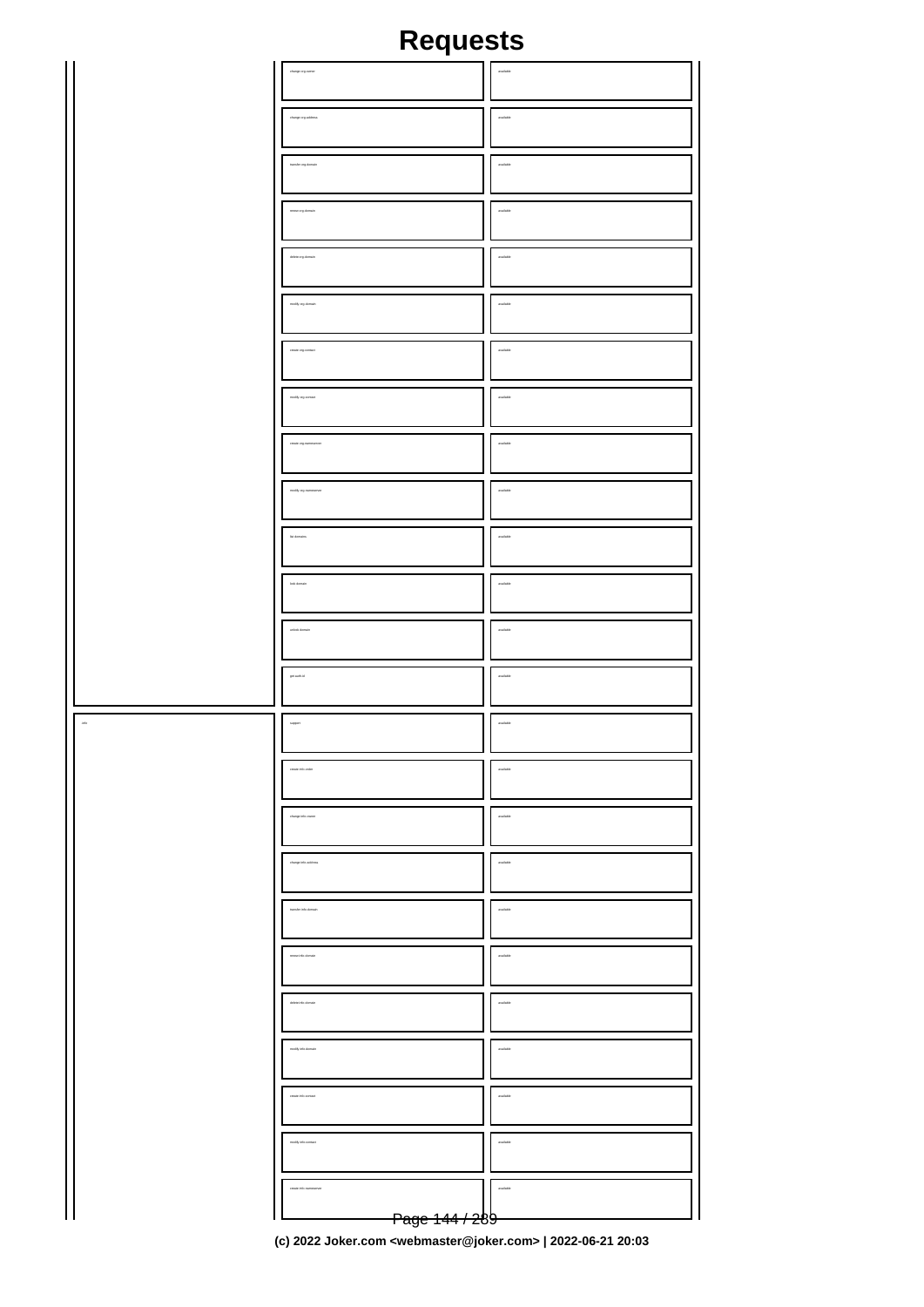|               | $\label{eq:1} \operatorname{mod} \eta$                 | $_{\rm multiabs}$                                             |
|---------------|--------------------------------------------------------|---------------------------------------------------------------|
|               |                                                        |                                                               |
|               |                                                        |                                                               |
|               | lat domains                                            | $_{\rm multiabs}$                                             |
|               | lock domain                                            | $_{\rm available}$                                            |
|               |                                                        |                                                               |
|               | unlock domain                                          | $_{\rm multidisk}$                                            |
|               |                                                        |                                                               |
|               | get auth-kl                                            | $_{\rm multi}$                                                |
|               |                                                        |                                                               |
| $_{\rm{fit}}$ | $_{\rm support}$                                       | $_{\rm multidisk}$                                            |
|               |                                                        |                                                               |
|               | create biz-order                                       | $_{\rm multi}$                                                |
|               |                                                        |                                                               |
|               | $\text{charge}$ biz-owner                              | $_{\rm available}$                                            |
|               |                                                        |                                                               |
|               | change biz-address                                     | $_{\rm multi}$                                                |
|               |                                                        |                                                               |
|               | transfer biz-domain                                    | $_{\rm available}$                                            |
|               |                                                        |                                                               |
|               | renew biz-domain                                       | $_{\rm multi}$                                                |
|               |                                                        |                                                               |
|               | delete biz-domain                                      | $_{\rm available}$                                            |
|               |                                                        |                                                               |
|               | modly biz-domain                                       | $_{\rm multab}$                                               |
|               |                                                        |                                                               |
|               | create biz-contact                                     | $_{\rm available}$                                            |
|               |                                                        |                                                               |
|               | modly bia-contact                                      | $_{\rm multi}$                                                |
|               |                                                        |                                                               |
|               | create biz-nameserver                                  | $\label{eq:1} \begin{aligned} \text{models} \end{aligned}$    |
|               |                                                        |                                                               |
|               | $\operatorname{mod} \mathfrak{h}_f$ bis-names<br>arver | $m$ alabis                                                    |
|               |                                                        |                                                               |
|               | lat domains                                            | $_{\rm multiable}$                                            |
|               |                                                        |                                                               |
|               | lock domain                                            | $\label{eq:1} \begin{aligned} \text{nonfinite} \end{aligned}$ |
|               |                                                        |                                                               |
|               | unlock domain                                          | $. 1$                                                         |
|               |                                                        |                                                               |
|               | get auth-id                                            | $m$ alabia                                                    |
|               |                                                        |                                                               |
| $\bar{a}$     | $\footnotesize \text{support}$                         | $_{\rm multi$                                                 |
|               |                                                        |                                                               |
|               | create de-order                                        | $m$ alabia                                                    |
|               |                                                        |                                                               |
|               | change de-owner                                        | $. 1$                                                         |
|               |                                                        |                                                               |
|               | change de-address                                      | $_{\rm multi}$                                                |
|               |                                                        |                                                               |
|               | <del>Page 145 / 2</del> 89                             |                                                               |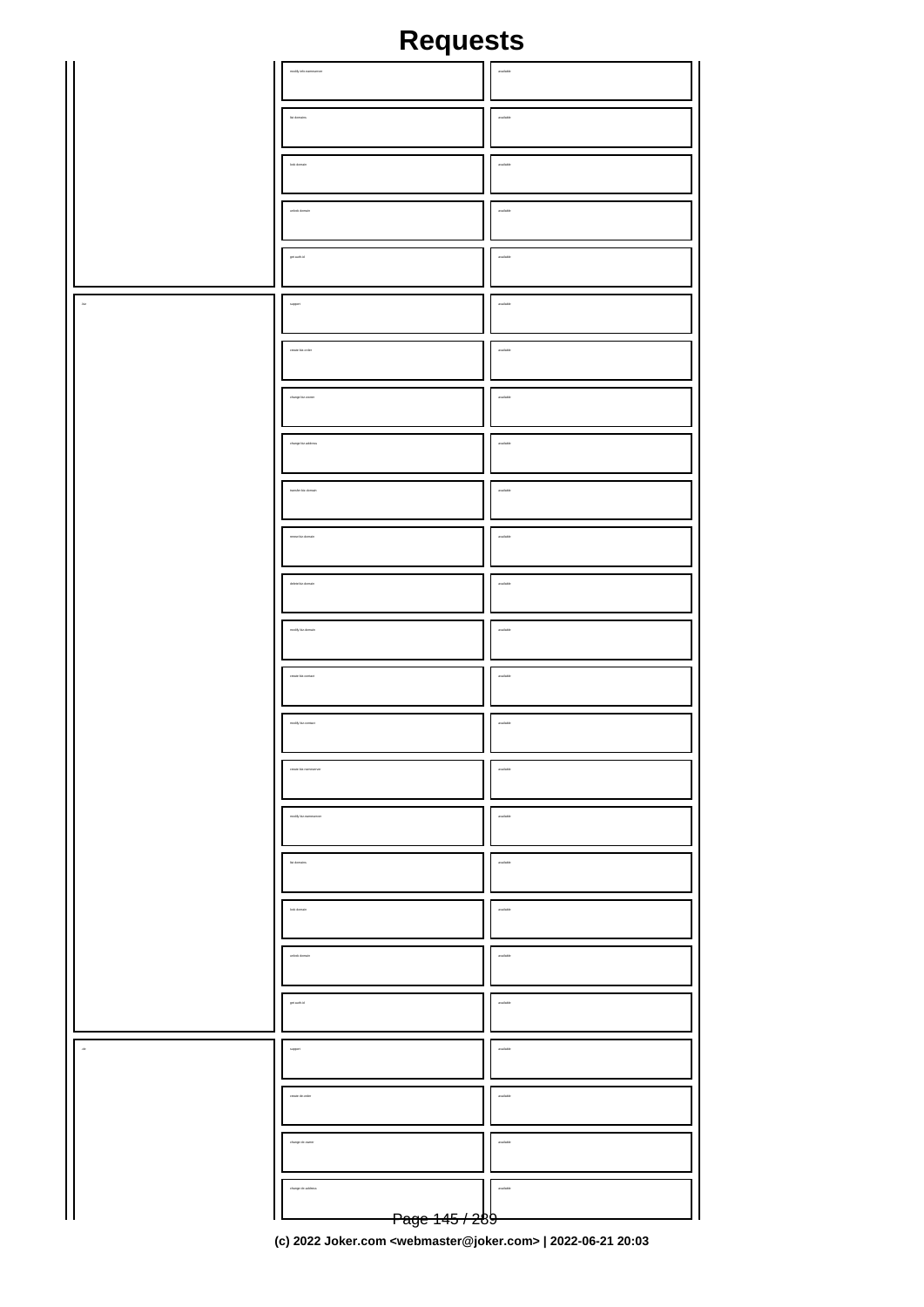|    | transfer de-domain                                           | aidsleys           |
|----|--------------------------------------------------------------|--------------------|
|    |                                                              |                    |
|    |                                                              |                    |
|    | renew de-domain                                              | $_{\rm multi}$     |
|    |                                                              |                    |
|    |                                                              |                    |
|    | delete de-domain                                             | aktieve            |
|    |                                                              |                    |
|    |                                                              |                    |
|    | modly de-domain                                              | $_{\rm multibb}$   |
|    |                                                              |                    |
|    |                                                              |                    |
|    | create de-contact                                            | aktieve            |
|    |                                                              |                    |
|    | $\operatorname{mod} \mathfrak{h}_f$ de-contact               | $_{\rm multibb}$   |
|    |                                                              |                    |
|    |                                                              |                    |
|    |                                                              | aktieve            |
|    |                                                              |                    |
|    |                                                              |                    |
|    | $\operatorname{mod} \mathfrak{f}_\mathfrak{f}$ de-nameserver | $_{\rm multidisk}$ |
|    |                                                              |                    |
|    |                                                              |                    |
|    | lat domains                                                  | malable            |
|    |                                                              |                    |
|    |                                                              |                    |
|    | lock domain                                                  | $_{\rm multiable}$ |
|    |                                                              |                    |
|    |                                                              |                    |
|    | unlock domain                                                | malable            |
|    |                                                              |                    |
|    |                                                              |                    |
| ., | $_{\rm{suppot}}$                                             | $_{\rm available}$ |
|    |                                                              |                    |
|    |                                                              |                    |
|    | create eu-order                                              | aktieve            |
|    |                                                              |                    |
|    |                                                              |                    |
|    | change su-owner                                              | $_{\rm multiable}$ |
|    |                                                              |                    |
|    | change au address                                            | malable            |
|    |                                                              |                    |
|    |                                                              |                    |
|    |                                                              |                    |
|    |                                                              |                    |
|    |                                                              |                    |
|    | ev eu-domain                                                 | available          |
|    |                                                              |                    |
|    |                                                              |                    |
|    | an an Annais                                                 |                    |
|    |                                                              |                    |
|    |                                                              |                    |
|    | dfy eu-domain                                                |                    |
|    |                                                              |                    |
|    |                                                              |                    |
|    |                                                              |                    |
|    |                                                              |                    |
|    |                                                              |                    |
|    | dfy eu-                                                      |                    |
|    |                                                              |                    |
|    |                                                              |                    |
|    |                                                              |                    |
|    |                                                              |                    |
|    |                                                              |                    |
|    |                                                              |                    |
|    |                                                              |                    |
|    |                                                              |                    |
|    |                                                              |                    |
|    |                                                              |                    |
|    | lock domai                                                   |                    |
|    |                                                              |                    |
|    |                                                              |                    |
|    | <del>Page 146 / 2</del> 89                                   |                    |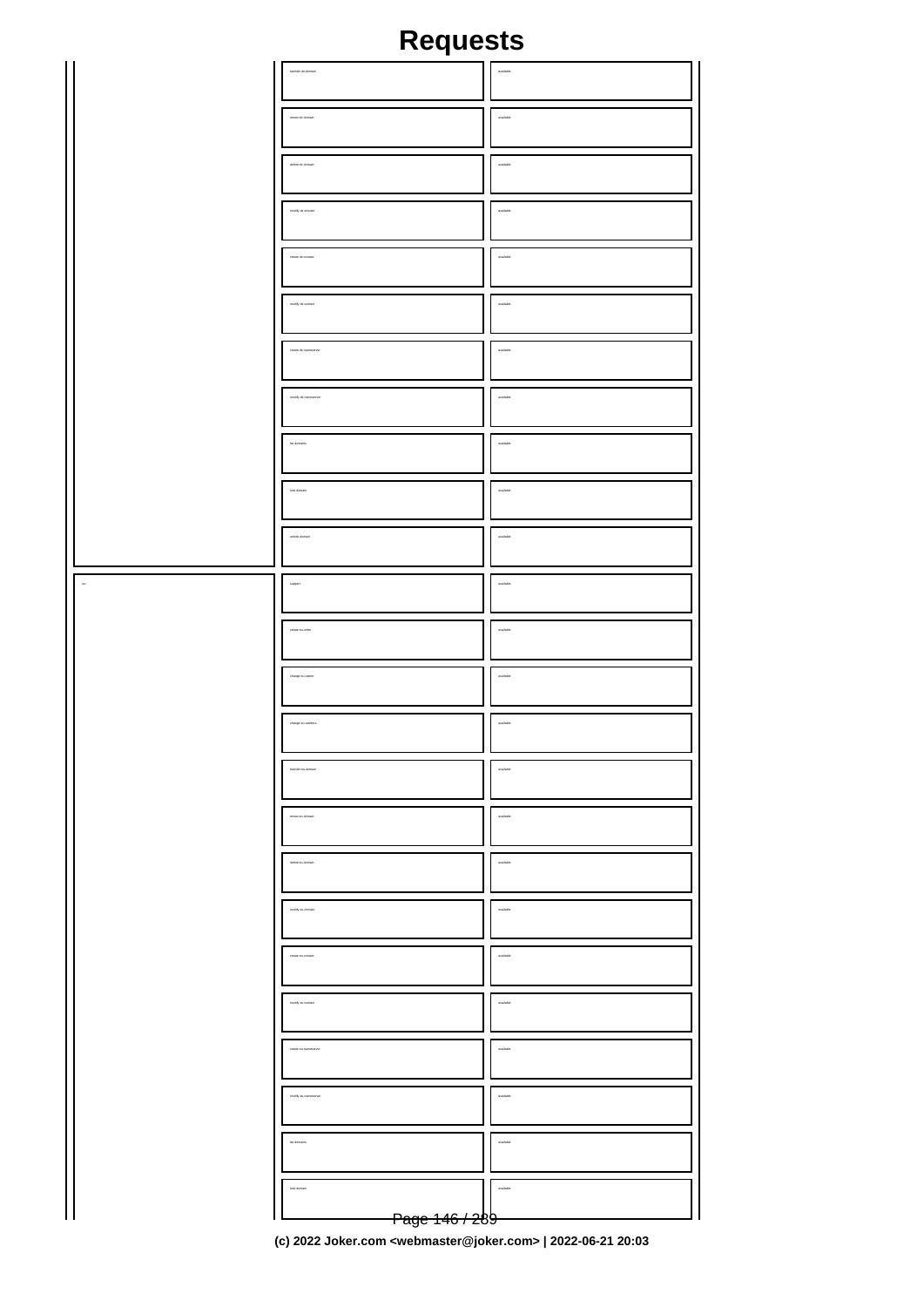|                | unlock domain                                                                                                                                  | $_{\rm multidisk}$                                                                                              |
|----------------|------------------------------------------------------------------------------------------------------------------------------------------------|-----------------------------------------------------------------------------------------------------------------|
|                |                                                                                                                                                |                                                                                                                 |
|                | get auth-id                                                                                                                                    | $_{\rm multidisk}$                                                                                              |
|                | $_{\rm support}$                                                                                                                               | $_{\rm multidisk}$                                                                                              |
|                | <u> 1980 - Jan Stein Stein Stein Stein Stein Stein Stein Stein Stein Stein Stein Stein Stein Stein Stein Stein S</u><br>$\alpha$ eate on-order | the control of the control of the control of the control of the control of<br>$_{\rm multiable}$                |
|                | the control of the control of the control of the control of the control of the control of<br>$\label{eq:2} \text{charge}\,\text{on-outer}$     | the control of the control of the control of the control of the control of the control of<br>$_{\rm multidisk}$ |
|                | the contract of the contract of the contract of the contract of the contract of<br>$\deg$ on the state $\alpha$                                | the control of the control of the control of the control of the control of<br>H<br>$_{\rm multidisk}$           |
|                | the contract of the contract of the contract of the contract of the contract of<br>transfer cri-domain                                         | the control of the control of the control of the control of the control of the control of<br>$_{\rm multidisk}$ |
|                | <u> 1980 - Johann Stoff, Amerikaansk politiker († 1901)</u><br>$\cos\omega$ or domain                                                          | <u> 1980 - John Stone, Amerikaansk politiker (</u><br>H<br>$_{\rm multi}$                                       |
|                | delete on-domain                                                                                                                               | $_{\rm multidisk}$                                                                                              |
|                | $\operatorname{\mathsf{mod}}\nolimits\mathfrak{h}$ on-domain                                                                                   | $_{\rm multi}$                                                                                                  |
|                | create on-contact                                                                                                                              | $_{\rm multiable}$                                                                                              |
|                | $\operatorname{\mathsf{mod}}\nolimits y$ on-contact                                                                                            | $_{\rm multiabs}$                                                                                               |
|                | create cn-nameserver                                                                                                                           | $_{\rm multiable}$                                                                                              |
|                | modly on-nameserver                                                                                                                            | $_{\rm multibb}$                                                                                                |
|                | let domains                                                                                                                                    | $_{\rm multidisk}$                                                                                              |
|                | lock domain                                                                                                                                    | available                                                                                                       |
|                | unlock domain                                                                                                                                  | <i>matable</i>                                                                                                  |
|                | get auth-id                                                                                                                                    | <i>matable</i>                                                                                                  |
| $\overline{a}$ | ${\scriptstyle \text{support}}$                                                                                                                | <i>walshie</i>                                                                                                  |
|                | create us-order                                                                                                                                | <i>matable</i>                                                                                                  |
|                | change us-cwhen                                                                                                                                | <i>walshie</i>                                                                                                  |
|                | change us-address                                                                                                                              | <i>matable</i>                                                                                                  |
|                | transfer us-domain                                                                                                                             | <i>walshie</i>                                                                                                  |
|                | renew us-domain                                                                                                                                | available                                                                                                       |
|                | delete us-domain<br>Page 147 / 289                                                                                                             | <i>malable</i>                                                                                                  |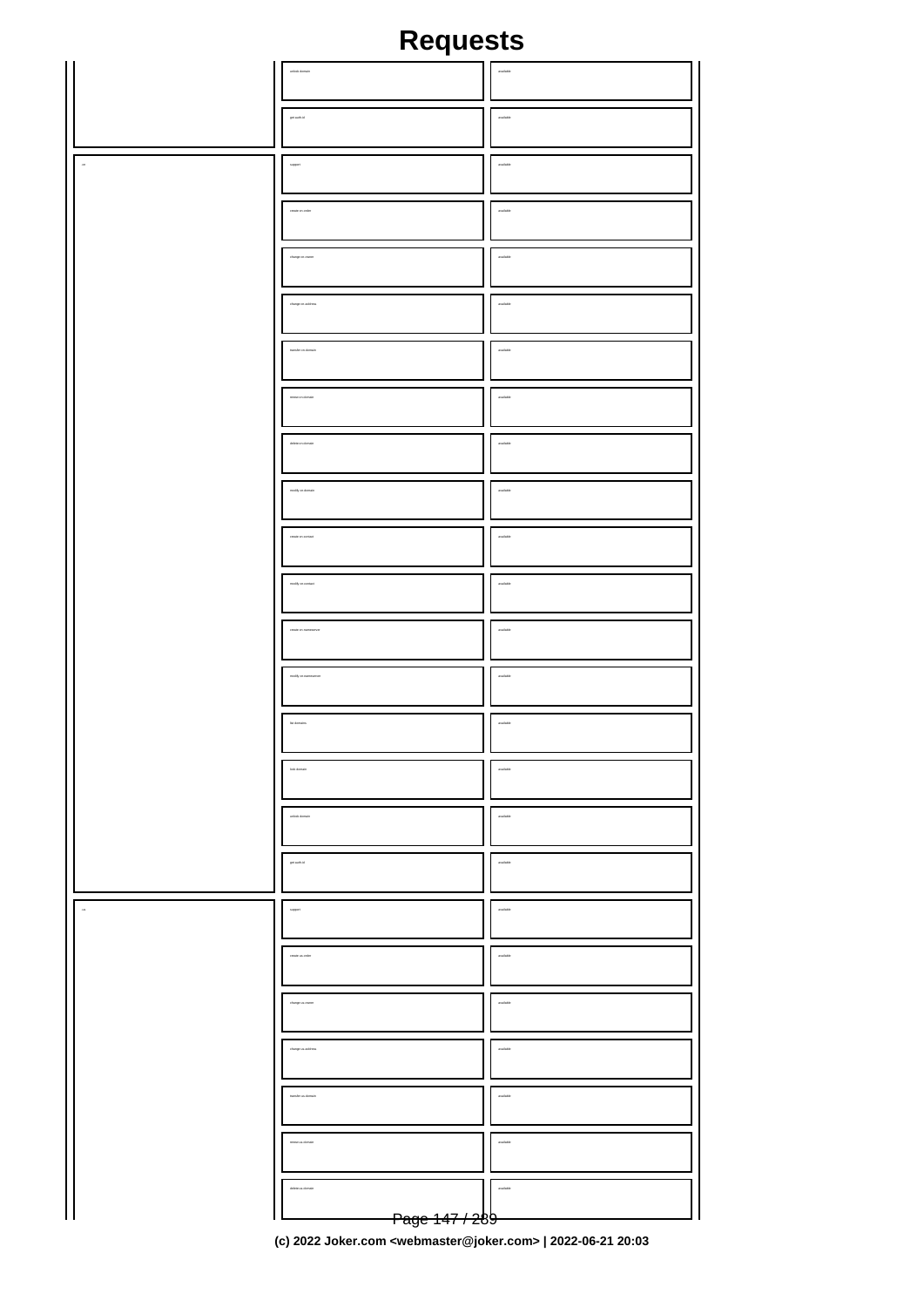|           | $\operatorname{mod} \mathfrak{h}_f$ us domain                       | $_{\rm multiable}$ |
|-----------|---------------------------------------------------------------------|--------------------|
|           | create us-contact                                                   | $_{\rm multidisk}$ |
|           | $\operatorname{mod} \mathfrak{h}_f$ us contact                      | $_{\rm multidisk}$ |
|           | $\label{eq:3.1} \textit{cross} \textit{is a-carnes} \textit{every}$ | $_{\rm multi}$     |
|           | modty us-ra<br>m                                                    | $_{\rm multidisk}$ |
|           | lat domains                                                         | $_{\rm multiable}$ |
|           | lock domain                                                         | $_{\rm multidisk}$ |
|           | urlock domain                                                       | $_{\rm multiable}$ |
|           | $\mathfrak{gen}$ auth-id                                            | $_{\rm multidisk}$ |
| $\bar{m}$ | ${\tt support}$                                                     | $_{\rm multidisk}$ |
|           |                                                                     |                    |
|           | create me-order                                                     | $_{\rm multidisk}$ |
|           | $\alpha$                                                            | $_{\rm multab}$    |
|           | change me-address                                                   | $_{\rm multidisk}$ |
|           | transfer me-domain                                                  | $_{\rm multiable}$ |
|           | renew me-domain                                                     | $_{\rm multidisk}$ |
|           | delete me-                                                          |                    |
|           | dfy ne-domain                                                       |                    |
|           |                                                                     |                    |
|           | dfy me-contact                                                      |                    |
|           |                                                                     |                    |
|           |                                                                     |                    |
|           |                                                                     |                    |
|           | lock domain                                                         |                    |
|           |                                                                     |                    |
|           | get auth-id                                                         |                    |
|           | <del>Page 148 / 2</del> 89                                          |                    |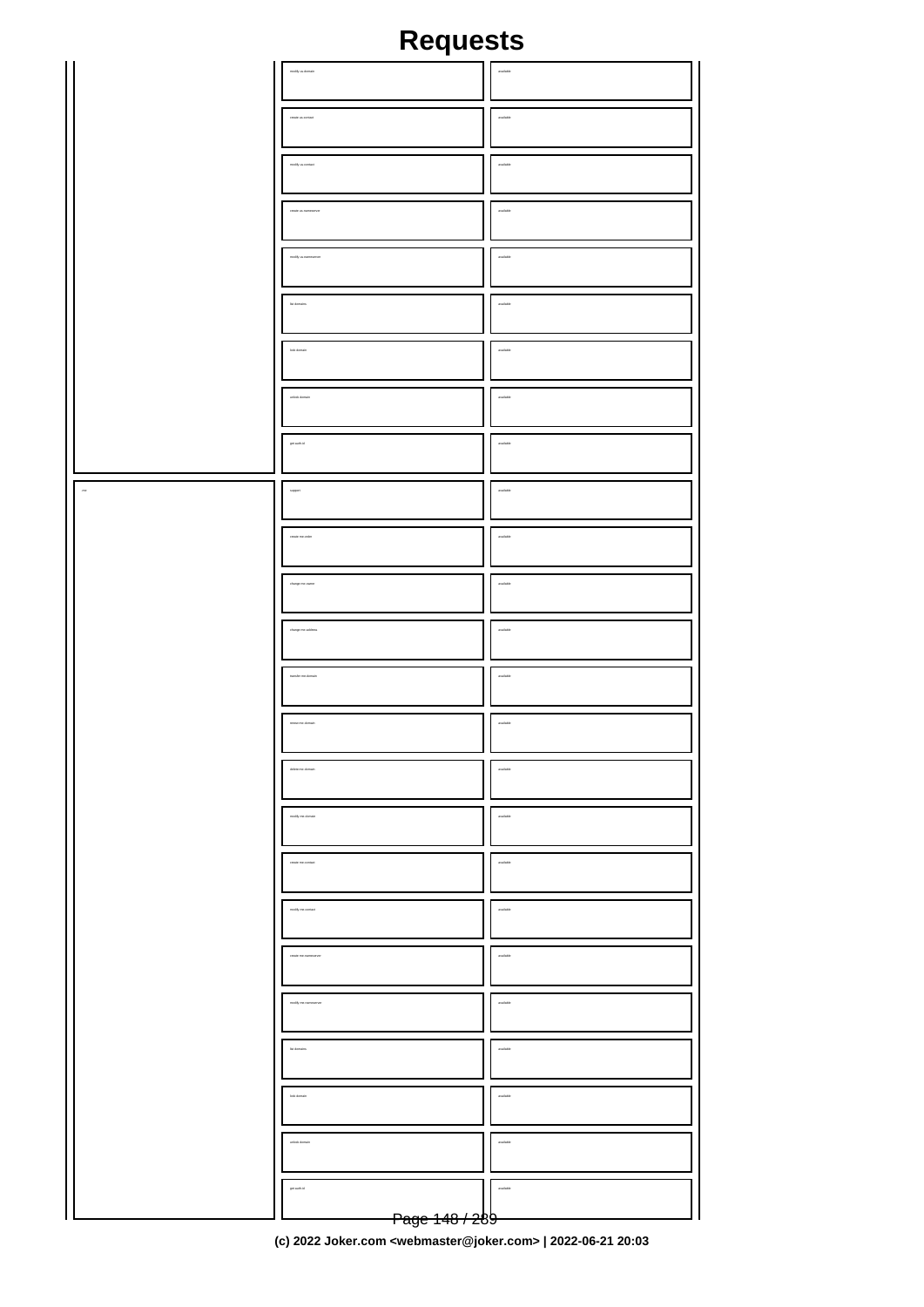|              | $_{\rm{mpport}}$                                               | $_{\rm available}$       |
|--------------|----------------------------------------------------------------|--------------------------|
|              | create asia-order                                              | $\,$ matches             |
|              | $\alpha$ and $\alpha$ and $\alpha$                             | $_{\rm models}$          |
|              | change axia-address                                            | $_{\rm model}$           |
|              | transfer asia-domain                                           | $_{\rm multable}$        |
|              | $\alpha$ may axis domain                                       | $_{\rm model}$           |
|              | delete asia-domain                                             | $_{\rm multable}$        |
|              | $\operatorname{mod} \mathfrak{p}$ asia-domain                  | $_{\rm model}$           |
|              | $\alpha$ eate asia-contact                                     | $_{\rm multiable}$       |
|              | $\operatorname{mod} \mathfrak{h}_f$ as<br>in-contact           | $_{\rm multidisk}$       |
|              | $\label{eq:3} \textit{cross} is an \textit{-} \textit{answer}$ | $_{\rm multiable}$       |
|              | $\operatorname{mod} \mathfrak{h}_f$ as a correspondent         | $_{\rm model}$           |
|              | lat domains                                                    | $_{\rm multiable}$       |
|              | lock domain                                                    | $_{\rm model}$           |
|              |                                                                |                          |
|              | unlock domain                                                  | $_{\rm multiable}$       |
|              | get auth-id                                                    | available                |
| $_{\rm mol}$ | ${\scriptstyle \text{support}}$                                | $\label{eq:1}$ available |
|              | create mobi-order                                              | available                |
|              | dange mobi-owner                                               | $.$                      |
|              |                                                                | avalable                 |
|              | tanater mobi-domain                                            | $.$                      |
|              |                                                                | available                |
|              | delete mobi-domain                                             | available                |
|              |                                                                | available                |
|              | iale mobi-contact                                              | $.$                      |
|              | <del>Page 149 / 2</del> 89                                     |                          |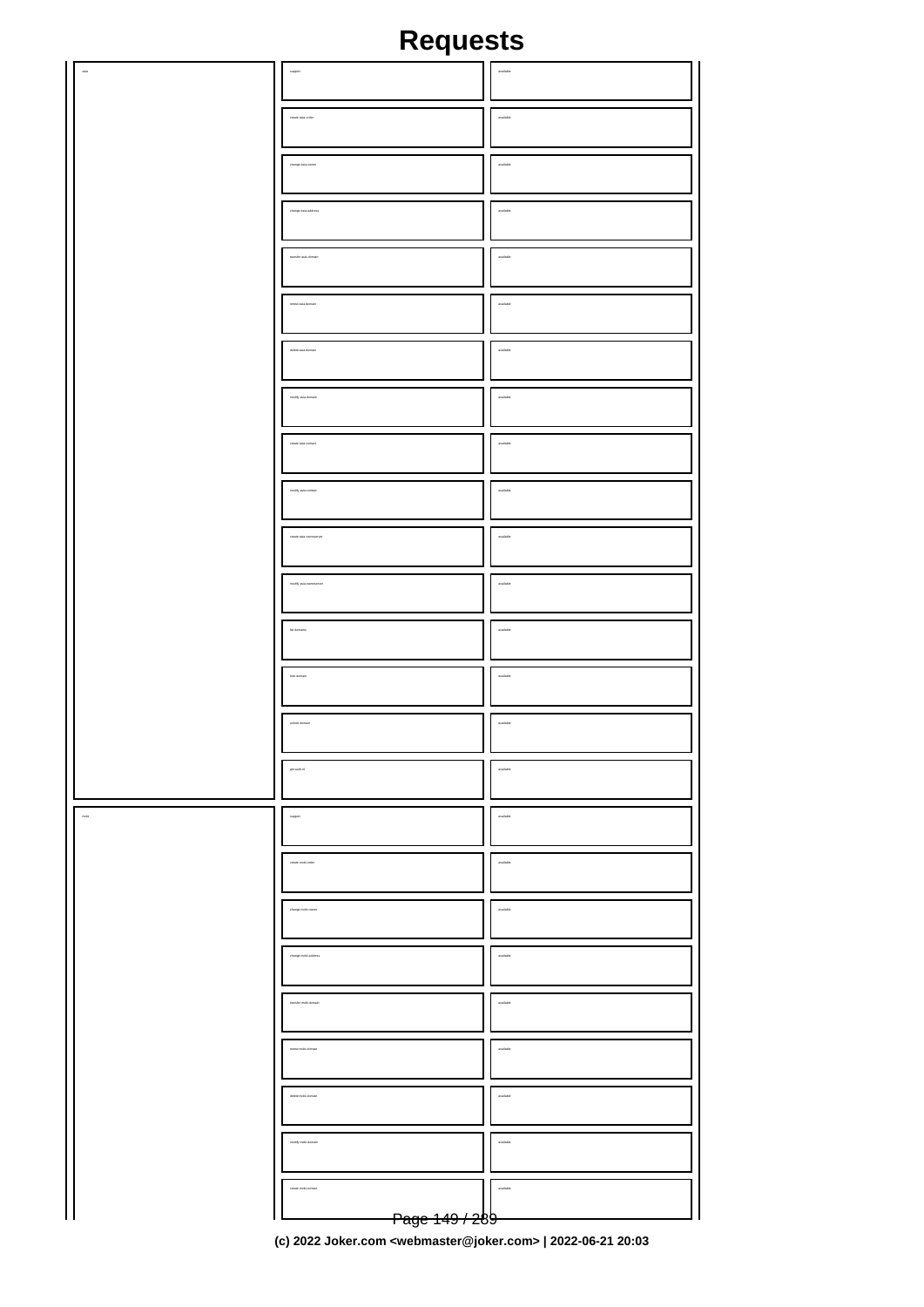|                 | $\operatorname{\mathsf{mod}}\nolimits\gamma$ mobi-contact | $_{\rm multidisk}$  |
|-----------------|-----------------------------------------------------------|---------------------|
|                 |                                                           |                     |
|                 | create mobi-nameserver                                    | $_{\rm available}$  |
|                 | sever<br>modify mobile                                    | $_{\rm multishift}$ |
|                 | lat domains                                               | $_{\rm multidisk}$  |
|                 | lock domain                                               | $_{\rm available}$  |
|                 | unlock domain                                             | $_{\rm multiable}$  |
|                 | $\mathfrak{gen}$ auto-is                                  | $_{\rm available}$  |
| $_{\rm ann}$    | ${\tt support}$                                           | $_{\rm multi}$      |
|                 |                                                           |                     |
|                 | create name-order                                         | $_{\rm available}$  |
|                 | change name-owner                                         | $_{\rm multidisk}$  |
|                 | $charge$ name-address                                     | $_{\rm available}$  |
|                 | transfer name domain                                      | $_{\rm multishift}$ |
|                 | renew name-domain                                         | available           |
|                 | delete name-domain                                        | $_{\rm multishift}$ |
|                 | modly rame-domain                                         | $_{\rm available}$  |
|                 | create name-contact                                       | available           |
|                 | modify name-contact                                       | available           |
|                 |                                                           | available           |
|                 | odly ran                                                  | available           |
|                 | lat domains                                               | available           |
|                 | lock domain                                               | available           |
|                 | unlock domain                                             | available           |
|                 | get auth-id                                               | available           |
|                 |                                                           |                     |
| calufforwarding | create dra-config                                         | available           |
|                 | delete dra-config<br><del>Page 150 / 2</del> 89           | matable             |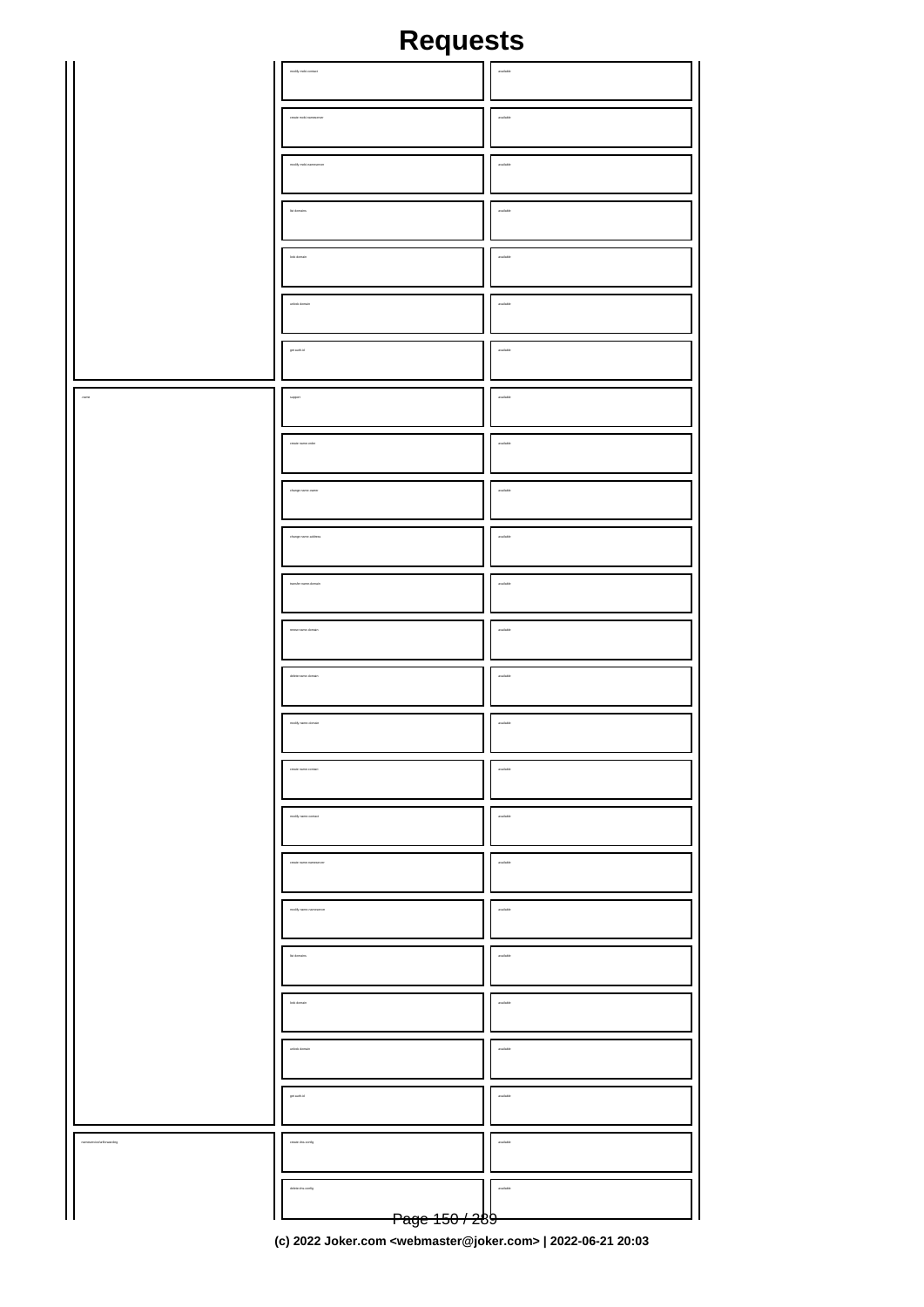

Keywords: request requests, summary, email-gw, email-gateway

Last update: 2008-08-14 11:31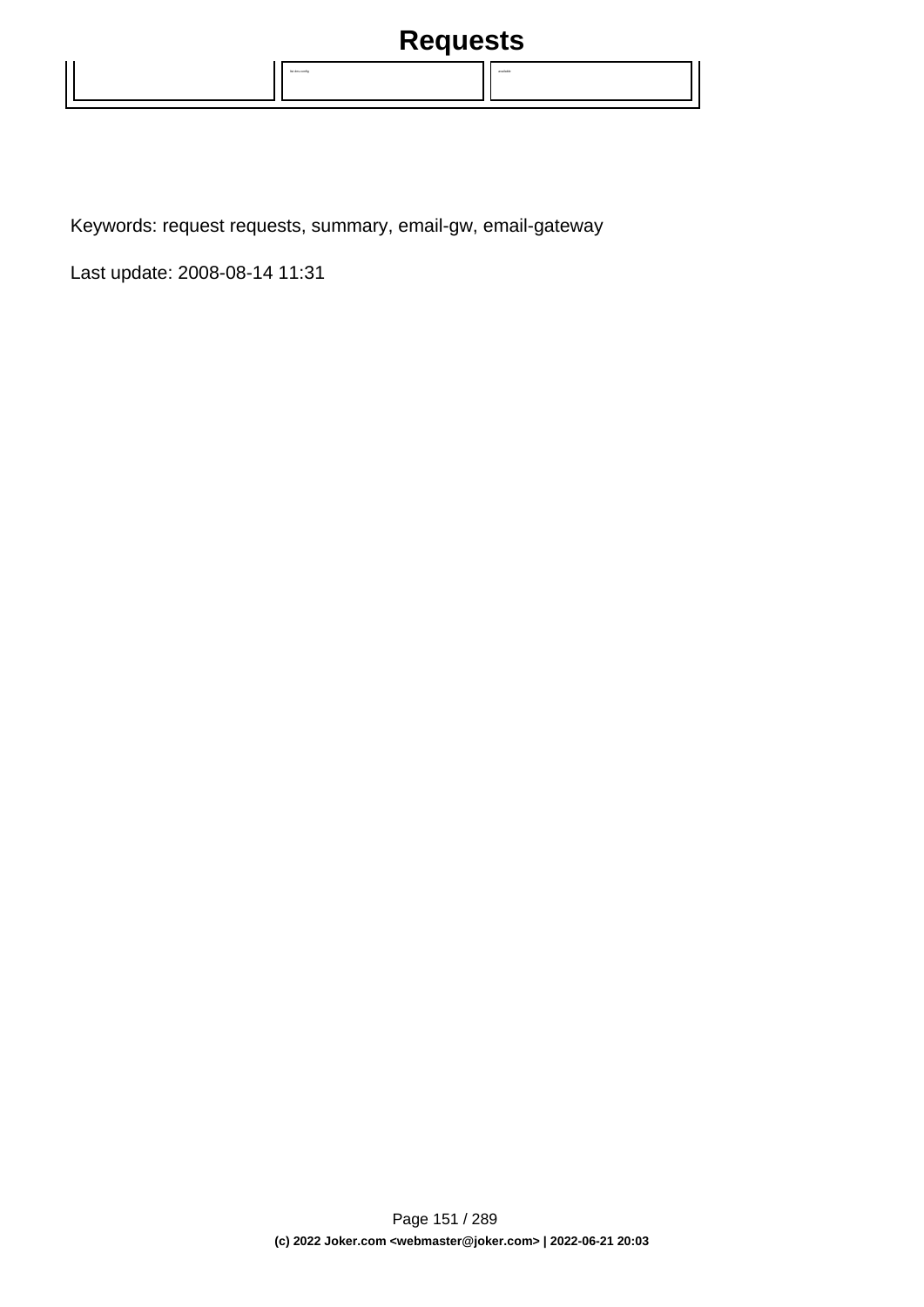# **Requests What is a macro?**

Keywords: macro definition

A macro is used within the definition of a request.

A macro starts with an @.

Example: @cont or @email or @ns

Every time you find a macro, please check the definition of this macro for further information.

Last update: 2007-04-02 15:20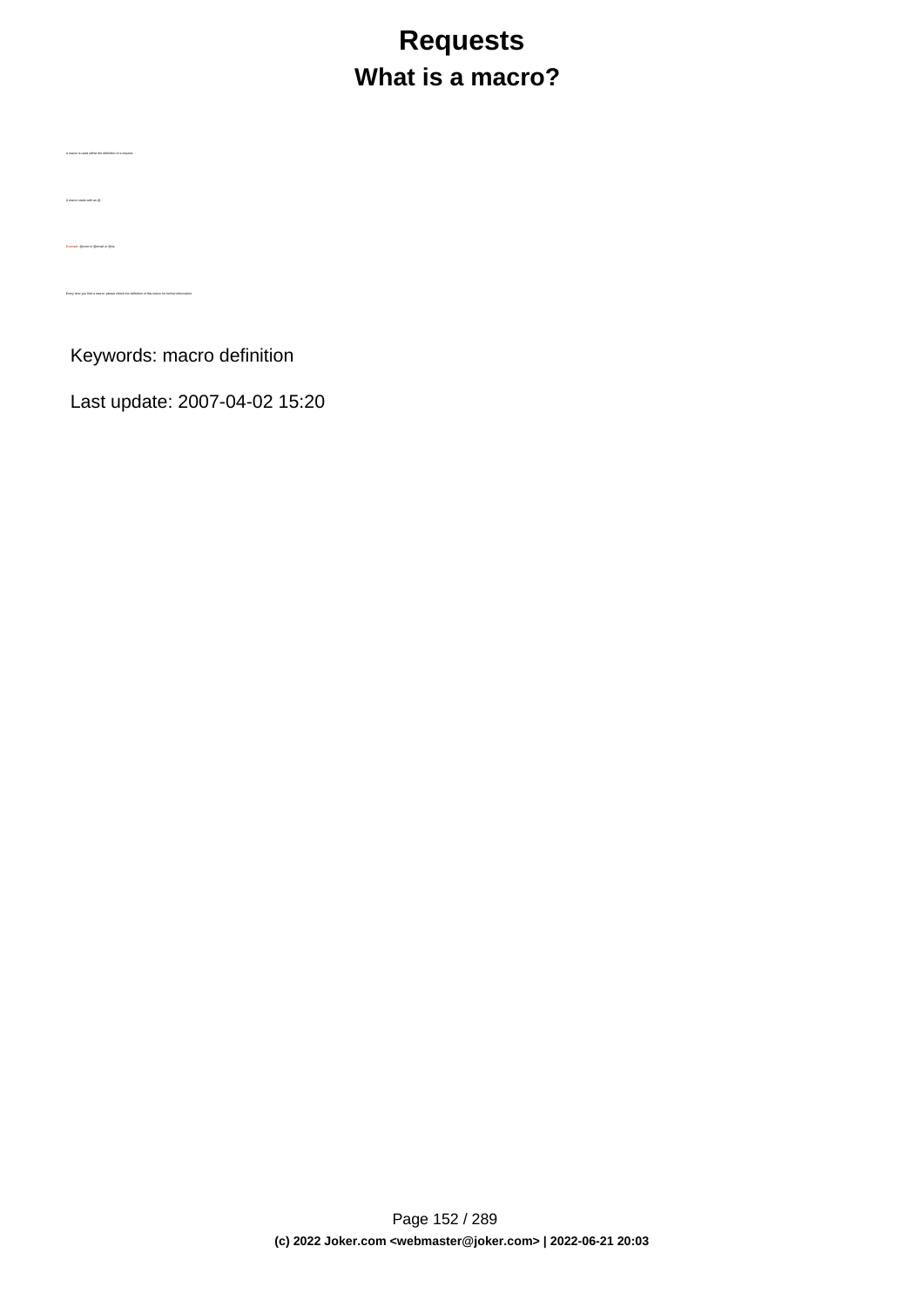## **Macros E-mail Address**

**@email<br>This means an email address in the following format<br>Valid values (.com/.net only):<br>foo@bar.com#1<br>foo@bar.com#15<br>foo@bar.com#15** 

Hans Nase <hans@foo.com> hans@foo.com (Hans Nase) **Valid values** (.org/.info/.biz/.de/.cn only): foo@bar.com foo-bar@bar.com **Invalid values:**

**Invalid values:**

Hans Nase <hans@foo.com> hans@foo.com (Hans Nase) foo@bar.com#15

Keywords: email address

Last update: 2011-08-11 15:34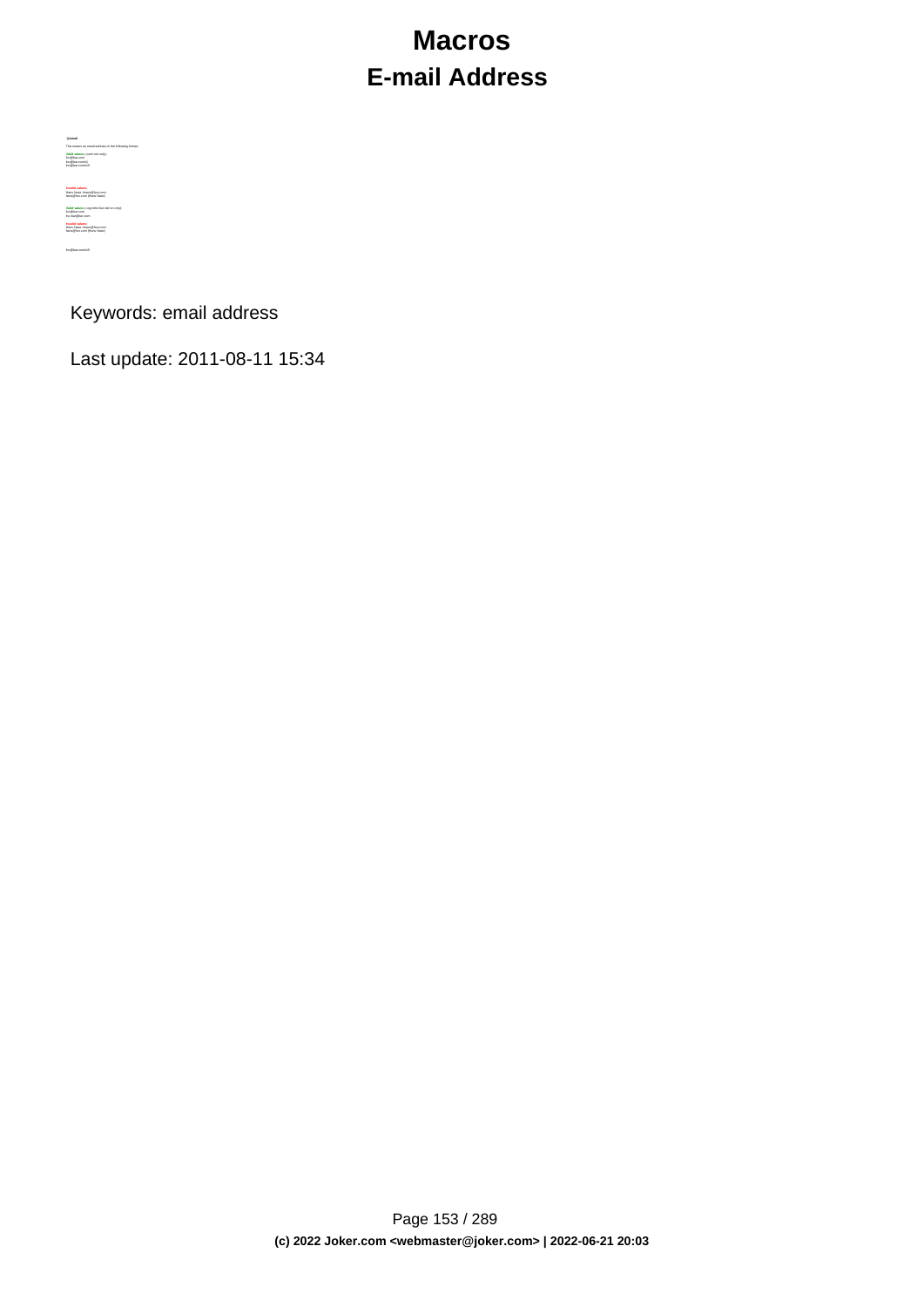## **Macros .com/.net Contacts**

.<br>I with the provided email address exists in the JOKER-DATABASE, a new contect will be created and we will add a numerical suffix to the email address that starts with "0" and increases by "1" for every existing

The name of the impass field depends on the contest. If you want to be come complex complication that in the beginning of the fields was with "owner-contest".<br>If you want to counted to the absthe contest, you have to make

If you have to replace the ".." at the beginning of the fieldname with  $\mathbb{R}$  the fieldname with  $\mathbb{R}$ 

**new-handle** (implicit creation of a new contact)

ATTENTION:

| request-field  | valid values            | required               |
|----------------|-------------------------|------------------------|
|                |                         |                        |
| - Vindvidual   | - Luyd                  | 785                    |
|                |                         |                        |
| - Viname       | [42047e]0,00]           | yes, if individual = Y |
|                |                         |                        |
| - Virane       | [4204x7a]0,00]          | yes, if individual = Y |
|                |                         |                        |
|                |                         |                        |
| -148           | $[120 - 174]0,00]$      | $\overline{10}$        |
|                |                         |                        |
| · organization | $[120 - 174]0,00]$      | yes, if individual = N |
|                |                         |                        |
| 1. address-1   | [120.47e]1,00]          | 785                    |
|                |                         |                        |
| - Address-2    | $[120 - 176]0,00]$      | $\overline{10}$        |
|                |                         |                        |
|                |                         |                        |
| postsi-code    | [1204176]1,50]          | 745                    |
|                |                         |                        |
| <b>Control</b> | [4204x76][1,00]         | 785                    |
|                |                         |                        |
| 1.1480         | $[120 - 174]0,00]$      | $\overline{10}$        |
|                |                         |                        |
| "."-country    |                         | yes                    |
|                |                         |                        |
|                | <b>Boonty</b>           |                        |
| "."-small      |                         | yes.                   |
|                | <b>Banal</b>            |                        |
| "."ghans       | $[0.20-0.7a](1,50)$     | 785                    |
|                |                         |                        |
| 1700           | $[(20.20 - 27.0)]0.50]$ | no                     |
|                |                         |                        |
|                |                         |                        |

**An existing contact** (**@cont** or **@same-as**) (.com/.net only)

This means an existing contact handle in the JOKER-DATABASE.

Examples:

owner-contact-handle:foo@bar.com#0 admin-contact-handle:foo@bar.com tech-contact-handle:foo@bar.com#15 billing-contact-handle:foo@bar.com#15

In case existing contact handle, the system will send you an errormal. It is a contact definition, which has been made earlier within the current request. To do so, please use the fo<br>.

ativicated hordis untreasemerated<br>Sing-comp-hordis save as domin costad<br>The Wassers and Sing-company was the first company of the enal address of the maksterse. If the referred contact has to be created with this request.

Keep in mind that for (.com/.net)-requests, contact handles for (.info)-contacts are not allowed. If you are referencing to a shortcut like C00783-LRMS, you will get an error.

Keywords: new-handle @cont @same-as admin tech billing Page 154 / 289 **(c) 2022 Joker.com <webmaster@joker.com> | 2022-06-21 20:03**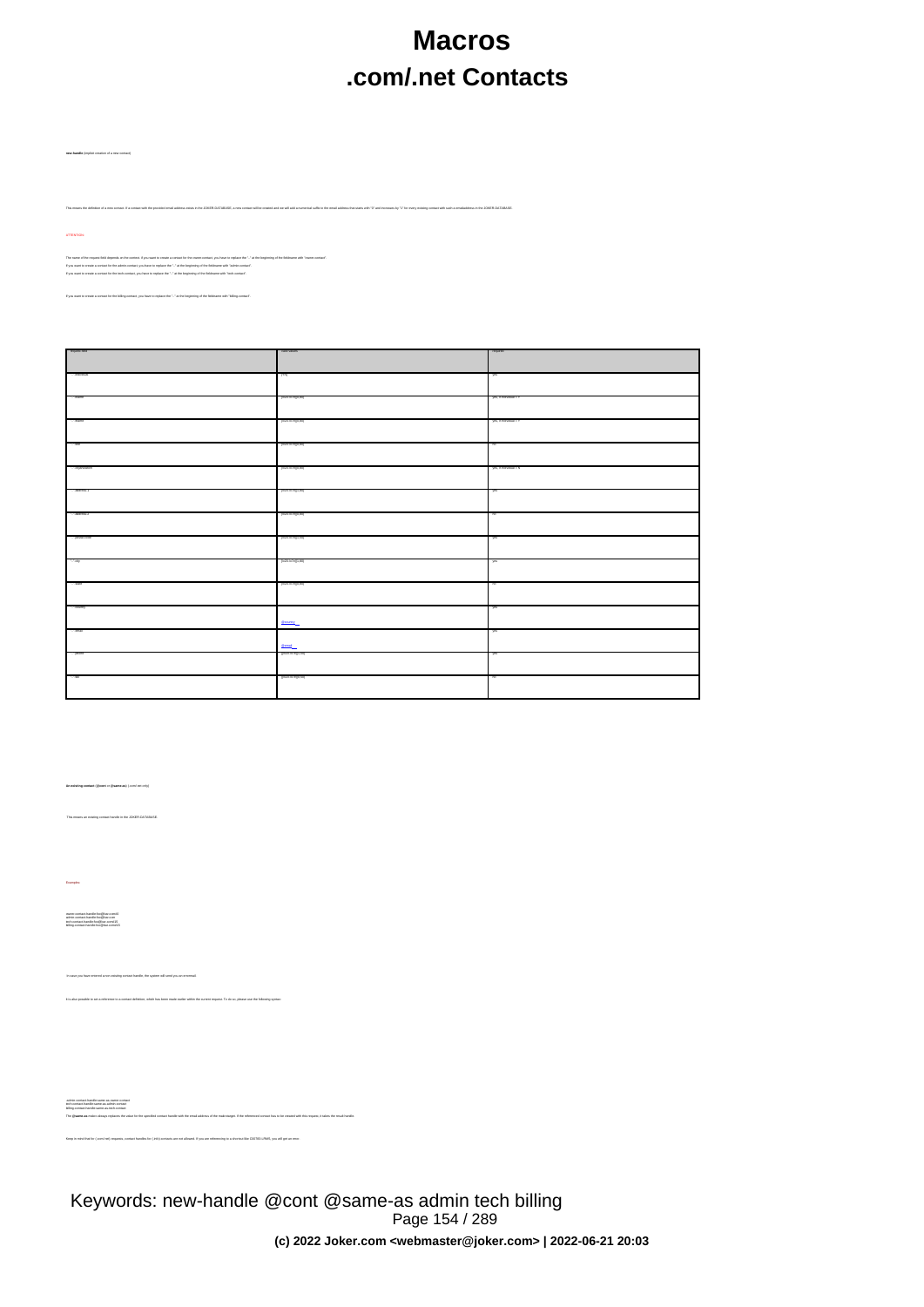Last update: 2007-04-17 22:05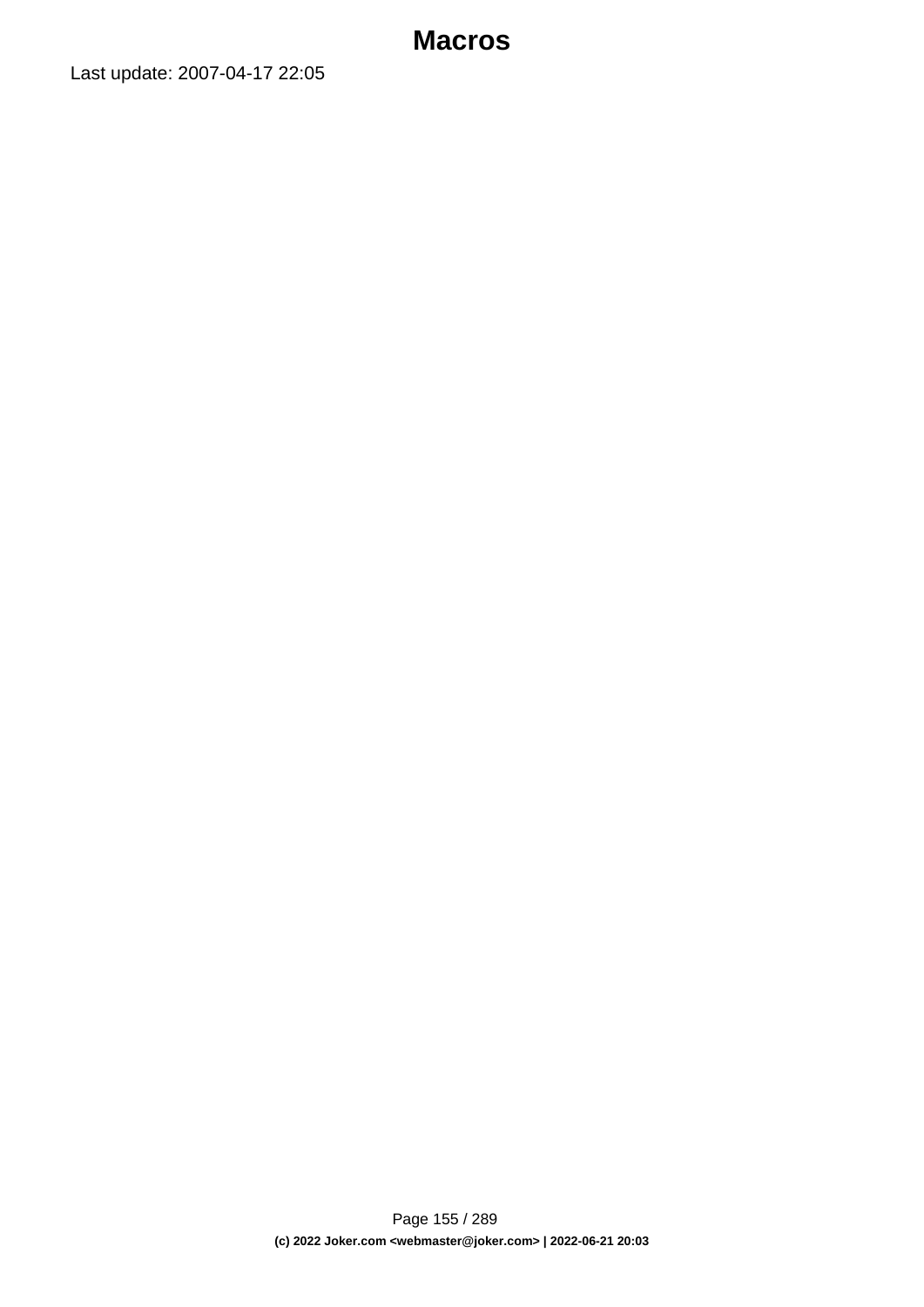## **Macros .com Contacts**

**new-handle** (implicit creation of a new contact)

 This means the definition of a new contact. if a contact with the provided email address exists in the JOKER-DATABASE, a new contact will be created. The reference for the created handle is following the format CCOM-<number>.

e.g. CCOM-176269.

### ATTENTION:

The name of the request field depends on the context. If you want to create a contact for the owner-contact, you have to replace the ".." at the beginning of the fieldname with "owner-contact".

If you want to create a contact for the admin-contact, you have to replace the ".." at the beginning of the fieldname with "admin-contact".

If you want to create a contact for the tech-contact, you have to replace the ".." at the beginning of the fieldname with "tech-contact".

If you want to create a contact for the billing-contact, you have to replace the ".." at the beginning of the fieldname with "billing-contact".

There is a new request field called **name** within the contact definition. This field is mandatory, if you do not provide the **fnamelname**. You have to provide the request field **name**, if **fname** and **lname** are not found. This is very important for the whois output. Everytime a field **person** is shown. If you are using the request field name, the whois is showing the value for **name**, regardless the content of the request fields **fname** and **lname**. If you do not provide the request field **name** but your are providing the request fields **fname** and **lname**, the whois is showing the concatenation of these fields.

There is also a new request field called **address-3** within the contact definition. This field is not mandatory, it is simply the 3rd line of the address.

| request-field | valid values           | required                                    |
|---------------|------------------------|---------------------------------------------|
| ""-individual | [YN]                   | yes                                         |
| .""-Iname     | $[\x20-\x7e]\{0,80\}$  | no, if name is given                        |
| ""-fname      | $[\x20-\x7e]\{0,80\}$  | no, if name is given                        |
| ""-name       | $[\x20-\x7e]\{0,80\}$  | yes, if fname and/or lname<br>are not given |
| ı "…"-title   | [\x20-\x7e] $\{0,80\}$ | no                                          |
|               | <b>D., JFO LOOD</b>    |                                             |

Page 156 / 289 **(c) 2022 Joker.com <webmaster@joker.com> | 2022-06-21 20:03**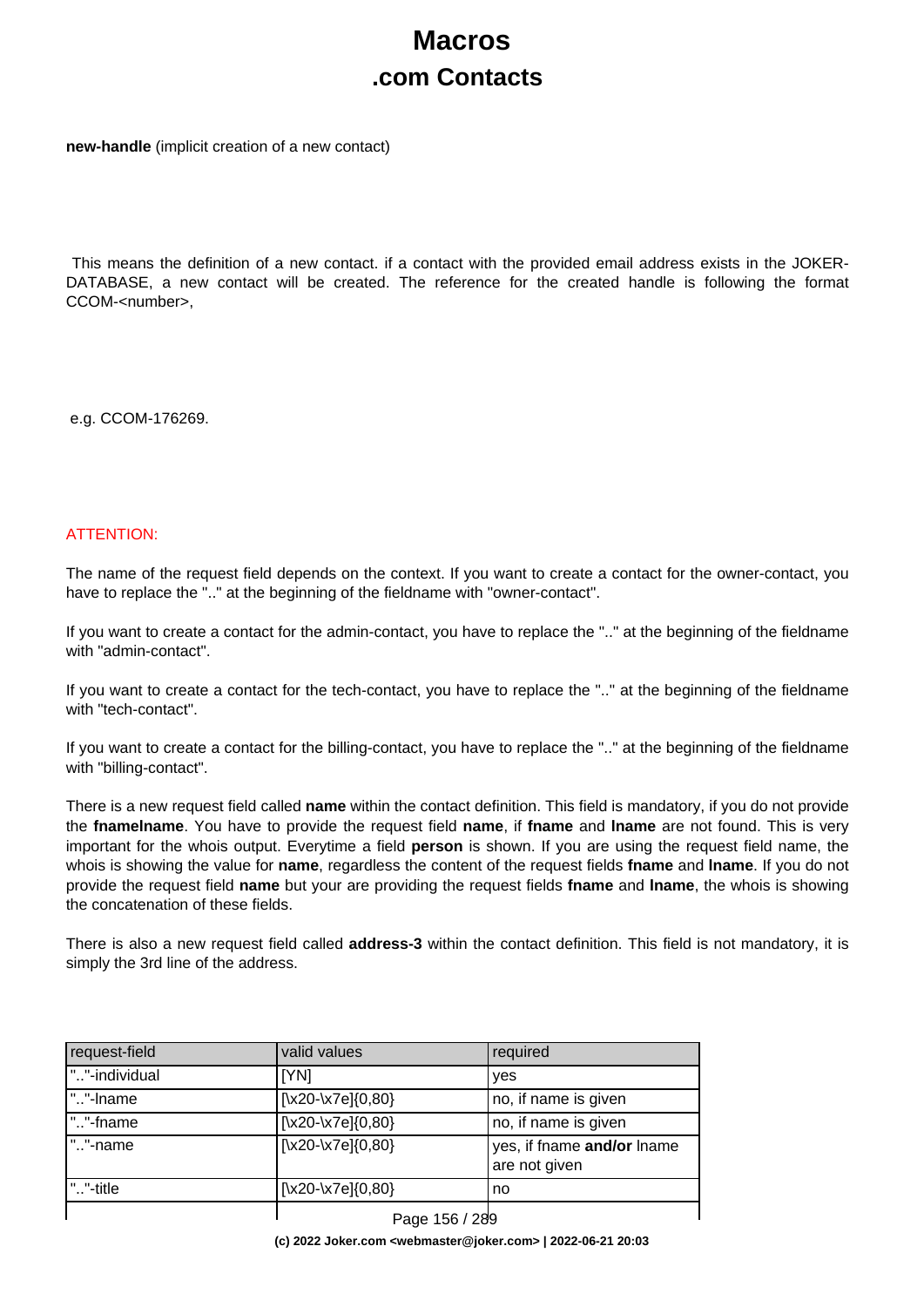| ""-organization | $[\x20-\x7e]\{0,80\}$            | yes, if individual $= N$ |
|-----------------|----------------------------------|--------------------------|
| ""-address-1    | $[\x20-\x7e]\{1,80\}$            | yes                      |
| ""-address-2    | $\left[\x20-\x7e\right]\{0,80\}$ | no                       |
| ""-address-3    | $[\x20-\x7e]\{0,80\}$            | no                       |
| ""-postal-code  | $\sqrt{x20-x7e}$ {1,50}          | yes                      |
| ""-city         | $[\x20-\x7e]\{1,80\}$            | yes                      |
| ""-state        | $[\x20-\x7e]\{0,80\}$            | no                       |
| ""-country      | @country                         | yes                      |
| ""-email        | @email                           | yes                      |
| ""-phone        | $[[\x20-\x7e][1,50]$             | yes                      |
| " $.$ "-fax     | [[\x20-\x7e]{0,50}               | no                       |

### **An existing contact** (**@comcont** or **@same-as**) (.com only)

This means an existing contact handle in the JOKER-DATABASE.

### Examples:

owner-contact-handle:CCOM-176269 admin-contact-handle:CCOM-176229 tech-contact-handle:CCOM-176269 billing-contact-handle:CCOM-176269

In case you have entered a non-existing contact handle, the system will send you an errormail.

 It is also possible to set a reference to a contact definition, which has been made earlier within the current request. To do so, please use the following syntax:

 admin-contact-handle:same-as-owner-contact tech-contact-handle:same-as-admin-contact billing-contact-handle:same-as-tech-contact

The **@same-as** makro always replaces the value for the specified contact handle with the email address of the makrotarget. If the referenced contact has to be created with this request, it takes the result handle.

Keep in mind that for .com-requests the contact handles for (.com/.net)-contacts are not allowed. If you are referencing to a shortcut like hans@nose.net#1, you will get an error.

Keywords: new-handle @comcont @same-as admin tech billing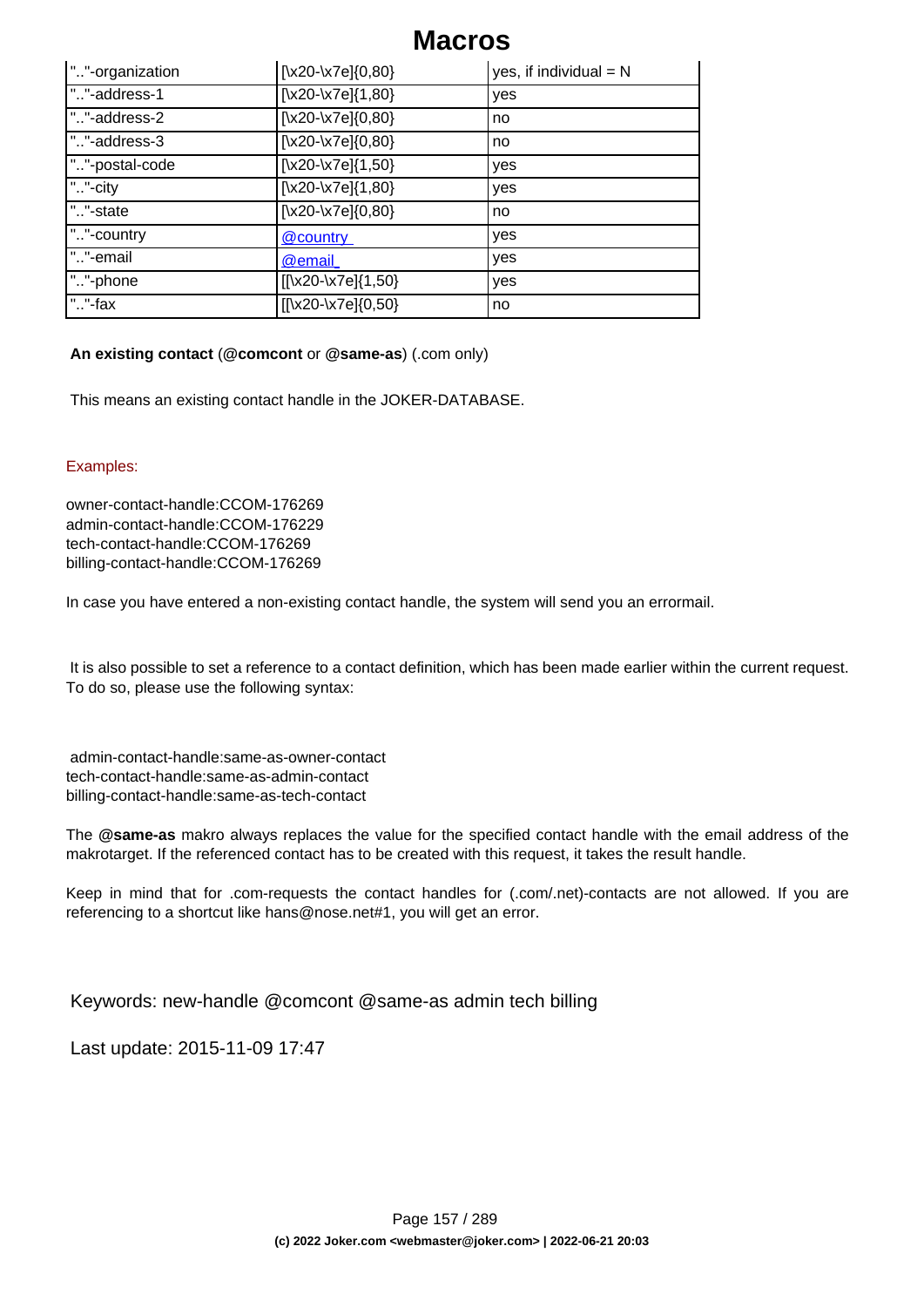## **Macros .net Contacts**

**new-handle** (implicit creation of a new contact)

 This means the definition of a new contact. if a contact with the provided email address exists in the JOKER-DATABASE, a new contact will be created. The reference for the created handle is following the format CNET-<number>, e.g. CNET-176269.

### ATTENTION:

The name of the request field depends on the context. If you want to create a contact for the owner-contact, you have to replace the ".." at the beginning of the fieldname with "owner-contact".

If you want to create a contact for the admin-contact, you have to replace the ".." at the beginning of the fieldname with "admin-contact".

If you want to create a contact for the tech-contact, you have to replace the ".." at the beginning of the fieldname with "tech-contact".

If you want to create a contact for the billing-contact, you have to replace the ".." at the beginning of the fieldname with "billing-contact".

There is a new request field called **name** within the contact definition. This field is mandatory, if you do not provide the **fnamelname**. You have to provide the request field **name**, if **fname** and **lname** are not found. This is very important for the whois output. Everytime a field **person** is shown. If you are using the request field name, the whois is showing the value for **name**, regardless the content of the request fields **fname** and **lname**. If you do not provide the request field **name** but your are providing the request fields **fname** and **lname**, the whois is showing the concatenation of these fields.

There is also a new request field called **address-3** within the contact definition. This field is not mandatory, it is simply the 3rd line of the address.

| request-field   | valid values                     | required                                    |
|-----------------|----------------------------------|---------------------------------------------|
| ""-individual   | [YN]                             | yes                                         |
| ""-Iname        | $\left[\x20-\x7e\right]\{0,80\}$ | no, if name is given                        |
| ""-fname        | $\left[\x20-\x7e\right]\{0,80\}$ | no, if name is given                        |
| ""-name         | [\x20-\x7e]{0,80}                | yes, if fname and/or lname<br>are not given |
| ""-title        | $[\x20-\x7e]\{0,80\}$            | no                                          |
| ""-organization | [\x20-\x7e]{0,80}                | yes, if individual $= N$                    |
| ""-address-1    | $[\x20-\x7e]\{1,80\}$            | yes                                         |
| ""-address-2    | $\left[\x20-\x7e\right]\{0,80\}$ | no                                          |
| ""-address-3    | $\left[\x20-\x7e\right]\{0,80\}$ | no                                          |
| ""-postal-code  | $\left[\x20-\x7e\right]\{1,50\}$ | yes                                         |
|                 | $D_{0.22}$ 450 / 200             |                                             |

Page 158 / 289 **(c) 2022 Joker.com <webmaster@joker.com> | 2022-06-21 20:03**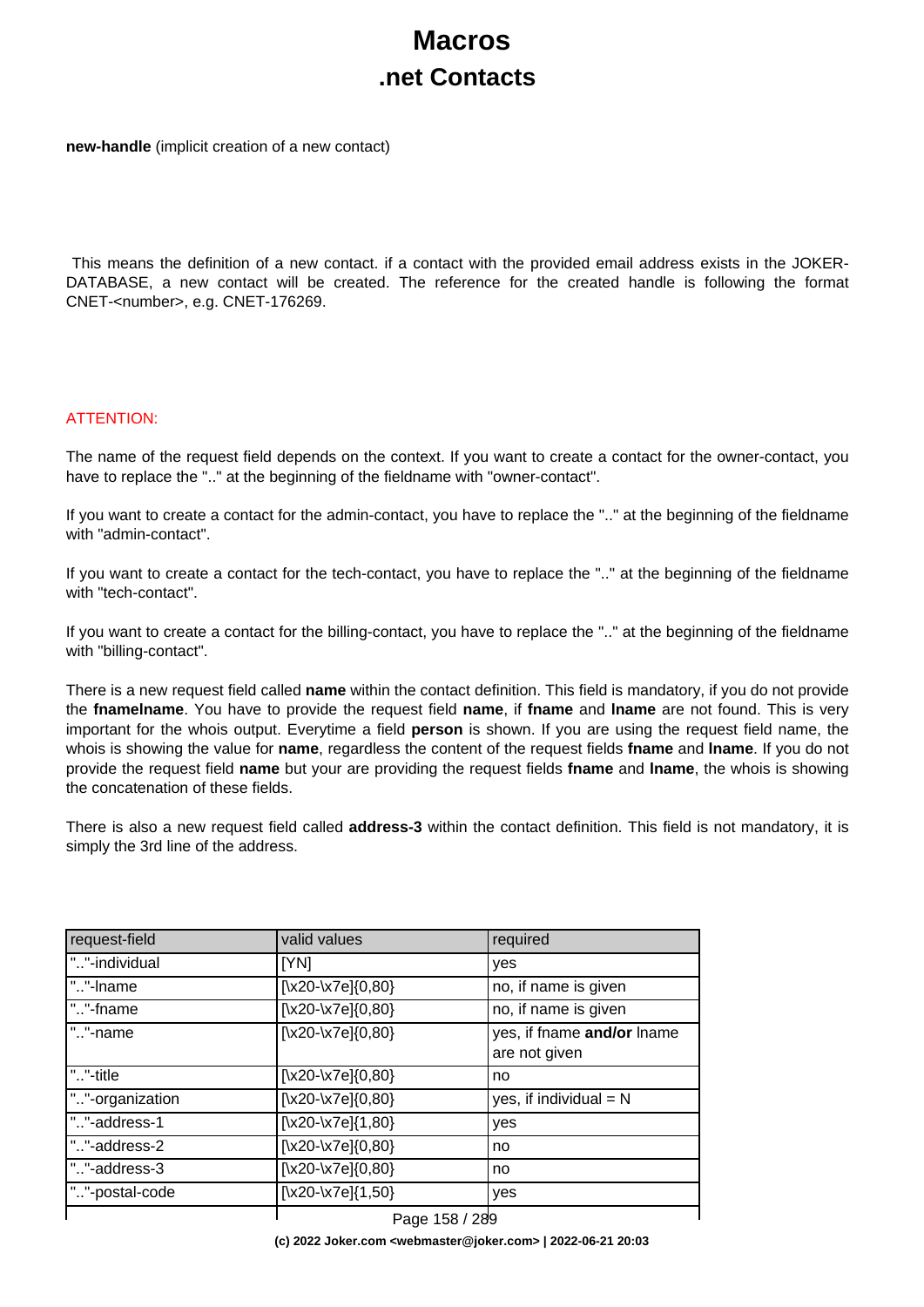| ""-city         | [\x20-\x7e]{1,80}                                                   | ves |
|-----------------|---------------------------------------------------------------------|-----|
| ""-state        | $[\x20-\x7e]\{0,80\}$                                               | no  |
| ""-country      | @country                                                            | ves |
| ""-email        | @email                                                              | yes |
| ""-phone        | $\left[ \left[ \left[ \times 20 - \times 7e \right] \right]$ (1,50) | ves |
| " $\cdot$ "-fax | [[\x20-\x7e]{0,50}                                                  | no  |

### **An existing contact** (**@netcont** or **@same-as**) (.net only)

This means an existing contact handle in the JOKER-DATABASE.

### Examples:

owner-contact-handle:CNET-176269 admin-contact-handle:CNET-176229 tech-contact-handle:CNET-176269 billing-contact-handle:CNET-176269

In case you have entered a non-existing contact handle, the system will send you an errormail.

 It is also possible to set a reference to a contact definition, which has been made earlier within the current request. To do so, please use the following syntax:

 admin-contact-handle:same-as-owner-contact tech-contact-handle:same-as-admin-contact billing-contact-handle:same-as-tech-contact

 The **@same-as** makro always replaces the value for the specified contact handle with the email address of the makrotarget. If the referenced contact has to be created with this request, it takes the result handle.

 Keep in mind that for .net-requests the contact handles for (.com/.net)-contacts are not allowed. If you are referencing to a shortcut like hans@nose.net#1, you will get an error.

Keywords: new-handle @netcont @same-as admin tech billing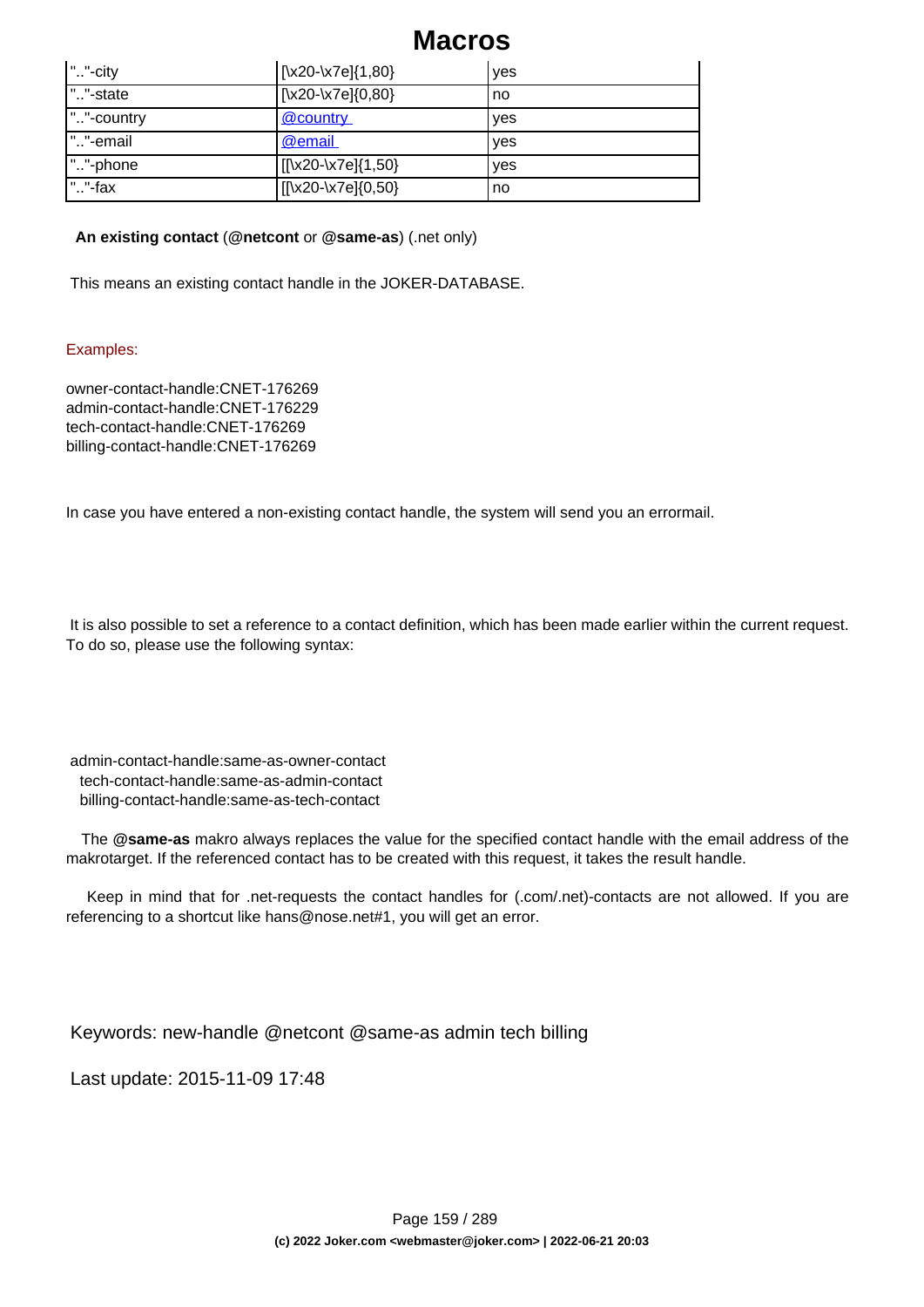# **Macros .org Contacts**

**new-handle** (implicit creation of a new contact)

 This means the definition of a new contact. if a contact with the provided email address exists in the JOKER-DATABASE, a new contact will be created. The reference for the created handle is following the format CORG-<number>, e.g. CORG-176269.

### ATTENTION:

The name of the request field depends on the context. If you want to create a contact for the owner-contact, you have to replace the ".." at the beginning of the fieldname with "owner-contact".

If you want to create a contact for the admin-contact, you have to replace the ".." at the beginning of the fieldname with "admin-contact".

If you want to create a contact for the tech-contact, you have to replace the ".." at the beginning of the fieldname with "tech-contact".

If you want to create a contact for the billing-contact, you have to replace the ".." at the beginning of the fieldname with "billing-contact".

There is a new request field called **name** within the contact definition. This field is mandatory, if you do not provide the **fnamelname**. You have to provide the request field **name**, if **fname** and **lname** are not found. This is very important for the whois output. Everytime a field **person** is shown. If you are using the request field name, the whois is showing the value for **name**, regardless the content of the request fields **fname** and **lname**. If you do not provide the request field **name** but your are providing the request fields **fname** and **lname**, the whois is showing the concatenation of these fields.

There is also a new request field called **address-3** within the contact definition. This field is not mandatory, it is simply the 3rd line of the address.

| request-field   | valid values                     | required                                    |
|-----------------|----------------------------------|---------------------------------------------|
| ""-individual   | [YN]                             | yes                                         |
| ""-Iname        | $\left[\x20-\x7e\right]\{0,80\}$ | no, if name is given                        |
| ""-fname        | $\left[\x20-\x7e\right]\{0,80\}$ | no, if name is given                        |
| ""-name         | [\x20-\x7e]{0,80}                | yes, if fname and/or lname<br>are not given |
| ""-title        | $[\x20-\x7e]\{0,80\}$            | no                                          |
| ""-organization | [\x20-\x7e]{0,80}                | yes, if individual $= N$                    |
| ""-address-1    | $[\x20-\x7e]\{1,80\}$            | yes                                         |
| ""-address-2    | $\left[\x20-\x7e\right]\{0,80\}$ | no                                          |
| ""-address-3    | $\left[\x20-\x7e\right]\{0,80\}$ | no                                          |
| ""-postal-code  | $\left[\x20-\x7e\right]\{1,50\}$ | yes                                         |
|                 | $D_{0.22}$ 4 CO / 200            |                                             |

Page 160 / 289 **(c) 2022 Joker.com <webmaster@joker.com> | 2022-06-21 20:03**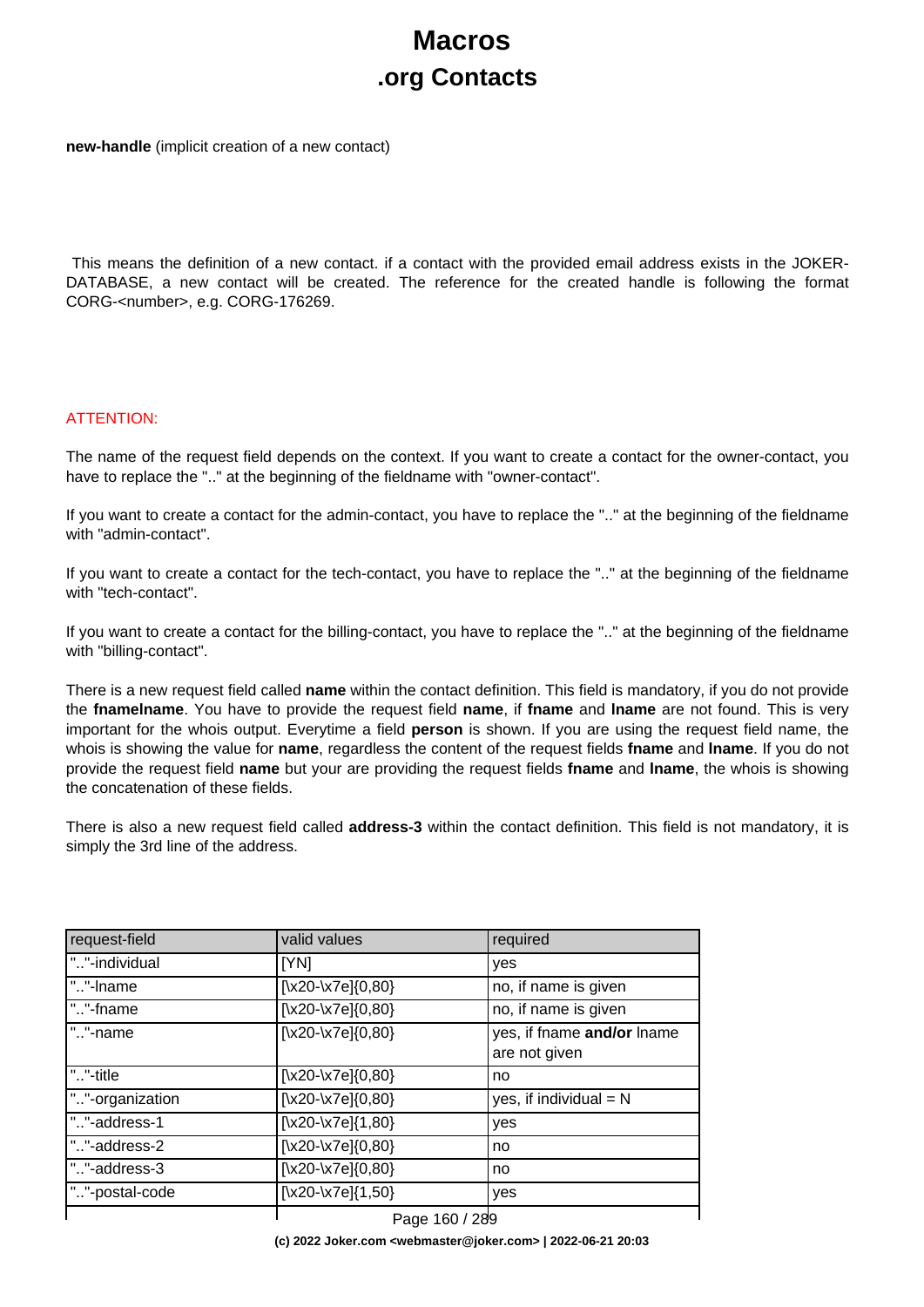| ""-city    | [\x20-\x7e]{1,80}  | ves |
|------------|--------------------|-----|
| ""-state   | [\x20-\x7e]{0,80}  | no  |
| ""-country | @country           | ves |
| ""-email   | @email             | ves |
| ""-phone   | [[\x20-\x7e]{1,50} | ves |
| ""-fax     | [[\x20-\x7e]{0,50} | no  |

### **An existing contact** (**@orgcont** or **@same-as**) (.org only)

This means an existing contact handle in the JOKER-DATABASE.

### Examples:

owner-contact-handle:CORG-176269 admin-contact-handle:CORG-176229 tech-contact-handle:CORG-176269 billing-contact-handle:CORG-176269

In case you have entered a non-existing contact handle, the system will send you an errormail.

 It is also possible to set a reference to a contact definition, which has been made earlier within the current request. To do so, please use the following syntax:

 admin-contact-handle:same-as-owner-contact tech-contact-handle:same-as-admin-contact billing-contact-handle:same-as-tech-contact

 The **@same-as** makro always replaces the value for the specified contact handle with the email address of the makrotarget. If the referenced contact has to be created with this request, it takes the result handle.

 Keep in mind that for .org-requests the contact handles for (.com/.net)-contacts are not allowed. If you are referencing to a shortcut like hans@nose.net#1, you will get an error.

Keywords: new-handle @orgcont @same-as admin tech billing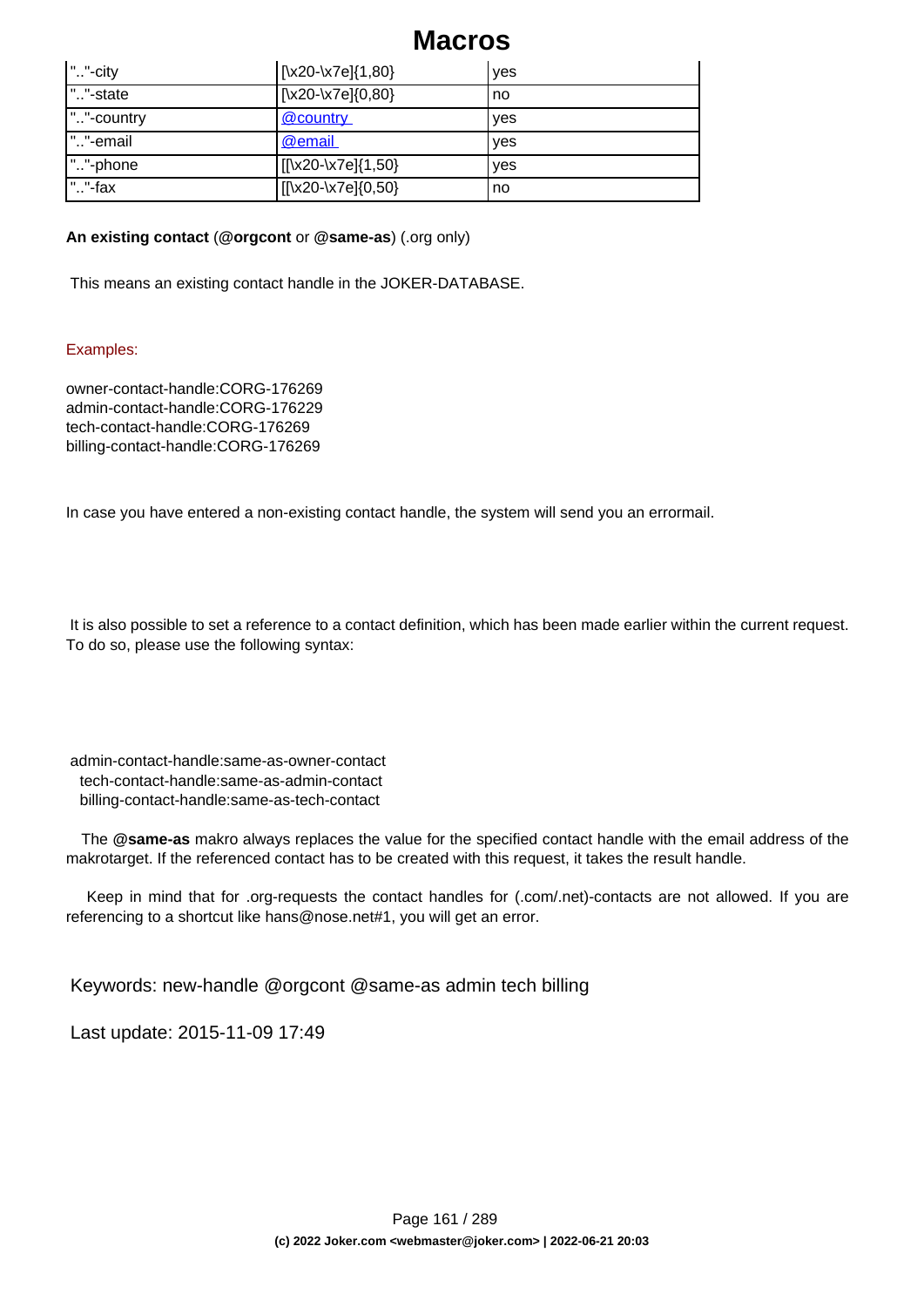## **Macros .info Contacts**

**new-handle** (implicit creation of a new contact)

 This means the definition of a new contact. if a contact with the provided email address exists in the JOKER-DATABASE, a new contact will be created. The reference for the created handle is following the format C<number>-LRMS, e.g. C176269-LRMS.

### ATTENTION:

The name of the request field depends on the context. If you want to create a contact for the owner-contact, you have to replace the ".." at the beginning of the fieldname with "owner-contact".

If you want to create a contact for the admin-contact, you have to replace the ".." at the beginning of the fieldname with "admin-contact".

If you want to create a contact for the tech-contact, you have to replace the ".." at the beginning of the fieldname with "tech-contact".

If you want to create a contact for the billing-contact, you have to replace the ".." at the beginning of the fieldname with "billing-contact".

There is a new request field called **name** within the contact definition. This field is mandatory, if you do not provide the **fnamelname**. You have to provide the request field **name**, if **fname** and **lname** are not found. This is very important for the whois output. Everytime a field **person** is shown. If you are using the request field name, the whois is showing the value for **name**, regardless the content of the request fields **fname** and **lname**. If you do not provide the request field **name** but your are providing the request fields **fname** and **lname**, the whois is showing the concatenation of these fields.

There is also a new request field called **address-3** within the contact definition. This field is not mandatory, it is simply the 3rd line of the address.

| request-field   | valid values                     | required                                    |
|-----------------|----------------------------------|---------------------------------------------|
| ""-individual   | [YN]                             | yes                                         |
| ""-Iname        | $\left[\x20-\x7e\right]\{0,80\}$ | no, if name is given                        |
| ""-fname        | $\left[\x20-\x7e\right]\{0,80\}$ | no, if name is given                        |
| ""-name         | $[\x20-\x7e]\{0,80\}$            | yes, if fname and/or lname<br>are not given |
| ""-title        | $[\x20-\x7e]\{0,80\}$            | no                                          |
| ""-organization | $\left[\x20-\x7e\right]\{0,80\}$ | yes, if individual $= N$                    |
| ""-address-1    | $\left[\x20-\x7e\right]\{1,80\}$ | yes                                         |
| ""-address-2    | $[\x20-\x7e]\{0,80\}$            | no                                          |
| ""-address-3    | $\left[\x20-\x7e\right]\{0,80\}$ | no                                          |
| ""-postal-code  | $\left[\x20-\x7e\right]\{1,50\}$ | yes                                         |
| ""-city         | $[\x20-\x7e]\{1,80\}$            | yes                                         |
| ""-state        | [\x20-\x7e]{0,80}                | no                                          |
|                 | $D_{222}$ 400 / 000              |                                             |

Page 162 / 289 **(c) 2022 Joker.com <webmaster@joker.com> | 2022-06-21 20:03**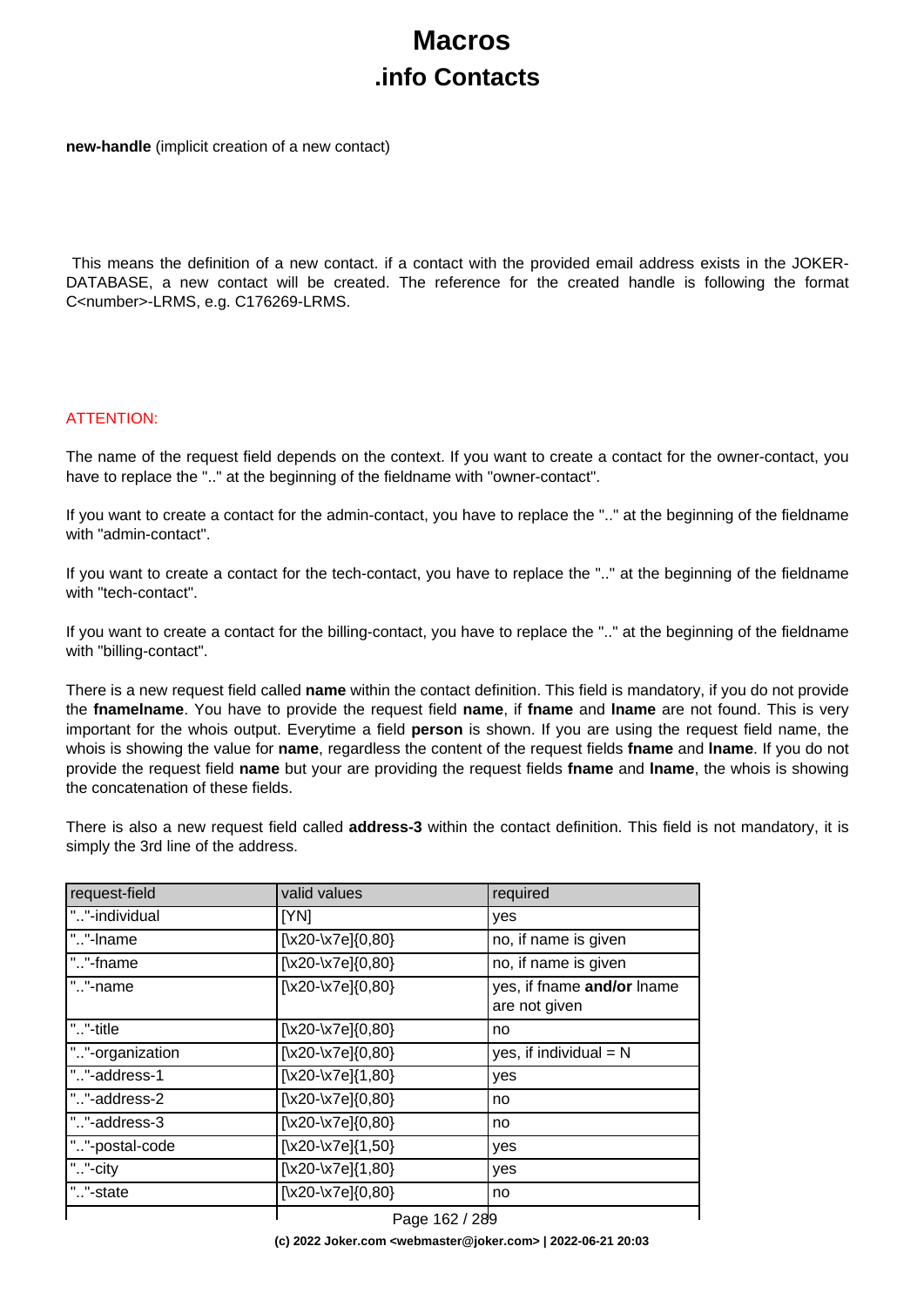| ""-country  | <u>@country</u>    | <b>ves</b> |
|-------------|--------------------|------------|
| ""-email    | @email             | yes        |
| ""-phone    | [[\x20-\x7e]{1,50} | <b>ves</b> |
| $"$ . "-fax | [[\x20-\x7e]{0,50} | no         |

### **An existing contact** (**@infocont** or **@same-as**) (.info only)

This means an existing contact handle in the JOKER-DATABASE.

### Examples:

owner-contact-handle:C176269-LRMS admin-contact-handle:CAFI-007 tech-contact-handle:C176269-LRMS billing-contact-handle:CAFI-008

In case you have entered a non-existing contact handle, the system will send you an errormail.

 It is also possible to set a reference to a contact definition, which has been made earlier within the current request. To do so, please use the following syntax:

admin-contact-handle:same-as-owner-contact

tech-contact-handle:same-as-admin-contact

billing-contact-handle:same-as-tech-contact

 The **@same-as** makro always replaces the value for the specified contact handle with the email address of the makrotarget. If the referenced contact has to be created with this request, it takes the result handle.

 Keep in mind that for .info-requests the contact handles for (.com/.net)-contacts are not allowed. If you are referencing to a shortcut like hans@nose.net#1, you will get an error.

Keywords: new-handle @infocont @same-as admin tech billing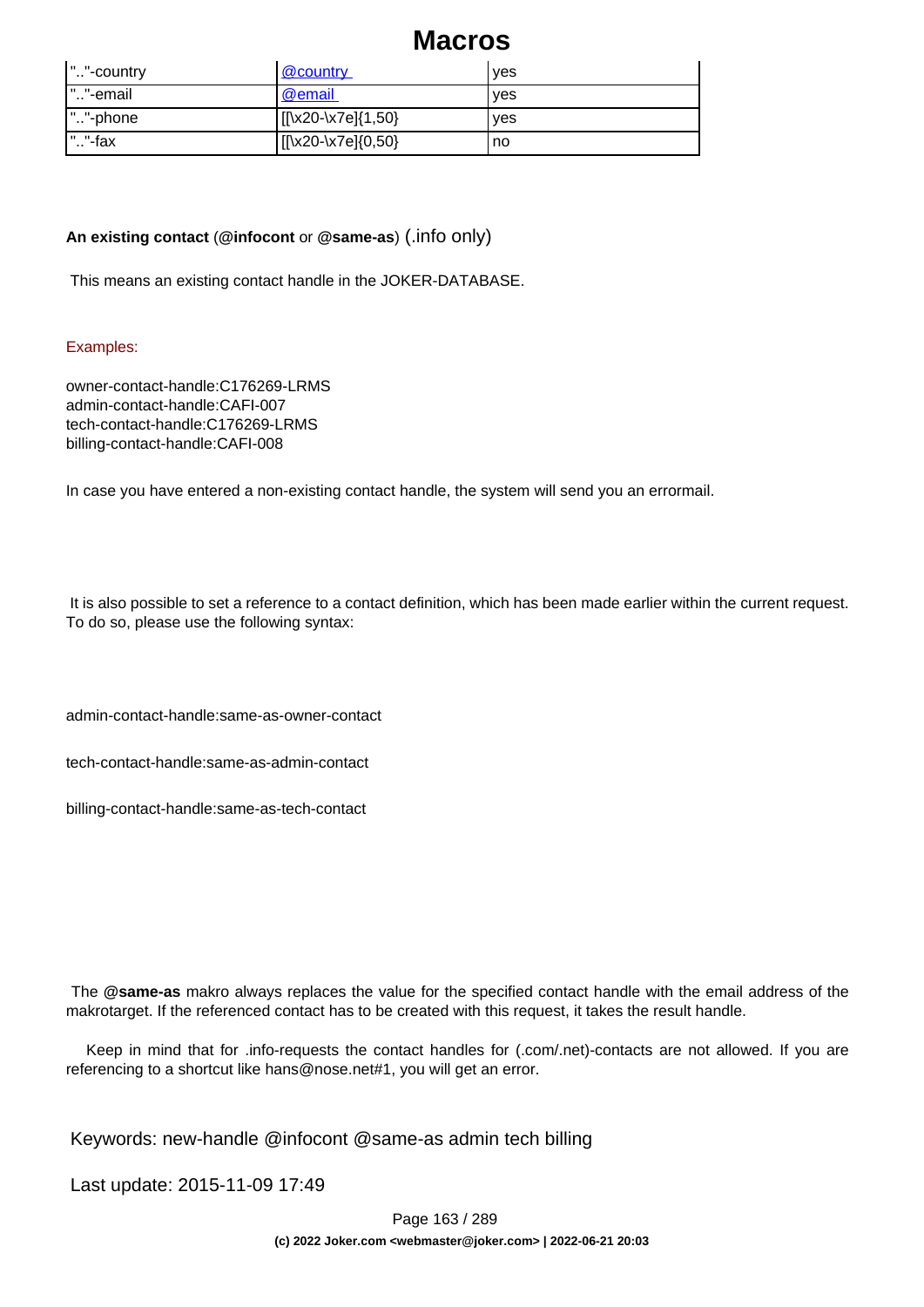# **Macros .biz Contacts**

**new-handle** (implicit creation of a new contact)

 This means the definition of a new contact. if a contact with the provided email address exists in the JOKER-DATABASE, a new contact will be created.

### **ATTENTION**

According to the rules of NEULEVEL, the fieldlength for most of the requestfields are limited to 30 characters. Please check very carefully the definitions of the request fields.

 The name of the request field depends on the context. If you want to create a contact for the owner-contact, you have to replace the ".." at the beginning of the fieldname with "owner-contact".

 If you want to create a contact for the admin-contact, you have to replace the ".." at the beginning of the fieldname with "admin-contact"

 If you want to create a contact for the tech-contact, you have to replace the ".." at the beginning of the fieldname with "tech-contact"

 If you want to create a contact for the billing-contact, you have to replace the ".." at the beginning of the fieldname with "billing-contact".

 There is a new request field called **name** within the contact definition. This field is mandatory, if you do not provide the **fnamelname**. You have to provide the request field **name**, if **fname** and **lname** are not found. This is very important for the whois output. Everytime a field **person** is shown. If you are using the request field name, the whois is showing the value for **name**, regardless the content of the request fields **fname** and **lname**. If you do not provide the request field **name** but your are providing the request fields **fname** and **lname**, the whois is showing the concatenation of these fields.

Please, keep in mind, that if you are using the concatenation of **fname** and **lname**, you have to care that the sum of both fields should not be longer than 30 characters.

 There is also a new request field called **address-3** within the contact definition. This field is not mandatory, it is simply the 3rd line of the address.

| request-field | valid values |                         | <b>Dege 164 / 20</b> Gequired |
|---------------|--------------|-------------------------|-------------------------------|
|               |              | <del>ayo 1047 zoo</del> |                               |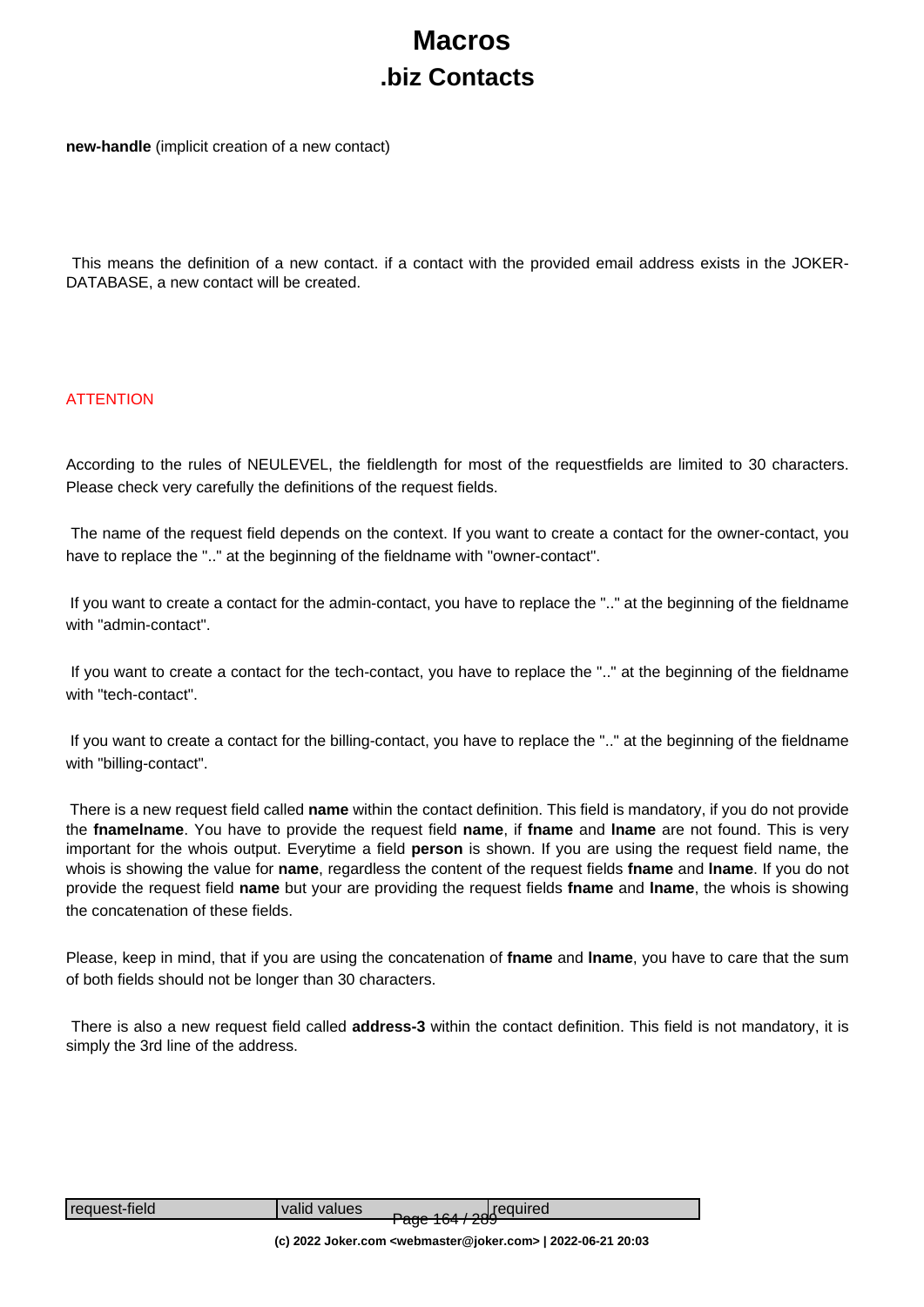| ""-individual   | [YN]                    | yes                                         |
|-----------------|-------------------------|---------------------------------------------|
| ""-Iname        | [\x20-\x7e] $\{0,30\}$  | no, if name is given                        |
| ""-fname        | $[\x20-\x7e]\{0,30\}$   | no, if name is given                        |
| ""-name         | $[\x20-\x7e]\{0,30\}$   | yes, if fname and/or lname<br>are not given |
| ""-title        | $[\x20-\x7e]\{0,30\}$   | no                                          |
| ""-organization | $[\x20-\x7e]\{0,30\}$   | yes, if individual $= N$                    |
| ""-address-1    | $[\x20-\x7e]\{1,30\}$   | yes                                         |
| ""-address-2    | [\x20-\x7e] $\{0,30\}$  | no                                          |
| ""-address-3    | [\x20-\x7e] $\{0,30\}$  | no                                          |
| ""-postal-code  | $[\x20-\x7e]\{1,10\}$   | yes                                         |
| ""-city         | $[\x20-\x7e]\{1,30\}$   | yes                                         |
| ""-state        | [\x20-\x7e] $\{0,30\}$  | no                                          |
| ""-country      | @country                | yes                                         |
| ""-email        | @email                  | yes                                         |
| ""-phone        | $[[\x20-\x7e]\{1,17\}]$ | yes                                         |
| ""-fax          | $[[\x20-\x7e][0,17]$    | no                                          |

### **An existing contact** (**@bizcont** or **@same-as**) (.biz only)

This means an existing contact handle in the JOKER-DATABASE.

#### Examples:

owner-contact-handle: CNEU-12345 admin-contact-handle: CNEU-12345 tech-contact-handle: CNEU-12345 billing-contact-handle: CNEU-12345

In case you have entered a non-existing contact handle, the system will send you an errormail.

 It is also possible to set a reference to a contact definition, which has been made earlier within the current request. To do so, please use the following syntax:

admin-contact-handle:same-as-owner-contact

tech-contact-handle:same-as-admin-contact

billing-contact-handle:same-as-tech-contact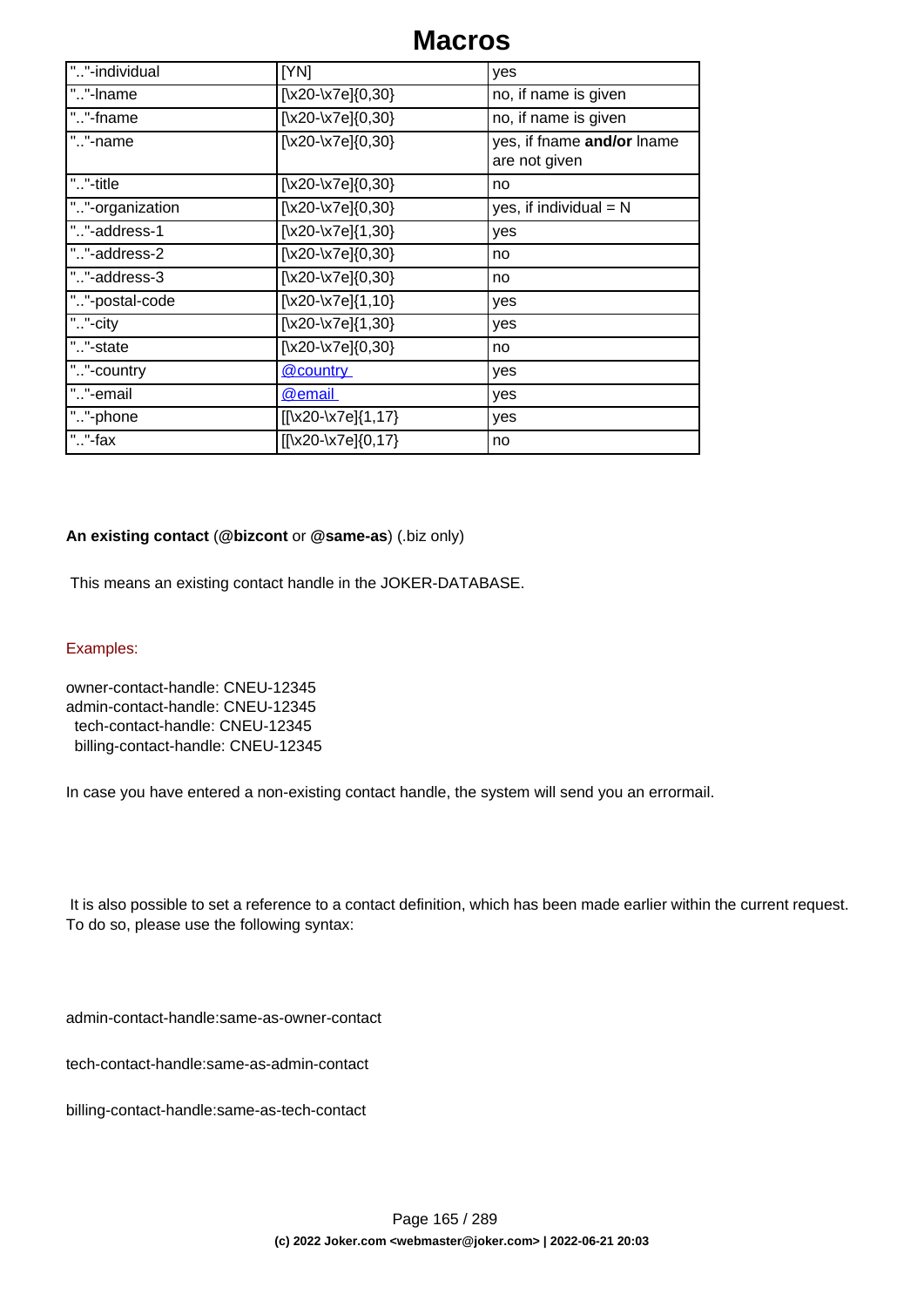The **@same-as** makro always replaces the value for the specified contact handle with the email address of the makrotarget. If the referenced contact has to be created with this request, it takes the result handle.

 Keep in mind that for .biz-requests the contact handles for (.com/.net/.org/.info)-contacts are not allowed. If you are referencing to a shortcut like hans@nose.net#1, you will get an error.

Note that for .biz-requests the contacthandles for (.info)-contacts are not allowed. If you referencing to a shortcut like C176269-LRMS, you will get an error.

Keywords: new-handle @bizcont @same-as admin tech billing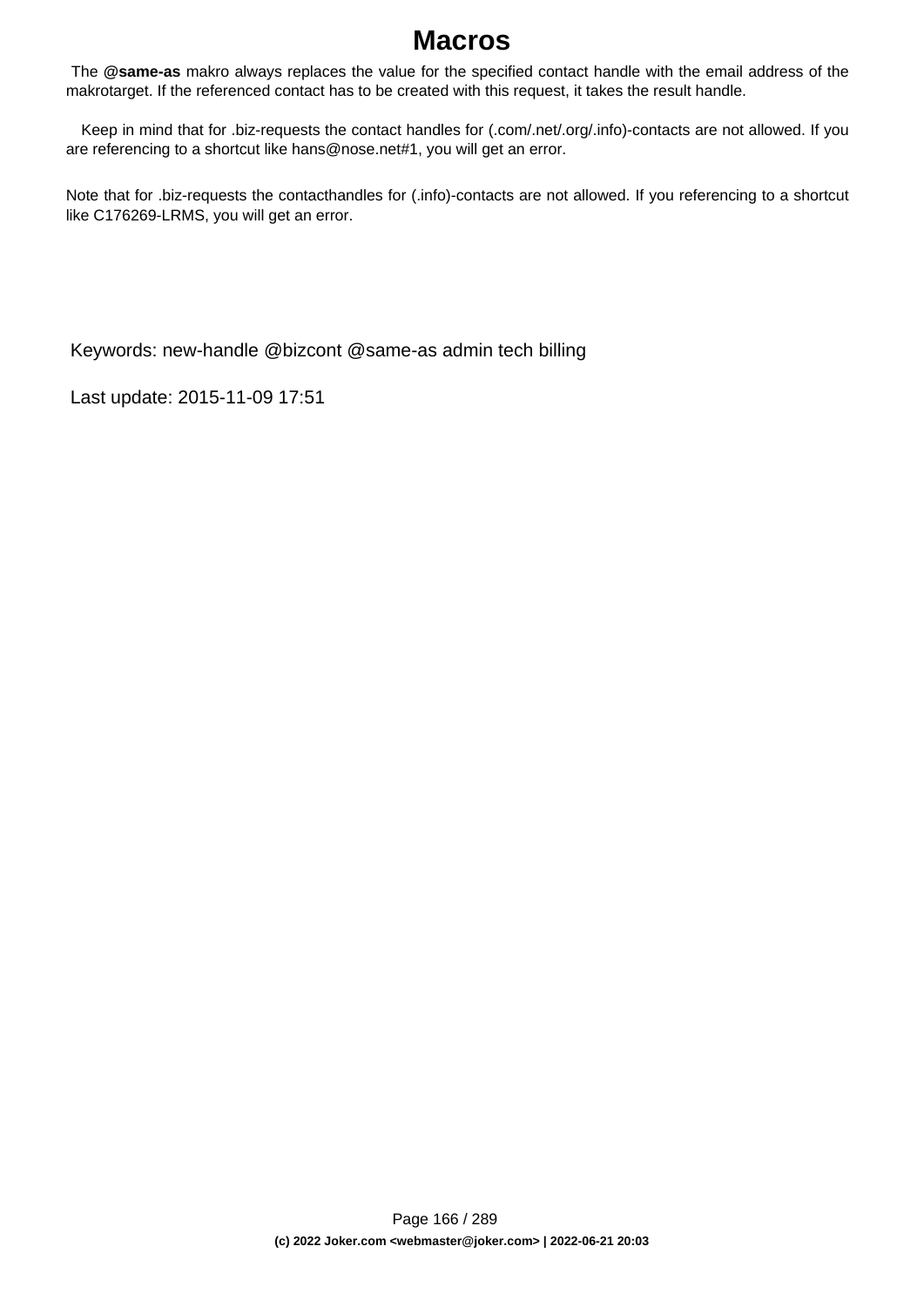## **Macros .mobi Contacts**

**new-handle** (implicit creation of a new contact)

 This means the definition of a new contact. if a contact with the provided email address exists in the JOKER-DATABASE, a new contact will be created. The reference for the created handle is following the format COMO-<number>, e.g. COMO-176269.

### ATTENTION:

 The name of the request field depends on the context. If you want to create a contact for the owner-contact, you have to replace the ".." at the beginning of the fieldname with "owner-contact".

 If you want to create a contact for the admin-contact, you have to replace the ".." at the beginning of the fieldname with "admin-contact".

 If you want to create a contact for the tech-contact, you have to replace the ".." at the beginning of the fieldname with "tech-contact".

 If you want to create a contact for the billing-contact, you have to replace the ".." at the beginning of the fieldname with "billing-contact".

 There is a new request field called **name** within the contact definition. This field is mandatory, if you do not provide the **fnamelname**. You have to provide the request field **name**, if **fname** and **lname** are not found. This is very important for the whois output. Everytime a field **person** is shown. If you are using the request field name, the whois is showing the value for **name**, regardless the content of the request fields **fname** and **lname**. If you do not provide the request field **name** but your are providing the request fields **fname** and **lname**, the whois is showing the concatenation of these fields.

 There is also a new request field called **address-3** within the contact definition. This field is not mandatory, it is simply the 3rd line of the address.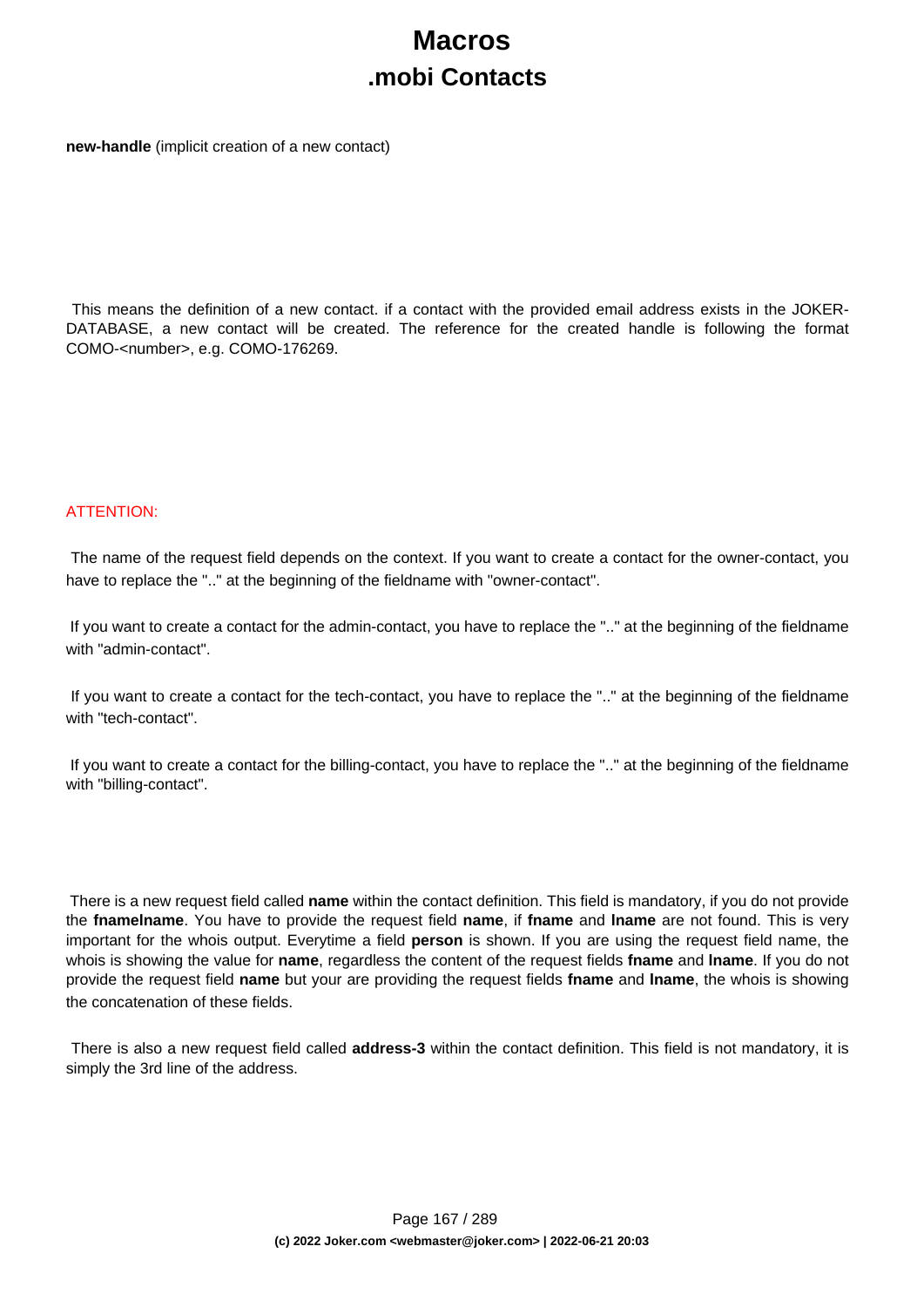| request-field   | valid values           | required                                    |
|-----------------|------------------------|---------------------------------------------|
| ""-individual   | [YN]                   | yes                                         |
| ""-Iname        | [\x20-\x7e] $\{0,80\}$ | no, if name is given                        |
| ""-fname        | $[\x20-\x7e]\{0,80\}$  | no, if name is given                        |
| ""-name         | $[\x20-\x7e]\{0,80\}$  | yes, if fname and/or lname<br>are not given |
| ""-title        | $[\x20-\x7e]\{0,80\}$  | no                                          |
| ""-organization | $[\x20-\x7e]\{0,80\}$  | yes, if individual $= N$                    |
| ""-address-1    | $[\x20-\x7e]\{1,80\}$  | yes                                         |
| ""-address-2    | $[\x20-\x7e]\{0,80\}$  | no                                          |
| ""-address-3    | [\x20-\x7e] $\{0,80\}$ | no                                          |
| ""-postal-code  | $[\x20-\x7e]\{1,50\}$  | yes                                         |
| ""-city         | $[\x20-\x7e]\{1,80\}$  | yes                                         |
| ""-state        | $[\x20-\x7e]\{0,80\}$  | no                                          |
| ""-country      | <u>@country</u>        | yes                                         |
| ""-email        | <b>@email</b>          | yes                                         |
| ""-phone        | [[\x20-\x7e]{1,50}     | yes                                         |
| ""-fax          | [[\x20-\x7e]{0,50}     | no                                          |

### **An existing contact** (**@mobicont** or **@same-as**) (.mobi only)

This means an existing contact handle in the JOKER-DATABASE.

### Examples:

owner-contact-handle:COMO-176269 admin-contact-handle:COMO-176229 tech-contact-handle:COMO-176269 billing-contact-handle:COMO-176269

In case you have entered a non-existing contact handle, the system will send you an errormail.

 It is also possible to set a reference to a contact definition, which has been made earlier within the current request. To do so, please use the following syntax:

admin-contact-handle:same-as-owner-contact

tech-contact-handle:same-as-admin-contact

billing-contact-handle:same-as-tech-contact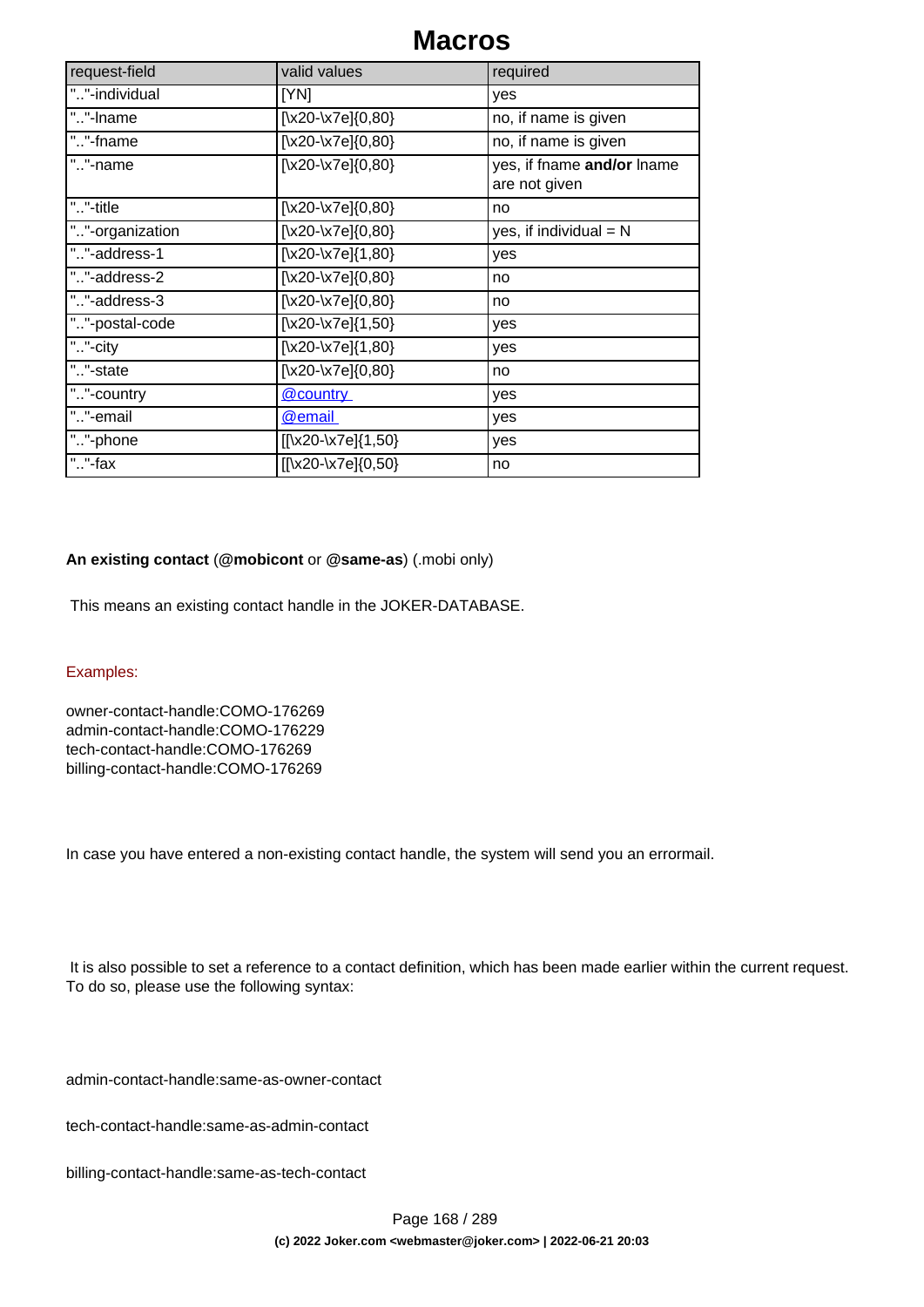The **@same-as** makro always replaces the value for the specified contact handle with the email address of the makrotarget. If the referenced contact has to be created with this request, it takes the result handle.

 Keep in mind that for .mobi-requests the contact handles for (.com/.net)-contacts are not allowed. If you are referencing to a shortcut like hans@nose.net#1, you will get an error.

Keywords: new-handle @mobicont @same-as admin tech billing owner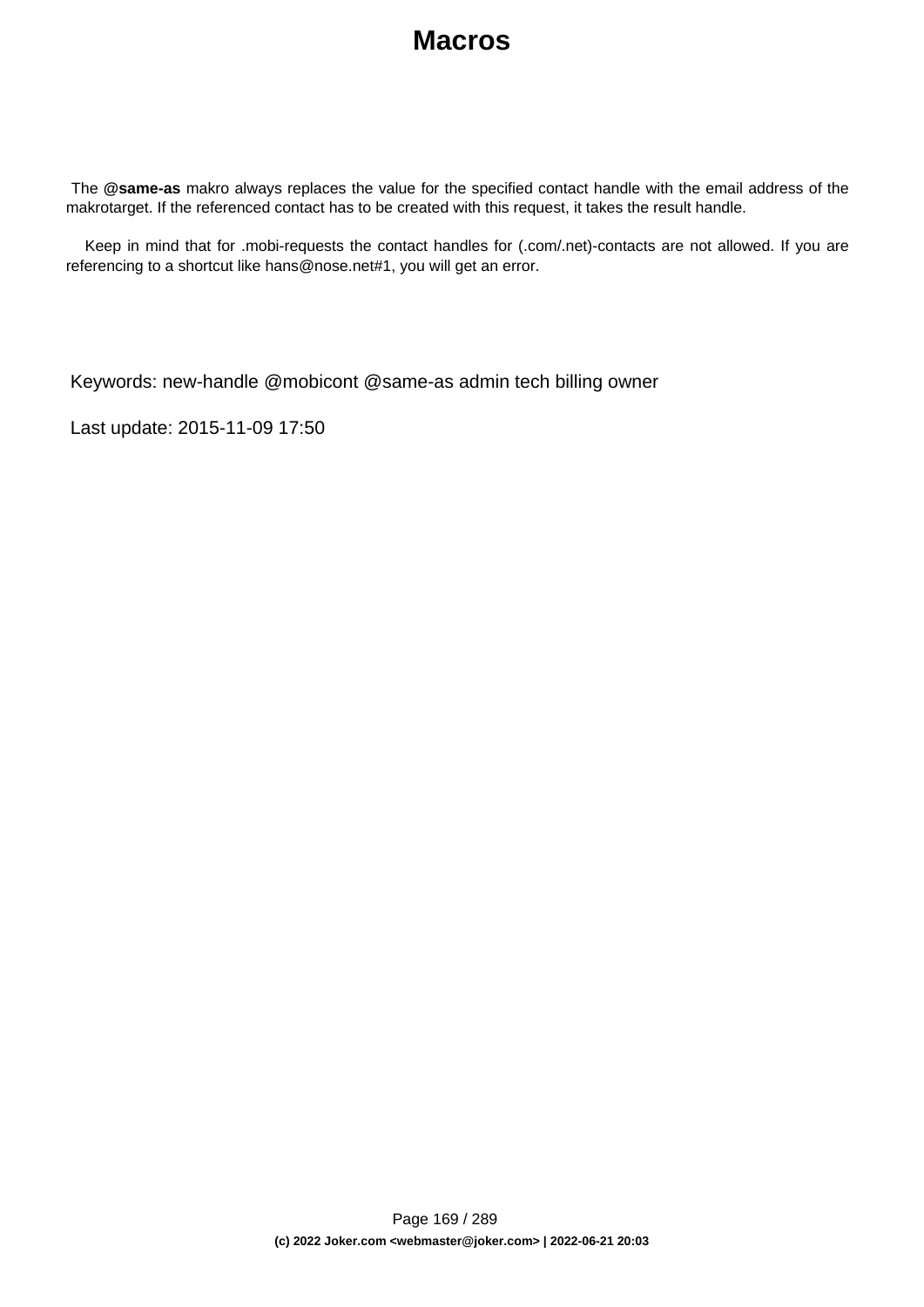# **Macros .name Contacts**

There is a new request field called name within the contect definition. This field is mandatory, if you do not provide the feares and facebook the request field name, in the water field name, if the secure is above to a ma

of a new contact. If a contact with the provided email address exists in the JOKER-DATABASE, a new contact will be created. The reference for the created handle is following the format CNAM-crumber>, e.g. City

ATTENTION:

.<br>The context on the context if you want to create a contact for the owner-contact, you have to replace the ".." at the beg

If you want to create a contact for the tech-contact, you have to replace the ".." at the beginning of the fieldname with "tech-contact".

 $\ddot{}$  that for the admin-contact, you have to replace the ".." at the beginning of the fieldname with "ad

If you want to create a contact for the billing-contact, you have to replace the ".." at the beginning of the fieldname with "billing-contact".

concatenation of these fields.

**new-handle** (implicit creation of a new contact)

There is also a new request field called **address-3** within the contact definition. This field is not mandatory, it is simply the 3rd line of the address.

request-field values request-field values request-field values request-field values request-field values required values required values of  $\alpha$  $\sim$  -individual  $\sim$  -individual  $\sim$  -individual  $\sim$  -individual  $\sim$  -individual  $\sim$  -individual  $\sim$ ".."-lname [\x20-\x7e]{0,80} no, if name is given  $\infty$   $\infty$   $\infty$   $\infty$   $\infty$   $\infty$   $\infty$   $\infty$   $\infty$   $\infty$   $\infty$   $\infty$   $\infty$   $\infty$   $\infty$   $\infty$   $\infty$   $\infty$   $\infty$   $\infty$   $\infty$   $\infty$   $\infty$   $\infty$   $\infty$   $\infty$   $\infty$   $\infty$   $\infty$   $\infty$   $\infty$   $\infty$   $\infty$   $\infty$   $\infty$   $\infty$   $\infty$ ."-name **and/or** lname and/or lname and/or lname and or lname and or lname and or lname and or lname and or given  $\{x20-076(0,80)\}$  $\sim$ ."-organization  $\sim$  $200 \, \text{V/} \, \text{eV}$  address-1  $200 \, \text{V/} \, \text{eV}$  with  $200 \, \text{V/} \, \text{eV}$  yes  $200 \, \text{V/} \, \text{eV}$  $\sim$   $200000000$ ".."-address-3 [\x20-\x7e]{0,80} no  $\sim$  200-x7e]{1,50}  $\sim$  200-x7e]{1,50}  $\sim$ ".."-city [\x20-\x7e]{1,80} yes  $\sim$   $200076(0.80)$  and  $200076(0.80)$  notation  $\sim$ Page 170 / 289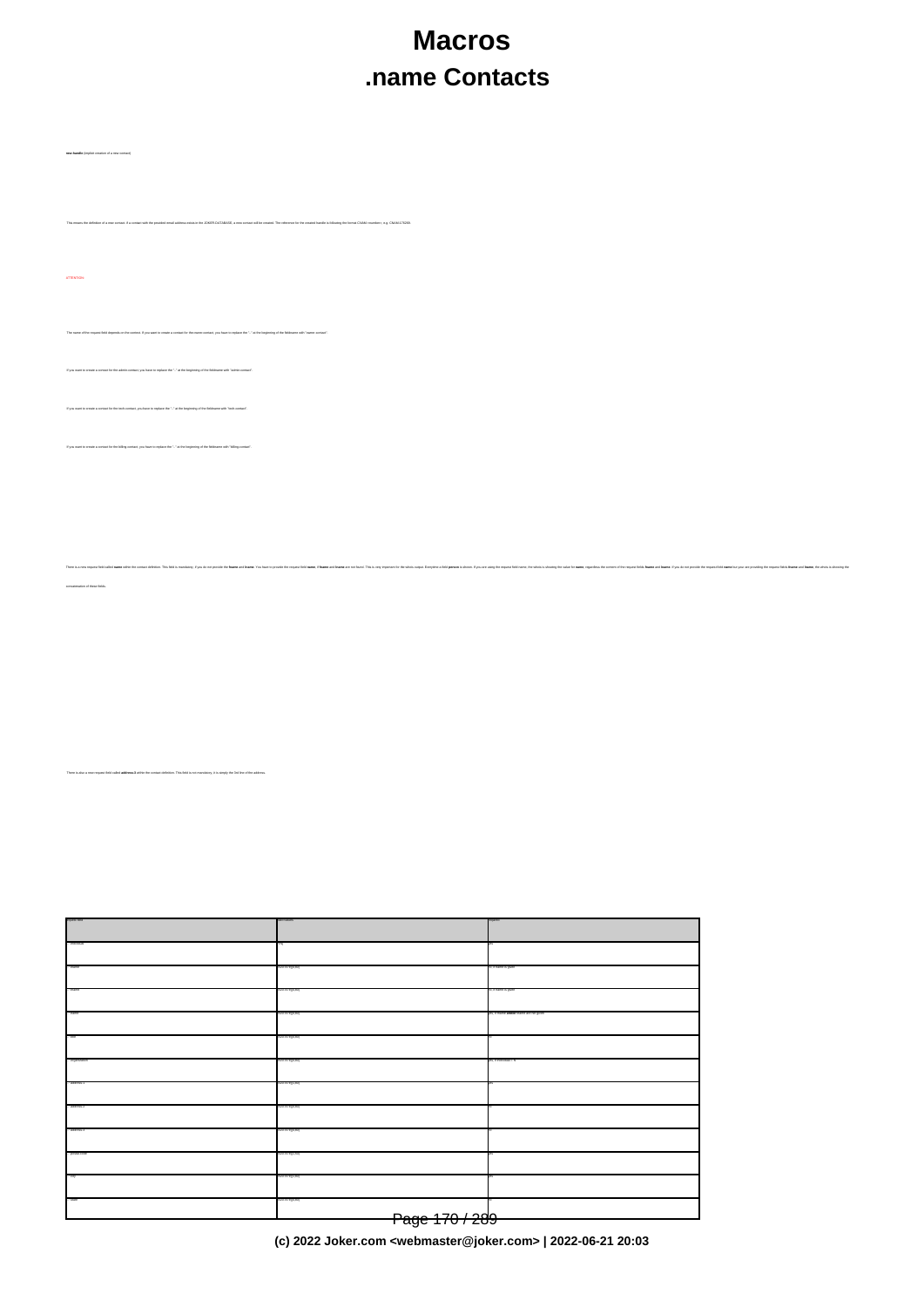| ."-country   | <b>REDUCTIV</b> |  |
|--------------|-----------------|--|
| <b>Const</b> |                 |  |
| . phone      | 420-374(1.50)   |  |
| $-250$       | 420-374(0.50)   |  |

 This means an existing contact handle in the JOKER-DATABASE. Examples: owner-contact-handle:CNAM-176269 admin-contact-handle:CNAM-176229 tech-contact-handle:CNAM-176269 billing-contact-handle:CNAM-176269 In case you have entered a non-existing contact handle, the system will send you an errormail. It is also possible to set a reference to a contact definition, which has been made earlier within the current request. To do so, please use the following syntax: admin-contact-handle:same-as-owner-contact tech-contact-handle:same-as-admin-contact billing-contact-handle:same-as-tech-contact

Keywords: new-handle @namecont @same-as admin tech billing owner

The **@same-as** makro always replaces the value for the specified contact handle with the email address of the makrotarget. If the referenced contact has to be created with this request, it takes the result handle.

Last update: 2007-06-21 11:11

keep in mind that for the contact handles for (.com/.net)-contacts are not allowed. If you are referencing to a shortcut like hans@nose.net#1, you will get an

**An existing contact** (**@namecont** or **@same-as**) (.name only)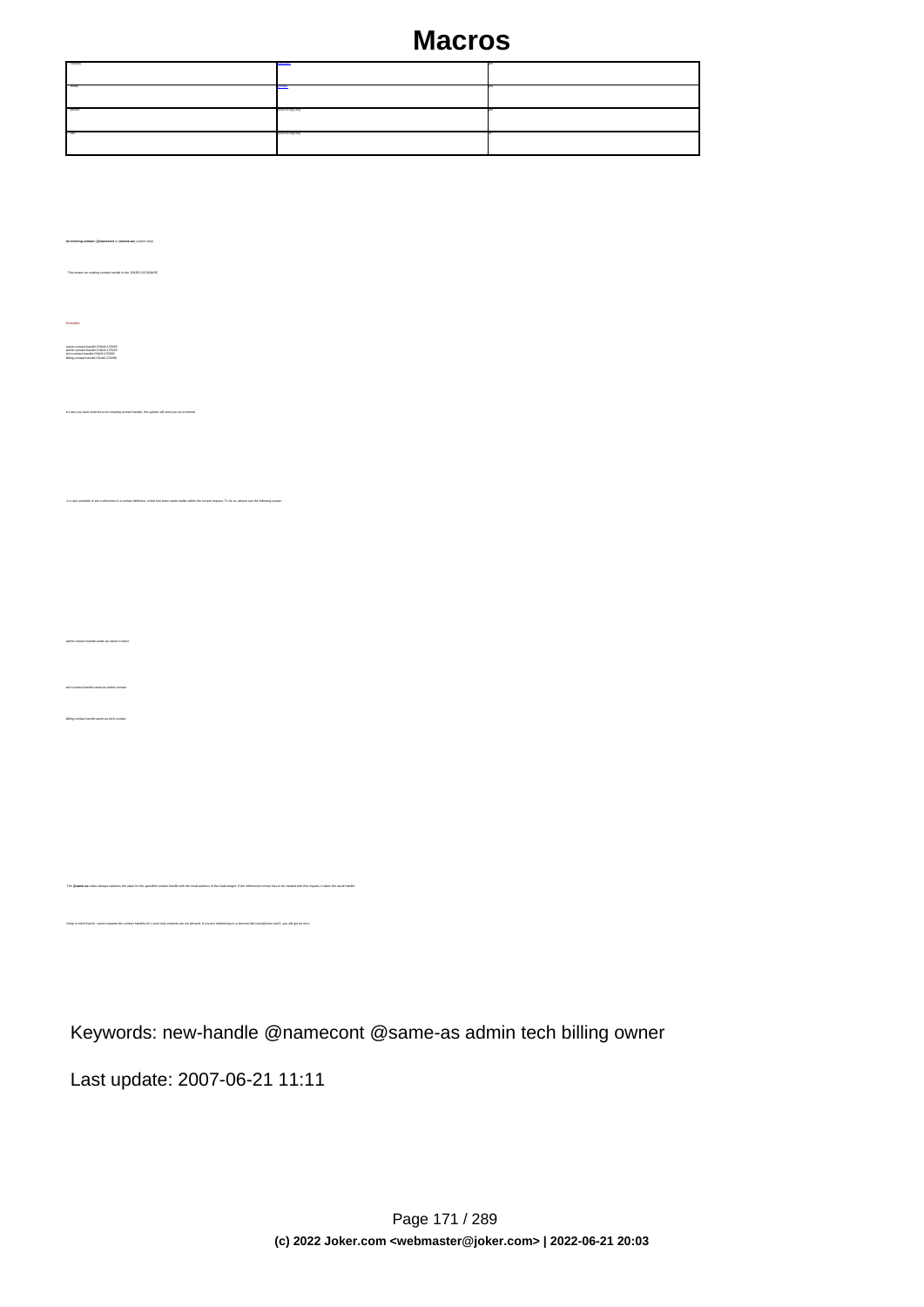# **Macros .us Contacts**

**new-handle** (implicit creation of a new contact)

 This means the definition of a new contact. if a contact with the provided email address exists in the JOKER-DATABASE, a new contact will be created. The reference for the created handle is following the format COUS-<number>, e.g. COUS-176269.

#### ATTENTION:

 The name of the request field depends on the context. If you want to create a contact for the owner-contact, you have to replace the ".." at the beginning of the fieldname with "owner-contact".

 If you want to create a contact for the admin-contact, you have to replace the ".." at the beginning of the fieldname with "admin-contact".

 If you want to create a contact for the tech-contact, you have to replace the ".." at the beginning of the fieldname with "tech-contact".

 If you want to create a contact for the billing-contact, you have to replace the ".." at the beginning of the fieldname with "billing-contact".

 There is a new request field called **name** within the contact definition. This field is mandatory, if you do not provide the **fnamelname**. You have to provide the request field **name**, if **fname** and **lname** are not found. This is very important for the whois output. Everytime a field **person** is shown. If you are using the request field name, the whois is showing the value for **name**, regardless the content of the request fields **fname** and **lname**. If you do not provide the request field **name** but your are providing the request fields **fname** and **lname**, the whois is showing the concatenation of these fields.

 There is also a new request field called **address-3** within the contact definition. This field is not mandatory, it is simply the 3rd line of the address.

| request-field  | valid values                              | required |
|----------------|-------------------------------------------|----------|
| I""-individual | [YN]                                      | ves      |
|                | $\sim$ $\sim$ $\sim$ $\sim$ $\sim$ $\sim$ |          |

Page 172 / 289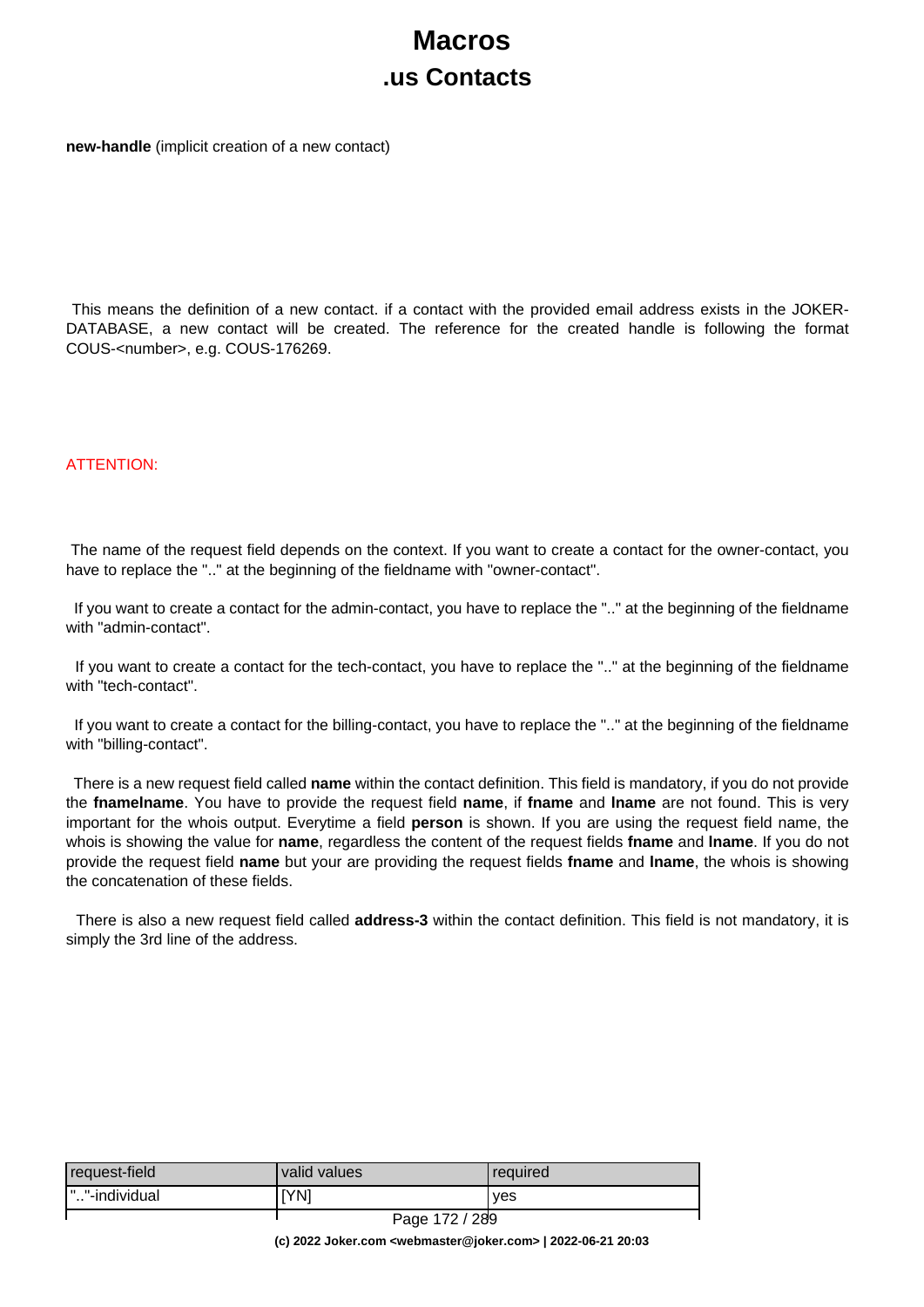| ""-Iname        | $[\x20-\x7e]\{0,80\}$  | no, if name is given                        |
|-----------------|------------------------|---------------------------------------------|
| ""-fname        | $[\x20-\x7e]\{0,80\}$  | no, if name is given                        |
| ""-name         | $[\x20-\x7e]\{0,80\}$  | yes, if fname and/or lname<br>are not given |
| ""-title        | $[\x20-\x7e]\{0,80\}$  | no                                          |
| ""-organization | $[\x20-\x7e]\{0,80\}$  | yes, if individual $= N$                    |
| ""-address-1    | $[\x20-\x7e]\{1,80\}$  | yes                                         |
| ""-address-2    | $[\x20-\x7e]\{0,80\}$  | no                                          |
| ""-address-3    | $[\x20-\x7e]\{0,80\}$  | no                                          |
| ""-postal-code  | [\x20-\x7e] $\{1,50\}$ | yes                                         |
| ""-city         | $[\x20-\x7e]\{1,80\}$  | yes                                         |
| ""-state        | $[\x20-\x7e]\{0,80\}$  | no                                          |
| ""-country      | @country               | yes                                         |
| ""-email        | <b>@email</b>          | yes                                         |
| ""-phone        | $[[\x20-\x7e][1,50]$   | yes                                         |
| ""-fax          | [[\x20-\x7e]{0,50}     | no                                          |

### **An existing contact** (**@uscont** or **@same-as**) (.us only)

This means an existing contact handle in the JOKER-DATABASE.

#### Examples:

owner-contact-handle:COUS-176269 admin-contact-handle:COUS-176229 tech-contact-handle:COUS-176269 billing-contact-handle:COUS-176269

In case you have entered a non-existing contact handle, the system will send you an errormail.

 It is also possible to set a reference to a contact definition, which has been made earlier within the current request. To do so, please use the following syntax:

admin-contact-handle:same-as-owner-contact

tech-contact-handle:same-as-admin-contact

Page 173 / 289 **(c) 2022 Joker.com <webmaster@joker.com> | 2022-06-21 20:03**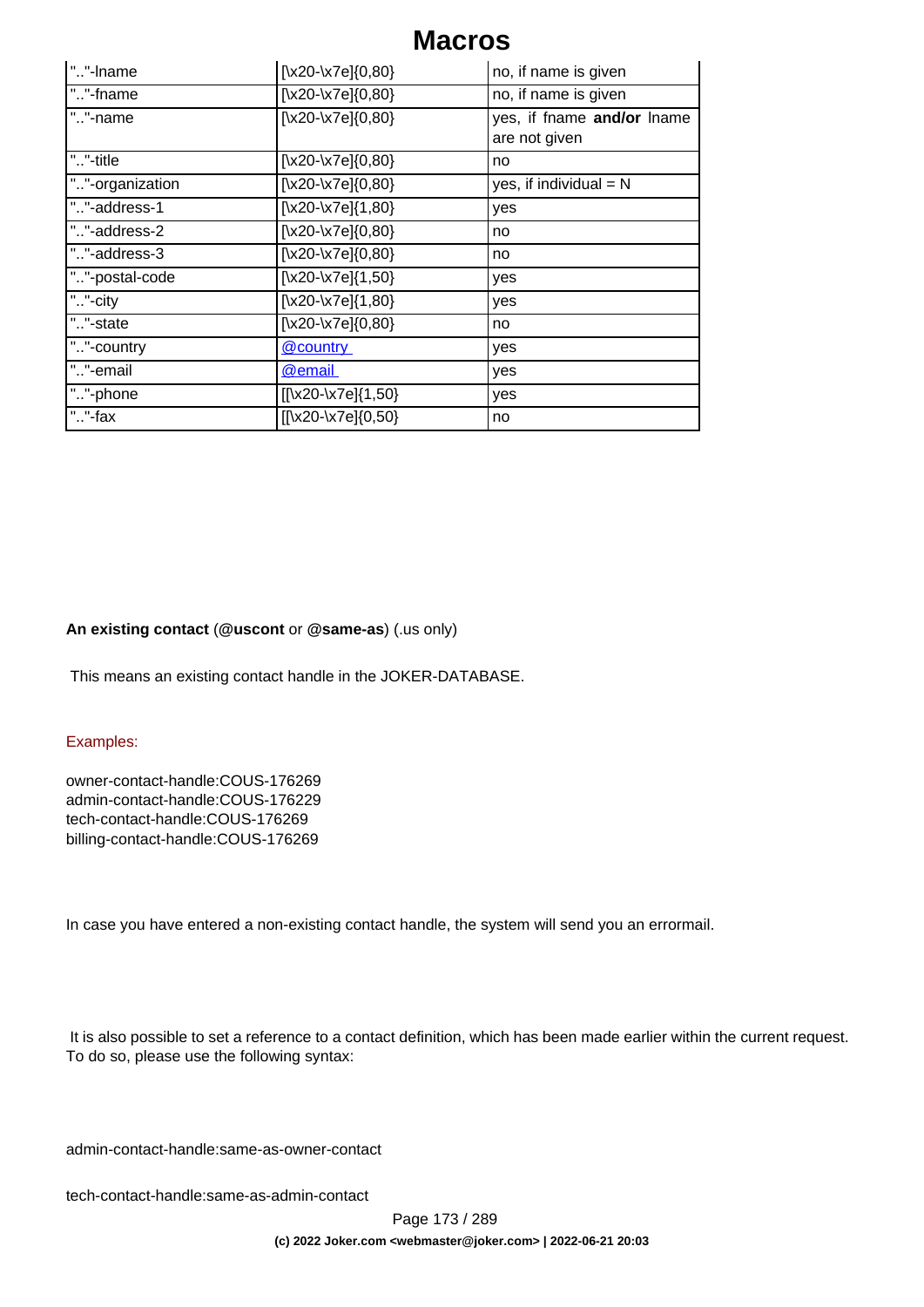

 The **@same-as** makro always replaces the value for the specified contact handle with the email address of the makrotarget. If the referenced contact has to be created with this request, it takes the result handle.

 Keep in mind that for .us-requests the contact handles for (.com/.net)-contacts are not allowed. If you are referencing to a shortcut like hans@nose.net#1, you will get an error.

Keywords: new-handle @uscont @same-as admin tech billing owner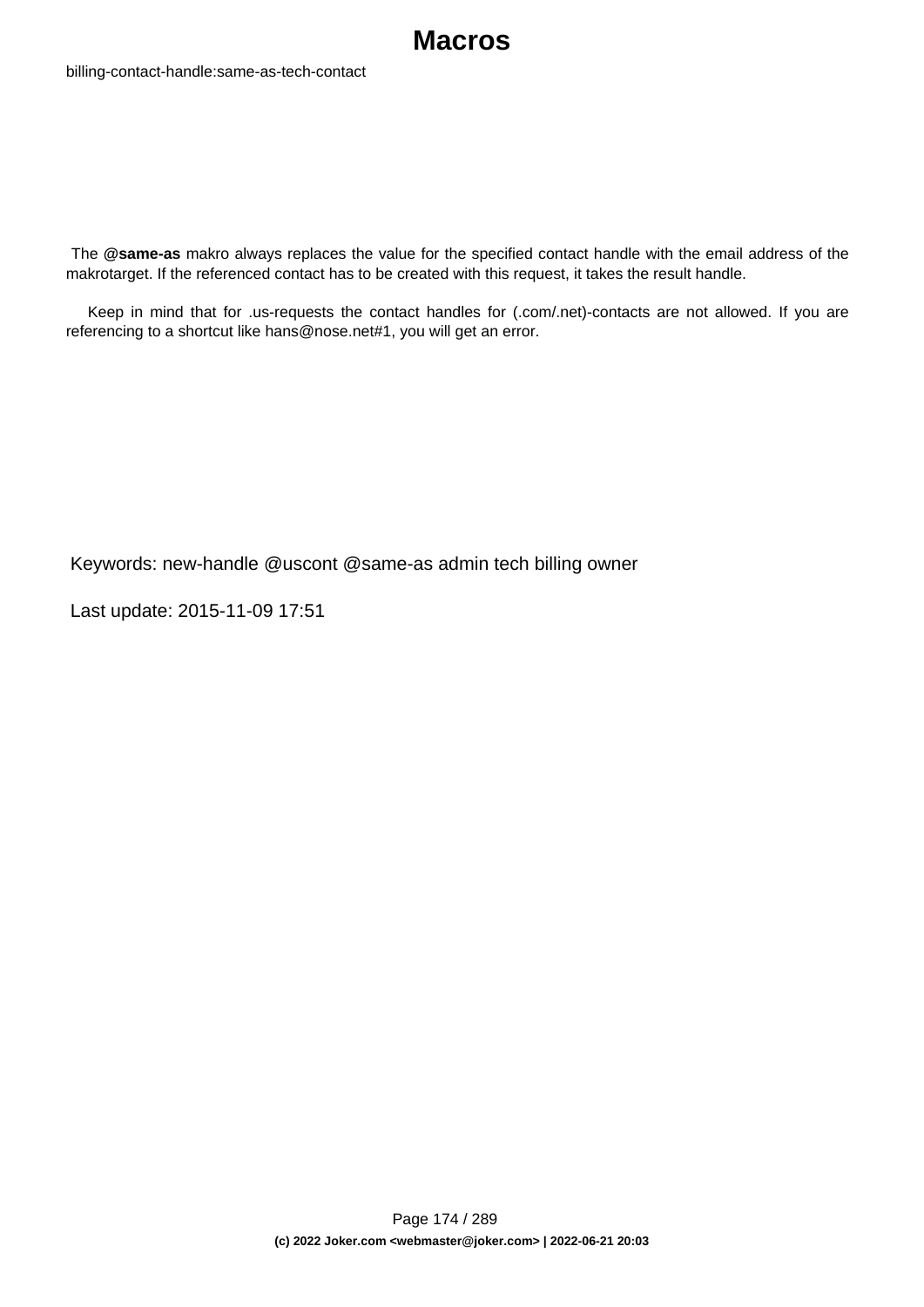# **Macros .de Contacts**

**new-handle** (implicit creation of a new contact)

 This means the definition of a new contact. if a contact with the provided email address exists in the JOKER-DATABASE, a new contact will be created. The reference for the created handle is following the format CODE-<number>, e.g. CODE-176269.

#### ATTENTION:

 The name of the request field depends on the context. If you want to create a contact for the owner-contact, you have to replace the ".." at the beginning of the fieldname with "owner-contact".

 If you want to create a contact for the admin-contact, you have to replace the ".." at the beginning of the fieldname with "admin-contact".

 If you want to create a contact for the tech-contact, you have to replace the ".." at the beginning of the fieldname with "tech-contact".

 If you want to create a contact for the billing-contact, you have to replace the ".." at the beginning of the fieldname with "billing-contact".

 There is a new request field called **name** within the contact definition. This field is mandatory, if you do not provide the **fnamelname**. You have to provide the request field **name**, if **fname** and **lname** are not found. This is very important for the whois output. Everytime a field **person** is shown. If you are using the request field name, the whois is showing the value for **name**, regardless the content of the request fields **fname** and **lname**. If you do not provide the request field **name** but your are providing the request fields **fname** and **lname**, the whois is showing the concatenation of these fields.

 There is also a new request field called **address-3** within the contact definition. This field is not mandatory, it is simply the 3rd line of the address.

| request-field | valid values                        | required             |
|---------------|-------------------------------------|----------------------|
| ""-individual | IYNI                                | yes                  |
| ""-Iname      | $\left[\x{20}\x{7e}\right]\{0,80\}$ | no, if name is given |
| .""-fname     | $[\x20-\x7e]\{0,80\}$               | no, if name is given |
|               | Page 175 / 289                      |                      |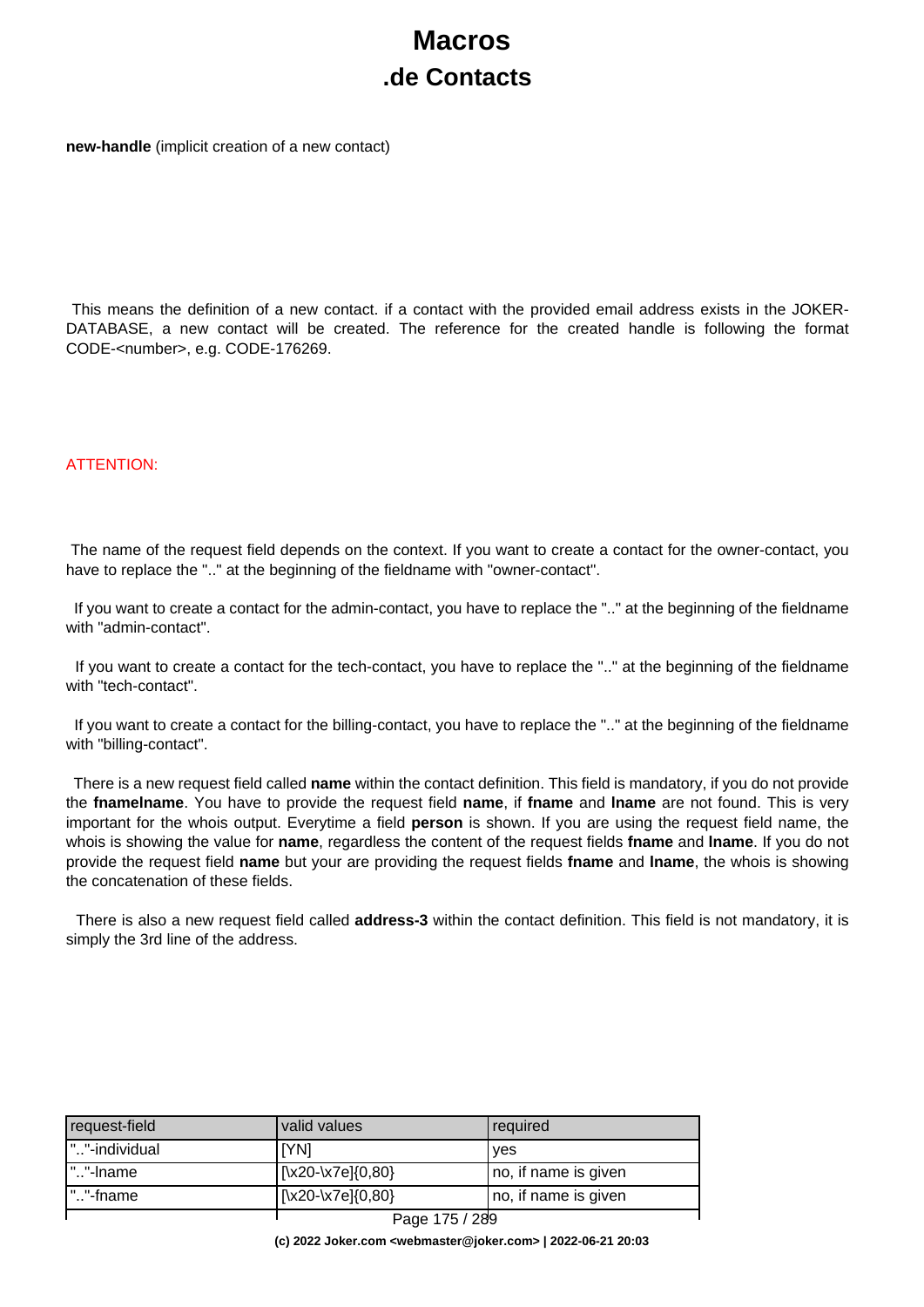| ""-name         | [\x20-\x7e]{0,80}      | yes, if fname and/or lname<br>are not given |
|-----------------|------------------------|---------------------------------------------|
| ""-title        | $[\x20-\x7e]\{0,80\}$  | no                                          |
| ""-organization | $[\x20-\x7e]\{0,80\}$  | yes, if individual $= N$                    |
| ""-address-1    | $[\x20-\x7e]\{1,80\}$  | yes                                         |
| ""-address-2    | $[\x20-\x7e]\{0,80\}$  | no                                          |
| ""-address-3    | $[\x20-\x7e]\{0,80\}$  | no                                          |
| ""-postal-code  | [\x20-\x7e] $\{1,50\}$ | yes                                         |
| ""-city         | $[\x20-\x7e]\{1,80\}$  | yes                                         |
| ""-state        | $[\x20-\x7e]\{0,80\}$  | no                                          |
| ""-country      | @country               | yes                                         |
| ""-email        | @email                 | yes                                         |
| ""-phone        | $[[\x20-\x7e][1,50]$   | yes                                         |
| ""-fax          | [[\x20-\x7e]{0,50}     | yes, but for admin-c and tech-<br>c only    |

### **An existing contact** (**@decont** or **@same-as**) (.de only)

This means an existing contact handle in the JOKER-DATABASE.

#### Examples:

owner-contact-handle:CODE-176269 admin-contact-handle:CODE-176229 tech-contact-handle:CODE-176269 billing-contact-handle:CODE-176269

In case you have entered a non-existing contact handle, the system will send you an errormail.

 It is also possible to set a reference to a contact definition, which has been made earlier within the current request. To do so, please use the following syntax:

admin-contact-handle:same-as-owner-contact

tech-contact-handle:same-as-admin-contact

billing-contact-handle:same-as-tech-contact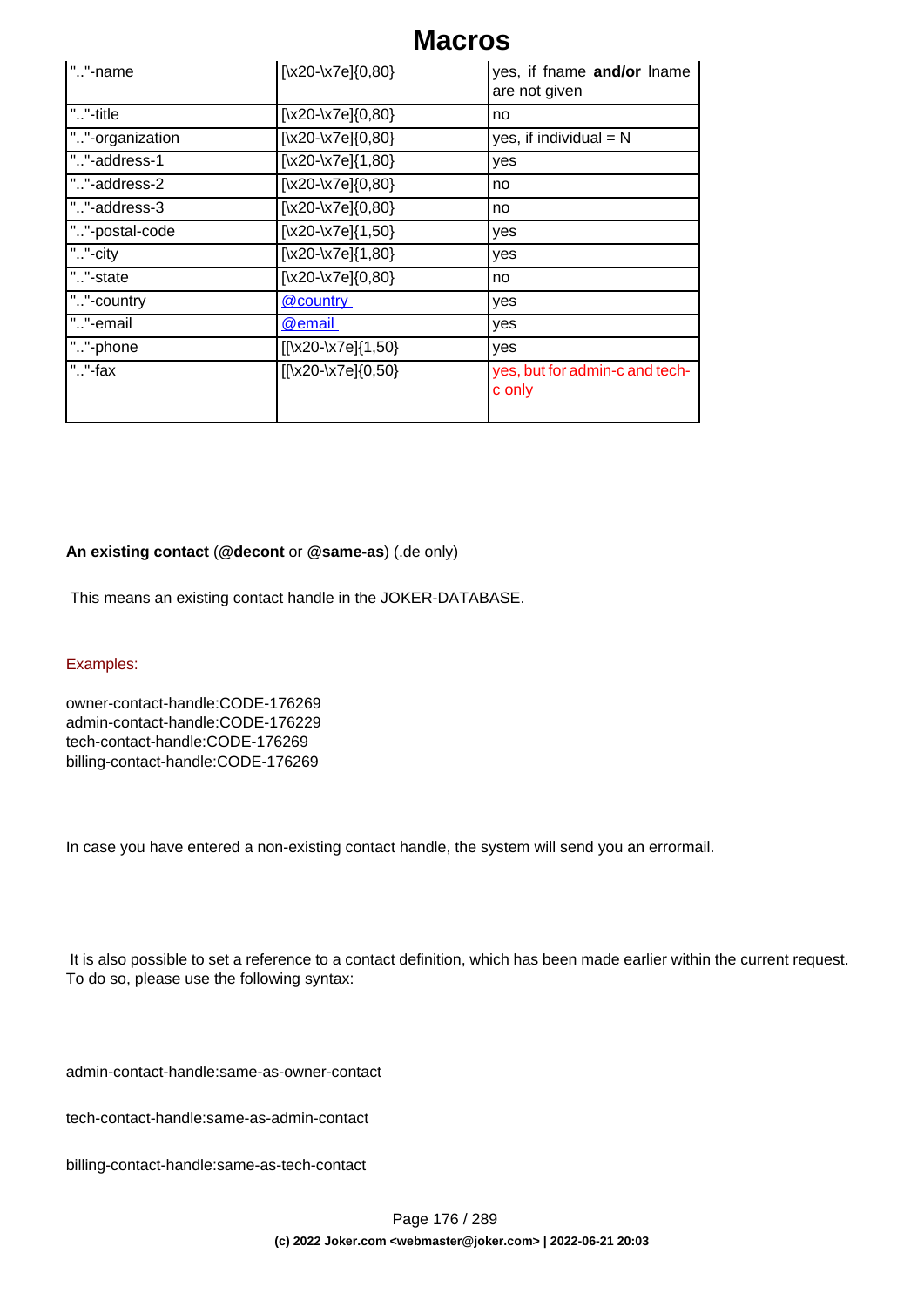The **@same-as** makro always replaces the value for the specified contact handle with the email address of the makrotarget. If the referenced contact has to be created with this request, it takes the result handle.

 Keep in mind that for .de-requests the contact handles for (.com/.net/.org/.info/.biz/.cn)-contacts are not allowed. If you are referencing to a shortcut like hans@nose.net#1, you will get an error.

Keywords: new-handle @decont @same-as admin tech billing owner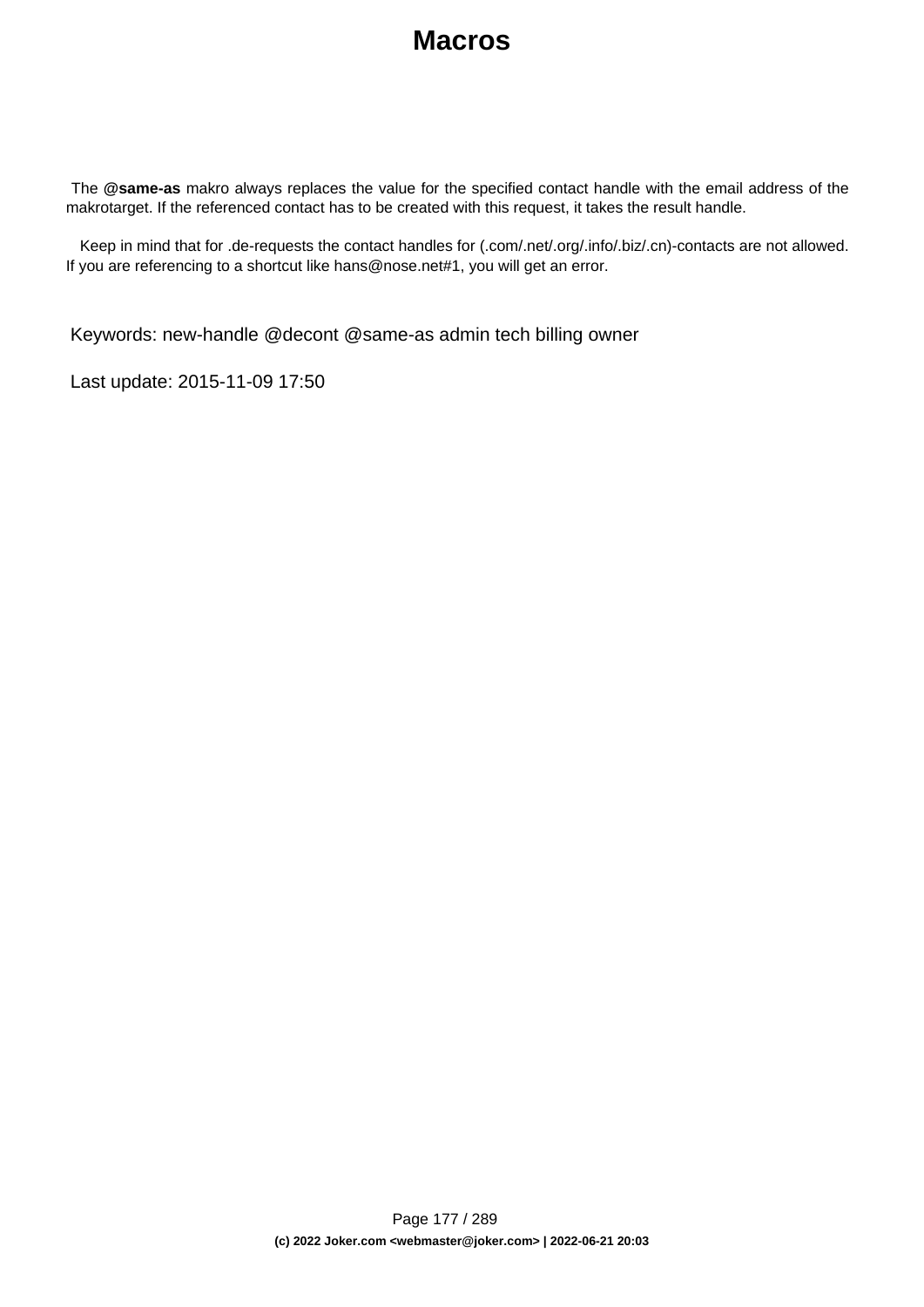# **Macros .cn Contacts**

**new-handle** (implicit creation of a new contact)

 This means the definition of a new contact. if a contact with the provided email address exists in the JOKER-DATABASE, a new contact will be created. The reference for the created handle is following the format COCN-<number>, e.g. COCN-176269.

### ATTENTION:

 The name of the request field depends on the context. If you want to create a contact for the owner-contact, you have to replace the ".." at the beginning of the fieldname with "owner-contact".

 If you want to create a contact for the admin-contact, you have to replace the ".." at the beginning of the fieldname with "admin-contact".

 If you want to create a contact for the tech-contact, you have to replace the ".." at the beginning of the fieldname with "tech-contact".

 If you want to create a contact for the billing-contact, you have to replace the ".." at the beginning of the fieldname with "billing-contact".

 There is a new request field called **name** within the contact definition. This field is mandatory, if you do not provide the **fnamelname**. You have to provide the request field **name**, if **fname** and **lname** are not found. This is very important for the whois output. Everytime a field **person** is shown. If you are using the request field name, the whois is showing the value for **name**, regardless the content of the request fields **fname** and **lname**. If you do not provide the request field **name** but your are providing the request fields **fname** and **lname**, the whois is showing the concatenation of these fields.

 There is also a new request field called **address-3** within the contact definition. This field is not mandatory, it is simply the 3rd line of the address.

| request-field  | valid values | required |
|----------------|--------------|----------|
| I""-individual | [YN]         | ves      |
|                | $1 - 2$<br>- |          |

Page 178 / 289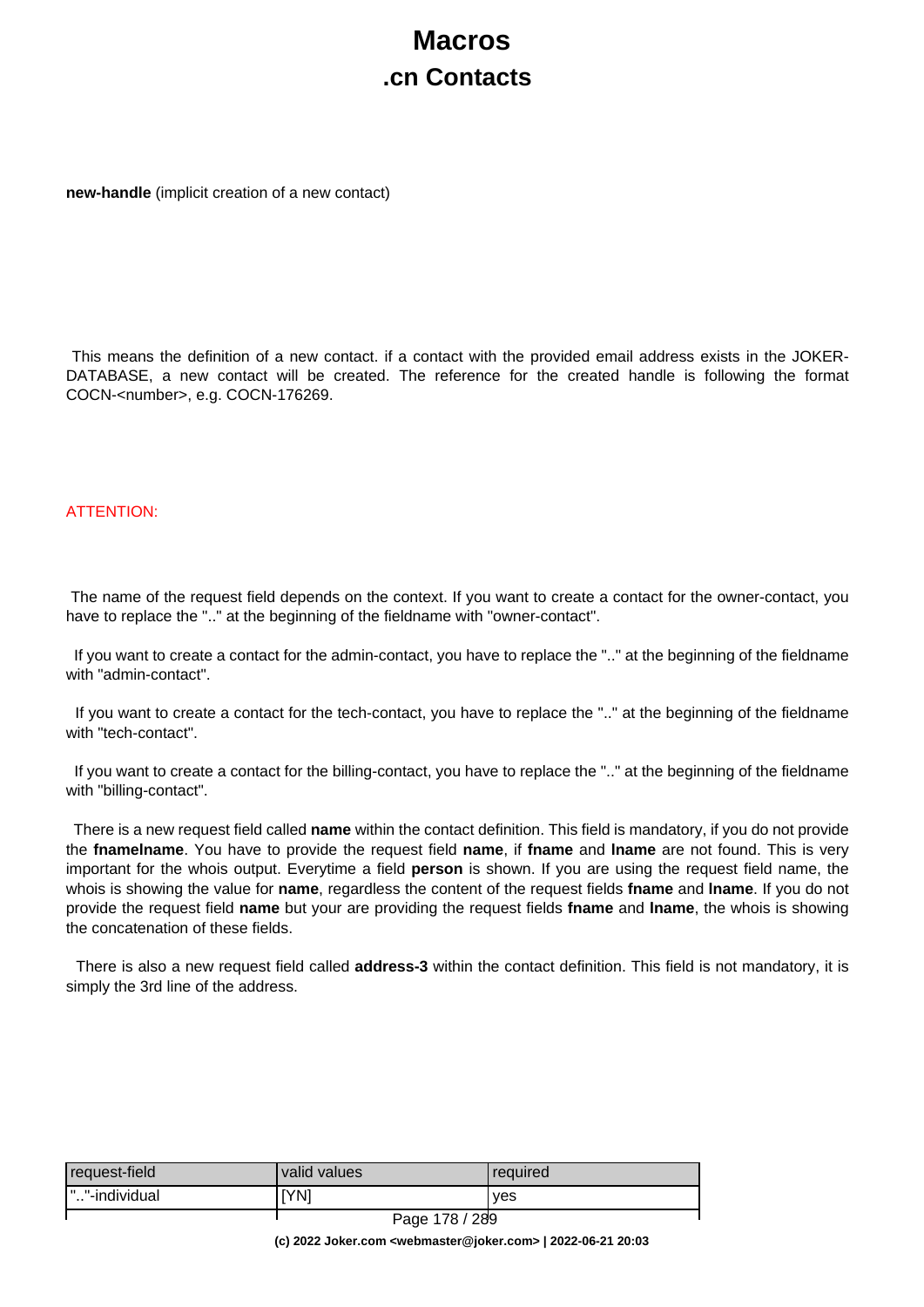| ""-Iname        | [\x20-\x7e]{0,80}                | no, if name is given                        |
|-----------------|----------------------------------|---------------------------------------------|
| ""-fname        | $\left[\x20-\x7e\right]\{0,80\}$ | no, if name is given                        |
| ""-name         | $\left[\x20-\x7e\right]\{0,80\}$ | yes, if fname and/or lname<br>are not given |
| ""-title        | $[\x20-\x7e]\{0,80\}$            | no                                          |
| ""-organization | $[\x20-\x7e]\{0,80\}$            | yes, if individual $= N$                    |
| ""-address-1    | $\left[\x20-\x7e\right]\{1,80\}$ | yes                                         |
| ""-address-2    | $\left[\x20-\x7e\right]\{0,80\}$ | no                                          |
| ""-address-3    | $[\x20-\x7e]\{0,80\}$            | no                                          |
| ""-postal-code  | $[\x20-\x7e]\{1,50\}$            | yes                                         |
| ""-city         | $\left[\x20-\x7e\right]\{1,80\}$ | yes                                         |
| ""-state        | $\left[\x20-\x7e\right]\{0,80\}$ | no                                          |
| ""-country      | @country                         | yes                                         |
| ""-email        | <b>@email</b>                    | yes                                         |
| ""-phone        | [[\x20-\x7e]{1,50}               | yes                                         |
| " $.$ "-fax     | $[[\x20-\x7e][0,50]$             | no                                          |

### **An existing contact** (**@cncont** or **@same-as**) (.cn only)

This means an existing contact handle in the JOKER-DATABASE.

#### Examples:

owner-contact-handle:COCN-176269 admin-contact-handle:COCN-176229 tech-contact-handle:COCN-176269 billing-contact-handle:COCN-176269

In case you have entered a non-existing contact handle, the system will send you an errormail.

 It is also possible to set a reference to a contact definition, which has been made earlier within the current request. To do so, please use the following syntax:

admin-contact-handle:same-as-owner-contact

tech-contact-handle:same-as-admin-contact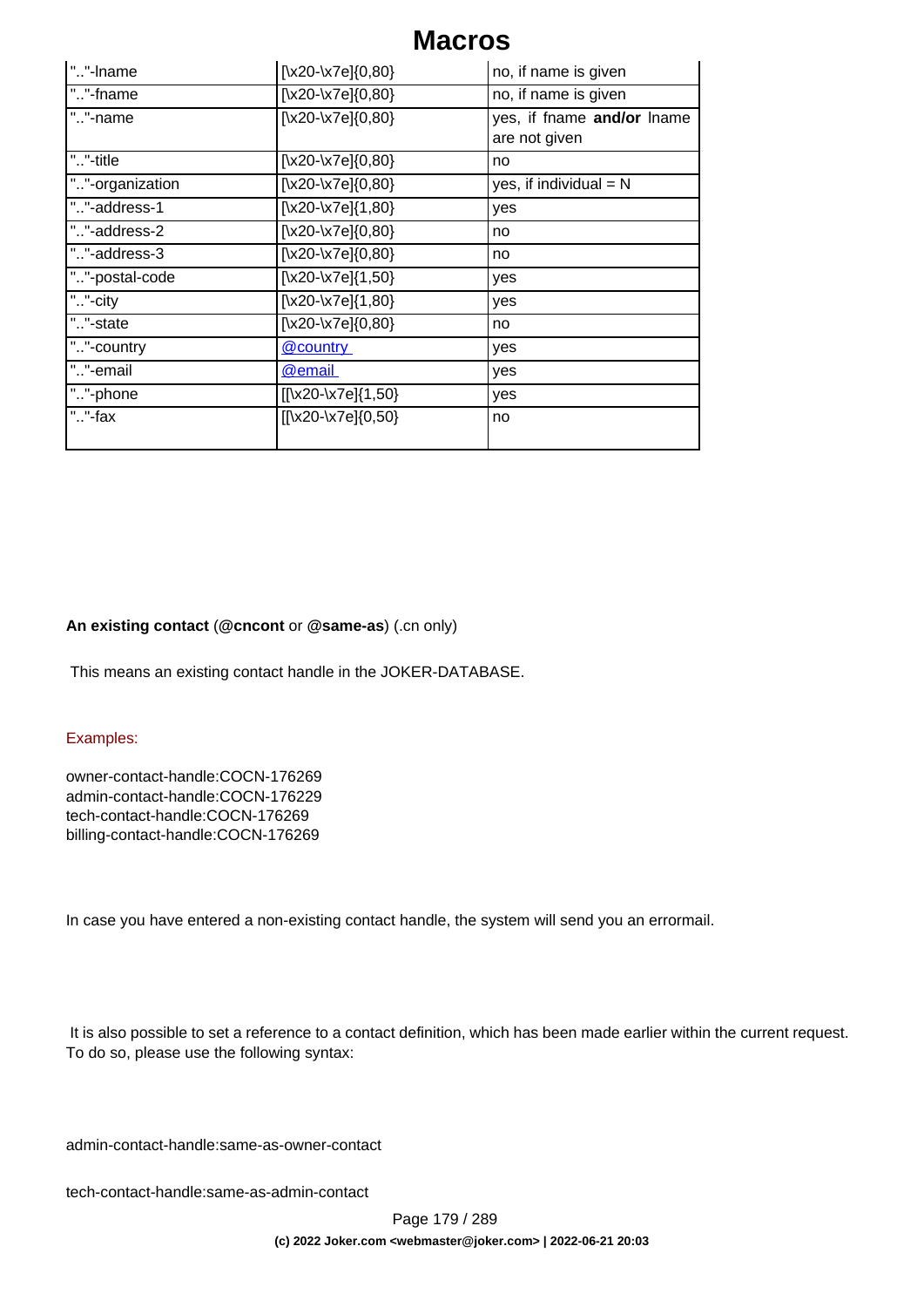

billing-contact-handle:same-as-tech-contact

 The **@same-as** makro always replaces the value for the specified contact handle with the email address of the makrotarget. If the referenced contact has to be created with this request, it takes the result handle.

 Keep in mind that for .cn-requests the contact handles for (.com/.net/.org/.info/.biz/.de)-contacts are not allowed. If you are referencing to a shortcut like hans@nose.net#1, you will get an error.

Keywords: new-handle @cncont @same-as admin tech billing owner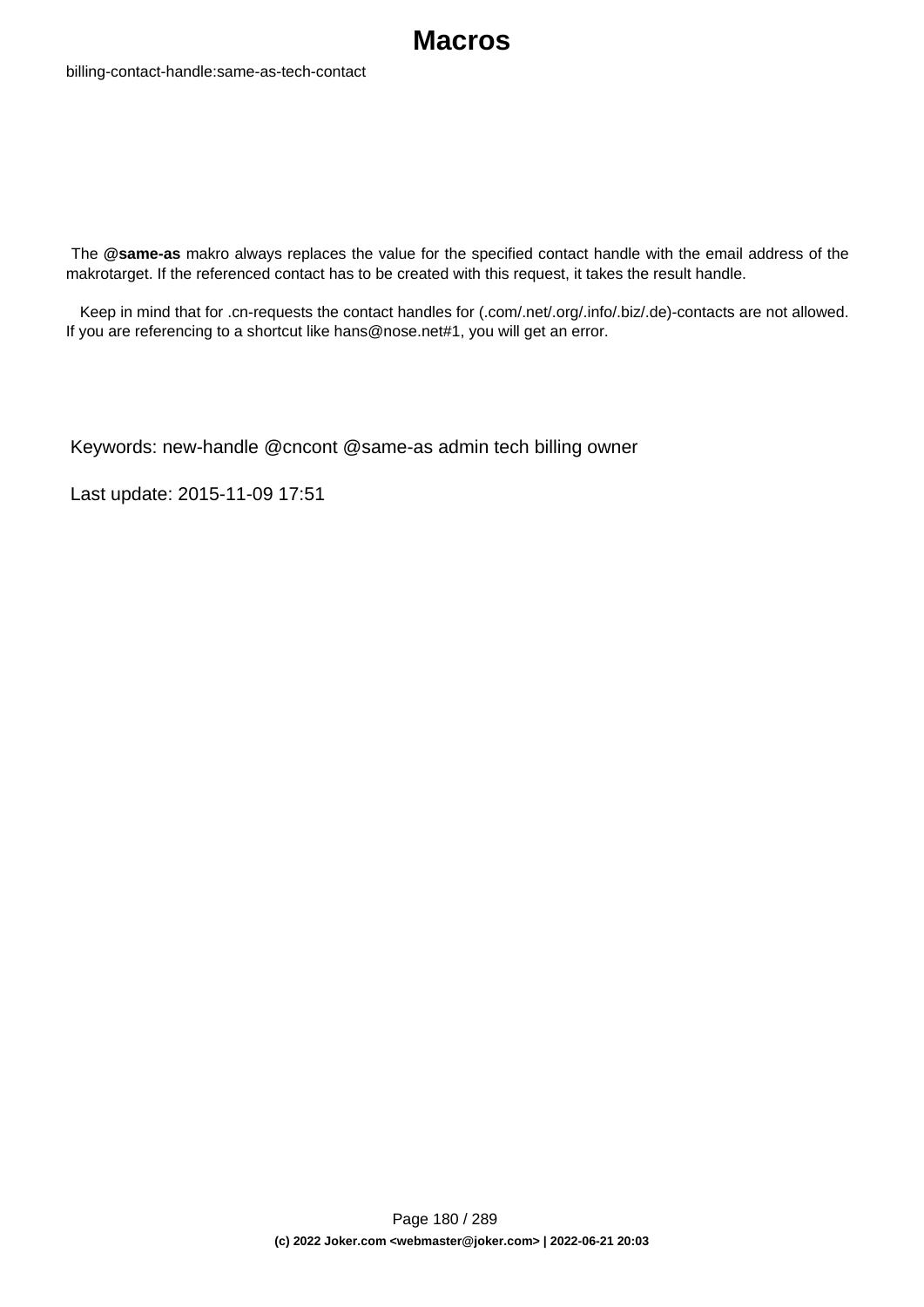# **Macros .eu Contacts**

**new-handle** (implicit creation of a new contact)

 This means the definition of a new contact. if a contact with the provided email address exists in the JOKER-DATABASE, a new contact will be created. The reference for the created handle is following the format C<number>, e.g. C176269.

#### ATTENTION:

 The name of the request field depends on the context. If you want to create a contact for the owner-contact, you have to replace the ".." at the beginning of the fieldname with "owner-contact".

 If you want to create a contact for the admin-contact, you have to replace the ".." at the beginning of the fieldname with "admin-contact".

 If you want to create a contact for the tech-contact, you have to replace the ".." at the beginning of the fieldname with "tech-contact".

 If you want to create a contact for the billing-contact, you have to replace the ".." at the beginning of the fieldname with "billing-contact".

 There is a new request field called **name** within the contact definition. This field is mandatory, if you do not provide the **fnamelname**. You have to provide the request field **name**, if **fname** and **lname** are not found. This is very important for the whois output. Everytime a field **person** is shown. If you are using the request field name, the whois is showing the value for **name**, regardless the content of the request fields **fname** and **lname**. If you do not provide the request field **name** but your are providing the request fields **fname** and **lname**, the whois is showing the concatenation of these fields.

 There is also a new request field called **address-3** within the contact definition. This field is not mandatory, it is simply the 3rd line of the address.

| request-field | valid values   | <b>required</b> |
|---------------|----------------|-----------------|
|               | Page 181 / 289 |                 |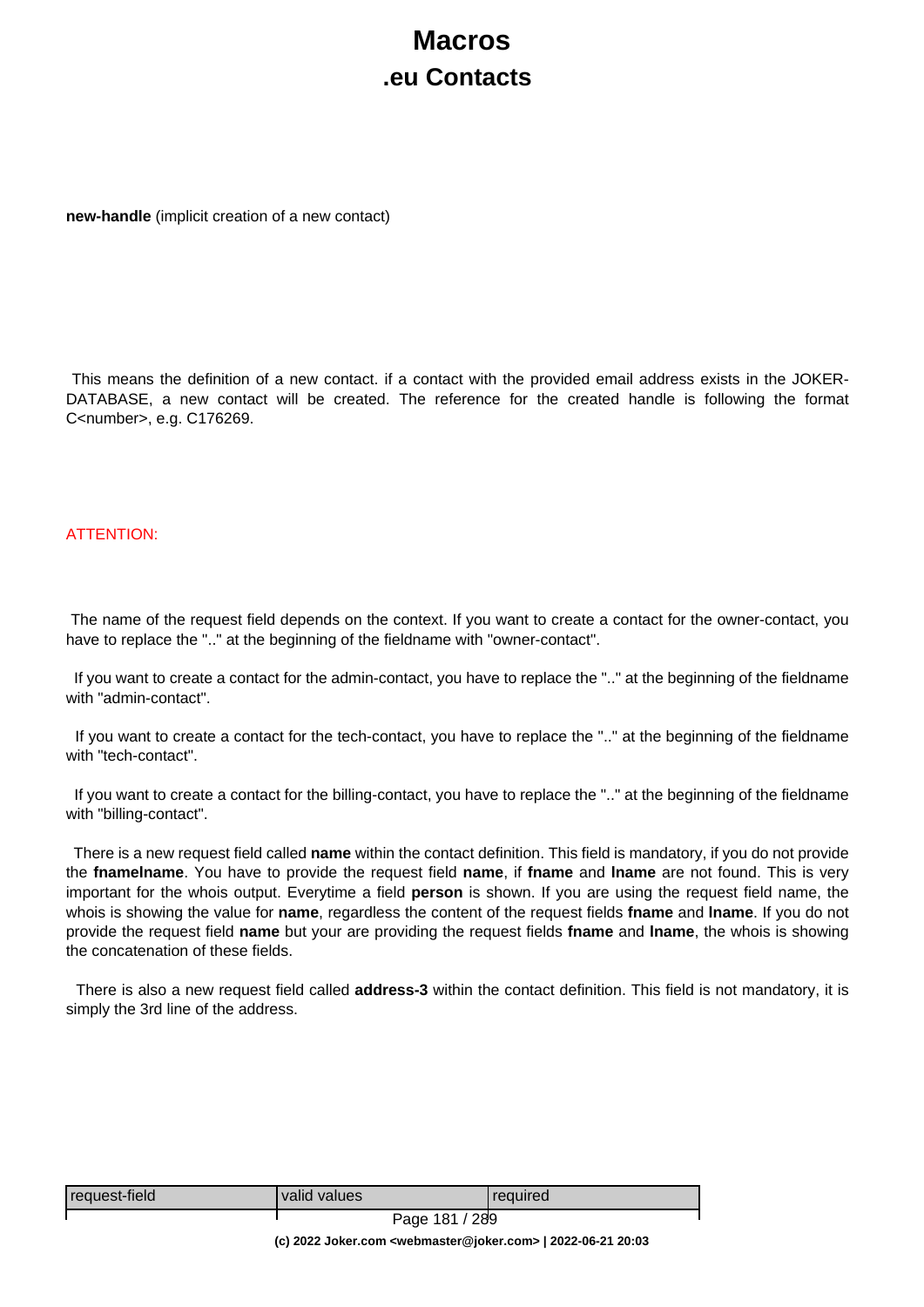| ""-individual   | [YN]                             | yes                                         |
|-----------------|----------------------------------|---------------------------------------------|
| ""-Iname        | $\left[\x20-\x7e\right]\{0,80\}$ | no, if name is given                        |
| ""-fname        | $[\x20-\x7e]\{0,80\}$            | no, if name is given                        |
| ""-name         | $[\x20-\x7e]\{0,80\}$            | yes, if fname and/or lname<br>are not given |
| ""-title        | $[\x20-\x7e]\{0,80\}$            | no                                          |
| ""-organization | $\left[\x20-\x7e\right]\{0,80\}$ | yes, if individual $= N$                    |
| ""-address-1    | $[\x20-\x7e]\{1,80\}$            | yes                                         |
| ""-address-2    | $\left[\x20-\x7e\right]\{0,80\}$ | no                                          |
| ""-address-3    | $[\x20-\x7e]\{0,80\}$            | no                                          |
| ""-postal-code  | $[\x20-\x7e]\{1,50\}$            | yes                                         |
| ""-city         | $[\x20-\x7e]\{1,80\}$            | yes                                         |
| ""-state        | $\left[\x20-\x7e\right]\{0,80\}$ | no                                          |
| ""-country      | @country                         | yes                                         |
| ""-email        | <b>@email</b>                    | yes                                         |
| ""-phone        | [[\x20-\x7e]{1,50}               | yes                                         |
| " $.$ "-fax     | [[\x20-\x7e]{0,50}               | no                                          |

#### **An existing contact** (**@uscont** or **@same-as**) (.us only)

This means an existing contact handle in the JOKER-DATABASE.

#### Examples:

owner-contact-handle:C176269 admin-contact-handle:C176229 tech-contact-handle:C176269 billing-contact-handle:C176269

In case you have entered a non-existing contact handle, the system will send you an errormail.

 It is also possible to set a reference to a contact definition, which has been made earlier within the current request. To do so, please use the following syntax:

admin-contact-handle:same-as-owner-contact

tech-contact-handle:same-as-admin-contact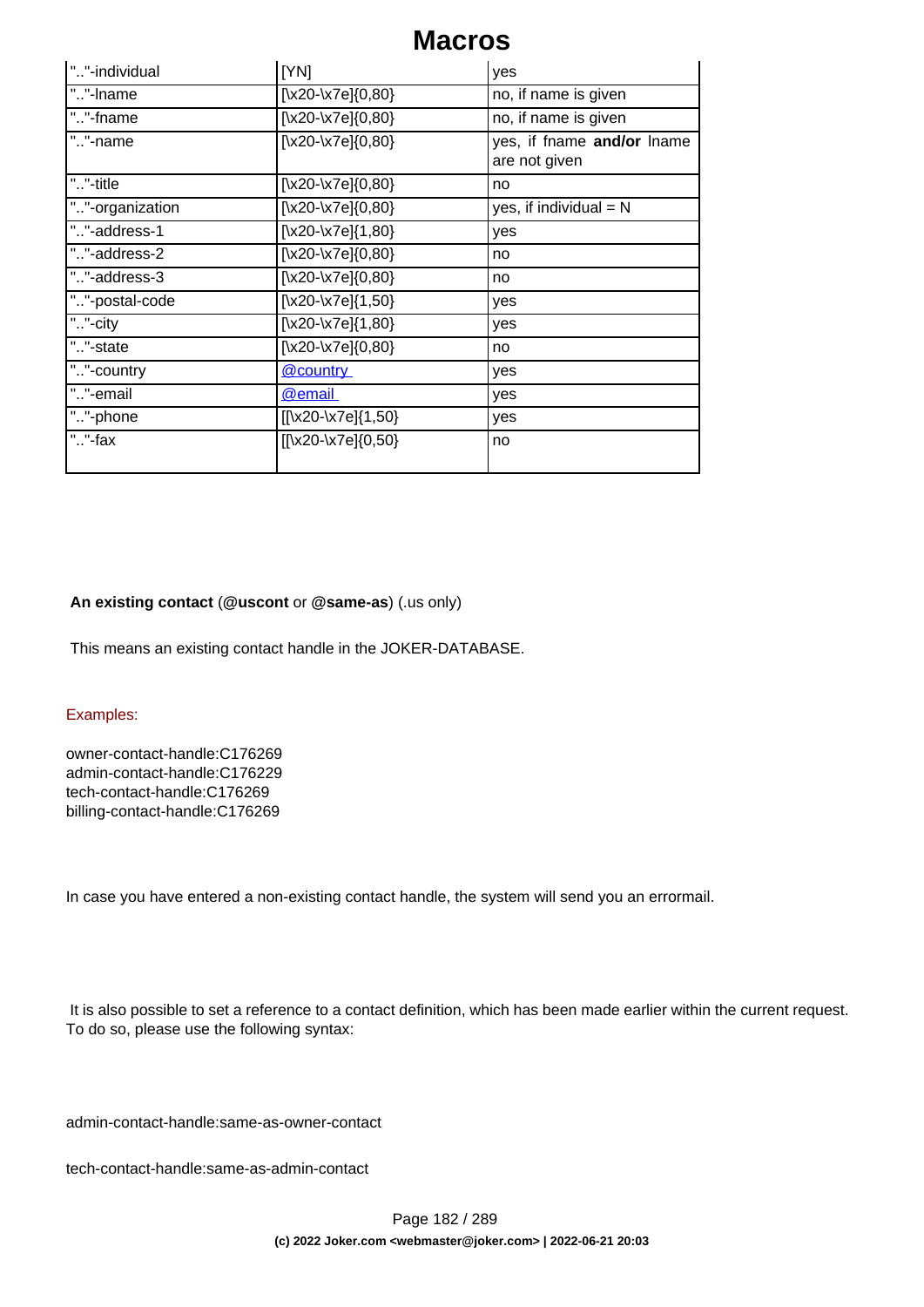

 The **@same-as** makro always replaces the value for the specified contact handle with the email address of the makrotarget. If the referenced contact has to be created with this request, it takes the result handle.

 Keep in mind that for .eu-requests the contact handles for (.com/.net/.org/.info/.biz/.de/.us)-contacts are not allowed. If you are referencing to a shortcut like hans@nose.net#1, you will get an error.

Keywords: new-handle @eucont @same-as admin tech billing owner

Last update: 2015-11-09 17:52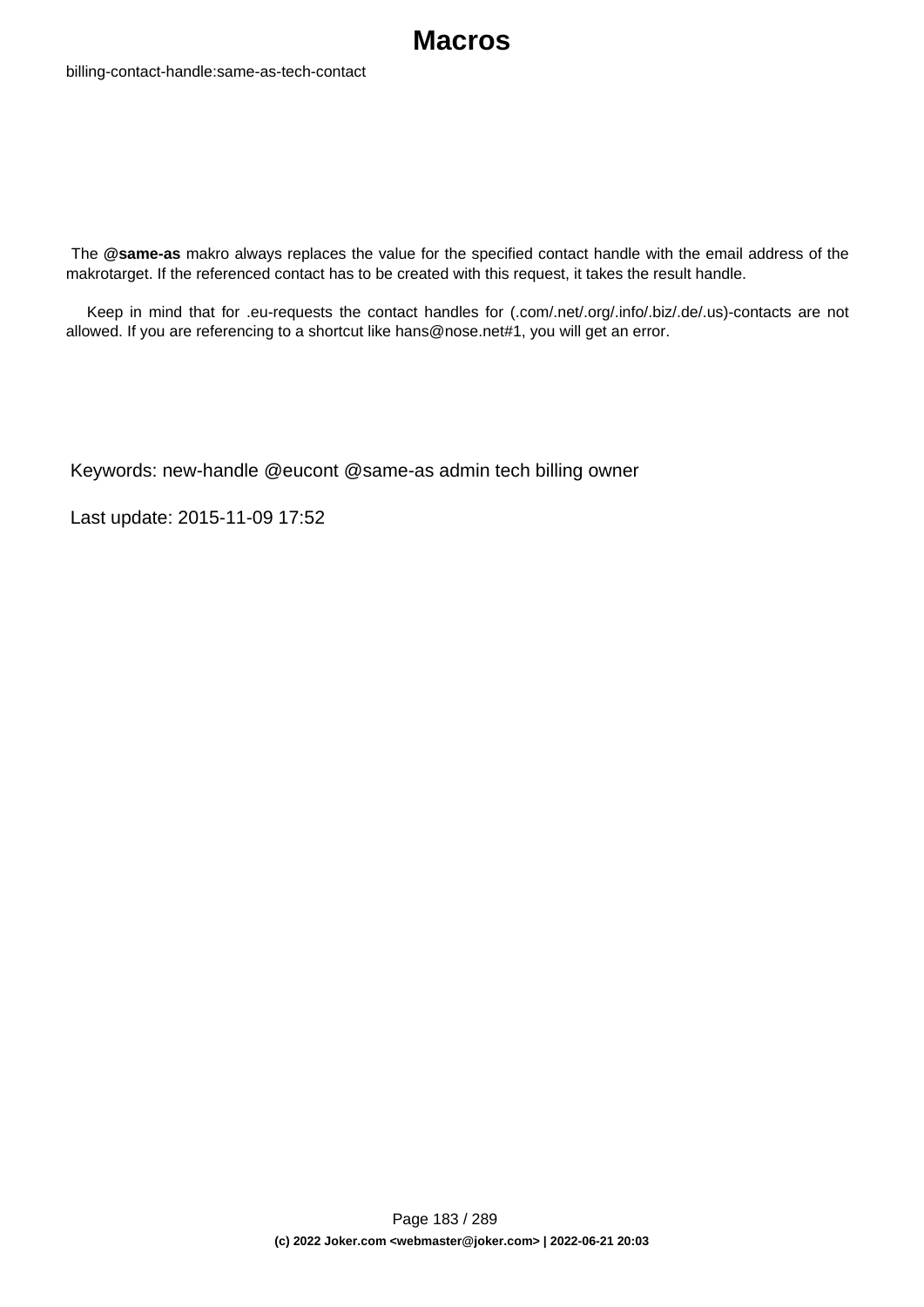# **Macros Valid domain names**

**@dom** - a valid domain name under .com/.net

**@orgdom** - a valid domain name under .org

**@infodom** - a valid domain name under .info

**@dedom** - a valid domain name under .de

**@cndom** - a valid domain name under .cn

**@eudom** - a valid domain name under .eu

**@usdom** - a valid domain name under .us

**@fqdn** - a valid domain name under .com/.net/.org/.info/.mobi/.name/.biz/.de/.cn/.eu/.us

Keywords: @dom @orgdom @infodom @dedom @cndom @eudom @usdom @fqdn Last update: 2007-03-28 15:45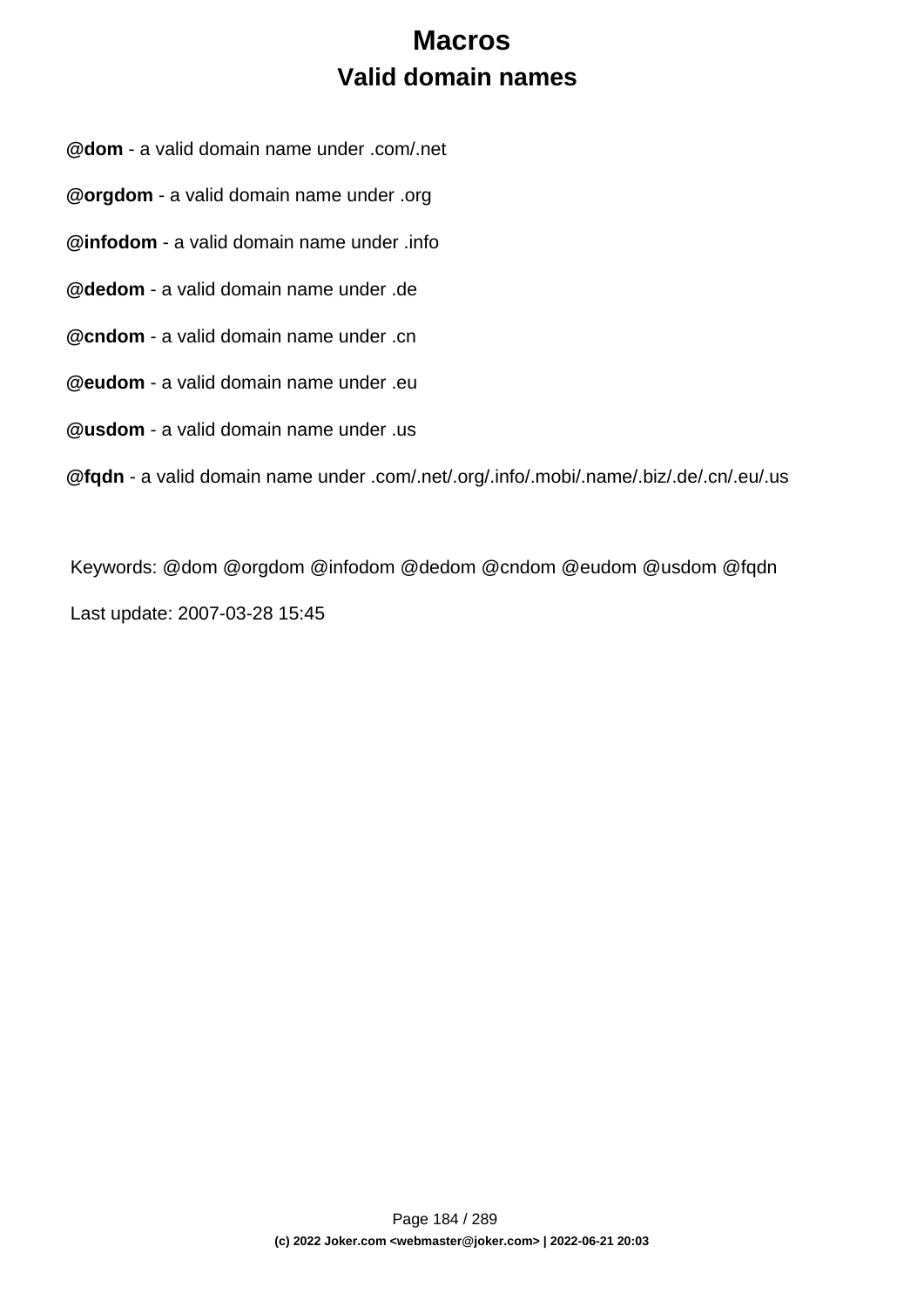# **Macros Nameserver**

**@ns** - the definition of an existing nameserver

You have to provide a valid nameserver handle. Implicit nameserver creation is not allowed.

Examples:

ns1.foo.bar.net ns2.foo.bar.net

ns3.foo.bar.net

Keywords: @ns nameserver

Last update: 2015-11-09 17:53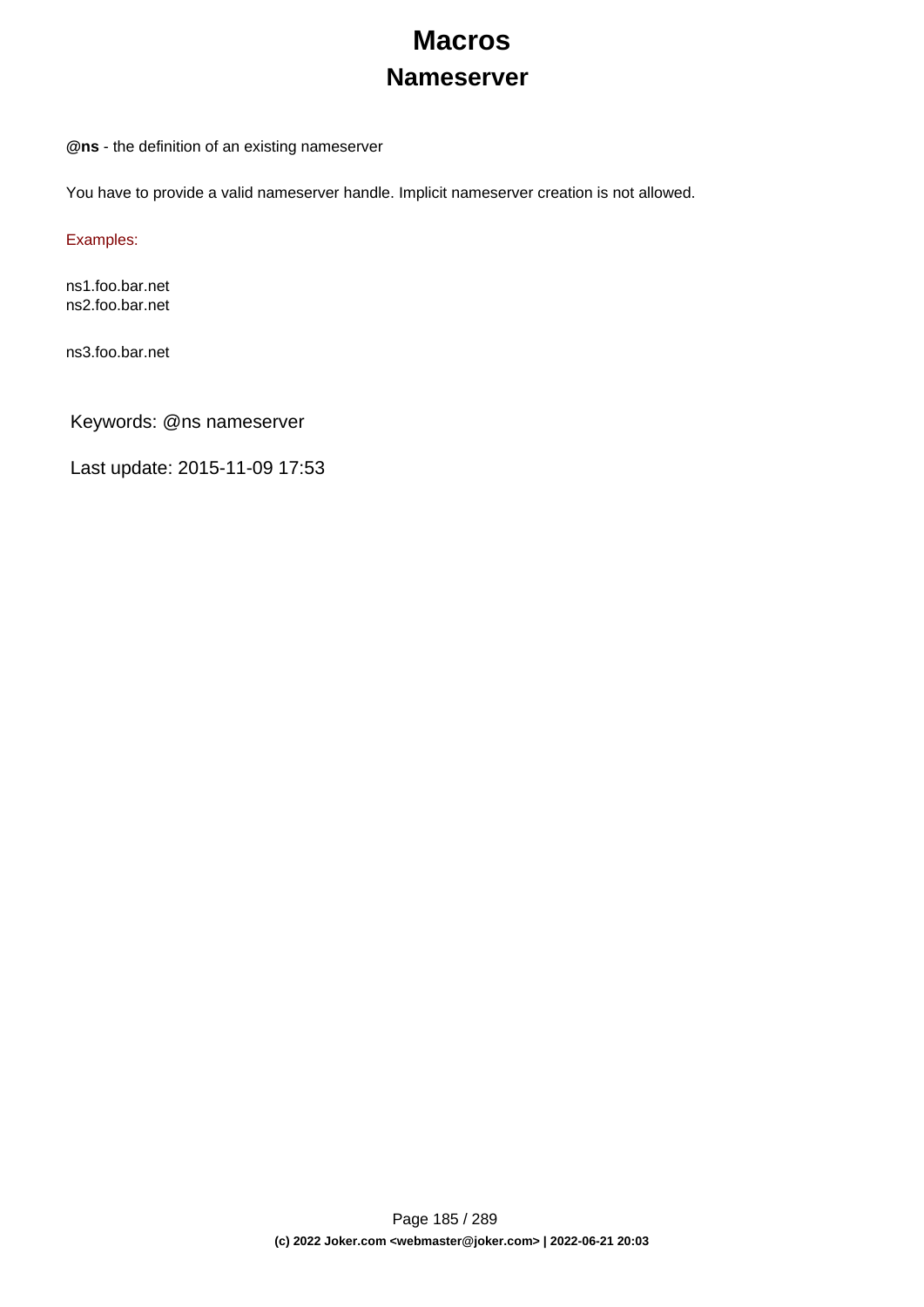# **Macros Zonefile entries**

### **@a\_record**

[a hostprefix without the domainname]:[IP-Address]

- trailing dots at the hostprefix are deleted
- an "@" will be expanded to the domainname

### Example1:

a:www:194.233.101.99

### Example2:

a:@:194.233.101.99

### **@mx\_record**

[a hostprefix without the domainname]:[priority]:[a full qualified hostname]

- trailing dots at the hostprefix are deleted
- an "@" as the value of the hostprefix will be expanded to the domain name

### Example 1:

mx:www:50:mail.hansnose.net

### Example 2:

mx:www:90:mail.hansnose.net

### Example 3:

mx:@:50:mail.hansnose.net

### Example 4:

mx:@:90:mail.hansnose.net

### **@cname\_record**

[a hostprefix without the domainname]:[a full qualified hostname]

- trailing dots at the hostprefix are deleted
- an "@" for the hostprefix is not supported within a CNAME-Record

```
Page 186 / 289
```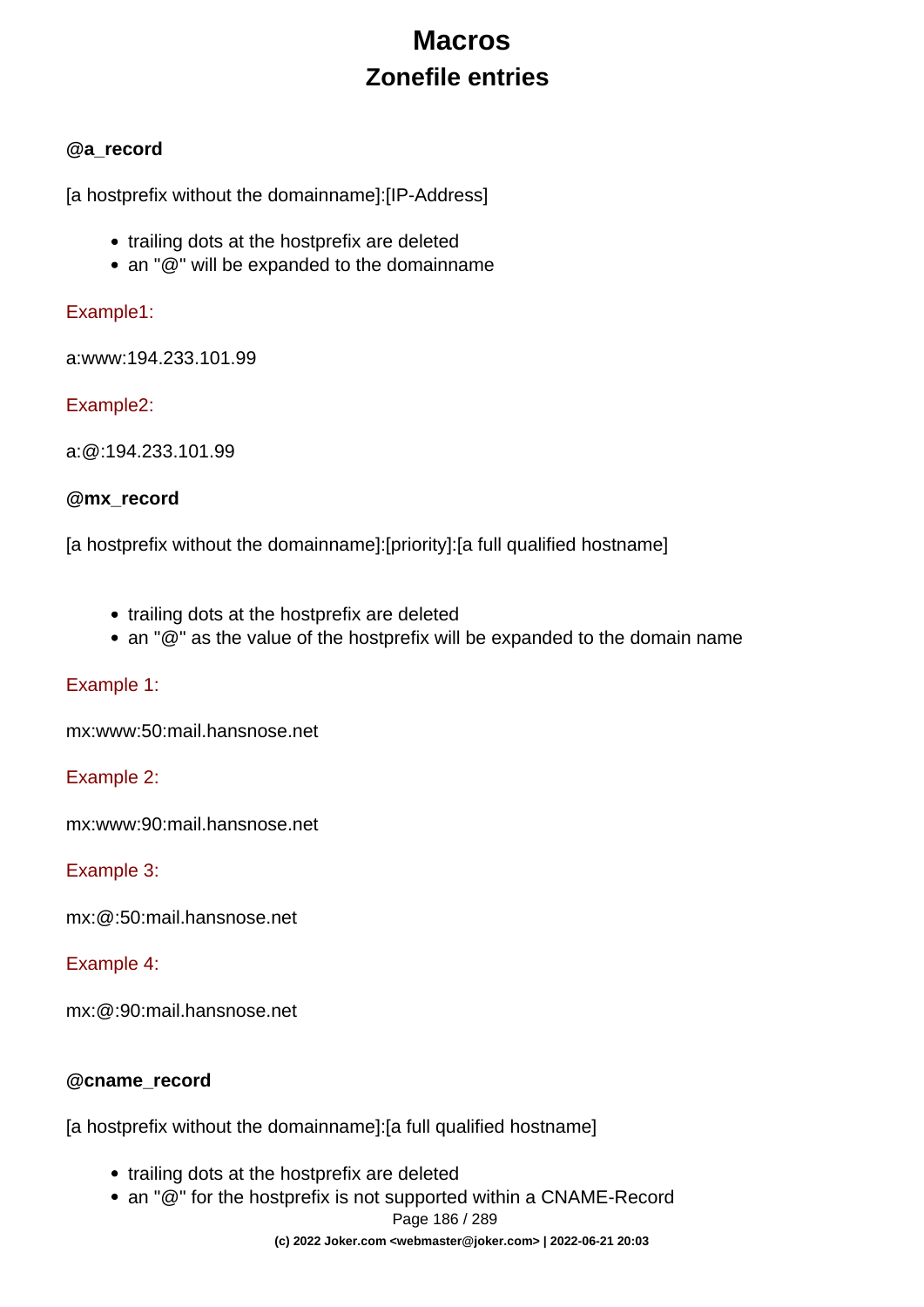### Example 1:

cname:www:mail.hansnose.net

### Example 2:

cname:www2:mail.hansnose.net

### **@url\_record**

[a hostprefix without the domainname]::[a full qualified hostname]

- trailing dots at the hostprefix are deleted
- an "@" as the value of the hostprefix will be expanded to the domain name

### Example 1:

url:www:http://some.redirector.com

### Example 2:

url:www2:http://some.redirector.com:9002

Example 3:

url:www3:https://some.redirector.com

### Example 4:

url:www4:https://some.redirector.com:9002

Keywords: @a\_record @mx\_record @cname\_record @url\_record

Last update: 2007-04-20 14:49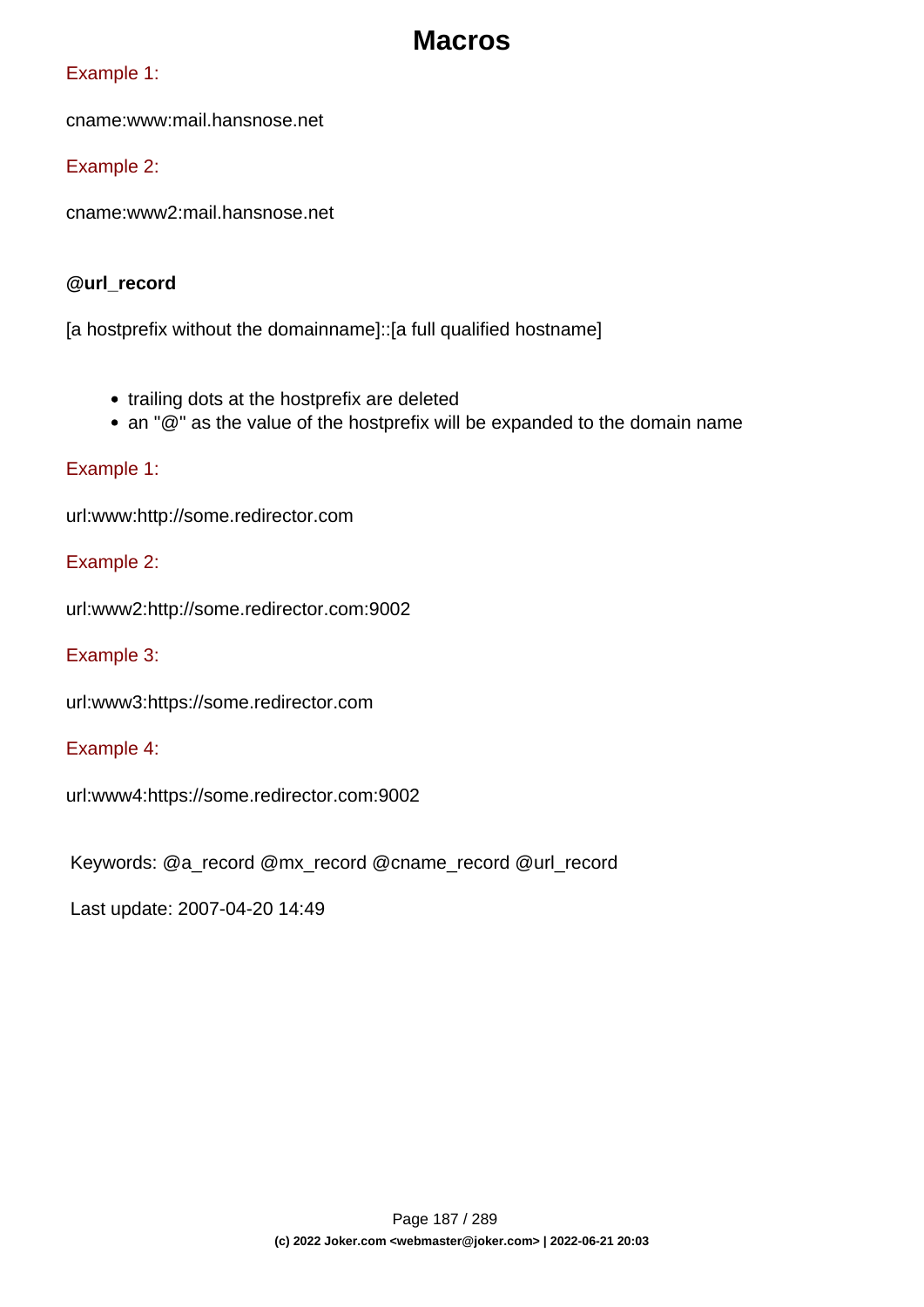# **Macros IP**

| IP-addresses within the following range are NOT valid:<br>~ |                 |
|-------------------------------------------------------------|-----------------|
| mon<br>10000                                                | 10.255.255.255  |
| 127.0.0.0                                                   | 127.255.255.255 |
| 192.168.0.0                                                 | 192.168.255.255 |
| 172.16.0.0                                                  | 172.31.255.255  |
|                                                             |                 |

Keywords: @ip

**@ip** - a valid ip-address

Last update: 2007-04-02 16:24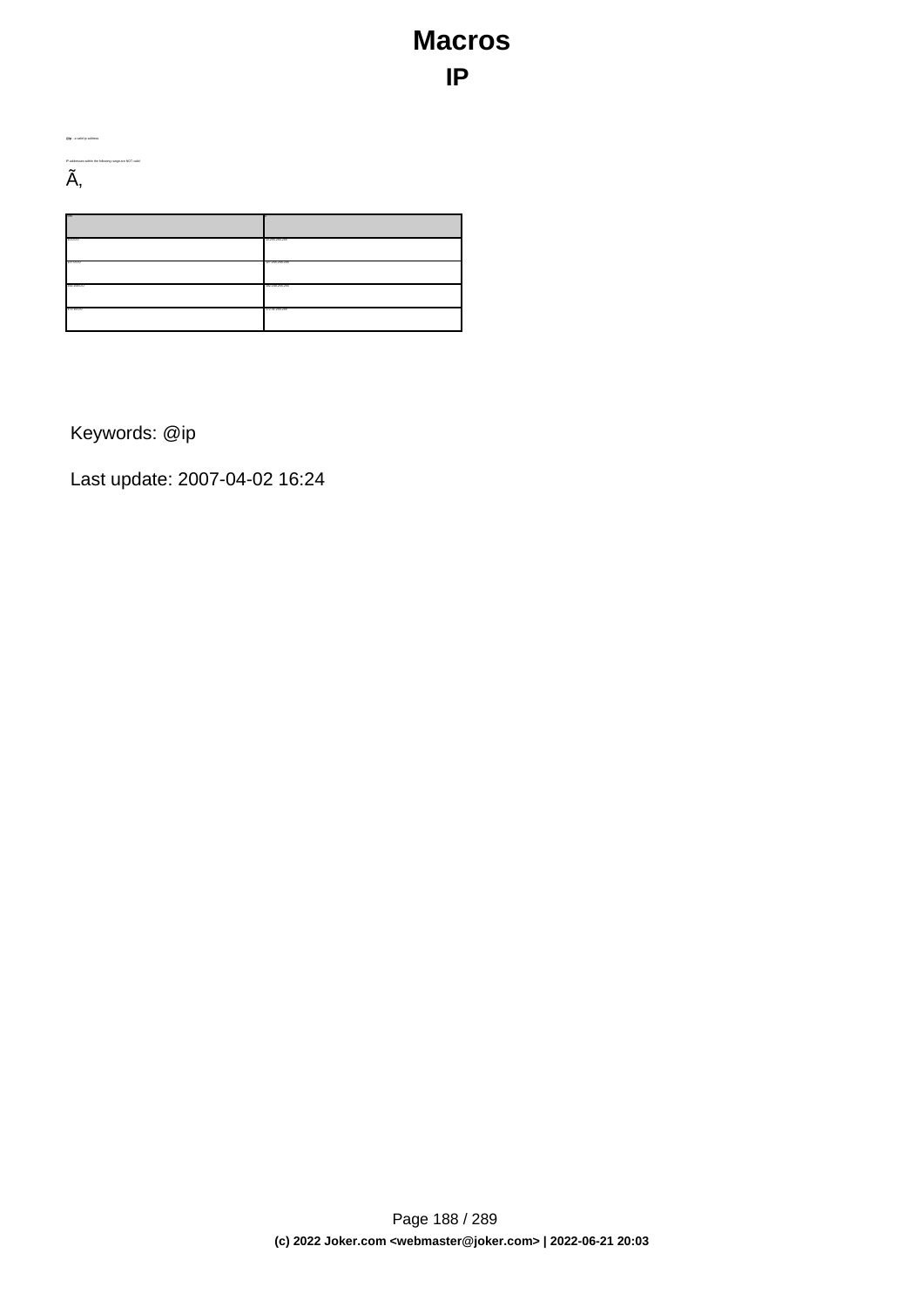# **Macros Domain renewal**

#### **@renew**

Here you have to provide the domain name and the renewal period or the desired expiration year on one line. You have to seperate the domain name and renewal period/expire year with an ":" (ASCII 058). The maximum for the renewal period is 9 years.

#### Examples:

domain1:blafasel.com:2 domain2:hansnose.net:3 domain2:hansnose.info:2005 domain2:hansnose.biz:2

#### Attention:

If you are using the expire year and the current expire year of the domain is equal or greater than the provided value for that field, the request will not processed.

Keywords: @renew

Last update: 2007-03-28 16:12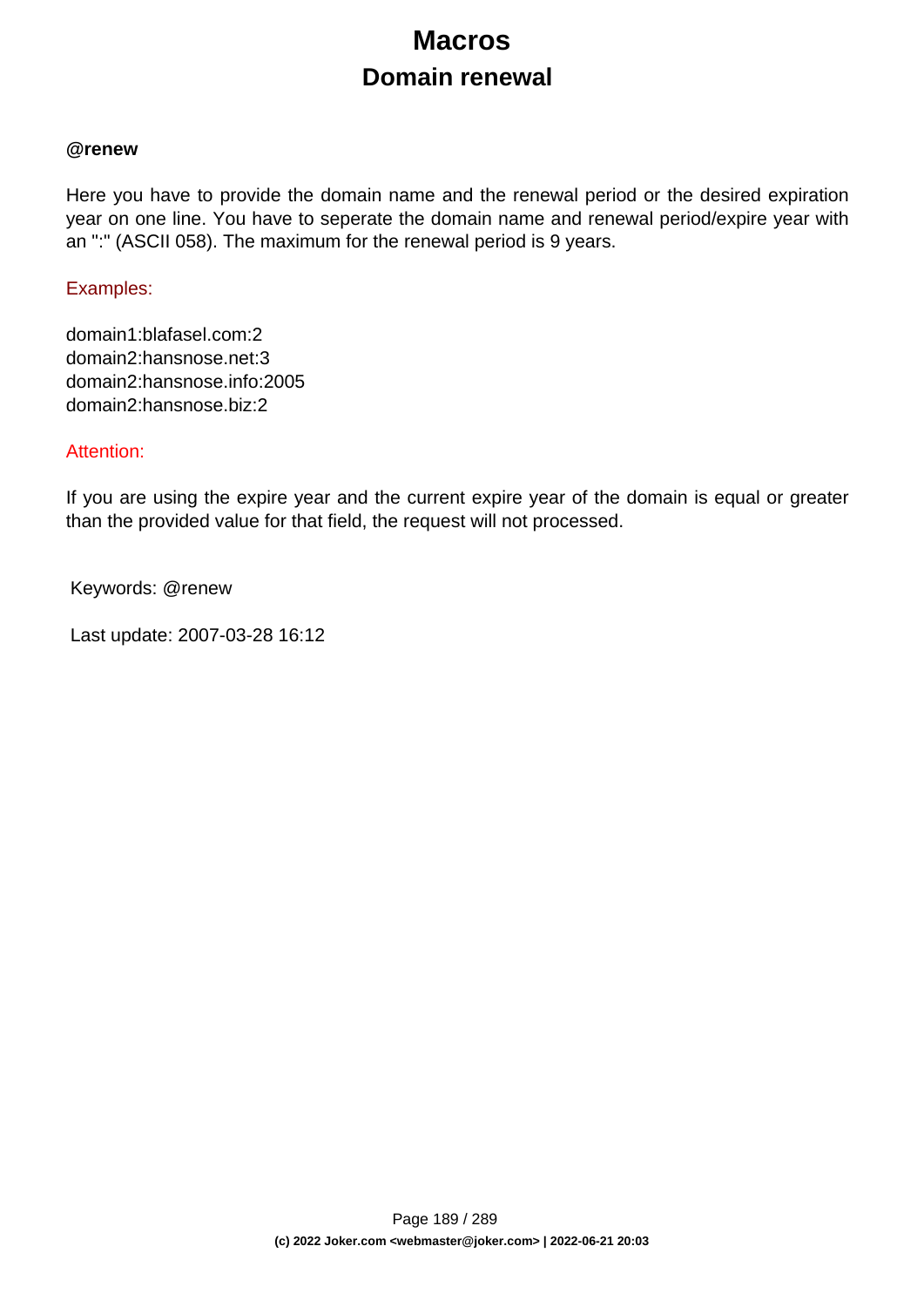# **Macros Country code**

| -<br><del>Page 190 / 289</del> |
|--------------------------------|

**(c) 2022 Joker.com <webmaster@joker.com> | 2022-06-21 20:03**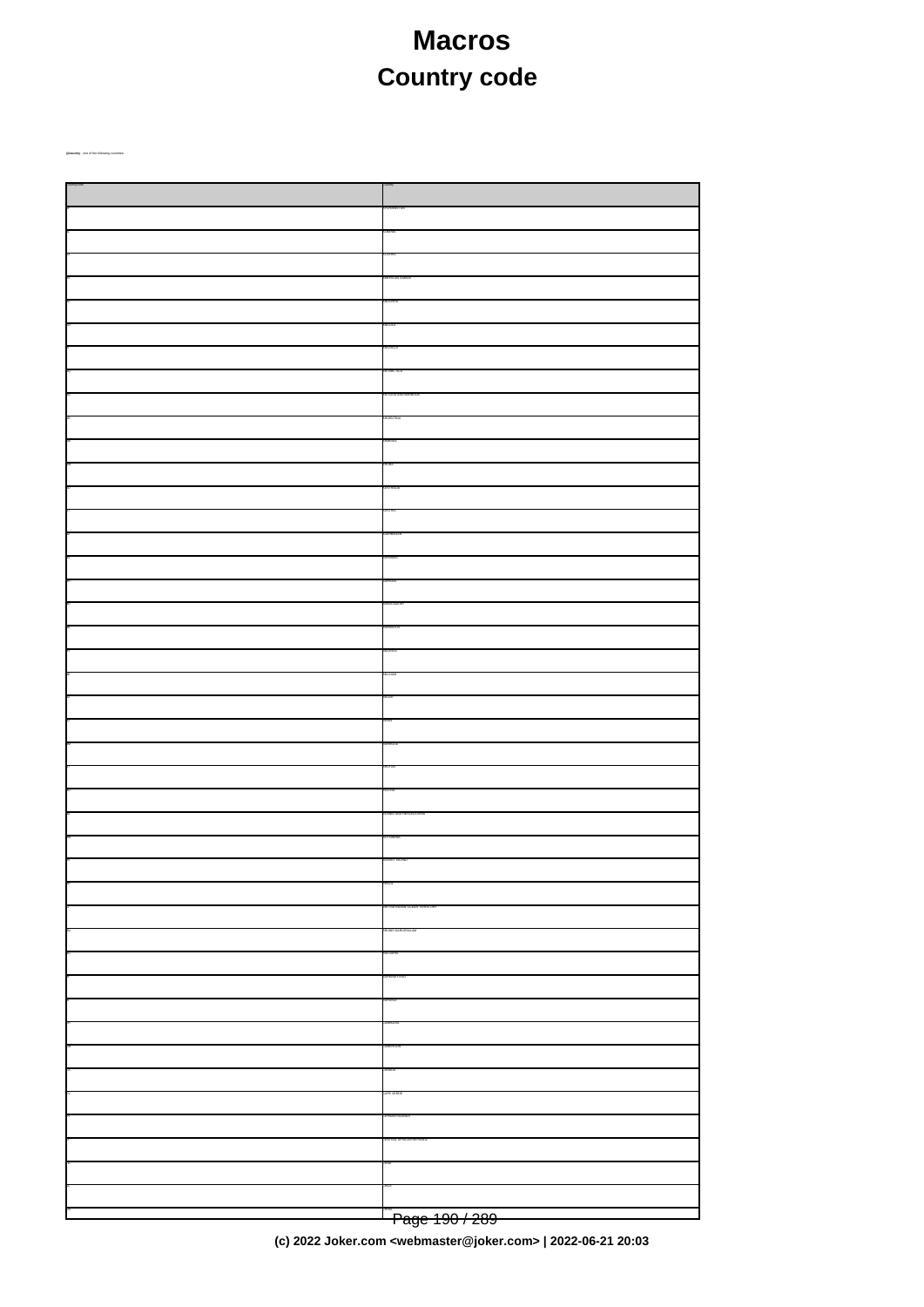| Dega 101 / 200 |
|----------------|

Page 191 / 289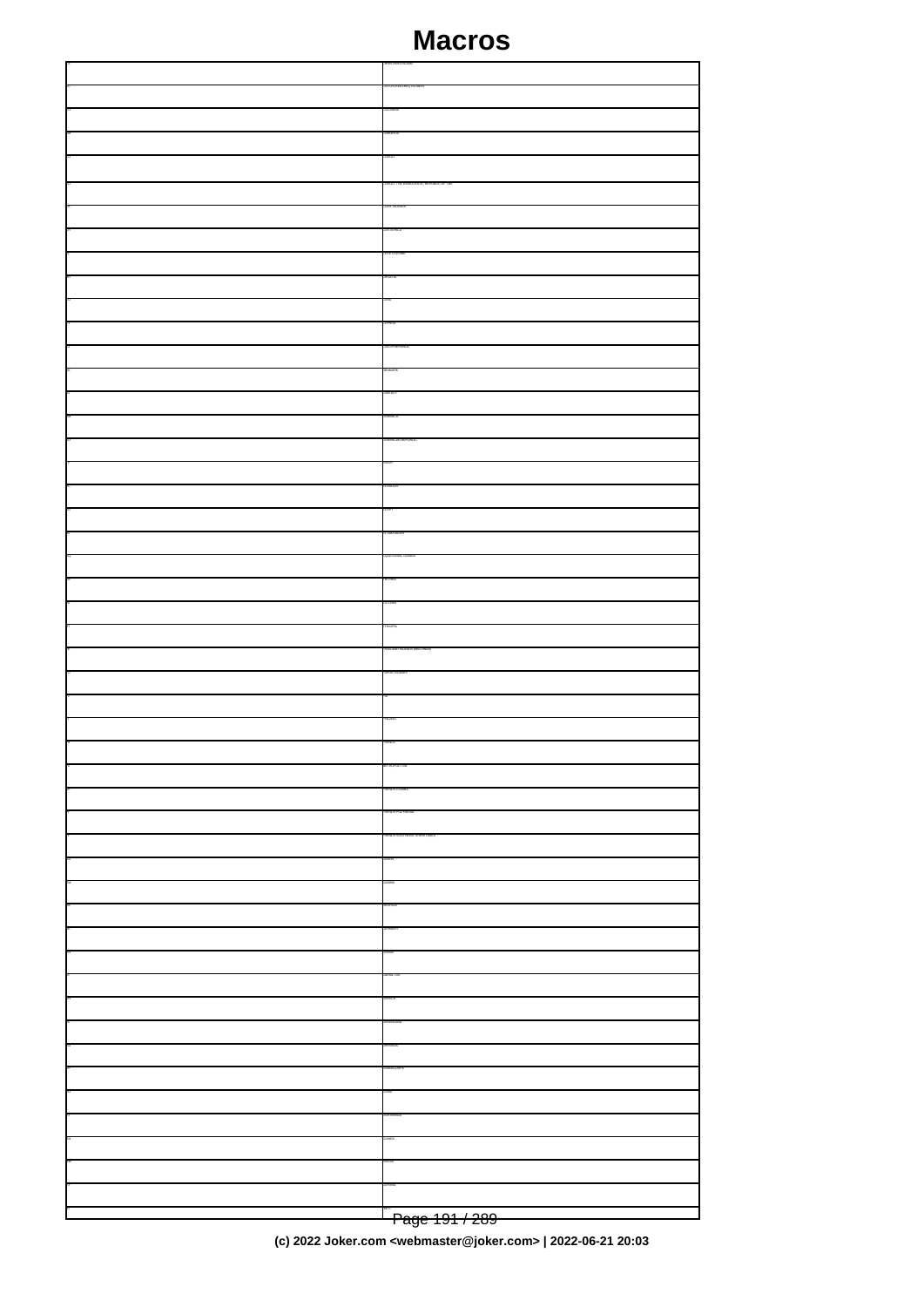| Dega 100 / 200 |
|----------------|

Page 192 / 289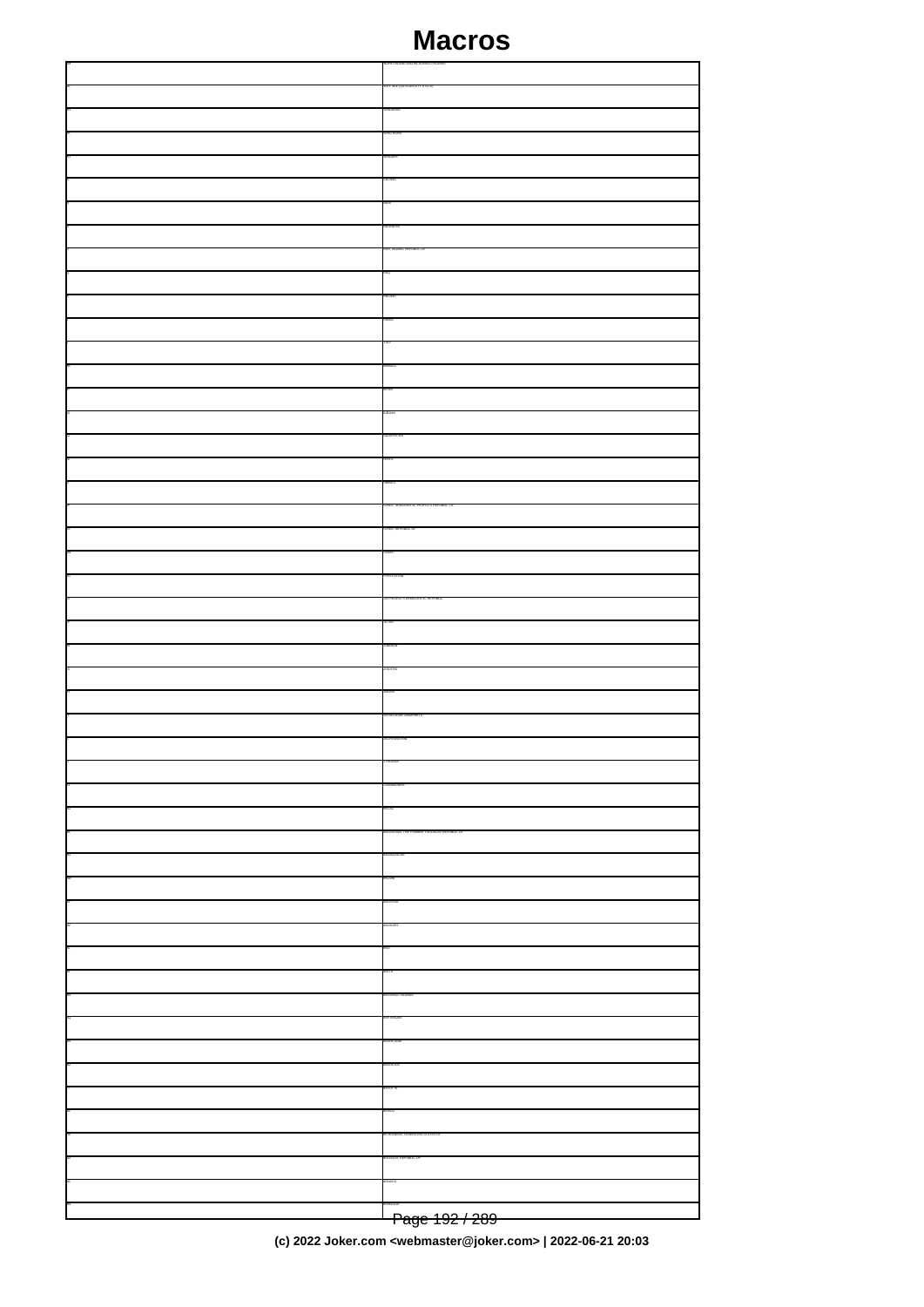| Dogo 102 / 280 |
|----------------|
|                |
|                |
|                |
|                |
|                |
|                |
|                |
|                |
|                |
|                |
|                |
|                |
|                |
|                |
|                |
|                |
|                |
|                |
|                |
|                |
|                |
|                |
|                |
|                |
|                |
|                |
|                |
|                |
|                |
|                |
|                |
|                |
|                |
|                |
|                |
|                |
|                |
|                |
|                |
|                |
|                |
|                |
|                |
|                |
|                |
|                |
|                |
|                |
|                |
|                |

Page 193 / 289

**(c) 2022 Joker.com <webmaster@joker.com> | 2022-06-21 20:03**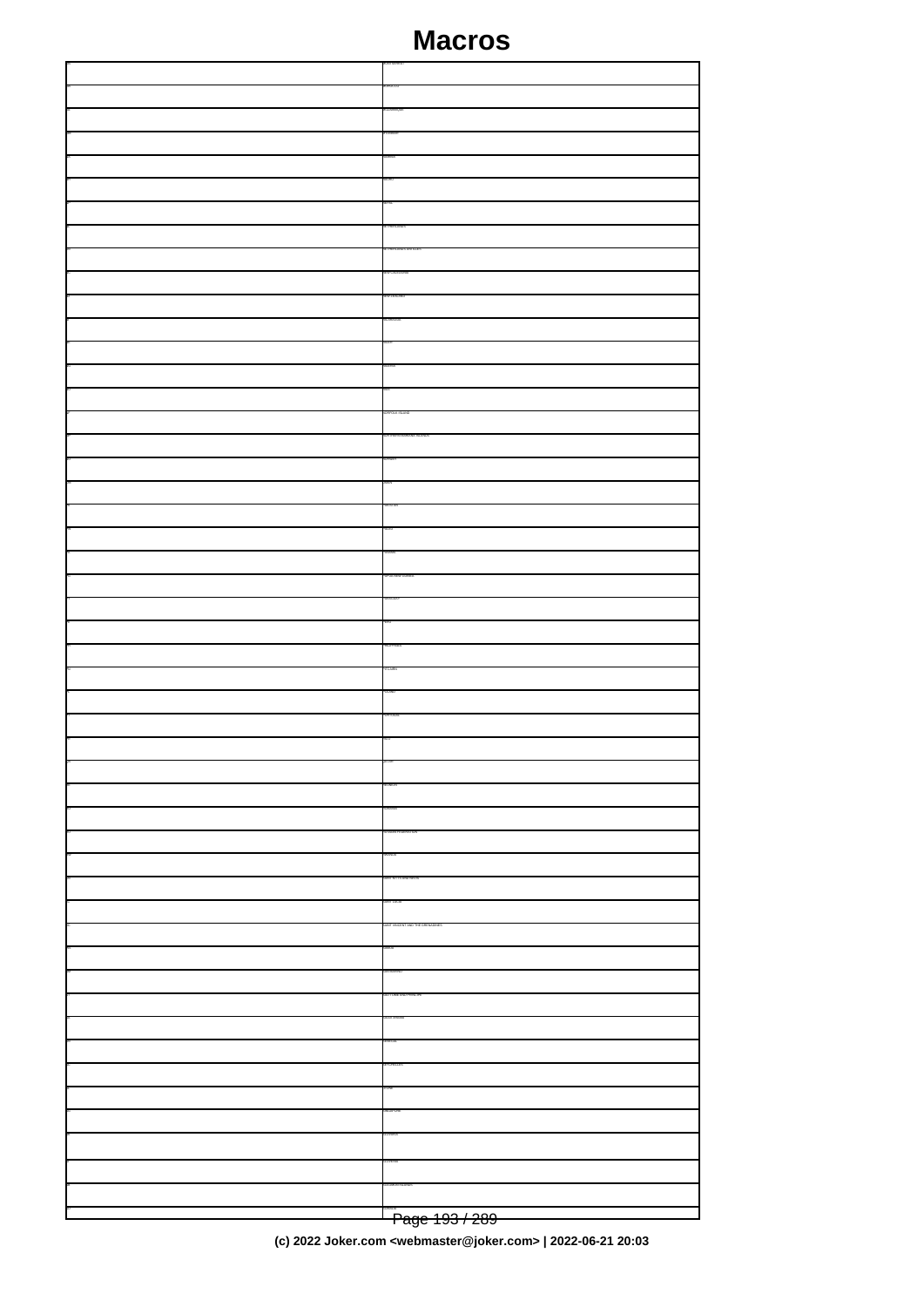Keywords: country code @country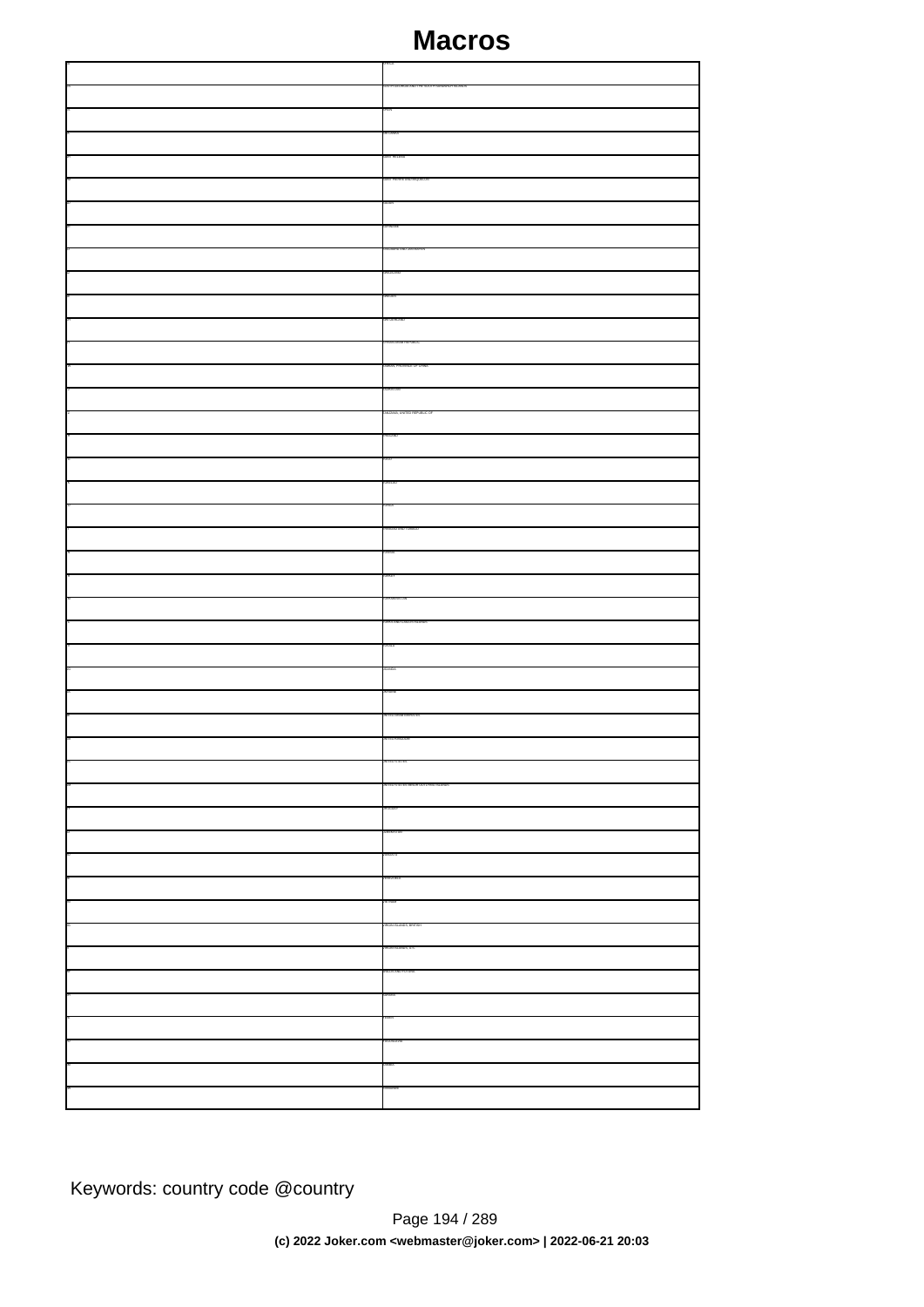Last update: 2007-04-17 22:12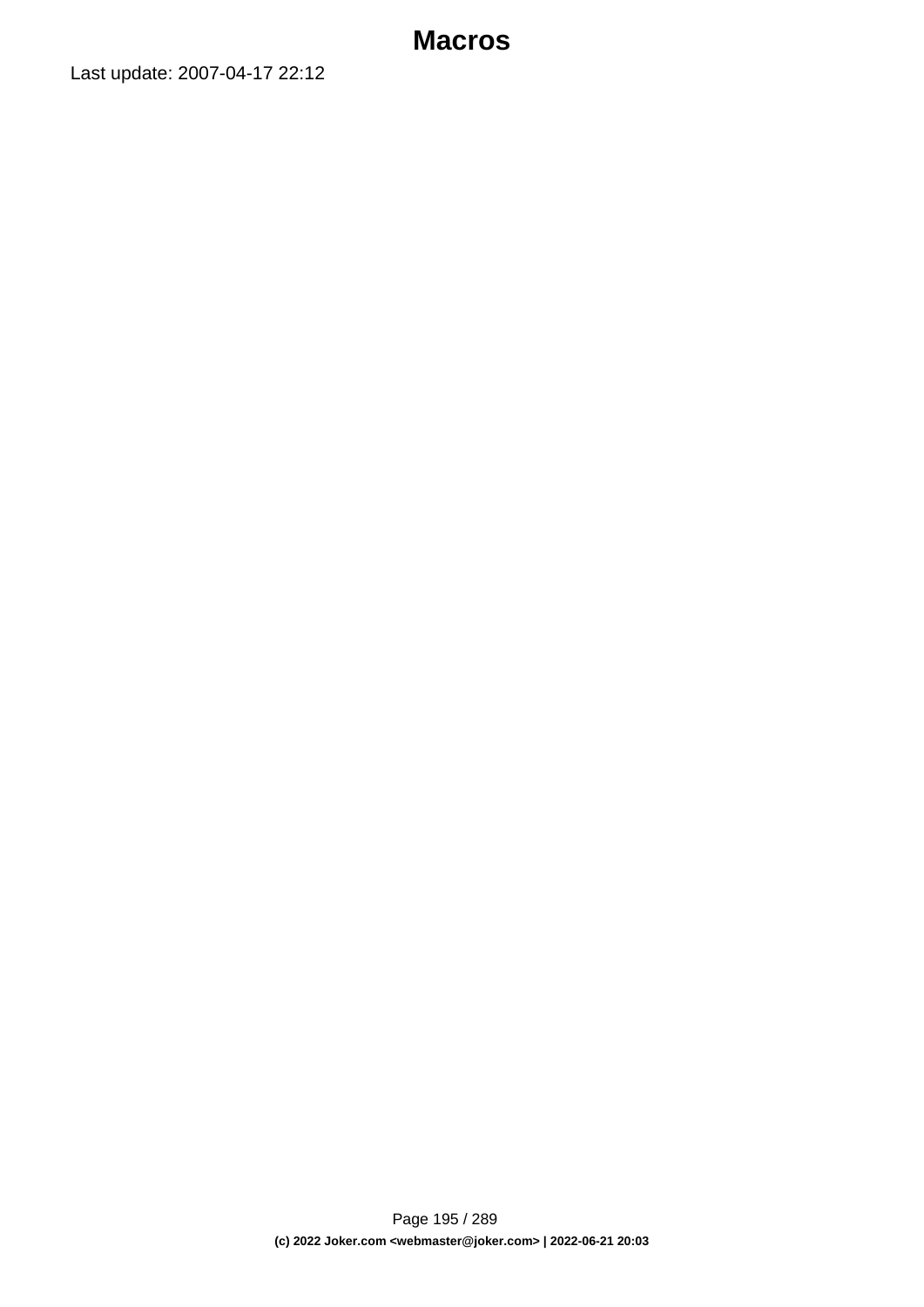# **Macros Language code**

### **@language** - one of the following language codes

| Languagecode     | Language         |
|------------------|------------------|
| <b>AFR</b>       | <b>Afrikaans</b> |
| <b>ALB</b>       | Albanian         |
| <b>ARA</b>       | Arabic           |
| <b>ARM</b>       | Armenian         |
| <b>AZE</b>       | Azerbaijani      |
| <b>BAQ</b>       | Basque           |
| <b>BUL</b>       | <b>Bulgarian</b> |
| <b>BUR</b>       | <b>Burmese</b>   |
| <b>CAT</b>       | Catalan          |
| $\overline{CHI}$ | Chinese          |
| <b>CZE</b>       | Czech            |
| <b>DAN</b>       | Danish           |
| <b>DUT</b>       | Dutch            |
| <b>ENG</b>       | English          |
| <b>EST</b>       | Estonian         |
| <b>FAO</b>       | Faroese          |
| FIN              | Finnish          |
| <b>FRE</b>       | French           |
| <b>GEO</b>       | Georgian         |
| <b>GER</b>       | German           |
| <b>HEB</b>       | <b>Hebrew</b>    |
| HIN              | Hindi            |
| <b>HUN</b>       | Hungarian        |
| $\overline{ICE}$ | Icelandic        |
| <b>ITA</b>       | Italian          |
| <b>JPN</b>       | Japanese         |
| <b>KOR</b>       | Korean           |
| <b>KUR</b>       | Kurdish          |
| <b>LAO</b>       | Lao              |
| <b>LAV</b>       | Latvian          |
| <b>LIT</b>       | Lithuanian       |
| <b>MAC</b>       | Macedonian       |
| <b>MAL</b>       | Malayalm         |
| <b>NEP</b>       | Nepali           |
| <b>NOR</b>       | Norwegian        |
| PER              | Persian          |
| <b>POL</b>       | Polish           |
| <b>POR</b>       | Portuguese       |
| <b>RUM</b>       | Romanian         |
| RUS              | Russian          |
| <b>SAN</b>       | Sanskirt         |
| $\overline{SCC}$ | Serbian          |
| <b>SCR</b>       | Croatian         |
|                  | Dogo 106 / 200   |

Page 196 / 289

**(c) 2022 Joker.com <webmaster@joker.com> | 2022-06-21 20:03**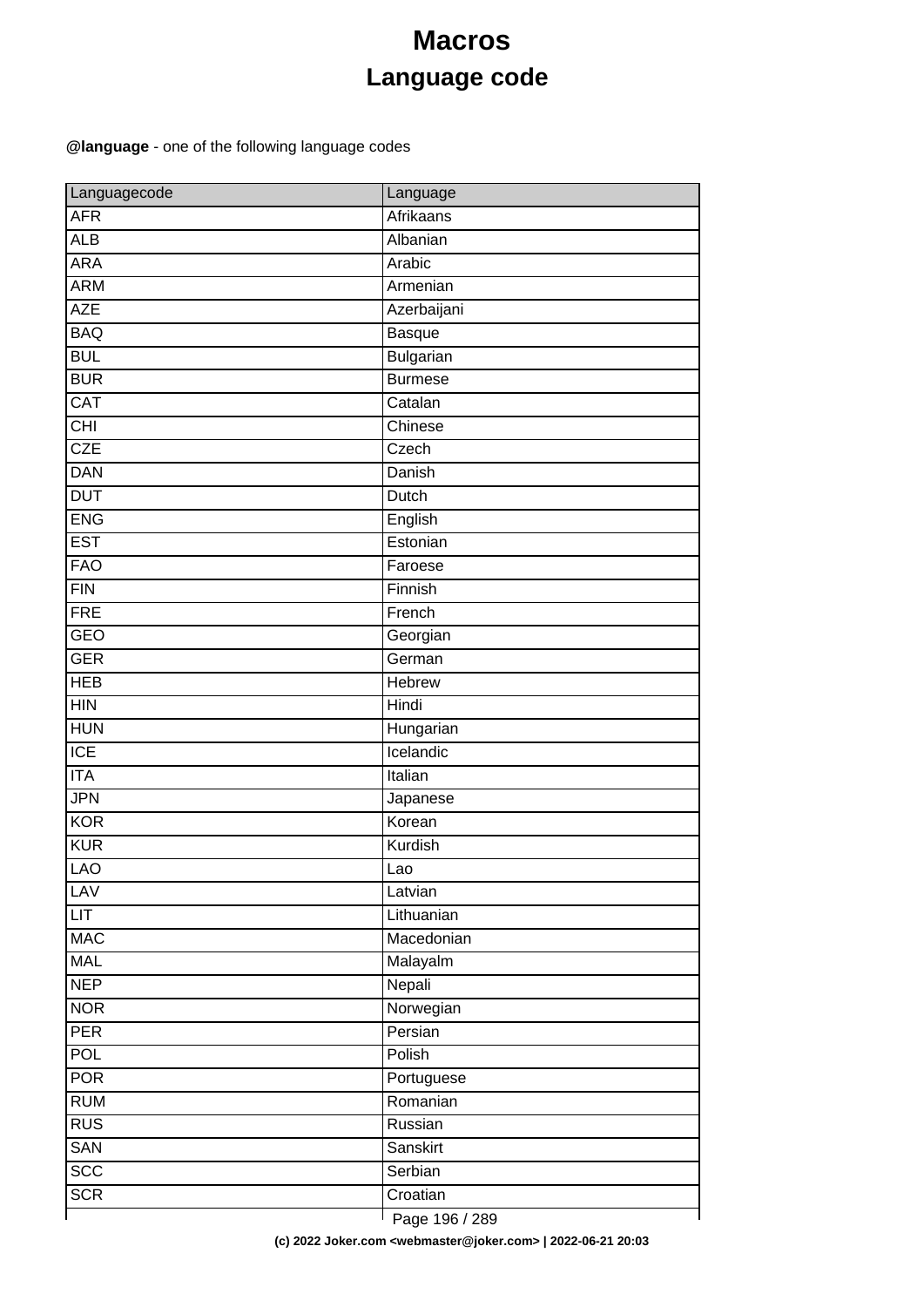| <b>SLO</b> | Slovak     |
|------------|------------|
| SLV        | Slovenian  |
| <b>SPA</b> | Spanish    |
| <b>SWA</b> | Swahili    |
| <b>SWE</b> | Swedish    |
| <b>SYR</b> | Syriac     |
| <b>TAM</b> | Tamil      |
| <b>THA</b> | Thai       |
| TIB        | Tibetan    |
| <b>TUR</b> | Turkish    |
| <b>UKR</b> | Ukrainian  |
| <b>URD</b> | Urdu       |
| <b>UZB</b> | Uzbek      |
| <b>VIE</b> | Vietnamese |
| <b>ZHO</b> | Chinese    |

Keywords: @language language code

Last update: 2015-11-09 17:46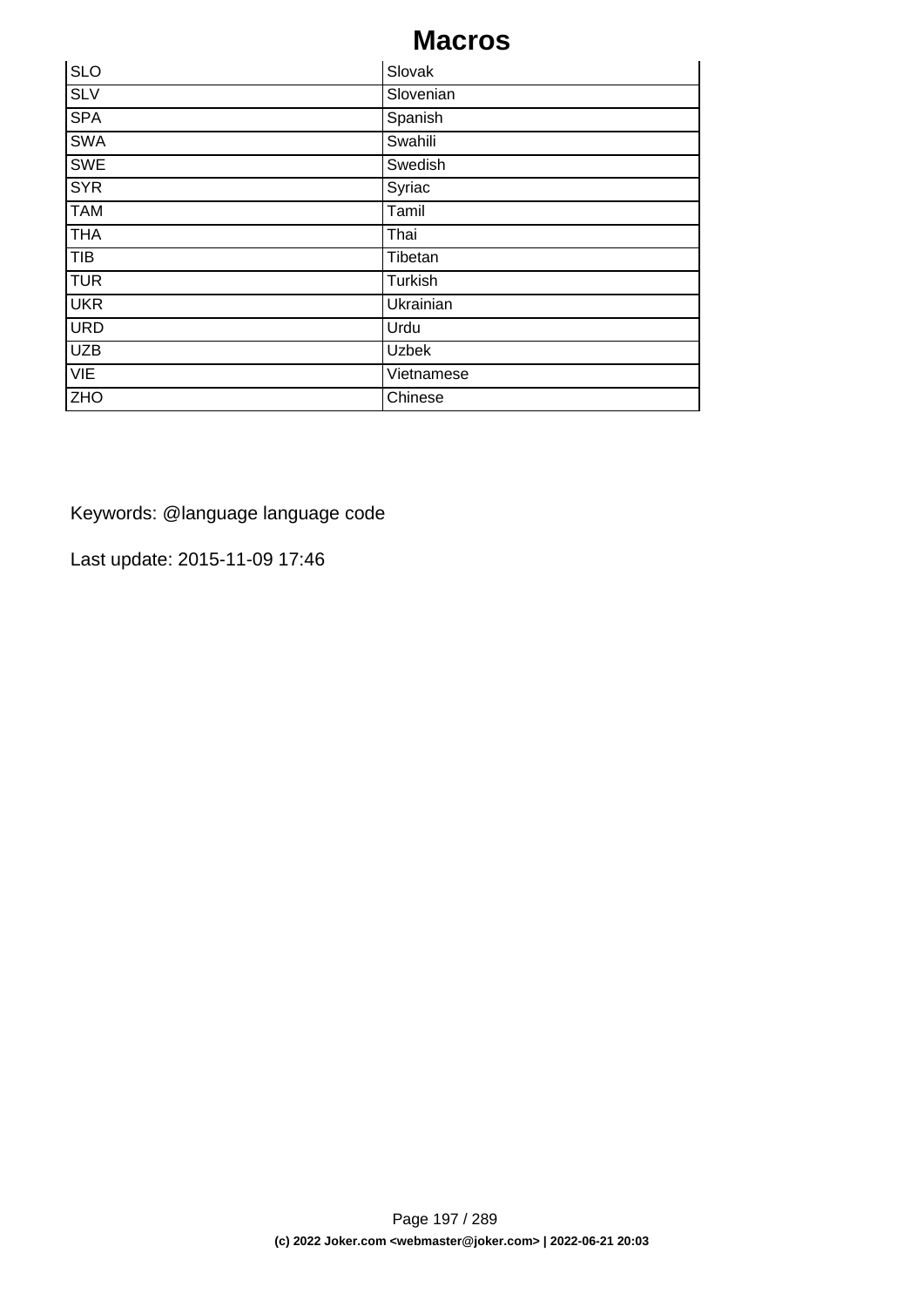# **Macros .me Contacts**

**new-handle** (implicit creation of a new contact)

n of a new contact. If a contact with the provided email address exists in the JOKER-OATABASE, a new contact will be created. The reference for the created handle is following the format COME-murriten-, e.g. COME-17628

| <b>ATTENTION:</b>                                                                                                                                                                               |                |                                                                                                                                                                                                                                |  |
|-------------------------------------------------------------------------------------------------------------------------------------------------------------------------------------------------|----------------|--------------------------------------------------------------------------------------------------------------------------------------------------------------------------------------------------------------------------------|--|
|                                                                                                                                                                                                 |                |                                                                                                                                                                                                                                |  |
|                                                                                                                                                                                                 |                |                                                                                                                                                                                                                                |  |
| The name of the request field depends on the context. If you want to create a contact for the owner-contact, you have to replace the "" at the beginning of the fieldname with "owner-contact". |                |                                                                                                                                                                                                                                |  |
|                                                                                                                                                                                                 |                |                                                                                                                                                                                                                                |  |
| If you want to create a contact for the admin-contact, you have to replace the "" at the beginning of the fieldname with "admin-contact".                                                       |                |                                                                                                                                                                                                                                |  |
|                                                                                                                                                                                                 |                |                                                                                                                                                                                                                                |  |
| If you want to create a contact for the tech-contact, you have to replace the "" at the beginning of the fieldname with "tech-contact".                                                         |                |                                                                                                                                                                                                                                |  |
|                                                                                                                                                                                                 |                |                                                                                                                                                                                                                                |  |
| If you want to create a contact for the billing-contact, you have to replace the "" at the beginning of the fieldname with "billing-contact".                                                   |                |                                                                                                                                                                                                                                |  |
|                                                                                                                                                                                                 |                |                                                                                                                                                                                                                                |  |
|                                                                                                                                                                                                 |                |                                                                                                                                                                                                                                |  |
|                                                                                                                                                                                                 |                |                                                                                                                                                                                                                                |  |
|                                                                                                                                                                                                 |                |                                                                                                                                                                                                                                |  |
|                                                                                                                                                                                                 |                | There is a new mount field called name withi the control delition. This list innodeny, if you do not provide the mount into the mount informal man in the mount of the mount of the mount of the web control in the control of |  |
| concateration of these fields.                                                                                                                                                                  |                |                                                                                                                                                                                                                                |  |
|                                                                                                                                                                                                 |                |                                                                                                                                                                                                                                |  |
| There is also a new request field called address-3 within the contact definition. This field is not mandatory, it is simply the 3rd line of the address.                                        |                |                                                                                                                                                                                                                                |  |
|                                                                                                                                                                                                 |                |                                                                                                                                                                                                                                |  |
|                                                                                                                                                                                                 |                |                                                                                                                                                                                                                                |  |
|                                                                                                                                                                                                 |                |                                                                                                                                                                                                                                |  |
|                                                                                                                                                                                                 |                |                                                                                                                                                                                                                                |  |
|                                                                                                                                                                                                 |                |                                                                                                                                                                                                                                |  |
|                                                                                                                                                                                                 |                |                                                                                                                                                                                                                                |  |
|                                                                                                                                                                                                 |                |                                                                                                                                                                                                                                |  |
|                                                                                                                                                                                                 |                |                                                                                                                                                                                                                                |  |
|                                                                                                                                                                                                 |                |                                                                                                                                                                                                                                |  |
|                                                                                                                                                                                                 |                |                                                                                                                                                                                                                                |  |
|                                                                                                                                                                                                 |                |                                                                                                                                                                                                                                |  |
|                                                                                                                                                                                                 |                |                                                                                                                                                                                                                                |  |
|                                                                                                                                                                                                 |                |                                                                                                                                                                                                                                |  |
|                                                                                                                                                                                                 |                |                                                                                                                                                                                                                                |  |
|                                                                                                                                                                                                 |                |                                                                                                                                                                                                                                |  |
|                                                                                                                                                                                                 |                |                                                                                                                                                                                                                                |  |
|                                                                                                                                                                                                 |                |                                                                                                                                                                                                                                |  |
|                                                                                                                                                                                                 |                |                                                                                                                                                                                                                                |  |
|                                                                                                                                                                                                 |                |                                                                                                                                                                                                                                |  |
| 'ensi                                                                                                                                                                                           |                |                                                                                                                                                                                                                                |  |
|                                                                                                                                                                                                 | Page 198 / 289 |                                                                                                                                                                                                                                |  |

**(c) 2022 Joker.com <webmaster@joker.com> | 2022-06-21 20:03**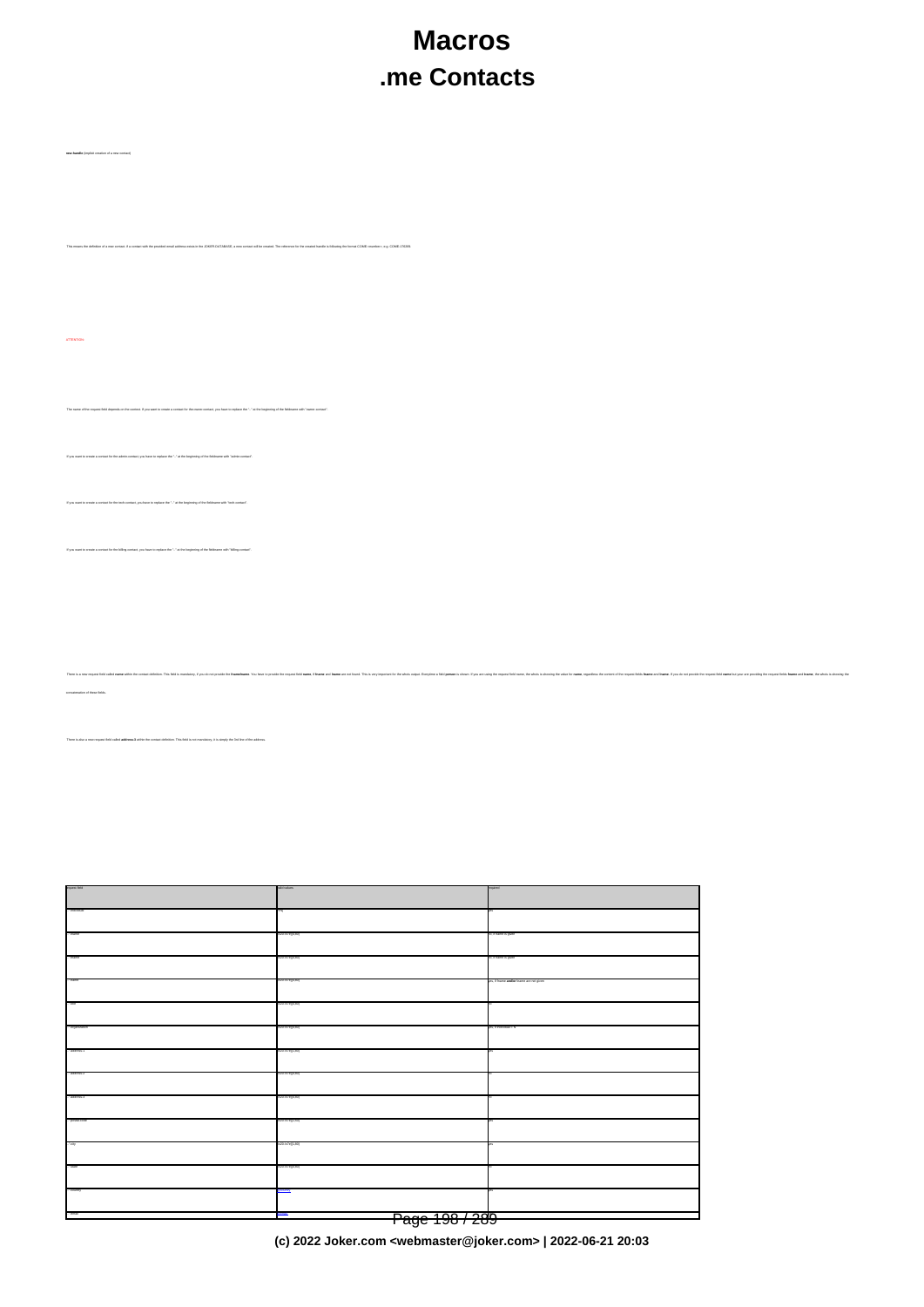| ."-phone | V20-V24(1.50)    |  |
|----------|------------------|--|
| $-500$   | (420-1474(83.50) |  |

The makro as me-as me-as me-as me-as me-as me-as me-as address of the makrotarget. If the referenced contact has to be created with this request, it takes the r

.<br>Keep in mind that contact handles for (.com/.net/.org/.info/.biz/.de)-contacts are not allowed. If you are referencing to a shortcut like hans@nose.net#1, you will get an error.

**An existing contact** (**@mecont** or **@same-as**) (.me only)

Examples:

owner-contact-handle:COME-176269 admin-contact-handle:COME-176229 tech-contact-handle:COME-176269 billing-contact-handle:COME-176269

admin-contact-handle:same-as-owner-contact

tech-contact-handle:same-as-admin-contact

billing-contact-handle:same-as-tech-contact

This means an existing contact handle in the JOKER-DATABASE.

In case you have entered a non-existing contact handle, the system will send you an errormail.

It is also possible to set a reference to a contact definition, which has been made earlier within the current request. To do so, please use the following syntax:

Keywords: new-handle @mecont @same-as admin tech billing owner

Last update: 2008-08-14 11:46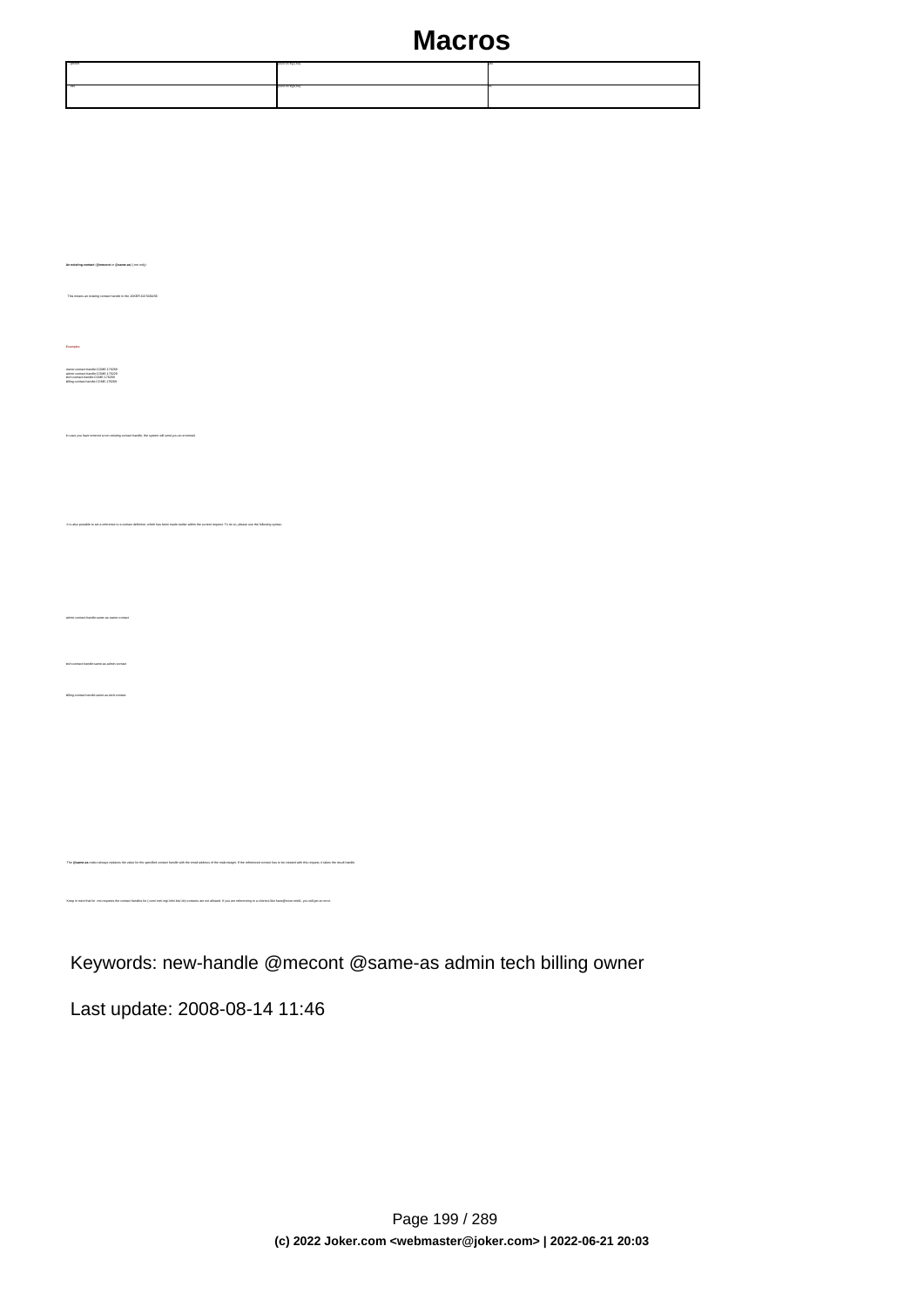# **Macros Create a dns-configuration**

**Introduction** With this request you can create or modify a zonefile at the joker-nameserver. You can add A-Records, CNAME-Records, MX-Records, a nameserice-based Uni-Iowanding and a trame-based Uni-Iowandeg. Modiling the TTL is not possible<br>The format of this request is a little bit different from the other reques **ATTENTION:** You have to change the nameservers for a domain to the nameservers of joker.com first! - a.ns.joker.com - b.ns.joker.com - c.ns.joker.com If you would like to use the joker-nameservice, you will have to use **all** joker-nameservers. It is **not** possible to use the joker-nameservice for primary nameservice only for secondarynameservice only **All** joker-nameservers are configured to deny all zone-fetching requests! do not query foreign nameservers! **Request Fields** Definition of this request request-field values required values walld values was approximately assumed values of the control of the control of the control of the control of the control of the control of the control of the control of the control of t domains0 **@footh** yes are all the contract of the contract of the contract of the contract of the contract of the contract of the contract of the contract of the contract of the contract of the contract of the contract of A @arecord not a more contract to the cord not a second notation of the cord not a more contract to the cord not a second not a second not a second not a second not a second not a second not a second not a second not a sec

CNAME [@cname\\_record](index.php?action=artikel&cat=67&id=397&artlang=en#cname_record) notation and contact and contact and contact and contact and contact and contact and contact and contact and contact and contact and contact and contact and contact and contact and contact and contact a  $MN$  . The cord notation of the cord notation of the cord notation of the cord notation of the cord notation of the cord notation of the cord notation of the cord notation of the cord notation of the cord notation of the c URL CONTINUES AND DESCRIPTION OF THE CONTINUES OF THE CONTINUES OF THE CONTINUES OF THE CONTINUES OF THE CONTINUES OF THE CONTINUES OF THE CONTINUES OF THE CONTINUES OF THE CONTINUES OF THE CONTINUES OF THE CONTINUES OF TH FRAME [@url\\_record](index.php?action=artikel&cat=67&id=397&artlang=en#url_record) not a material notation of the cord notation of the cord notation of the cord notation of the cord notation of the cord notation of the cord notation of the cord notation of the cord notation of the cord

Example 1: **create dns-config** (without url-forwarding and without wildcard-matching)

s<br>subsecte id]

domains0:hansnose.net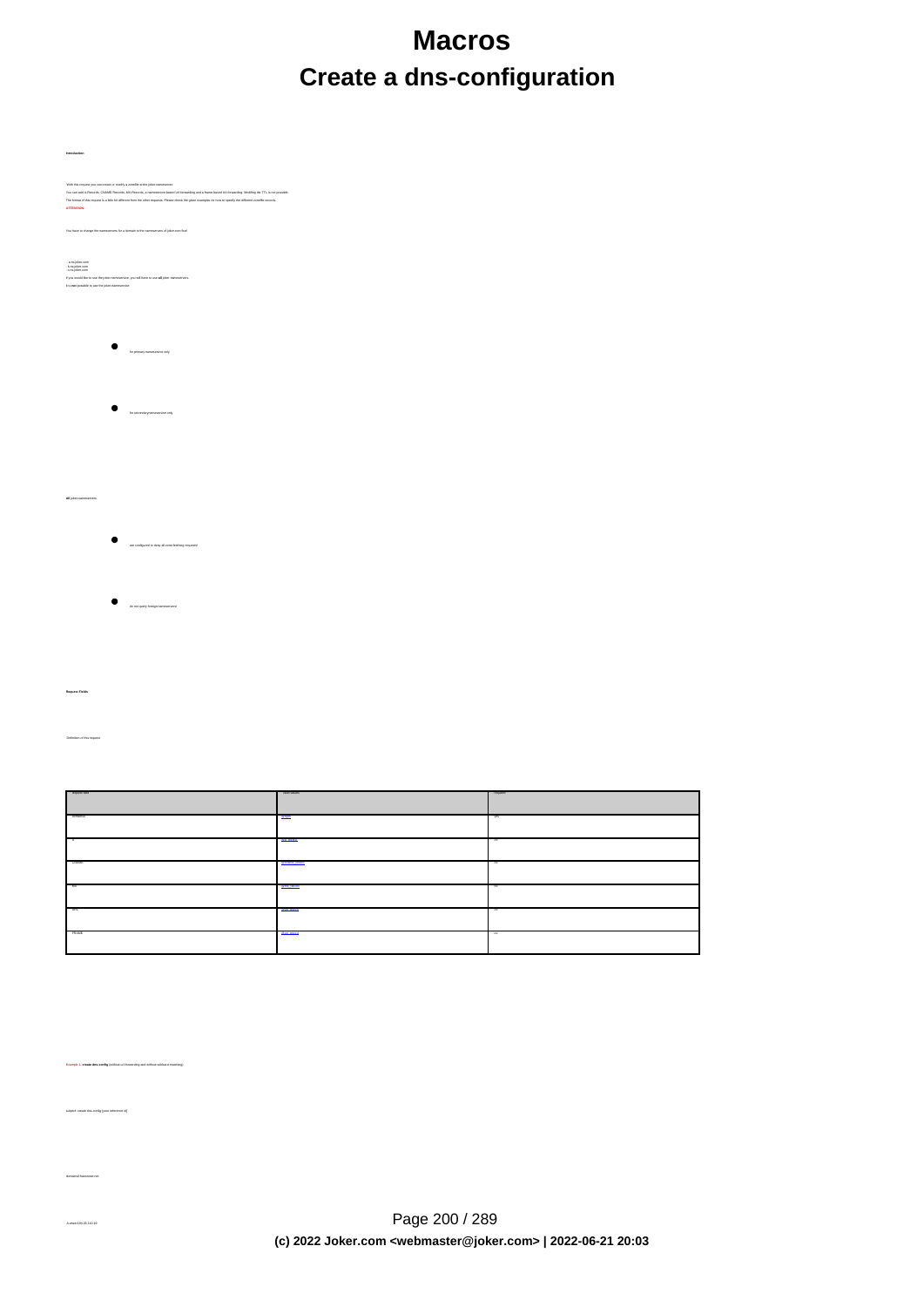# **DNS/URL-Forwarding**

| Amail:194.33.110.19                                                           |  |
|-------------------------------------------------------------------------------|--|
| Amai2:194.33.110.20                                                           |  |
| A 8:194.33.110.10                                                             |  |
| MX:www.hansness.net/Streat.nrw.net                                            |  |
| MX:www.hansnoss.net@cmai2.nrw.net                                             |  |
| $MX \otimes 70$ mal.haranose.net                                              |  |
| MX @:00.mai2.hananose.net                                                     |  |
| CNAME www.2 some other domain com                                             |  |
|                                                                               |  |
| Example 2: create dre-config (with wildcard-matching)                         |  |
| subject: create dra-config [your reference id]                                |  |
| domains0 hananose.net                                                         |  |
| Awww.194.33.110.19                                                            |  |
| $A = 194.33.110.19$                                                           |  |
| A1:194.33.110.20                                                              |  |
|                                                                               |  |
| Example 3: create dra-config (with dra-based uri-forwarding)                  |  |
|                                                                               |  |
| subject create dra-config (your reference $\mathrm{id}$ )                     |  |
| $d$ orraina<br>2 hananose.net                                                 |  |
| Awww.194.33.110.19                                                            |  |
| A 8:194.33.110.19                                                             |  |
| URL:www2.http://www.sone.other.domain.com/index.html                          |  |
| (that means, the un' within the browsector is changing to the terpet address) |  |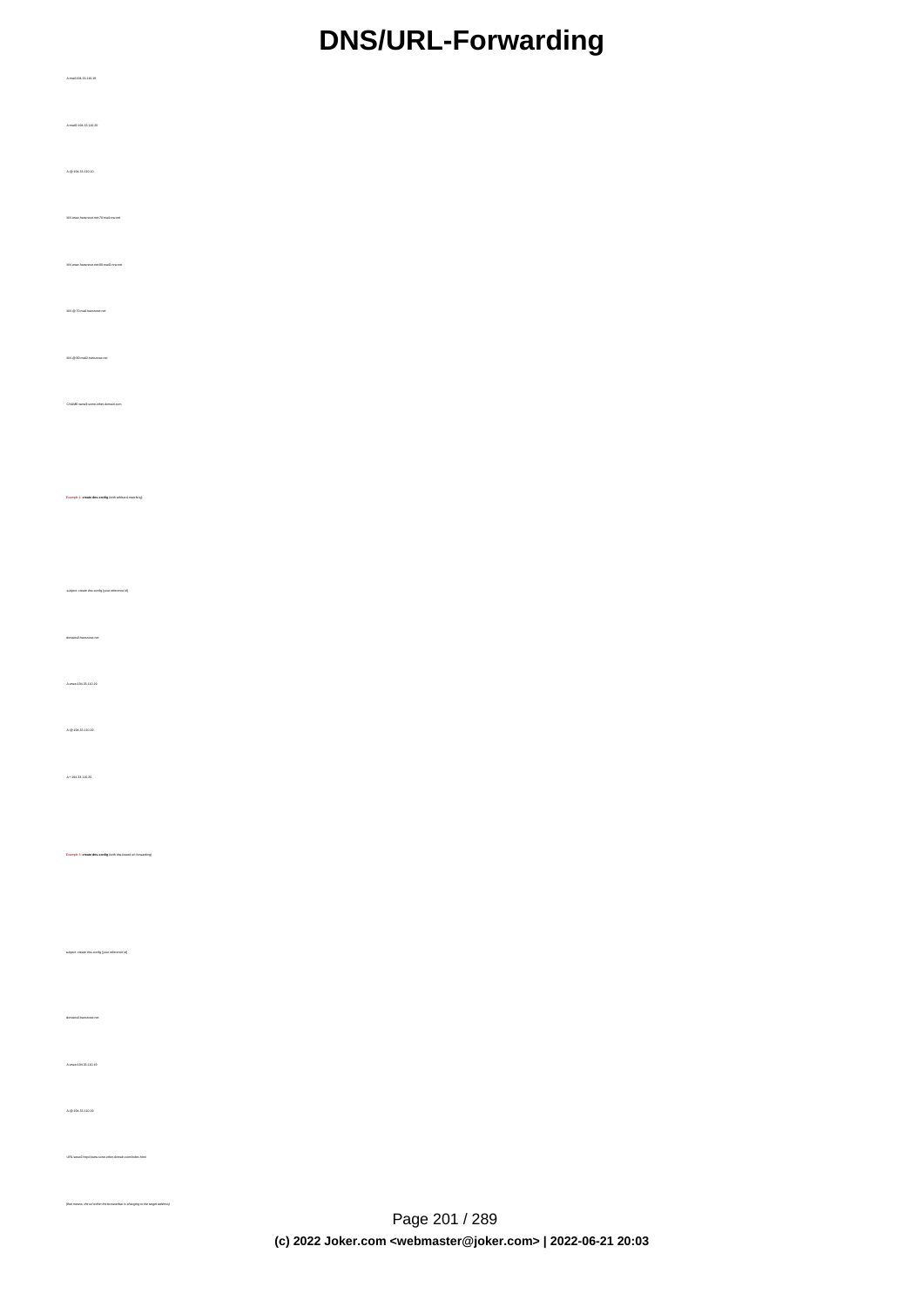# **DNS/URL-Forwarding**

Keywords: nameserver, records, zone, forwarding

Last update: 2011-08-11 15:37

Example 4: **create dns-config** (with frame**-**based url-forwarding)

subject: create dns-config [your reference id]

domains0:hansnose.net

A:www:194.33.110.19

A:@:194.33.110.19

FRAME:www2:http://www.sone.other.domain.com/index.html

(that means, the url within the browserbar is **not** changing to the target address)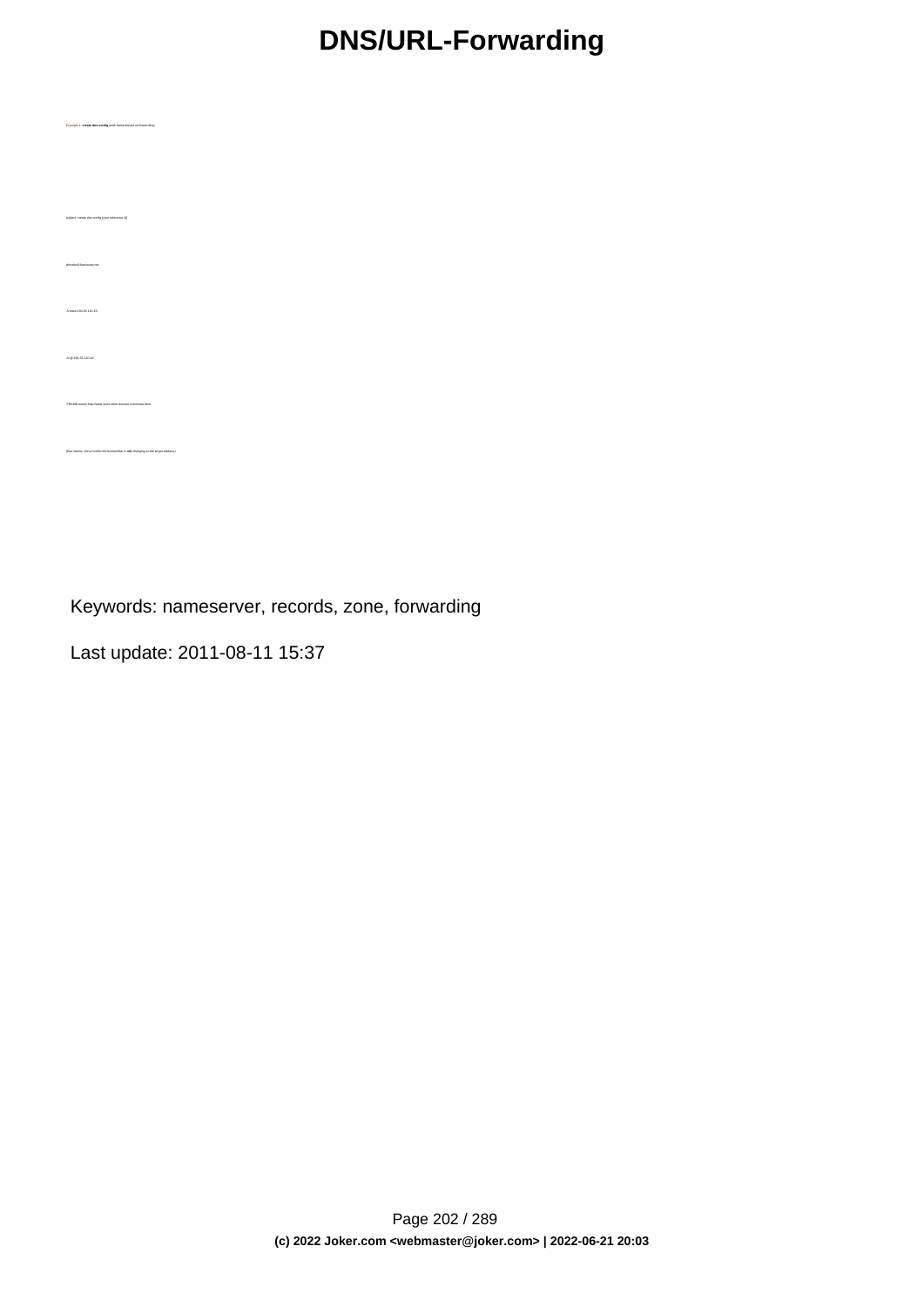# **DNS/URL-Forwarding Delete a dns-configuration**

 **Introduction** wit you can delete a zonefile at the joker-nameser  **Request fields** mailsubject: delete dns-config [your reference id] Definition of this request requested values of the control of the control of the control of the control of the control of the control of the control of the control of the control of the control of the control of the control of the control of the con domains0 [@fqdn](index.php?action=artikel&cat=67&id=395&artlang=en) yesus and westlike the control of the control of the control of the control of the control of the control of the control of the control of the control of the control of the control of the control of the cont

Keywords: nameserver,dns-config,records, forwarding

Last update: 2011-08-11 15:37

Example 1: **delete dns-config**

subject: delete dns-config [your reference id] domains0:hansnose.net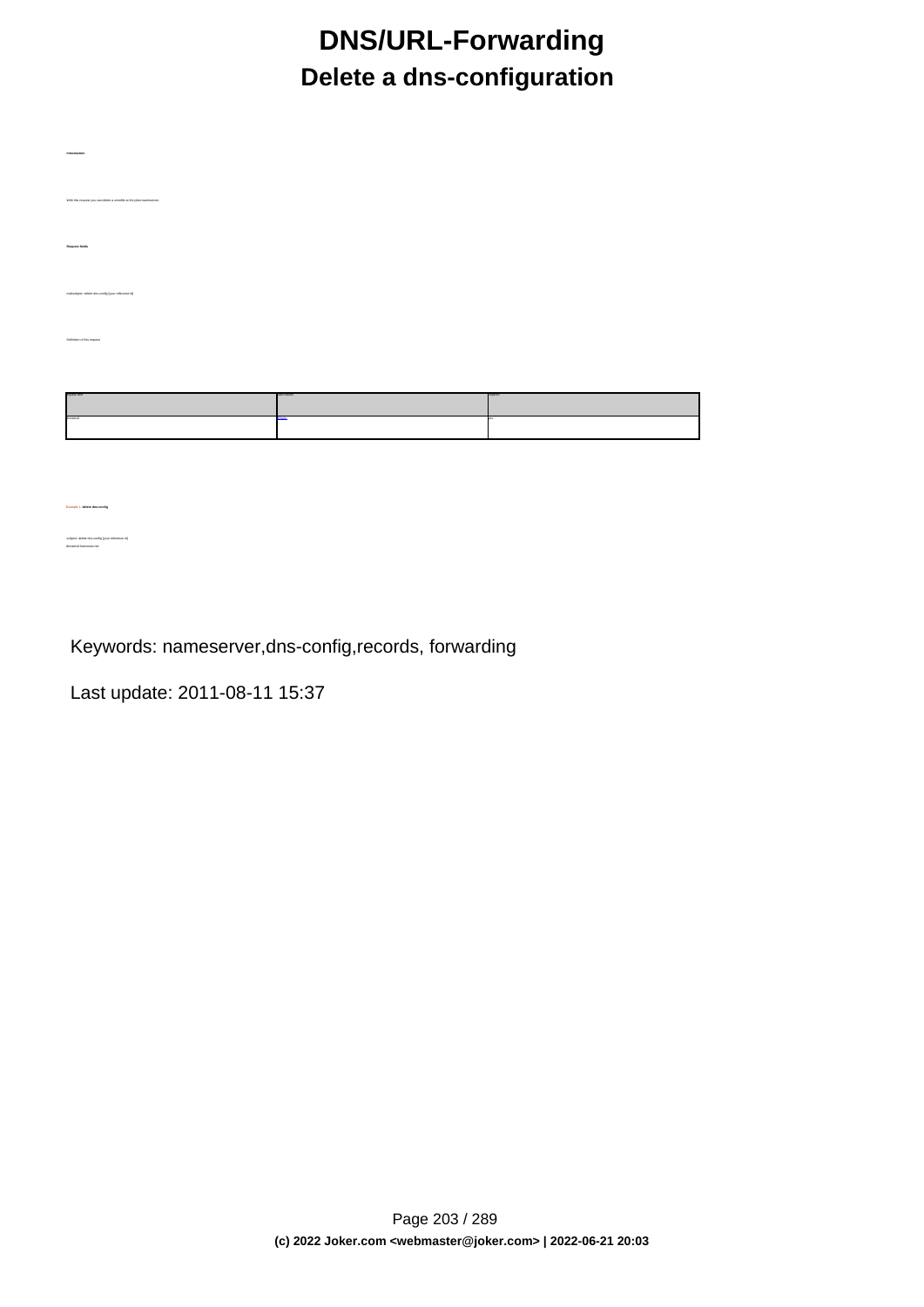# **DNS/URL-Forwarding List a dns-configuration**

| Introduction                                                               |          |  |
|----------------------------------------------------------------------------|----------|--|
| With this request you can get a listing of a current zonellie.             |          |  |
| Request fields                                                             |          |  |
|                                                                            |          |  |
| mailsubject list dns-config [your reference id] definition of this request |          |  |
|                                                                            | anum bir |  |
| ommen                                                                      | 1000     |  |
|                                                                            |          |  |
|                                                                            |          |  |
| Example 1: list dra-config                                                 |          |  |
| subject list dns-config [your reference id]                                |          |  |

Keywords: nameserver,dns-config,records, forwarding

Last update: 2011-08-11 15:38

domains0:hansnose.net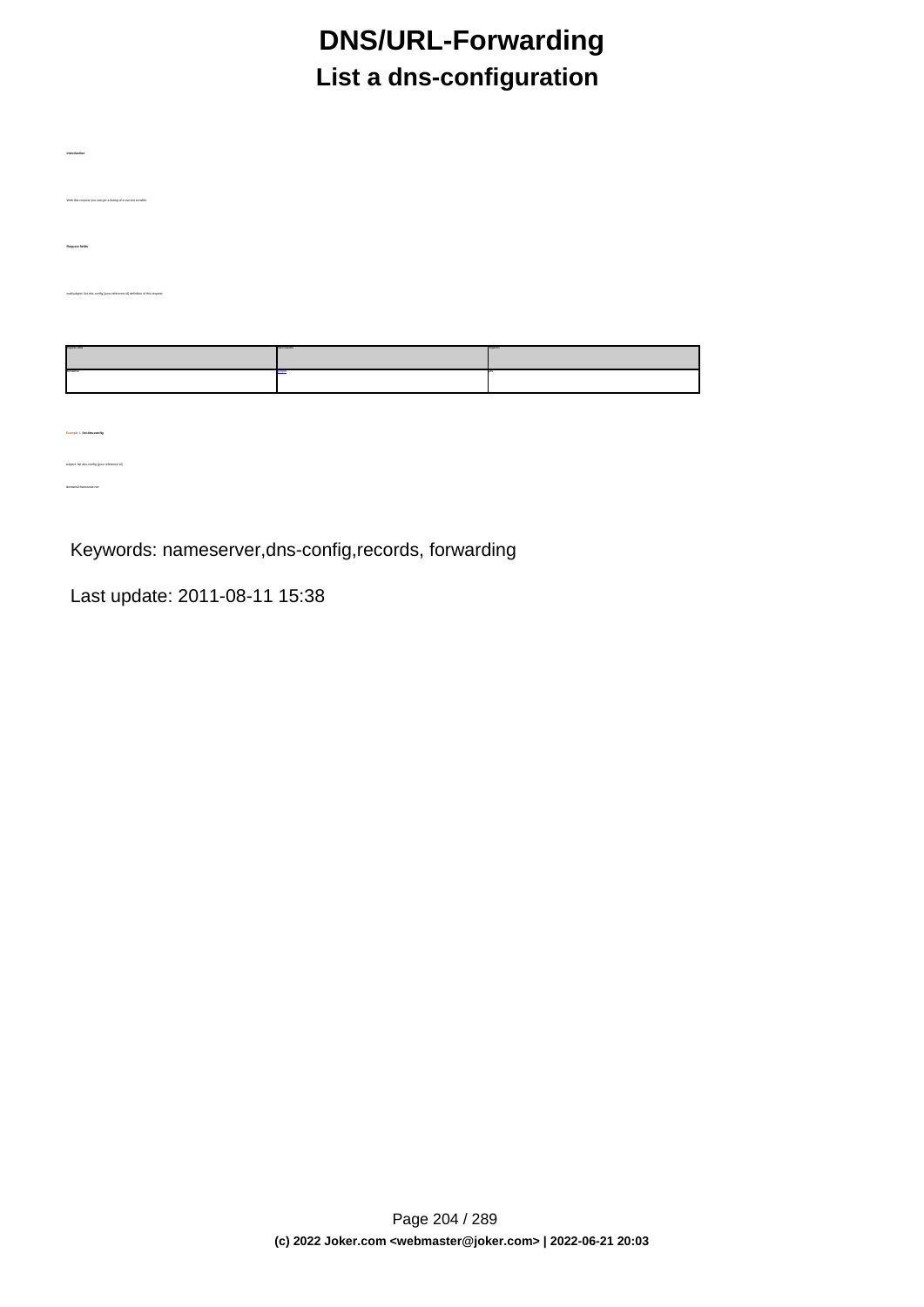# **DNS/URL-Forwarding Create an order**

#### **Introduction**

create <tld>-order

Valid values for <tld>:

- $\bullet$  com
- net
- $\bullet$  org
- info
- biz
- mobi
- name
- $\bullet$  us
- de
- $\bullet$  cn
- eu
- $\bullet$  xxx
- asia
- $em$ e me

With this request you can register one or more domains.

You have to provide the following information within the request:

- $\bullet$  domain name(s),
- owner-contact-handle,
- admin-contact-handle,
- tech-contact-handle,
- billing-contact-handle,
- nameserver information,
- additional services, if required.

You can register up to 501 domains with one request.

If you register more than one domain with a request, all domains registerd with this request will have the same contact and nameserver structure.

There are two new requestfields within this request:

name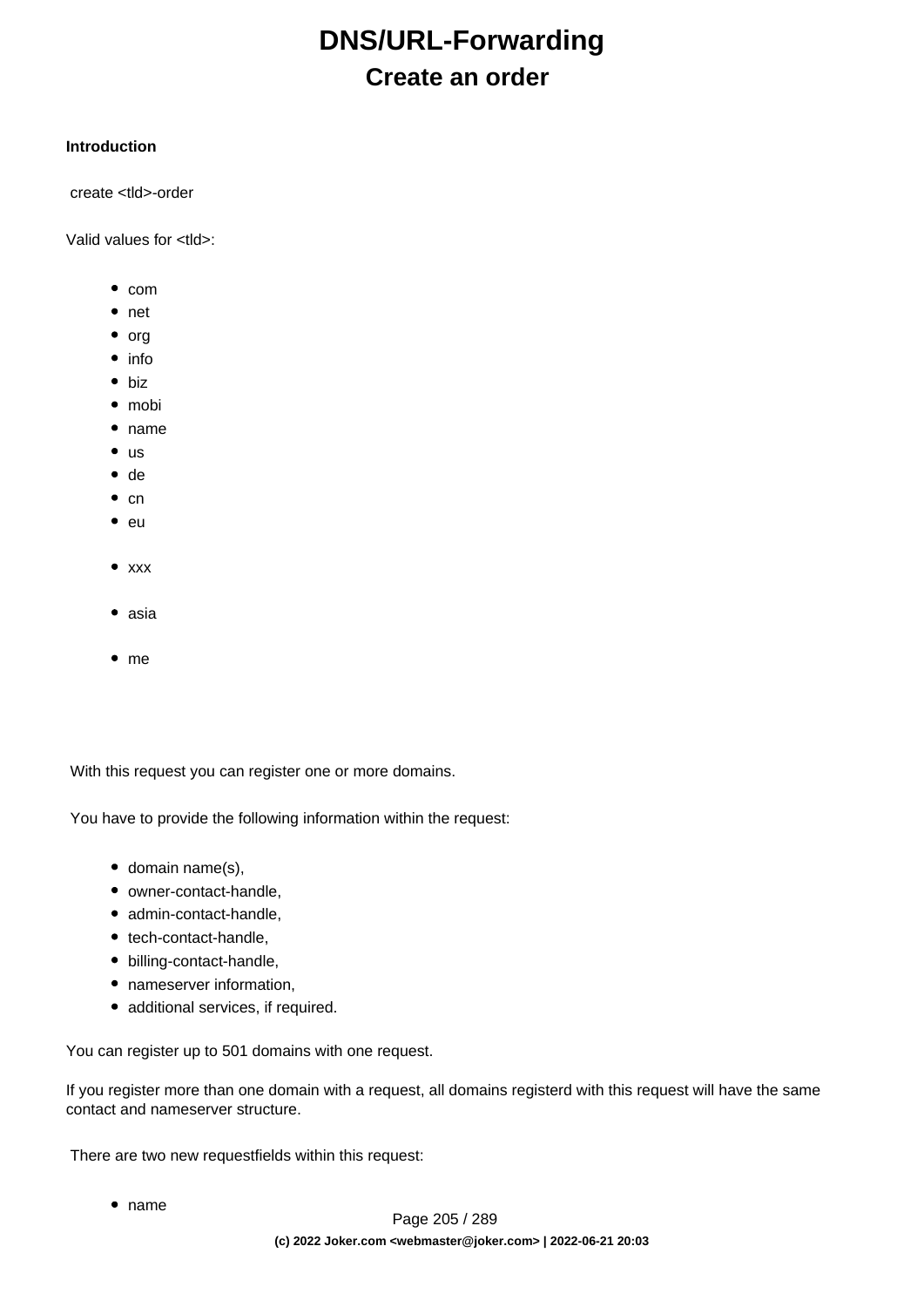• address-3

#### **ATTENTION**

Please, refer to the table for the corresponding contact handles.

| <b>TLD</b> | Contact handle           |  |
|------------|--------------------------|--|
| com        | CCOM- <number></number>  |  |
| net        | CNET- <number></number>  |  |
| org        | CORG- <number></number>  |  |
| info       | C <number>-LRMS</number> |  |
| biz        | CNEU- <number></number>  |  |
| mobi       | COMO- <number></number>  |  |
| name       | CNAM- <number></number>  |  |
| <b>us</b>  | COUS- <number></number>  |  |
| de         | CODE- <number></number>  |  |
| cn         | COCN- <number></number>  |  |
| eu         | C <number></number>      |  |
| me         | COME- <number></number>  |  |
| asia       | COAS- <number></number>  |  |
| <b>XXX</b> | CONX- <number></number>  |  |

#### **Request fields**

mailsubject: create <tld>-order [your reference id]

Definition of this request

| tld  | request field          |                                |                |  |
|------|------------------------|--------------------------------|----------------|--|
|      | domains[0500]          | period                         | language[0500] |  |
| com  | $[a-z0-9-](1,63)$ .com | $\wedge$ ([19] {1}) \$         | @language      |  |
| net  | [a-z0-9-]{1,63}\.net   | $\wedge$ ([19] {1}) \$         |                |  |
| org  | [a-z0-9-]{1,63}\.org   | $\wedge$ ([19] {1}) \$         |                |  |
| info | [a-z0-9-]{1,63}\.info  | $\wedge$ ([19] {1}) \$         |                |  |
| biz  | [a-z0-9][a-z0-9-]{1,6  | ^([19]{1})\$<br>Page 206 / 289 |                |  |

**(c) 2022 Joker.com <webmaster@joker.com> | 2022-06-21 20:03**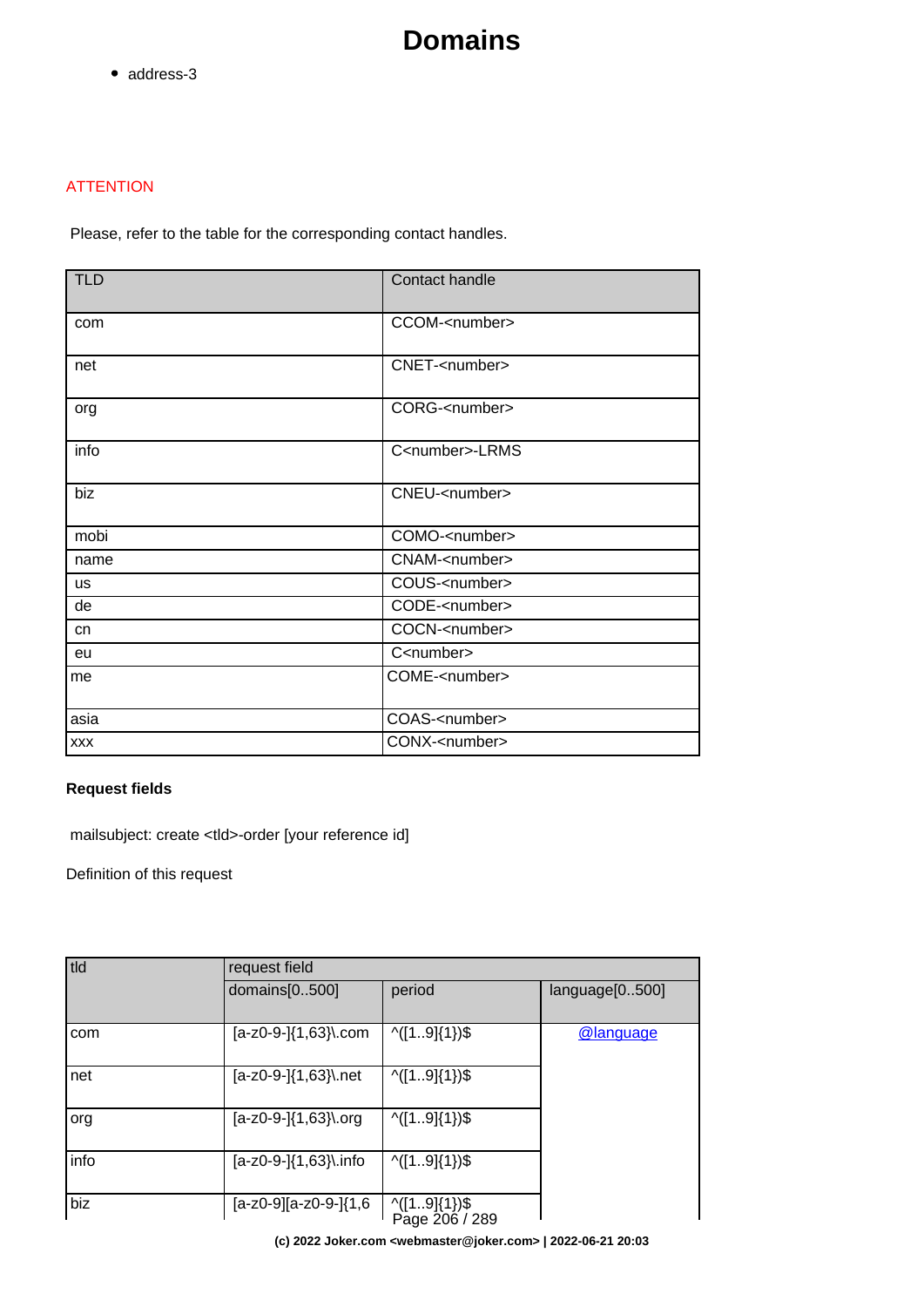|                                                  | 1}[a-z0-9]\.biz                              |                        |                          |
|--------------------------------------------------|----------------------------------------------|------------------------|--------------------------|
| mobi                                             | [a-z0-9-]{1,63}\.mobi                        | $\wedge$ ([19]{1})\$   |                          |
| name                                             | [a-<br>z0-9-]{1,63}\.name                    | $\binom{1}{2.9}(1)$    |                          |
| <b>us</b>                                        | [a-z0-9-]{1,63}\.us                          | $\binom{1}{2.9}(1)$    |                          |
| de                                               | $[a-z0-9-](1,63)$ .de                        | $\wedge$ ([19] {1}) \$ |                          |
| $[a-z0-9][a-z0-9-](1,6)$<br>cn<br>1}[a-z0-9]\.cn |                                              | $\wedge$ ([19] {1}) \$ |                          |
| eu                                               | $[a-z0-9][a-z0-9-](1,6)$<br>1}[a-z0-9]\.eu   | $\wedge$ ([19] {1}) \$ |                          |
| me                                               | $[a-z0-9][a-z0-9-](1,6)$<br>1}[a-z0-9]\.me   | $\binom{1.9}{1.3}$     |                          |
| asia                                             | $[a-z0-9][a-z0-9-](1,61)$<br>}[a-z0-9]\.asia | $\binom{1.9}{1.3}$     |                          |
| <b>XXX</b>                                       | $[a-z0-9][a-z0-9-](1,61)$<br>}[a-z0-9]\.xxx  | ^([19]{1})\$           |                          |
| required                                         | yes                                          | yes                    | no (IDN domains<br>only) |

| tld      | owner-contact-<br>handle | admin-contact-<br>handle | tech-contact-<br>handle | billing-contact-<br>handle |  |
|----------|--------------------------|--------------------------|-------------------------|----------------------------|--|
| com      |                          |                          | @comcont                |                            |  |
| net      |                          |                          | @netcont                |                            |  |
| org      |                          | @orgcont                 |                         |                            |  |
| info     |                          |                          | @infocont               |                            |  |
| biz      |                          | @decont                  |                         |                            |  |
| mobi     |                          | @mobicont                |                         |                            |  |
| name     | @namecont                |                          |                         |                            |  |
| us       | @uscont                  |                          |                         |                            |  |
| de       | @bizcont                 |                          |                         |                            |  |
| cn       | @cncont                  |                          |                         |                            |  |
| eu       | @eucont                  |                          |                         |                            |  |
| me       | @mecont                  |                          |                         |                            |  |
| asia     | @asiacon                 |                          |                         |                            |  |
| required | yes                      |                          |                         |                            |  |

| tld             |            |     |    |  |  | ns1-handle   ns1-handle   ns1-handle   ns1-handle   ns1-handle   ns1-handle |
|-----------------|------------|-----|----|--|--|-----------------------------------------------------------------------------|
|                 |            |     |    |  |  |                                                                             |
| <tld></tld>     | @ns        |     |    |  |  |                                                                             |
| <b>required</b> | <b>ves</b> | ves | no |  |  |                                                                             |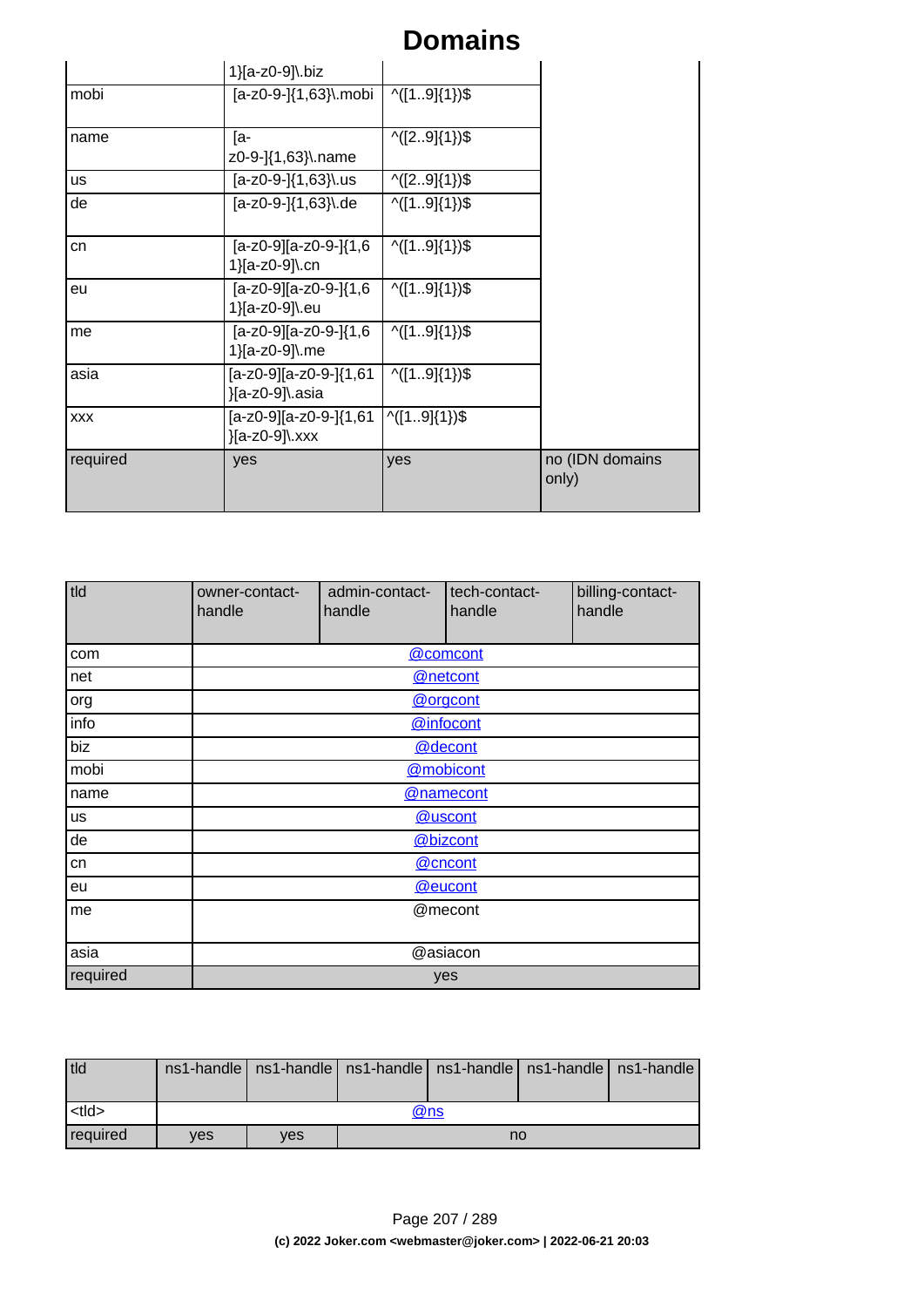#### **.COM order**

 **Example 1:** create com-order with implicit contact-handle-creation of the owner-contact

subject: create com-order [your reference id]

domains0:xn--hans-mller-feb.com language0:AFR domains1:minus-10a.com domains2:minus-10b.com domains3:minus-10c.com domains4:minus-10d.com domains5:minus-10e.com period:2 owner-contact-email:gonzo@nose.net owner-contact-individual:Y owner-contact-fname:gonzo owner-contact-lname:nose owner-contact-address-1:horsefair mews owner-contact-postal-code:4711 owner-contact-city:romsey owner-contact-country:DE owner-contact-phone:44 13383794 504040 admin-contact-handle:same-as-owner-contact tech-contact-handle:same-as-admin-contact billing-contact-handle:CCOM-123 ns1-handle:ns.gonzo.net ns2-handle:ns2.gonzo.net

#### **Example 2:** create com-order with implicit nameserver-creation

subject: create com-order [your reference id]

domains0:minus-109.com domains1:minus-10a.com domains2:minus-10b.com domains3:minus-10c.com domains4:minus-10d.com domains5:minus-10e.com period:2 owner-contact-handle:CCOM-123 admin-contact-handle:same-as-owner-contact tech-contact-handle:same-as-admin-contact billing-contact-handle:CCOM-13323 ns1-domain-name:nsxx1.gonzo.net ns1-ip-address:194.201.101.1 ns2-domain-name:nsxx1.gonzo.net ns2-ip-address:194.201.101.2

**Example 3:** create com-order with implicit contact-handle-creation of all contacts Page 208 / 289 **(c) 2022 Joker.com <webmaster@joker.com> | 2022-06-21 20:03**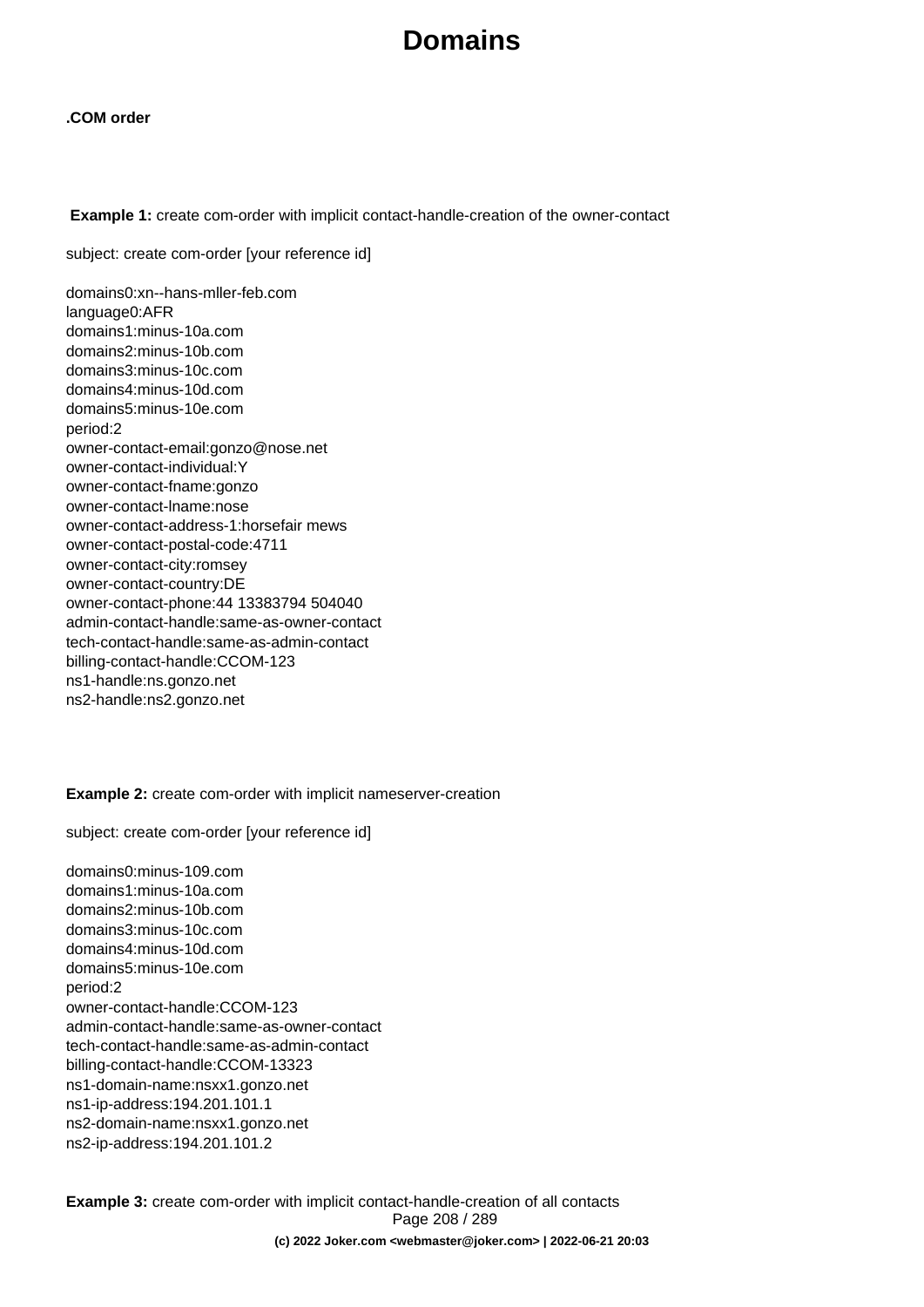subject: create com-order [your reference id]

domains0:minus-109.com domains1:minus-10a.com domains2:minus-10b.com domains3:minus-10c.com domains4:minus-10d.com domains5:minus-10e.com period:2 owner-contact-email:hans@nose.net owner-contact-individual:Y owner-contact-lname:nose owner-contact-fname:hans owner-contact-address-1:horsefair mews owner-contact-city:romsey owner-contact-postal-code:4711 owner-contact-country:DE owner-contact-phone:44 13383794 504040 admin-contact-email:gonzo@nose.net admin-contact-individual:Y admin-contact-fname:gonzo admin-contact-lname:nose admin-contact-address-1:horsefair mews admin-contact-city:romsey admin-contact-postal-code:4711 admin-contact-country:DE admin-contact-phone:44 13383794 504040 tech-contact-email:willi@nose.net tech-contact-individual:Y tech-contact-fname:willi tech-contact-lname:nose tech-contact-address-1:horsefair mews tech-contact-city:romsey tech-contact-postal-code:4711 tech-contact-country:DE tech-contact-phone:44 13383794 504040 billing-contact-email:isp@greatone.net billing-contact-individual:Y billing-contact-fname:gonzo billing-contact-lname:nose billing-contact-address-1:Melrose Plase billing-contact-postal-code:4711 billing-contact-city:romsey billing-contact-country:DE billing-contact-phone:44 13383794 504040 ns1-domain-name:nsxx1.gonzo.net ns1-ip-address:194.201.101.1 ns2-domain-name:nsxx1.gonzo.net ns2-ip-address:194.201.101.2

**.NET order**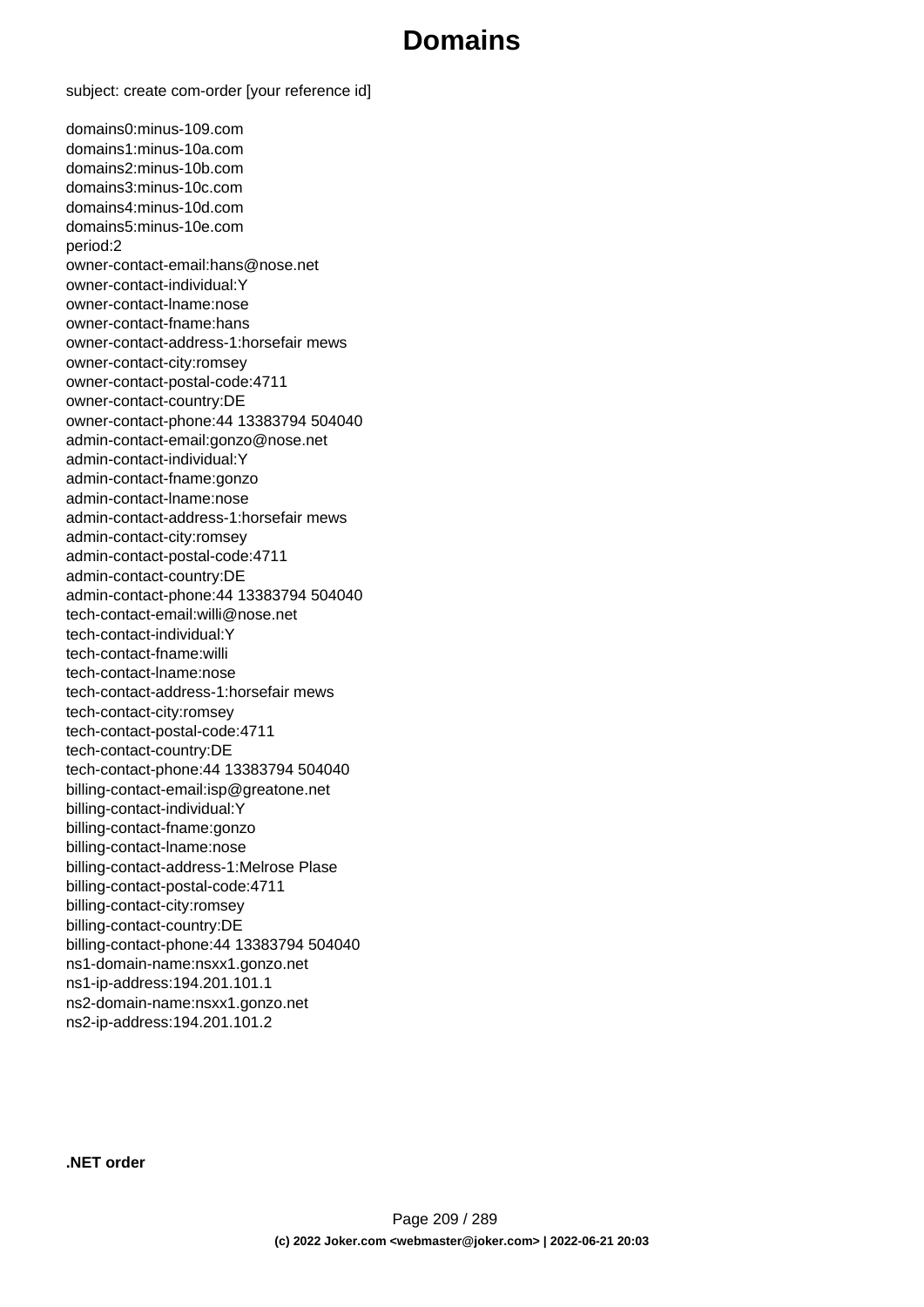**Example 1:** create net-order with implicit contact-handle-creation of the owner-contact

subject: create net-order [your reference id]

domains0:xn--hans-mller-feb.net language0:AFR domains1:minus-10a.net domains2:minus-10b.net domains3:minus-10c.net domains4:minus-10d.net domains5:minus-10e.net period:2 owner-contact-email:gonzo@nose.net owner-contact-individual:Y owner-contact-fname:gonzo owner-contact-lname:nose owner-contact-address-1:horsefair mews owner-contact-postal-code:4711 owner-contact-city:romsey owner-contact-country:DE owner-contact-phone:44 13383794 504040 admin-contact-handle:same-as-owner-contact tech-contact-handle:same-as-admin-contact billing-contact-handle:CCOM-123 ns1-handle:ns.gonzo.net ns2-handle:ns2.gonzo.net

**Example 2:** create net-order with implicit nameserver-creation

subject: create net-order [your reference id]

domains0:minus-109.net domains1:minus-10a.net domains2:minus-10b.net domains3:minus-10c.net domains4:minus-10d.net domains5:minus-10e.net period:2 owner-contact-handle:CCOM-123 admin-contact-handle:same-as-owner-contact tech-contact-handle:same-as-admin-contact billing-contact-handle:CCOM-13323 ns1-domain-name:nsxx1.gonzo.net ns1-ip-address:194.201.101.1 ns2-domain-name:nsxx1.gonzo.net ns2-ip-address:194.201.101.2

**Example 3:** create net-order with implicit contact-handle-creation of all contacts

subject: create net-order [your reference id]

domains0:minus-109.net domains1:minus-10a.net domains2:minus-10b.net domains3:minus-10c.net

Page 210 / 289 **(c) 2022 Joker.com <webmaster@joker.com> | 2022-06-21 20:03**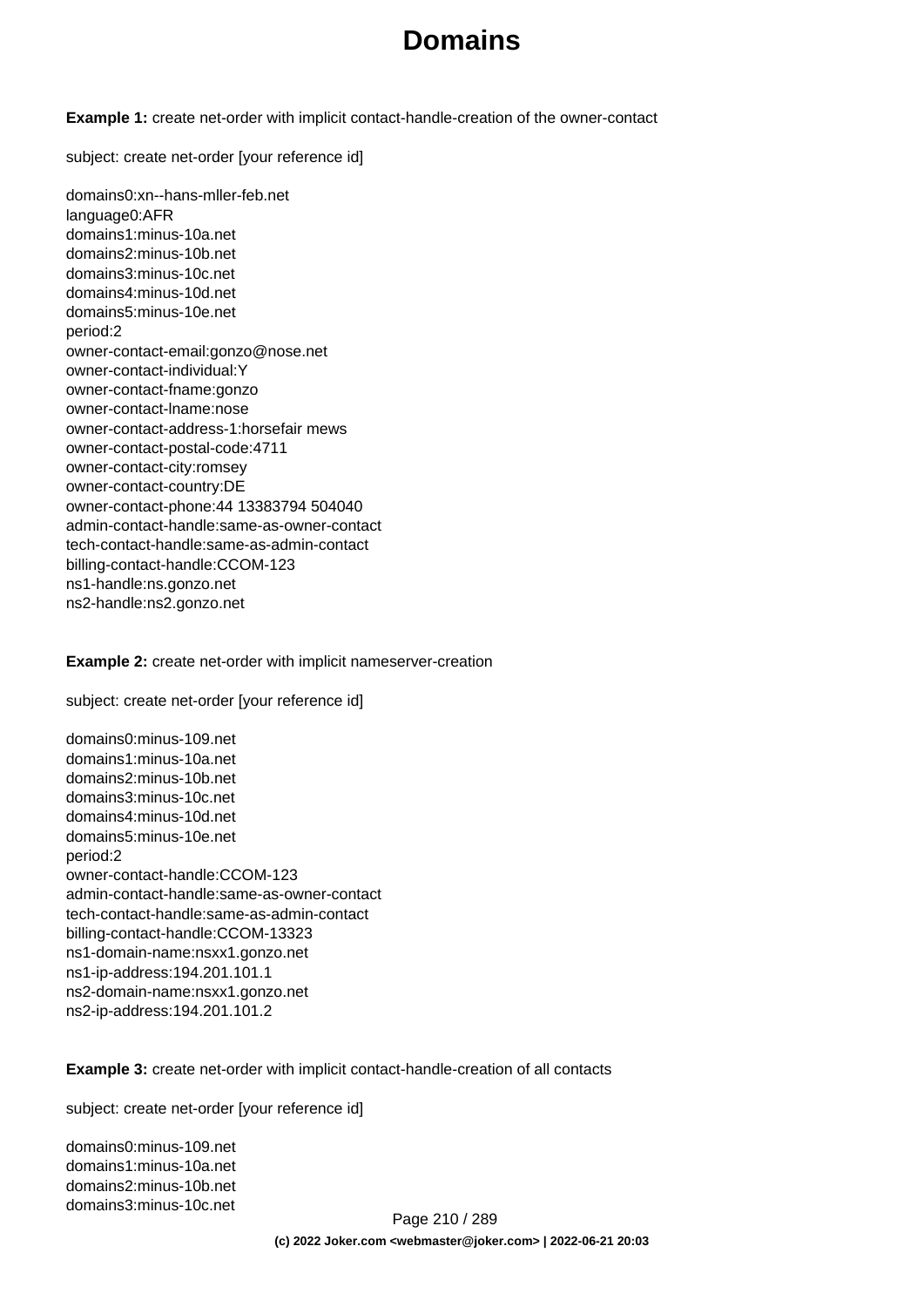domains4:minus-10d.net domains5:minus-10e.net period:2 owner-contact-email:hans@nose.net owner-contact-individual:Y owner-contact-lname:nose owner-contact-fname:hans owner-contact-address-1:horsefair mews owner-contact-city:romsey owner-contact-postal-code:4711 owner-contact-country:DE owner-contact-phone:44 13383794 504040 admin-contact-email:gonzo@nose.net admin-contact-individual:Y admin-contact-fname:gonzo admin-contact-lname:nose admin-contact-address-1:horsefair mews admin-contact-city:romsey admin-contact-postal-code:4711 admin-contact-country:DE admin-contact-phone:44 13383794 504040 tech-contact-email:willi@nose.net tech-contact-individual:Y tech-contact-fname:willi tech-contact-lname:nose tech-contact-address-1:horsefair mews tech-contact-city:romsey tech-contact-postal-code:4711 tech-contact-country:DE tech-contact-phone:44 13383794 504040 billing-contact-email:isp@greatone.net billing-contact-individual:Y billing-contact-fname:gonzo billing-contact-lname:nose billing-contact-address-1:Melrose Plase billing-contact-postal-code:4711 billing-contact-city:romsey billing-contact-country:DE billing-contact-phone:44 13383794 504040 ns1-domain-name:nsxx1.gonzo.net ns1-ip-address:194.201.101.1 ns2-domain-name:nsxx1.gonzo.net ns2-ip-address:194.201.101.2

**.ORG order** 

**Example 1:** create org-order with implicit contact-handle-creation of the owner-contact

subject: create org-order [your reference id]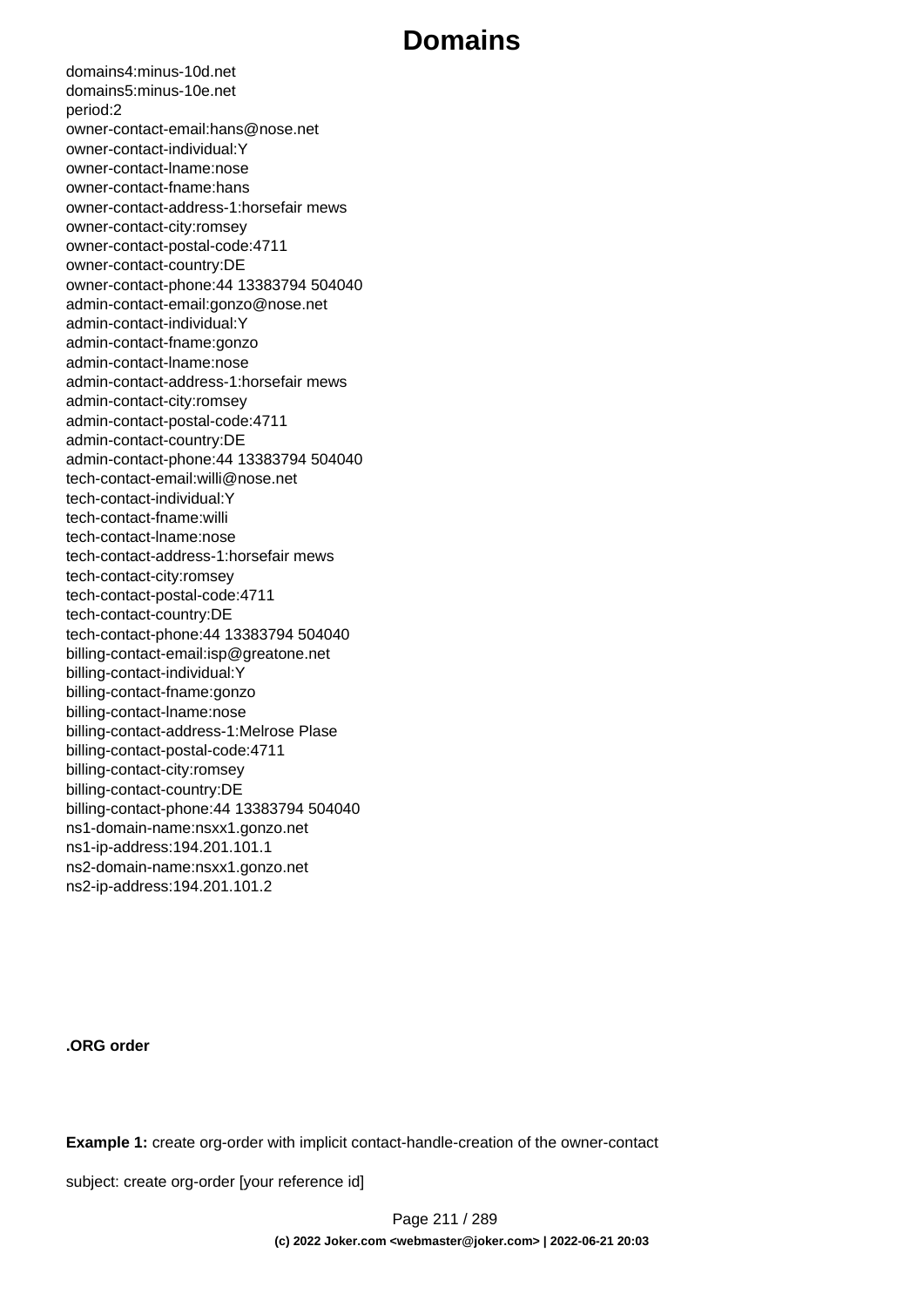domains0:xn--hans-mller-feb.org language0:AFR domains1:minus-10a.org domains2:minus-10b.org domains3:minus-10c.org domains4:minus-10d.org domains5:minus-10e.org period:2 owner-contact-email:gonzo@nose.net owner-contact-individual:Y owner-contact-fname:gonzo owner-contact-lname:nose owner-contact-address-1:horsefair mews owner-contact-postal-code:4711 owner-contact-city:romsey owner-contact-country:DE owner-contact-phone:44 13383794 504040 admin-contact-handle:same-as-owner-contact tech-contact-handle:same-as-admin-contact billing-contact-handle:CORG-123 ns1-handle:ns.gonzo.net ns2-handle:ns2.gonzo.net

**Example 2:** create org-order with implicit nameserver-creation

subject: create org-order [your reference id]

domains0:minus-109.org domains1:minus-10a.org domains2:minus-10b.org domains3:minus-10c.org domains4:minus-10d.org domains5:minus-10e.org period:2 owner-contact-handle:CORG-123 admin-contact-handle:same-as-owner-contact tech-contact-handle:same-as-admin-contact billing-contact-handle:CORG-13323 ns1-domain-name:nsxx1.gonzo.net ns1-ip-address:194.201.101.1 ns2-domain-name:nsxx1.gonzo.net ns2-ip-address:194.201.101.2

**Example 3:** create org-order with implicit contact-handle-creation of all contacts

subject: create org-order [your reference id]

domains0:minus-109.org domains1:minus-10a.org domains2:minus-10b.org domains3:minus-10c.org domains4:minus-10d.org domains5:minus-10e.org period:2 owner-contact-email:hans@nose.net owner-contact-individual:Y owner-contact-lname:nose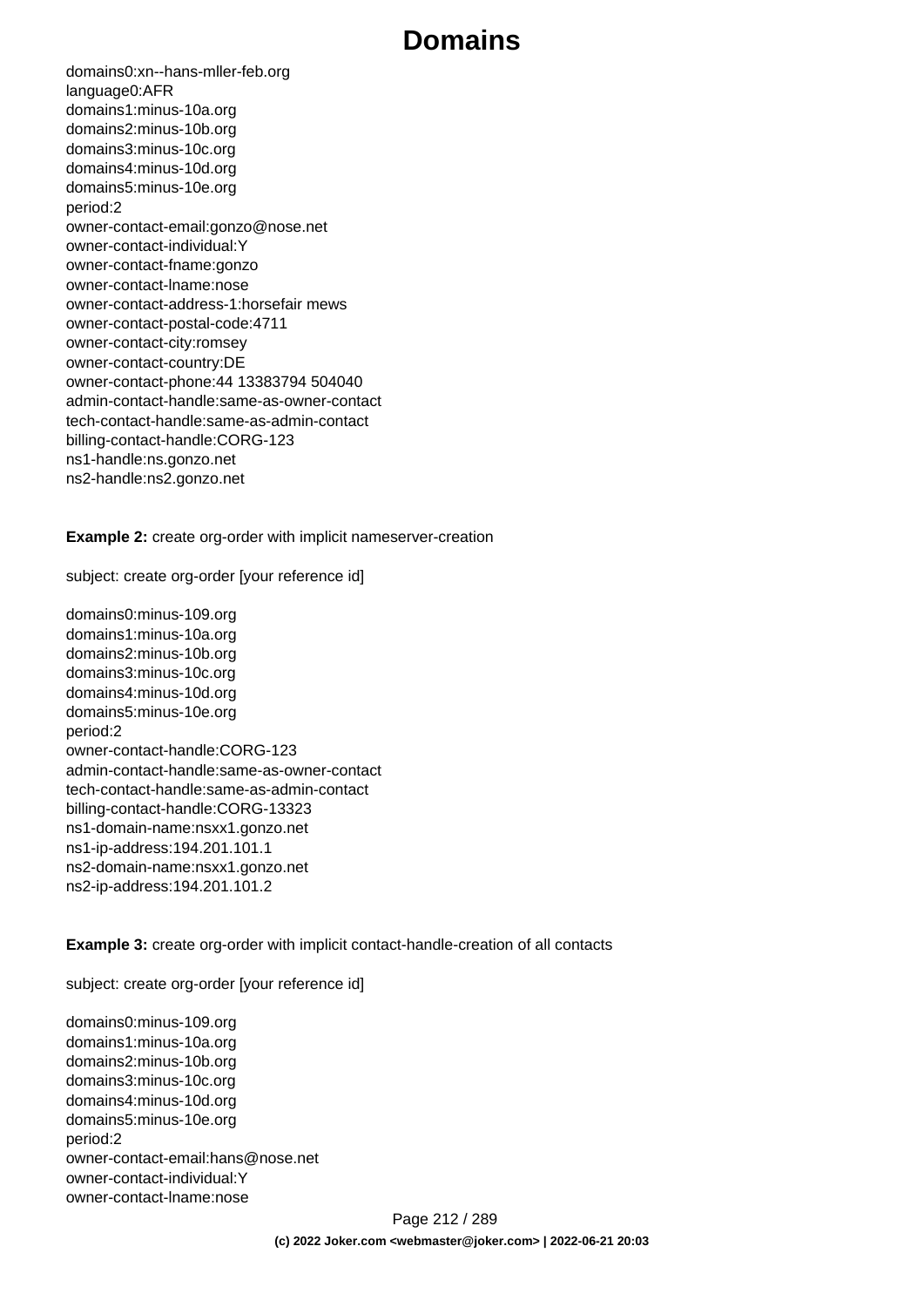owner-contact-fname:hans owner-contact-address-1:horsefair mews owner-contact-city:romsey owner-contact-postal-code:4711 owner-contact-country:DE owner-contact-phone:44 13383794 504040 admin-contact-email:gonzo@nose.net admin-contact-individual:Y admin-contact-fname:gonzo admin-contact-lname:nose admin-contact-address-1:horsefair mews admin-contact-city:romsey admin-contact-postal-code:4711 admin-contact-country:DE admin-contact-phone:44 13383794 504040 tech-contact-email:willi@nose.net tech-contact-individual:Y tech-contact-fname:willi tech-contact-lname:nose tech-contact-address-1:horsefair mews tech-contact-city:romsey tech-contact-postal-code:4711 tech-contact-country:DE tech-contact-phone:44 13383794 504040 billing-contact-email:isp@greatone.net billing-contact-individual:Y billing-contact-fname:gonzo billing-contact-lname:nose billing-contact-address-1:Melrose Plase billing-contact-postal-code:4711 billing-contact-city:romsey billing-contact-country:DE billing-contact-phone:44 13383794 504040 ns1-domain-name:nsxx1.gonzo.net ns1-ip-address:194.201.101.1 ns2-domain-name:nsxx1.gonzo.net ns2-ip-address:194.201.101.2

#### **.INFO order**

**Example 1:** create info-order with implicit contact-handle-creation of the owner-contact

subject: create info-order [your reference id]

domains0:xn--hans-mller-feb.info language0:AFR domains1:minus-10a.info domains2:minus-10b.info domains3:minus-10c.info domains4:minus-10d.info domains5:minus-10e.info period:2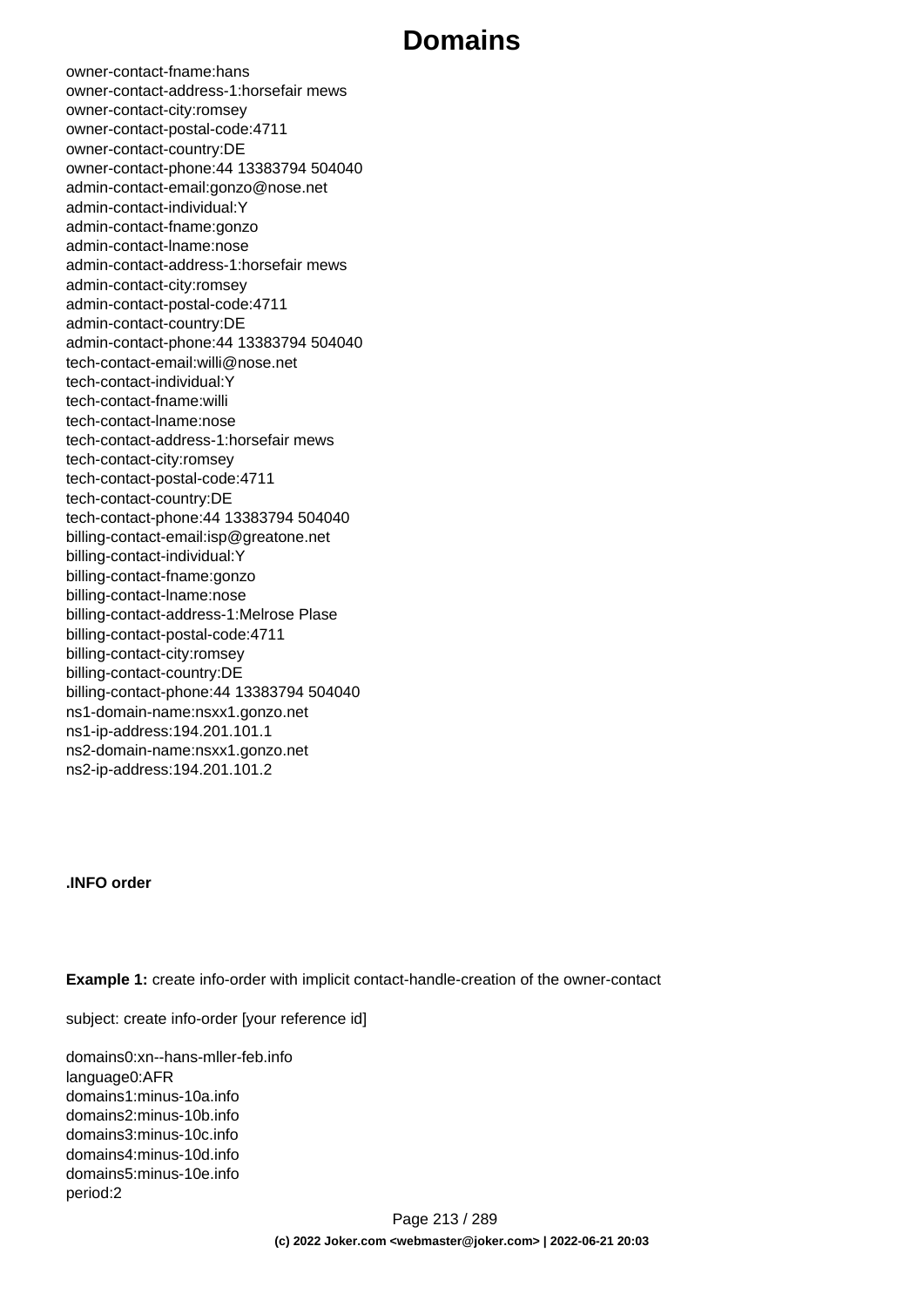owner-contact-email:gonzo@nose.net owner-contact-individual:Y owner-contact-fname:gonzo owner-contact-lname:nose owner-contact-address-1:horsefair mews owner-contact-postal-code:4711 owner-contact-city:romsey owner-contact-country:DE owner-contact-phone:44 13383794 504040 admin-contact-handle:same-as-owner-contact tech-contact-handle:same-as-admin-contact billing-contact-handle:C282828-LRMS ns1-handle:ns.gonzo.net ns2-handle:ns2.gonzo.net

#### **Example 2:** create info-order with implicit nameserver-creation

subject: create info-order [your reference id]

domains0:minus-109.info domains1:minus-10a.info domains2:minus-10b.info domains3:minus-10c.info domains4:minus-10d.info domains5:minus-10e.info period:2 owner-contact-handle:C176269-LRMS admin-contact-handle:same-as-owner-contact tech-contact-handle:same-as-admin-contact billing-contact-handle:C176219-LRMS ns1-domain-name:nsxx1.gonzo.net ns1-ip-address:194.201.101.1 ns2-domain-name:nsxx1.gonzo.net ns2-ip-address:194.201.101.2

**Example 3:** create info-order with implicit contact-handle-creation of all contacts

subject: create info-order [your reference id]

domains0:minus-109.info domains1:minus-10a.info domains2:minus-10b.info domains3:minus-10c.info domains4:minus-10d.info domains5:minus-10e.info period:2 owner-contact-email:hans@nose.net owner-contact-individual:Y owner-contact-lname:nose owner-contact-fname:hans owner-contact-address-1:horsefair mews owner-contact-city:romsey owner-contact-postal-code:4711 owner-contact-country:DE owner-contact-phone:44 13383794 504040 admin-contact-email:gonzo@nose.net admin-contact-individual:Y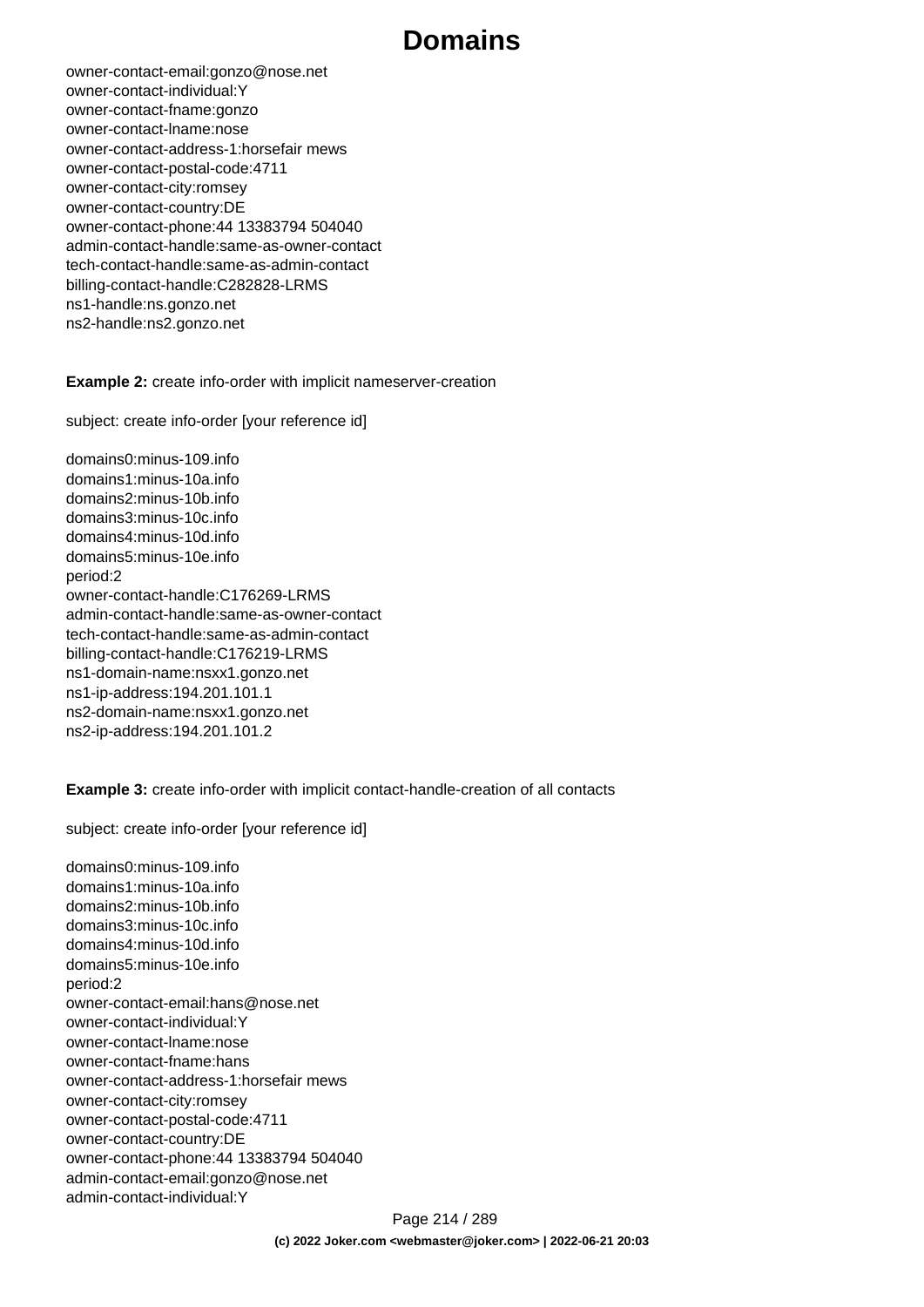admin-contact-fname:gonzo admin-contact-lname:nose admin-contact-address-1:horsefair mews admin-contact-city:romsey admin-contact-postal-code:4711 admin-contact-country:DE admin-contact-phone:44 13383794 504040 tech-contact-email:willi@nose.net tech-contact-individual:Y tech-contact-fname:willi tech-contact-lname:nose tech-contact-address-1:horsefair mews tech-contact-city:romsey tech-contact-postal-code:4711 tech-contact-country:DE tech-contact-phone:44 13383794 504040 billing-contact-email:isp@greatone.net billing-contact-individual:Y billing-contact-fname:gonzo billing-contact-lname:nose billing-contact-address-1:Melrose Plase billing-contact-postal-code:4711 billing-contact-city:romsey billing-contact-country:DE billing-contact-phone:44 13383794 504040 ns1-domain-name:nsxx1.gonzo.net ns1-ip-address:194.201.101.1 ns2-domain-name:nsxx1.gonzo.net ns2-ip-address:194.201.101.2

#### **.BIZ order**

**Example 1:** create biz-order with implicit contact-handle-creation of the owner-contact

domains0:xn--hans-mller-feb.biz language0:AFR domains1:minus-10a.biz domains2:minus-10b.biz domains3:minus-10c.biz domains4:minus-10d.biz domains5:minus-10e.biz period:2 owner-contact-email:hans@nose.net owner-contact-individual:Y owner-contact-lname:nose owner-contact-fname:hans owner-contact-address-1:horsefair mews owner-contact-city:romsey owner-contact-postal-code:4711 owner-contact-country:DE owner-contact-phone:44 13383794 504040 admin-contact-email:gonzo@nose.net admin-contact-individual:Y admin-contact-fname:gonzo Page 215 / 289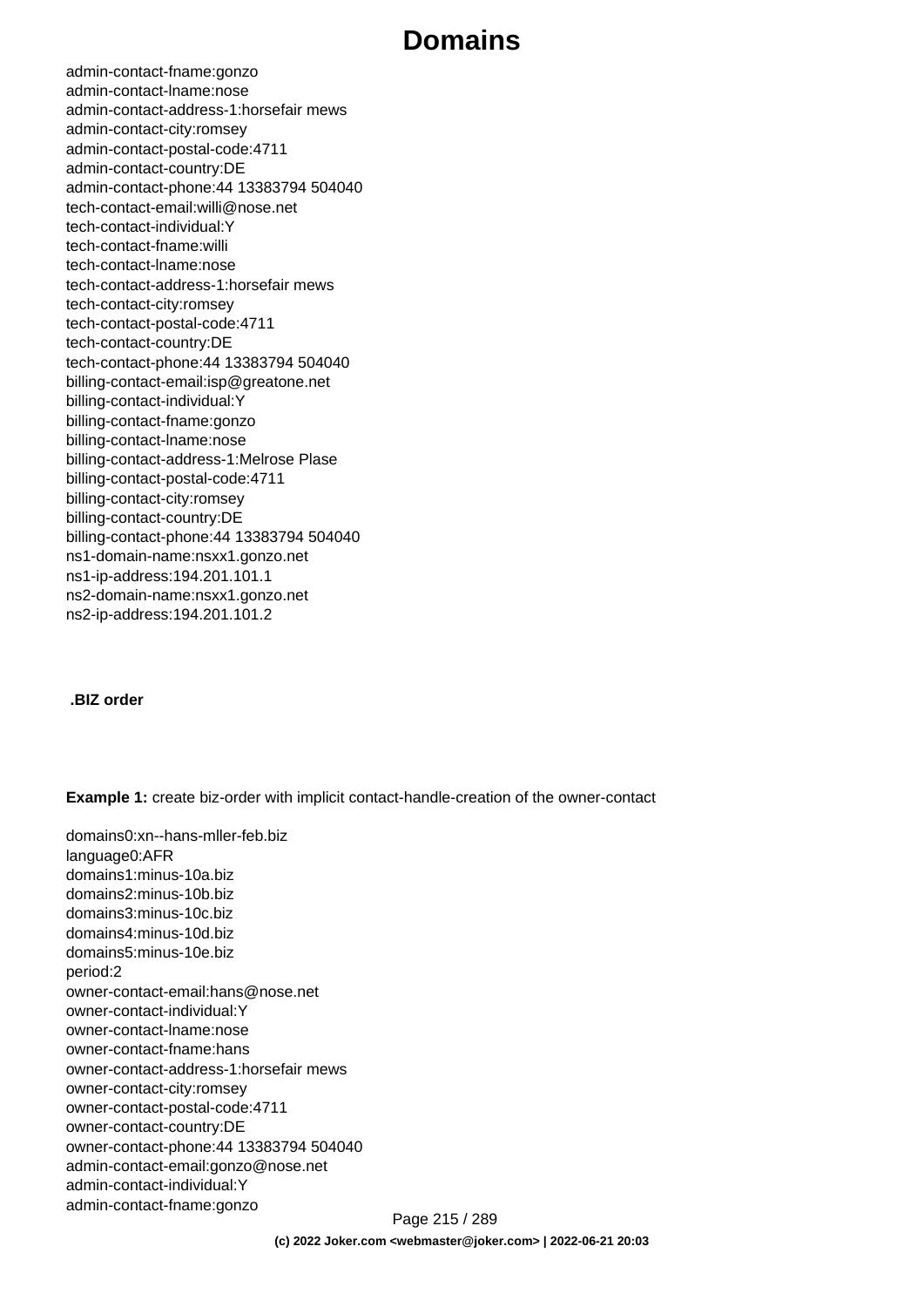admin-contact-lname:nose admin-contact-address-1:horsefair mews admin-contact-city:romsey admin-contact-postal-code:4711 admin-contact-country:DE admin-contact-phone:44 13383794 504040 tech-contact-email:willi@nose.net tech-contact-individual:Y tech-contact-fname:willi tech-contact-lname:nose tech-contact-address-1:horsefair mews tech-contact-city:romsey tech-contact-postal-code:4711 tech-contact-country:DE tech-contact-phone:44 13383794 504040 billing-contact-email:isp@greatone.net billing-contact-individual:Y billing-contact-fname:gonzo billing-contact-lname:nose billing-contact-address-1:Melrose Plase billing-contact-postal-code:4711 billing-contact-city:romsey billing-contact-country:DE billing-contact-phone:44 13383794 504040 ns1-domain-name:nsxx1.gonzo.net ns1-ip-address:194.201.101.1 ns2-domain-name:nsxx1.gonzo.net ns2-ip-address:194.201.101.2

**Example 2:** create biz-order with implicit nameserver-creation

subject: create biz-order [your reference id]

domains0:minus-109.biz domains1:minus-10a.biz domains2:minus-10b.biz domains3:minus-10c.biz domains4:minus-10d.biz domains5:minus-10e.biz period:2 owner-contact-handle:CNEU-123 admin-contact-handle:CNEU-124 tech-contact-handle:CNEU-125 billing-contact-handle:CNEU-126 ns1-domain-name:nsxx1.gonzo.net ns1-ip-address:194.201.101.1 ns2-domain-name:nsxx1.gonzo.net ns2-ip-address:194.201.101.2

**Example 3:** create biz-order with implicit contact-handle-creation of all contacts

subject: create biz-order [your reference id]

domains0:minus-109.biz domains1:minus-10a.biz domains2:minus-10b.biz domains3:minus-10c.biz

> Page 216 / 289 **(c) 2022 Joker.com <webmaster@joker.com> | 2022-06-21 20:03**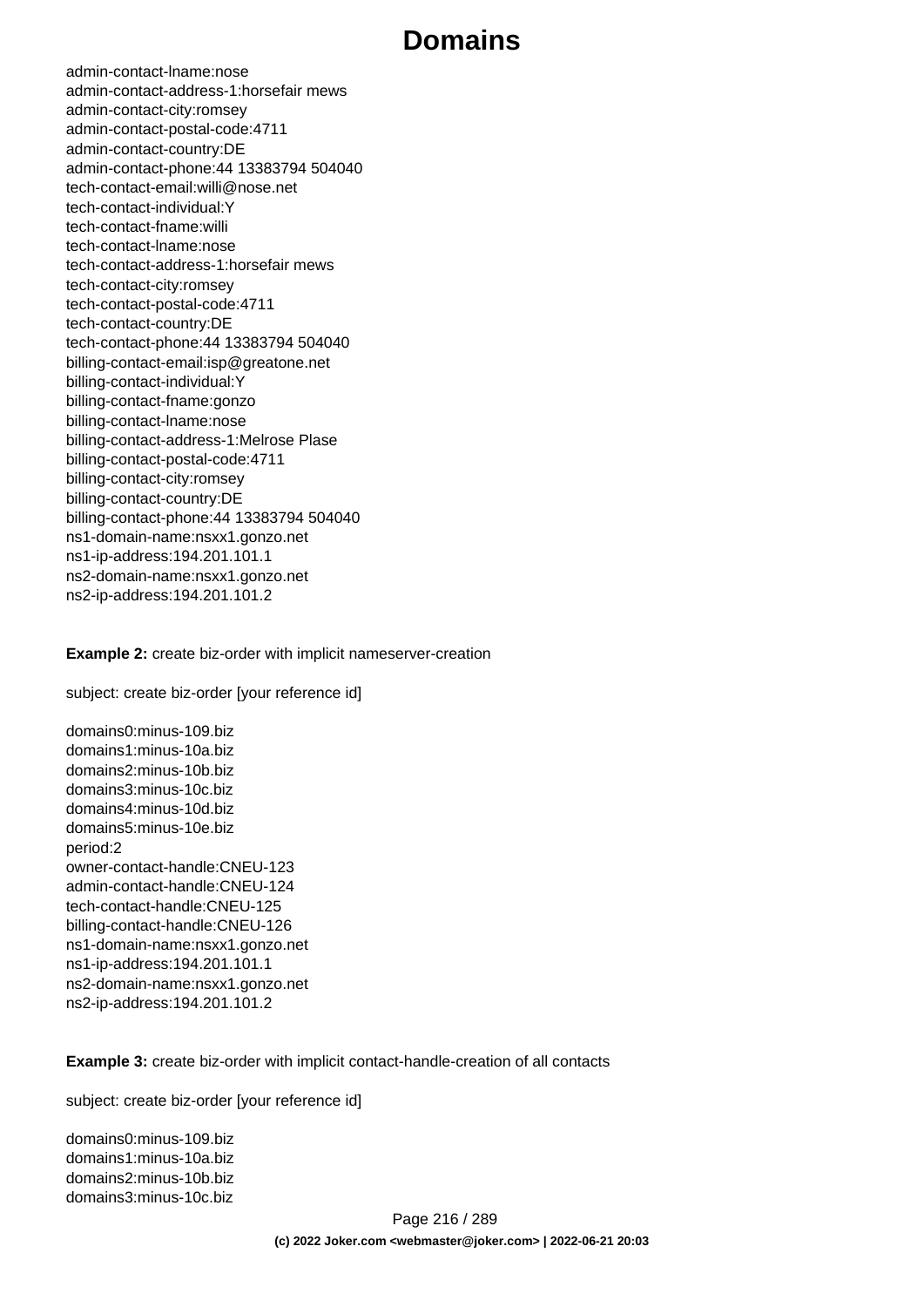domains4:minus-10d.biz domains5:minus-10e.biz period:2 owner-contact-email:hans@nose.net owner-contact-individual:Y owner-contact-lname:nose owner-contact-fname:hans owner-contact-address-1:horsefair mews owner-contact-city:romsey owner-contact-postal-code:4711 owner-contact-country:DE owner-contact-phone:44 13383794 504040 admin-contact-email:gonzo@nose.net admin-contact-individual:Y admin-contact-fname:gonzo admin-contact-lname:nose admin-contact-address-1:horsefair mews admin-contact-city:romsey admin-contact-postal-code:4711 admin-contact-country:DE admin-contact-phone:44 13383794 504040 tech-contact-email:willi@nose.net tech-contact-individual:Y tech-contact-fname:willi tech-contact-lname:nose tech-contact-address-1:horsefair mews tech-contact-city:romsey tech-contact-postal-code:4711 tech-contact-country:DE tech-contact-phone:44 13383794 504040 billing-contact-email:isp@greatone.net billing-contact-individual:Y billing-contact-fname:gonzo billing-contact-lname:nose billing-contact-address-1:Melrose Plase billing-contact-postal-code:4711 billing-contact-city:romsey billing-contact-country:DE billing-contact-phone:44 13383794 504040 ns1-domain-name:nsxx1.gonzo.net ns1-ip-address:194.201.101.1 ns2-domain-name:nsxx1.gonzo.net ns2-ip-address:194.201.101.2

#### **.MOBI ORDER**

**Example 1:** create mobi-order with implicit contact-handle-creation of the owner-contact

subject: create mobi-order [your reference id]

domains0:xn--hans-mller-feb.mobi language0:AFR domains1:minus-10a.mobi

> Page 217 / 289 **(c) 2022 Joker.com <webmaster@joker.com> | 2022-06-21 20:03**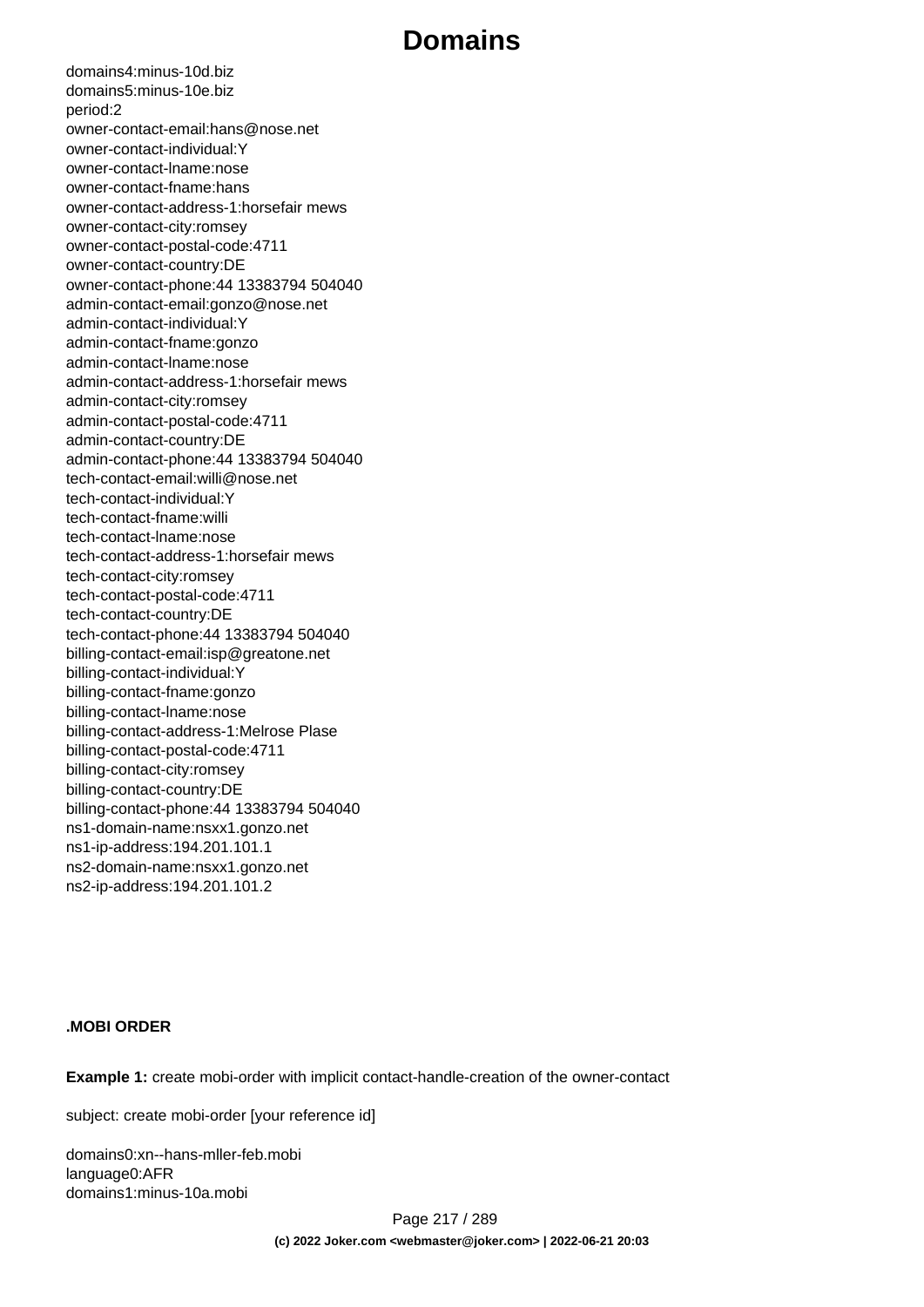domains2:minus-10b.mobi domains3:minus-10c.mobi domains4:minus-10d.mobi domains5:minus-10e.mobi period:2 owner-contact-email:gonzo@nose.net owner-contact-individual:Y owner-contact-fname:gonzo owner-contact-lname:nose owner-contact-address-1:horsefair mews owner-contact-postal-code:4711 owner-contact-city:romsey owner-contact-country:DE owner-contact-phone:44 13383794 504040 admin-contact-handle:same-as-owner-contact tech-contact-handle:same-as-admin-contact billing-contact-handle:COMO-123 ns1-handle:ns.gonzo.net ns2-handle:ns2.gonzo.net

**Example 2:** create mobi-order with implicit nameserver-creation

subject: create mobi-order [your reference id]

domains0:minus-109.mobi domains1:minus-10a.mobi domains2:minus-10b.mobi domains3:minus-10c.mobi domains4:minus-10d.mobi domains5:minus-10e.mobi period:2 owner-contact-handle:COMO-123 admin-contact-handle:same-as-owner-contact tech-contact-handle:same-as-admin-contact billing-contact-handle:COMO-13323 ns1-domain-name:nsxx1.gonzo.net ns1-ip-address:194.201.101.1 ns2-domain-name:nsxx1.gonzo.net ns2-ip-address:194.201.101.2

**Example 3:** create mobi-order with implicit contact-handle-creation of all contacts

subject: create mobi-order [your reference id]

domains0:minus-109.mobi domains1:minus-10a.mobi domains2:minus-10b.mobi domains3:minus-10c.mobi domains4:minus-10d.mobi domains5:minus-10e.mobi period:2 owner-contact-email:hans@nose.net owner-contact-individual:Y owner-contact-lname:nose owner-contact-fname:hans owner-contact-address-1:horsefair mews owner-contact-city:romsey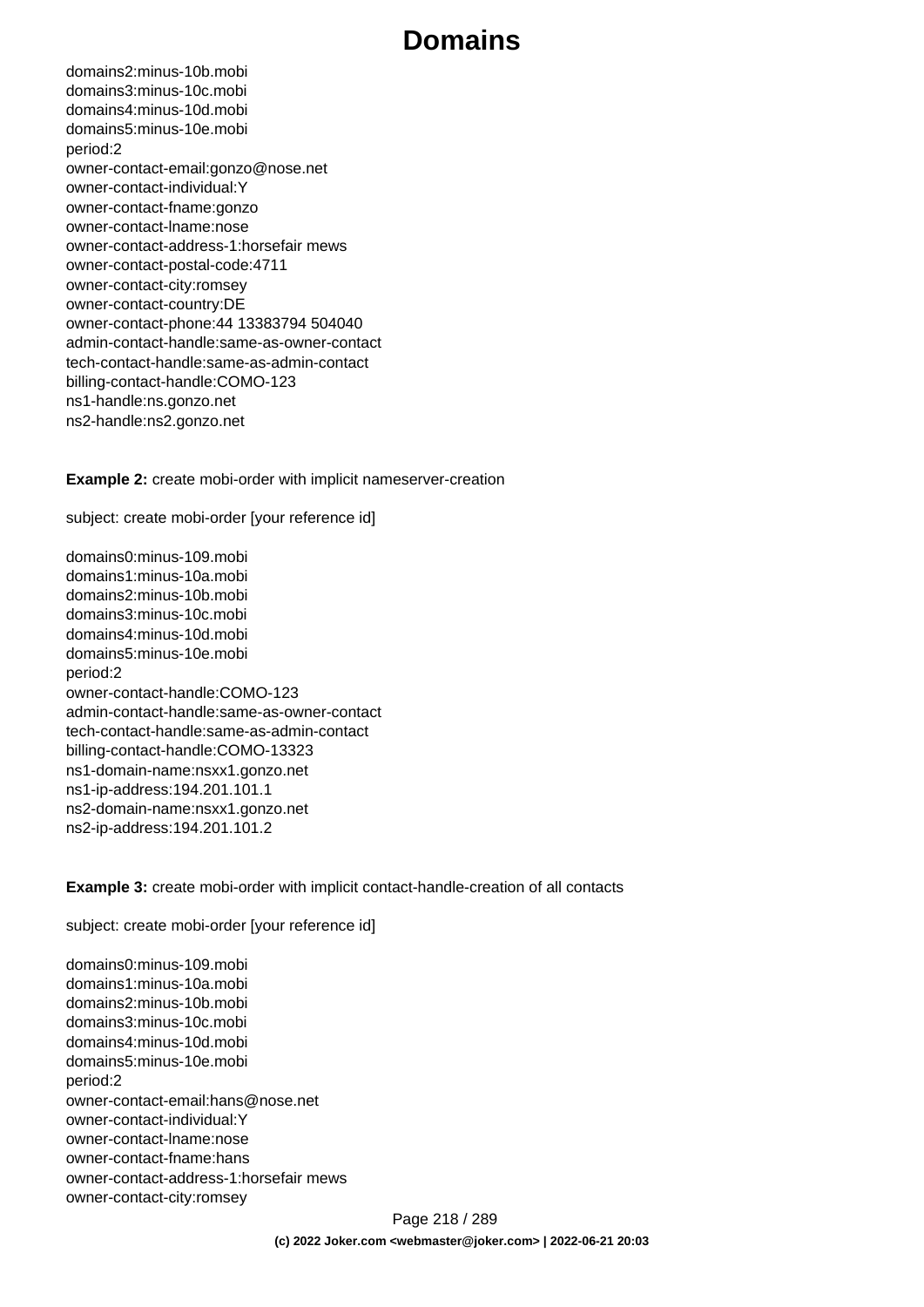owner-contact-postal-code:4711 owner-contact-country:DE owner-contact-phone:44 13383794 504040 admin-contact-email:gonzo@nose.net admin-contact-individual:Y admin-contact-fname:gonzo admin-contact-lname:nose admin-contact-address-1:horsefair mews admin-contact-city:romsey admin-contact-postal-code:4711 admin-contact-country:DE admin-contact-phone:44 13383794 504040 tech-contact-email:willi@nose.net tech-contact-individual:Y tech-contact-fname:willi tech-contact-lname:nose tech-contact-address-1:horsefair mews tech-contact-city:romsey tech-contact-postal-code:4711 tech-contact-country:DE tech-contact-phone:44 13383794 504040 billing-contact-email:isp@greatone.net billing-contact-individual:Y billing-contact-fname:gonzo billing-contact-lname:nose billing-contact-address-1:Melrose Plase billing-contact-postal-code:4711 billing-contact-city:romsey billing-contact-country:DE billing-contact-phone:44 13383794 504040 ns1-domain-name:nsxx1.gonzo.net ns1-ip-address:194.201.101.1 ns2-domain-name:nsxx1.gonzo.net ns2-ip-address:194.201.101.2

#### **.NAME ORDER**

**Example 1:** create name-order with implicit contact-handle-creation of the owner-contact

subject: create name-order [your reference id]

domains0:xn--hans-mller-feb.net language0:AFR domains1:minus-10a.name domains2:minus-10b.name domains3:minus-10c.name domains4:minus-10d.name domains5:minus-10e.name period:2 owner-contact-email:gonzo@nose.net

Page 219 / 289 **(c) 2022 Joker.com <webmaster@joker.com> | 2022-06-21 20:03**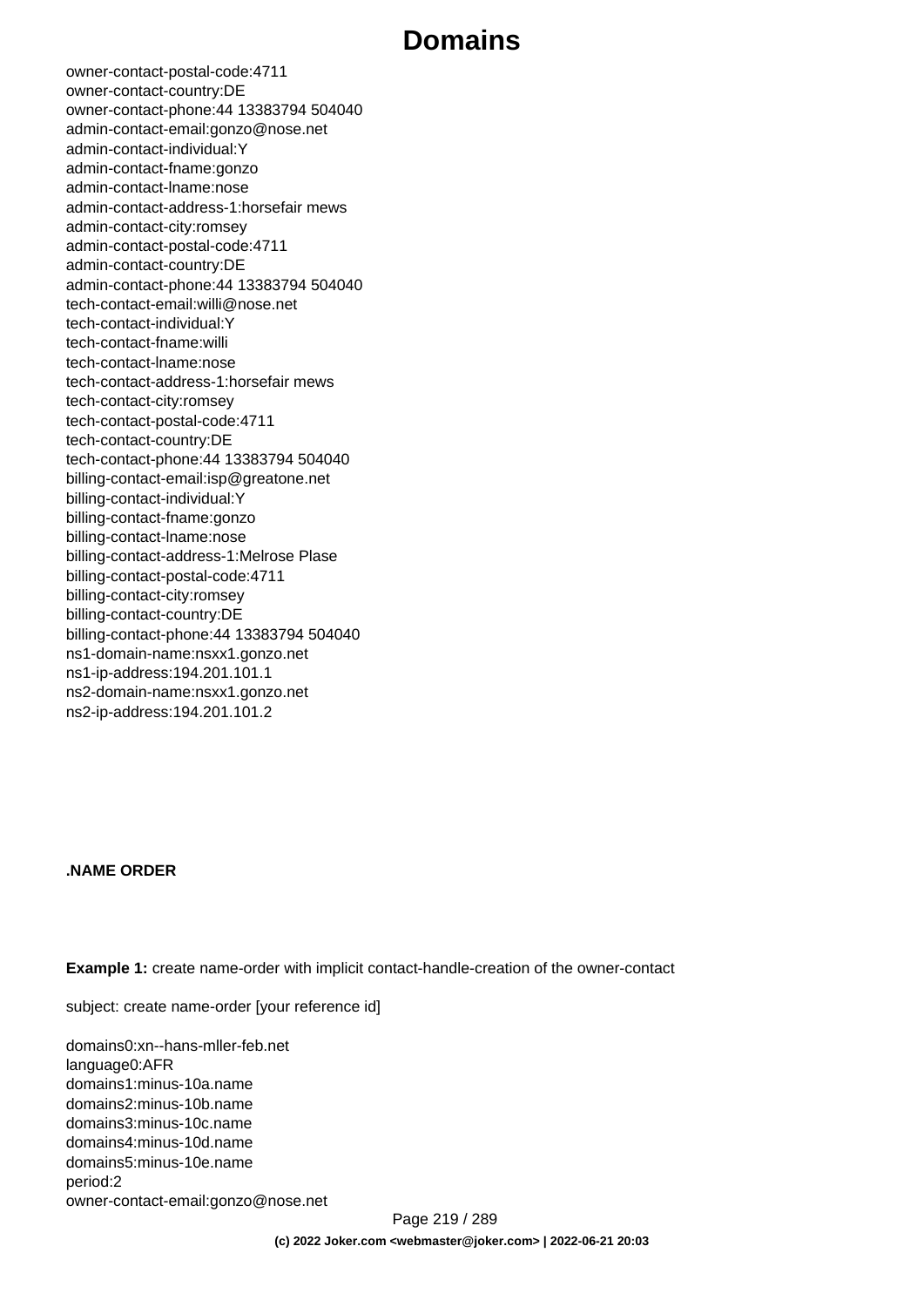owner-contact-individual:Y owner-contact-fname:gonzo owner-contact-lname:nose owner-contact-address-1:horsefair mews owner-contact-postal-code:4711 owner-contact-city:romsey owner-contact-country:DE owner-contact-phone:44 13383794 504040 admin-contact-handle:same-as-owner-contact tech-contact-handle:same-as-admin-contact billing-contact-handle:CNAM-123 ns1-handle:ns.gonzo.net ns2-handle:ns2.gonzo.net

**Example 2:** create name-order with implicit nameserver-creation

subject: create name-order [your reference id]

domains0:minus-109.name domains1:minus-10a.name domains2:minus-10b.name domains3:minus-10c.name domains4:minus-10d.name domains5:minus-10e.name period:2 owner-contact-handle:CNAM-123 admin-contact-handle:same-as-owner-contact tech-contact-handle:same-as-admin-contact billing-contact-handle:CNAM-13323 ns1-domain-name:nsxx1.gonzo.net ns1-ip-address:194.201.101.1 ns2-domain-name:nsxx1.gonzo.net ns2-ip-address:194.201.101.2

**Example 3:** create name-order with implicit contact-handle-creation of all contacts

subject: create name-order [your reference id]

domains0:minus-109.name domains1:minus-10a.name domains2:minus-10b.name domains3:minus-10c.name domains4:minus-10d.name domains5:minus-10e.name period:2 owner-contact-email:hans@nose.net owner-contact-individual:Y owner-contact-lname:nose owner-contact-fname:hans owner-contact-address-1:horsefair mews owner-contact-city:romsey owner-contact-postal-code:4711 owner-contact-country:DE owner-contact-phone:44 13383794 504040 admin-contact-email:gonzo@nose.net admin-contact-individual:Y admin-contact-fname:gonzo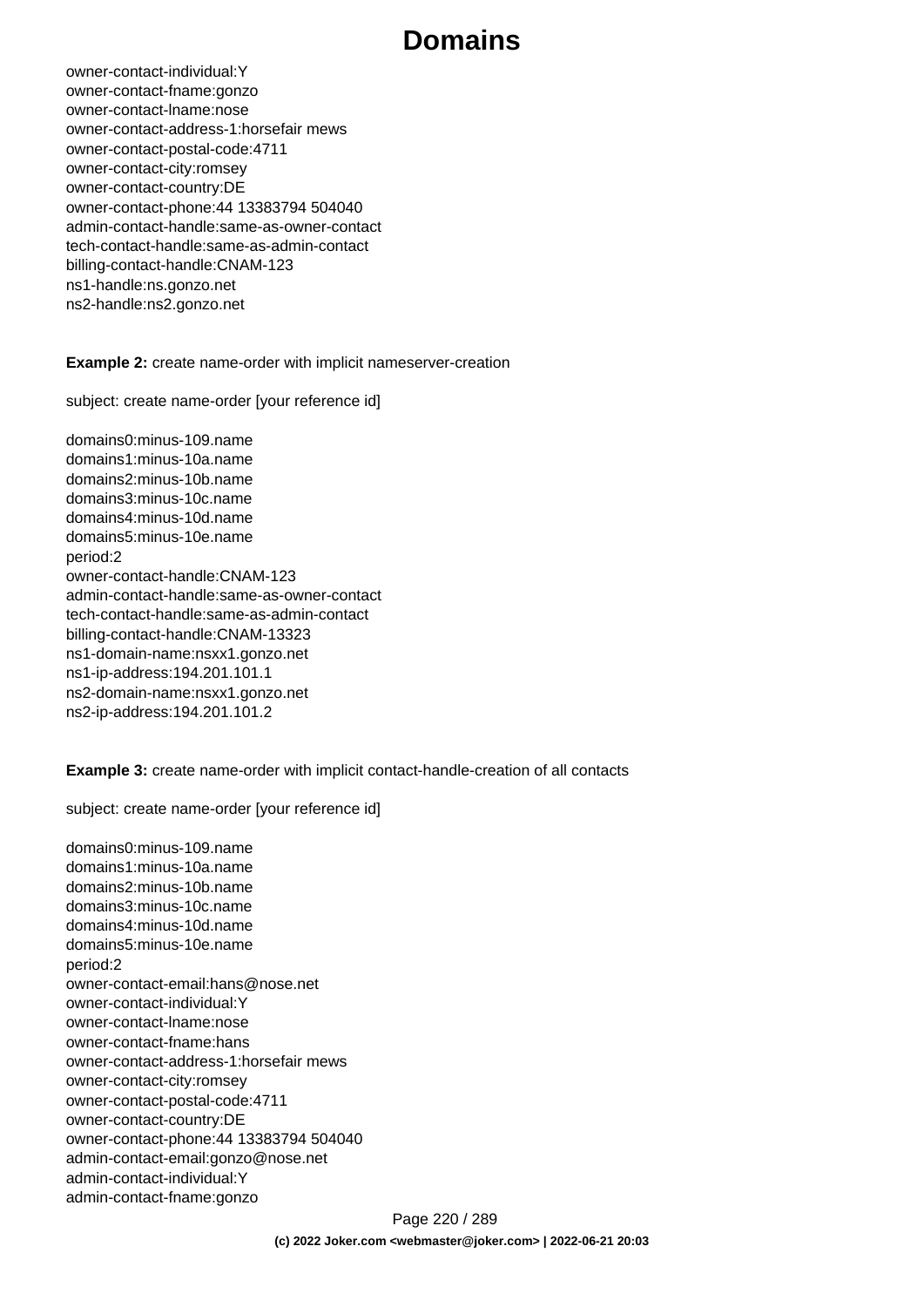admin-contact-lname:nose admin-contact-address-1:horsefair mews admin-contact-city:romsey admin-contact-postal-code:4711 admin-contact-country:DE admin-contact-phone:44 13383794 504040 tech-contact-email:willi@nose.net tech-contact-individual:Y tech-contact-fname:willi tech-contact-lname:nose tech-contact-address-1:horsefair mews tech-contact-city:romsey tech-contact-postal-code:4711 tech-contact-country:DE tech-contact-phone:44 13383794 504040 billing-contact-email:isp@greatone.net billing-contact-individual:Y billing-contact-fname:gonzo billing-contact-lname:nose billing-contact-address-1:Melrose Plase billing-contact-postal-code:4711 billing-contact-city:romsey billing-contact-country:DE billing-contact-phone:44 13383794 504040 ns1-domain-name:nsxx1.gonzo.net ns1-ip-address:194.201.101.1 ns2-domain-name:nsxx1.gonzo.net ns2-ip-address:194.201.101.2

#### **.US ORDER**

**Example 1:** create us-order with implicit contact-handle-creation of the owner-contact

subject: create us-order [your reference id]

domains0:xn--hans-mller-feb.us language0:AFR domains1:minus-10a.us domains2:minus-10b.us domains3:minus-10c.us domains4:minus-10d.us domains5:minus-10e.us period:2 owner-contact-email:gonzo@nose.net owner-contact-individual:Y owner-contact-fname:gonzo owner-contact-lname:nose owner-contact-address-1:horsefair mews owner-contact-postal-code:4711 owner-contact-city:romsey owner-contact-country:DE owner-contact-phone:44 13383794 504040 admin-contact-handle:same-as-owner-contact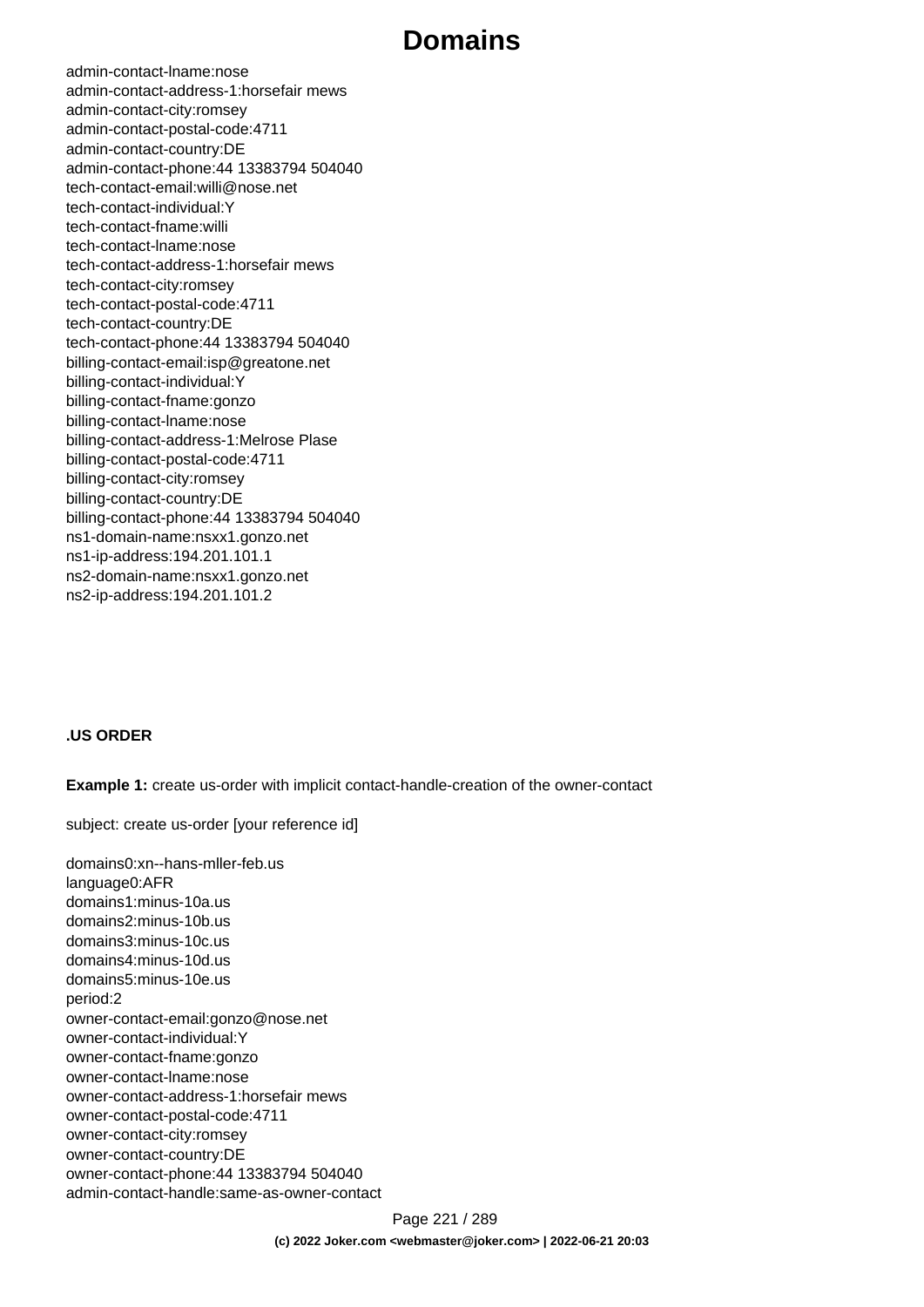tech-contact-handle:same-as-admin-contact billing-contact-handle:COUS-123 ns1-handle:ns.gonzo.net ns2-handle:ns2.gonzo.net

**Example 2:** create us-order with implicit nameserver-creation

subject: create us-order [your reference id]

domains0:minus-109.us domains1:minus-10a.us domains2:minus-10b.us domains3:minus-10c.us domains4:minus-10d.us domains5:minus-10e.us period:2 owner-contact-handle:COUS-123 admin-contact-handle:same-as-owner-contact tech-contact-handle:same-as-admin-contact billing-contact-handle:COUS-13323 ns1-domain-name:nsxx1.gonzo.net ns1-ip-address:194.201.101.1 ns2-domain-name:nsxx1.gonzo.net ns2-ip-address:194.201.101.2

**Example 3:** create us-order with implicit contact-handle-creation of all contacts

subject: create us-order [your reference id]

domains0:minus-109.us domains1:minus-10a.us domains2:minus-10b.us domains3:minus-10c.us domains4:minus-10d.us domains5:minus-10e.us period:2 owner-contact-email:hans@nose.net owner-contact-individual:Y owner-contact-lname:nose owner-contact-fname:hans owner-contact-address-1:horsefair mews owner-contact-city:romsey owner-contact-postal-code:4711 owner-contact-country:DE owner-contact-phone:44 13383794 504040 admin-contact-email:gonzo@nose.net admin-contact-individual:Y admin-contact-fname:gonzo admin-contact-lname:nose admin-contact-address-1:horsefair mews admin-contact-city:romsey admin-contact-postal-code:4711 admin-contact-country:DE admin-contact-phone:44 13383794 504040 tech-contact-email:willi@nose.net tech-contact-individual:Y tech-contact-fname:willi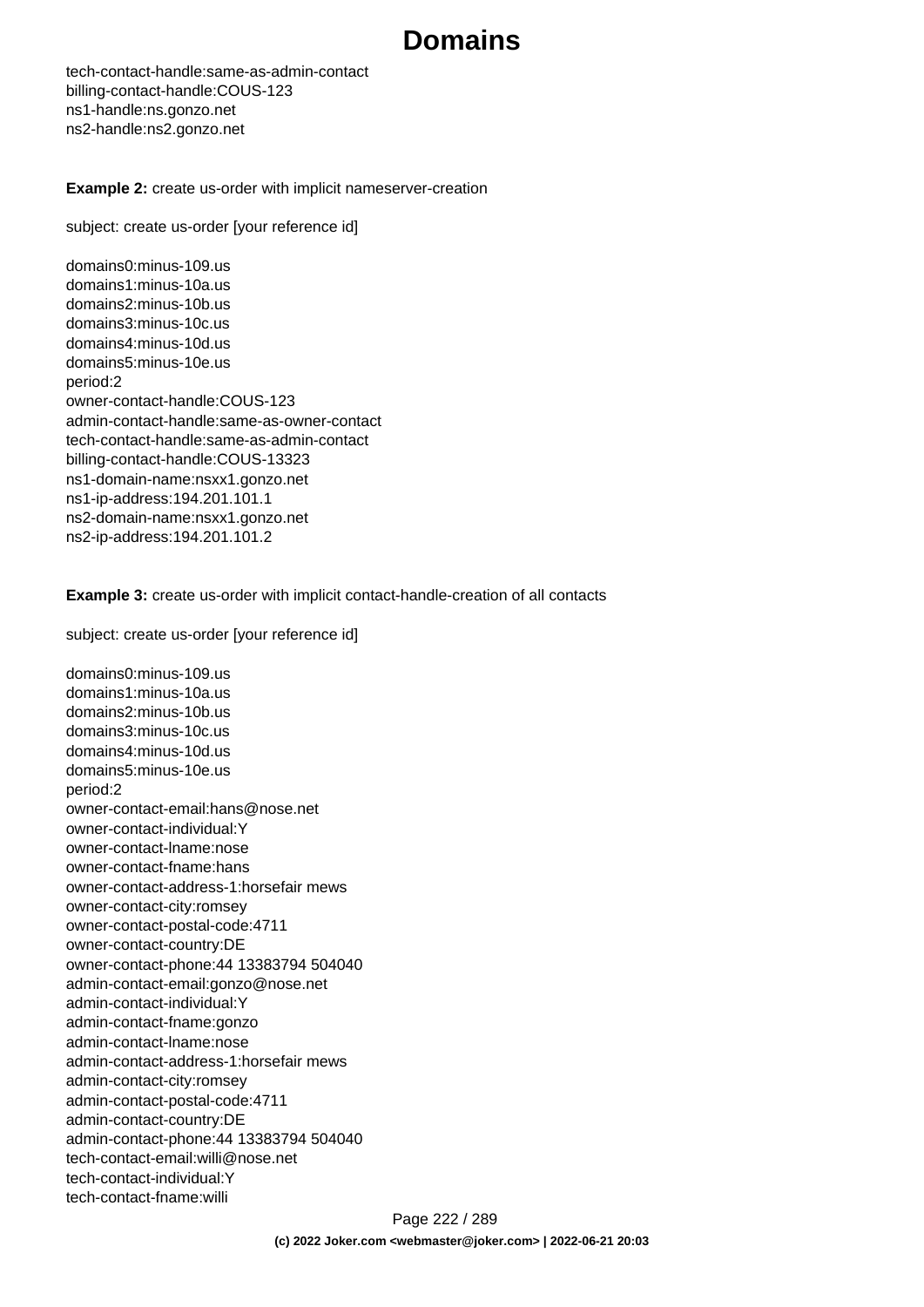tech-contact-lname:nose tech-contact-address-1:horsefair mews tech-contact-city:romsey tech-contact-postal-code:4711 tech-contact-country:DE tech-contact-phone:44 13383794 504040 billing-contact-email:isp@greatone.net billing-contact-individual:Y billing-contact-fname:gonzo billing-contact-lname:nose billing-contact-address-1:Melrose Plase billing-contact-postal-code:4711 billing-contact-city:romsey billing-contact-country:DE billing-contact-phone:44 13383794 504040 ns1-domain-name:nsxx1.gonzo.net ns1-ip-address:194.201.101.1 ns2-domain-name:nsxx1.gonzo.net ns2-ip-address:194.201.101.2

#### **.DE ORDER**

**Example 1:** create de-order with implicit contact-handle-creation of the owner-contact

subject: create de-order [your reference id]

domains0:minus-10x.de language0:GER domains1:minus-10a.de domains2:minus-10b.de domains3:minus-10c.de domains4:minus-10d.de domains5:minus-10e.de period:2 owner-contact-email:gonzo@nose.net owner-contact-individual:Y owner-contact-fname:gonzo owner-contact-lname:nase owner-contact-address-1:Musterstrasse 11 owner-contact-postal-code:4711 owner-contact-city:Musterhausen owner-contact-country:DE owner-contact-phone:49 13383794 504040 owner-contact-fax:49 13383794 504040 admin-contact-handle:same-as-owner-contact tech-contact-handle:same-as-admin-contact billing-contact-handle:CODE-1007 ns1-handle:ns.gonzo.net ns2-handle:ns2.gonzo.net

**Example 2:** create net-order with implicit nameserver-creation

subject: create de-order [your reference id]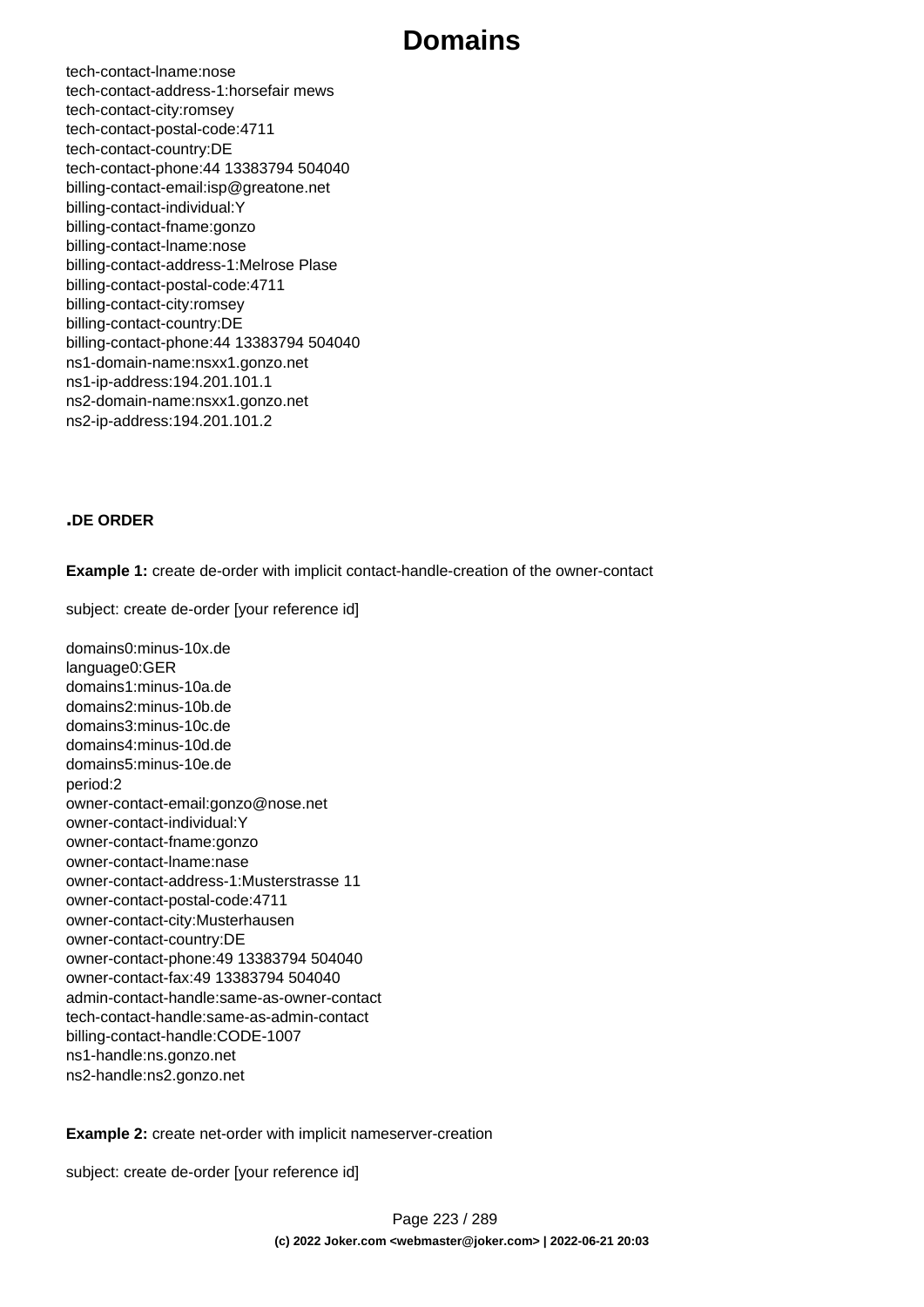domains0:minus-109.de domains1:minus-10a.de domains2:minus-10b.de domains3:minus-10c.de domains4:minus-10d.de domains5:minus-10e.de period:2 owner-contact-handle:CODE-1007 admin-contact-handle:same-as-owner-contact tech-contact-handle:same-as-admin-contact billing-contact-handle:CODE-1007 ns1-domain-name:nsxx1.gonzo.net ns1-ip-address:194.201.101.1 ns2-domain-name:nsxx1.gonzo.net ns2-ip-address:194.201.101.2

**Example 3:** create net-order with implicit contact-handle-creation of all contacts

subject: create de-order [your reference id]

domains0:minus-109.de domains1:minus-10a.de domains2:minus-10b.de domains3:minus-10c.de domains4:minus-10d.de domains5:minus-10e.de period:2 owner-contact-email:gonzo@nose.net owner-contact-individual:Y owner-contact-fname:gonzo owner-contact-lname:nase owner-contact-address-1:Musterstrasse 11 owner-contact-postal-code:4711 owner-contact-city:Musterhausen owner-contact-country:DE owner-contact-phone:49 13383794 504040 owner-contact-fax:49 13383794 504040 admin-contact-email:gonzo@nose.net admin-contact-individual:Y admin-contact-fname:gonzo admin-contact-lname:nase admin-contact-address-1:Musterstrasse 11 admin-contact-postal-code:4711 admin-contact-city:Musterhausen admin-contact-country:DE admin-contact-phone:49 13383794 504040 admin-contact-fax:49 13383794 504040 tech-contact-email:gonzo@nose.net tech-contact-individual:Y tech-contact-fname:gonzo tech-contact-lname:nase tech-contact-address-1:Musterstrasse 11 tech-contact-postal-code:4711 tech-contact-city:Musterhausen tech-contact-country:DE tech-contact-phone:49 13383794 504040 tech-contact-fax:49 13383794 504040 billing-contact-email:gonzo@nose.net

> Page 224 / 289 **(c) 2022 Joker.com <webmaster@joker.com> | 2022-06-21 20:03**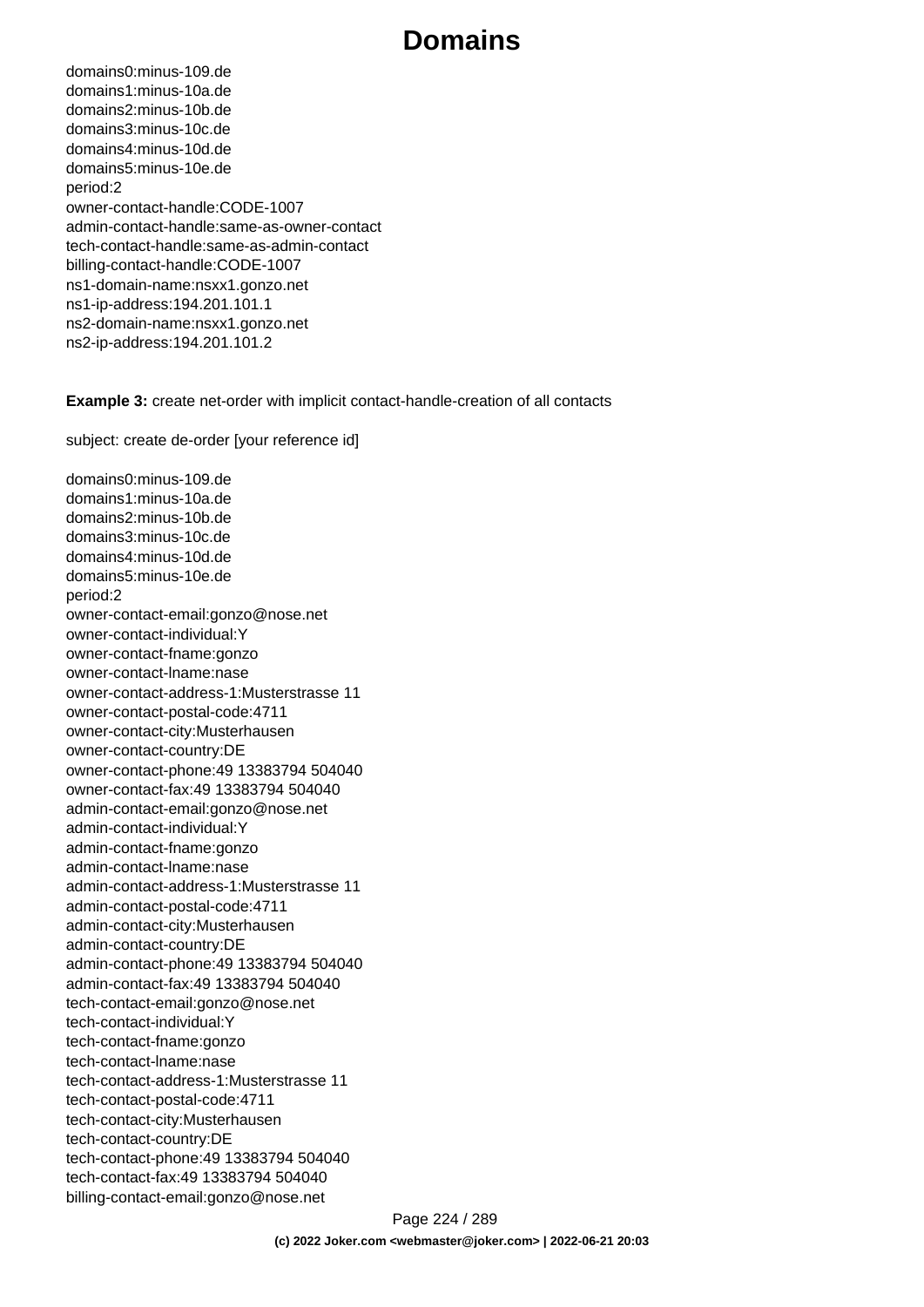billing-contact-individual:Y billing-contact-fname:gonzo billing-contact-lname:nase billing-contact-address-1:Musterstrasse 11 billing-contact-postal-code:4711 billing-contact-city:Musterhausen billing-contact-country:DE billing-contact-phone:49 13383794 504040 billing-contact-fax:49 13383794 504040 ns1-domain-name:nsxx1.gonzo.net ns1-ip-address:194.201.101.1 ns2-domain-name:nsxx1.gonzo.net ns2-ip-address:194.201.101.2

#### **.CN ORDER**

**Example 1:** create cn-order with implicit contact-handle-creation of the owner-contact

subject: create cn-order [your reference id]

domains0:xn--hans-mller-feb.cn domains1:minus-10a.cn domains2:minus-10b.cn domains3:minus-10c.cn domains4:minus-10d.cn domains5:minus-10e.cn period:2 owner-contact-email:hans@nose.net owner-contact-individual:Y owner-contact-lname:nose owner-contact-fname:hans owner-contact-address-1:horsefair mews owner-contact-city:romsey owner-contact-postal-code:4711 owner-contact-country:DE owner-contact-phone:44 13383794 504040 admin-contact-email:gonzo@nose.net admin-contact-individual:Y admin-contact-fname:gonzo admin-contact-lname:nose admin-contact-address-1:horsefair mews admin-contact-city:romsey admin-contact-postal-code:4711 admin-contact-country:DE admin-contact-phone:44 13383794 504040 tech-contact-email:willi@nose.net tech-contact-individual:Y tech-contact-fname:willi tech-contact-lname:nose tech-contact-address-1:horsefair mews tech-contact-city:romsey tech-contact-postal-code:4711 tech-contact-country:DE tech-contact-phone:44 13383794 504040 billing-contact-email:isp@greatone.net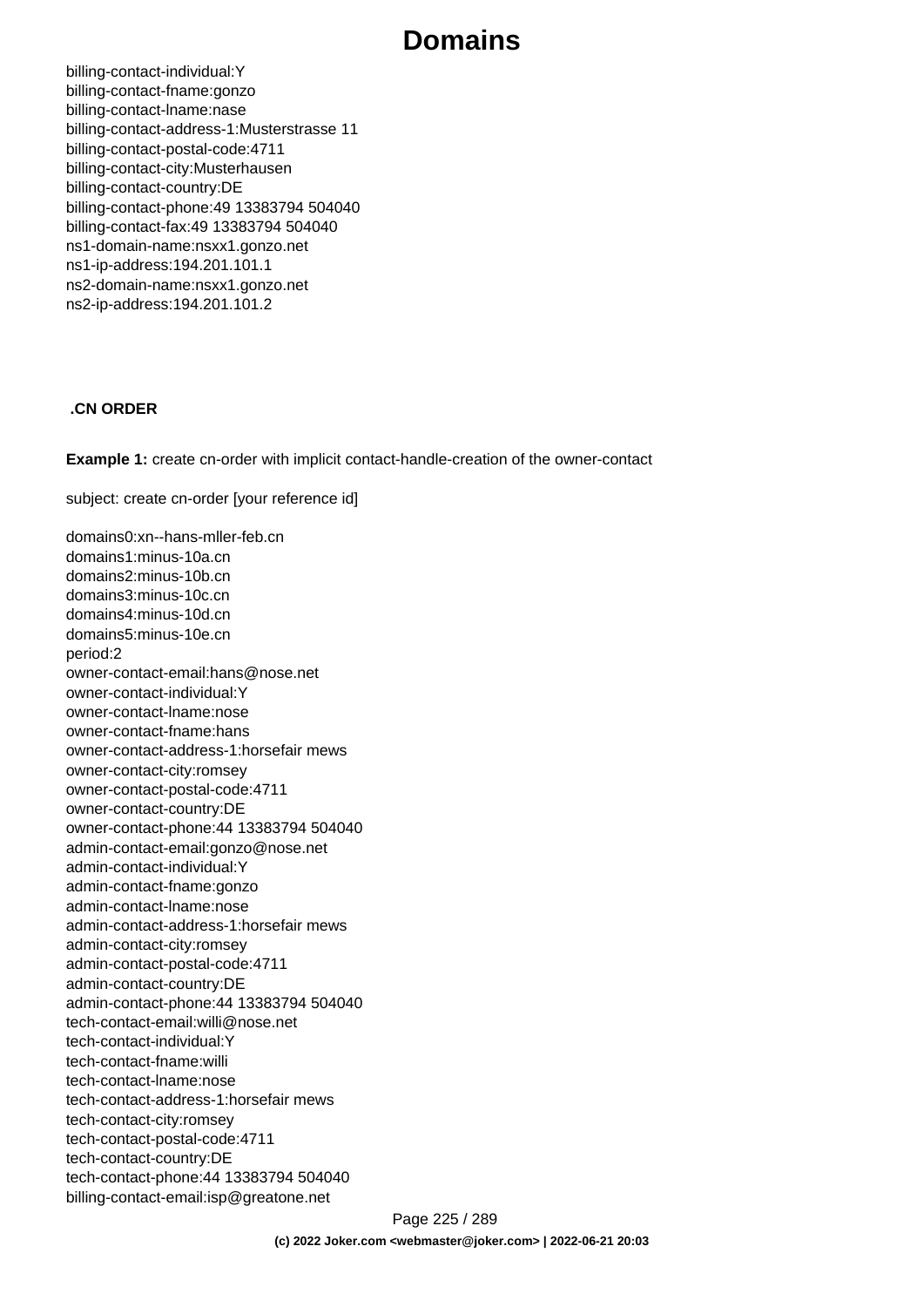billing-contact-individual:Y billing-contact-fname:gonzo billing-contact-lname:nose billing-contact-address-1:Melrose Plase billing-contact-postal-code:4711 billing-contact-city:romsey billing-contact-country:DE billing-contact-phone:44 13383794 504040 ns1-domain-name:nsxx1.gonzo.net ns1-ip-address:194.201.101.1 ns2-domain-name:nsxx1.gonzo.net ns2-ip-address:194.201.101.2

**Example 2:** create cn-order using existing cn-handles

subject: create cn-order [your reference id]

domains0:minus-109.cn domains1:minus-10a.cn domains2:minus-10b.cn domains3:minus-10c.cn domains4:minus-10d.cn domains5:minus-10e.cn period:2 owner-contact-handle:COCN-123 admin-contact-handle:COCN-124 tech-contact-handle:COCN-125 billing-contact-handle:COCN-126 ns1-domain-name:nsxx1.gonzo.net ns1-ip-address:194.201.101.1 ns2-domain-name:nsxx1.gonzo.net ns2-ip-address:194.201.101.2

#### **Example 3:** create cn-order with backreferences using @same-as

subject: create cn-order [your reference id]

domains0:minus-109.cn domains1:minus-10a.cn domains2:minus-10b.cn domains3:minus-10c.cn domains4:minus-10d.cn domains5:minus-10e.cn period:2 owner-contact-email:hans@nose.net owner-contact-individual:Y owner-contact-lname:nose owner-contact-fname:hans owner-contact-address-1:horsefair mews owner-contact-city:romsey owner-contact-postal-code:4711 owner-contact-country:DE owner-contact-phone:44 13383794 504040 admin-contact-handle:same-as-owner-contact tech-contact-handle:same-as-admin-contact billing-contact-handle:same-as-tech-contact ns1-domain-name:nsxx1.gonzo.net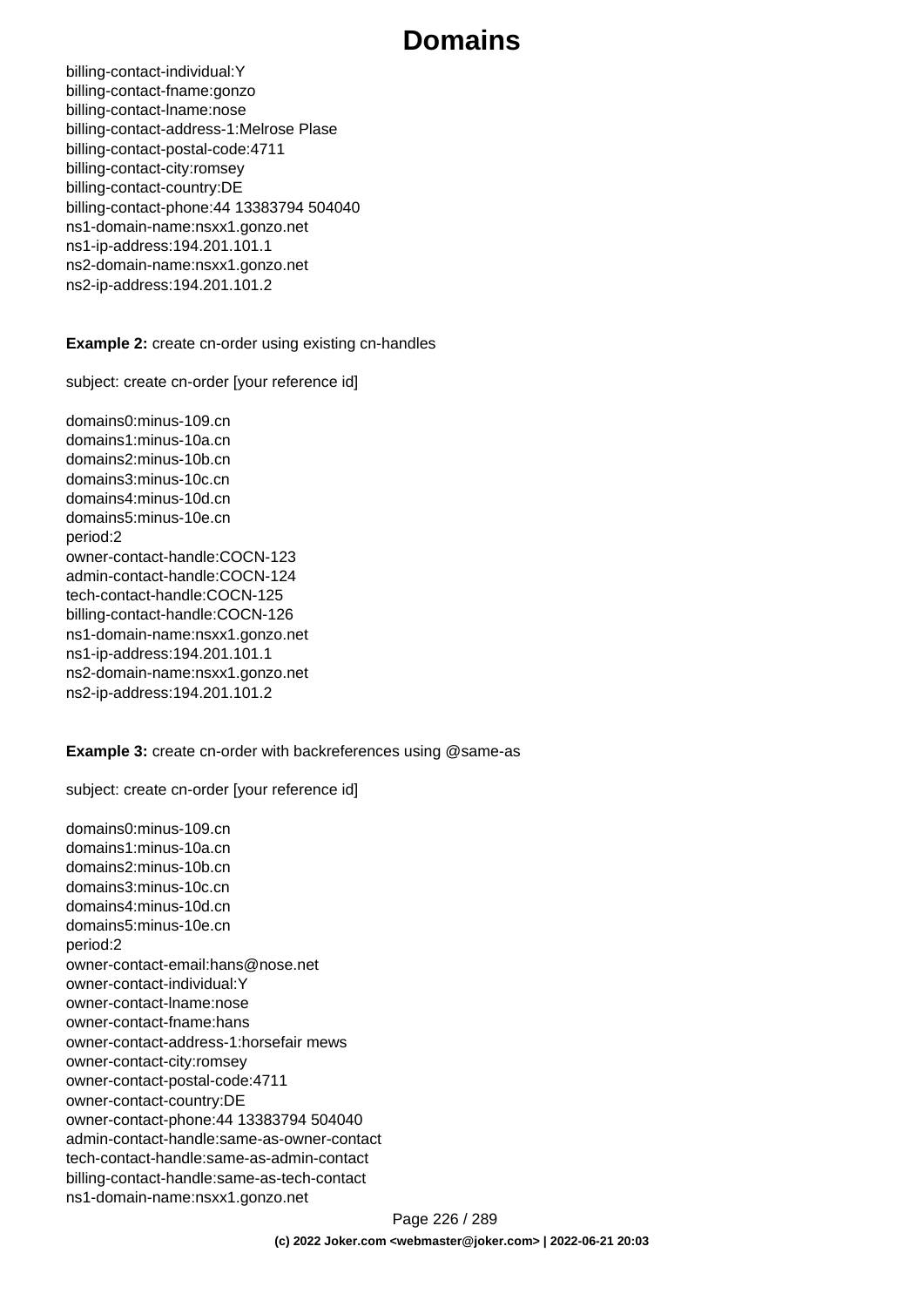ns1-ip-address:194.201.101.1 ns2-domain-name:nsxx1.gonzo.net ns2-ip-address:194.201.101.2

#### **.EU ORDER**

**Example 1:** create eu-order with implicit contact-handle-creation of all contacts

subject: create eu-order [your reference id]

domains0:xn--hans-mller-feb.eu domains1:minus-10a.eu domains2:minus-10b.eu domains3:minus-10c.eu domains4:minus-10d.eu domains5:minus-10e.eu period:2 owner-contact-email:hans@nose.net owner-contact-individual:Y owner-contact-lname:nose owner-contact-fname:hans owner-contact-address-1:horsefair mews owner-contact-city:romsey owner-contact-postal-code:4711 owner-contact-country:DE owner-contact-phone:44 13383794 504040 admin-contact-email:gonzo@nose.net admin-contact-individual:Y admin-contact-fname:gonzo admin-contact-lname:nose admin-contact-address-1:horsefair mews admin-contact-city:romsey admin-contact-postal-code:4711 admin-contact-country:DE admin-contact-phone:44 13383794 504040 tech-contact-email:willi@nose.net tech-contact-individual:Y tech-contact-fname:willi tech-contact-lname:nose tech-contact-address-1:horsefair mews tech-contact-city:romsey tech-contact-postal-code:4711 tech-contact-country:DE tech-contact-phone:44 13383794 504040 billing-contact-email:isp@greatone.net billing-contact-individual:Y billing-contact-fname:gonzo billing-contact-lname:nose billing-contact-address-1:Melrose Plase billing-contact-postal-code:4711 billing-contact-city:romsey billing-contact-country:DE billing-contact-phone:44 13383794 504040 ns1-domain-name:nsxx1.gonzo.net ns1-ip-address:194.201.101.1

Page 227 / 289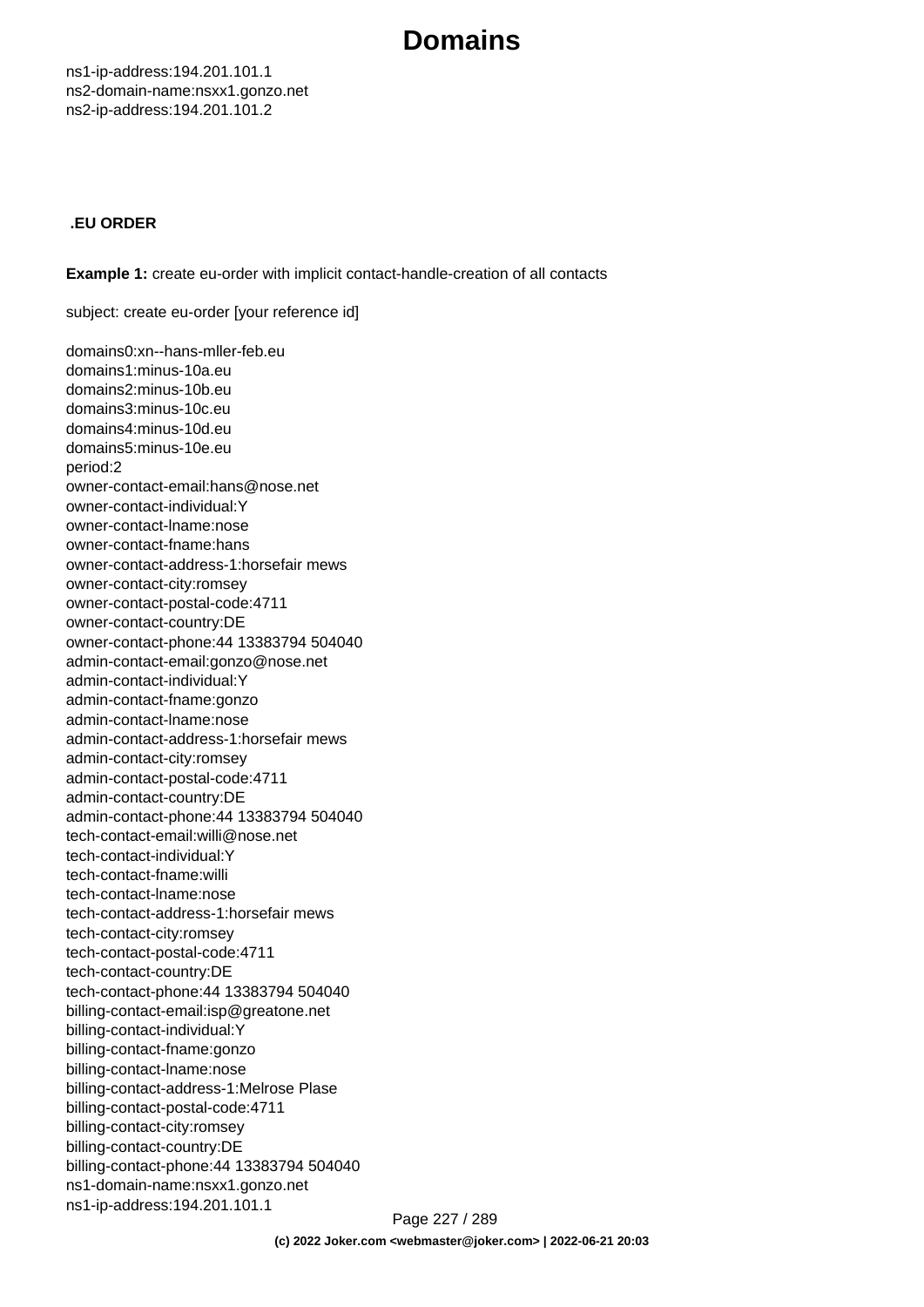ns2-domain-name:nsxx1.gonzo.net ns2-ip-address:194.201.101.2

#### **Example 2:** create eu-order using existing .eu-handles

subject: create eu-order [your reference id]

domains0:minus-109.eu domains1:minus-10a.eu domains2:minus-10b.eu domains3:minus-10c.eu domains4:minus-10d.eu domains5:minus-10e.eu period:2 owner-contact-handle:C123123 admin-contact-handle:C123124 tech-contact-handle:C123125 billing-contact-handle:C123126 ns1-domain-name:nsxx1.gonzo.net ns1-ip-address:194.201.101.1 ns2-domain-name:nsxx1.gonzo.net ns2-ip-address:194.201.101.2

**Example 3:** create eu-order with backreferences using @same-as

subject: create eu-order [your reference id]

domains0:minus-109.eu domains1:minus-10a.eu domains2:minus-10b.eu domains3:minus-10c.eu domains4:minus-10d.eu domains5:minus-10e.eu period:2 owner-contact-email:hans@nose.net owner-contact-individual:Y owner-contact-lname:nose owner-contact-fname:hans owner-contact-address-1:horsefair mews owner-contact-city:romsey owner-contact-postal-code:4711 owner-contact-country:DE owner-contact-phone:44 13383794 504040 admin-contact-handle:same-as-owner-contact tech-contact-handle:same-as-admin-contact billing-contact-handle:same-as-tech-contact ns1-domain-name:nsxx1.gonzo.net ns1-ip-address:194.201.101.1 ns2-domain-name:nsxx1.gonzo.net ns2-ip-address:194.201.101.2

Keywords: create, order, registration

Last update: 2015-07-29 12:02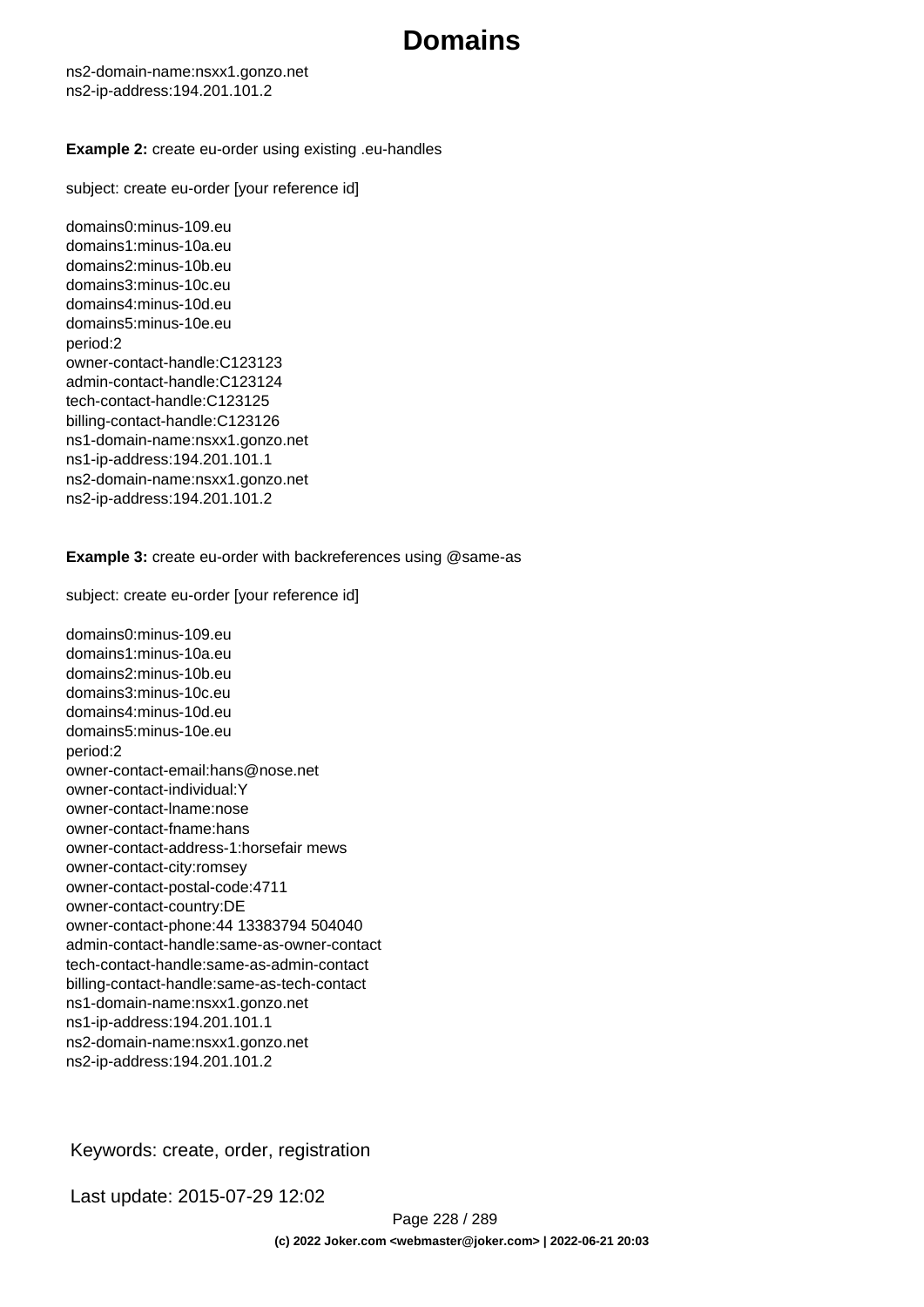# **Domains Modify a domain**

**Introduction**

modify <tld>-domain

Valid values for <tld>:

- $\bullet$  com
- net
- $\bullet$  org
- $\bullet$  info
- biz
- mobi
- name
- $\bullet$  us
- de
- $\bullet$  cn
- $^-$ eu
- $\bullet$  xxx
- asia
- me

With this request you can modify existing domains. You have to provide the following information within the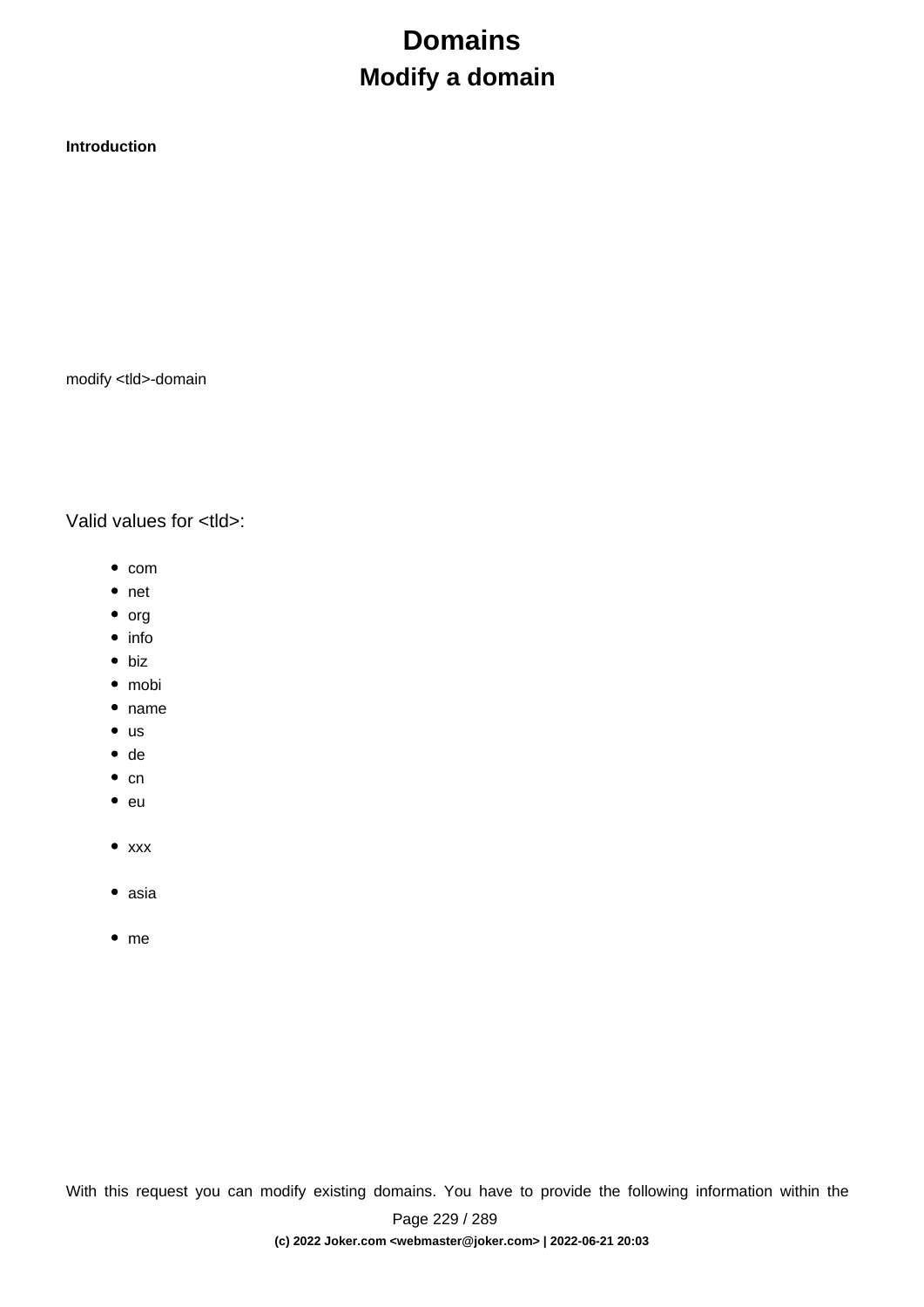request:

# **Domains**

- the domainname,
- handle(s) you want to change. (handles from the info-system are not valid)

The system will ignore not specified handles, so you have to provide only the handles, you would like to change.

#### **Changes within the owner-contact**

In case of changing the owner-contact-handle, the system checks, if lname and/or fname and/or organization differ from the original owner-contact-handle. If there are differences these changes will be ignored.

**Request fields**

mailsubject: modify <tld>-domain [your reference id]

Definition of this request

| request-field        | valid values                                   |                                     | required |
|----------------------|------------------------------------------------|-------------------------------------|----------|
| tld                  | com net org info mobi<br> name us de           | biz eu                              | yes      |
| sld                  | $[a-z0-9-1]$ {1,63}                            | [a-z0-9][a-<br>z0-9-]{1,61}[a-z0-9] | yes      |
| owner-contact-handle | Please, refer to the table below for the valid |                                     | no       |
| admin-contact-handle | values.                                        |                                     | no       |
| tech-contact-handle  |                                                |                                     | no       |
|                      |                                                | Page 230 / 289                      |          |

**(c) 2022 Joker.com <webmaster@joker.com> | 2022-06-21 20:03**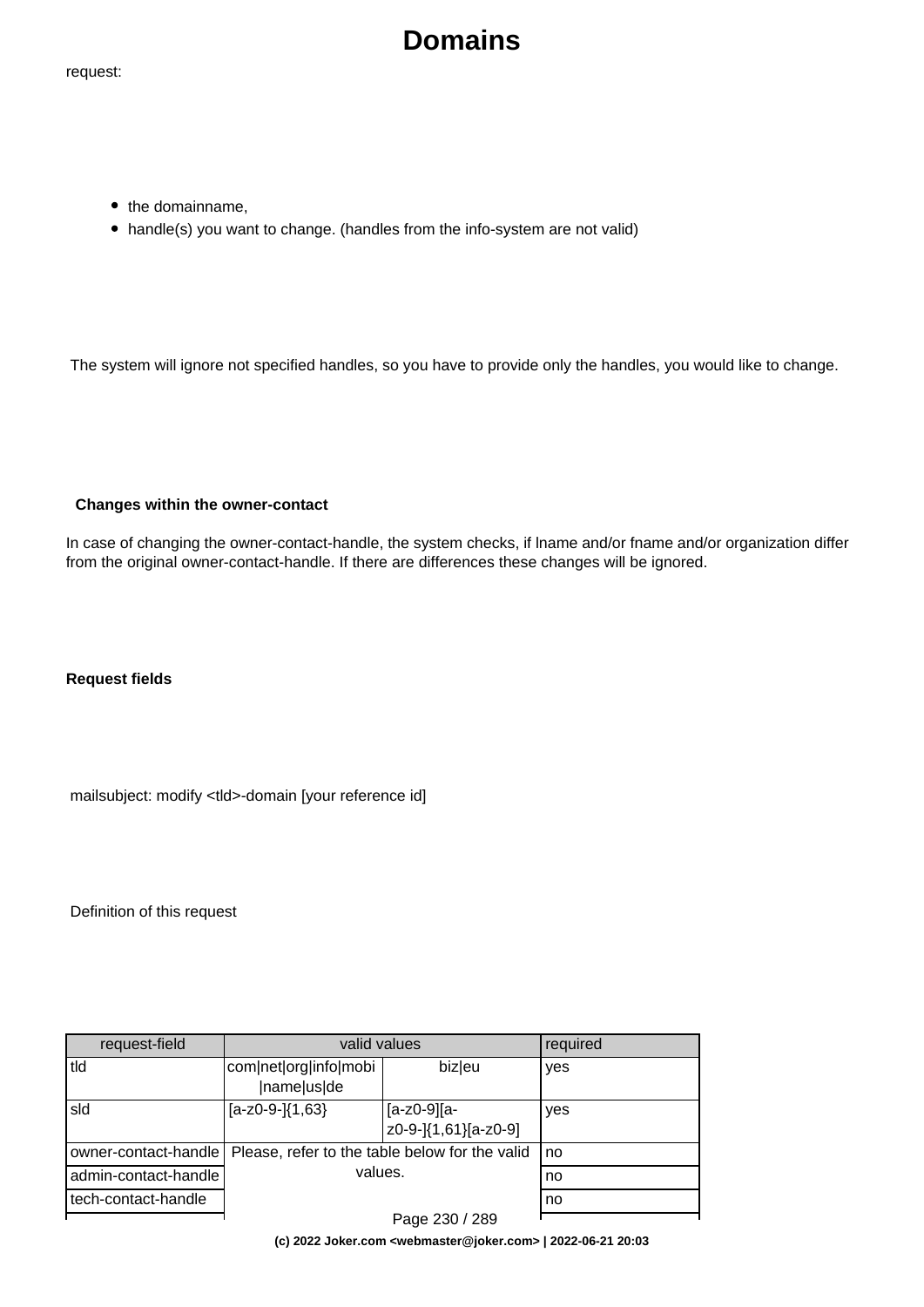| billing-contact-handle |     | no |
|------------------------|-----|----|
| ns1-handle             | @ns | no |
| ns2-handle             |     | no |
| ns3-handle             |     | no |
| ns4-handle             |     | no |
| ns5-handle             |     | no |
| ns6-handle             |     | no |

| tld       | contact handle |
|-----------|----------------|
| com       | @comcont       |
| net       | @netcont       |
| prg       | @orgcont       |
| info      | @infocont      |
| biz       | @bizcont       |
| mobi      | @mobicont      |
| name      | @namecont      |
| <b>us</b> | @uscont        |
| de        | @decont        |
| cn        | @cncont        |
| leu       | @eucont        |

#### **Example 1:** modify com-domain

subject: modify domain [your reference id]

sld:gonzo tld:com admin-contact-handle:gonzo@nose.com#0 tech-contact-handle:hans@nose.com ns1-handle:ns1.gonzo.net ns2-handle:ns2.gonzo.net

#### **Example 2:** modify net-domain

subject: modify net-domain [your reference id]

sld:gonzo tld:net admin-contact-handle:CNET-1234 tech-contact-handle:CNET-1234 ns1-handle:ns1.gonzo.net ns2-handle:ns2.gonzo.net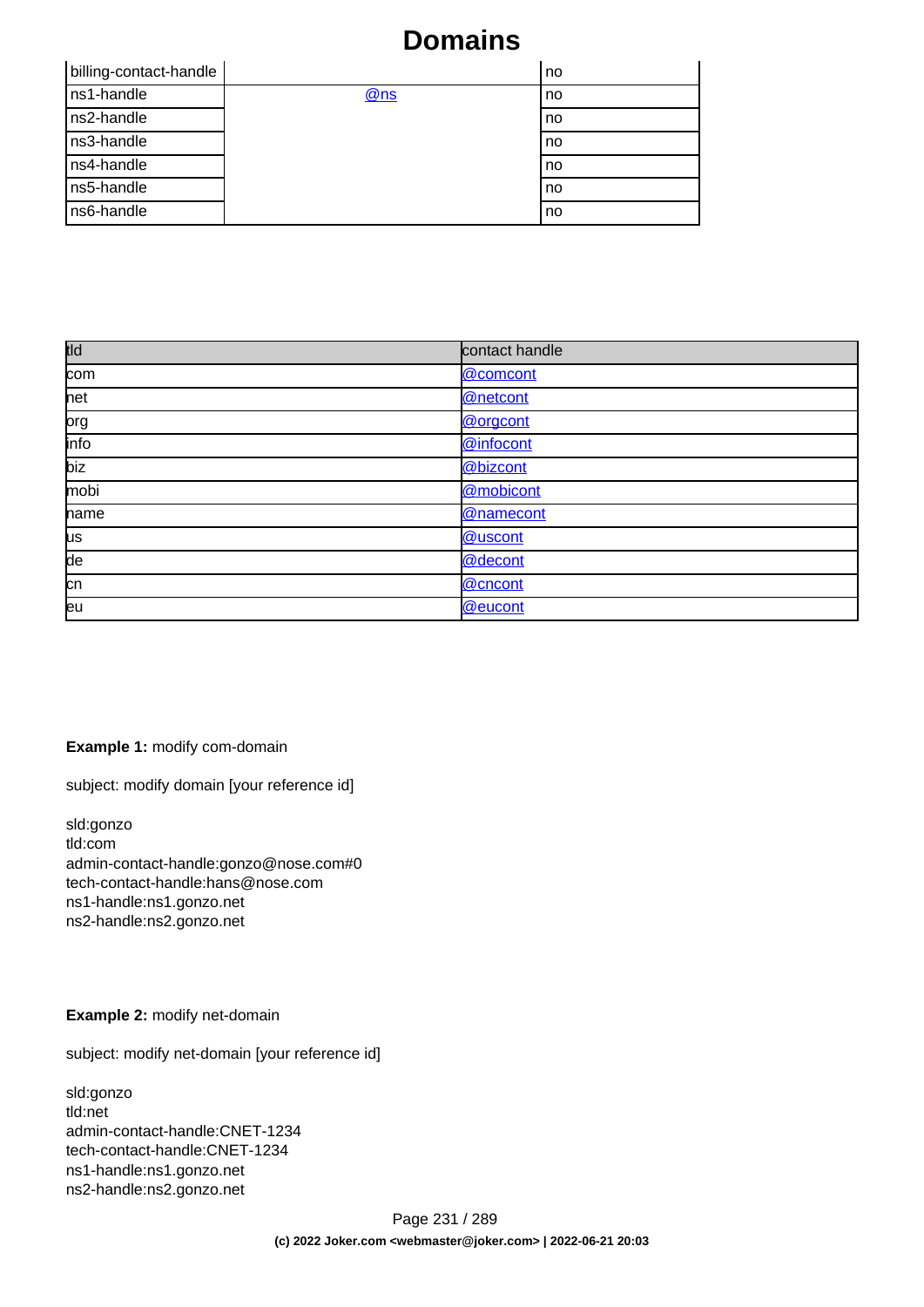#### **Example 3:** modify org-domain

subject: modify net-domain [your reference id]

sld:gonzo tld:org admin-contact-handle:CORG-1234 tech-contact-handle:CORG-1234 ns1-handle:ns1.gonzo.net ns2-handle:ns2.gonzo.net

#### **Example 4:** modify info-domain

subject: modify info-domain [your reference id]

sld:gonzo tld:info admin-contact-handle:C112234-LRMS tech-contact-handle:C112244-LRMS ns1-handle:ns1.gonzo.net ns2-handle:ns2.gonzo.net

#### OR

modify info-domain (new naming convention for info-handles)

subject: modify info-domain [your reference id]

sld:gonzo tld:info admin-contact-handle:C112244-LRMS tech-contact-handle:CAFI-007 ns1-handle:ns1.gonzo.net ns2-handle:ns2.gonzo.net

#### **Example 5:** modify biz-domain

subject: modify biz-domain [your reference id]

sld:gonzo tld:biz admin-contact-handle:CNEU-11224 tech-contact-handle:CNEU-112244 ns1-handle:ns1.gonzo.net ns2-handle:ns2.gonzo.net

**Example 6:** modify mobi-domain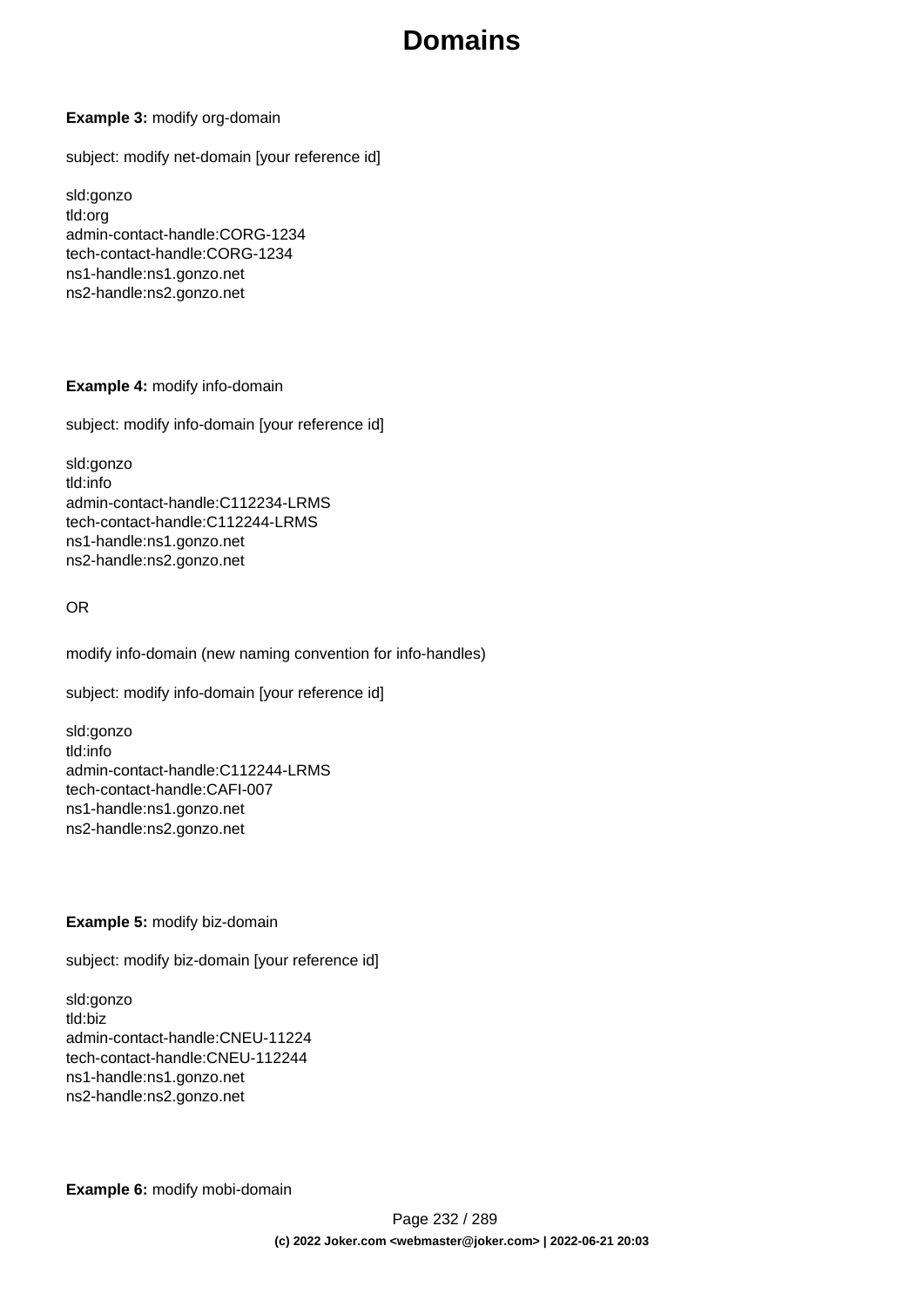subject: modify mobi-domain [your reference id]

sld:gonzo tld:mobi admin-contact-handle:COMO-1234 tech-contact-handle:COMO-1234 ns1-handle:ns1.gonzo.net ns2-handle:ns2.gonzo.net

#### **Example 7:** modify name-domain

subject: modify name-domain [your reference id]

sld:gonzo tld:name admin-contact-handle:CNAM-1234 tech-contact-handle:CNAM-1234 ns1-handle:ns1.gonzo.net ns2-handle:ns2.gonzo.net

#### **Example 8:** modify us-domain

subject: modify us-domain [your reference id]

sld:gonzo tld:us admin-contact-handle:COUS-1234 tech-contact-handle:COUS-1234 ns1-handle:ns1.gonzo.net ns2-handle:ns2.gonzo.net

#### **Example 9:** modify de-domain

subject: modify de-domain [your reference id]

sld:gonzo tld:de admin-contact-handle:CODE-1234 tech-contact-handle:CODE-1234 ns1-handle:ns1.gonzo.net ns2-handle:ns2.gonzo.net

#### **Example 10:** modify cn-contact

subject: modify cn-contact [your reference id]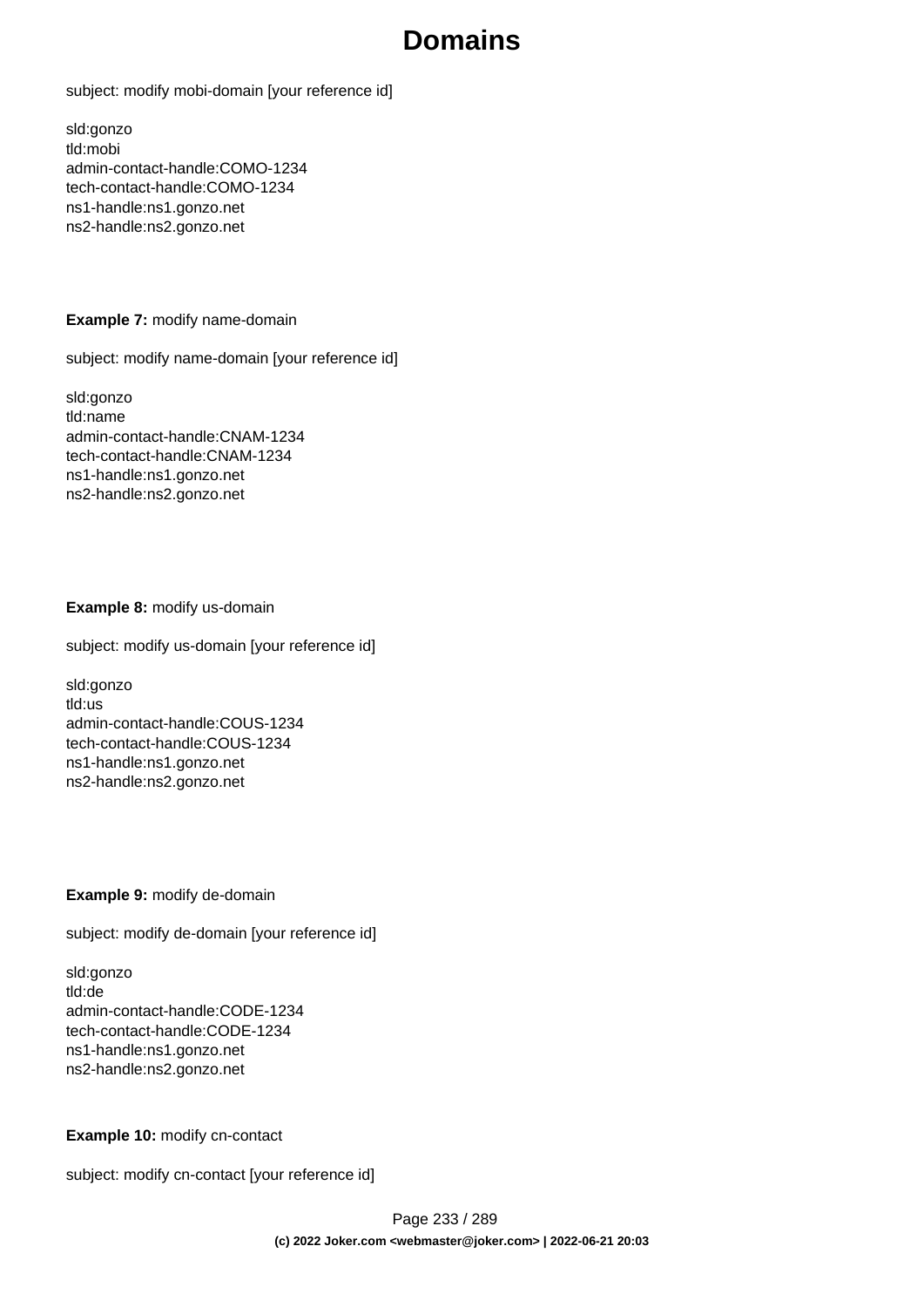handle:COCN-1235 address-1:horsefair mews postal-code:4711 city:romsey country:DE phone:44 13383794 504040

#### **Example 11:** modify eu-domain

subject: modify eu-domain [your reference id]

sld:gonzo tld:eu admin-contact-handle:C112244 tech-contact-handle:C112244 ns1-handle:ns1.gonzo.net ns2-handle:ns2.gonzo.net

Keywords: modify-domain, nameserver, contacts

Last update: 2015-07-29 12:02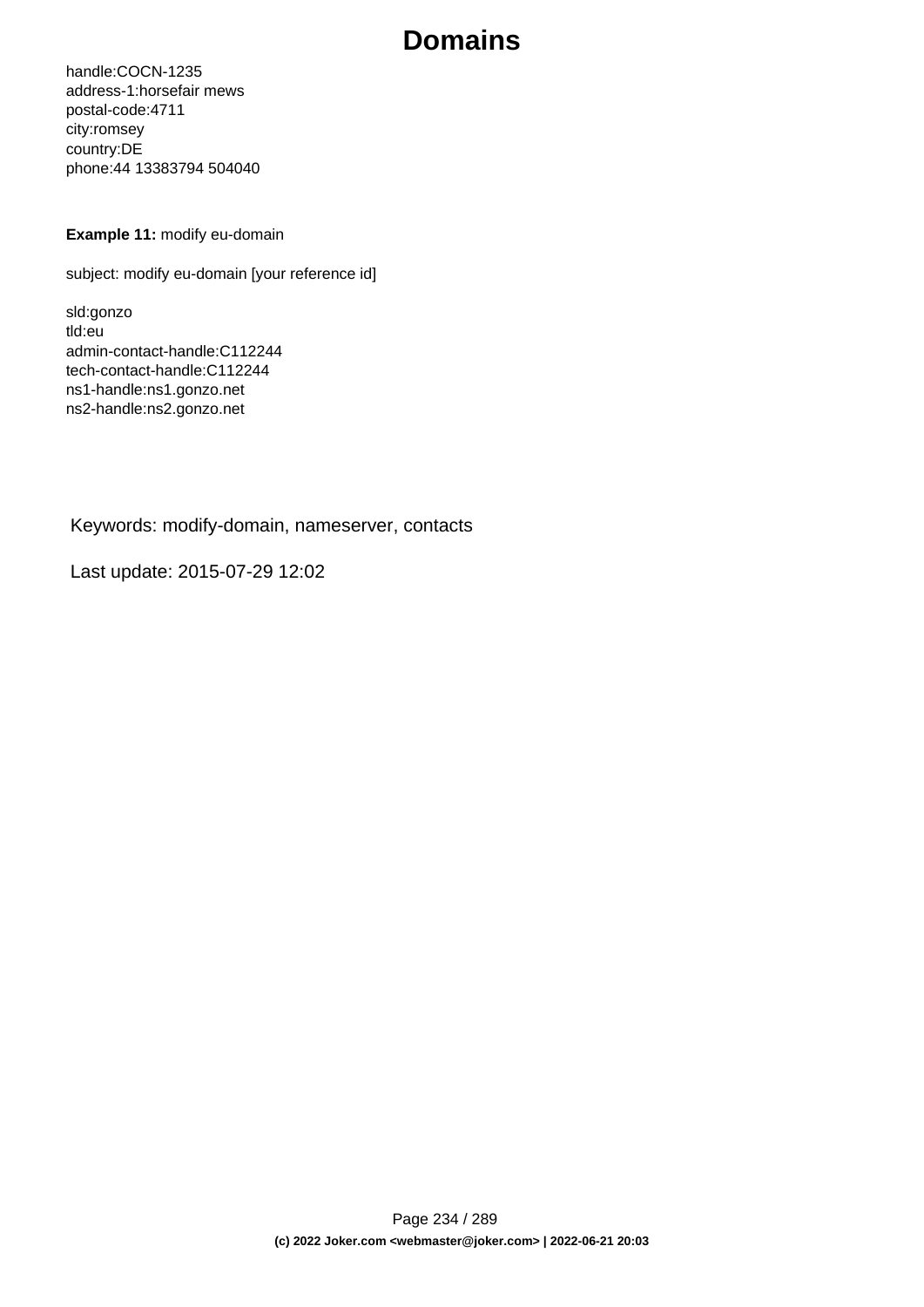# **Domains Renew a domain**

- $\bullet$
- $\bullet$
- 
- info
- $\bullet$ biz
- mobi
- $\bullet$
- name
- 

**Introduction**

renew <tld>-domain

Valid values for <tld>:

- $\bullet$
- $\bullet$

With this request you can renew up to 500 domains at Joker.com.

have to provide the following information within the request:

 **Request fields**

.<br>pject: renew <tld>-domain [your reference id]

 $\bullet$  the domainname(s),

the renewalperiod or the desired expirationyear

You are we give 20 desim who we want to an example to trad a ble to different too to also waged. Please what is a desimate to have been a started in the topological states and a monot provide the topological states and a m

If you provide the expert of the current expire year is creater than the desired. This feature prevents an error in case 1 renew-request is sent twi

Page 235 / 289 **(c) 2022 Joker.com <webmaster@joker.com> | 2022-06-21 20:03**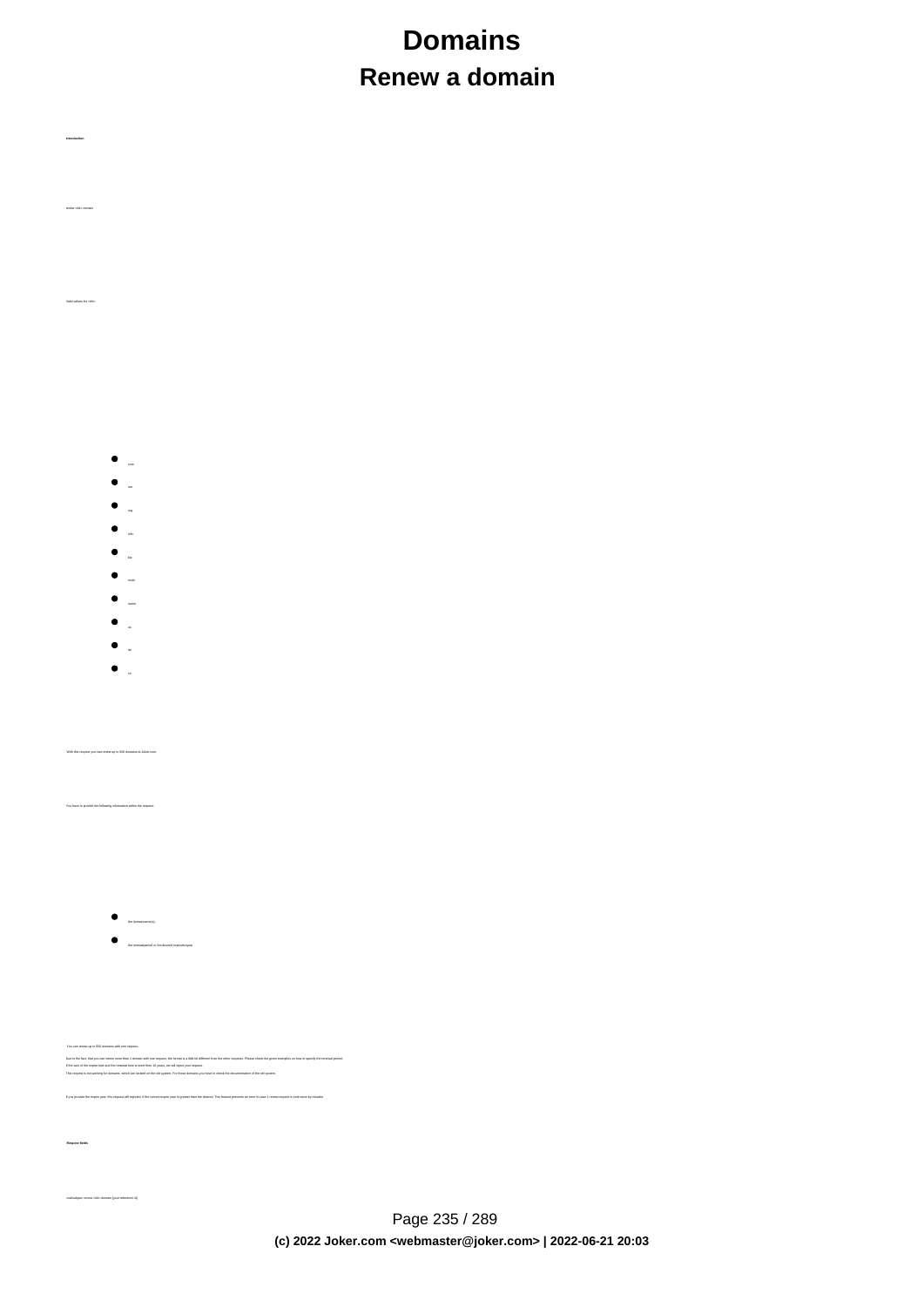You have to provide the domain rame and the renewal period or the desired expire year using the format "YYY" on one line. You have to seperate each field with a ":" (ASCII 058). The maximum for the re

| bial-teacpe    | and values | douin |
|----------------|------------|-------|
| lomains[0, 500 |            |       |

.COM renewal

Definition of this request

**Example 1:** renew 1 domain for 1 year using the field period<br>subject: renew com-domain [your reference id]<br>domains0:minus-109.com:1 **Example 2:** renew 5 domains for 4 years using the field period subject: renew com-domain [your reference id] domains0:minus-109.com:4 domains1:minus-119.com:4 domains2:minus-129.com:4 domains3:minus-139.com:4 domains4:minus-149.com:4

**Example 3:** renew 5 domains for different years using the field period<br>subject renew care-domain (pur reference id)<br>domains? minus-105 com:1<br>domains? minus-105 com:1<br>domains? minus-105 com:2<br>domains? minus-105 com:5<br>domai

**Example 4:** renew 1 domain using the field expirationyear<br>subject: renew com-domain [your reference id]<br>domains0:minus-109.com:2005

.NET Renewal

**Example 1:** renew 1 domain for 1 year using the field period<br>subject renew red-domain (pur reference id)<br>domainstrainme-108 nest<br>**Example 2:** renew 5 domains for 4 years using the field period<br>subject: renew red-domain ho domains0:minus-109.net:4<br>domains1:minus-119.net:4<br>domains3:minus-129.net:4<br>domains4:minus-149.net:4 **Example 3:** renew 5 domains for different years using the field period<br>subject: renew rest-domain [pure reference id]<br>domainal: minus-105 net; |<br>domainal: minus-105 net; |<br>domainal: minus-105 net; |<br>domainal: minus-105 ne

**Example 4:** renew 1 domain using the field expirationyear<br>subject: renew net-domain [your reference id]<br>domains0:minus-109.net:2005

.ORG Renewal<br>**Example 1:** renew 1 domain for 1 year using the field period<br>subject: renew org-domain [your reference id]<br>domains0:minus-109.org:1

**Example 2:** nenew 5 domains for 4 years using the field period<br>subject renew ong-domain how reference id]<br>domainali minus- 118 org 4<br>domainali minus- 118 org 4<br>domainali minus-128 org 4<br>domainali minus-128 org 4<br>domainali **Example 3:** renew 5 domains for different years using the field period<br>subject renew ong-dimension poor reference id]<br>domainst initiate CO cary 5<br>domainst minus - 130 cary 5<br>domainst minus - 130 cary 4<br>domainst minus - 14

**Example 4:** renew 1 domain using the field expirationyear<br>subject: renew org-domain [your reference id]

domains0:minus-109.org:2005

.INFO Renewal **Example 1:** renew 1 domain for 1 year using the field period subject: renew info-domain [your reference id] domains0:minus-109.info:1 **Example 2:** renew 5 domains for 4 years using the field period<br>subject: renew info-domain [your reference id] domains0:minus-109.info:4 domains1:minus-119.info:4 domains2:minus-129.info:4 domains3:minus-139.info:4 domains4:minus-149.info:4 **Example 3:** renew 5 domains for different years using the field period subject: renew info-domain [your reference id]

domains0:minus-109.info:1 domains1:minus-119.info:2 domains2:minus-129.info:3 domains3:minus-139.info:4 domains4:minus-149.info:5 **Example 4:** renew 1 domain using the field expirationyear<br>subject: renew info-domain [your reference id]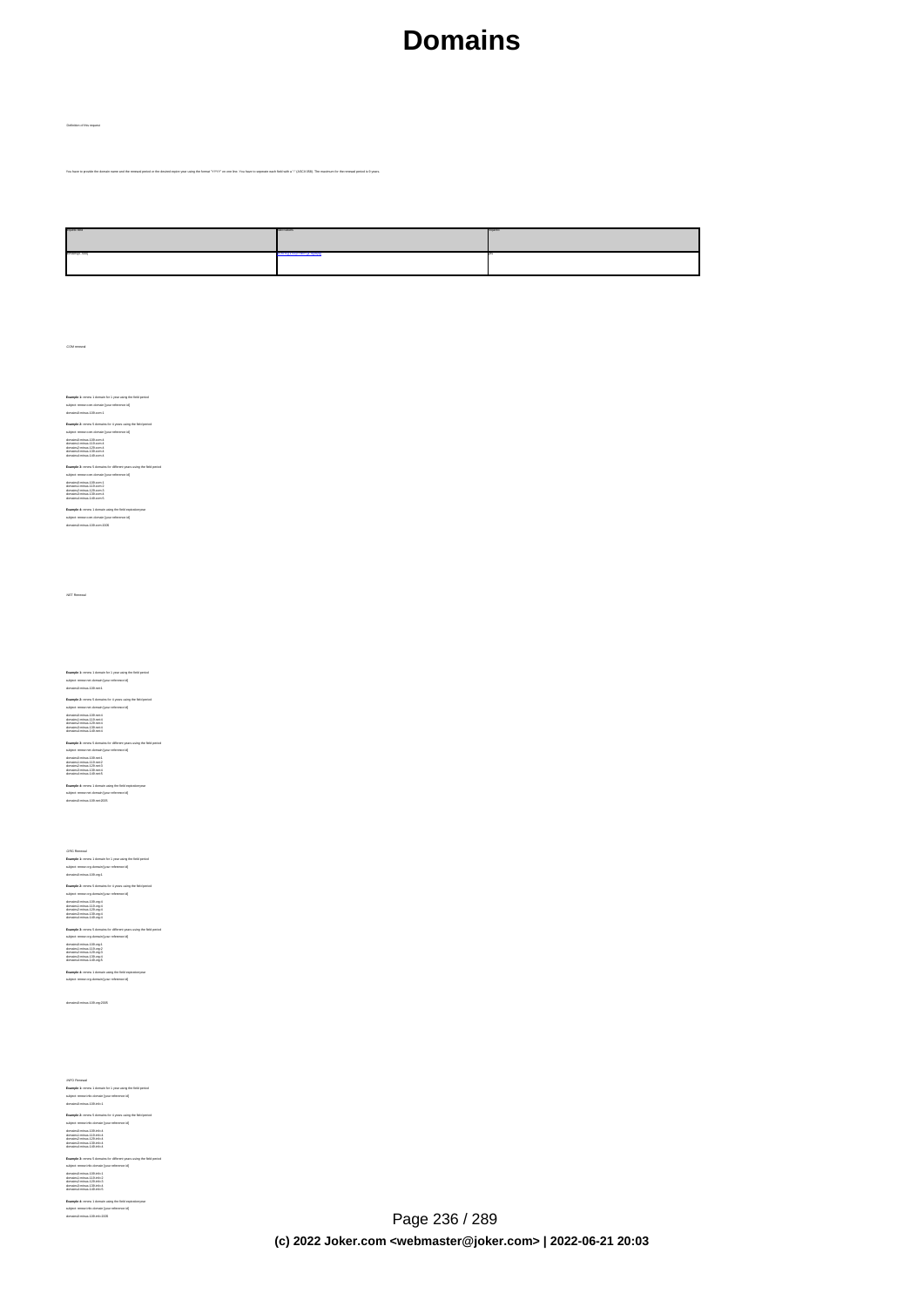# Bill Flowend<br>In Character 1 (means 1 distration for 1 year calory the field pastod<br>Kamapier 1: means 1 distration for relations and<br>place terminal field distribution of the space sating the field pastod<br>Rampigar 2: means 6

**Example 3:** renew 5 domains for different years using the field period subject: renew biz-domain [your reference id] domains0:minus-109.biz:1 domains1:minus-119.biz:2 domains2:minus-129.biz:3 domains3:minus-139.biz:4 domains4:minus-149.biz:5

**Example 4:** renew 1 domain using the field expirationyear<br>subject: renew biz-domain [your reference id]<br>domains0:minus-109.biz:2005

XHANE Renowal<br>Example 1: neew 1 domain for 1 year using the field period<br>subject renow name-domain (your reference id)<br>domainal minus-100 name:1<br>Example 2: neew 5 domains for 4 years using the field period<br>subject renow na

### domains0:minus-109.name:4 domains1:minus-119.name:4 domains2:minus-129.name:4 domains3:minus-139.name:4 domains4:minus-149.name:4

**Example 3:** renew 5 domains for different years using the field period<br>subject renew rame-domain gour selected inf<br>domains? minut-105 name: 1<br>domains? minut-105 name: 1<br>domains? minut-135 name:3<br>domains? minut-135 name:3<br>

**Example 4:** renew 1 domain using the field expirationyear<br>subject: renew name-domain [your reference id]

domains0:minus-109.name:2005

US Reversal<br>Ramagnet 1: menor i dormain for 1 year using the field period<br>Ramagnet 1: menor us-dormain force relations of<br>place terminal field (Sicart)<br>Ramagnet 2: menor is dormain for a 4 years using the field period<br>dorm

**Example 3:** new a Somain lot on there is a proposition of the field period<br>interact revenue on-demand four information of the control of the state<br>demander means of the control<br>demander means in the control<br>demander means

.DE Renewal **Example 1:** renew 1 domain for 1 year using the field period<br>subject: renew de-domain [your reference id]<br>domains0:minus-109.de:1 **Example 2:** renew 5 domains for 4 years using the field period<br>subject renew de-domain [now releasence id]<br>domains? minus-105 de 4<br>domains? minus-105 de 4<br>domains? minus-126 de 4<br>domains? minus-126 de 4<br>domains? minus-146

**Example 3:** renew 5 domains for different years using the field period<br>subject: renew de-domain Ivour reference id] domains0:minus-109.de:1 domains1:minus-119.de:2 domains2:minus-129.de:3 domains3:minus-139.de:4 domains4:minus-149.de:5

**Example 4:** renew 1 domain using the field expirationyear subject: renew de-domain [your reference id]

domains0:minus-109.de:2005

Chi Kenewal<br>Champel 1: newer i domain for 1 year using the field period<br>Bampel 1: newer chamain force releases by<br>adjust newer chamain force releases by<br>Bampled 2: newer chamain force speed on the period<br>domain divisor is

**Example 3:** renew 5 domains for different years using the field period<br>subject renew cri-domain (your reference id)<br>domainst initiate (30 cm)<br>domainst minus (10 cm)<br>domainst minus (18 cm)<br>domainst minus (48 cm)<br>domainst m **Example 4:** renew 1 domain using the field expire year<br>subject: renew cn-domain [your reference id]<br>domains0:minus-109.cn:2005

#### Keywords: renew, renewal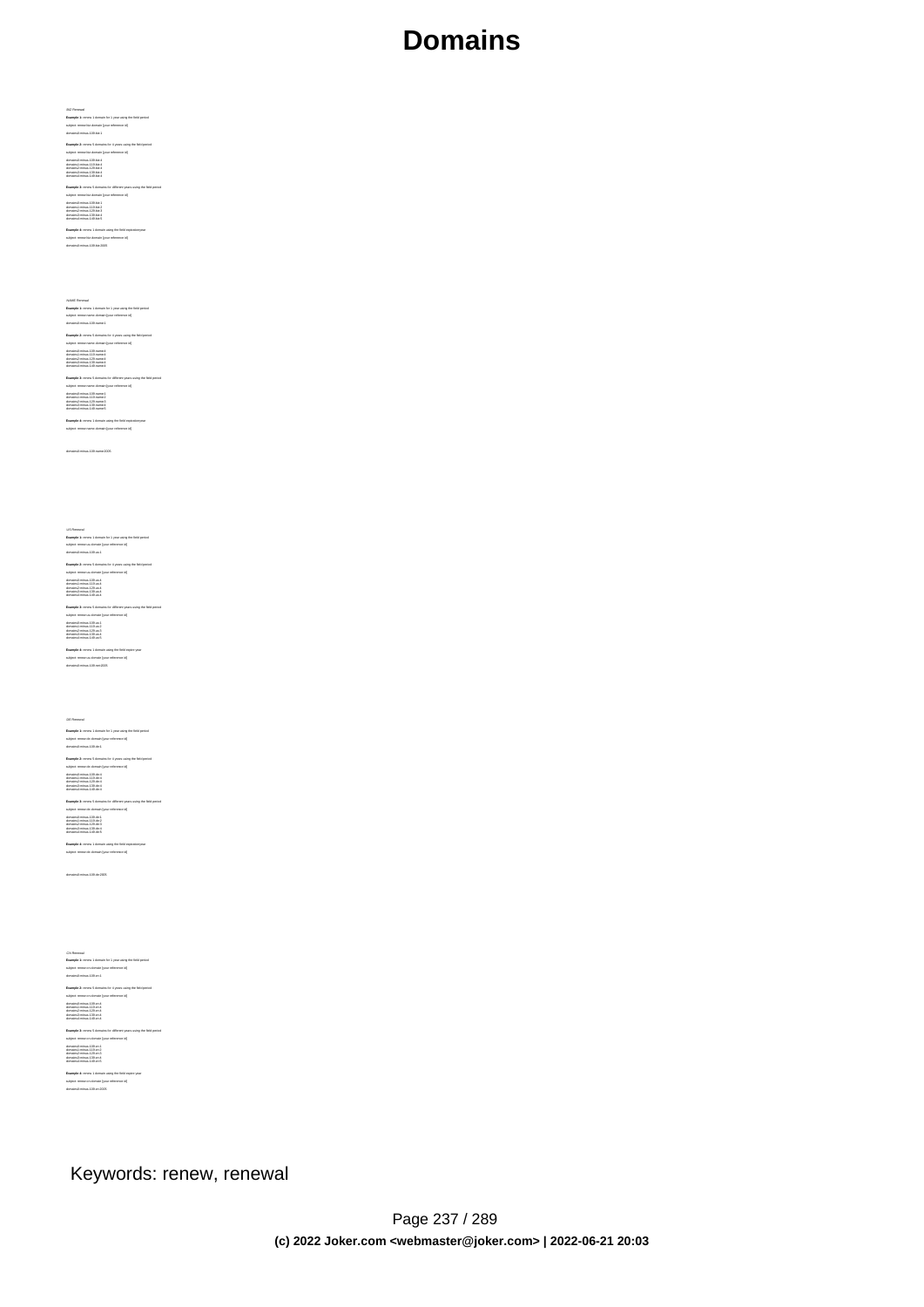Last update: 2011-08-11 14:18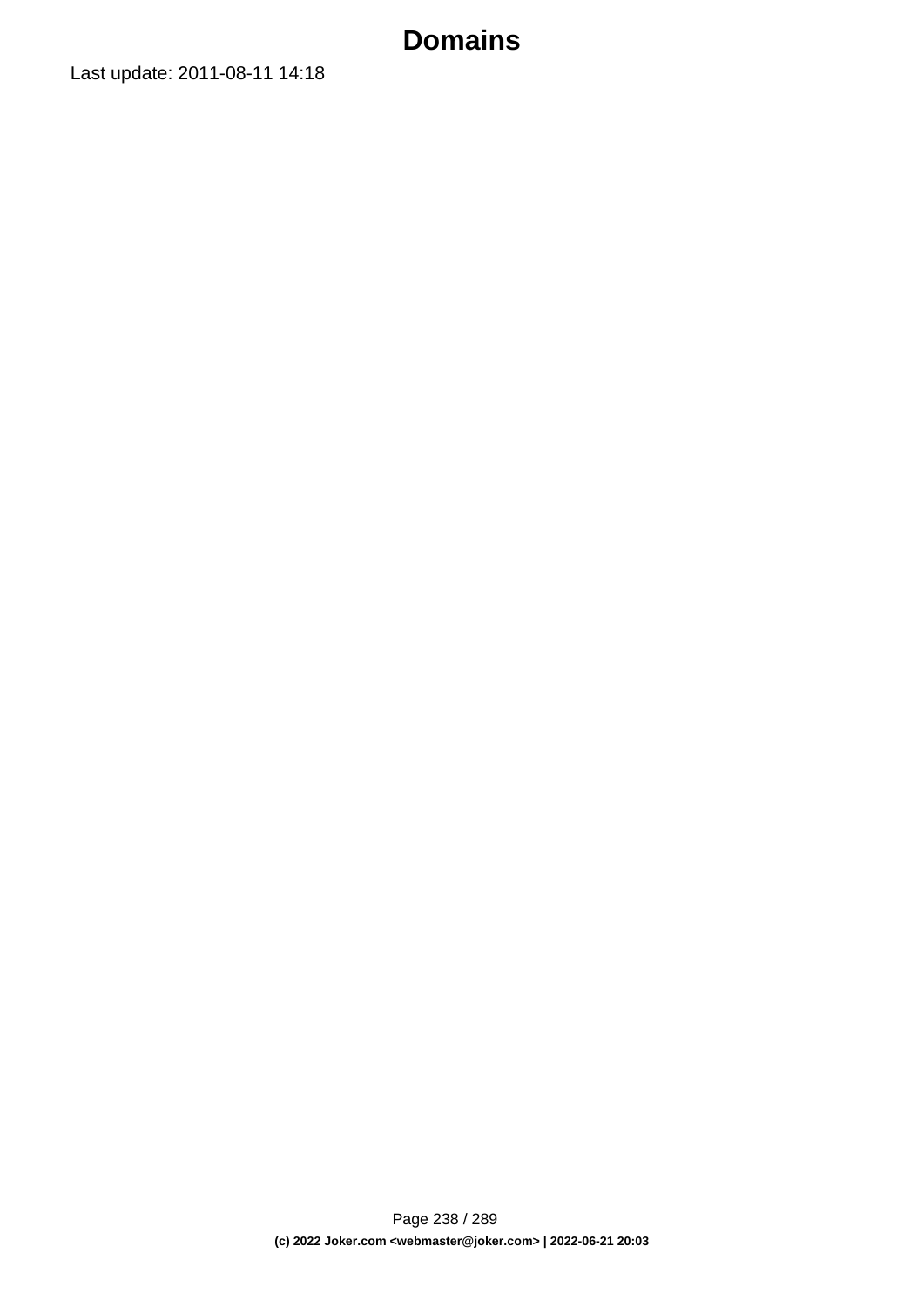# **Domains Transfer a domain**

- 
- com
- 
- 
- info
- biz
- mobi
- name
- 
- de
- $\bullet$

With this request you can transfer a domain from 1 registrar to Joker.com. You have to provide the following information within the request:

**Introduction**

transfer <tld>-domain

Valid values for <tld>:

- 
- 
- the auth-id, the billing-contact-handle,

You can transfer 1 com domain with one request.

If you transfer a domain to Joker.com the domain will be renewed for one year.

.<br>And the owner-contact. We will detect this information from the whois of the current registrar and we will create the contact-handle for the owner-co

You need to provide us with a so called auth-id. You have to ask the current registrar for this auth-id. If you provide an invalid auth-id, the transfer will be declined by the current registrar.

If you don't have a com-contact-handle with your "robot-email", you have to create a com-handle using the "create com-contact" request.

Page 239 / 289 **(c) 2022 Joker.com <webmaster@joker.com> | 2022-06-21 20:03**

As you can see, we need the billing-contact-bandle, We recommend using a billing-bandle with the email-address of you"robot-email. If you use a contact-bandle with a different e-mail from your robot e-mail, you can't admin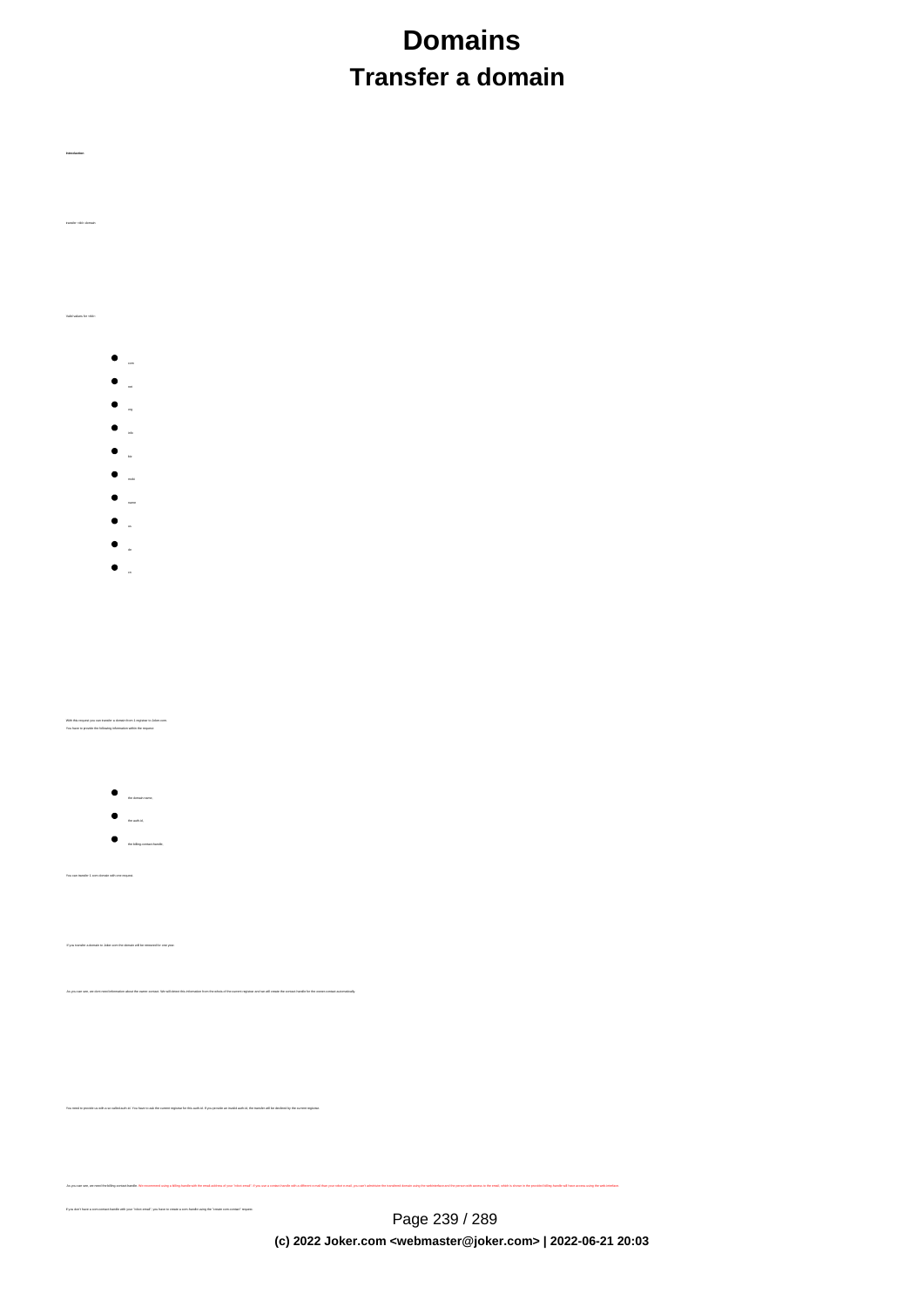We do not need information about the nameservers. This information will be detected from the whois of the current registrar and we will create the nameservers if necessary.

Implies, that an owner change or change of nameservers during the transfer-process is

**Request fields**

 mailsubject: transfer <tld>-domain [your reference id] ATTENTION:

 You can transfer 1 domain with one request. Definition of this request

request-field values request-field values request-field values request-field values request-field values required values of the control of the control of the control of the control of the control of the control of the cont  $\mathbf{b}$  and  $\mathbf{c}$  are a set of  $\mathbf{a}$  and  $\mathbf{b}$  and  $\mathbf{c}$  yes  $\mathbf{b}$  and  $\mathbf{c}$  yes  $\mathbf{b}$  and  $\mathbf{c}$  and  $\mathbf{c}$  and  $\mathbf{c}$  and  $\mathbf{c}$  and  $\mathbf{c}$  and  $\mathbf{c}$  and  $\mathbf{c}$  and  $\mathbf{c}$  and  $\mathbf$ auth-id .\* yes a second control of the second control of the second control of the second control of the second control of the second control of the second control of the second control of the second control of the second control billing-contact-handle Please, refer to the table below. yes

| <b>Block of Baltimore</b> |
|---------------------------|
|                           |
|                           |
|                           |
|                           |
|                           |
|                           |
| <b>BASE 0000</b>          |
|                           |
|                           |
|                           |
|                           |

TER COM DOMAIN **Example 1:** transfer com-domain subject: transfer com-domain [your reference id]<br>domains0:minus-109.com<br>auth-id:0293XaAdA<br>billing-contact-handle:CCOM-1234<br>Example 1: transfer net-domain<br>**Example 1:** transfer net-domain subject: transfer net-domain [your reference id] domains0:minus-109.net billing-contact-handle:CNET-1234 **Example 1:** transfer org-domain

Page 240 / 289 **(c) 2022 Joker.com <webmaster@joker.com> | 2022-06-21 20:03**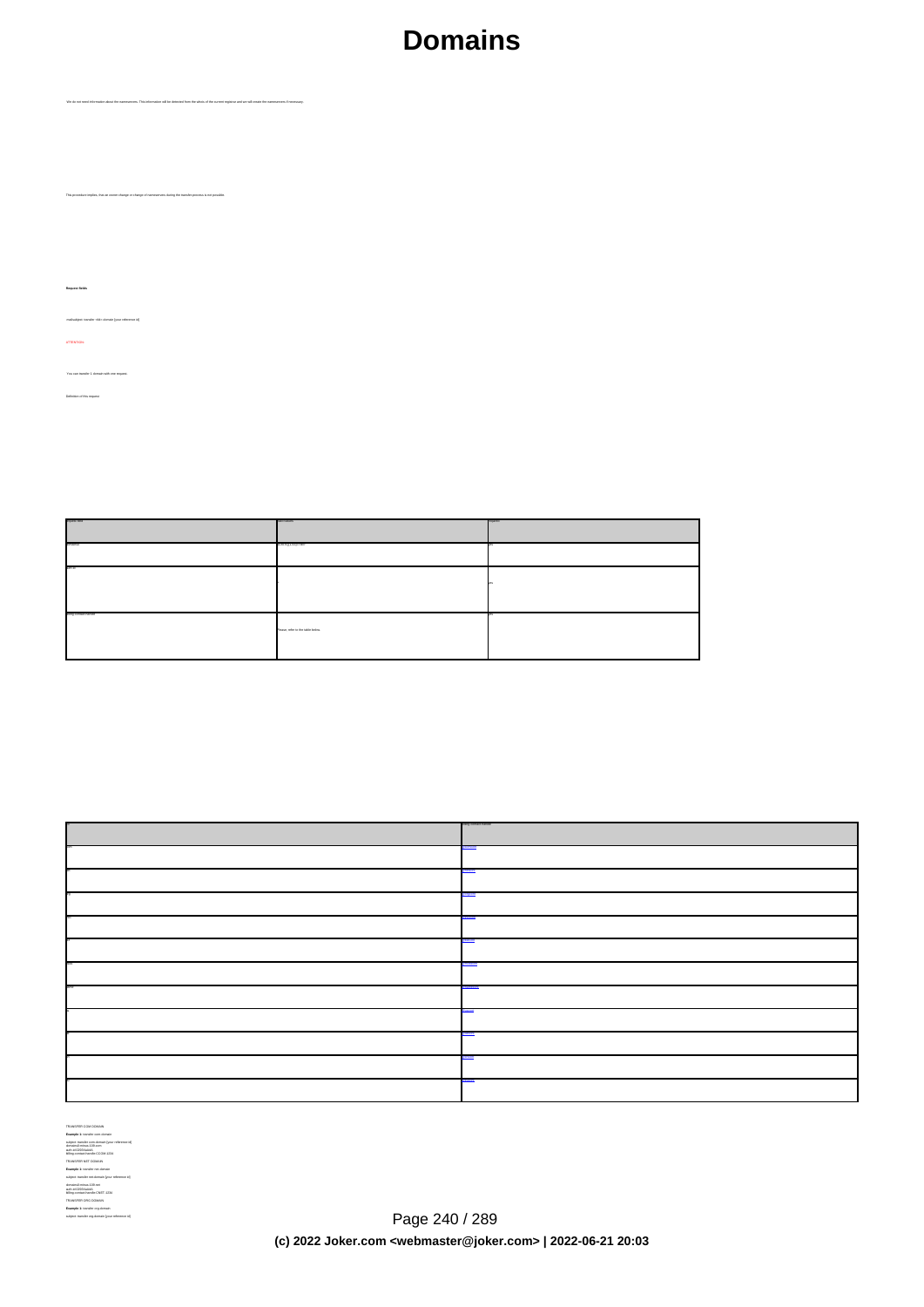billing-contact-handle:CORG-1234 TRANSFER INFO DOMAIN<br>**Example 1:** transfer info-domain<br>subject: transfer info-domain [your reference id]<br>domains0:minus-109.info<br>billing-contact-handle:C176269-LRMS **Example 1:** transfer biz-domain subject: transfer biz-domain [your reference id] domains0:minus-109.biz auth-id:0293XaAdA billing-contact-handle:CNEU-123 TRANSFER NAME DOMAIN<br>**Example 1:** transfer name-domain<br>subject: transfer name-domain [your reference id]<br>domains0:minus-109.name<br>suth-id:0293XaAdA<br>suth-id:0293XaAdA billing-contact-handle:CNAM-1234 TRANSFER US DOMAIN<br>**Example 1:** transfer us-domain<br>subject: transfer us-domain [your reference id]<br>domains0:minus-109.us<br>auth-id:0293XaAdA billing-contact-handle:COUS-1234 TRANSFIER DE DOMAIN<br>Example 1: Insular de domain<br>subject transler de domain (your reference id)<br>domaine2: minux - 100.de<br>subject transler on domain<br>Example 1: transler on domain<br>TRANSFIER CN DOMAIN<br>subject transler on doma domains0:minus-109.cn auth-id:0293XaAdA billing-contact-handle:COCN-1234

domains0:minus-109.org auth-id:0293XaAdA

Keywords: transfer, auth-id

Last update: 2011-08-11 14:14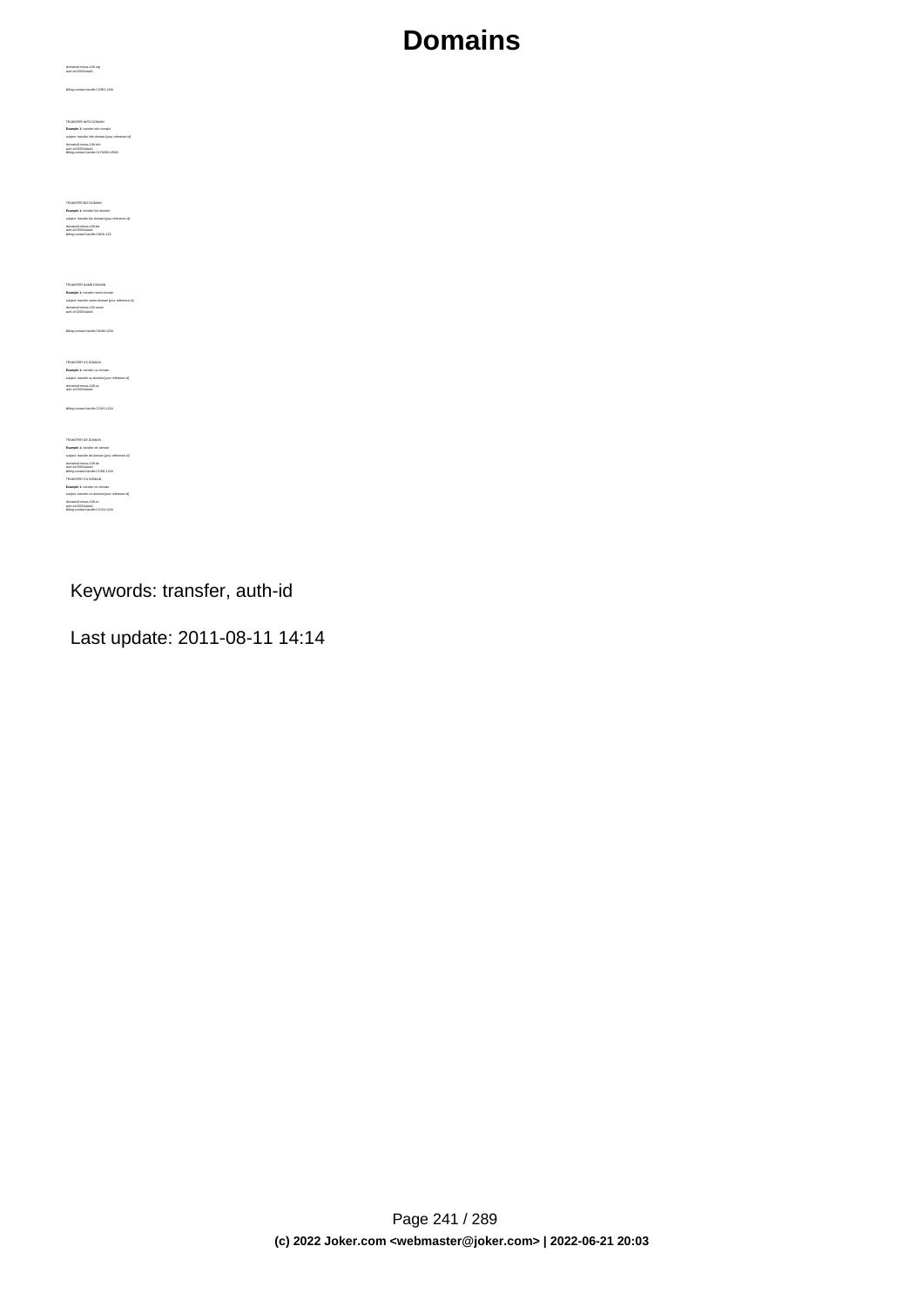# **Domains Delete a domain**

| With this request you can delete a domain at Joker.com.                                                                                                                                                                                                                                                                                                     |  |
|-------------------------------------------------------------------------------------------------------------------------------------------------------------------------------------------------------------------------------------------------------------------------------------------------------------------------------------------------------------|--|
| You have to provide the following information within the request:                                                                                                                                                                                                                                                                                           |  |
|                                                                                                                                                                                                                                                                                                                                                             |  |
| $\begin{array}{c} \bullet \\ \bullet \\ \bullet \end{array}$                                                                                                                                                                                                                                                                                                |  |
| $\begin{array}{ c } \hline \rule{0.3cm}{1.1ex} \rule{0.1cm}{1.1ex} \rule{0.1cm}{1.1ex} \rule{0.1cm}{1.1ex} \rule{0.1cm}{1.1ex} \rule{0.1cm}{1.1ex} \rule{0.1cm}{1.1ex} \rule{0.1cm}{1.1ex} \rule{0.1cm}{1.1ex} \rule{0.1cm}{1.1ex} \rule{0.1cm}{1.1ex} \rule{0.1cm}{1.1ex} \rule{0.1cm}{1.1ex} \rule{0.1cm}{1.1ex} \rule{0.1cm}{1.1ex} \rule{0.1cm}{1.1ex}$ |  |
|                                                                                                                                                                                                                                                                                                                                                             |  |
|                                                                                                                                                                                                                                                                                                                                                             |  |
| <b>ATTENTION</b>                                                                                                                                                                                                                                                                                                                                            |  |
|                                                                                                                                                                                                                                                                                                                                                             |  |
| ete a domain within the first 72 hours after the registration, the registration-fee will be refunded to your account.<br>If you do                                                                                                                                                                                                                          |  |
|                                                                                                                                                                                                                                                                                                                                                             |  |
| If Johns commencions the delete-request more than 72 hours after the registration, you have to provide the flog "force:1", in order to accept that the registration-lee will not be refunded to your account. If you do not ne                                                                                                                              |  |
|                                                                                                                                                                                                                                                                                                                                                             |  |
|                                                                                                                                                                                                                                                                                                                                                             |  |
|                                                                                                                                                                                                                                                                                                                                                             |  |
|                                                                                                                                                                                                                                                                                                                                                             |  |
|                                                                                                                                                                                                                                                                                                                                                             |  |
|                                                                                                                                                                                                                                                                                                                                                             |  |
|                                                                                                                                                                                                                                                                                                                                                             |  |
|                                                                                                                                                                                                                                                                                                                                                             |  |
|                                                                                                                                                                                                                                                                                                                                                             |  |
|                                                                                                                                                                                                                                                                                                                                                             |  |
| Request fields                                                                                                                                                                                                                                                                                                                                              |  |
|                                                                                                                                                                                                                                                                                                                                                             |  |
| stject delete domain (your reference id)                                                                                                                                                                                                                                                                                                                    |  |
| Definition of this request                                                                                                                                                                                                                                                                                                                                  |  |
|                                                                                                                                                                                                                                                                                                                                                             |  |
| do not forget to provide the domain name and the force-flag set to 1 if the domain is older 72h.                                                                                                                                                                                                                                                            |  |
|                                                                                                                                                                                                                                                                                                                                                             |  |
|                                                                                                                                                                                                                                                                                                                                                             |  |
|                                                                                                                                                                                                                                                                                                                                                             |  |
|                                                                                                                                                                                                                                                                                                                                                             |  |
|                                                                                                                                                                                                                                                                                                                                                             |  |
|                                                                                                                                                                                                                                                                                                                                                             |  |
|                                                                                                                                                                                                                                                                                                                                                             |  |
|                                                                                                                                                                                                                                                                                                                                                             |  |
|                                                                                                                                                                                                                                                                                                                                                             |  |
|                                                                                                                                                                                                                                                                                                                                                             |  |
|                                                                                                                                                                                                                                                                                                                                                             |  |
|                                                                                                                                                                                                                                                                                                                                                             |  |
|                                                                                                                                                                                                                                                                                                                                                             |  |
|                                                                                                                                                                                                                                                                                                                                                             |  |
|                                                                                                                                                                                                                                                                                                                                                             |  |
|                                                                                                                                                                                                                                                                                                                                                             |  |
|                                                                                                                                                                                                                                                                                                                                                             |  |
|                                                                                                                                                                                                                                                                                                                                                             |  |
|                                                                                                                                                                                                                                                                                                                                                             |  |

**Introduction**

п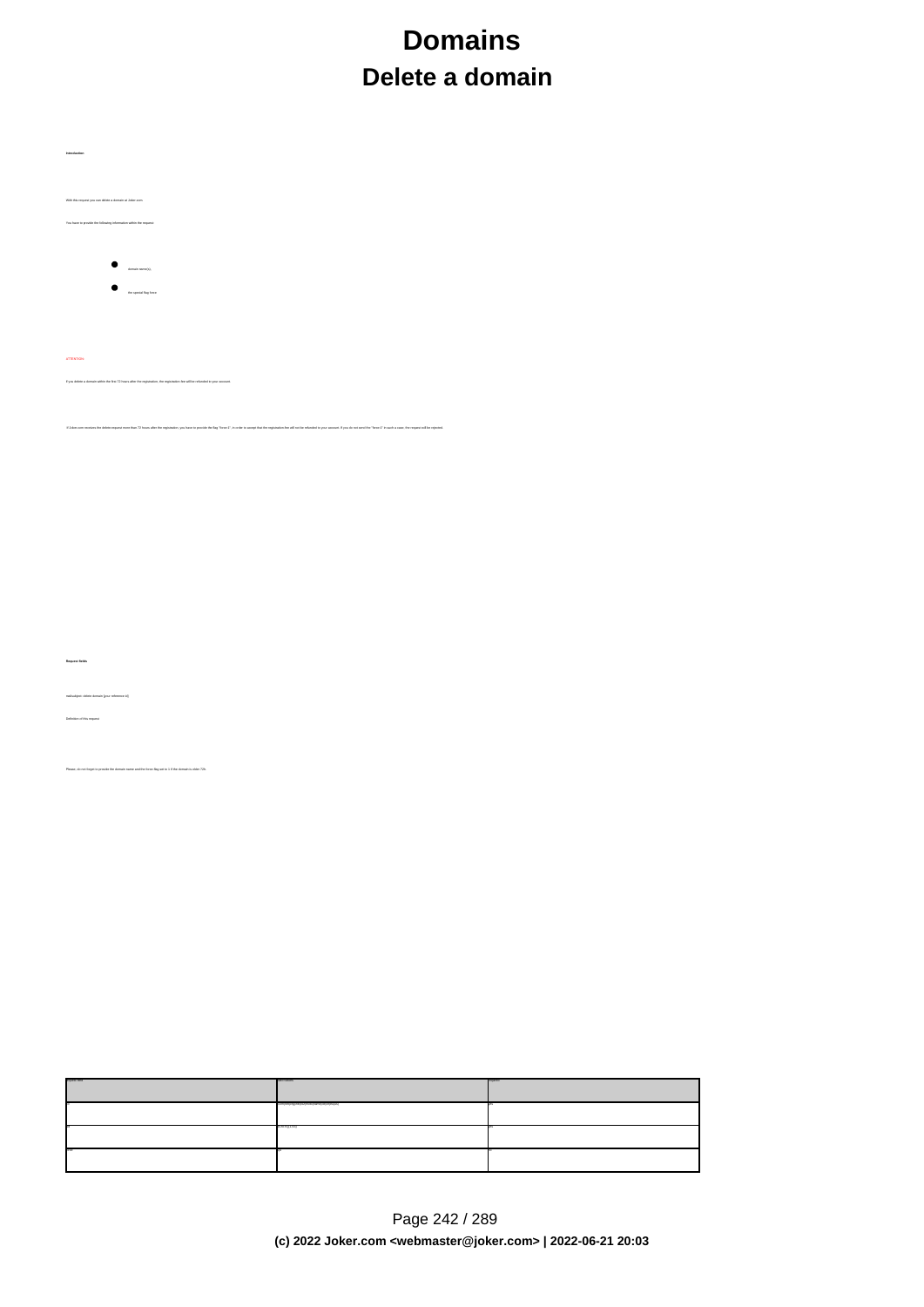#### DELETE COM DOMAIN

**Example 1:** delete a domain during the first 72 hours after registration subject: delete domain [your reference id]

tld:com sld:frezel

**Example 2:** delete a domain after the first 72 hours after registration subject: delete domain [your reference id]

tld:com sld:frezel force:1

**Example 3:** delete a domain only for the case that a refund is possible! subject: delete domain [your reference id]

tld:com sld:frezel force:0

Keywords: delete-domain

Last update: 2011-08-11 15:45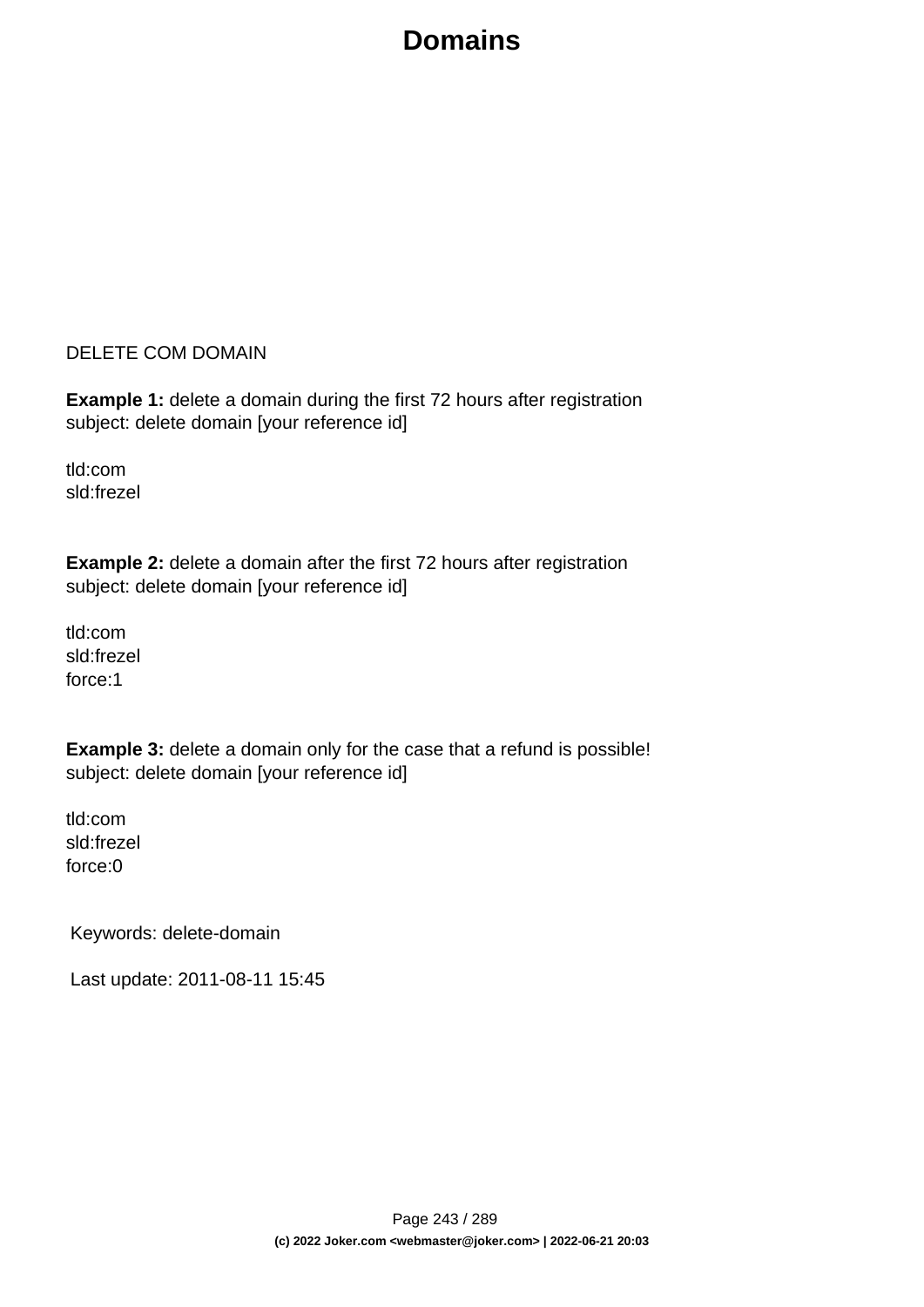# **Domains List domains**

| lat domains  |                                                                                                                                                                                               |  |  |  |  |
|--------------|-----------------------------------------------------------------------------------------------------------------------------------------------------------------------------------------------|--|--|--|--|
|              | With this request you can get a lat (lexicographically sorted) of all the domains, you have currently registered at joker.com.<br>You have to provide the target-registry within the request: |  |  |  |  |
|              |                                                                                                                                                                                               |  |  |  |  |
|              | $\cos$ = $\cos \theta$ and                                                                                                                                                                    |  |  |  |  |
|              | $\cos$ = $\sin$                                                                                                                                                                               |  |  |  |  |
|              | $\mathsf{net} \circ \mathsf{net}$                                                                                                                                                             |  |  |  |  |
|              | $\alpha q$ = $\alpha q$                                                                                                                                                                       |  |  |  |  |
|              | $\sin\omega$ , $\sin\theta$                                                                                                                                                                   |  |  |  |  |
|              | $b\bar{x}$ = $b\bar{x}$                                                                                                                                                                       |  |  |  |  |
|              | $\mathsf{mods}$ - $\mathsf{mods}$                                                                                                                                                             |  |  |  |  |
|              | $\mathsf{nans}$ = $\mathsf{nols}$                                                                                                                                                             |  |  |  |  |
|              | $\delta s$ = .00                                                                                                                                                                              |  |  |  |  |
|              | $\alpha$ = .cn                                                                                                                                                                                |  |  |  |  |
|              | $\alpha=0.0$                                                                                                                                                                                  |  |  |  |  |
|              | $\alpha$ . $\alpha$                                                                                                                                                                           |  |  |  |  |
|              |                                                                                                                                                                                               |  |  |  |  |
|              |                                                                                                                                                                                               |  |  |  |  |
| LIMITATIONS: |                                                                                                                                                                                               |  |  |  |  |
| ٠            |                                                                                                                                                                                               |  |  |  |  |
|              | Only 20.000 domains are listed. If you have more than 20.000 domains under 1 registry at joker.com, you have to track the domain names yourself.                                              |  |  |  |  |
|              | In case you have more than 20.000 domains at jokecom under 1 registry, this request will not work for you. The listing would be incomplete and it will be missing random domains.             |  |  |  |  |
|              | This request works only with the new joker.com system.                                                                                                                                        |  |  |  |  |
|              |                                                                                                                                                                                               |  |  |  |  |
|              |                                                                                                                                                                                               |  |  |  |  |
|              |                                                                                                                                                                                               |  |  |  |  |
|              |                                                                                                                                                                                               |  |  |  |  |

 **Request fields** mailsubject: list domains [your reference id]

e<br>Definition of the third

**Introduction**

| cast target | <b>SECTIONS</b>                                  | 500.00 |
|-------------|--------------------------------------------------|--------|
|             | contributions and contribution of the control of |        |

LaTi Colubusa<br>Examples II: In denomina for conveniente<br>Bangagia: In denomina for conveniente conveniente<br>Inseption de States (por references III)<br>Bangagia: In denomina for references III)<br>Bangagia: In denomina for referenc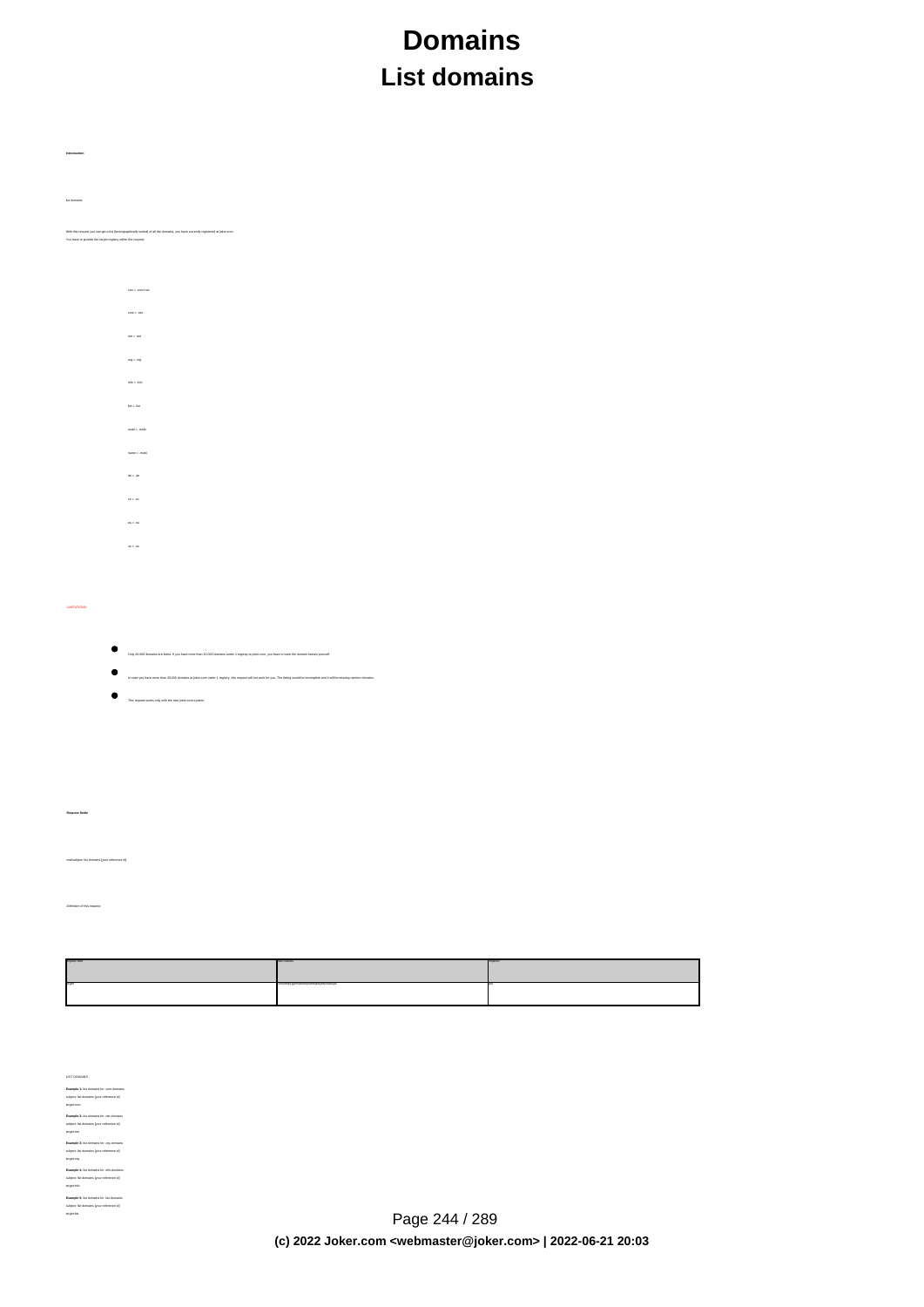**Example 6:** list domains for .de-domains subject: list domains [your reference id] **Example 7:** list domains for .cn-domains subject: list domains **[your reference id]** target:cn

Keywords: list-domains

Last update: 2011-08-11 15:44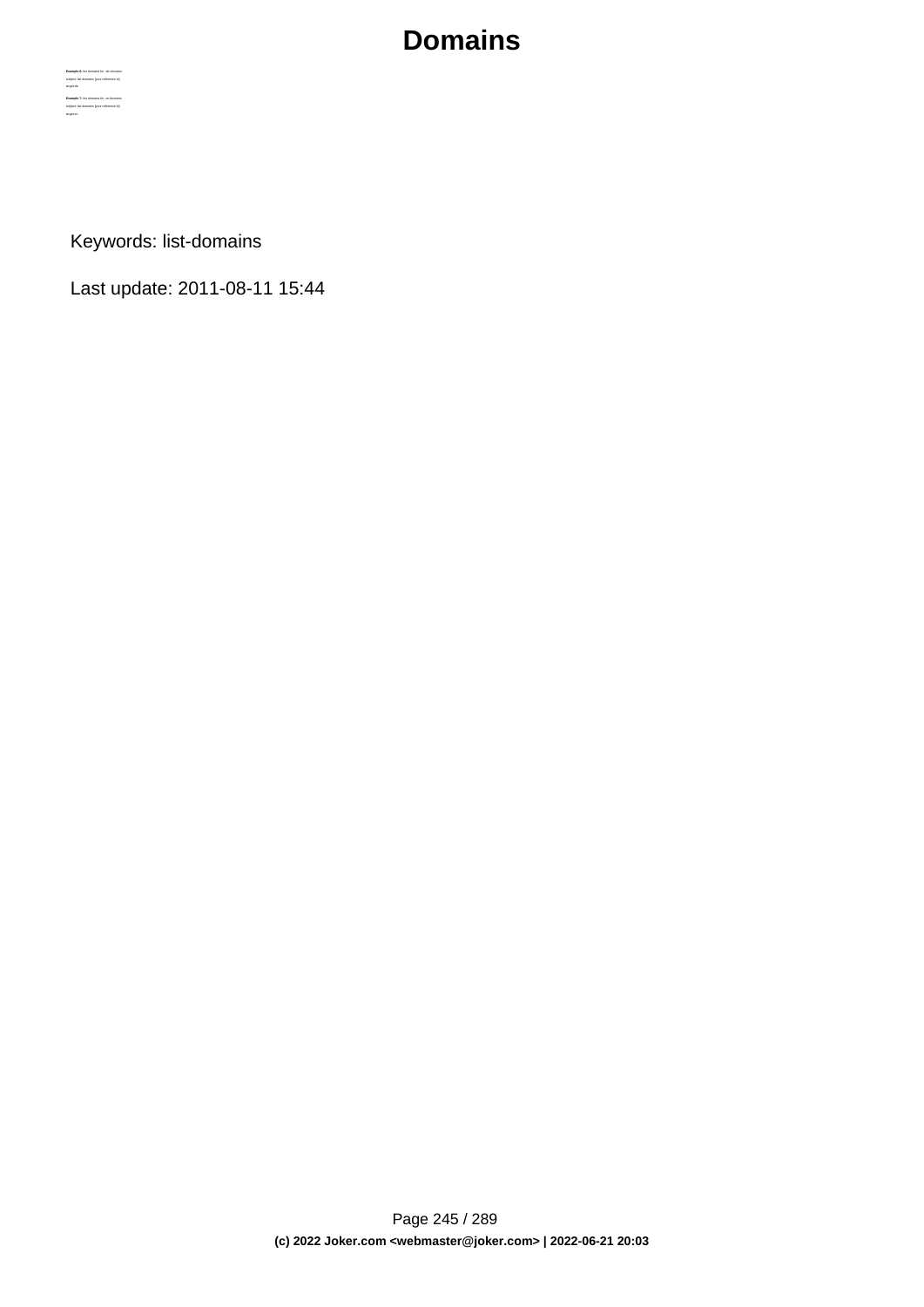# **Domains Lock a domain**

| Introduction                                                                                                                                                                      |
|-----------------------------------------------------------------------------------------------------------------------------------------------------------------------------------|
|                                                                                                                                                                                   |
|                                                                                                                                                                                   |
|                                                                                                                                                                                   |
|                                                                                                                                                                                   |
|                                                                                                                                                                                   |
|                                                                                                                                                                                   |
| lack domain                                                                                                                                                                       |
|                                                                                                                                                                                   |
|                                                                                                                                                                                   |
|                                                                                                                                                                                   |
|                                                                                                                                                                                   |
| With this request you can lock a domain in order to prevent fraudulent transfer attempts. If a domain is locked, each transfer-request from a foreign registrar will be declined. |
|                                                                                                                                                                                   |
| You have to provide the following information within the request                                                                                                                  |
|                                                                                                                                                                                   |
|                                                                                                                                                                                   |
|                                                                                                                                                                                   |
|                                                                                                                                                                                   |
| $\qquad \qquad \bullet$ . $\qquad \qquad \bullet$                                                                                                                                 |
|                                                                                                                                                                                   |
|                                                                                                                                                                                   |
|                                                                                                                                                                                   |
|                                                                                                                                                                                   |
|                                                                                                                                                                                   |
|                                                                                                                                                                                   |
| You can lock 1 domain with one request.                                                                                                                                           |
|                                                                                                                                                                                   |
|                                                                                                                                                                                   |
|                                                                                                                                                                                   |
|                                                                                                                                                                                   |
|                                                                                                                                                                                   |
|                                                                                                                                                                                   |
|                                                                                                                                                                                   |
|                                                                                                                                                                                   |
| Request fields                                                                                                                                                                    |
|                                                                                                                                                                                   |
|                                                                                                                                                                                   |
|                                                                                                                                                                                   |
|                                                                                                                                                                                   |
|                                                                                                                                                                                   |
|                                                                                                                                                                                   |
| malisubject lock domain (your reference id)                                                                                                                                       |
|                                                                                                                                                                                   |
|                                                                                                                                                                                   |
|                                                                                                                                                                                   |
| Definition of this request                                                                                                                                                        |
|                                                                                                                                                                                   |
|                                                                                                                                                                                   |
|                                                                                                                                                                                   |
|                                                                                                                                                                                   |
|                                                                                                                                                                                   |

| alid values |  |
|-------------|--|
|             |  |
|             |  |
|             |  |

Keywords: lock-domain, protection

Last update: 2011-08-11 15:46

**Example 1:** lock a domain<br>subject: lock domain [your reference id] fqdn:minus-109.com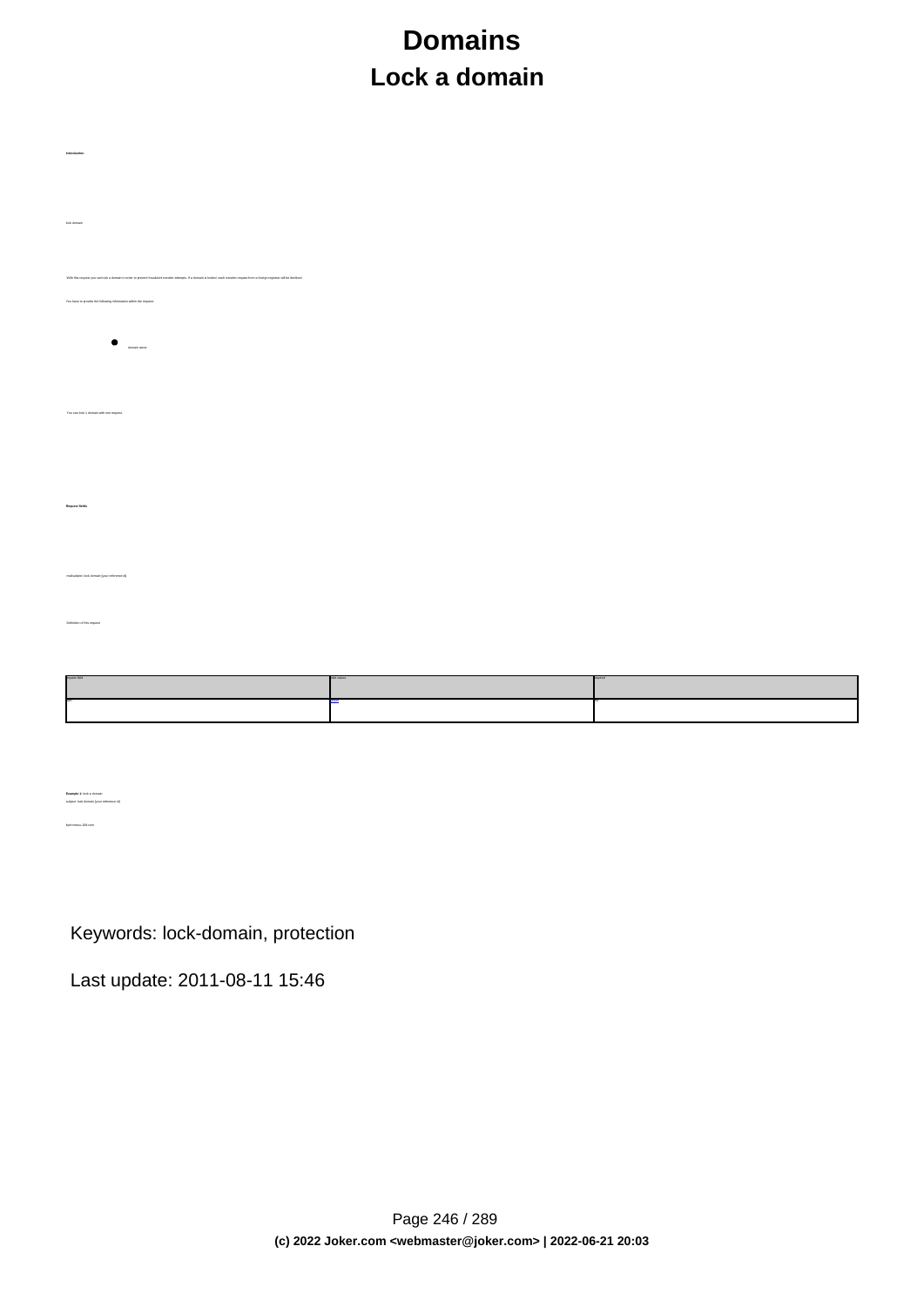# **Domains Unlock a domain**

| unlock domain                                                                                                                      |  |
|------------------------------------------------------------------------------------------------------------------------------------|--|
|                                                                                                                                    |  |
| With this request you can unlock a domain. If you want to transfer a domain to a foreign registrar, the domain has to be unlocked. |  |
| You have to provide the following informations within the request                                                                  |  |
|                                                                                                                                    |  |
| $\bullet$<br>domain name                                                                                                           |  |
|                                                                                                                                    |  |
| You can unlock 1 domain with one request.                                                                                          |  |
|                                                                                                                                    |  |
|                                                                                                                                    |  |
|                                                                                                                                    |  |
| <b>Request fields</b>                                                                                                              |  |
|                                                                                                                                    |  |
|                                                                                                                                    |  |
| malisztject unlock domain (your reference id)                                                                                      |  |
|                                                                                                                                    |  |
|                                                                                                                                    |  |
|                                                                                                                                    |  |
| Definitions of this request                                                                                                        |  |
|                                                                                                                                    |  |
|                                                                                                                                    |  |
|                                                                                                                                    |  |
|                                                                                                                                    |  |

Keywords: unlock-domain, protection

Last update: 2011-08-11 15:46

**Introduction**

**Example 1:** unlock a domain fqdn:minus-109.com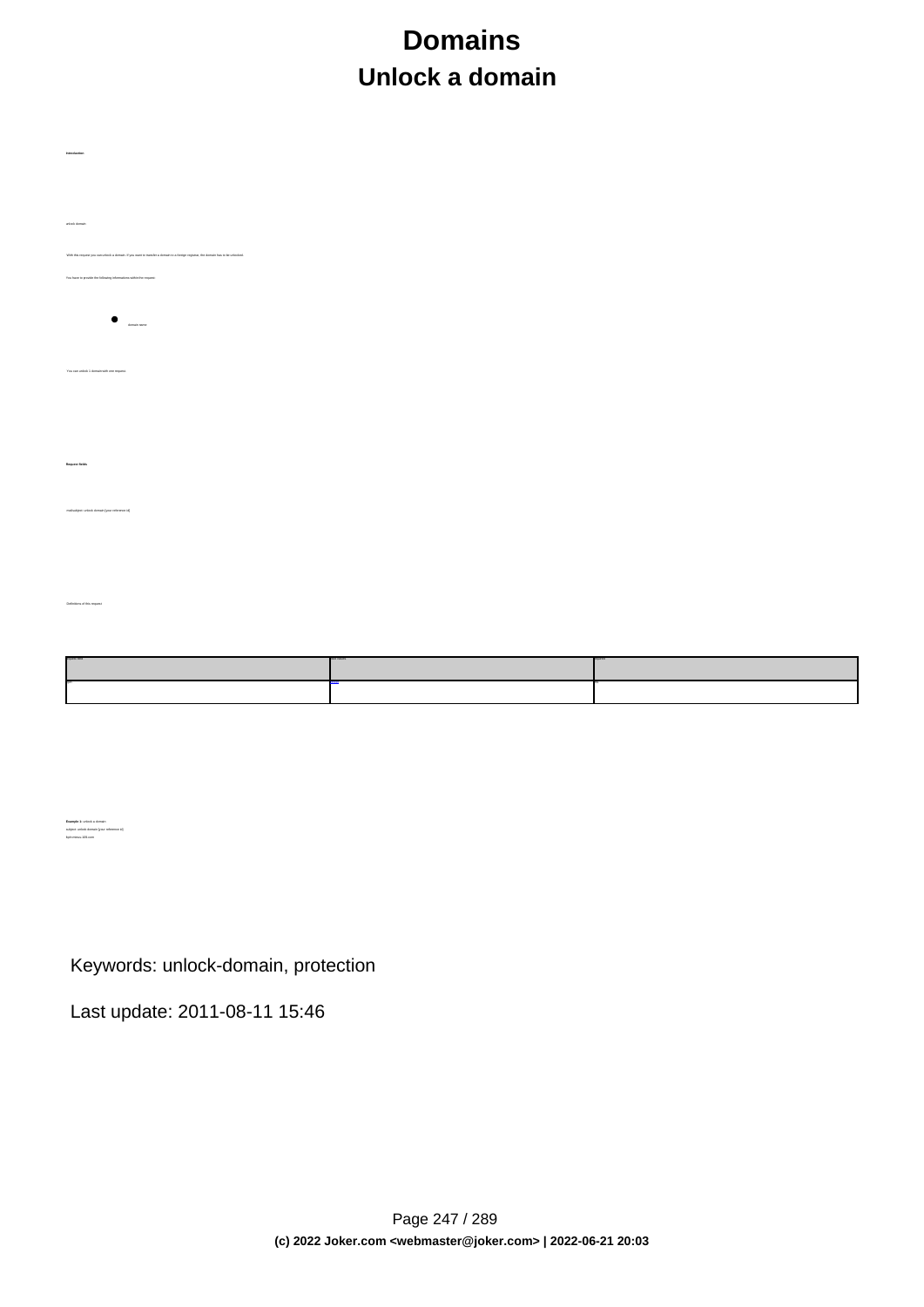# **Domains Get Auth-id**

| Introduction                                                                                                                      |  |
|-----------------------------------------------------------------------------------------------------------------------------------|--|
| With this request you can retrieve the auth-id for a particular domain. That request is needed only for the TLD's .org/info/.biz. |  |
| You have to provide the following information within the request:                                                                 |  |
| $\bullet$ $\bullet$ $\bullet$ $\bullet$ $\bullet$ $\bullet$ $\bullet$ $\bullet$                                                   |  |
|                                                                                                                                   |  |
| You can retrieve the auth-id for 1 domain with one request.                                                                       |  |
|                                                                                                                                   |  |
| Request fields                                                                                                                    |  |
| mailsubject: get auth-id [your reference id]                                                                                      |  |
| Definition of this request                                                                                                        |  |
|                                                                                                                                   |  |
|                                                                                                                                   |  |

| <b>Constitution Comments</b> | ---------      | _____            |          |                  |                                 |                            |  |
|------------------------------|----------------|------------------|----------|------------------|---------------------------------|----------------------------|--|
| <b>com</b>                   | <b>Brandon</b> | <b>Glasboton</b> | distants | <b>Glynoleum</b> | <b><i><u>Republican</u></i></b> | <b><i>Changed come</i></b> |  |

**Example 1:** retrieve the auth-id for a .org-domain subject: get auth-id [your reference id] fqdn:minus-109.org **Example 2:** retrieve the auth-id for a .biz-domain subject: get auth-id [your reference id] fqdn:minus-109.biz **Example 3:** retrieve the auth-id for a .eu-domain subject: get auth-id [your reference id] fqdn:minus-109.eu

Keywords: transfer, auth-id

Last update: 2011-08-11 15:46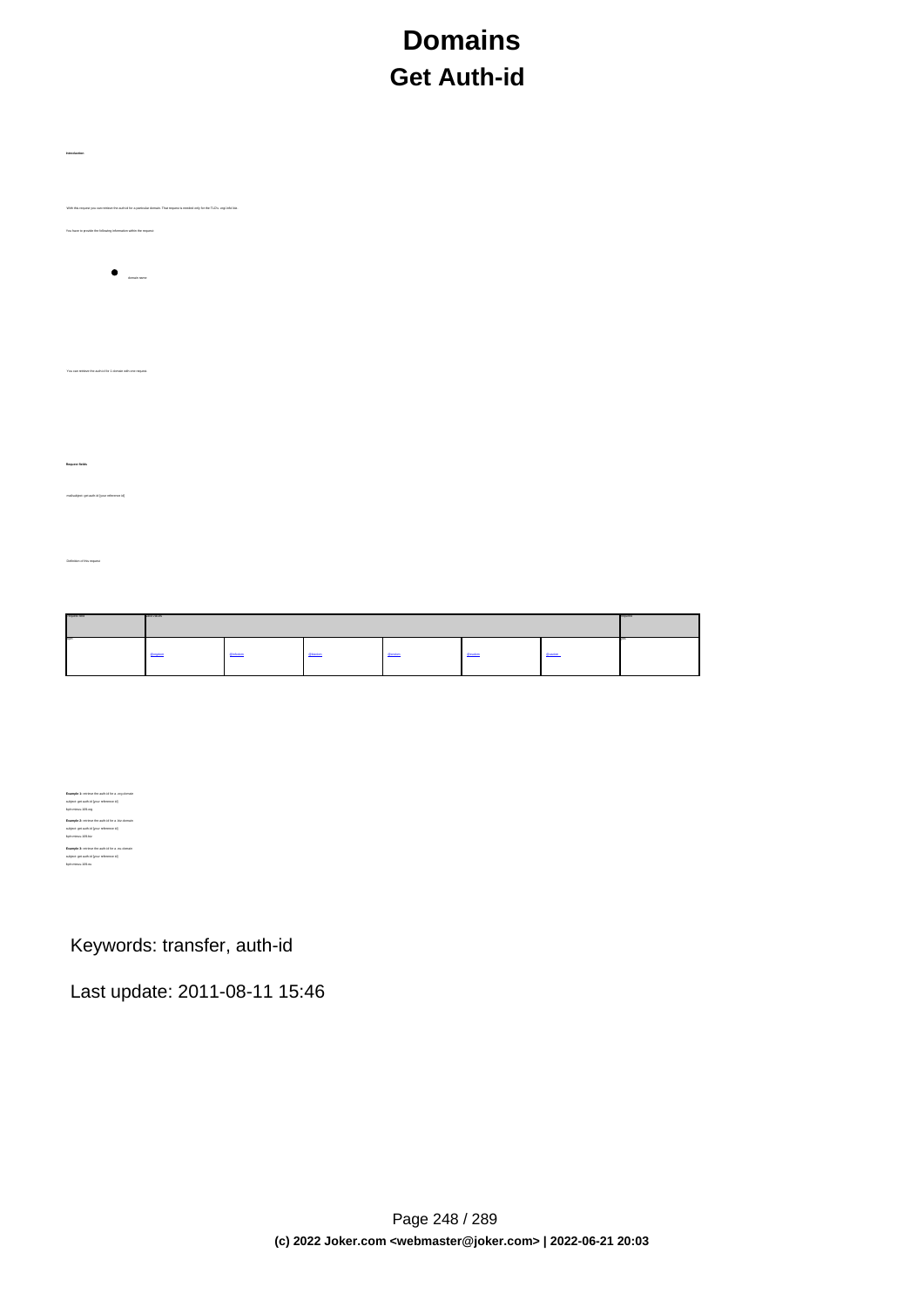# **Domains Grant Roles/Domain Permissions, Internal Transfer**

**Introduction**

**Example 1:** assign 'billing'-role to user 123456 (direct)

| With this request you can assign 3                                                                                                                                                                                             | exti of domains to other Joker.com users. The special role "creator" is an equivalent to an internal transfer of that domain to another Joker.com user.In this case, the domain is assigned to the receiving account, includin |        |                                                               |
|--------------------------------------------------------------------------------------------------------------------------------------------------------------------------------------------------------------------------------|--------------------------------------------------------------------------------------------------------------------------------------------------------------------------------------------------------------------------------|--------|---------------------------------------------------------------|
| There are two variants to use this tunctionity. If the user of (John conte users account) in a pay account of maches as account of maches descent action and the in separation of the non-terminon of the machematic phent and |                                                                                                                                                                                                                                |        | der). This can also be used for users which do not yet have a |
| Joket com account.                                                                                                                                                                                                             |                                                                                                                                                                                                                                |        |                                                               |
|                                                                                                                                                                                                                                |                                                                                                                                                                                                                                |        |                                                               |
|                                                                                                                                                                                                                                |                                                                                                                                                                                                                                |        |                                                               |
| You have to provide the following parameters:                                                                                                                                                                                  |                                                                                                                                                                                                                                |        |                                                               |
|                                                                                                                                                                                                                                |                                                                                                                                                                                                                                |        |                                                               |
| $\begin{minipage}{0.9\linewidth} \textbf{domain name (the domain you want to great amethod) also permission on: } \end{minipage}$                                                                                              |                                                                                                                                                                                                                                |        |                                                               |
| destrution client email (the email address of the user you want to receive permissions)                                                                                                                                        |                                                                                                                                                                                                                                |        |                                                               |
|                                                                                                                                                                                                                                |                                                                                                                                                                                                                                |        |                                                               |
|                                                                                                                                                                                                                                |                                                                                                                                                                                                                                |        |                                                               |
|                                                                                                                                                                                                                                |                                                                                                                                                                                                                                |        |                                                               |
| The following parameters are optional:                                                                                                                                                                                         |                                                                                                                                                                                                                                |        |                                                               |
| ٠<br>destrustion client id (ID of Joken com account - always shown in the upper right on Joken com, also conforms to "reseller id" - must match the 'destination client email')                                                |                                                                                                                                                                                                                                |        |                                                               |
| $\bullet$                                                                                                                                                                                                                      |                                                                                                                                                                                                                                |        |                                                               |
|                                                                                                                                                                                                                                | desired role (good permission you won'ts assign to "deter email" map. "deter inf "-cons of " "indentybed(politectly consider means "all permission" and a equivater to an internal transfer or heighter of a supporter" - also |        |                                                               |
|                                                                                                                                                                                                                                |                                                                                                                                                                                                                                |        |                                                               |
|                                                                                                                                                                                                                                |                                                                                                                                                                                                                                |        |                                                               |
|                                                                                                                                                                                                                                |                                                                                                                                                                                                                                |        |                                                               |
| malisabject: joken-internal-transfer [your reference id]                                                                                                                                                                       |                                                                                                                                                                                                                                |        |                                                               |
|                                                                                                                                                                                                                                |                                                                                                                                                                                                                                |        |                                                               |
| Definition of this request                                                                                                                                                                                                     |                                                                                                                                                                                                                                |        |                                                               |
|                                                                                                                                                                                                                                |                                                                                                                                                                                                                                |        |                                                               |
| Valid values for -did - all Joker.com tids                                                                                                                                                                                     |                                                                                                                                                                                                                                |        |                                                               |
|                                                                                                                                                                                                                                |                                                                                                                                                                                                                                |        |                                                               |
|                                                                                                                                                                                                                                | $[0.05\,0.1]1,0.3]1$ , elds                                                                                                                                                                                                    |        |                                                               |
| <b>Instrucion cleri email</b>                                                                                                                                                                                                  | @email                                                                                                                                                                                                                         | $y$ un |                                                               |
|                                                                                                                                                                                                                                |                                                                                                                                                                                                                                |        |                                                               |
| lestration-clere id                                                                                                                                                                                                            | $[0.0]$ +                                                                                                                                                                                                                      |        |                                                               |
| saired-tale<br>                                                                                                                                                                                                                | adminisch(billing)creator (if omited, default is 'creator')                                                                                                                                                                    |        |                                                               |
|                                                                                                                                                                                                                                |                                                                                                                                                                                                                                |        |                                                               |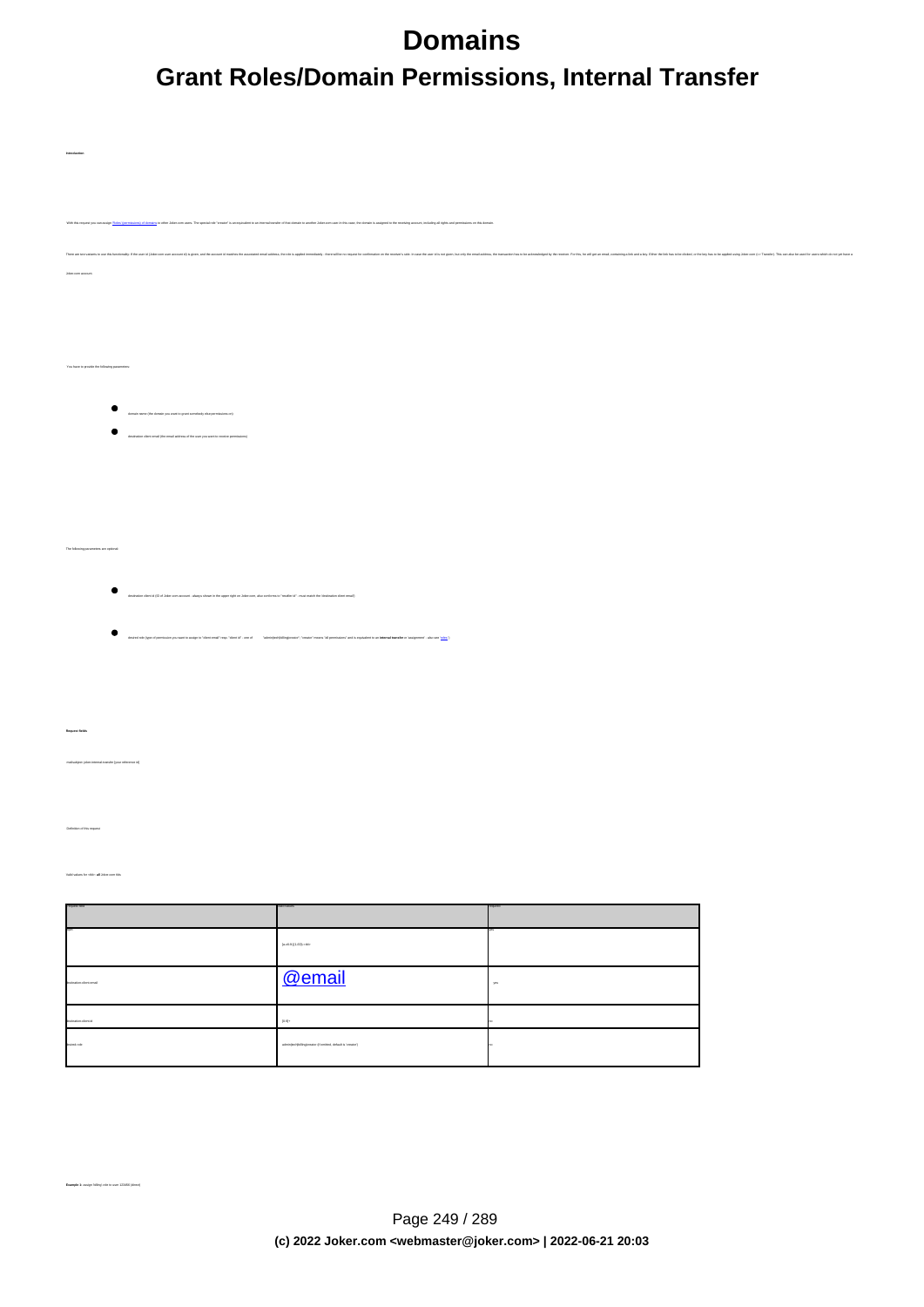body: fqdn:exampledomain.com destination-client-email:example-user@gmail.com destination-client-id:123456 desired-role:billing

**Example 2:** assign 'creator'-role to user 'exampleuser@gmail.com' (internal transfer with invitation)

fqdn:exampledomain.com destination-client-email:example-user@gmail.com desired-role:creator

Keywords: grants, roles, contacts, permissions, invitations

Last update: 2011-08-17 09:35

subject: joker-internal-transfer [your reference id]

subject: joker-internal-transfer [your reference id]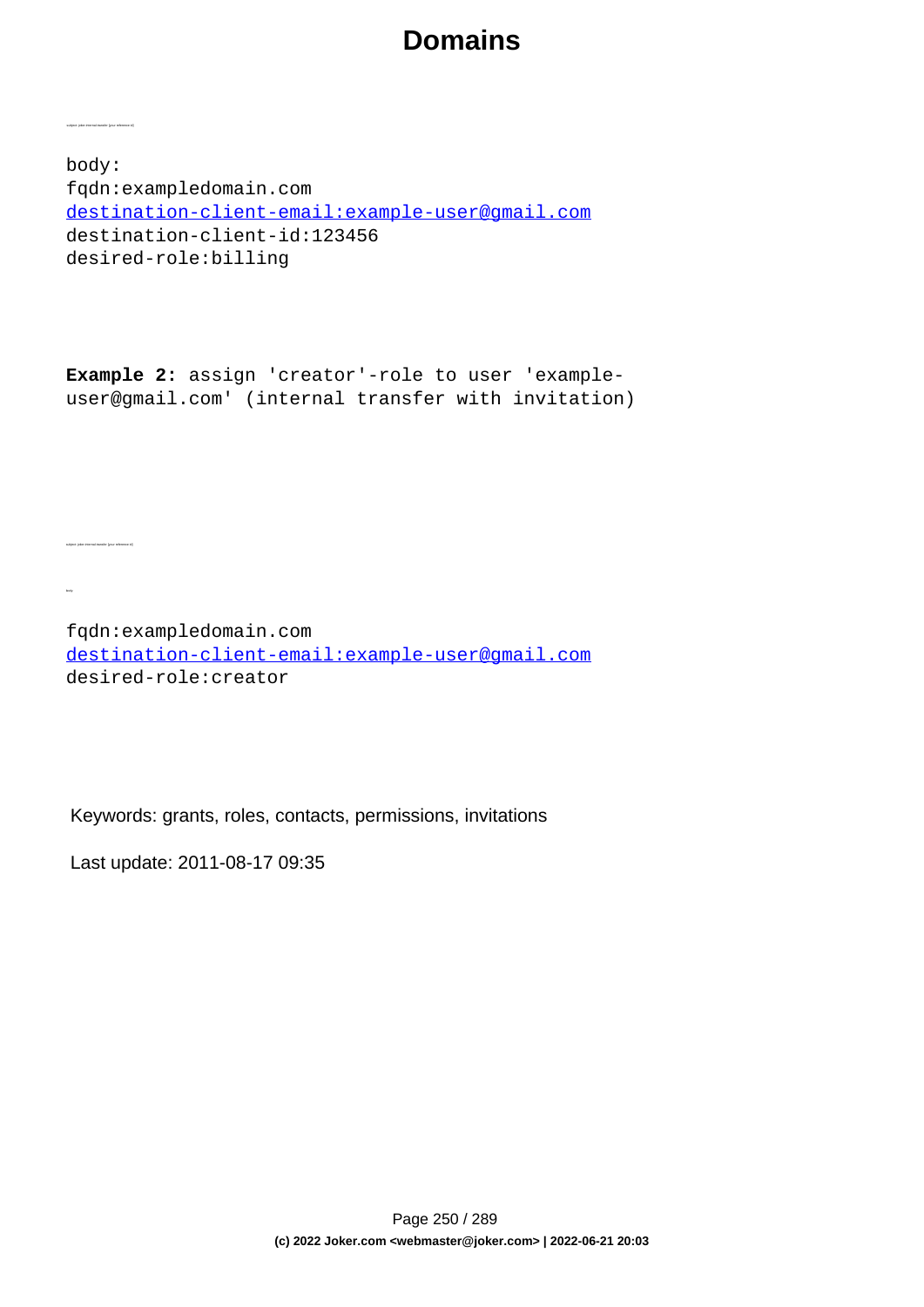# **Domains Create a contact**

Valid values for <tld>:

create clid-order

**Introduction**

 $\bullet$ 

- 
- 
- 
- 
- 
- mobi
- 
- name
- 
- de
- $\bullet$
- $\bullet$

With this request you can create person contacts. You can create 1 contact with one request.

ATTENTION:

finition. If you set it to "Y", you have to provide the request-fields "Insme" and "Insme" or "name". If you set it to "M", you have to provide information in the reques

As the whols for .com shows a field called person, the rules for generating this field are the following:<br>If you provide the field "rame". the whols is showing always the values of this field. recandless of "frame" and "in

If you only provide the field "fname" and the field "lname", we will generate the field "name" as the result of the concatenation of "fname" + " " + "lname".

The result of "create com-contact" is a reference which is following the format:

- $\bullet$  CCOM-crumber> e.g. CCOM-176269 for a .com domain.
- $\begin{tabular}{ll} \hline \multicolumn{3}{l}{} & \multicolumn{3}{l}{} & \multicolumn{3}{l}{} \\ & \multicolumn{3}{l}{} & \multicolumn{3}{l}{} & \multicolumn{3}{l}{} \\ & \multicolumn{3}{l}{} & \multicolumn{3}{l}{} & \multicolumn{3}{l}{} \\ \multicolumn{3}{l}{} & \multicolumn{3}{l}{} & \multicolumn{3}{l}{} & \multicolumn{3}{l}{} \\ \multicolumn{3}{l}{} & \multicolumn{3}{l}{} & \multicolumn{3}{l}{} & \multicolumn{3}{l}{} \\ \multicolumn{3}{l}{} & \multicolumn{3}{l}$
- CORG-<number> e.g. CORG-176269 for a .org domain.
- $\bullet$  Conumber>-LRMS e.g. C176269-LRMS for a .info domain.
- 
- $\begin{minipage}{1.5\linewidth} \begin{tabular}{l} \multicolumn{2}{l}{} & \multicolumn{2}{l}{} \\ \multicolumn{2}{l}{} & \multicolumn{2}{l}{} \\ \multicolumn{2}{l}{} & \multicolumn{2}{l}{} \\ \multicolumn{2}{l}{} & \multicolumn{2}{l}{} \\ \multicolumn{2}{l}{} & \multicolumn{2}{l}{} \\ \multicolumn{2}{l}{} & \multicolumn{2}{l}{} \\ \multicolumn{2}{l}{} & \multicolumn{2}{l}{} \\ \multicolumn{2}{l}{} & \multicolumn{2}{l}{} \\ \multicolumn{2}{l}{} & \multicolumn{2}{l}{} \\ \$
- COMO-<number> e.g. COMO-176269 for a .mobi domain.
- $\bullet$  CNAM-crumber> e.g. CNAM-176269 for a .name domain
- $\bullet$  COUS-crumber> e.g. COUS-176269 for a .us domain.
- CODE-<number> e.g. CODE-176269 for a .de domain.
- COCN-<number> e.g. COCN-176269 for a .cn domain.
- $\bullet$  Conumber> e.g. C176269 for a .eu domain.
- 

mailsubject: create <tld>-contact [your reference id] Definition of this request

**Request fields**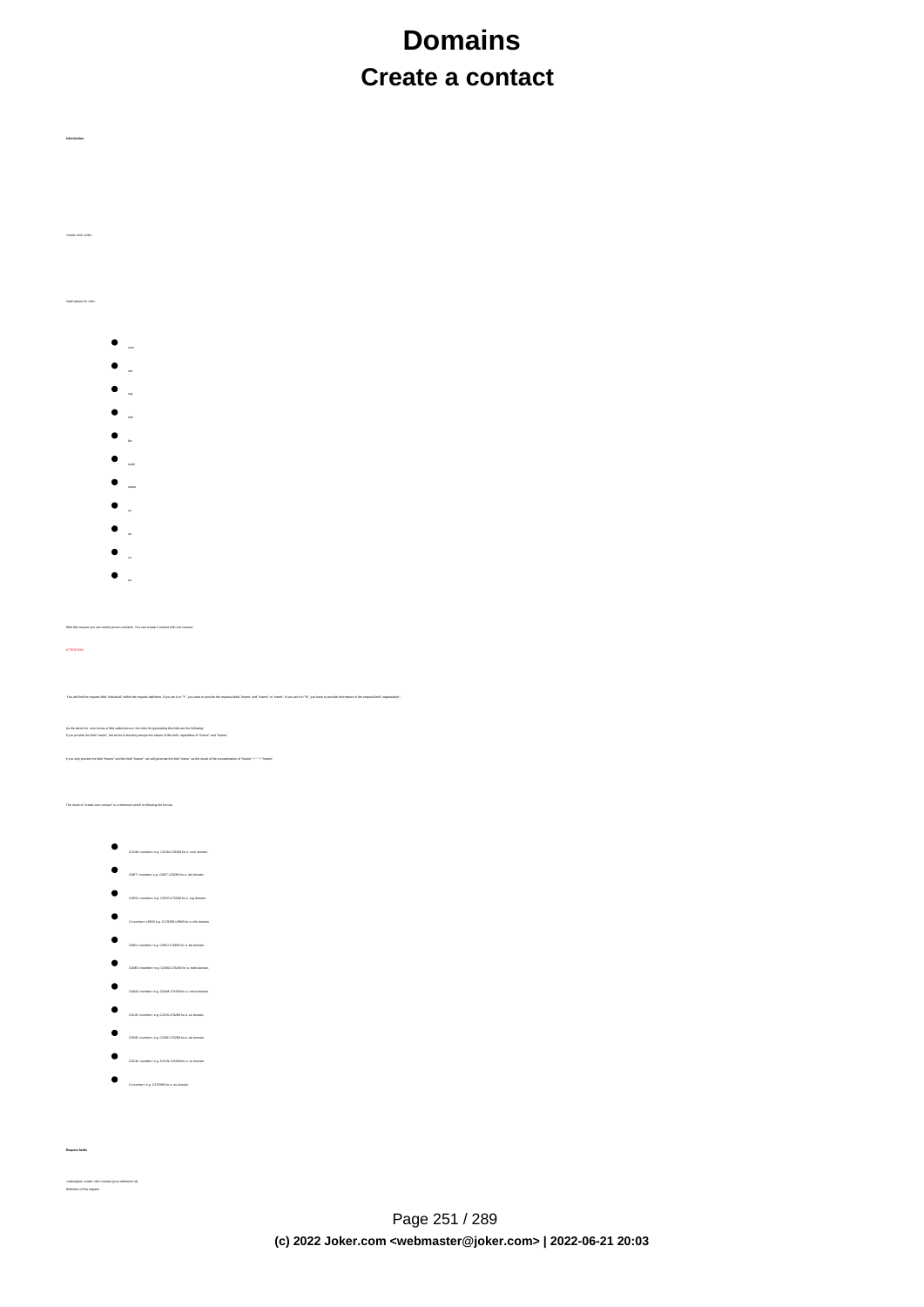# **Contacts**

According to the rules of DENIC, you have to provide a faxnumber for the admin-c and the tech-c of a **.de** domain.

| <b>STO VALUES</b> |             |                      |
|-------------------|-------------|----------------------|
|                   |             |                      |
|                   |             |                      |
|                   |             |                      |
|                   |             |                      |
|                   |             |                      |
|                   |             |                      |
|                   |             |                      |
|                   |             |                      |
|                   |             |                      |
|                   |             |                      |
|                   |             |                      |
|                   |             | es, if frame and/or  |
|                   |             |                      |
|                   |             |                      |
|                   |             | nevig ton ess amor   |
|                   |             |                      |
|                   |             |                      |
|                   |             |                      |
|                   |             |                      |
|                   |             |                      |
|                   |             |                      |
|                   |             |                      |
|                   |             |                      |
|                   |             |                      |
|                   |             |                      |
|                   |             |                      |
|                   |             |                      |
|                   |             |                      |
|                   |             |                      |
|                   |             |                      |
| 0-5x7e((1,80)     | 74(11,30)   |                      |
|                   |             |                      |
|                   |             |                      |
|                   | \x7e(j)2,30 |                      |
|                   |             |                      |
|                   |             |                      |
|                   |             |                      |
|                   |             |                      |
|                   |             |                      |
|                   |             |                      |
|                   |             |                      |
|                   |             |                      |
|                   |             |                      |
|                   |             | es (for admin-cland) |
|                   |             |                      |
|                   |             |                      |
|                   |             |                      |
|                   |             | c of de only)        |
|                   |             |                      |

 CREATE COM CONTACT Example 1: create com-contact (name will be generated from fname and lname) subject: create com-contact [your reference id]<br>email:gonzo@nose.net<br>hame:gonzo<br>individual:Y<br>postal-code:4711<br>postal-code:4711<br>city:romsey<br>country:DE<br>city:romsey<br>phone:44 13383794 504040<br>phone:44 13383794 504040 Example 2: create com-contact (fname and lname will be ignored) subject: create com-contact [your reference id]<br>email:gonzo@nose.net<br>individual:Y<br>hame.gonzo<br>hame:gonzo<br>hame:Mr. Gonzo Nose<br>address-2:App. 1<br>postal-code:4711<br>city:romsey. country:DE

CREATE NET CONTACT Example 1: create net-contact (name will be generated from fname and lname) adapa como sin comezular<br>antigar de la comezular de la comezular de la comezular<br>antigar de la comezular de la comezular de la comezular de la comezular<br>antigar de la comezula de la comezular de la comezular de la comezula

Page 252 / 289 **(c) 2022 Joker.com <webmaster@joker.com> | 2022-06-21 20:03**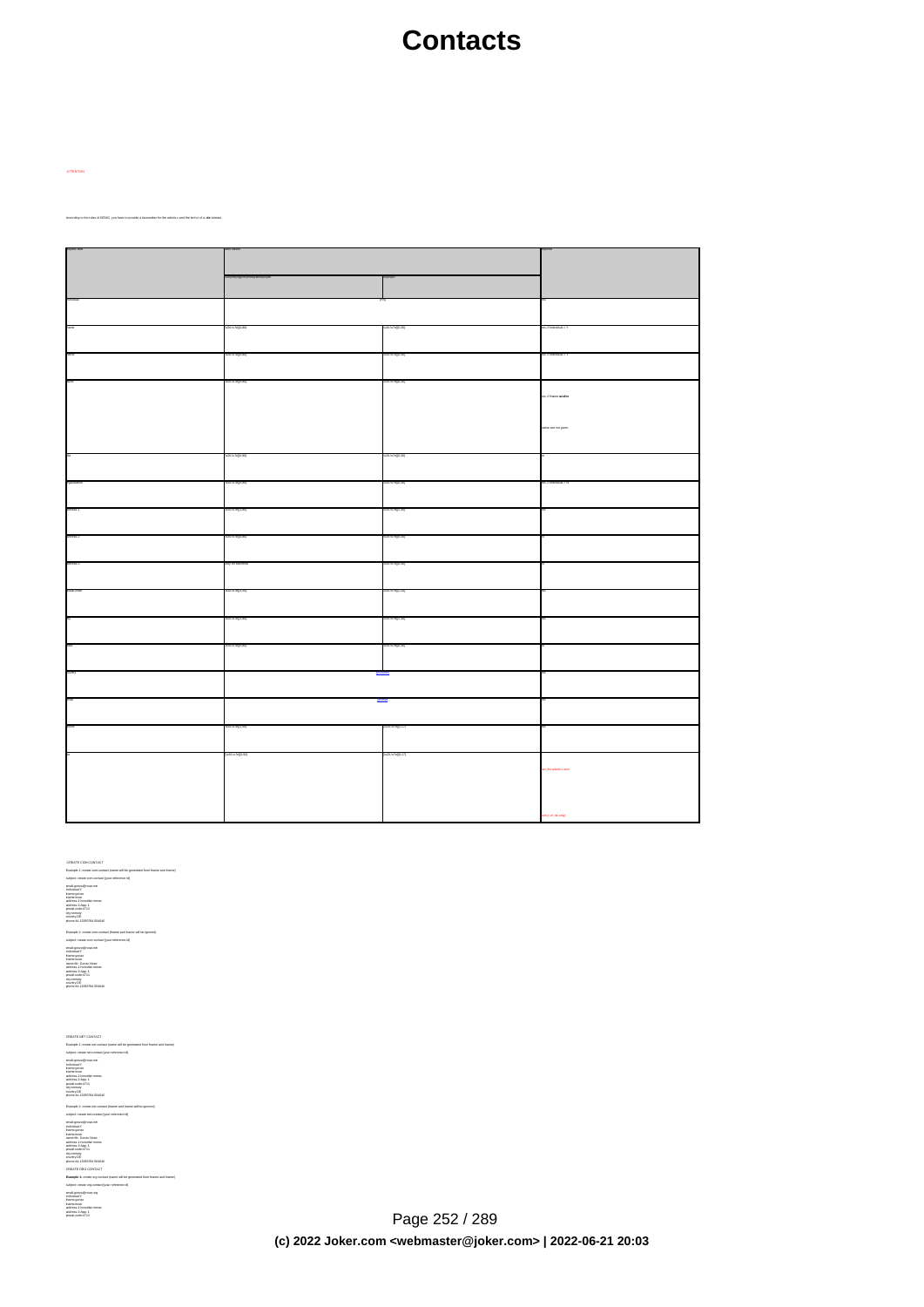city:romsey country:DE phone:44 13383794 504040

**Example 2:** create org-contact (fname and lname will be ignored)<br>subject: create org-contact [your reference id]

email:gonzo@nose.org<br>individual:Y<br>fname:gonzo<br>iname:Mr. Gonzo Nose<br>name:Mr. Gonzo Nose<br>address-2:App. 1<br>postal-code:4711<br>city:romsey<br>country:DE<br>phone:44 13383794 504040<br>phone:44 13383794 504040

CREATE INFO CONTACT **Example 1:** create info-contact (name will be generated from fname and lname) subject: create info-contact [your reference id]

email:gonzo@nose.info<br>individual:Y<br>fname:gonzo<br>address-1:horsefair mews<br>address-2:App. 1<br>address-2:App. 1<br>postal-code:4711

city:romsey country:DE phone:44 13383794 504040

**Example 2:** create info-contact (fname and lname will be ignored) subject: create info-contact [your reference id]

email:gonzo@nose.info<br>individual:Y<br>fname:gonzo<br>iname:nose<br>name:Mr. Gonzo Nose<br>address-2:App. 1<br>postal-code:4711<br>postal-code:4711<br>city:romsey phone:44 13383794 504040

country:DE

CREATE BIZ CONTACT **Example 1:** create biz-contact (name will be generated from fname and lname) subject: create biz-contact (your reference id) email:gonzo@nose.biz

fname:gonzo lname:nose address-2:App. 1 postal-code:4711 country:DE phone:44 13383794 504040

**Example 2:** create biz-contact (fname and lname will be ignored) subject: create biz-contact [your reference id] email:gonzo@nose.biz<br>individual:Y<br>fname:gonzo<br>hame:nose<br>address-2:App. 1<br>address-2:App. 1<br>postal-code:4711<br>postal-code:4711

city:romsey country:DE phone:44 13383794 504040

CREATE NAME CONTACT **Example 1:** create name-contact (name will be generated from fname and lname) subject: create name-contact [your reference id] email:gonzo@nose.net<br>individual:Y<br>fname:gonzo<br>address-1:horsefair mews<br>address-2:App. 1<br>aostal-code:4711

city:romsey country:DE phone:44 13383794 504040 **Example 2:** create name-contact (fname and lname will be ignored) subject: create name-contact [your reference id] email:gonzo@nose.net individual:Y

fname:gonzo lname:nose name:Mr. Gonzo Nose address-1:horsefair mews address-2:App. 1 postal-code:4711 city:romsey country:DE phone:44 13383794 504040 **Example 1:** create us-contact (name will be generated from fname and lname) subject: create us-contact [your reference id]

fname:gonzo lname:nose address-1:horsefair mews address-2:App. 1 postal-code:4711 city:romsey country:DE

**Example 2:** create us-contact (fname and lname will be ignored) subject: create us-contact [your reference id] email:gonzo@nose.net individual:Y fname:gonzo lname:nose name:Mr. Gonzo Nose address-2:App. 1 postal-code:4711

phone:44 13383794 504040

country:DE

email:gonzo@nose.net individual:Y

CREATE DE CONTACT **Example 1:** create de-contact (name will be generated from fname and lname) subject: create de-contact [your reference id] email:gonzo@nose.net<br>individual:Y<br>fname:nose<br>indress-1:Musterstrasse 19<br>address-1:Musterstrasse 19<br>address-2:App. 1<br>postal-code:4711<br>country:DE<br>phone:49 13383794 504040<br>phone:49 13383794 504040 **Example 2:** create net-contact (fname and lname will be ignored) subject: create net-contact [your reference id]<br>email:gonzo@nose.net<br>hairudual:Y<br>hame:gonzo<br>hame:gonzo<br>hame:Musterstadt<br>address-2:App. 1<br>postal-code:4711<br>postal-code:4711<br>postal-code:4711<br>postal-code:4711 country:DE phone:49 13383794 504040 CREATE CN CONTACT **Example 1:** create cn-contact (name will be generated from fname and lname) subject: create cn-contact [your reference id]<br>email:gonzo@nose.net<br>thame:gonzo<br>banne:gonzo<br>postal-code:4711<br>postal-code:4711<br>city:romsey<br>country:DE<br>code:44 13383794 504040<br>phone:44 13383794 504040 **Example 2:** creatio cr-context (Frame and frome will be ignored)<br>aubject creation cr-context (Four reference id)<br>redukativity creation creation (Four reference id)<br>redukativity<br>harme-context (Counce)<br>thermatic (Counce)<br>st city:romsey country:DE

**Example 1:** create eu-contact (name will be generated from fname and lname) subject: create eu-contact [your reference id] email:gonzo@nose.net<br>individual:Y<br>fname:gonzo<br>address-1:horsefair mews<br>address-2:App. 1<br>aostal-code:4711 city:romsey country:DE **Example 2:** create eu-contact (fname and lname will be ignored)

phone:44 13383794 504040

 $\text{Page }253 \text{ / }289$ **(c) 2022 Joker.com <webmaster@joker.com> | 2022-06-21 20:03**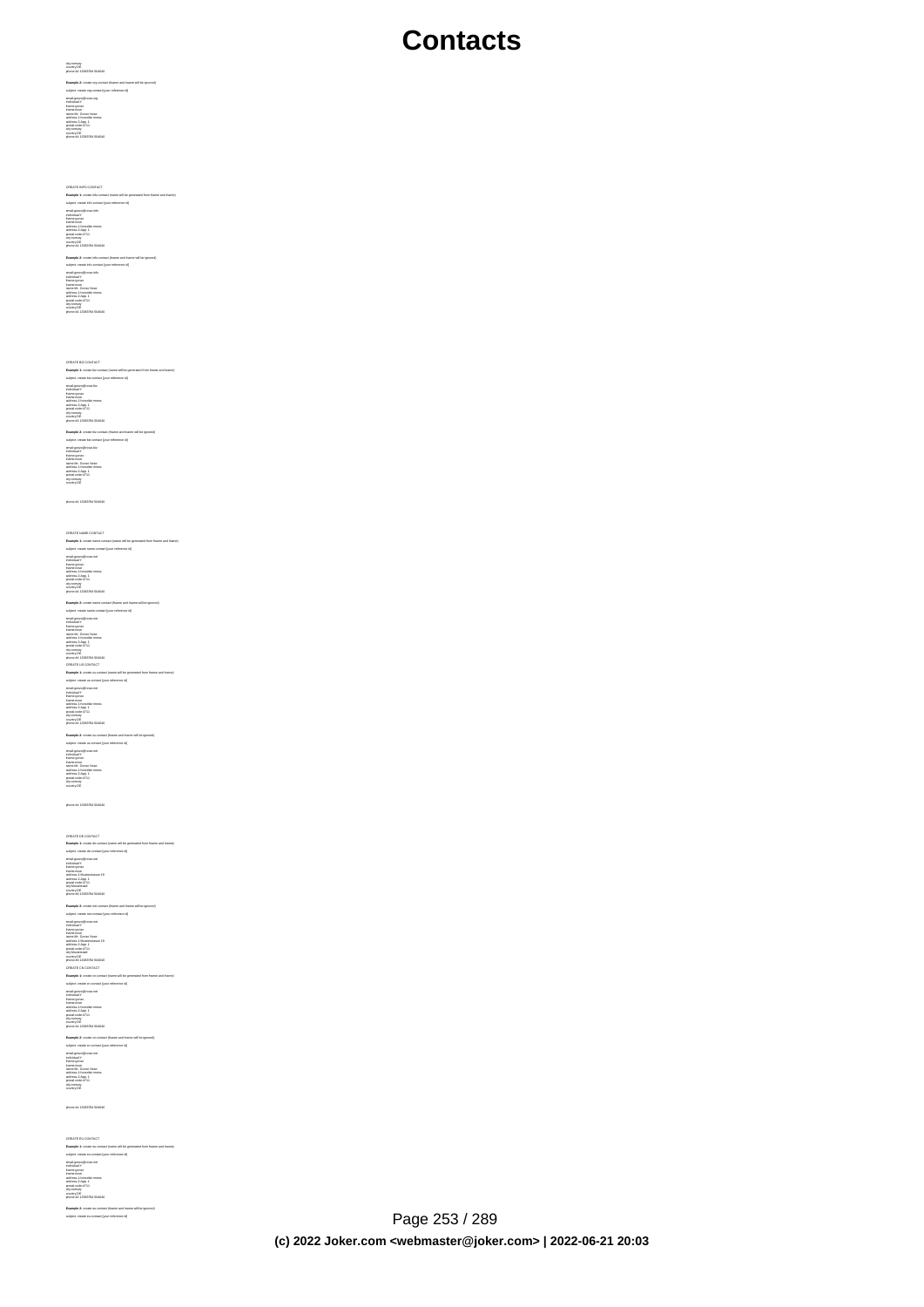

Keywords: whois, contacts

Last update: 2011-08-11 15:38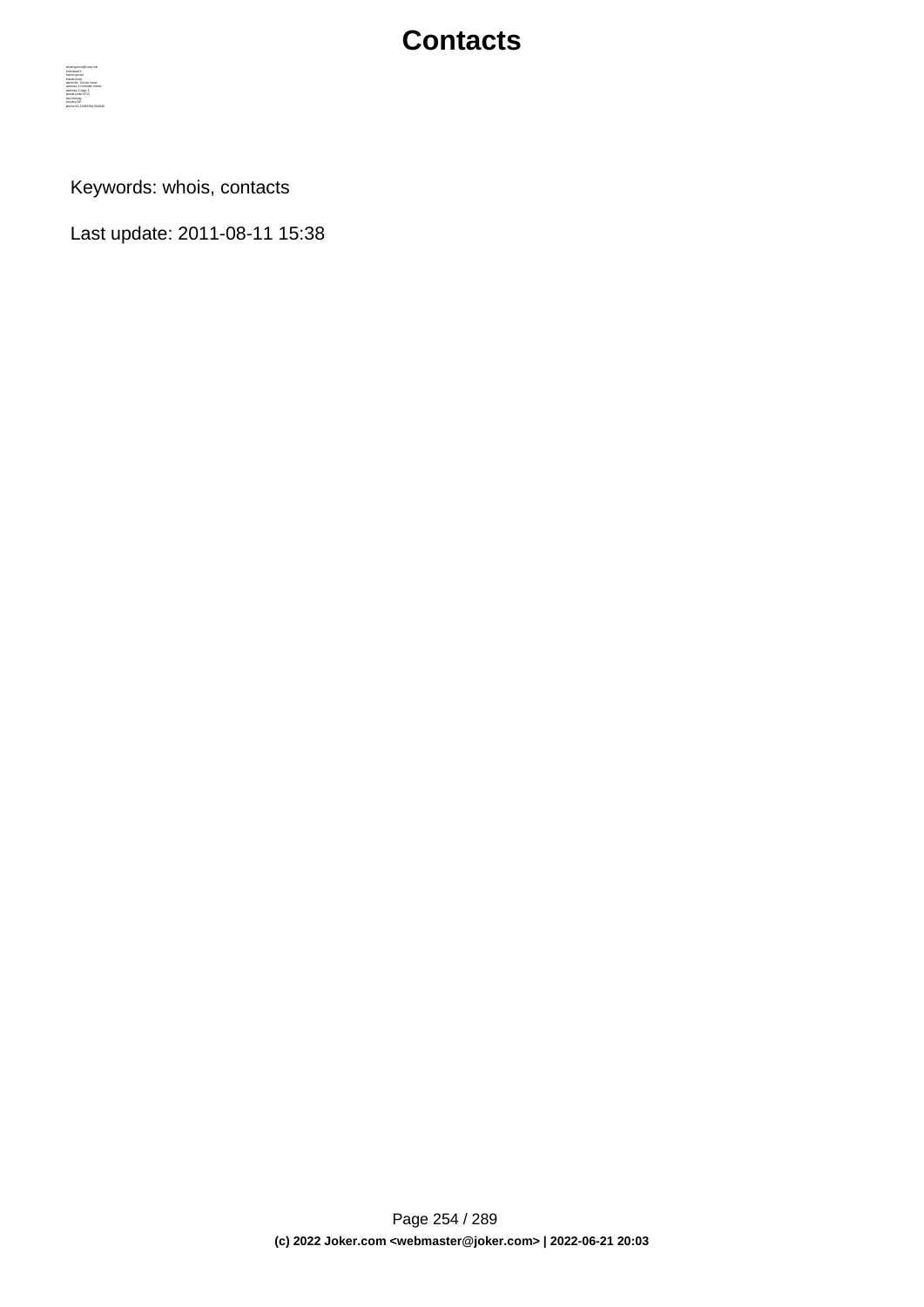# **Contacts Modify a contact**

**Introduction** With this request you can modify person contacts. You can modify 1 contact with one request. Unspecified request-fields will be ignored. ATTENTION: After changing the content of the specified contact, the whois information is automatically updated.<br>Keep in mind that you have to provide the numerical suffix of a handle.

Definition of this request

- If you want to make an address change within the owner-record of a domain, you have to send a "modify com-domain"-request after changing the content of the specified handle.
- Only contact-handles, which are created by the reseller or where the e-mail within the contact is matching the reseller's robot-email can be changed.  $\bullet$

| Yoase, refer to the to |                |             |
|------------------------|----------------|-------------|
|                        |                |             |
|                        |                |             |
|                        |                |             |
|                        |                |             |
|                        |                |             |
|                        |                |             |
|                        |                |             |
|                        |                | a sea not o |
|                        |                |             |
|                        |                |             |
|                        |                |             |
|                        |                |             |
|                        |                |             |
|                        |                |             |
|                        |                |             |
|                        |                |             |
|                        |                |             |
|                        |                |             |
|                        |                |             |
|                        |                |             |
|                        |                |             |
|                        | Page 255 / 289 |             |

request-field values required values required values required values required values required values required values

**(c) 2022 Joker.com <webmaster@joker.com> | 2022-06-21 20:03**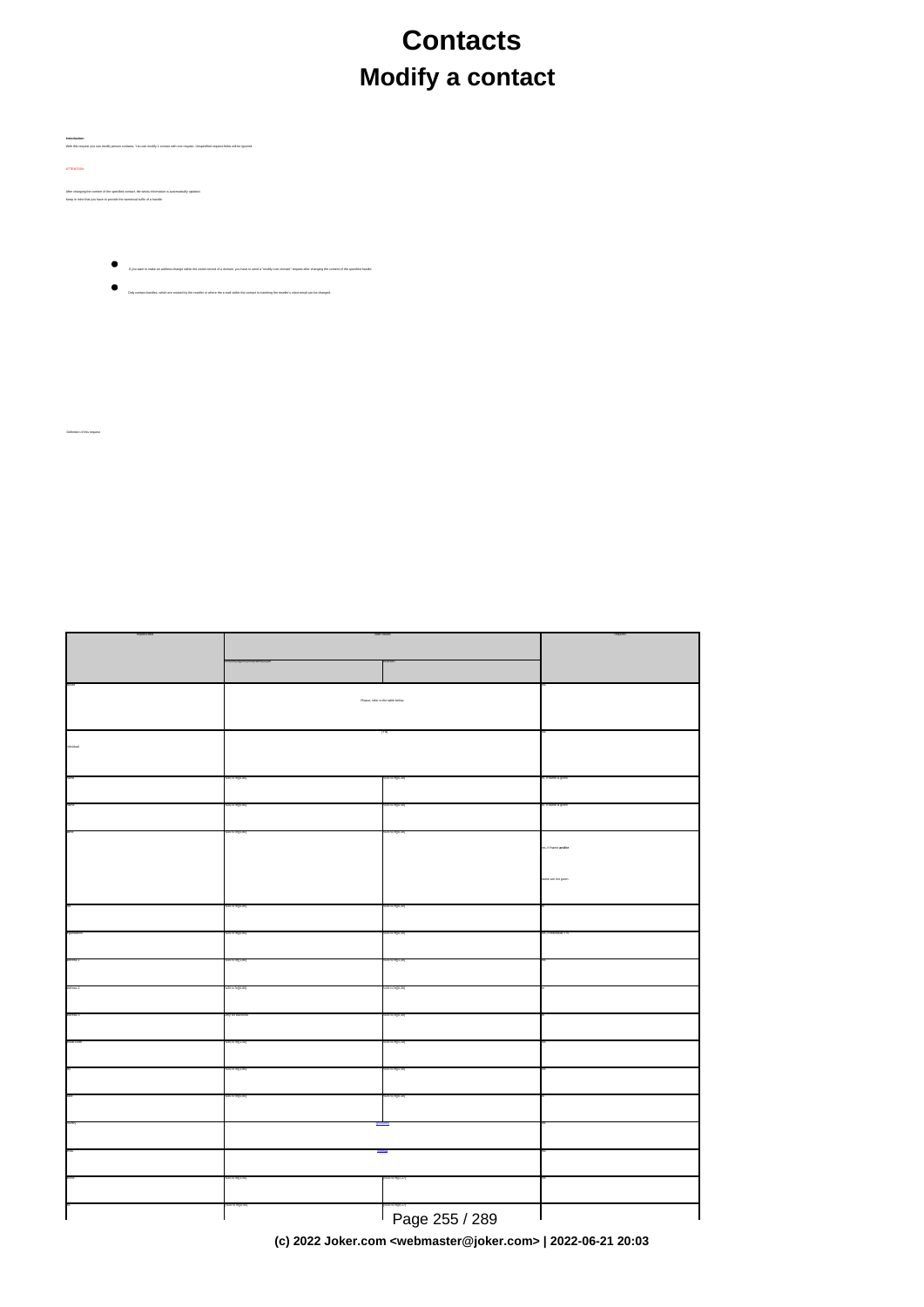|  | es thr admin-cand   |
|--|---------------------|
|  | inch-c of use only) |

| <b>COMPA</b> | CCOM-mumbers         |
|--------------|----------------------|
|              |                      |
|              |                      |
|              |                      |
|              |                      |
|              |                      |
|              | CNET-crumber>        |
|              |                      |
|              |                      |
|              |                      |
|              |                      |
|              |                      |
|              | CORG-chumbars        |
|              |                      |
|              |                      |
|              |                      |
|              |                      |
|              |                      |
|              | Counters-LRMS        |
|              |                      |
|              |                      |
|              |                      |
|              |                      |
|              |                      |
|              | CNEU-cnumber>        |
|              |                      |
|              |                      |
|              |                      |
|              |                      |
|              |                      |
|              | <b>COMO-crumbers</b> |
|              |                      |
|              |                      |
|              |                      |
|              |                      |
| <b>COM</b>   | <b>UWW-crumbers</b>  |
|              |                      |
|              |                      |
|              |                      |
|              |                      |
|              | <b>LUUS-chargers</b> |
|              |                      |
|              |                      |
|              |                      |
|              |                      |
|              | CODE-chambers        |
|              |                      |
|              |                      |
|              |                      |
|              |                      |
|              | <b>COCN-chambers</b> |
|              |                      |
|              |                      |
|              |                      |
|              |                      |
|              |                      |
|              | <b>COMMERCY</b>      |
|              |                      |
|              |                      |
|              |                      |

MODIFY COM CONTACT **Example 1:** modify com-contact subject: modify com-contact [your reference id] handle:CCOM-1235 address-1:horsefair mews postal-code:4711 city:romsey country:DE

MODIFY NET CONTACT **Example 1:** modify net-contact subject: modify net-contact [your reference id] handle:CNET-1235 address-1:horsefair mews postal-code:4711 city:romsey country:DE

MODIFY ORG CONTACT **Example 1:** modify org-contact subject: modify org-contact [your reference id] handle:CORG-1235 address-1:horsefair mews postal-code:4711 city:romsey

phone:44 13383794 504040

country:DE

MODIFY INFO CONTACT **Example 1:** modify info-contact subject: modify info-contact [your reference id] handle:C293829-LRMS address-1:horsefair mews postal-code:4711 city:romsey country:DE

**Example 2:** modify info-contact (new naming convention for info-handles) subject: modify info-contact [your reference id] handle:CAFI-007 address-1:horsefair mews postal-code:4711 city:romsey country:DE phone:44 13383794 504040

MODIFY BIZ CONTACT **Example 1:** modify biz-contact subject: modify biz-contact [your reference id] handle:CNEU-12345 postal-code:4711 city:romsey country:DE phone:44 13383794 504040

MODIFY NAME CONTACT **Example 1:** modify name-contact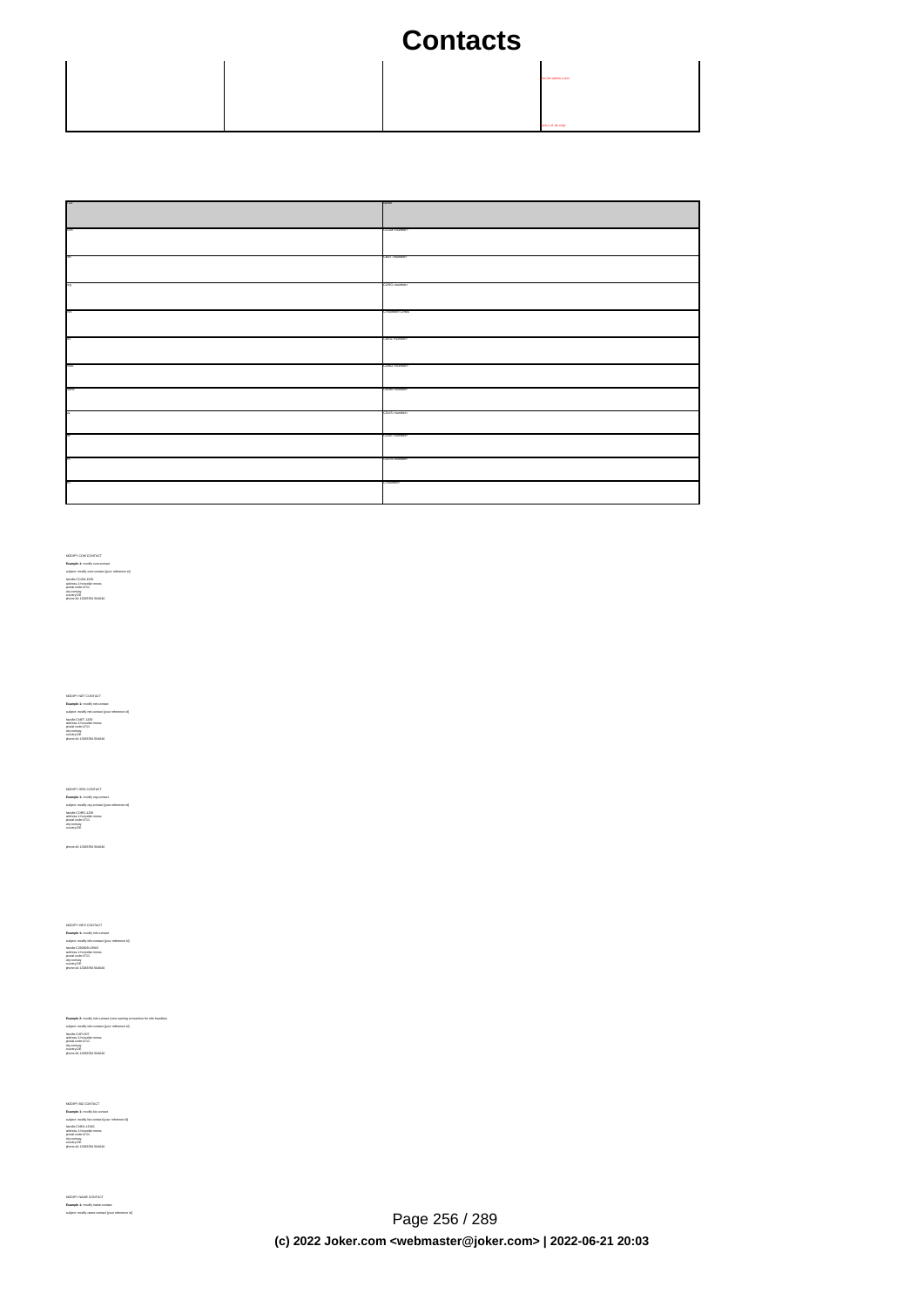MODIFY US CONTACT **Example 1:** modify us-contact subject: modify us-contact [your reference id] handle:COUS-1235 postal-code:4711 city:romsey country:DE

phone:44 13383794 504040

handle:CNAM-1235 address-1:horsefair mews postal-code:4711 city:romsey country:DE phone:44 13383794 504040

MODIFY DE CONTACT **Example 1:** modify de-contact<br>subject: modify de-contact [your reference id]<br>handle:CODE-1235<br>address-1:Musterstrasse 1<br>city:Musterstadt<br>cly.Musterstadt<br>country:DE

phone:44 13383794 504040

MODIFY EU CONTACT<br>subject: modify eu-contact<br>subject: modify eu-contact [your reference id]<br>handle:C12345<br>sadress-1:horsefair mews<br>country:DE<br>country:DE<br>country:DE phone:44 13383794 504040

Keywords: whois, contacts

Last update: 2011-08-11 15:39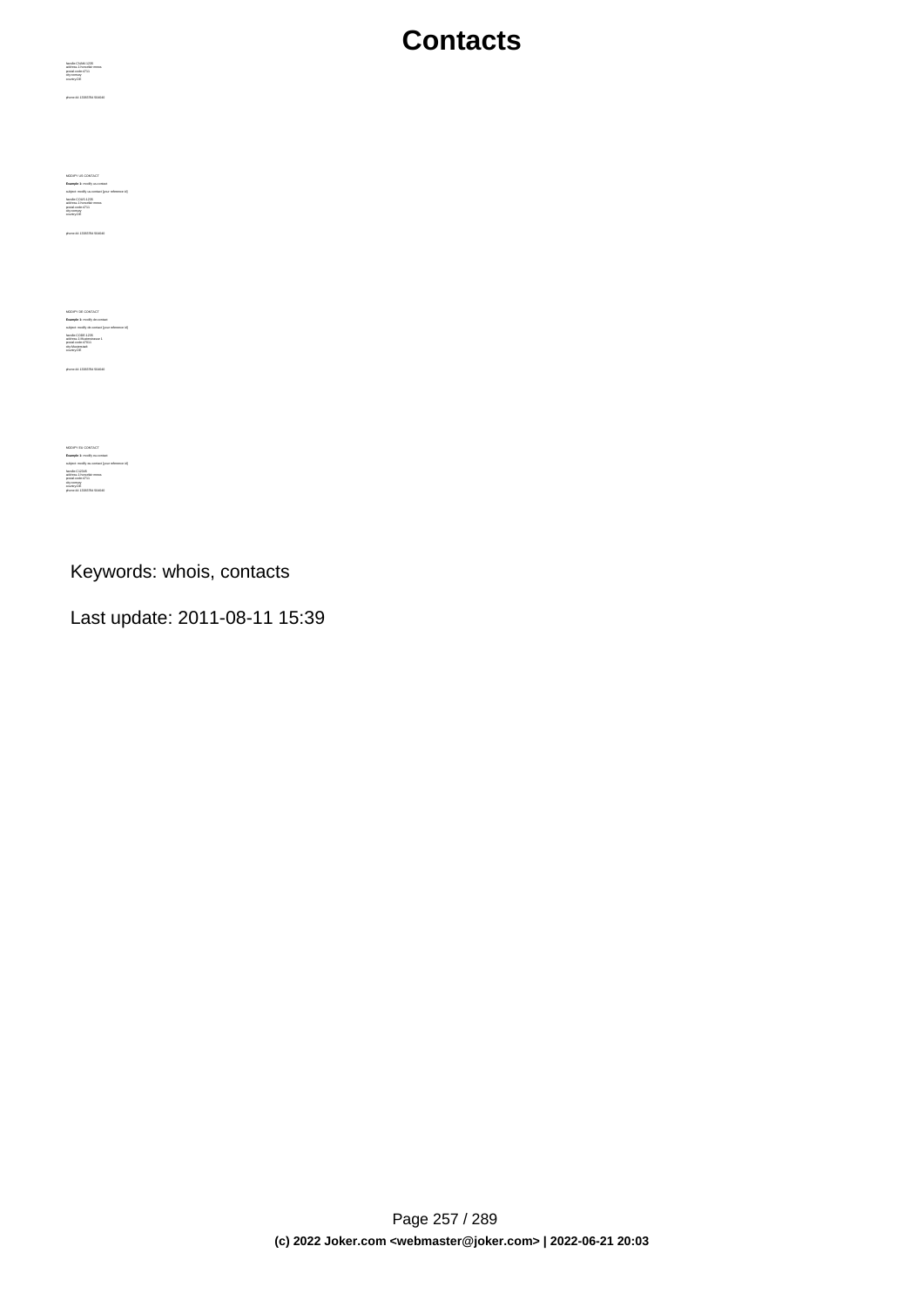# **Contacts Change an address**

change <tld>-address Valid values for <tld>:

- 
- 
- 
- 
- 
- 
- 
- 
- de
- 

## With this request you can change the address of the domain owner.

**Introduction**

It is not possible to change the following fields of the owner-record:

- individual
- lname
- fname
- title
- organization
- email

**Request fields** mailsubject: change com-address [your reference id]

com|net|org|info|mobilitame|us|de biz|cn biz|cn biz|cn biz|cn biz|cn biz|cn biz|cn biz|cn biz|cn biz|cn biz|cn domains0 [a-z0-9-l1,63}\.com and all contracts of the contracts of the contracts of the contracts of the contracts of the contracts of the contracts of the contracts of the contracts of the contracts of the contracts of th address-1 [\x20-\x7e]{1,80}} [\x20-\x7e]{1,30} no address-2 [\x20-\x7e]{0,80} [\x20-\x7e]{0,30} no  $\textcolor{red}{\blacksquare}$  Page 258 / 289

request-field values request-field values request-field values request-field values request-field values request-

**(c) 2022 Joker.com <webmaster@joker.com> | 2022-06-21 20:03**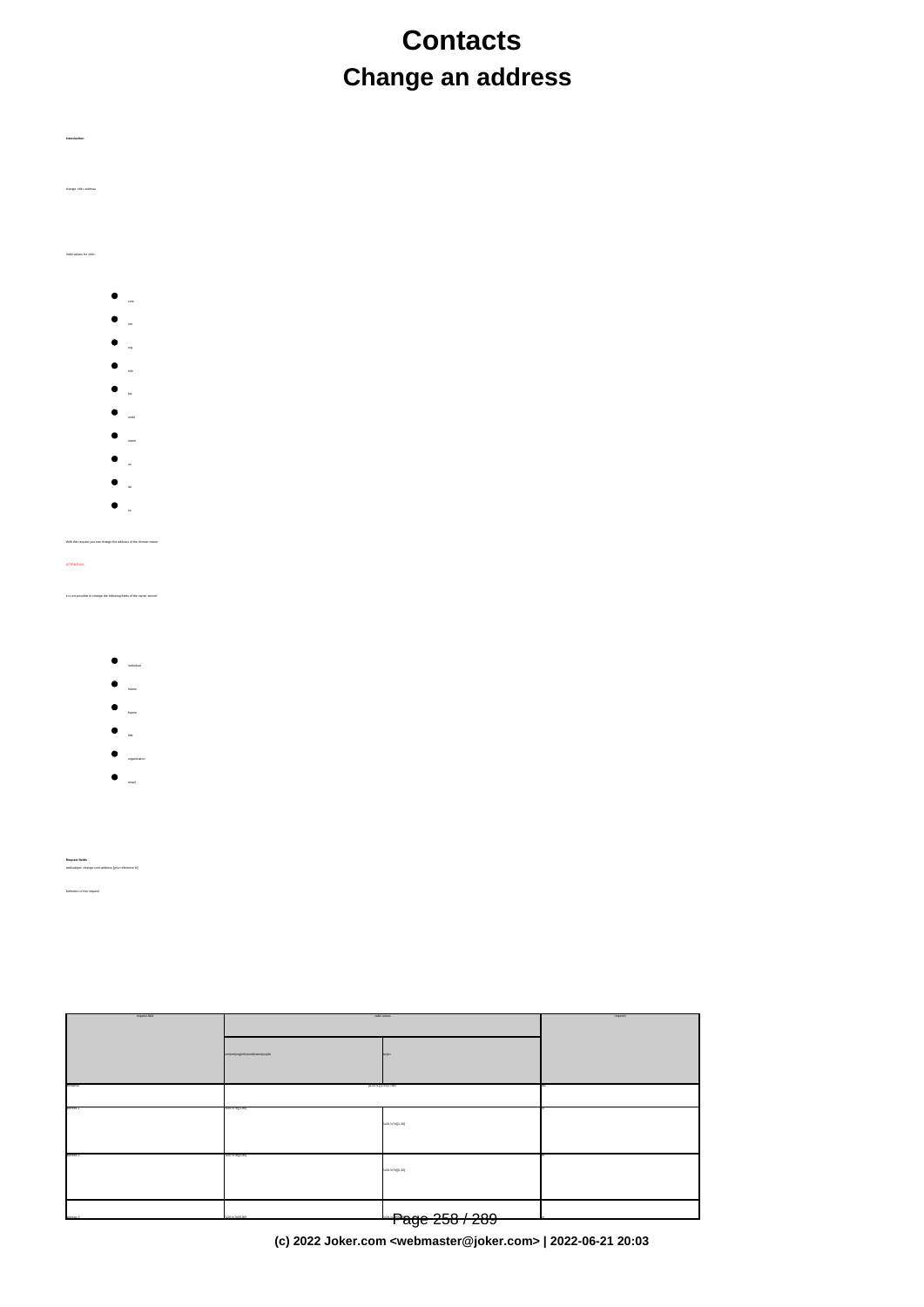| scutai-code | 320-3276((1,50) | yac.ciga/tx/-ccs |  |
|-------------|-----------------|------------------|--|
|             | v20-5/reg 1,80) | (00.1))eTx/-05x  |  |
|             | sco-screggiato) | yac.crys.ccs     |  |
| contry      | <b>Boostry</b>  |                  |  |
| hane.       | 020-27431.50    | [u20-lu7e](1,17) |  |
|             | 020-27430.50    | (u20-lx7e)(0,17) |  |

CHANGE .COM ADDRESS<br>**Example 1:** change com-address<br>subject: change com-address [your reference id]<br>domains-1:horsefair mews<br>address-1:horsefair mews postal-code:4711<br>city:romsey<br>country:DE<br>phone:44 13383794 504040 CHANGE .NET ADDRESS **Example 1:** change net-address subject: change net-address [your reference id]<br>domains0:gonzo.net<br>postal-code:4711<br>postal-code:4711<br>city:romsey<br>chy.net=44 13383794 504040<br>ch4NGE .ORG ADDRESS **Example 1:** change org-address subject: change org-address [your reference id]<br>domains0:gonzo.org<br>address-1:horsefair mews<br>postel-code:4711<br>city:romsey<br>chorse:44 13383794 504040<br>phone:44 13383794 504040  $G$  and and a first control of the state of the state of the state of the state of the state point was stated point when the state of the state of the state of the state of the state of the state of the state of the state phone:44 13383794 504040 CHANGE .US ADDRESS **Example 1:** change us-address subject change us-address (your reference id)<br>domainal gonos.us<br>politic colorates<br>politic changes<br>dyname<br>dyname + 13263764 504040<br>County:CE<br>Change de-address<br>Change for ADDRESS<br>Change de-address<br>Right change de-address<br>Rig domains0:gonzo.de address-1:horsefair mews postal-code:4711 city:romsey country:DE

CHANGE .CN ADDRESS **Example 1:** change cn-address subject: change cn-address [your reference id] domains0:gonzo.cn address-1:horsefair mews postal-code:4711 city:romsey country:DE

phone:44 13383794 504040

Keywords: whois, contacts

Last update: 2011-08-11 15:39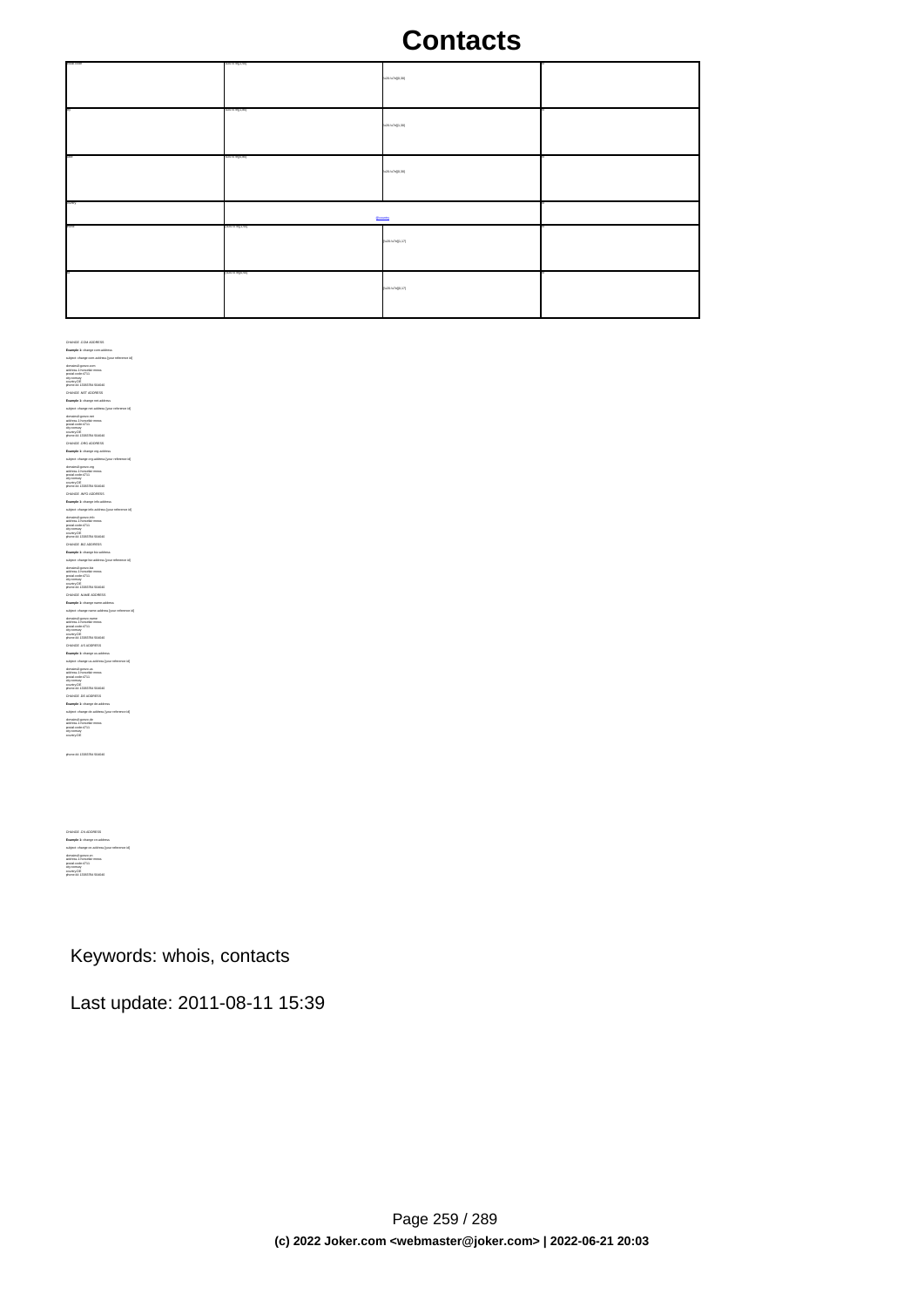# **Contacts Change an owner**

## **Introduction**

With this request you can change the owner of a .com/.net/.org/.info./.mobi/.name/.biz/.de/.cn/.eu./us-domain.

#### **Request fields**

mailsubject: change owner [your reference id]

Definition of this request

| request-field                                              | valid values                                                 | required |
|------------------------------------------------------------|--------------------------------------------------------------|----------|
| domains0                                                   | [a-z0-9-]{1,63}\.(com net org i<br>nfo mobi biz de cn eu us) | yes      |
| email                                                      | an email without the<br>numerical suffix                     | no       |
| individual                                                 | [YN]                                                         | no       |
| name                                                       | [\x20-\x7e]{0,80}                                            | no       |
| (.com,.net,.org,.info,.biz,.m<br>obi,.de,.cn,.eu,.us only) |                                                              |          |
| Iname                                                      | [\x20-\x7e] $\{0,80\}$                                       | no       |
| fname                                                      | [\x20-\x7e] $\{0,80\}$                                       | no       |
| title                                                      | $[\x20-\x7e]\{0,80\}$                                        | no       |
| organization                                               | $[\x20-\x7e]\{0,80\}$                                        | no       |
| address-1                                                  | $[\x20-\x7e]\{0,80\}$                                        | no       |
| address-2                                                  | [\x20-\x7e] $\{0,80\}$                                       | no       |
| postal-code                                                | [\x20-\x7e] $\{0,50\}$                                       | no       |
| state                                                      | $[\x20-\x7e]\{0,80\}$                                        | no       |
| city                                                       | $[\x20-\x7e]\{0,80\}$                                        | no       |
| country                                                    | @country                                                     | no       |
| phone                                                      | [\x20-\x7e] $\{0,50\}$                                       | no       |
| fax                                                        | $[\x20-\x7e]\{0,50\}$                                        | no       |
|                                                            |                                                              | no       |
| lock-opt-out                                               | [YN]                                                         |          |

## CHANGE .COM OWNER

#### **Example 1:** change owner

subject: change owner [your reference id]

domains0:gonzo.com fname:hans lname:nose address-1:horsefair mews postal-code:4711 city:romsey country:DE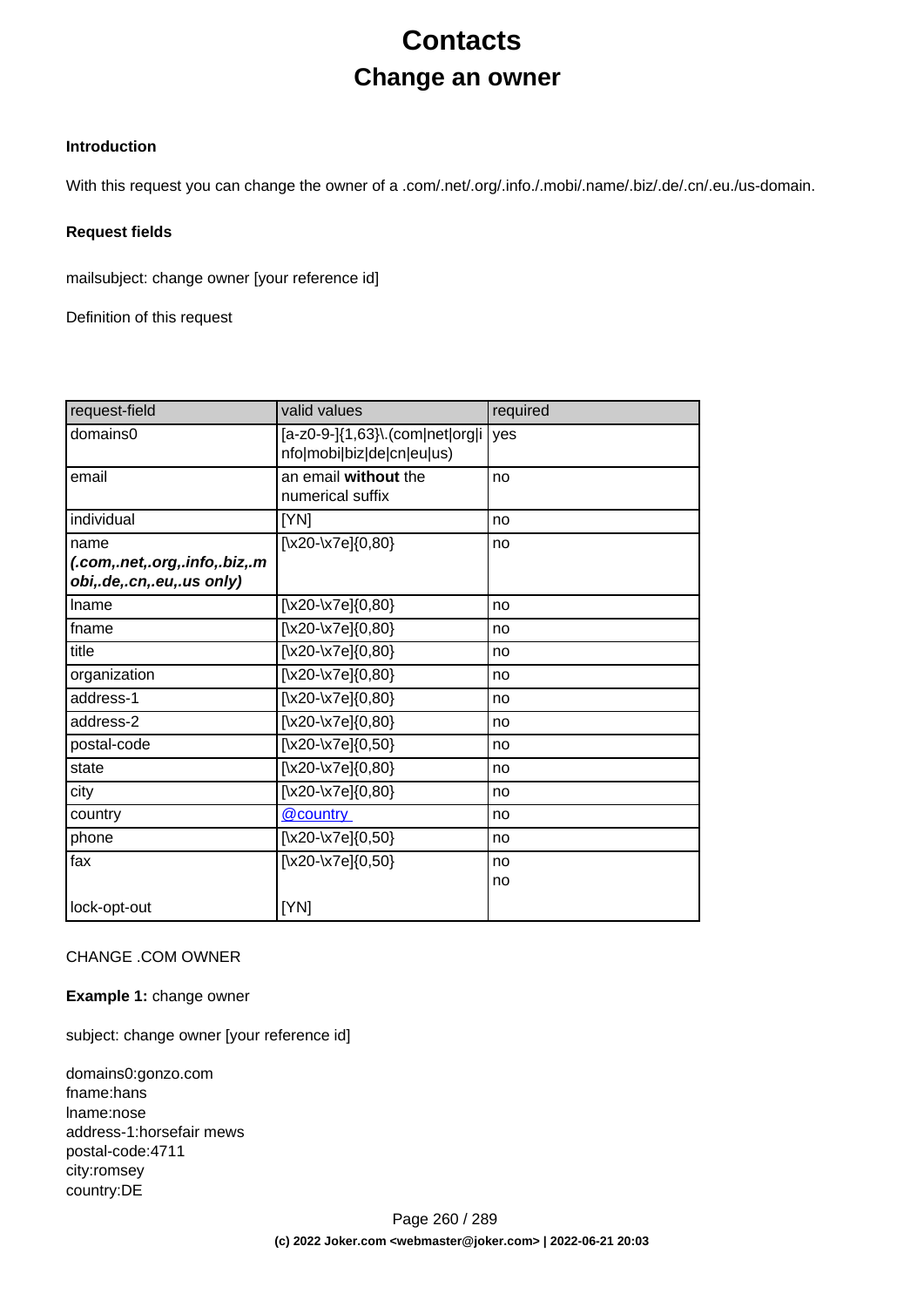phone:44 13383794 504040

### CHANGE .NET OWNER

#### **Example 1:** change owner

subject: change owner [your reference id]

domains0:gonzo.net fname:hans lname:nose address-1:horsefair mews postal-code:4711 city:romsey country:DE phone:44 13383794 504040

#### CHANGE .ORG OWNER

#### **Example 1:** change owner

subject: change owner [your reference id] domains0:gonzo.org fname:hans lname:nose address-1:horsefair mews postal-code:4711 city:romsey country:DE phone:44 13383794 504040

## CHANGE .INFO OWNER

#### **Example 1:** change owner

subject: change owner [your reference id]

domains0:gonzo.info fname:hans lname:nose address-1:horsefair mews postal-code:4711 city:romsey country:DE phone:44 13383794 504040

### CHANGE .BIZ OWNER

#### **Example 1:** change owner

subject: change owner [your reference id]

domains0:gonzo.biz fname:hans lname:nose address-1:horsefair mews

Page 261 / 289 **(c) 2022 Joker.com <webmaster@joker.com> | 2022-06-21 20:03**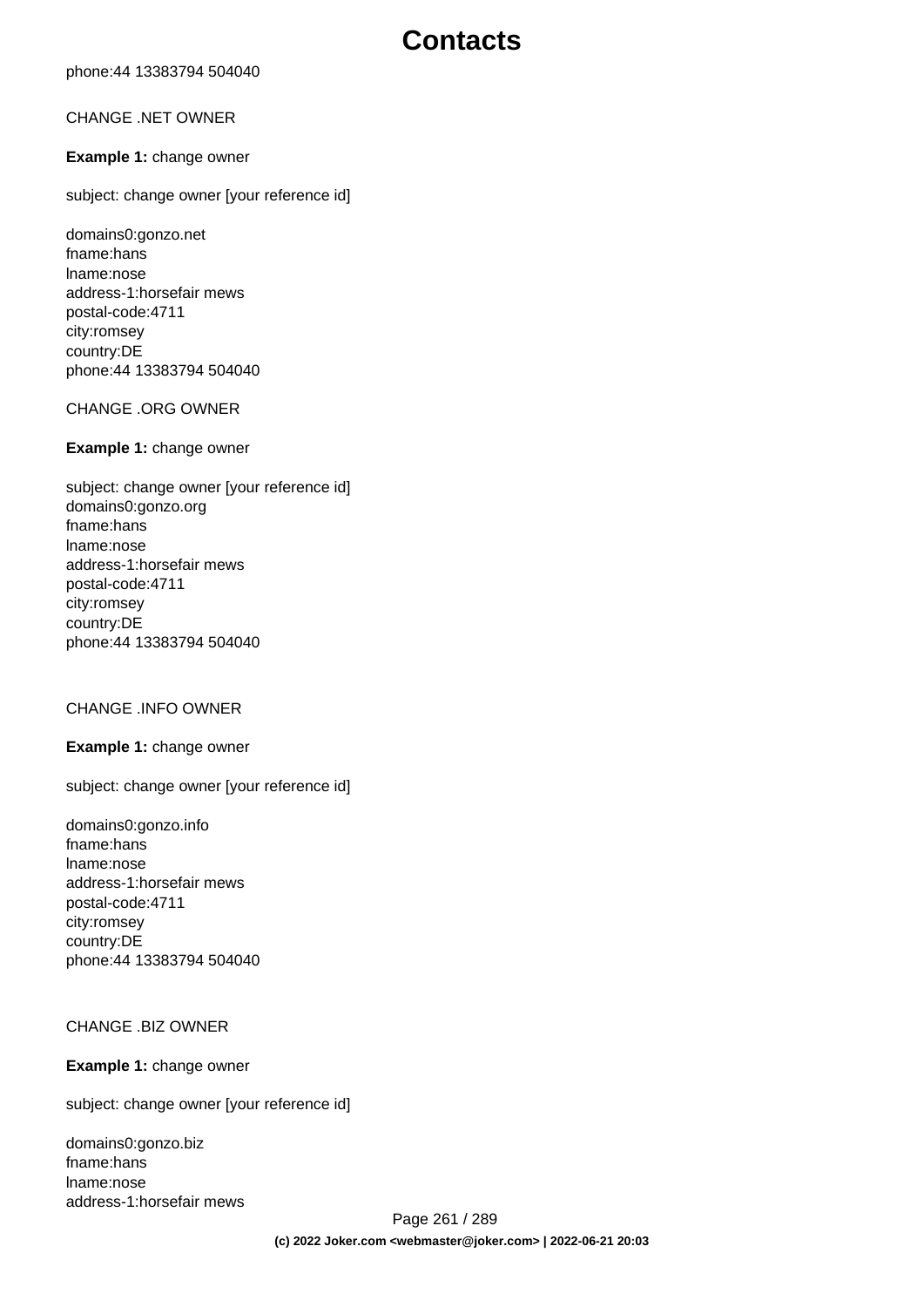postal-code:4711 city:romsey country:DE phone:44 13383794 504040

### CHANGE .NAME OWNER

#### **Example 1:** change owner

subject: change owner [your reference id]

domains0:gonzo.name fname:hans lname:nose address-1:horsefair mews postal-code:4711 city:romsey country:DE phone:44 13383794 504040

#### CHANGE .US OWNER

#### **Example 1:** change owner

subject: change owner [your reference id]

domains0:gonzo.us fname:hans lname:nose address-1:horsefair mews postal-code:4711 city:romsey country:DE phone:44 13383794 504040

#### CHANGE .DE OWNER

#### **Example 1:** change owner

subject: change owner [your reference id]

domains0:gonzo.de fname:hans lname:nose address-1:horsefair mews postal-code:4711 city:romsey country:DE phone:44 13383794 504040

CHANGE .CN OWNER

#### **Example 1:** change owner

subject: change owner [your reference id]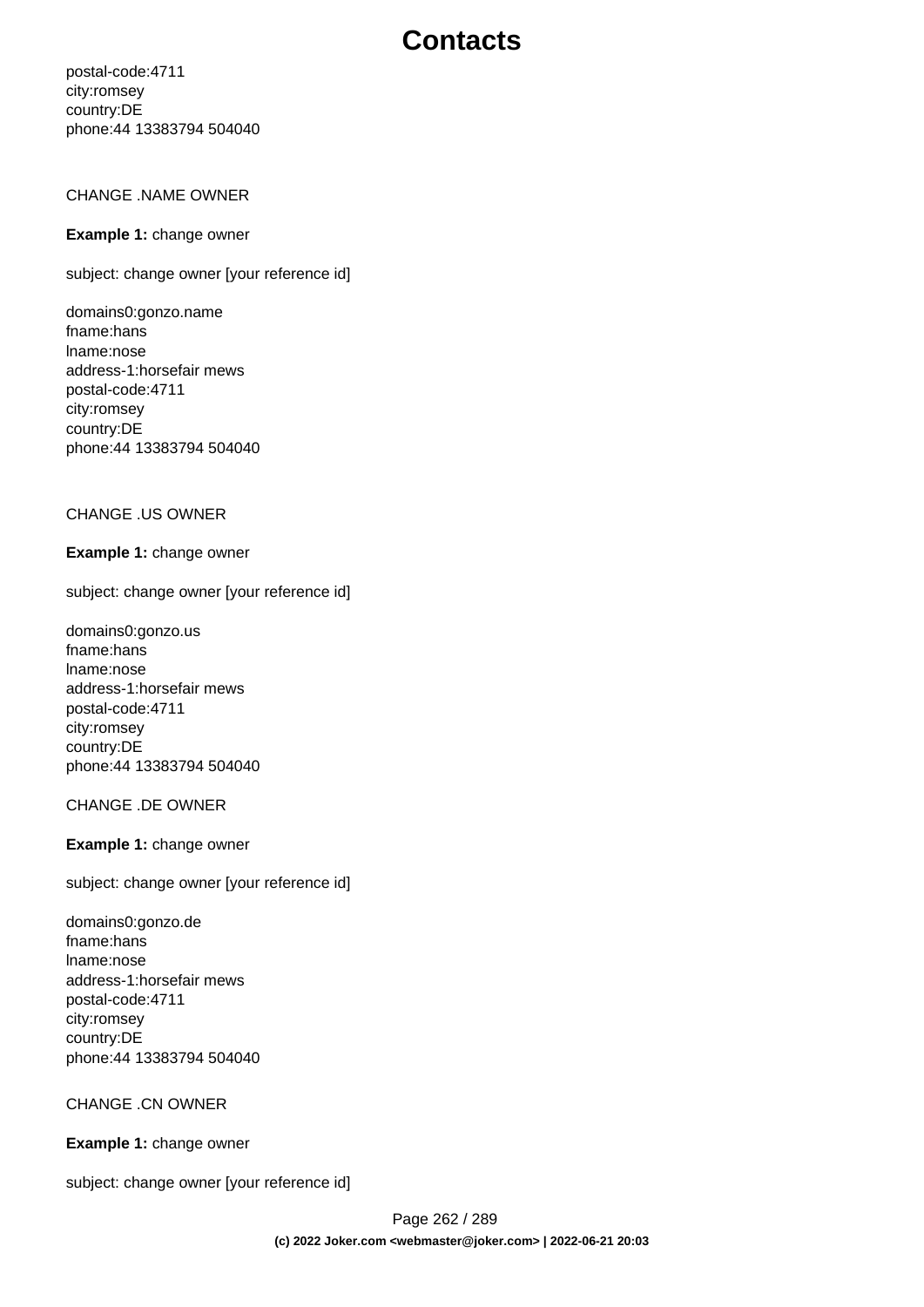domains0:gonzo.cn fname:hans lname:nose address-1:horsefair mews postal-code:4711 city:romsey country:DE phone:44 13383794 504040

Keywords: whois, contacts, transfer

Last update: 2016-11-21 15:06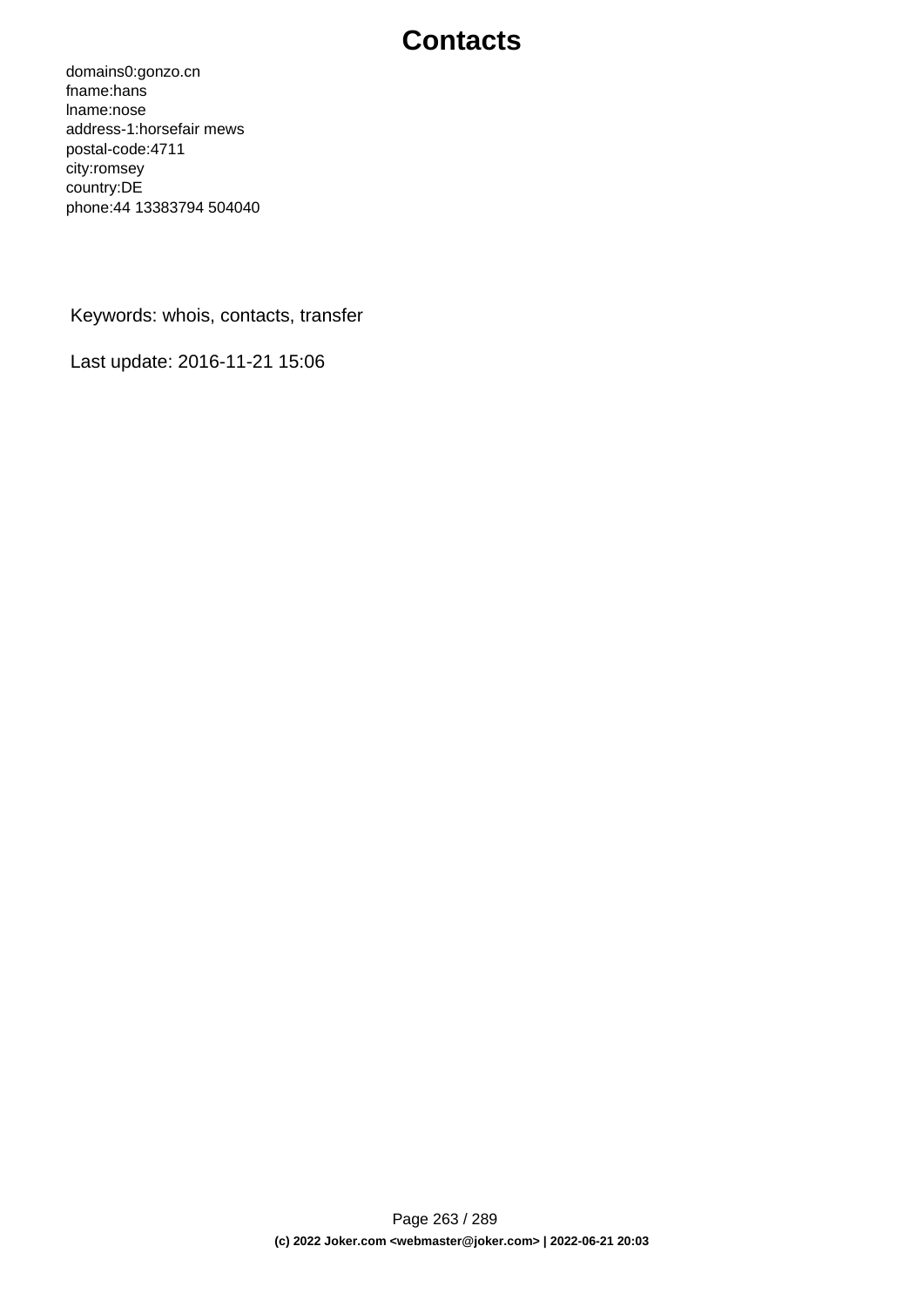# **Contacts .asia Contacts**

The international man and a man the internation. The international man international man international man international man international man international man international man international man international man interna

**new-handle** (implicit creation of a new contact)

ATTENTION:

.<br>IDASE, a new contact will be created. The reference for the created handle is to

.<br>The context. If you want to create a contact for the owner-contact, you have to replace the ".." at the beginning

If you want to create a contact for the admin-contact, you have to replace the ".." at the beginning of the fieldname with "admin-contact".

If you want to create a contact for the billing-contact, you have to replace the ".." at the beginning of the fieldname with "billing-contact".

There is also a new request field called **address-3** within the contact definition. This field is not mandatory, it is simply the 3rd line of the address.

.<br>In you a contact for the tech-contact, you have to replace the "..." at the beginning of the field

| equest fait         |                 |                                 |
|---------------------|-----------------|---------------------------------|
|                     |                 |                                 |
| -navaal             |                 |                                 |
|                     |                 |                                 |
| <b>CONG</b>         |                 | o, it name is give              |
| . - maya            |                 | if name is given                |
|                     | 00-07430.003    |                                 |
| . <sup>2</sup> came | 320-074310.003  | L II FORDO ADOROS FORDO ANO COS |
|                     |                 |                                 |
| $-400$              |                 |                                 |
|                     |                 |                                 |
| . - organization    |                 |                                 |
| . . 900000-1        |                 |                                 |
|                     |                 |                                 |
| - 4001111-2         |                 |                                 |
|                     |                 |                                 |
| $-3559844 - 3$      |                 |                                 |
| . game cos          | XAX-01/88.1.00  |                                 |
|                     |                 |                                 |
| ."-aty              | y20-b/7e)(1,02) |                                 |
|                     |                 |                                 |
| <b>Called</b>       | u20-u7e)(0,80)  |                                 |
|                     |                 |                                 |
| .'-country          |                 |                                 |
| Jensi               |                 |                                 |
|                     |                 |                                 |
| ."phone             | x20-1x7e((1,50) |                                 |
|                     |                 |                                 |
| . dax               | (u20-u7e((0,50) |                                 |
|                     |                 |                                 |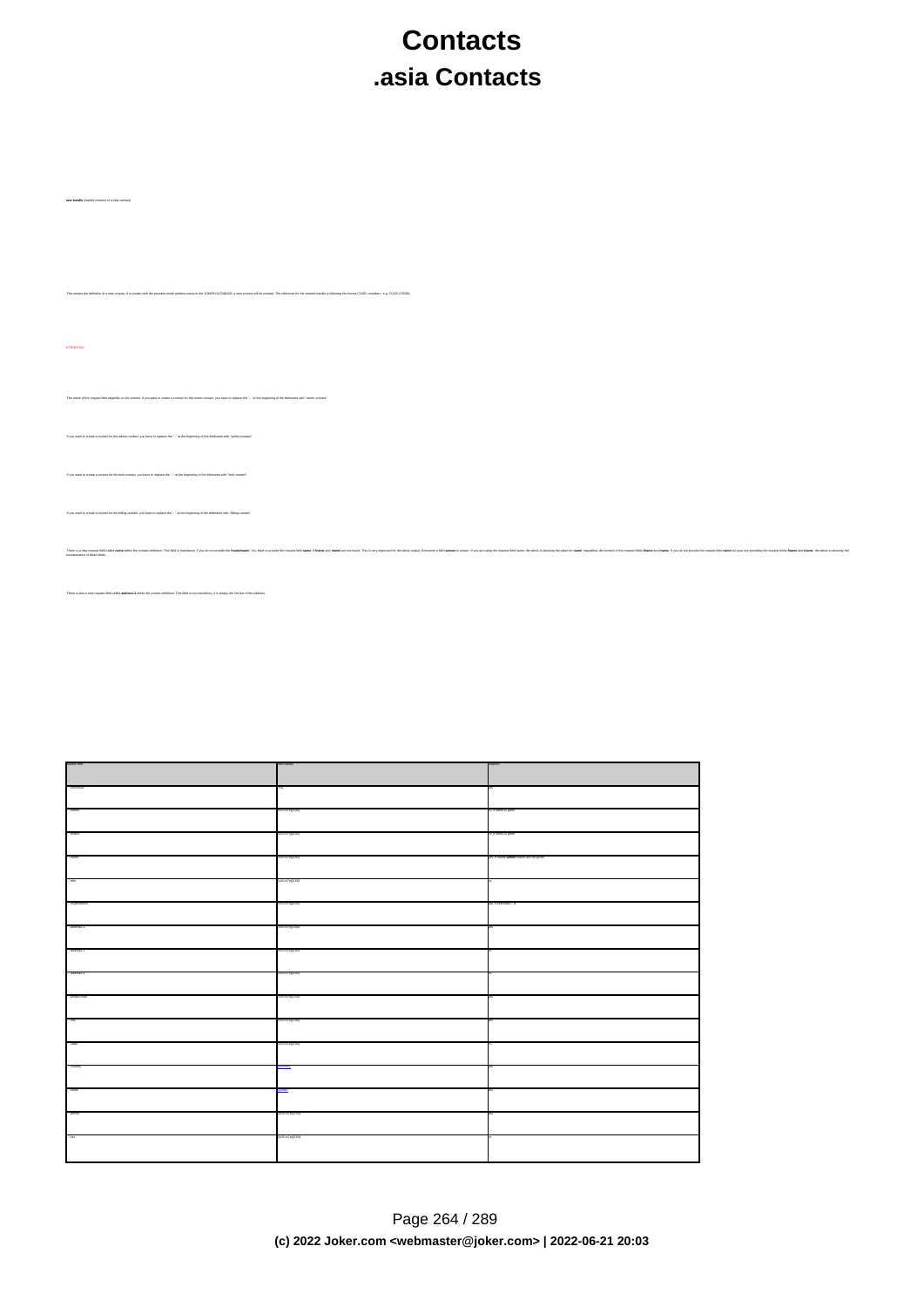**An existing contact** (**@asiacont** or **@same-as**) (.asia only) This means an existing contact handle in the JOKER-DATABASE. Examples: owner-contact-handle:COAS-176269 admin-contact-handle:COAA-176229 tech-contact-handle:COAS-176269 billing-contact-handle:COAS-176269 **ASIA-domains require an additional type of contact, the CED contact. This contact has to have its residence in the Asian/Australian area. The Joker.com Registry Gateways automatically will use your provided tech-contact for the CED contact.**  If the you remains consistent with the usual requests, you only have to make sure that the country code is correct, otherwise the .asia registry will reject the order In case you have entered a non-existing contact handle, the system will send you an errormail. It is also possible to set a reference to a contact definition, which has been made earlier within the current request. To do so, please use the following syntax: admin-contact-handle:same-as-owner-contact tech-contact-handle:same-as-admin-contact billing-contact-handle:same-as-tech-contact The **@same-as** makro always replaces the value for the specified contact handle with the email address of the makrotarget. If the referenced contact has to be created with this request, it takes the result handle. Keep in mind that for .asia-requests the contact handles for (.com/.net/.org/.info/.biz/.de)-contacts are not allowed. If you are referencing to a shortcut like hans@nose.net#1, you will get an error.

Keywords: whois, contacts, asia

Last update: 2011-08-11 15:41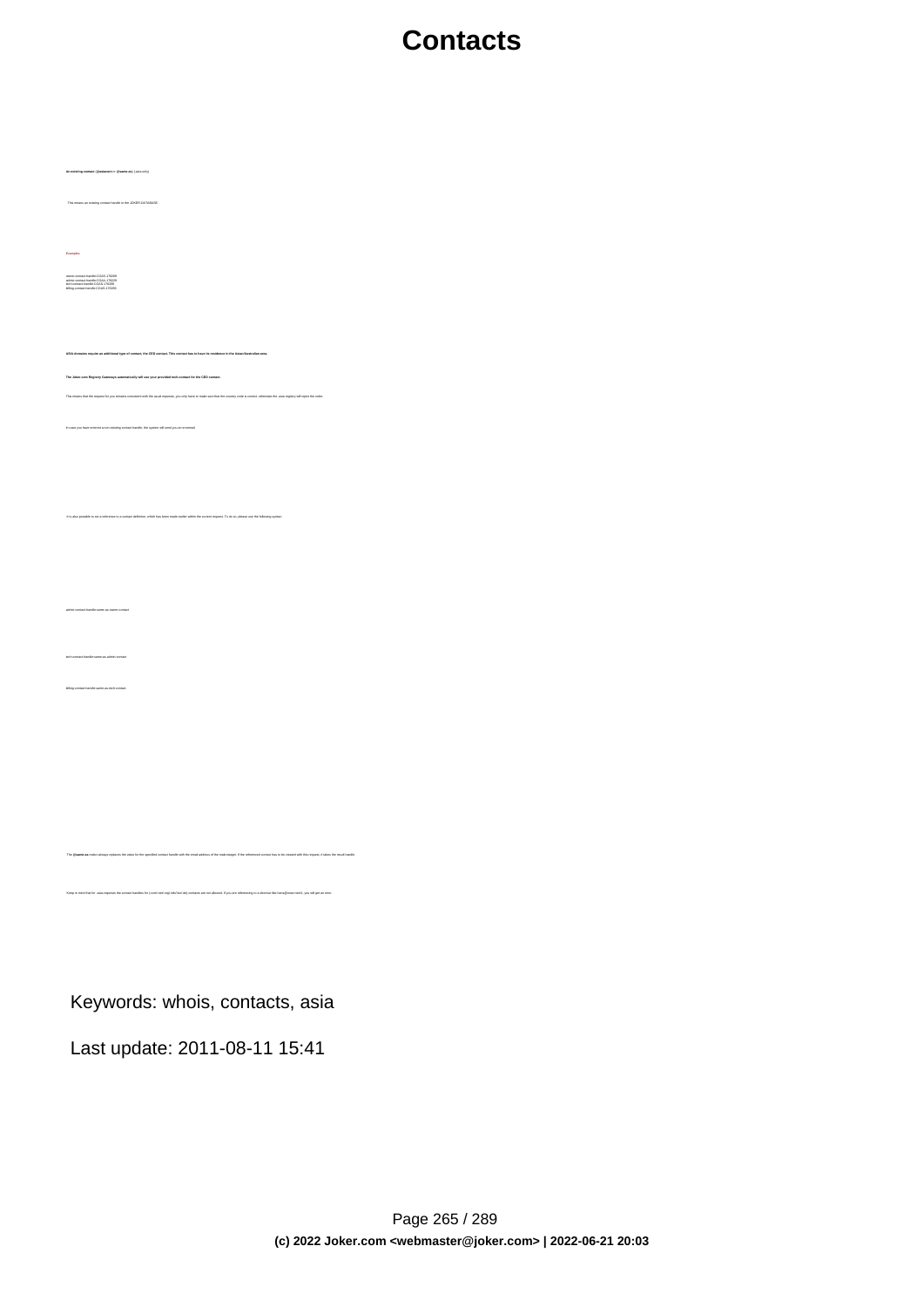# **Contacts Create a nameserver**

create <tld>-ns

Valid values for <tld>:

**Introduction**

- com
- 
- 
- info
- biz

with the create an entry for a nameserver in the Joker.com database. If a nameserver is created, you can reference this nameserver using the hostname during a "create

If you submit a "create-ns"-request for a nameserver under a domain, which is not registered with Joker.com or for a nameserver under a country-code-domain, the values for the ip-addresses are ignored.

- mobi
- name
- 
- de
- 

Only nameservers, which Joker.com is respondsible for, will be shown with the ip-address in the whois-output.

eu

mailsubject: create <tld>-ns [your reference id]

**Request fields**

ATTENTION:

| bia3-teacpa   | and values                                                      | equired |
|---------------|-----------------------------------------------------------------|---------|
| a-domain-rame | 3-20-9-31.035.1+1st course com/nation/intedum/biblindomobiname) |         |
| 3-2-3024SL    |                                                                 |         |
|               | Page 266 / 289                                                  |         |

**(c) 2022 Joker.com <webmaster@joker.com> | 2022-06-21 20:03**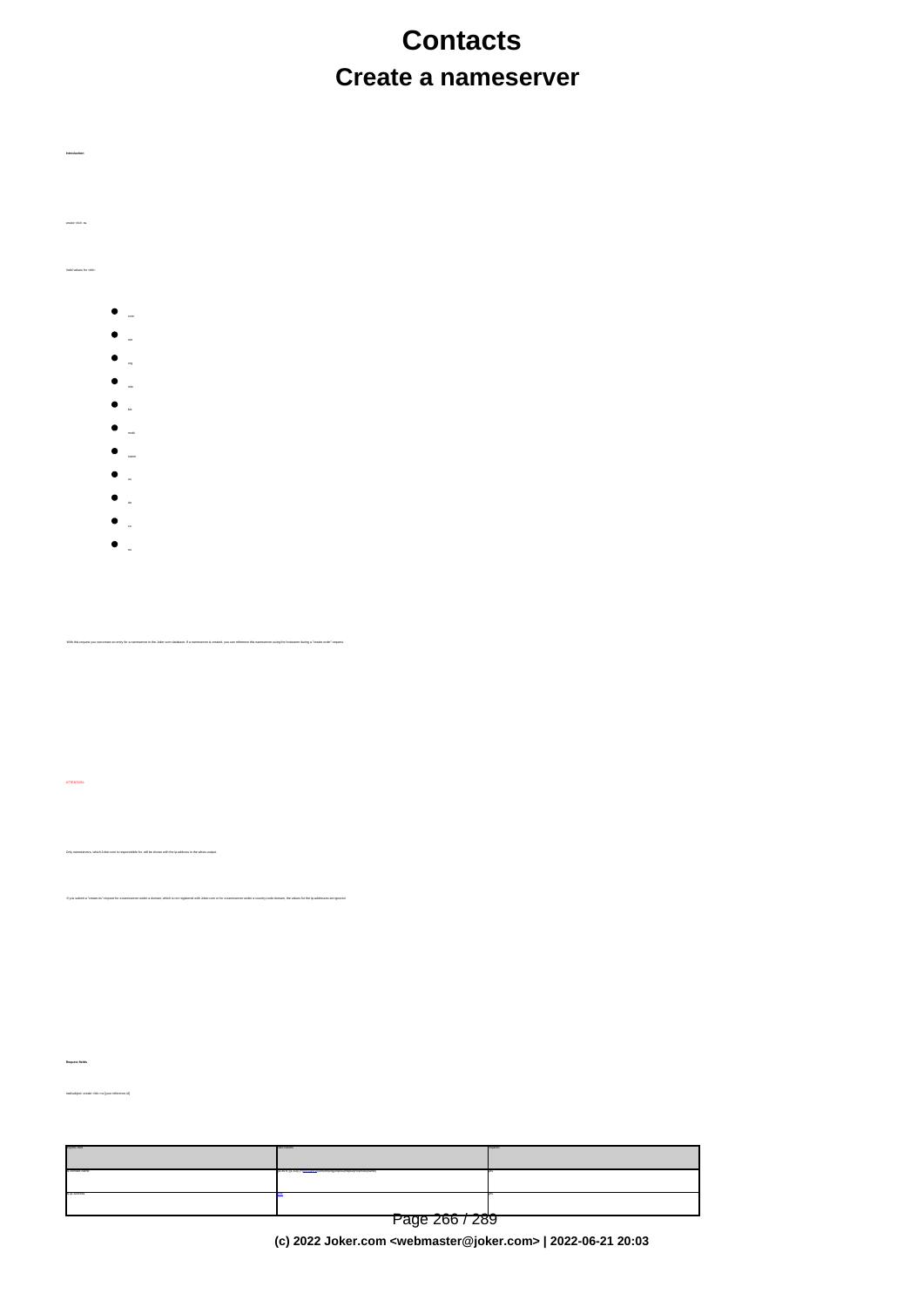## **Nameservers**

CREATE COM NAMESERVER Example 1: create com-ns subject: create com-ns [your reference id] ns-domain-name:ns1.dummy.com ns-ip-address:194.111.43.1

CREATE NET NAMESERVER Example 1: create net-ns subject: create net-ns [your reference id] ns-domain-name:ns1.dummy.net ns-ip-address:194.111.43.1

CREATE ORG NAMESERVER Example 1: create org-ns subject: create org-ns [your reference id] ns-domain-name:ns1.dummy.org ns-ip-address:194.111.43.1

CREATE INFO NAMESERVER Example 1: create info-ns subject: create info-ns [your reference id] ns-domain-name:ns1.dummy.info ns-ip-address:194.111.43.1

ns-ip-address:194.111.43.1

CREATE BIZ NAMESERVER Example 1: create biz-ns subject: create biz-ns [your reference id] ns-domain-name:ns1.dummy.biz

CREATE NAME NAMESERVER Example 1: create name-ns subject: create name-ns [your reference id] ns-domain-name:ns1.dummy.name

ns-ip-address:194.111.43.1

CREATE US NAMESERVER Example 1: create us-ns subject: create us-ns [your reference id] ns-domain-name:ns1.dummy.us ns-ip-address:194.111.43.1

CREATE DE NAMESERVER Example 1: create de-ns subject: create de-ns [your reference id] ns-domain-name:ns1.dummy.de ns-ip-address:194.111.43.1

CREATE CN NAMESERVER Example 1: create cn-ns subject: create cn-ns [your reference id] ns-domain-name:ns1.dummy.cn ns-ip-address:194.111.43.1

CREATE EU NAMESERVER Example 1: create eu-ns subject: create eu-ns [your reference id] ns-domain-name:ns1.dummy.net ns-ip-address:194.111.43.1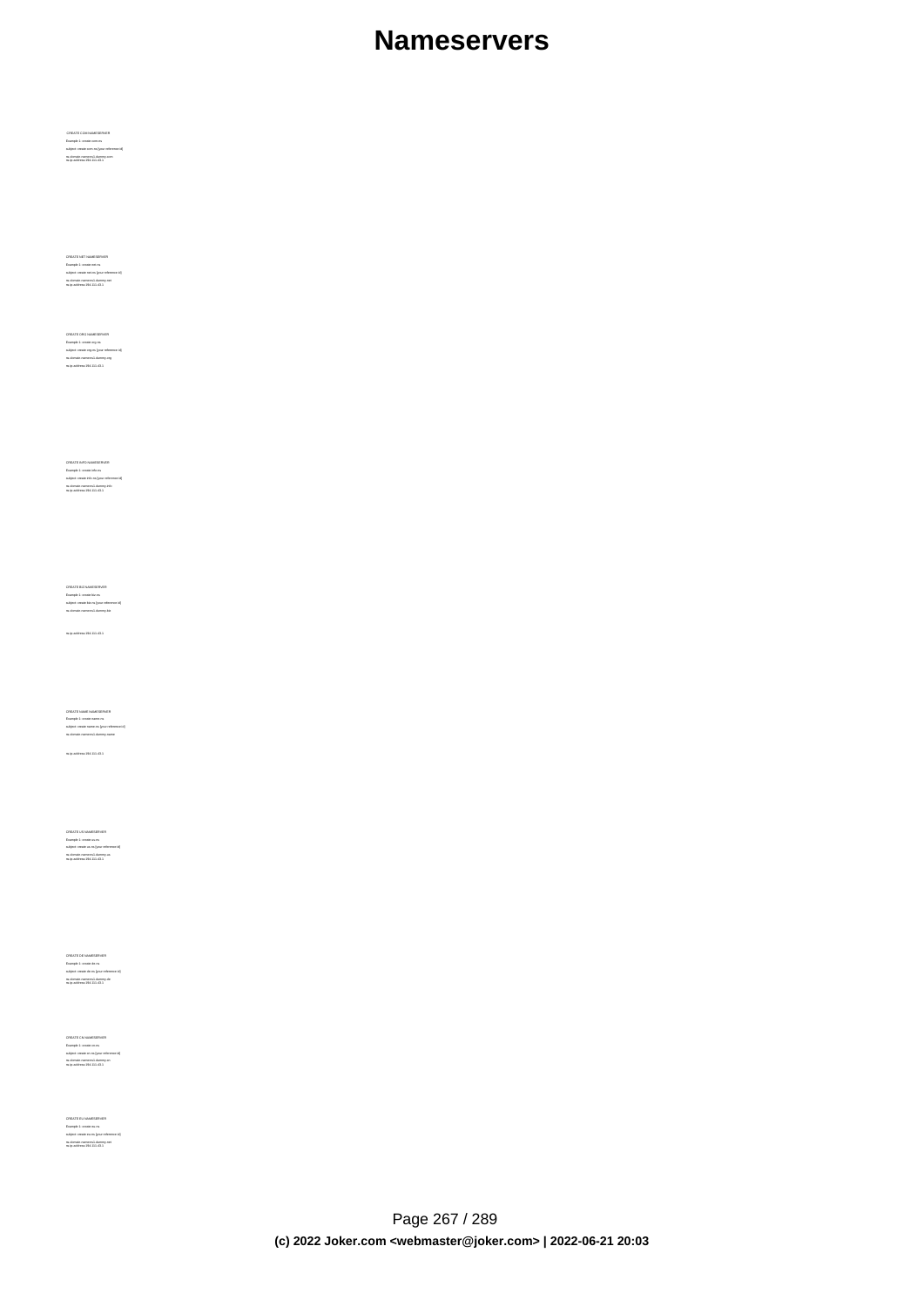## **Nameservers**

Keywords: nameserver, modify domain

Last update: 2011-08-11 15:42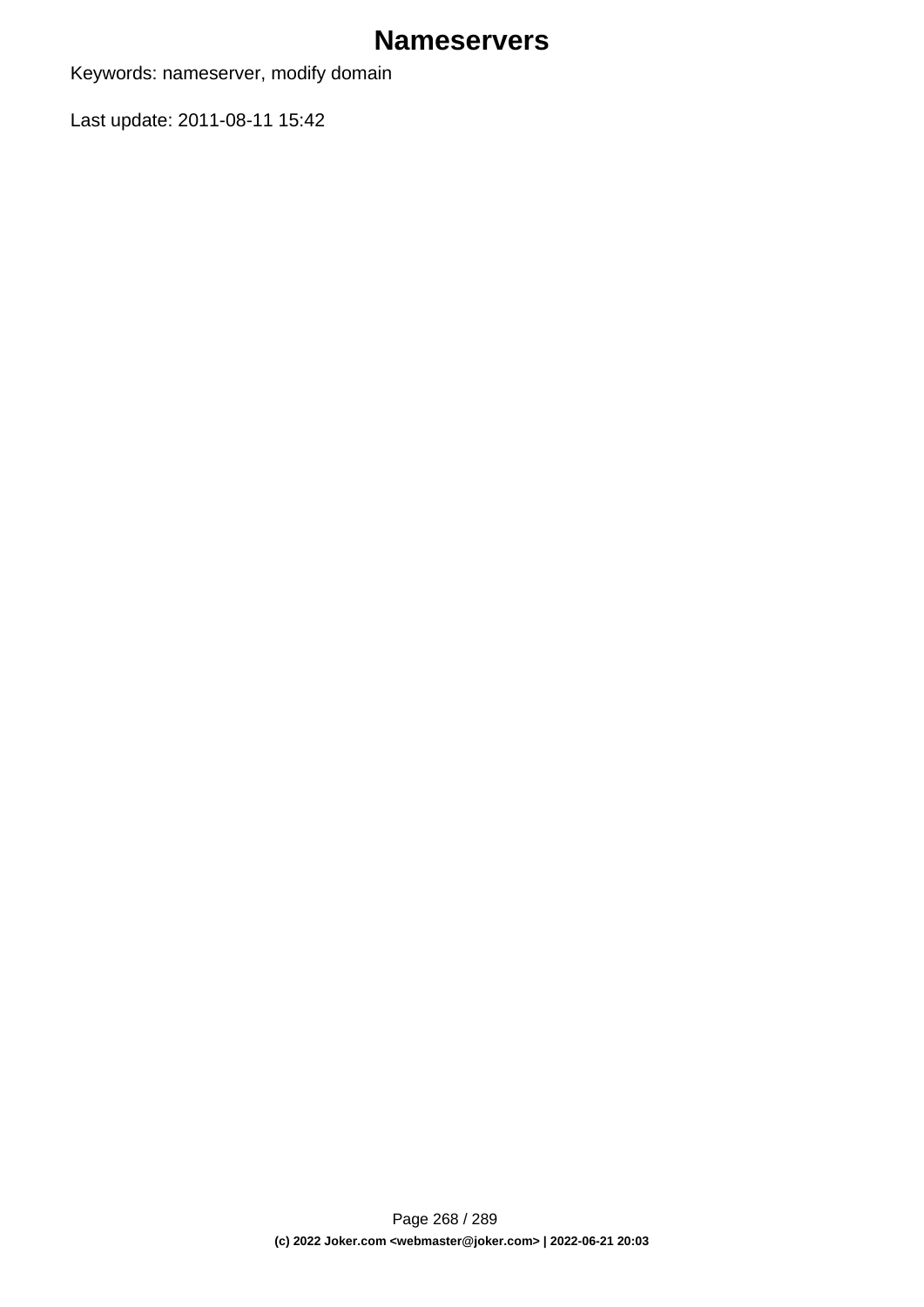# **Nameservers Modify a nameserver**

modify <tld>-ns

Valid values for <tld>:

- $\bullet$ com
- 
- 
- info
- 
- biz
- mobi
- name
- 
- de
- 
- $\bullet$

eu .<br>Xith the standard the ip-address of a nameserver in the Joker.com data

Only nameservers, which Joker.comis respondsible for, will be shown with the ip-address in the whois-output, so only these nameservers could be changed.

.<br>If you submit a domain, which is not registered with Joker.com or for a nameserver under a country-code-domain, this request will

**Request fields** mailsubject: modify <tld>-ns [your reference id]

ATTENTION:

**Introduction**

requested values of the control of the control of the control of the control of the control of the control of the control of the control of the control of the control of the control of the control of the control of the con n-handle ([a-z0-9-]{1,63}).)+([@country](index.php?action=artikel&cat=67&id=400&artlang=en)|company|military|info@country|comes (info@country|ame) yes ns-ip-address [@ip](index.php?action=artikel&cat=67&id=398&artlang=en) yes were also assumed that in the contract of the contract of the contract of the contract of the contract of the contract of the contract of the contract of the contract of the contract of the contract o

MODIFY COM NAMESERVER **Example 1:** modify com-ns subject: modify com-ns [your reference id] ns-handle:ns1.dummy.com

ns-ip-address:194.111.43.1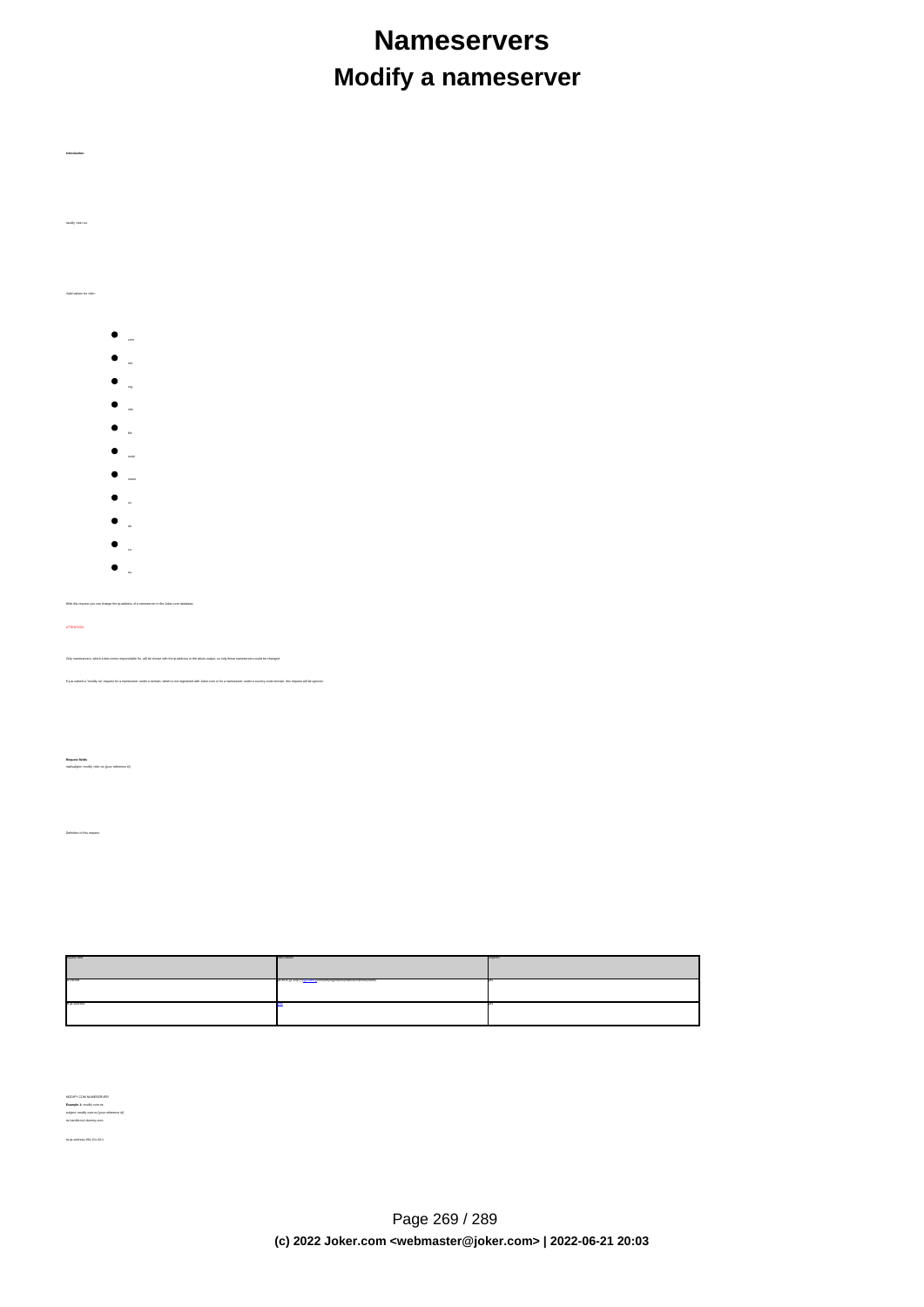# **Nameservers**

MODIFY NET NAMESERVER **Example 1:** modify net-ns subject: modify com-ns [your reference id] ns-handle:ns1.dummy.com

ns-ip-address:194.111.43.1

MODIFY ORG NAMESERVER<br>**Example 1:** modify org-ns<br>subject: modify org-ns [your reference id]<br>ns-ip-address:194.111.43.1<br>ns-ip-address:194.111.43.1

MODIFY INFO NAMESERVER **Example 1:** modify info-ns subject: modify info-ns [your reference id] ns-handle:ns1.dummy.info ns-ip-address:194.111.43.1

MOONTY BIZ NAMESERVER<br>**Example 1:** modify biz-ns<br>subject: modify biz-ns [your reference id]<br>ns-handle:ns1.dummy.biz ns-ip-address:194.111.43.1

MODIFY NAME NAMESERVER **Example 1:** modify name-ns subject: modify name-ns [your reference id] ns-handle:ns1.dummy.name ns-ip-address:194.111.43.1

MODIFY US NAMESERVER **Example 1:** modify us-ns subject: modify us-ns [your reference id] ns-handle:ns1.dummy.us ns-ip-address:194.111.43.1

MODIFY DE NAMESERVER **Example 1:** modify de-ns subject: modify de-ns [your reference id] ns-handle:ns1.dummy.de ns-ip-address:194.111.43.1 MODIFY CN NAMESERVER **Example 1:** modify cn-ns subject: modify cn-ns [your reference id] ns-handle:ns1.dummy.cn ns-ip-address:194.111.43.1

**Example 1:** modify eu-ns subject: modify eu-ns [your reference id] ns-handle:ns1.dummy.com ns-ip-address:194.111.43.1

## Keywords: nameserver, modify-domain

Last update: 2011-08-11 15:42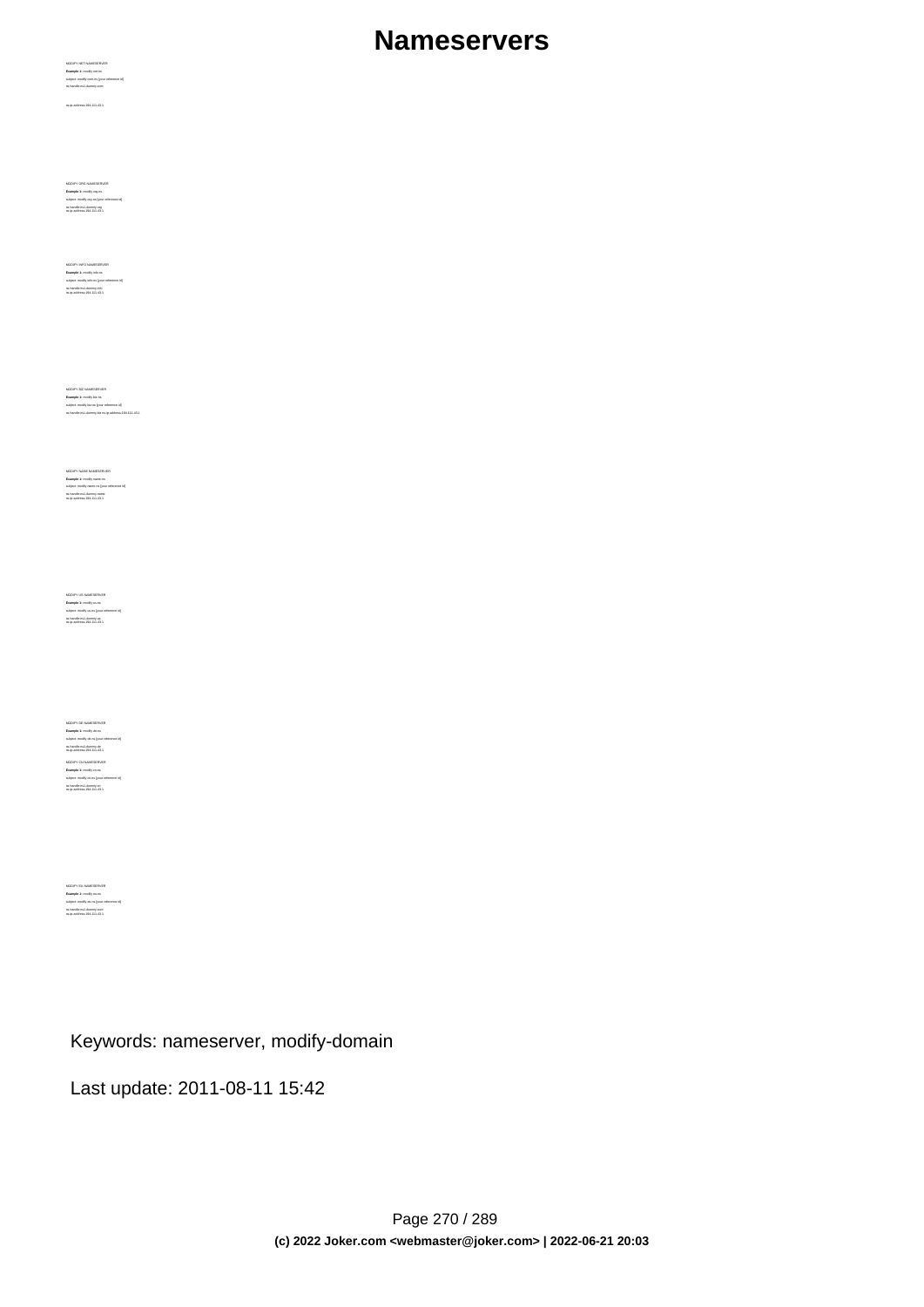# **Nameservers Support**

subject: support [your reference id] ---- BEGIN PGP SIGNED MESSAGE-----Hash: SHA1 Enter your question here. Dont forget the fqdn in question ---- BEGIN PGP SIGNATURE----Version: GnuPG v1.0.2 (GNU/Linux) Comment: For info see http://www.gnupg.org iD7DBQE6ZtMfzWqd+drNYRURAuW4AJ4nRewOrNc+yLMmmCouVcMP3v5nWQCdHUlf tJk/gOuFmDnIs3JS+7eRjnA= =Fwmc

Example 1

-----END PGP SIGNATURE-----

**Introduction**

ATTENTION:

**Request fields**

mailsubject: support lyour reference id]

With this request you can send a question to the support team at Joker.com. Only questions, which are sent to the e-mail gateway are accepted.

your reseller registration. Please, also make sure not to include any characters that are not part of the 7-bit ASCII standard and do not use

Keywords: support,PGP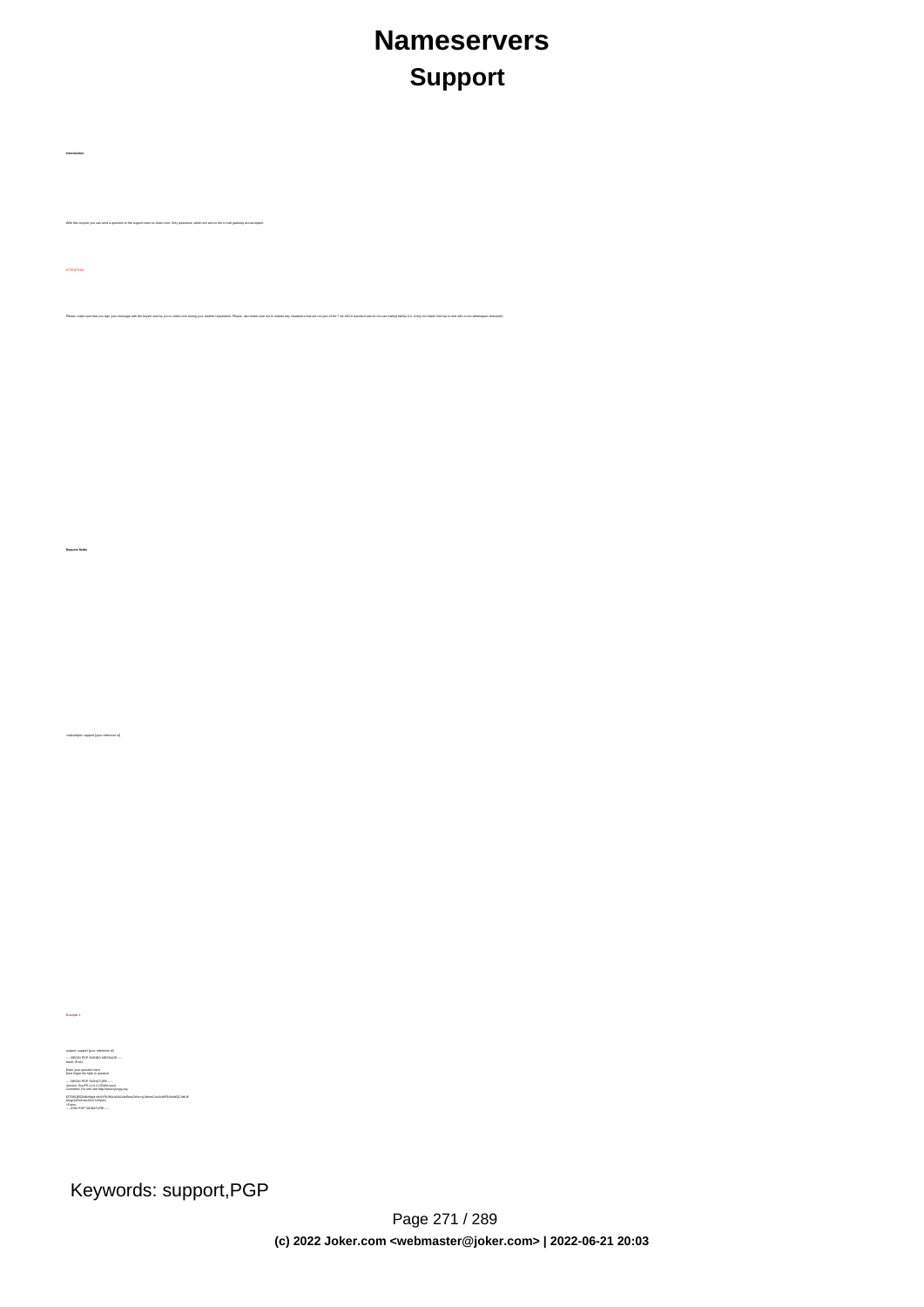## **Other**

Last update: 2011-08-11 15:43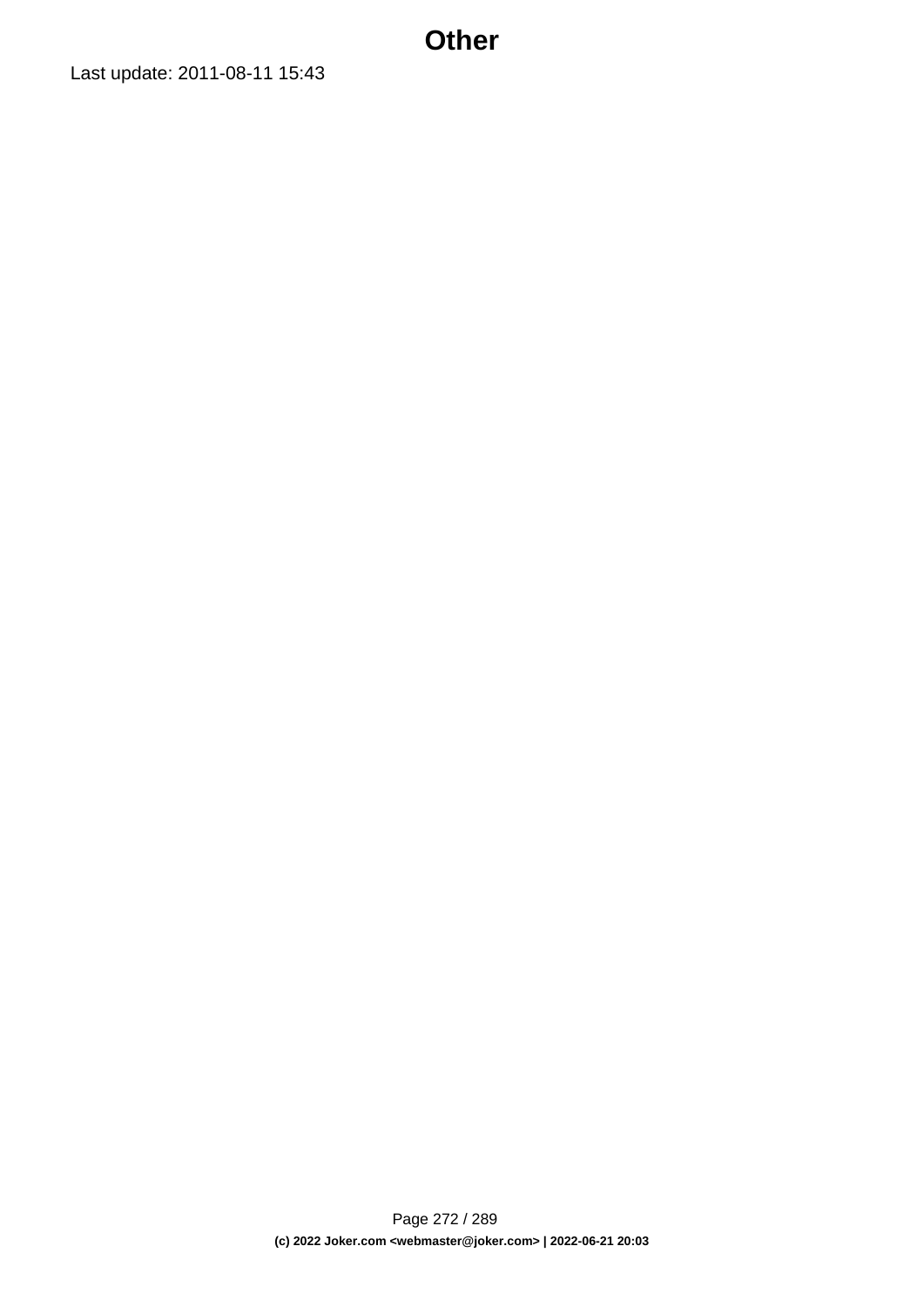# **Other CheckD**

please see section '2.5 Tools': **[Domain-Check](index.php?action=artikel&cat=77&id=437&artlang=en)** 

Keywords: checkd registration, whois, domain check

Last update: 2009-04-02 12:14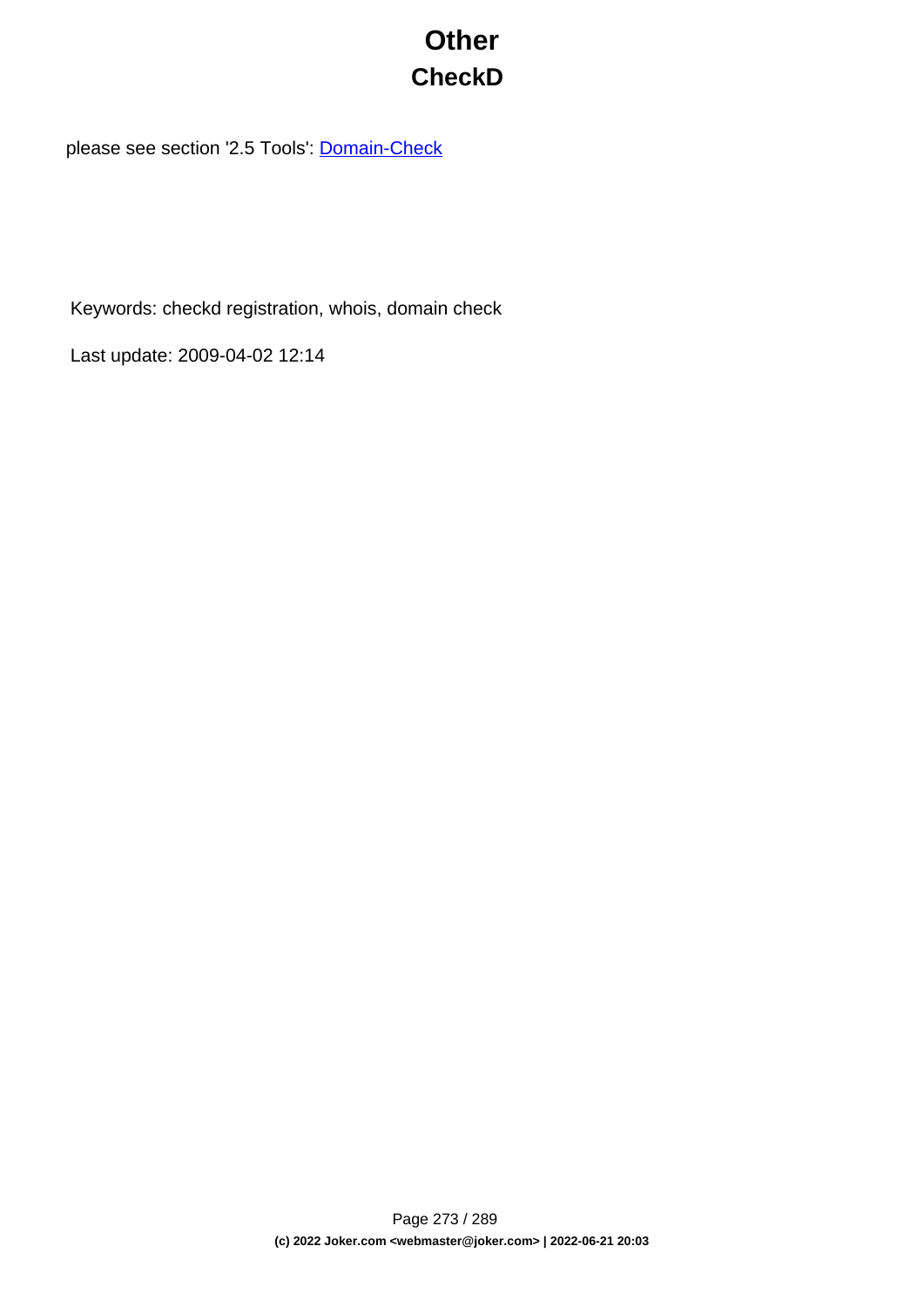# **Tools Complete set of examples for download**

We offer all examples summarized in a textfile. The file is attached to this article. As it has a lot of examples, it is recommended to use the search function of your text editor to find information.

Keywords: mail-gw, examples

Last update: 2012-09-27 16:33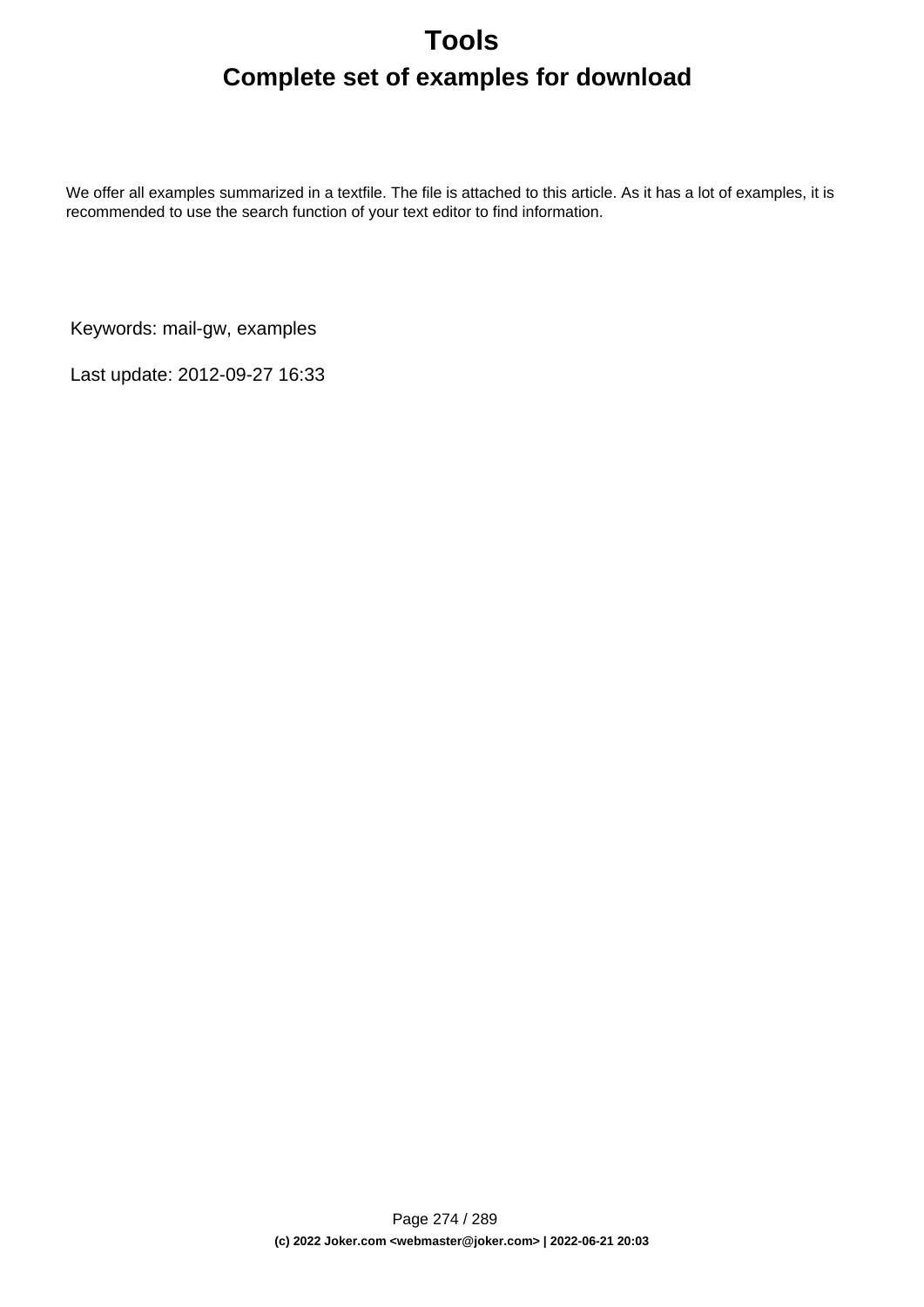# **Examples Joker.com WHMCS Plugin**

Please find the full featured WHMCS plugin here: [Joker.com WHMCS Registrar Module](index.php?action=artikel&cat=84&id=488&artlang=en)

Keywords: reseller,WHMCS, dmapi, API, plugin

Last update: 2017-08-03 10:58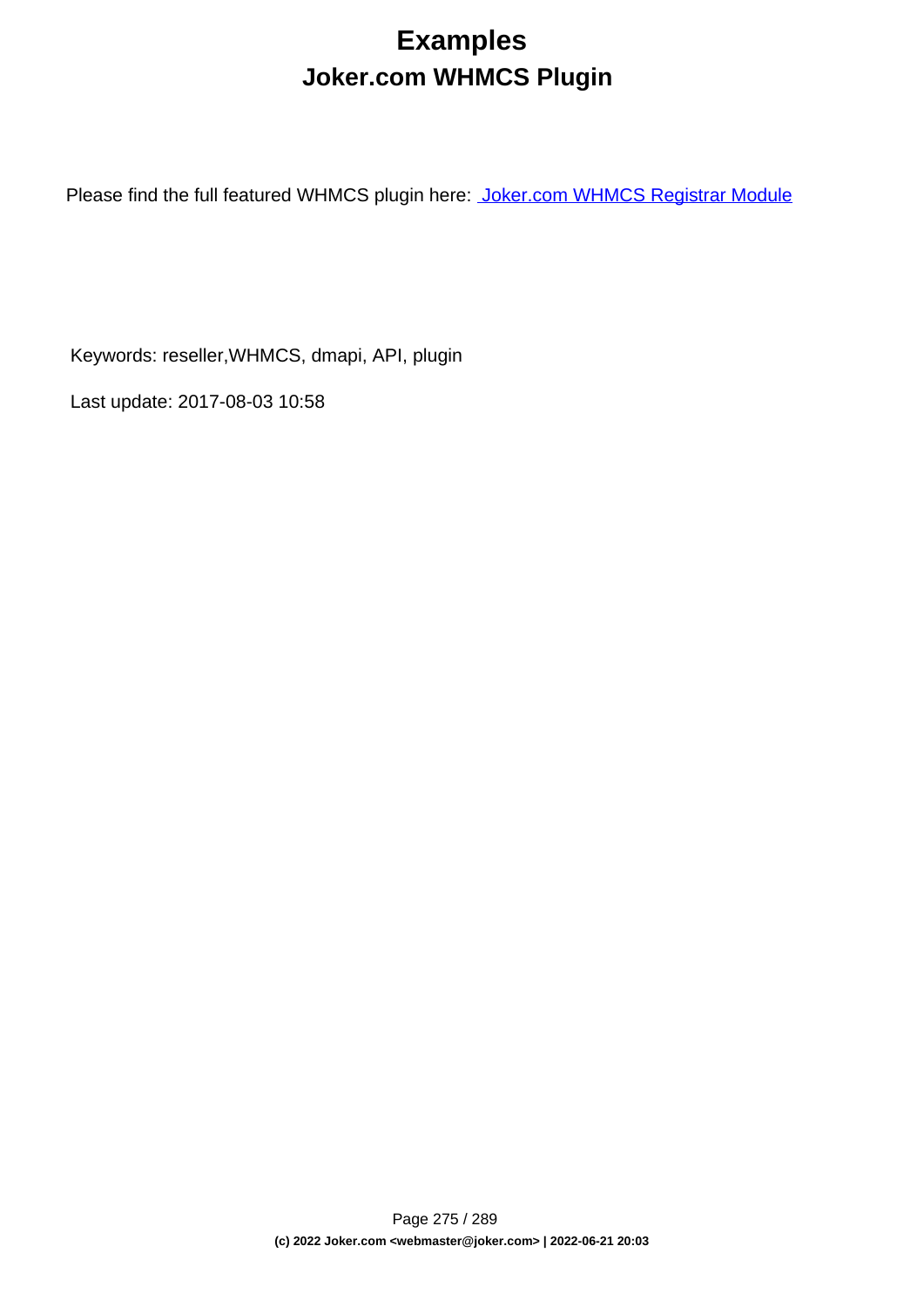# **2.4 WHMCS Web Hosting Automation Platform Joker.com simple Plugin**

This is a simple plugin, also usable as an example to create your own plugin, or add own extensions: [Simple WHMCS Plugin](index.php?action=artikel&cat=84&id=487&artlang=en)

Keywords: reseller,WHMCS, dmapi, API, plugin

Last update: 2017-08-03 11:02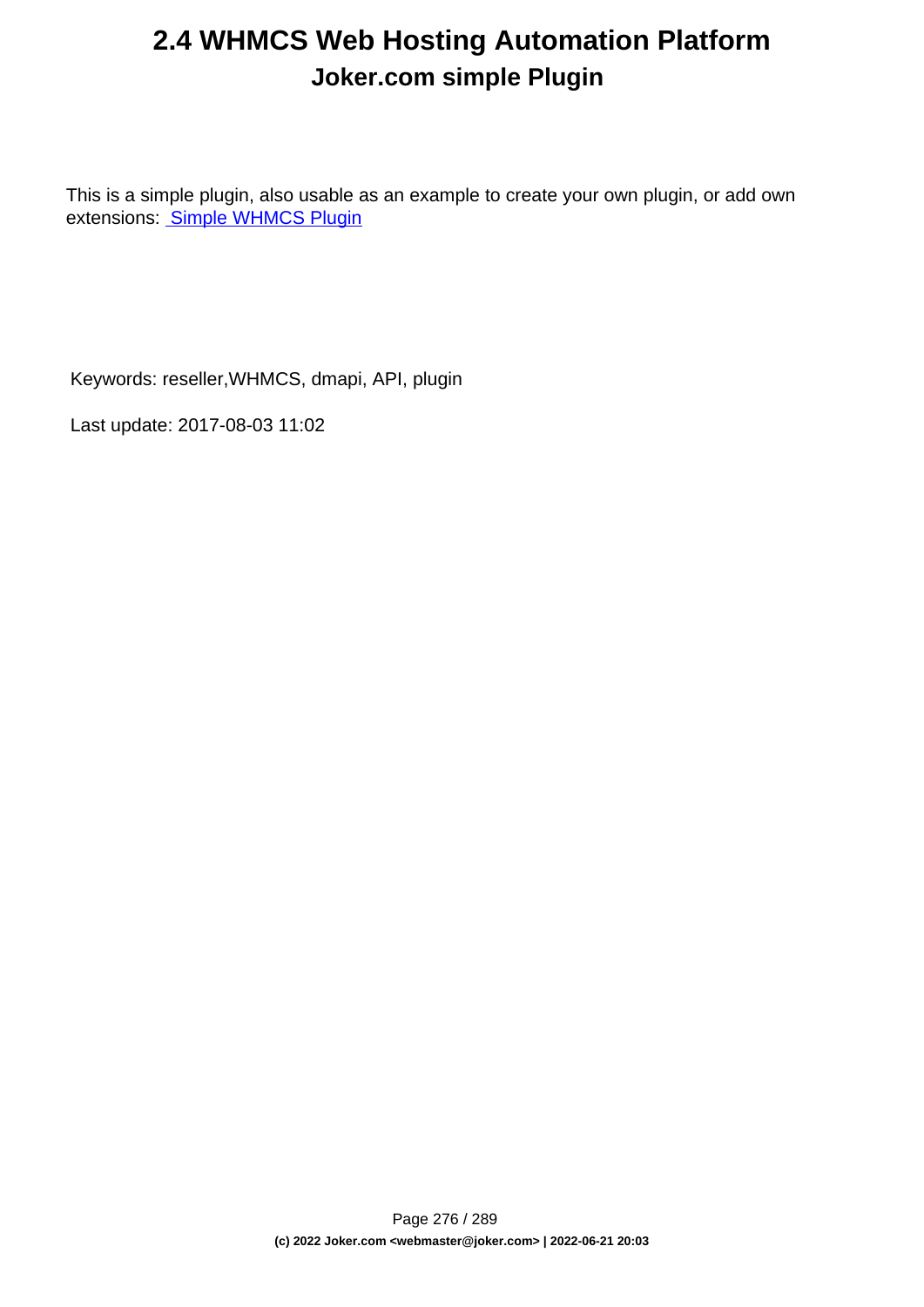# **2.4 WHMCS Web Hosting Automation Platform The Reseller Control Panel**

RPanel Next is the next generation of our **Reseller Control Panel.**<sup>1</sup>

It has been created from scratch, focussed to provide you with the ultimate tool to handle all needs of a domain's business.

The application is pretty self-explanatory, but here is a short list of what's important to know about this tool. But you definitely should [give it a try](https://rpanel.io)!

## **Login**

Click [this link](https://rpanel.io/login) or type https://rpanel.io/ into the address bar of your browser. Use your known login credentials to login. (In case you aren't a reseller yet you can become one [here](https://joker.com/index.joker?mode=reseller&do_next=step13a) in 3 easy steps).

Once logged in, you'll see an overview of your account, your current balance, your ID and information about the number of domains you have. Additionally, current news and promo activities are providded, and a history your activities from the last 30 days is available.

Filtering/searching is always possible using the header input fields on top of the table columns.

**Domains**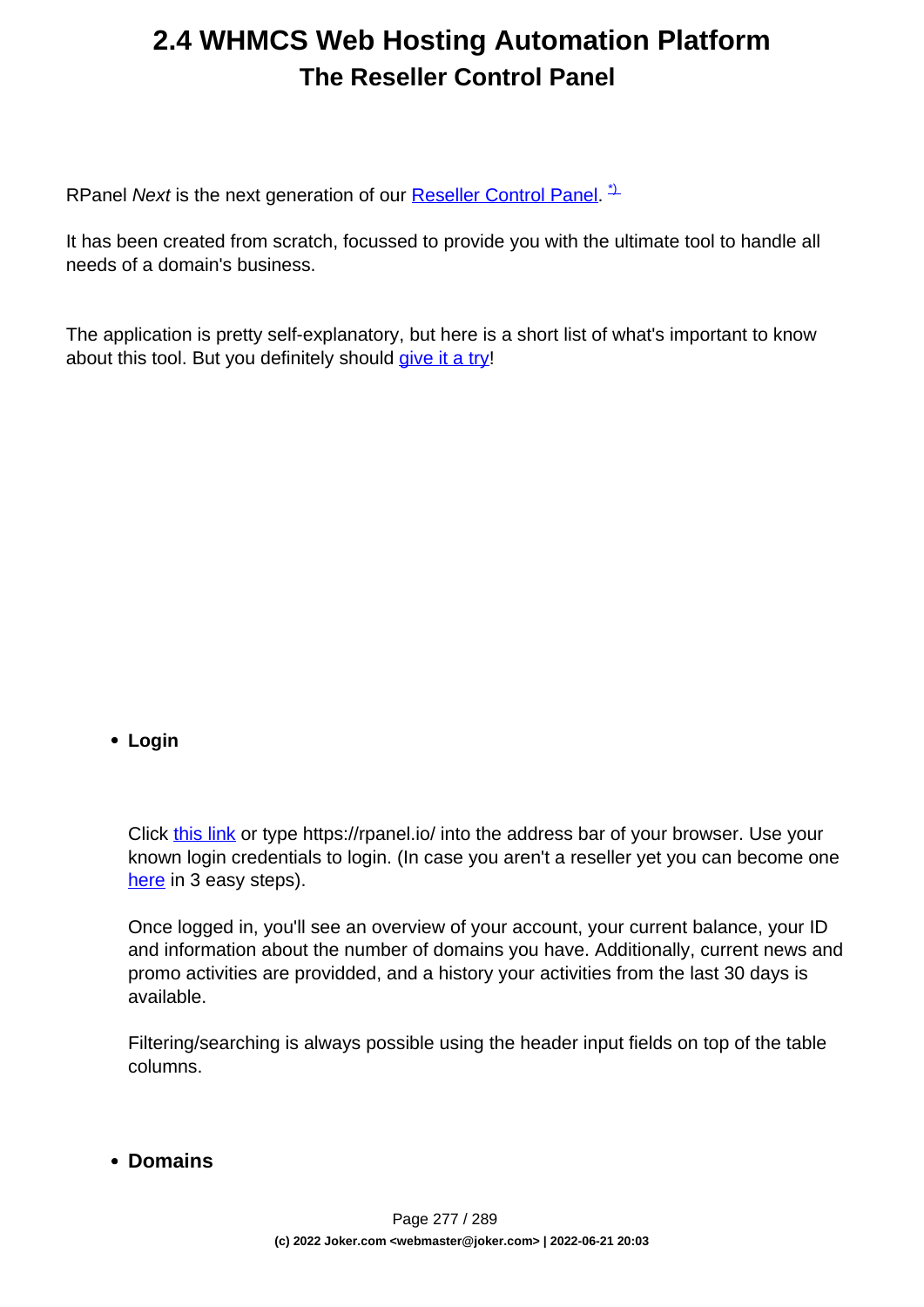Click on "domains" in the top menu and select "overview". In this view you see all your domains in a table from which you can modify every aspect of the domains. With a click on "register" in the top right corner you are able to register new domains. All these actions can be done from this overview table but you can also Page 278 / 289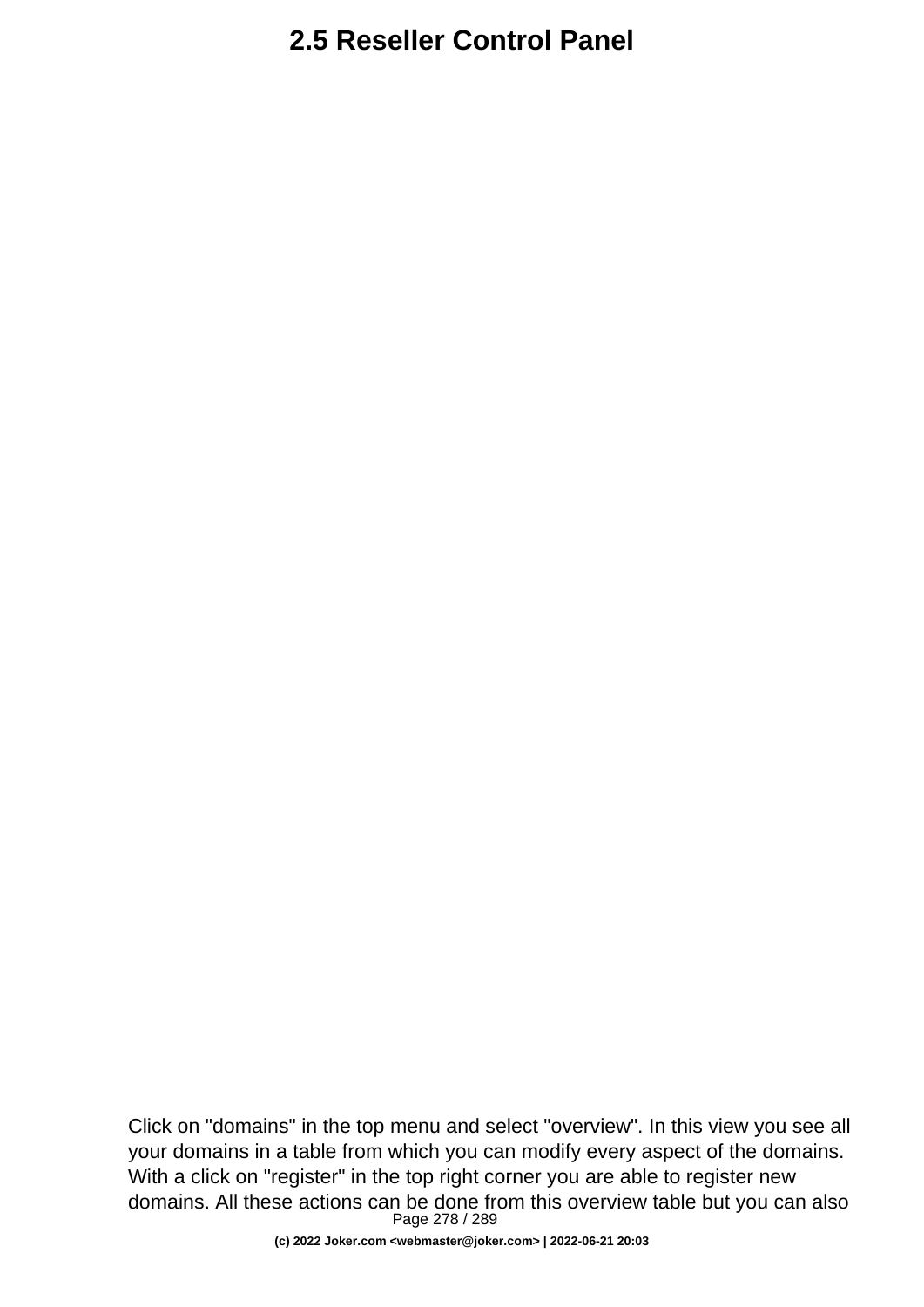select the respective menu item from the domains menu on the top.

**Contacts**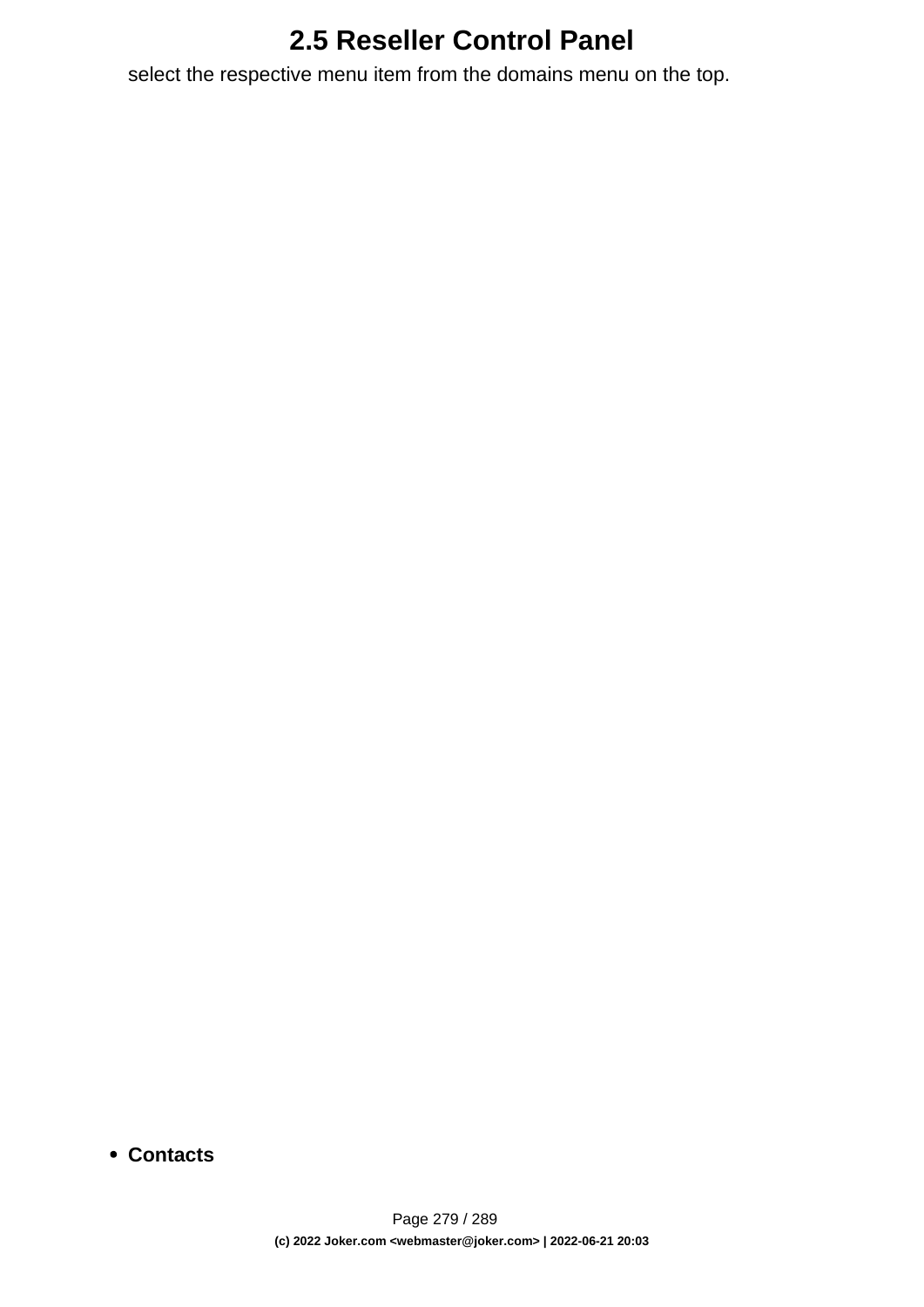Click on "contacts" in the top menu to get an overview of all existing contacts. If you click on the contact handle you see all details about this specific contact. Clicking "modify" or "delete" on the right site lets you modify contact info or delete a contact alltogether. Deleting a contact has to be confirmed in the next step. The create button in the top right corner lets you create a new contact.

## **Nameservers**

If you like to add new nameservers you can do this under the menu item "Nameservers". Create new ones or create a template for nameservers which you can use afterwards.

## **Language**

Lets you switch between German and English. Those changes are not persistend. To change the default language, click on the user icon next to "language" and select "settings".

## **Settings**

This is found under the profile icon. From this menu item you can edit your default language, your preferred date/time format, if and when you want to get notified when your balance runs low and if you want to activate or deactive domain autorenew globally.

## **Execute Request**

This is found under the profile icon. Here you can enter and execute DMAPI requests. Please check the DMAPI area in this FAQ for more information on that.

## **Feedback**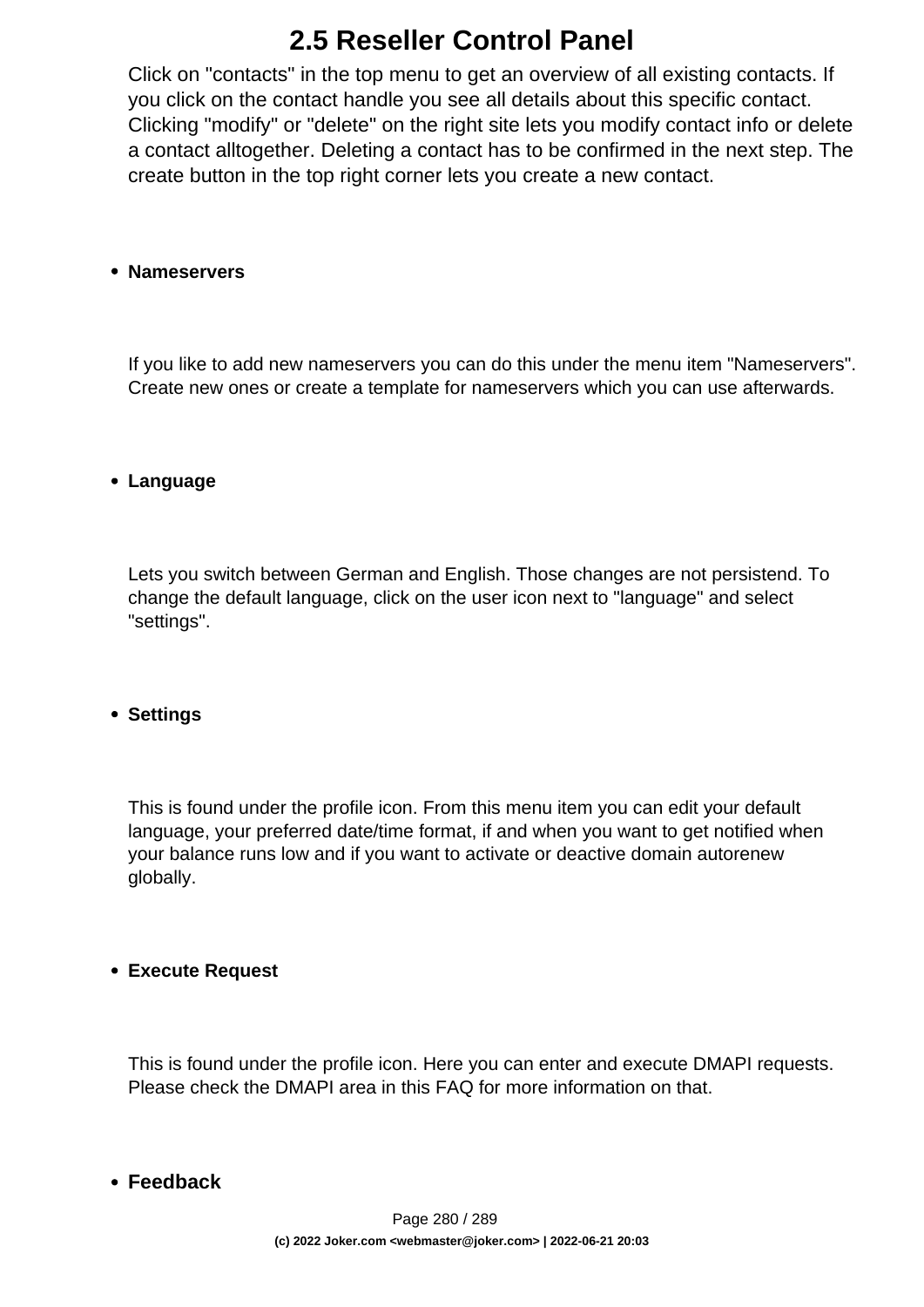This is found under the profile icon. Please provide us with feedback to further improve our new RPanel. Every kind of constructive feedback will be greatly appreciated.

## **Logout**

This is found under the profile icon. You are logged out automatically after a certain time of inactivity. If you are working on a shared computer or want to switch accounts you can log out here.

**Cart**

If you registered any domains you have to check out your cart. Here you can add whois privacy to your domains if possible, change the registration period, auto renew status and configure the domain(s) (add contact information or nameservers).

\*) we are also providing the previous version of Rpanel (V1), now available as [rcp.joker.com](https://rcp.joker.com/)

Keywords: RPanel

Last update: 2015-12-11 15:42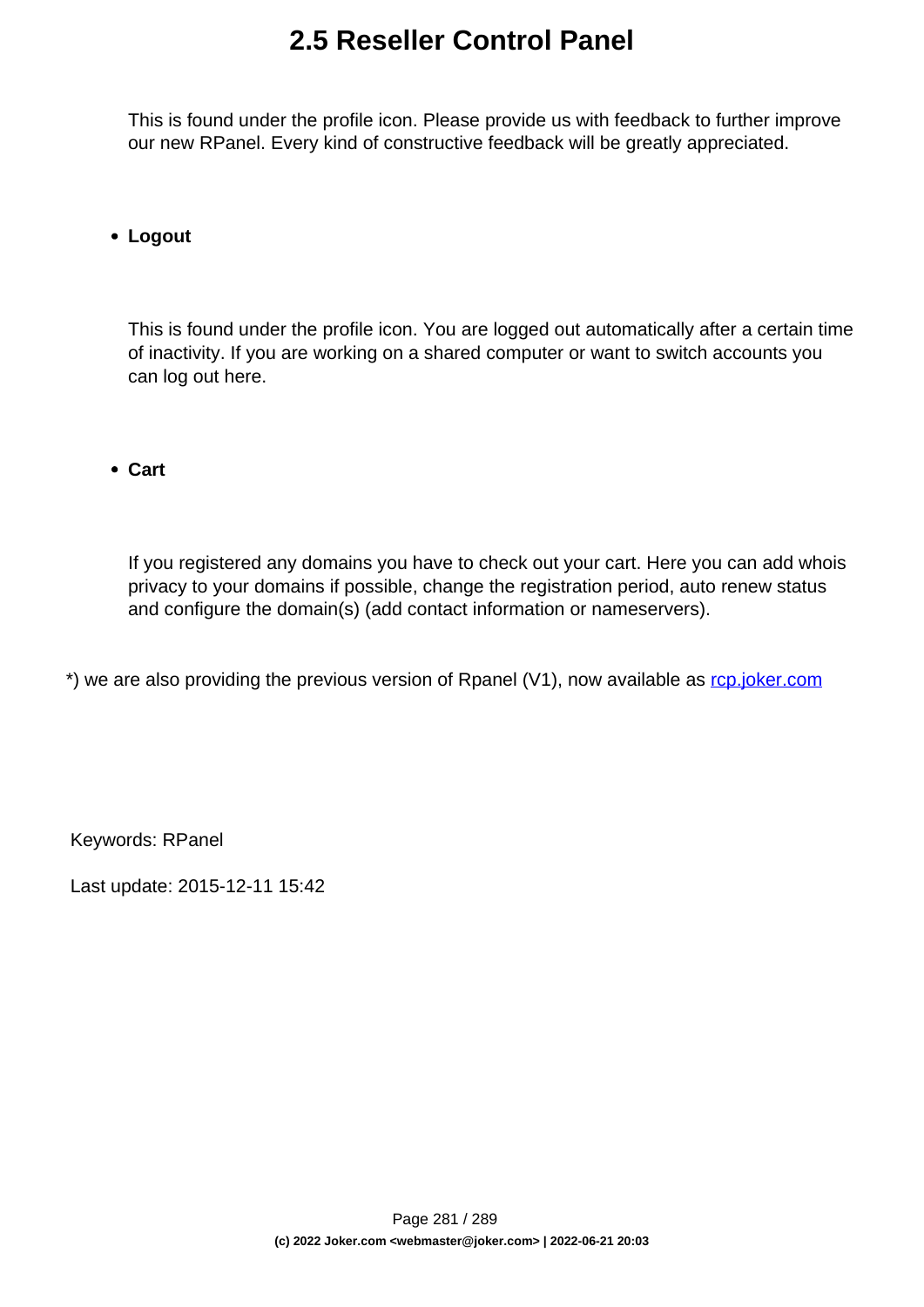# **2.5 Reseller Control Panel The Joker PHP Client**

Joker.com provides this tool as an fully working example of how to make use of the Joker.com API (DMAPI).

 The **Joker PHP Client** is a lightweight web interface, demonstrating how to implement a full-featured domain handling.

The source code of this web interface is freely available for download on [Sourceforge,](http://sourceforge.net/projects/joker-client) so that our resellers could run it on their own site! The API used in this tool is called '*[DMAPI](/faq/category/39/22-dmapi.html)*' and it is a Joker.com domain registration system offered as Web service (**API**).

The Joker PHP Client is of course also provided as a hosted service by Joker.com, and can be reached as [rcp.joker.com.](https://rcp.joker.com/)

Please [try it out.](https://rpanel.joker.com/) Log in with your Joker.com reseller account, and operate carefully with it as it is completely functional. Your feedback as a reseller will be greatly appreciated and will help us to improve this application.

### **Requirements:**

Web server PHP 5.x Web browser

### **Summary:**

Reseller Control Panel is destined to handle any domain operations which are offered by the domain registrar Joker.com. Currently it can:

- show WHOIS of a domain
- register domains
- modify domains
- transfer domains
- renew domains
- delete domains
- lock/unlock domains (transfer related)
- initiate redemption procedure
- create, modify and delete contacts
- create, modify and delete nameservers
- zone operations

Page 282 / 289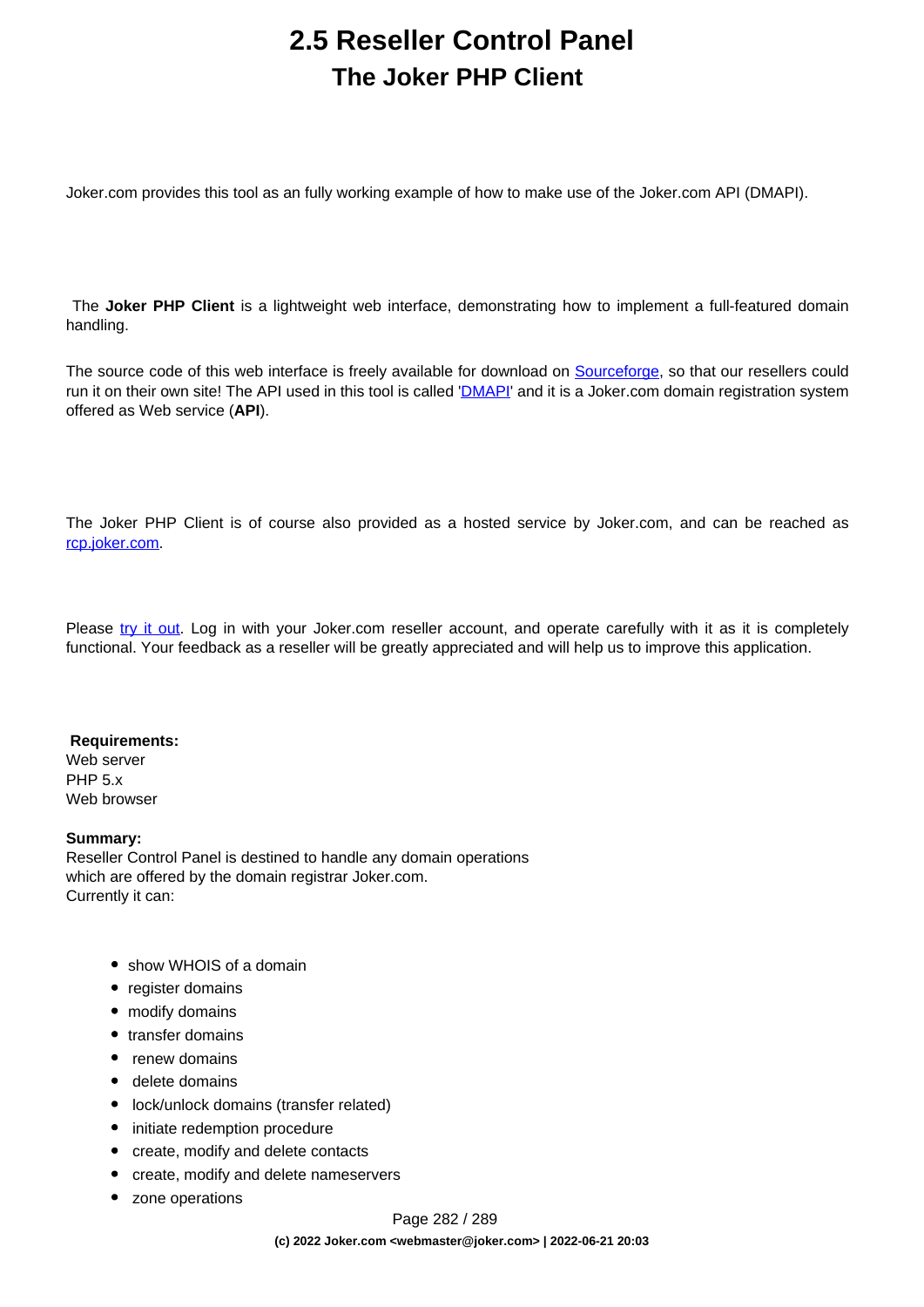- IDN support
- show reseller information
- show sumamry of actions executed through the interface

### **Download:**

You can get the newest version at <http://sourceforge.net/projects/joker-client/>.

### **Installation:**

Please see **[Installation of Joker PHP Client](index.php?action=artikel&cat=75&id=429&artlang=en)**, and there is also an INSTALL file in the distribution package.

### **Support:**

You can contact us through our support area.

Keywords: reseller,rpanel

Last update: 2015-12-11 15:37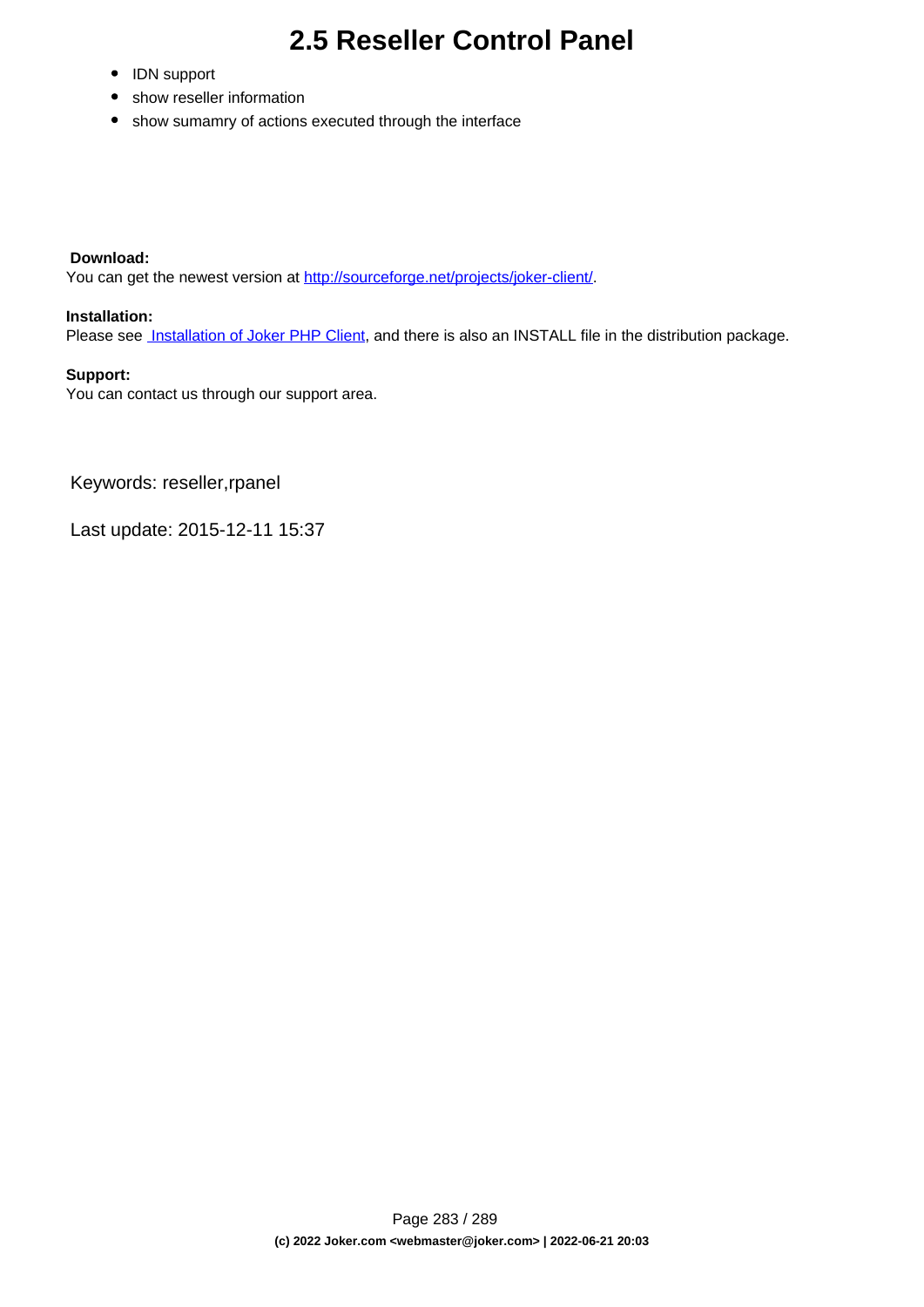# **2.5 Reseller Control Panel Installation of Joker PHP Client**

To successfully install this client application, you need a basic knowledge of Web servers, PHP and file systems.

In principle the installation is only a copy and run. The first thing to do is to ensure, that your Web server runs PHP files, and if not to configure it appropriately.

Quick installation:

1. Untar or unzip the distribution (be sure to unzip the subdirectories):

tar -xzvf package\_name\_x.x.x.tar.gz

in your webserver's document root. If you don't have direct access to your document root, put the files in a directory on your local machine, and transfer the directory on your web server using, for example, ftp.

2. Ensure that all the scripts have the appropriate owner (if PHP is running in safe mode, having some scripts with an owner different from the owner of other scripts will be a problem). Be sure that the application can write log files, temp files and sessions. This means that the folders specified in config.php should be made writeable for the application.

3. This application needs cURL to communicate with DMAPI. You have to have the cURL PHP module enabled. If you run Windows it is provided with every instance of PHP and has to be uncommented in php.ini. Do not forget to restart your webserver after enabling the module. If you run Linux then this module has to be compiled and included. If you wonder how to do this, please read the PHP manual dealing with cURL (http://php.net/curl).

Problems were reported when "zend.ze1\_compatibility\_mode" is set to "on" in PHP 5.2.5. In lower versions this setting caused no problems.

4. It is recommended that you protect the directory in which you installed the client (unless it's on a closed intranet), for example with HTTP-AUTH (in a .htaccess file).

5. Open the file <www.your-host.com>/<your-install-dir>/index.php in your browser. The Joker.com PHP client should now display a welcome screen with a login dialog.

Have fun and don't forget to send feedback!

Last update: 2015-12-10 17:15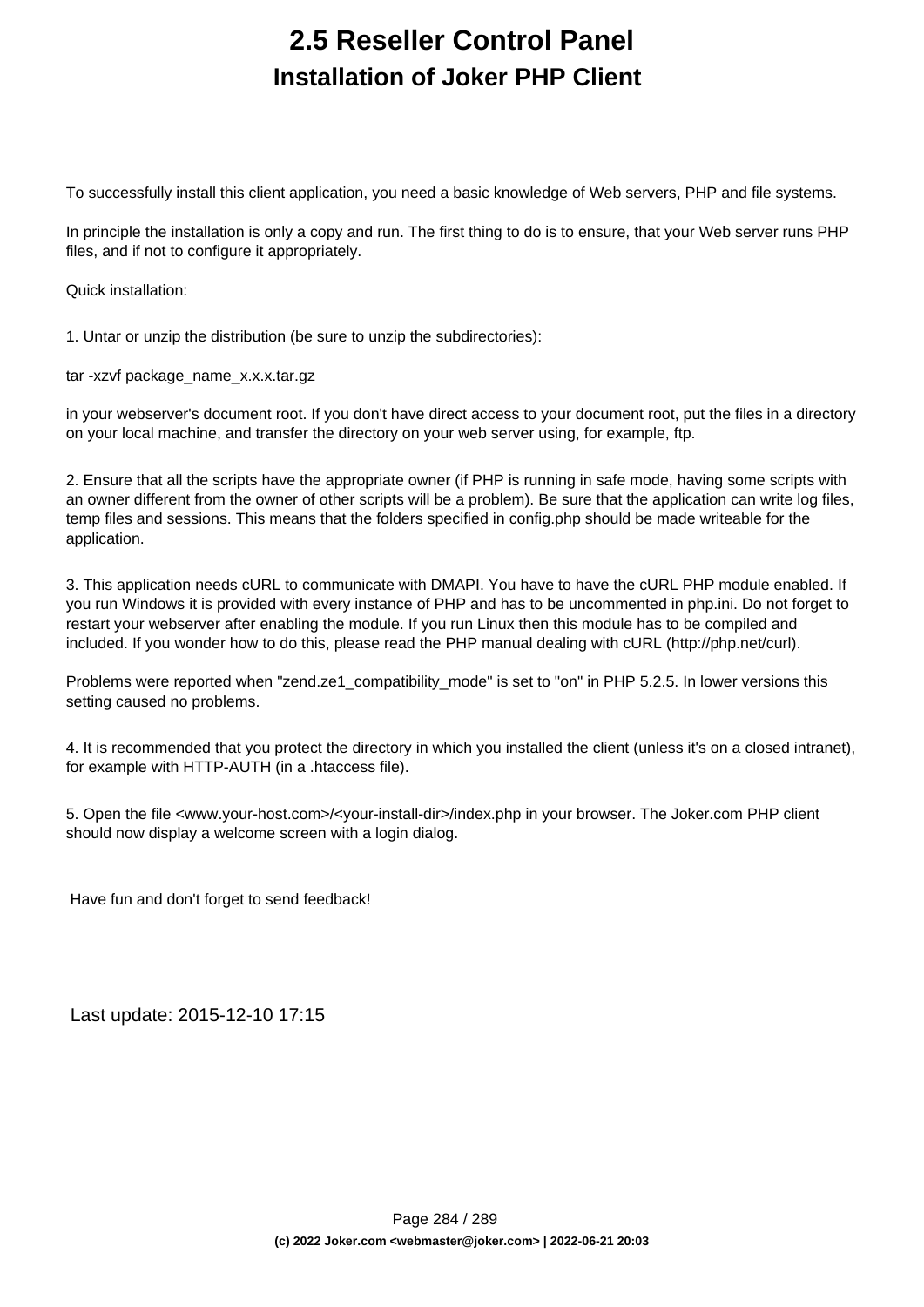# **2.5 Reseller Control Panel Usability Hints**

Some notes:

- The default **session duration** of DMAPI (the service behind this interface) is 1 hour. This means that after 1 hour of inactivity, you will be logged out of both DMAPI and Reseller Control Panel, and asked again for your username and password.
- For support issues, please send us your inquiry through our [support area](/goto/support/).

Keywords: reseller,rpanel

Last update: 2015-12-10 17:18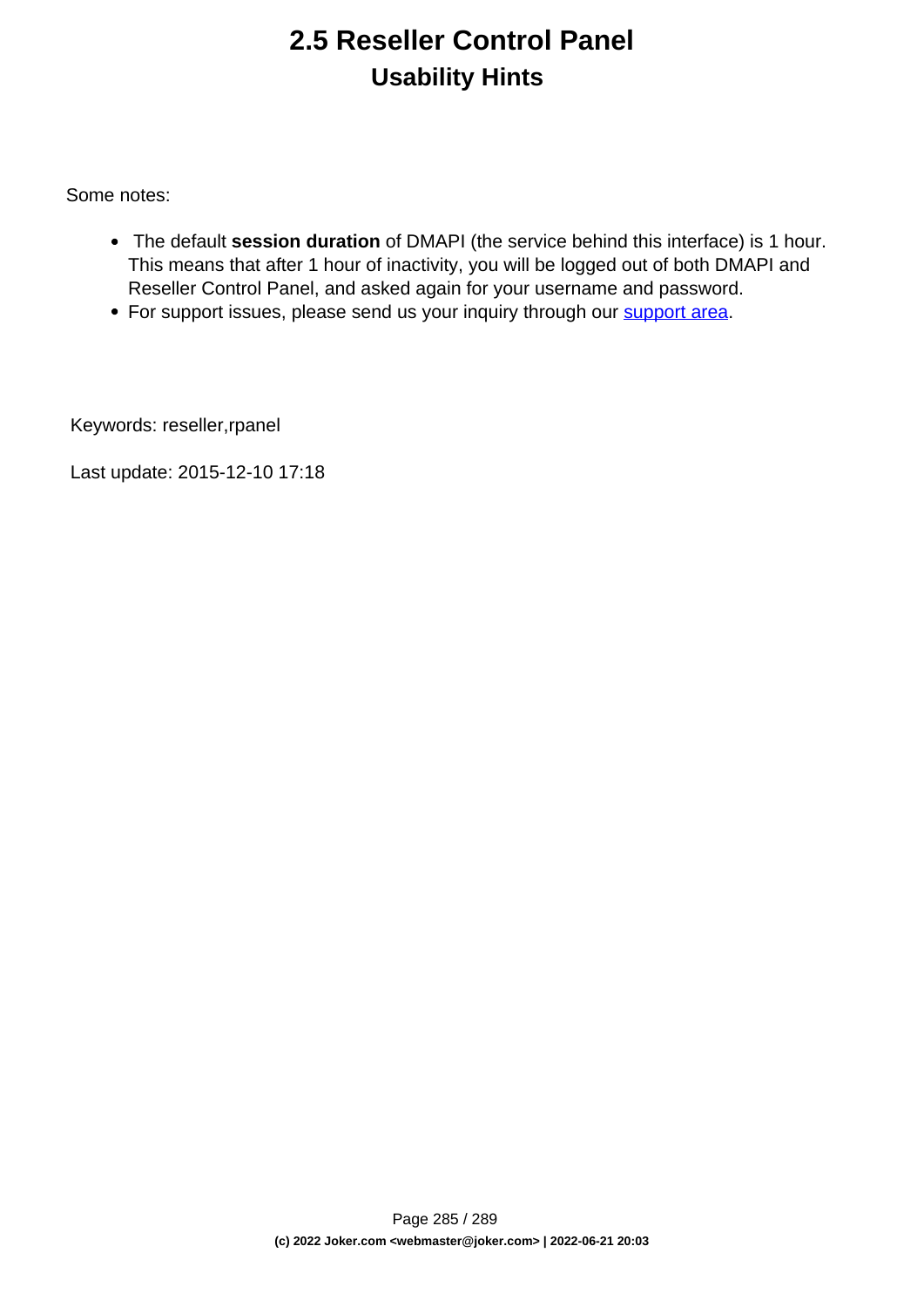# **2.5 Reseller Control Panel Check Domain Availability**

## **General Information**

This is an additional tool which makes it easy to **check if a domain is available for registration**. All you have to do is to connect to:

**Host: whois.joker.com Port: 4343**

and issue the command

domain:[sld.tld] [lang=IDN-tag]

- We will only accept requests from predefined IP-Addresses. For this purpose there is a field in the [reseller](/goto/resprefs) [data section](/goto/resprefs), which is called "**Check-Domain-Daemon-Access**". Please update your data , if you want to use that tool.
- Optional "lang" parameter must be used to check availability of **IDN**. If not provided, IDN tag "de" (Deutsch, German) will be used when IDN is queried (any name encoded in punycode). Which tags are available (and their names) is dependent on the registry. Some registries (like .ORG & .INFO) support only very limited set of languages, so it may not be always possible to register some domains, in this case the tool will return value "registered" (which is equivalent to "unavailable for registration").

### **Technical Issues**

- All lines are terminated by CR-LF.
- All queries and replies prefixed by object type and colon sign.
- The server will ignore all but first line when waiting for query.
- The client will be disconnected when no valid query is received during 30 seconds.
- If the client is disconnected by the server, or when no valid reply is sent by the server, it should be processed like "unknown" reply (i.e., client should try query again later).

### **Examples**

using telnet: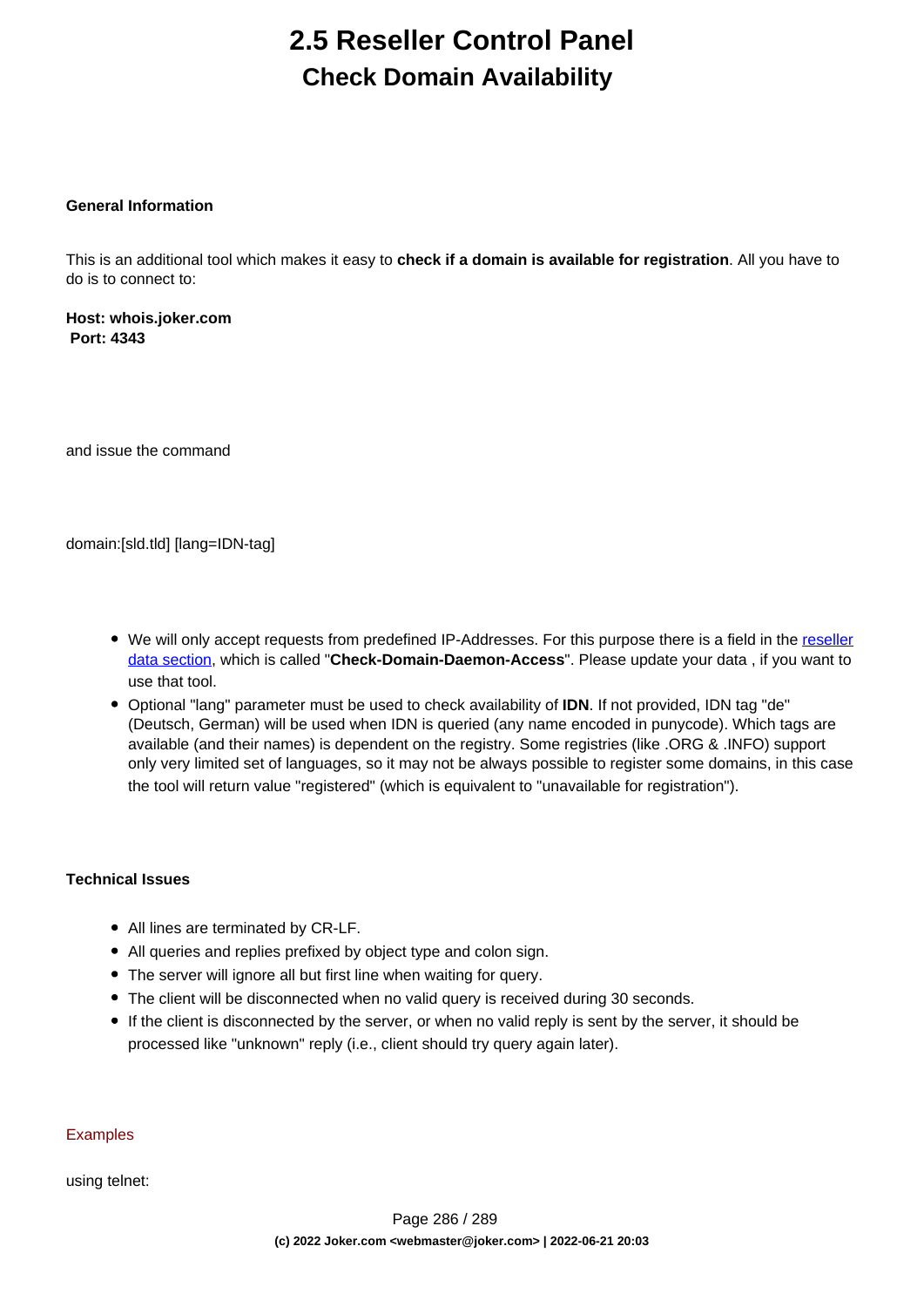# **2.6 Tools**

telnet whois.joker.com 4343 domain:joker.com

## Possible replies are:

| status of the domain                              | answer                                            |
|---------------------------------------------------|---------------------------------------------------|
| domain is available:                              | domain:joker.com free                             |
| domain is registered already:                     | domain:joker.com registered                       |
| domain status is unknown (registry down,<br>etc): | domain:joker.com unknown [optional error<br>text] |

Keywords: checkd, whois, domain check, reseller, API, domain availability

Last update: 2017-08-16 15:15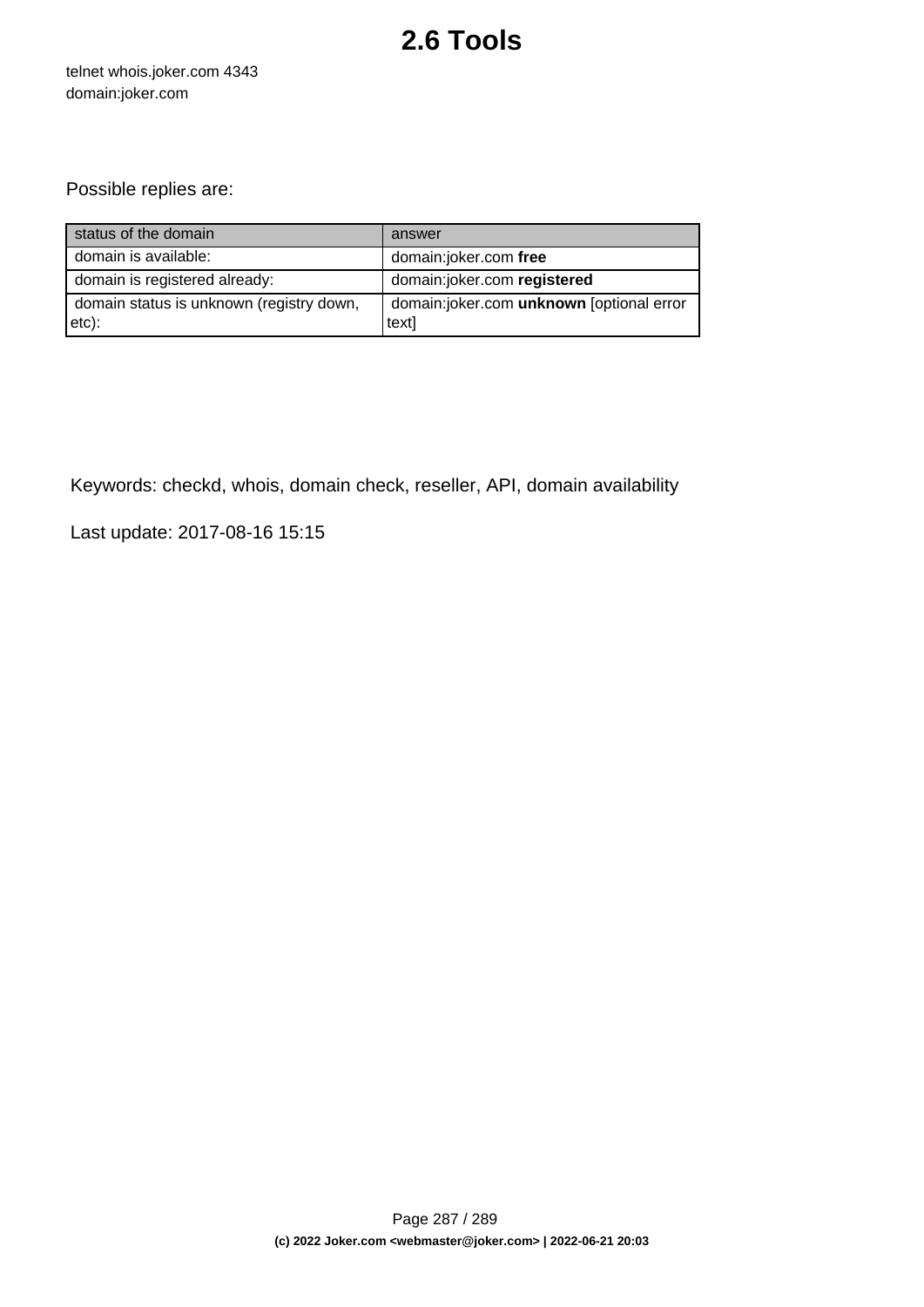# **2.6 Tools WHMCS Registrar Module for Joker.com**

**Please see** [WHMCS Registrar Module](index.php?action=artikel&cat=84&id=488&artlang=en)**.**

Keywords: WHMCS, dmapi, API, plugin

Last update: 2018-11-15 17:02